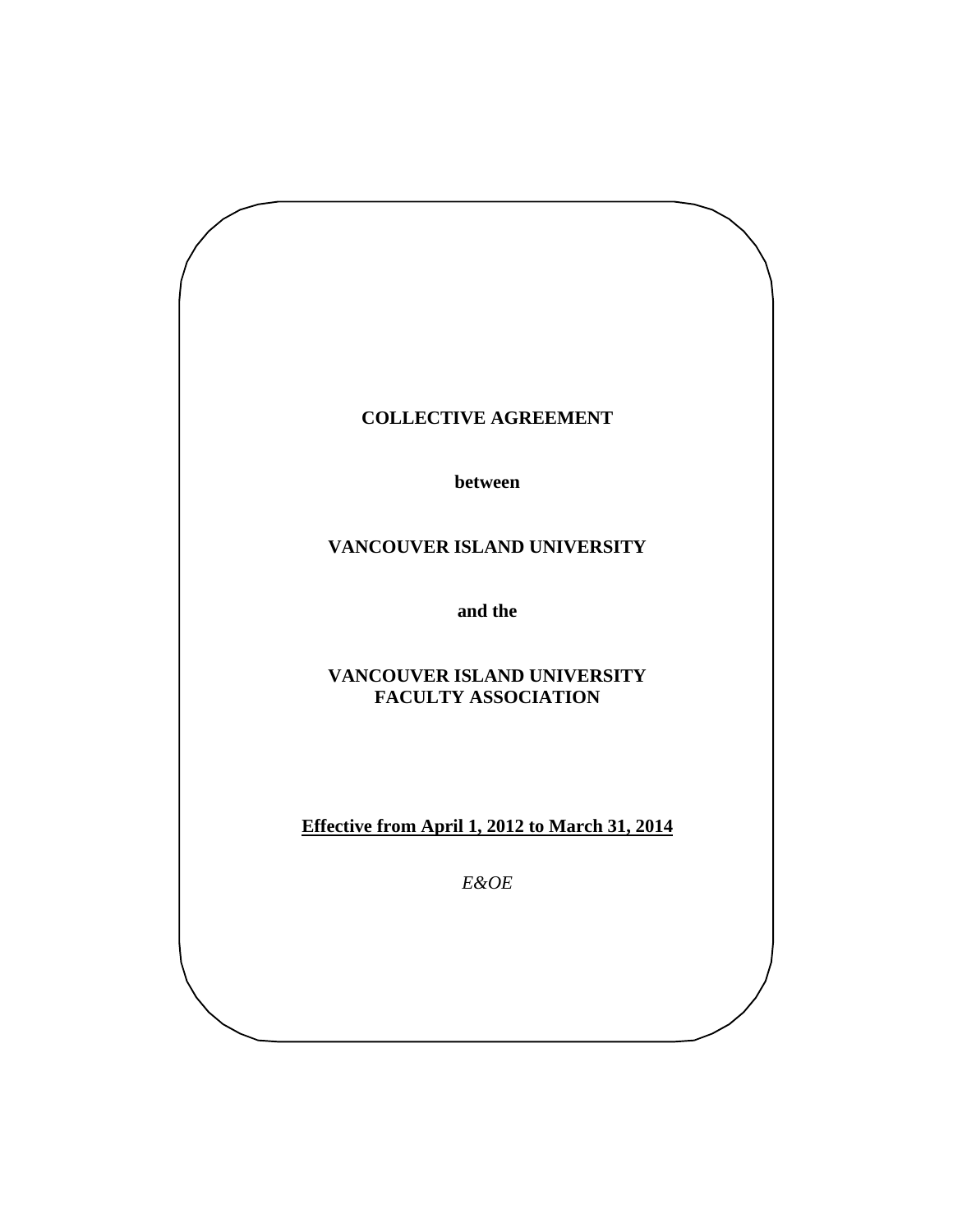# **TABLE OF CONTENTS**

| 1.                 |                                                                |  |
|--------------------|----------------------------------------------------------------|--|
| 1.1                |                                                                |  |
| 1.2                |                                                                |  |
| 1.4                |                                                                |  |
| 1.5                |                                                                |  |
| 1.6                |                                                                |  |
| 1.7                |                                                                |  |
| 1.9                |                                                                |  |
| 1.12               |                                                                |  |
| 1.13               |                                                                |  |
| 2.                 |                                                                |  |
| 2.1                |                                                                |  |
| 2.2                |                                                                |  |
| 2.3                |                                                                |  |
| 2.6                |                                                                |  |
| 2.8                |                                                                |  |
| $\boldsymbol{4}$ . |                                                                |  |
| 4.1                |                                                                |  |
| 4.2                |                                                                |  |
| 5.                 |                                                                |  |
| 5.1                |                                                                |  |
| 5.2                |                                                                |  |
| 5.3                |                                                                |  |
| 6.                 |                                                                |  |
| 6.1                |                                                                |  |
| 6.2                |                                                                |  |
| 6.3                |                                                                |  |
| 6.4                |                                                                |  |
| 6.5                |                                                                |  |
| 6.6                |                                                                |  |
| 6.7                |                                                                |  |
| 6.10               |                                                                |  |
| 6.11               |                                                                |  |
| 6.13               |                                                                |  |
| 6.14               |                                                                |  |
| 6.15               |                                                                |  |
| 7.                 |                                                                |  |
| 7.1                |                                                                |  |
| 7.2                |                                                                |  |
| 7.3                | EVALUATION OF FACULTY ON REGULAR APPOINTMENTS40                |  |
| 7.4                | EVALUATION OF NEW REGULAR NON-INSTRUCTIONAL FACULTY42          |  |
| 7.5                | EVALUATION OF NON-INSTRUCTIONAL FACULTY ON REGULAR             |  |
|                    |                                                                |  |
| 7.6                |                                                                |  |
| 8.                 | PERSONNEL RECORDS, DISCIPLINE, SUSPENSION AND DISCHARGE43      |  |
| 8.1                |                                                                |  |
| 8.2                |                                                                |  |
| 8.3                |                                                                |  |
| 9.                 |                                                                |  |
| 9.2                |                                                                |  |
| 9.3                |                                                                |  |
| 9.4                | CONVERSION OF FACULTY (INSTRUCTIONAL AND NON-INSTRUCTIONAL) TO |  |
|                    |                                                                |  |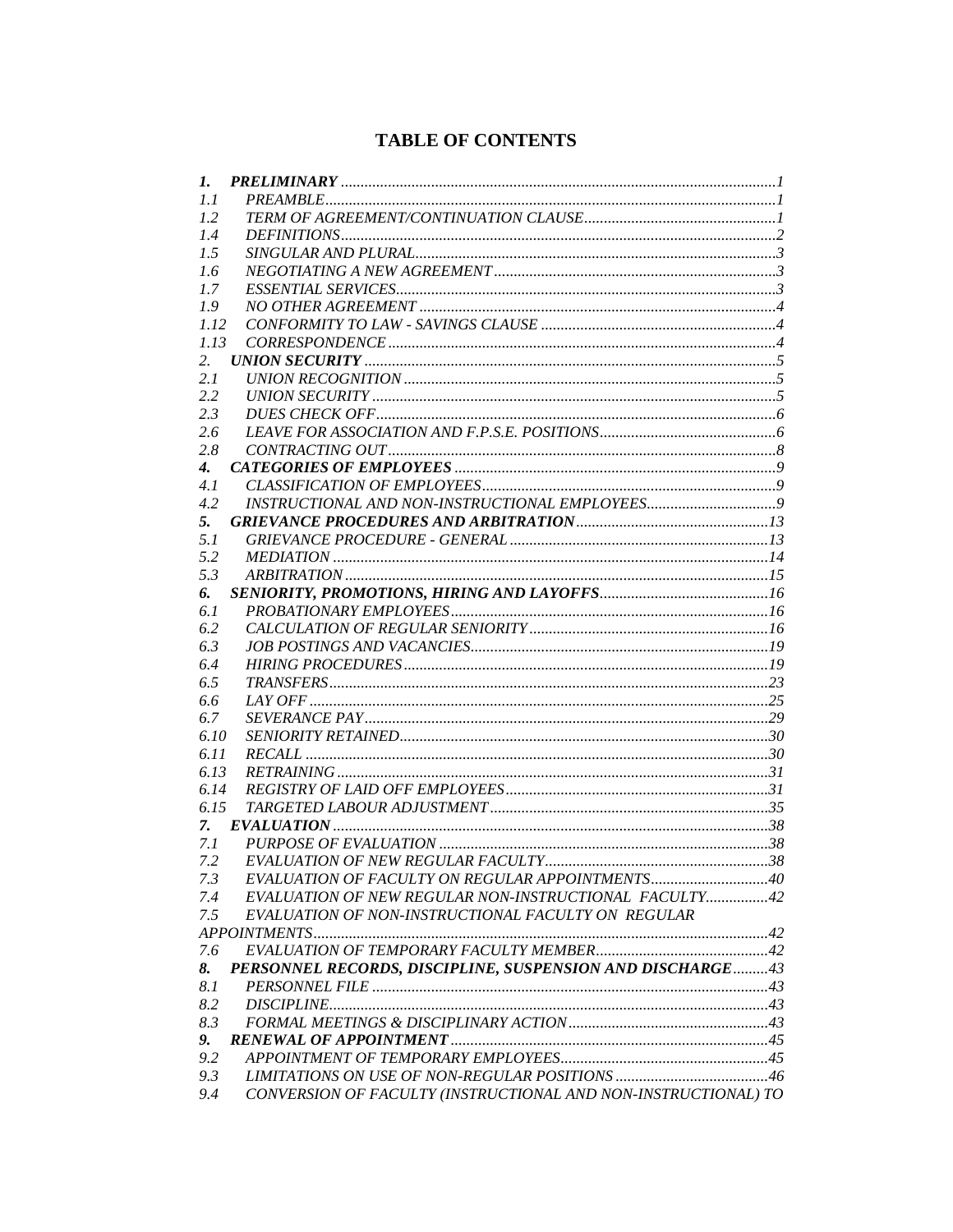| 10.          |                                                                            |  |
|--------------|----------------------------------------------------------------------------|--|
| 10.1         |                                                                            |  |
| 10.2         |                                                                            |  |
| 10.3         |                                                                            |  |
| 10.4         |                                                                            |  |
| 10.5         |                                                                            |  |
| 10.7         |                                                                            |  |
| 10.10        |                                                                            |  |
| 10.11        |                                                                            |  |
| 11.          |                                                                            |  |
| 11.1         |                                                                            |  |
| 112          |                                                                            |  |
| 11.4         |                                                                            |  |
| 11.5         |                                                                            |  |
| 11.8         |                                                                            |  |
| 11.9         |                                                                            |  |
| 12.          | LEAVE, PAID AND UNPAID, PROFESSIONAL DEVELOPMENT AND                       |  |
|              |                                                                            |  |
| 12.2         |                                                                            |  |
| 12.3         |                                                                            |  |
| 12.4         | ASSISTED LEAVE (PROFESSIONAL DEVELOPMENT LEAVE OF ABSENCE)85               |  |
| 12.5         |                                                                            |  |
| 12.6         |                                                                            |  |
| 12.8         |                                                                            |  |
| 12.10        |                                                                            |  |
| 12.14        |                                                                            |  |
| 12.15        |                                                                            |  |
| 12.16        |                                                                            |  |
| 12.17        |                                                                            |  |
| 12.18        |                                                                            |  |
| 12.19        |                                                                            |  |
| 12.20        |                                                                            |  |
| 13.          |                                                                            |  |
| 13.1         |                                                                            |  |
| 13.2         | <b>EXTENDED HEALTH BENEFITS (includes Vision Care and Emergency Travel</b> |  |
|              |                                                                            |  |
| 13.3         |                                                                            |  |
| 13.4         |                                                                            |  |
|              |                                                                            |  |
| 13.5<br>13.6 |                                                                            |  |
|              |                                                                            |  |
| 13.7         |                                                                            |  |
| 13.15        |                                                                            |  |
| 14.          |                                                                            |  |
| 14.3         |                                                                            |  |
| 14.4         |                                                                            |  |
| 14.5         |                                                                            |  |
| 14.6         |                                                                            |  |
| 14.8         |                                                                            |  |
| 14.10        |                                                                            |  |
| 14.14        |                                                                            |  |
| 14.15        |                                                                            |  |
| 14.22        | TEACHING ASSIGNMENTS TO UNIVERSITY ADMINISTRATORS 119                      |  |
| 15.          |                                                                            |  |
| 15.1         | FACULTY ROLE IN CURRICULUM AND PROGRAM DEVELOPMENT120                      |  |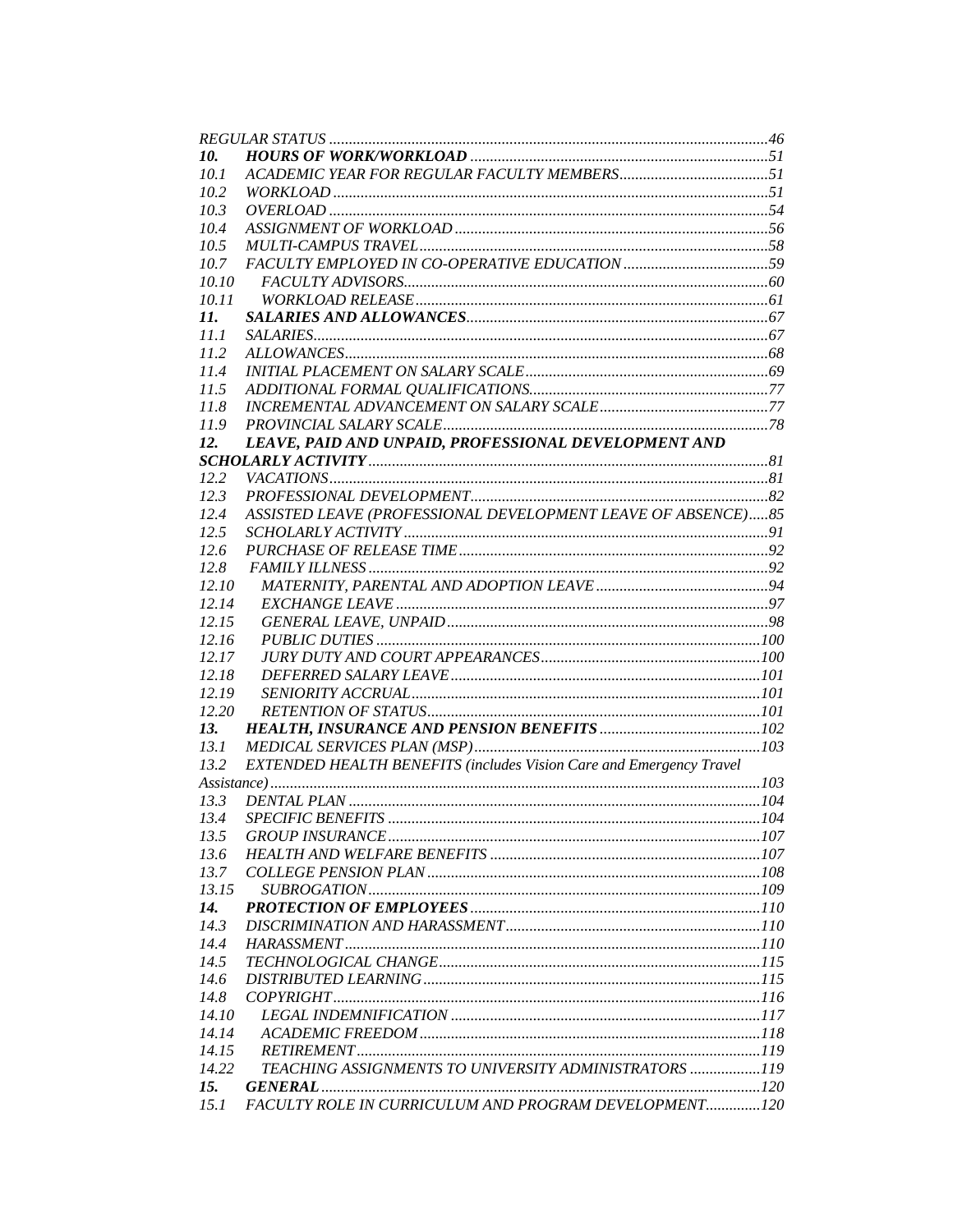| 15.2 |                                                                      |  |
|------|----------------------------------------------------------------------|--|
| 15.3 | CONTINUATION OF VANCOUVER ISLAND UNIVERSITY FACULTY PRIVILEGES123    |  |
| 16.  |                                                                      |  |
| 16.1 |                                                                      |  |
| 16.2 | JOINT ADMINISTRATION AND DISPUTE RESOLUTION COMMITTEE                |  |
|      | $(JADRC)$ 125                                                        |  |
|      |                                                                      |  |
| 17.  |                                                                      |  |
|      |                                                                      |  |
|      |                                                                      |  |
|      |                                                                      |  |
|      |                                                                      |  |
|      |                                                                      |  |
|      |                                                                      |  |
|      |                                                                      |  |
|      | APPENDIX B: VIUFA SALARY PLACEMENT EXPERIENCE CREDIT DATA            |  |
|      |                                                                      |  |
|      | APPENDIX C: INITIAL SALARY PLACEMENT FORM - FACULTY  136             |  |
|      | APPENDIX D: INITIAL SALARY PLACEMENT FORM TECHNICIANS 138            |  |
|      |                                                                      |  |
|      | APPENDIX F-1 - REGISTRY OF LAID OFF EMPLOYEES - FORM 1141            |  |
|      | APPENDIX F-2 - REGISTRY OF LAID OFF EMPLOYEES - FORM 2142            |  |
|      |                                                                      |  |
|      |                                                                      |  |
|      | APPENDIX I - FAMILY MEMBERS FOR THE PURPOSE OF ARTICLE 12.8.11       |  |
|      |                                                                      |  |
|      | LETTER OF UNDERSTANDING: UNCONVENTIONAL INSTRUCTION DESIGNATED       |  |
|      |                                                                      |  |
|      |                                                                      |  |
|      |                                                                      |  |
|      | LETTER OF UNDERSTANDING: PRIOR LEARNING ASSESSMENT 154               |  |
|      | LETTER OF UNDERSTANDING: SABBATICALS/UPPER LEVEL RELEASE/WORKLOAD157 |  |
|      | LETTER OF AGREEMENT: NEW FLAT RATE FOR INSTRUCTION160                |  |
|      |                                                                      |  |
|      |                                                                      |  |
|      |                                                                      |  |
|      | LETTER OF UNDERSTANDING: POLICIES ON RETIREMENT APPRECIATION AND     |  |
|      |                                                                      |  |
|      | LETTER OF UNDERSTANDING 4: PARTIAL SICK LEAVE AND PARTIAL            |  |
|      |                                                                      |  |
|      |                                                                      |  |
|      |                                                                      |  |
|      |                                                                      |  |
|      |                                                                      |  |
|      | LETTER OF UNDERSTANDING: JOINT COMMITTEES ON FORMATIVE EVALUATION    |  |
|      |                                                                      |  |
|      | LETTER OF AGREEMENT: WORKLOAD FOR BACHELOR OF SCIENCE IN NURSING:    |  |
|      | PRECEPTOR-LED AND PROFESSOR/INSTRUCTOR-LED PRACTICE COURSES175       |  |
|      | LETTER OF UNDERSTANDING: JOINT COMMITTEE ON FACUTLY INSTRUCTIONAL    |  |
|      |                                                                      |  |
|      | LETTER OF AGREEMENT: UPPER LEVEL RELEASE MFA GRIEVANCE 07-04177      |  |
|      | LETTER OF AGREEMENT: COLLECTION OF INFORMATION ON SCHOLARLY          |  |
|      |                                                                      |  |
|      | LETTER OF AGREEMENT: DENTAL HYGIENE DIPLOMA PROGRAM 179              |  |
|      | LETTER OF AGREEMENT: TEACHING SCHOLARS ACADEMIC YEAR 2004-2005180    |  |
|      | MEMORANDUM OF AGREEMENT: 2012 FPSE COMPENSATION TEMPLATE TABLE181    |  |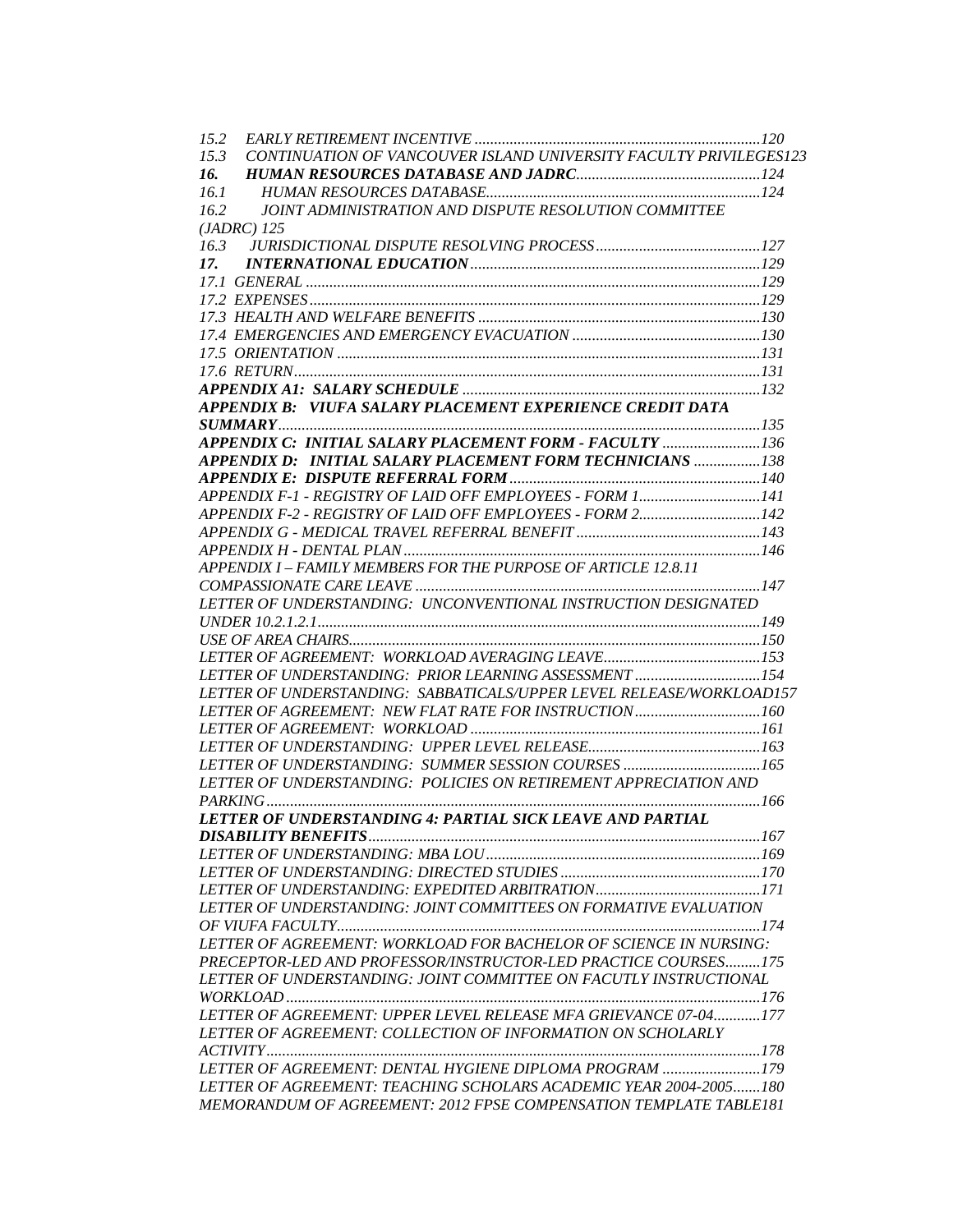2012-2014 VIUFA COLLECTIVE AGREEMENT INDEX Page i **TOPIC ARTICLE PAGE**  Academic Freedom 14.14 114 Administrators  $-$  Selection of 6.4.2 20 - Dean Selection 6.4.2.2 21 - Teaching Assignment 14.22 115 - Rights to a Teaching Position 6.4.2.2.4 22 Administrative Allowance 11.2.1 64 Advisors 10.10 57 Allowances 11.2 64 - Administrative Duties 11.2.1 64 - Travel 11.2.2 64 - Professional Associations 11.2.3 65 Appendix A1: Provincial Salary Schedule 128 Appendix A2: Technicians' Salary Schedule 129-130 Appendix B: VIUFA Salary Placement Experience Credit Data Summary 131 Appendix C: Initial Salary Placement Form – Faculty 132 Appendix D: Initial Salary Placement Form – Technicians 134 Appendix E: Dispute Referral Form 136 Appendix F-1: Registry of Laid Off Employees – Form 1 137 Appendix F-2: Registry of Laid Off Employees – Form 2 138 Appendix G: Medical Travel Referral Benefit 139 Appendix H: Dental Plan 142 Appointments: - First Regular 6.1.1 15 - Non-Renewal of Regular 7.3.4.3 40 Arbitration 5.3 14 - Power of Arbitrator 5.3.3 14 Area Chairs (Memorandum of Agreement) 145 Assignment of Workload 10.4 53 - Letter of Agreement Class Size Maxima 158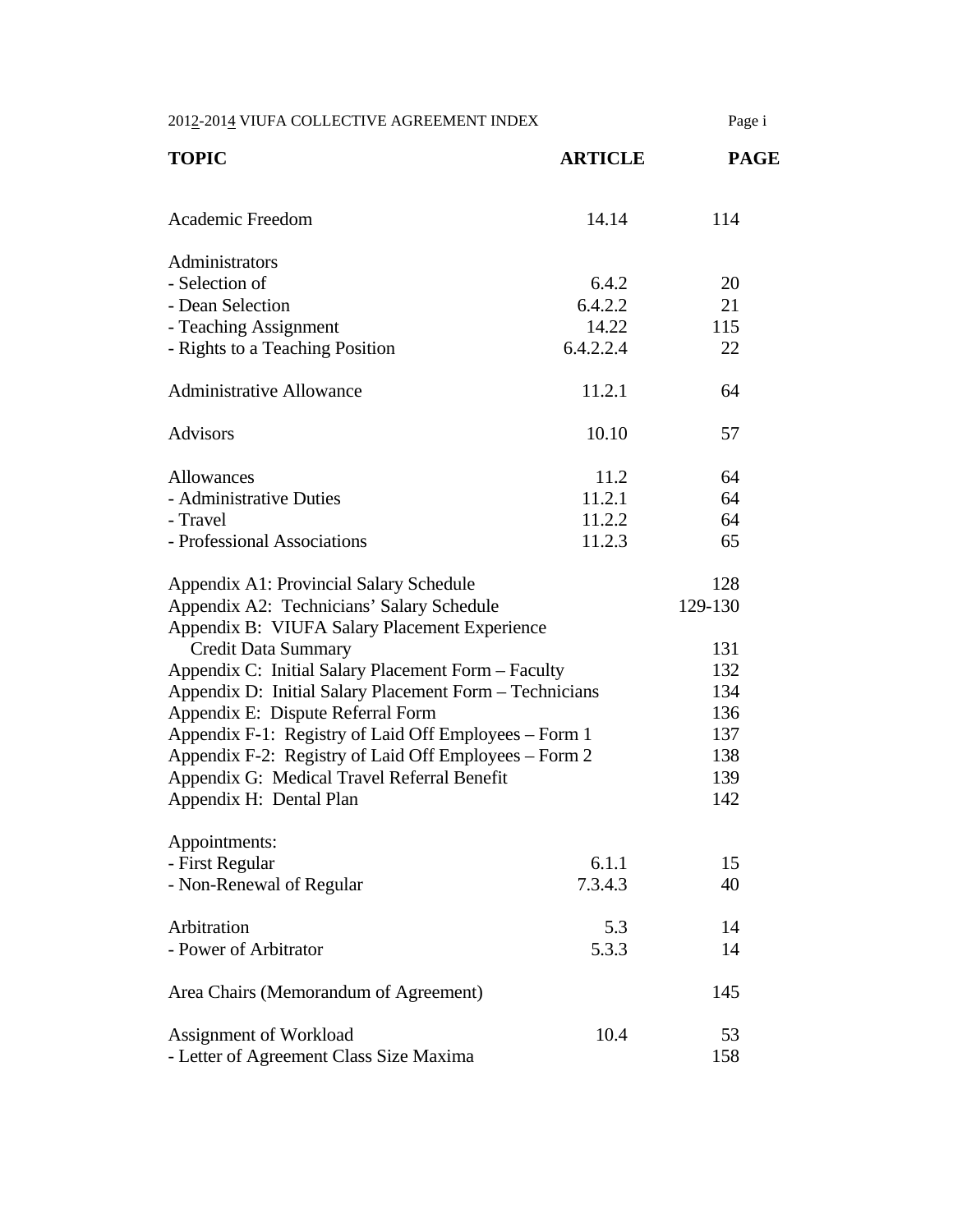| 2012-2014 VIUFA COLLECTIVE AGREEMENT INDEX                                                                                                                                                                                                                                                  |                                                                      | Page ii                                              |
|---------------------------------------------------------------------------------------------------------------------------------------------------------------------------------------------------------------------------------------------------------------------------------------------|----------------------------------------------------------------------|------------------------------------------------------|
| <b>TOPIC</b>                                                                                                                                                                                                                                                                                | <b>ARTICLE</b>                                                       | <b>PAGE</b>                                          |
| <b>Assisted Leave</b><br>(Professional Development Leave)<br>- Application<br>- Committee<br>- Eligibility<br>- Procedures                                                                                                                                                                  | 12.4<br>12.4.9(b)(c)(d)<br>12.4.10<br>12.4.9(a)<br>12.4.10.3         | 80<br>82-83<br>83<br>82<br>84                        |
| <b>Bargaining Unit Definition</b><br>(Letter of Understanding)                                                                                                                                                                                                                              |                                                                      | 144                                                  |
| <b>Benefits</b><br>- Dental<br>- Extended Health (Vision & Emergency Travel)<br>- Group Insurance (Life and LTD)<br>- Medical Services Plan (MSP)<br>- College Pension Plan<br>- Payment in lieu, temporaries<br>- Notification of Changes<br>- Specific Benefits (Former Common Agreement) | 13<br>13.3<br>13.2<br>13.5<br>13.1<br>13.7<br>11.1.4.3<br>13<br>13.4 | 97<br>99<br>98<br>102<br>98<br>103<br>64<br>97<br>99 |
| <b>Benefits</b><br>- Regular Faculty<br>- Temporary Instructional Faculty<br>- Temporary Non-Instructional Faculty                                                                                                                                                                          | 13(a)<br>13(b)<br>13(c)                                              | 97<br>97<br>98                                       |
| <b>Bereavement Leave</b>                                                                                                                                                                                                                                                                    | 12.9                                                                 | 89                                                   |
| <b>Bumping</b><br>- Definition of                                                                                                                                                                                                                                                           | 6.6.7<br>6.6.3.3                                                     | 27<br>25                                             |
| <b>Calculation of Regular Seniority</b>                                                                                                                                                                                                                                                     | 6.2                                                                  | 15                                                   |
| Categories of Employees                                                                                                                                                                                                                                                                     | 4                                                                    | 8                                                    |
| Chairs<br>- Release Time<br>- Selection<br>- Non-Instructional                                                                                                                                                                                                                              | 10.11.2.2<br>10.11.2.1<br>10.2.2.2                                   | 60<br>60<br>51                                       |
| <b>Change of Assignment</b>                                                                                                                                                                                                                                                                 | 11.4.4                                                               | 72                                                   |
| Class Scheduling (Timetabling)                                                                                                                                                                                                                                                              | 10.4.1.1                                                             | 53                                                   |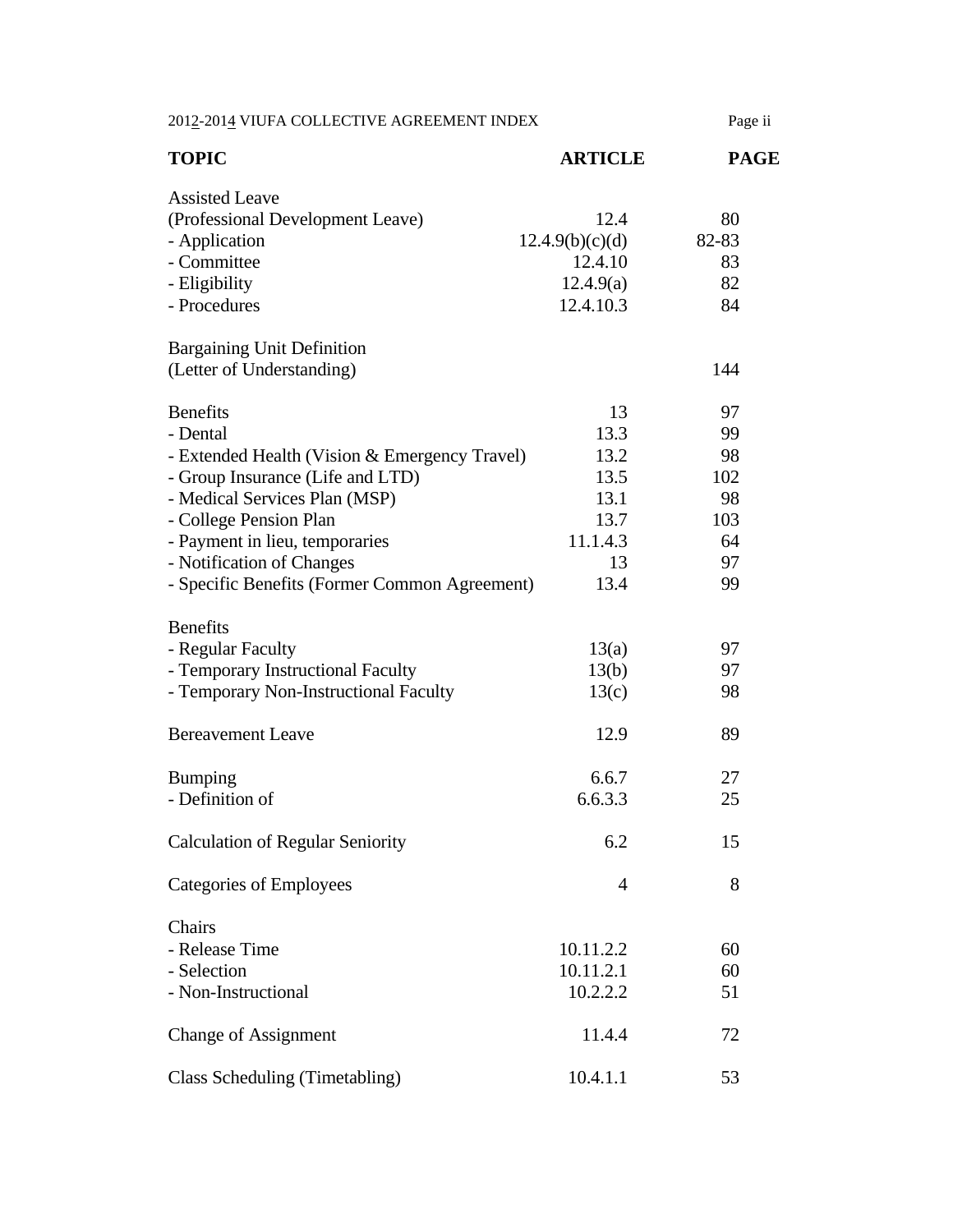| 2012-2014 VIUFA COLLECTIVE AGREEMENT INDEX                                                             |                                                                | Page iii                               |
|--------------------------------------------------------------------------------------------------------|----------------------------------------------------------------|----------------------------------------|
| <b>TOPIC</b>                                                                                           | <b>ARTICLE</b>                                                 | <b>PAGE</b>                            |
| Conforming to Law – Savings Clause                                                                     | 1.12                                                           | $\overline{4}$                         |
| <b>Contracting Out</b>                                                                                 | 2.8                                                            | 7                                      |
| <b>Conversion to Regular Status</b>                                                                    | 9.4                                                            | 44                                     |
| Co-Operative Education                                                                                 | 10.7                                                           | 56                                     |
| Copyright<br>- Ownership                                                                               | 14.8<br>14.8.7                                                 | 111<br>112                             |
| Correspondence                                                                                         | 1.13                                                           | $\overline{4}$                         |
| <b>Curriculum Development</b>                                                                          | 15.1                                                           | 116                                    |
| Dean Selection                                                                                         | 6.4.2.2                                                        | 21                                     |
| Deferred Salary Leave                                                                                  | 12.18                                                          | 96                                     |
| Definitions<br>- "Regular"<br>- "Temporary"<br>- "Lay-Off"<br>- "Seniority"<br>- "Bumping"<br>- "Year" | 1.4<br>4.1.1<br>4.1.2<br>6.6.3.1<br>6.2.1<br>6.6.3.3<br>1.4.13 | 2<br>$8\,$<br>8<br>25<br>15<br>25<br>3 |
| <b>Dental Benefits</b><br>Dental Plan (Appendix H)                                                     | 13.3                                                           | 99-100<br>142                          |
| Departmental Listing (Chairs)<br>Departmental Listing (Seniority)                                      | 10.11.2.3<br>6.2.8                                             | 61<br>16                               |
| <b>Directed Studies</b>                                                                                | 10.3.4                                                         | 52                                     |
| Dispute Referral Form (Appendix E)                                                                     |                                                                | 136                                    |
| <b>Disability Benefits</b>                                                                             | 13.4.2                                                         | 100                                    |
| <b>Disciplinary Action</b><br>- Termination (Just Cause)<br>- Other Action<br>- Formal Meetings        | 8<br>8.2.1<br>8.2.3<br>8.3                                     | 42<br>42<br>42<br>42                   |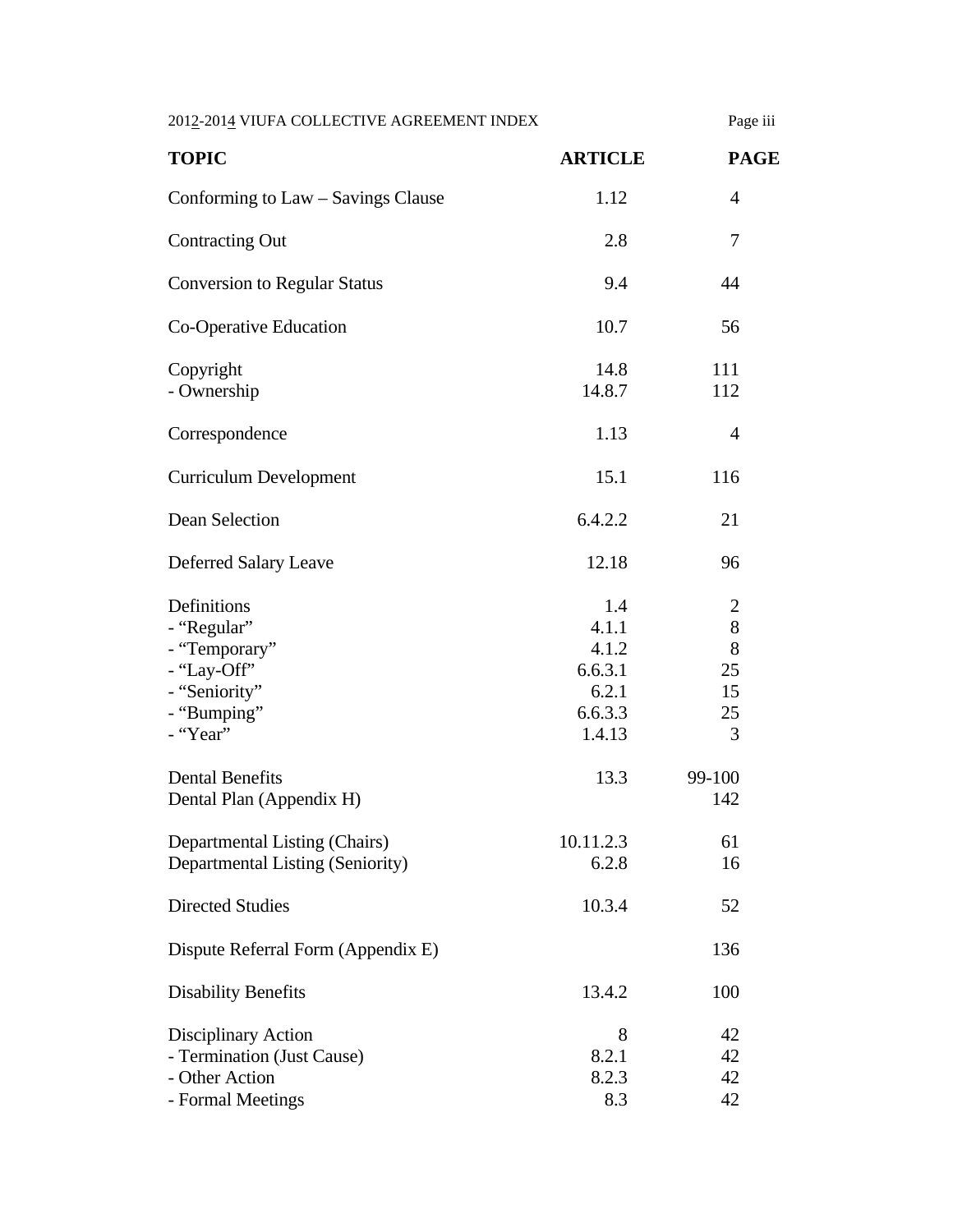| 2012-2014 VIUFA COLLECTIVE AGREEMENT INDEX                                                                                                                                                                                                                                                                                                                |                                                               | Page iv                                            |
|-----------------------------------------------------------------------------------------------------------------------------------------------------------------------------------------------------------------------------------------------------------------------------------------------------------------------------------------------------------|---------------------------------------------------------------|----------------------------------------------------|
| <b>TOPIC</b>                                                                                                                                                                                                                                                                                                                                              | <b>ARTICLE</b>                                                | <b>PAGE</b>                                        |
| Discrimination and Harassment                                                                                                                                                                                                                                                                                                                             | 14.3                                                          | 105                                                |
| Distributed Learning                                                                                                                                                                                                                                                                                                                                      | 14.6                                                          | 110                                                |
| Dues                                                                                                                                                                                                                                                                                                                                                      | 2.2.1 / 2.3                                                   | 5                                                  |
| Duncan Travel Stipend                                                                                                                                                                                                                                                                                                                                     | 10.5                                                          | 55                                                 |
| Early Retirement Incentive                                                                                                                                                                                                                                                                                                                                | 15.2                                                          | 116                                                |
| Electronic Registry (of Laid Off Employees)                                                                                                                                                                                                                                                                                                               | 6.14.2                                                        | 30                                                 |
| <b>Emergency Travel Assistance (EHB)</b>                                                                                                                                                                                                                                                                                                                  | 13.2                                                          | 98                                                 |
| <b>Essential Services</b>                                                                                                                                                                                                                                                                                                                                 | 1.7                                                           | 3                                                  |
| <b>Extended Health Benefits</b>                                                                                                                                                                                                                                                                                                                           | 13.2                                                          | 98                                                 |
| Evaluation<br>- Purpose of Evaluation<br>- Evaluation of New Regular Faculty<br>- Evaluation of Faculty on Regular Appointments<br>- Formative Evaluation<br>- Summative Evaluation<br>- Evaluation of New Regular Non-Instructional Faculty<br>- Evaluation of Non-Instructional Faculty on Regular<br>Appointments<br>- Evaluation of Temporary Faculty | 7<br>7.1<br>7.2<br>7.3<br>7.3.3<br>7.3.4<br>7.4<br>7.5<br>7.6 | 37<br>37<br>37<br>39<br>39<br>40<br>41<br>41<br>41 |
| <b>Exchange Leave</b>                                                                                                                                                                                                                                                                                                                                     | 12.14                                                         | 93                                                 |
| <b>Faculty Advisors</b>                                                                                                                                                                                                                                                                                                                                   | 10.10                                                         | 57                                                 |
| <b>Family Illness</b>                                                                                                                                                                                                                                                                                                                                     | 12.8                                                          | 87                                                 |
| General Leave, Unpaid                                                                                                                                                                                                                                                                                                                                     | 12.15                                                         | 93                                                 |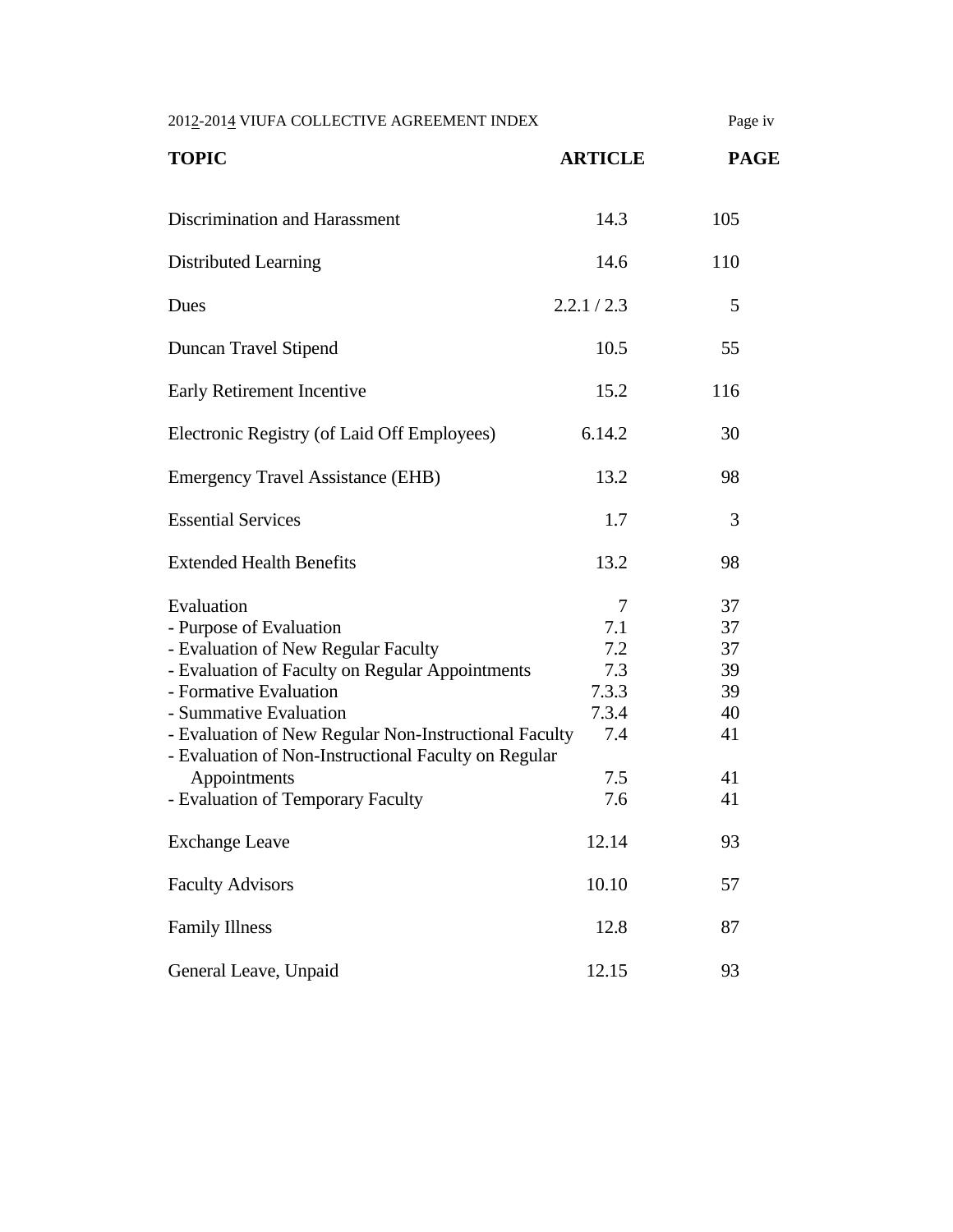2012-2014 VIUFA COLLECTIVE AGREEMENT INDEX Page v

| <b>TOPIC</b>                                                            | <b>ARTICLE</b> | <b>PAGE</b> |
|-------------------------------------------------------------------------|----------------|-------------|
| Grievance Procedures General                                            | 5.1            | 12          |
| - Steps / Time Limits                                                   | 5.1.2          | 12          |
| - Mediation                                                             | 5.2            | 13          |
| - Arbitration                                                           | 5.3            | 14          |
| - Powers of Arbitrator                                                  | 5.3.3          | 14          |
| Group Insurance                                                         | 13.5           | 101         |
| Harassment                                                              | 14.4           | 105         |
| Health Insurance Benefits & Pension Benefits                            | 13             | 97          |
| Hearing Aid Benefit                                                     | 13.4.1         | 99          |
| <b>Hiring Procedures</b>                                                | 6.4            | 19          |
| - Administrators                                                        | 6.4.2          | 20          |
| - Chairs                                                                | 10.11.2.1      | 60          |
| - Chairs, Non-instructional                                             | 10.2.2.2       | 51          |
| - Deans                                                                 | 6.4.2.2        | 21          |
| - Faculty                                                               | 6.4            | 19          |
| - President                                                             | 6.4.2.3        | 22          |
| - Vice-President Academic and Vice-President<br><b>Student Services</b> | 6.4.3          | 23          |
| Home Campus                                                             | 6.5.3          | 24          |
| <b>Human Resources Database</b>                                         | 16.1           | 119         |
| Increments                                                              | 11.8           | 73          |
| - Additional Formal Qualifications                                      | 11.5           | 72          |
| <b>Instructional and Non-Instructional Employees</b>                    | 4.2            | 8           |
| Insurance (Group Life and LTD)                                          | 13.5           | 102         |
| <b>Internal Transfer</b>                                                | 6.5.1          | 23          |
| <b>International Education</b>                                          | 17             | 125         |
| - General                                                               | 17.1           | 125         |
| - Expenses                                                              | 17.2           | 125         |
| - Health & Welfare Benefits                                             | 17.3           | 126         |
| - Emergencies & Emergency Evacuation                                    | 17.4           | 126         |
| - Orientation                                                           | 17.5           | 127         |
| - Return                                                                | 17.6           | 127         |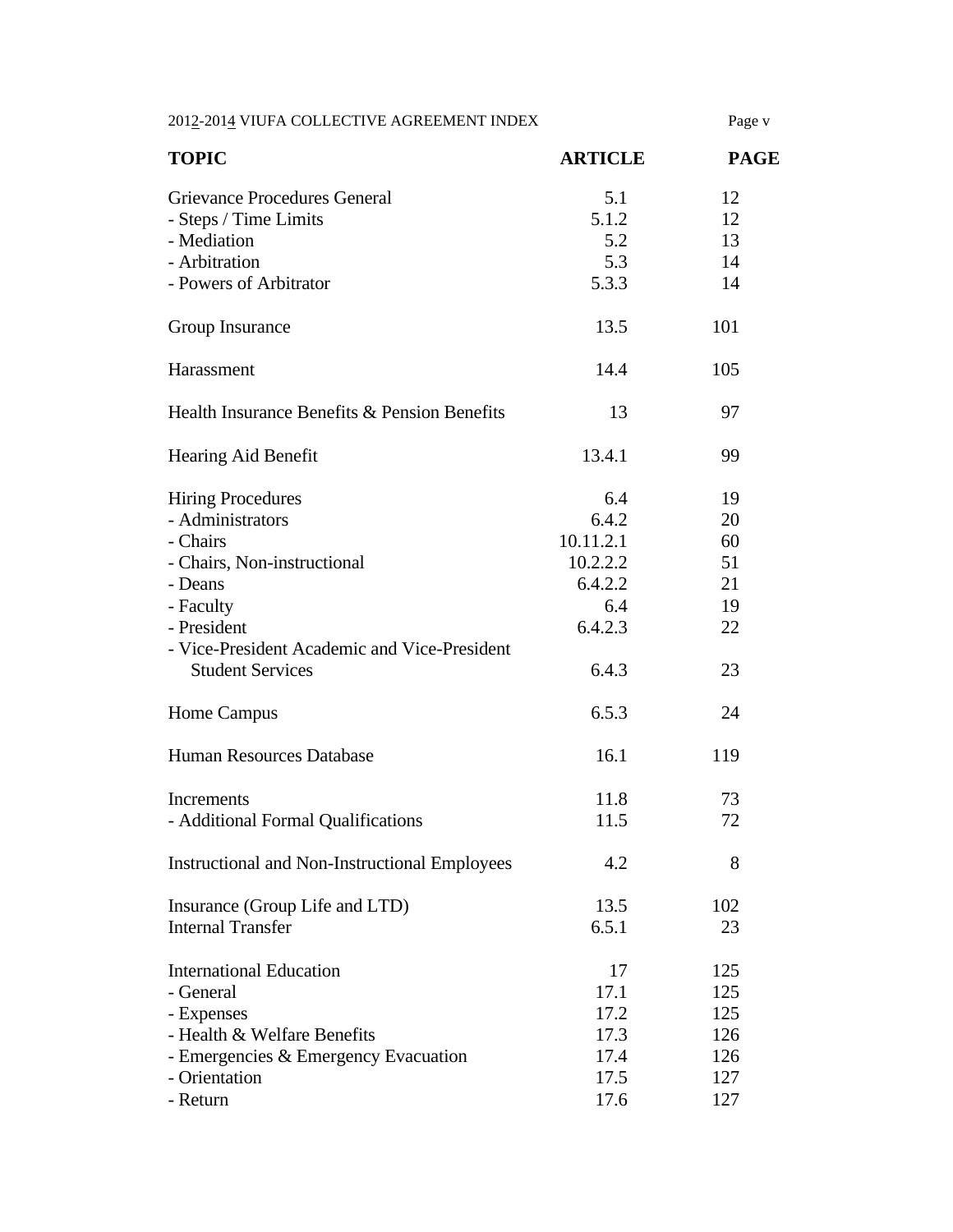| 2012-2014 VIUFA COLLECTIVE AGREEMENT INDEX                                                                                                                                                                                                                                                                                                        |                                                                                                                                               | Page vi                                                                            |
|---------------------------------------------------------------------------------------------------------------------------------------------------------------------------------------------------------------------------------------------------------------------------------------------------------------------------------------------------|-----------------------------------------------------------------------------------------------------------------------------------------------|------------------------------------------------------------------------------------|
| <b>TOPIC</b>                                                                                                                                                                                                                                                                                                                                      | <b>ARTICLE</b>                                                                                                                                | <b>PAGE</b>                                                                        |
| <b>Job Postings</b>                                                                                                                                                                                                                                                                                                                               | 6.3                                                                                                                                           | 19                                                                                 |
| Joint Administration & Dispute Resolution Committee<br>(JADRC)                                                                                                                                                                                                                                                                                    | 16.2                                                                                                                                          | 122                                                                                |
| Joint Committee on Benefits Administration                                                                                                                                                                                                                                                                                                        | 13.6                                                                                                                                          | 102                                                                                |
| <b>Jurisdictional Dispute Resolving Process</b>                                                                                                                                                                                                                                                                                                   | 16.3                                                                                                                                          | 122                                                                                |
| Jury Duty and Court Appearances                                                                                                                                                                                                                                                                                                                   | 12.17                                                                                                                                         | 96                                                                                 |
| Labour Adjustment Strategies                                                                                                                                                                                                                                                                                                                      | 6.15.2                                                                                                                                        | 35                                                                                 |
| Lay-Off<br>- Definition of<br>- Equal Regular Seniority<br>- Reasons for<br>- Process and Notice<br>- Bumping<br>- Seniority Retained<br>- Severance Pay<br>- Recall<br>- Registry of Laid Off Employees<br>- Retraining<br>Leave for Association & FPSE Positions                                                                                | 6.6<br>6.6.3.1<br>9.4.1.3(b)<br>6.6.1<br>6.6.6<br>6.6.7<br>6.10<br>6.7<br>6.11<br>6.14<br>6.13<br>2.6                                         | 24<br>25<br>46<br>24<br>26<br>27<br>29<br>28<br>29<br>30<br>30<br>6                |
| <b>Leaves of Absence</b><br>- Adoption (Maternity and Parental)<br>- Assisted Leave<br>- Bereavement<br>- Deferred Salary<br>- Exchange<br>- Family Illness<br>- FPSE<br>- General Leave, Unpaid<br>- Maternity<br>- Maternity and Parental Adoption<br>- Parental<br>- Political (Public Duties)<br>- Retention of Status<br>- Seniority Accrual | 12.10.2.8<br>12.4<br>12.9<br>12.18<br>12.14<br>12.8.9<br>2.6<br>12.15<br>12.10.1<br>12.10.2.8<br>12.10.2 / 12.10.3<br>12.16<br>12.20<br>12.19 | 90<br>80<br>89<br>96<br>93<br>88<br>6<br>93<br>89<br>90<br>89-90<br>95<br>96<br>96 |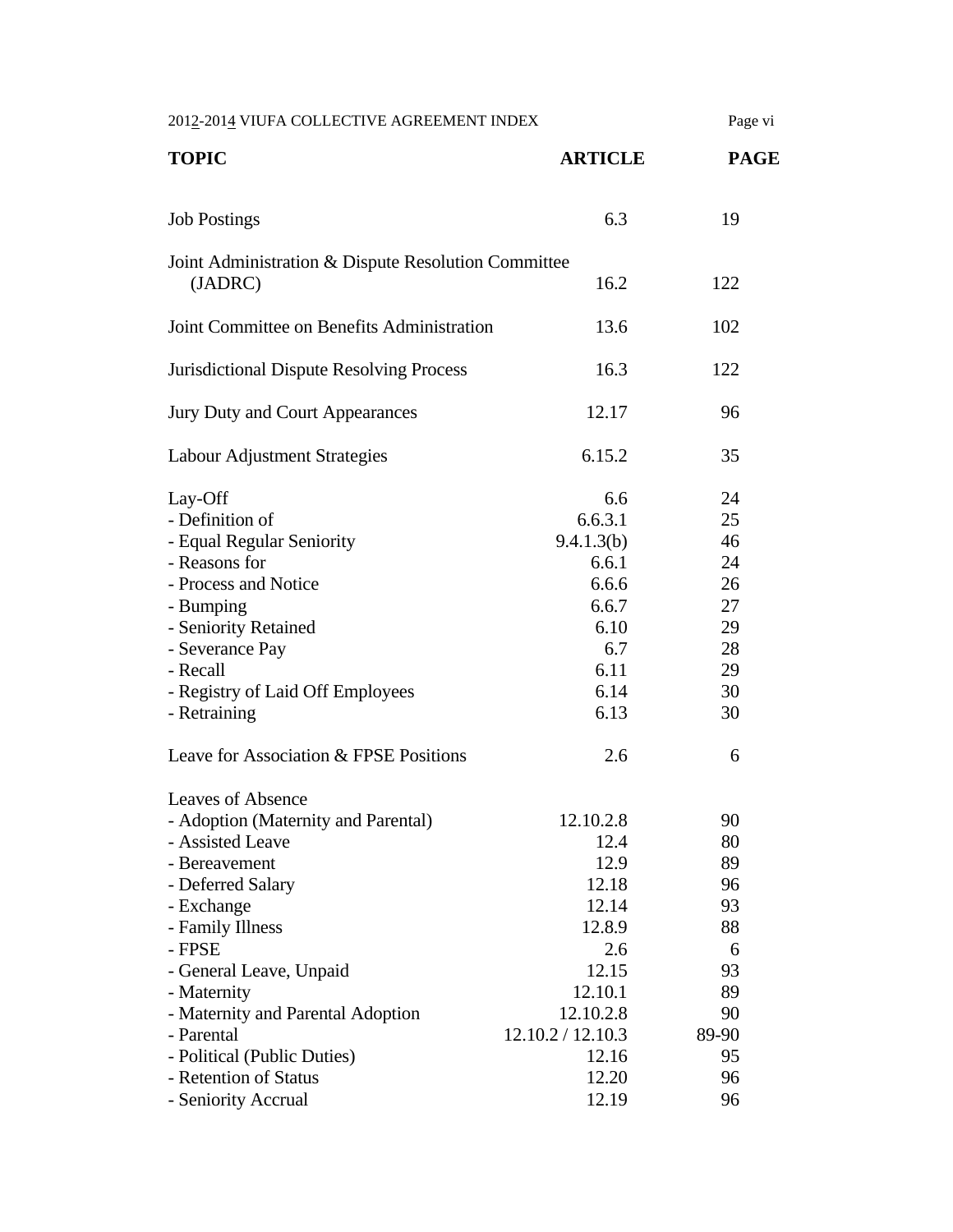| 2012-2014 VIUFA COLLECTIVE AGREEMENT INDEX         |                | Page vii       |
|----------------------------------------------------|----------------|----------------|
| <b>TOPIC</b>                                       | <b>ARTICLE</b> | <b>PAGE</b>    |
| - Sick Leave                                       | 12.8.2         | 88             |
| - University Committees                            | 2.6.3          | 6              |
| - Union                                            | 2.6.4          | 6              |
| Legal Indemnification                              | 14.10          | 113            |
| Letters of Understanding/Agreement                 |                |                |
| - Unconventional Instruction                       |                | 143            |
| - Bargaining Unit Definition                       |                | 144            |
| - Area Chairs                                      |                | 145            |
| - Workload Averaging Leave                         |                | 148            |
| - Renumbering of Collective Agreement              |                | 149            |
| - Prior Learning Assessment                        |                | 151            |
| - Addendum to LOA re Prior Learning Assessment     |                | 153            |
| - Sabbatical/Upper Level Release/Workload          |                | 154            |
| - New Flat Rate for Instruction                    |                | 157            |
| - Workload – Class Size Maxima                     |                | 158            |
| - Upper Level Release                              |                | 160            |
| - Summer Session Courses (Grandparented Temporary) |                | 162            |
| - Policies on Retirement Appreciation and Parking  |                | 163            |
| Long Term Disability (Specific Benefits)           | 13.4/13.5      | 99-102         |
| VIUFA_Membership                                   | 2.1            | 5              |
|                                                    | 2.2.2          | 5              |
| <b>Maternity Leave</b>                             | 12.10.1        | 89             |
| Maternity and Parental Adoption                    | 12.10.2.8      | 90             |
| Mediation                                          | 5.2            | 13             |
| <b>Medical Benefits</b>                            | 13             | 97             |
| Medical Travel Referral Benefit (Appendix G)       |                | 139            |
| Multi-Campus Travel                                | 10.5           | 55             |
| Negotiating a New Agreement                        | 1.6            | 3              |
| No Other Agreement                                 | 1.9            | $\overline{4}$ |

Non-Instructional Faculty (see also Technicians)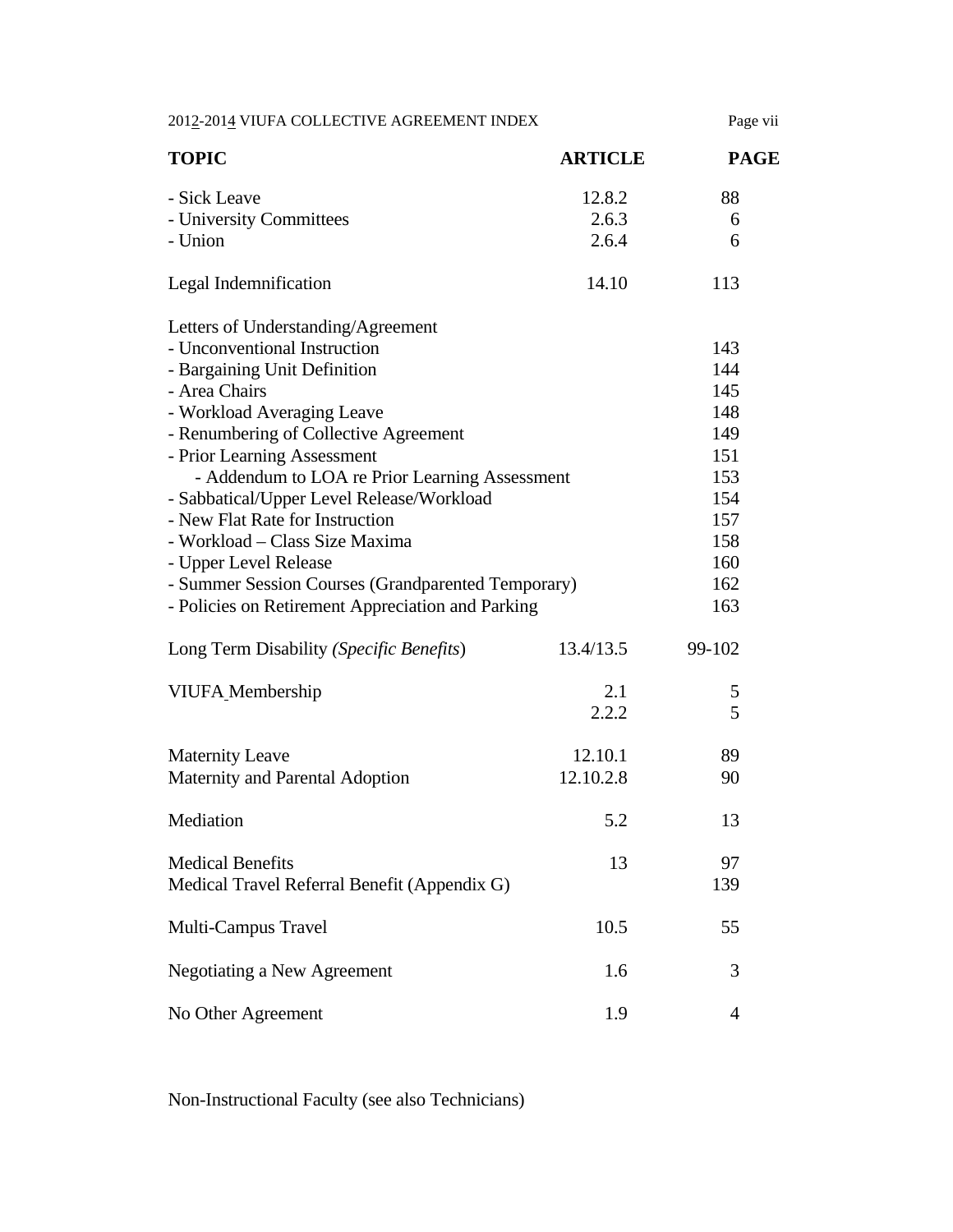2012-2014 VIUFA COLLECTIVE AGREEMENT INDEX Page viii

| <b>TOPIC</b>                                        | <b>ARTICLE</b>       | <b>PAGE</b> |
|-----------------------------------------------------|----------------------|-------------|
| - Chairs                                            | 10.2.2.2             | 51          |
| - Evaluation                                        | 7.4                  | 41          |
| - Probationary Period                               | 6.1.1                | 15          |
| - Professional Development Time                     | 12.3.2               | 79          |
| - PD Time, Temporary Entitlement                    | 12.3.1.1             | 79          |
| - Leave Committee Membership                        | 12.4.10.1c           | 83          |
| - Length of Assignment                              | 10.1.3.1             | 49          |
| - Length of Contract (Temporary)                    | 9.2.3                | 44          |
| - Regularization of Positions                       | 9.4                  | 44          |
| - Right of First Refusal                            | 9.2.2                | 44          |
| - Salary Placement                                  |                      |             |
| Minimum Initial (Education)                         | 11.4.1.5             | 65          |
| Counsellors (Experience)                            | 11.4.1.7c            | 68          |
| Librarians (Experience)                             | 11.4.1.7d            | 70          |
| Technicians (Experience)                            | 11.4.1.7e            | 70          |
| - Unpaid Leave                                      | 12.15                | 93          |
| - Vacation (Regular)                                | 12.2.1/12.2.5/12.2.6 | 76-77       |
| - Vacation (Temporary)                              | 12.2.7               | 77          |
| - Workload                                          | 10.2.2               | 51          |
| Non Renewal of Appointment                          |                      |             |
| - Two Year Appointment                              | 7.2.1                | 37          |
| - Unsatisfactory Performance (Formative Evaluation) | 7.2.7                | 38          |
|                                                     | 7.3.3                | 39          |
| <b>Office Hours</b>                                 | 10.2.1.2.3           | 50          |
| <b>Outside Teaching and Non-Teaching</b>            |                      |             |
| Assignments                                         | 10.4.5               | 55          |
| <b>Overload Pay</b>                                 | 10.3.1               | 51          |
| <b>Parental Leave</b>                               | 12.10.2              | 89          |
| Pay Periods (Biweekly)                              | 11.1                 | 63          |
| - Direct Deposit                                    | 11.1.1               | 63          |
| Pension Plan                                        | 13.7                 | 103         |
| Personnel File                                      | 8                    | 42          |
| <b>Political Leave (Public Duties)</b>              | 12.16                | 95          |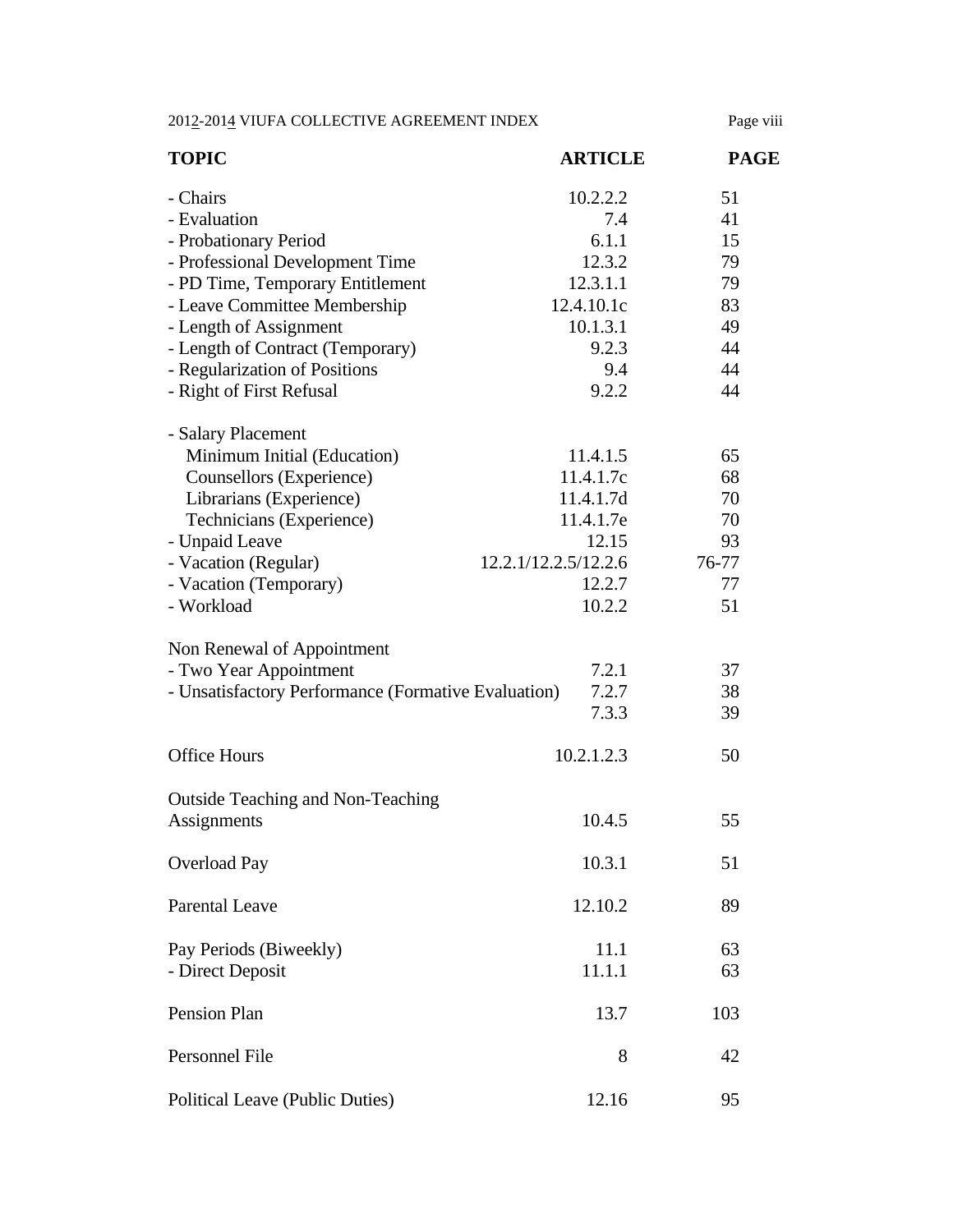| 2012-2014 VIUFA COLLECTIVE AGREEMENT INDEX             |                | Page ix     |
|--------------------------------------------------------|----------------|-------------|
| <b>TOPIC</b>                                           | <b>ARTICLE</b> | <b>PAGE</b> |
| <b>Powell River</b>                                    |                |             |
| - Travel Stipend                                       | 10.5           | 55          |
| <b>Probationary Status</b>                             | 6.1            | 15          |
| <b>Professional Development</b>                        | 12.3           | 77          |
| - Funds (Regular Employees)                            | 12.3.1         | 77          |
| - Funds (Temporary Employees)                          | 12.3.1.1       | 79          |
| - Funds (Assisted Leave)                               | 12.3.1(c)      | 79          |
| - Assisted Leave                                       | 12.4           | 80          |
| Professional Responsibilities                          | 10.2.1.2.3     | 50          |
| - Attendance Christmas to New Year's                   | 10.1.2.3       | 49          |
| Provincial Salary Scale:                               |                |             |
| - Appendix A                                           | 11.9.1         | 73          |
| - Secondary Scale                                      | 11.9.2         | 73          |
| - Maintenance                                          | 11.9.3         | 74          |
| - Calculation of Pay                                   | 11.9.4         | 74          |
| - Overload                                             | 11.9.5         | 74          |
| <b>Public Duties</b>                                   | 12.16          | 95          |
| <b>Purchase of Release Time</b>                        | 12.6           | 87          |
| Recall                                                 | 6.11           | 29          |
| Recruitment (see Hiring)                               |                |             |
| Registry of Laid Off Employees:                        | 6.14           | 30          |
| - Electronic Posting                                   | 6.14.1         | 30          |
| - Electronic Registry                                  | 6.14.2         | 31          |
| - Applying for Available Positions                     | 6.14.3         | 32          |
| - Rights for Registrants                               | 6.14.4         | 33          |
| Registry of Laid Off Employees – Form 1 (Appendix F-1) |                | 137         |
| Registry of Laid Off Employees – Form 2 (Appendix F-2) |                | 138         |
| <b>Regularization of Positions</b>                     | 9.4            | 44          |
| <b>Release Time</b>                                    |                |             |
| - Co-ordinators (Chair)                                | 10.11.2.2      | 60          |
| - Education Council                                    | 10.11.3        | 62          |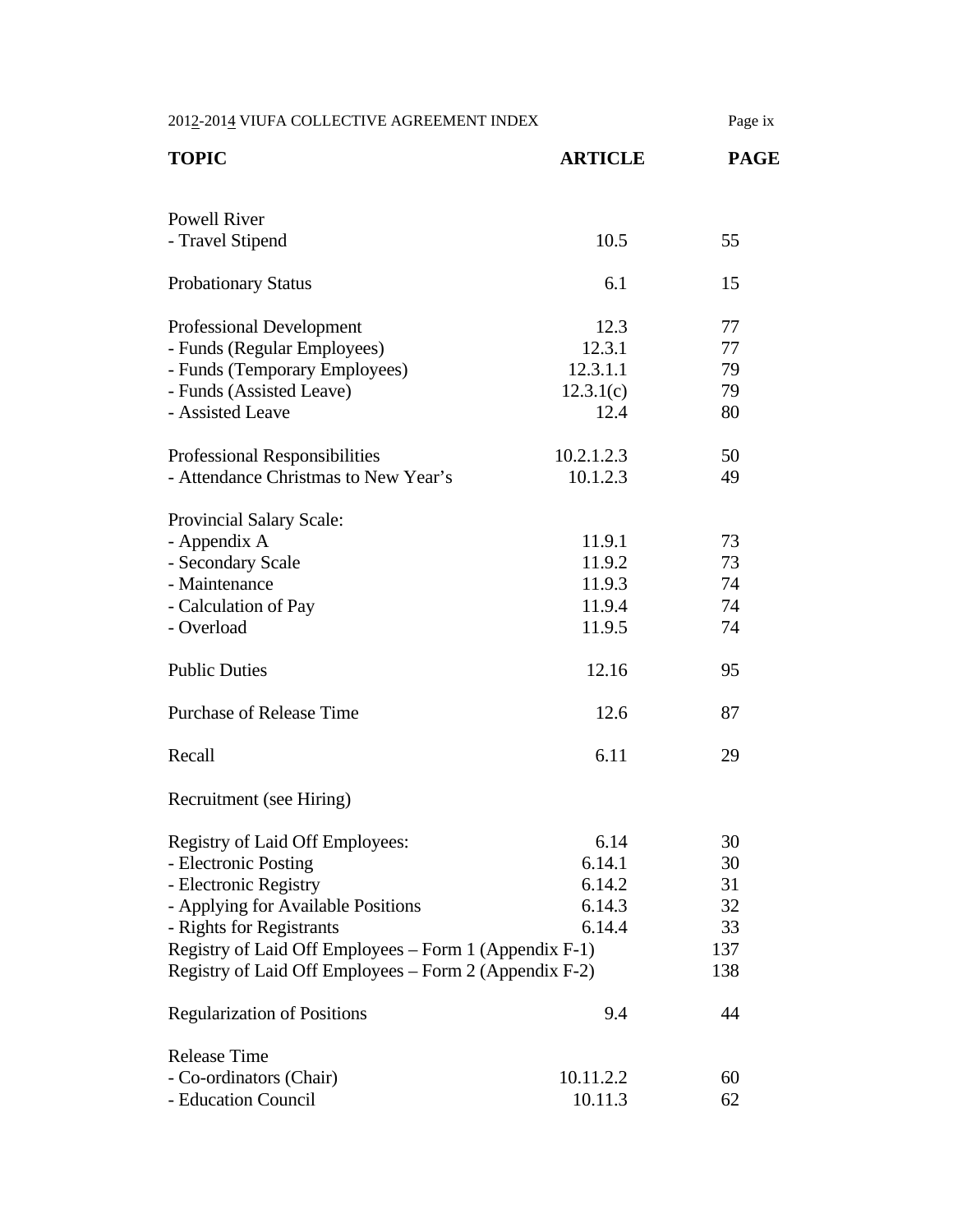| 2012-2014 VIUFA COLLECTIVE AGREEMENT INDEX        |                | Page x      |
|---------------------------------------------------|----------------|-------------|
| <b>TOPIC</b>                                      | <b>ARTICLE</b> | <b>PAGE</b> |
| - Scholarly Activity                              | 12.5.2         | 86          |
| - Upper Level                                     | 10.11.1        | 58          |
| - Banking of Upper Level Release                  | 10.11.1.1      | 58          |
| - VIUFA Positions                                 | 2.6            | 6           |
| - FPSE Positions                                  | 2.6            | 6           |
| - Other (Discretion of Deans)                     | 10.11.4        | 62          |
| Research & Scholarly Activity                     |                |             |
| - Committee                                       | 12.5.4         | 86          |
| - Grants                                          | 12.5.4.1(a)    | 86          |
| Retirement                                        |                |             |
| - Normal                                          | 14.15          | 115         |
| - Early                                           | 15.2           | 116         |
| - Policies on Retirement Appreciation and Parking | LOU            | 163         |
| Retraining                                        | 6.13           | 30          |
| <b>Right of First Refusal</b>                     | 9.2.2          | 44          |
| - Regular Faculty Member on Lay-Off               | 6.11.4         | 29          |
| - Regular Part-Time                               | 9.2.2          | 44          |
| - Grandparented Part-Time Appointments            | L of U         | 162         |
| Salary                                            |                |             |
| - Appeals                                         | 11.4.3         | 72          |
| - Increments                                      | 11.8           | 73          |
| - Overload                                        | 10.3           | 51          |
| - Placement                                       | 11.4           | 65          |
| - Faculty                                         | 11.4.1         | 65          |
| - Technicians                                     | 11.4.2         | 71          |
|                                                   | 11.4.1.7(e)    | 70          |
| - Regular Part-time                               | 11.1.2         | 63          |
| - Temporary                                       | 11.1.4.2       | 63          |
| - Temporary faculty, grandparented                | 11.1.4.4       | 64          |
|                                                   | L of U         | 162         |
| - Schedule/Scale - Faculty                        | App A1         | 128         |
| - Schedule/Scale - Technicians                    | App A2         | 1290130     |
| - Special Session                                 | 10.3.2         | 51          |
| - Summer Schedule                                 | 10.3.2         | 51          |
| - Field Studies                                   | 11.1.4.2       | 63          |
| - Initial Salary Placement Form - Faculty         | Appendix C     | 132         |
| - Initial Salary Placement Form - Technicians     | Appendix D     | 134         |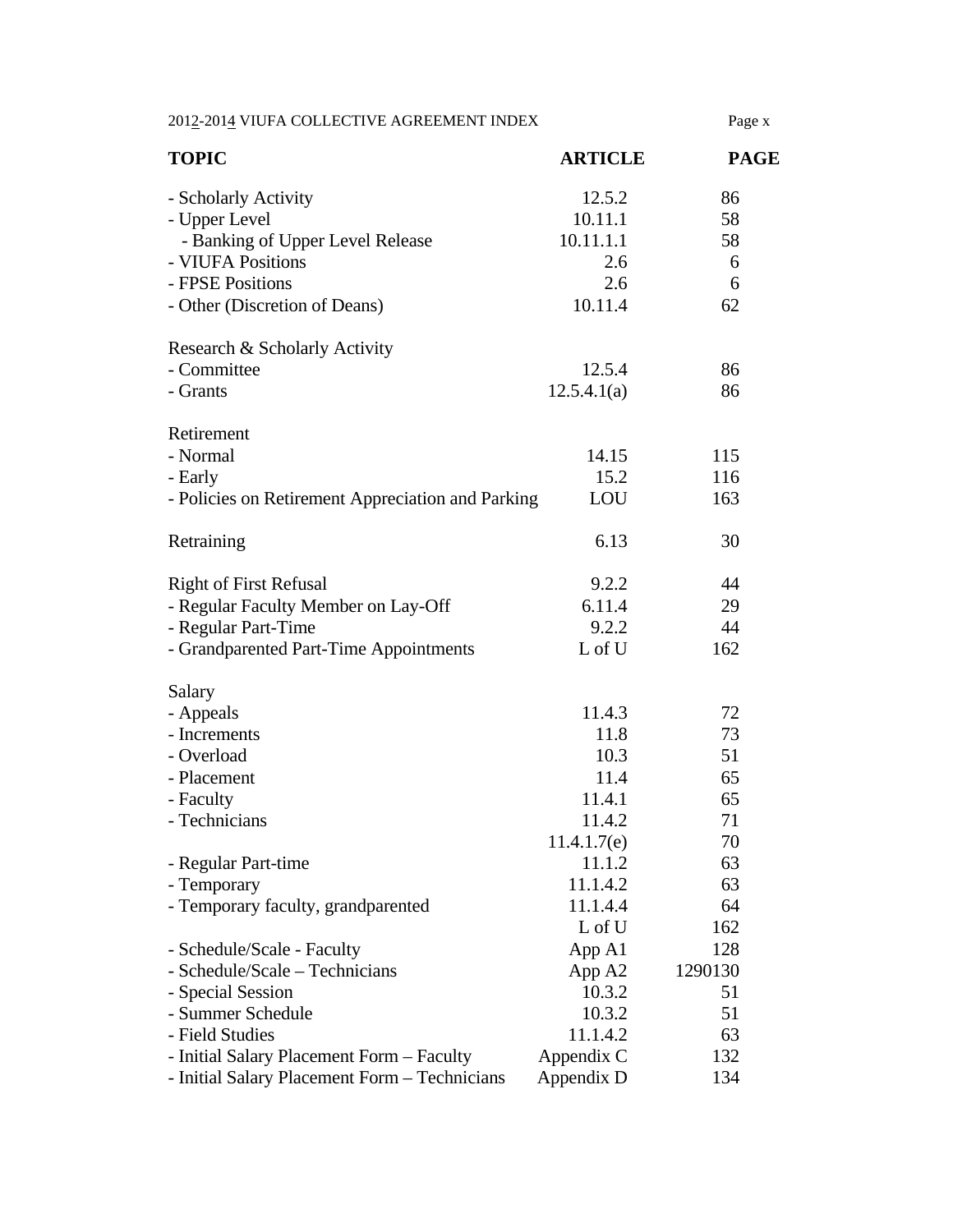| 2012-2014 VIUFA COLLECTIVE AGREEMENT INDEX                      |                | Page xi     |
|-----------------------------------------------------------------|----------------|-------------|
| <b>TOPIC</b>                                                    | <b>ARTICLE</b> | <b>PAGE</b> |
| <b>Scholarly Activity</b>                                       | 12.5           | 86          |
| - Upper Level Release Banking                                   | 10.11.1.1      | 58          |
| - Temporary Faculty                                             | 12.5.4         | 86          |
| - Research & Scholarly Activity Committee                       | 12.5.4         | 86          |
| Secondment (Internal Transfer)                                  | 6.5.1          | 23          |
| Security (Union)                                                | $\overline{2}$ | 5           |
| <b>Senate</b>                                                   | 10.11.3        | 62          |
| Seniority                                                       |                |             |
| - Definition of                                                 | 6.2.1          | 15          |
| - Regular                                                       | 6.2            | 15          |
| - Principle                                                     | 6.6.4          | 25          |
| - Transfer of                                                   | 6.10           | 29          |
| - Temporary                                                     | 9.4.1.3        | 46          |
|                                                                 |                |             |
| <b>Seniority Group</b>                                          |                |             |
| - Assignment to                                                 | 6.2.5          | 16          |
| - More than one group                                           | 6.2.6          | 16          |
| - Seniority Groups                                              | 6.2.8          | 16          |
|                                                                 |                |             |
| Senior Project                                                  | 10.3.5         | 52          |
| Severance Pay                                                   | 6.7            | 28          |
|                                                                 |                |             |
| <b>Sick Leave</b>                                               | 12.8           | 87          |
| - Regular Employees                                             | 12.8.2         | 88          |
| - Temporary Employees                                           | 12.8.3         | 88          |
| - Bank                                                          | 12.8.4-9       | 88          |
|                                                                 |                |             |
| Singular and Plural                                             | 1.5            | 3           |
|                                                                 |                |             |
| <b>Special Session</b>                                          |                |             |
| - Workload                                                      | 10.2.1.2.2     | 50          |
| <b>Student Service Specialists</b>                              | 4.2.2.1.1c     | 10          |
| Subrogation                                                     | 13.15          | 104         |
|                                                                 |                |             |
| <b>Summer Session</b>                                           | 10.3.2         | 51          |
| - Right of 1 <sup>st</sup> Refusal for Grand-parented Temporary | L of U         | 162         |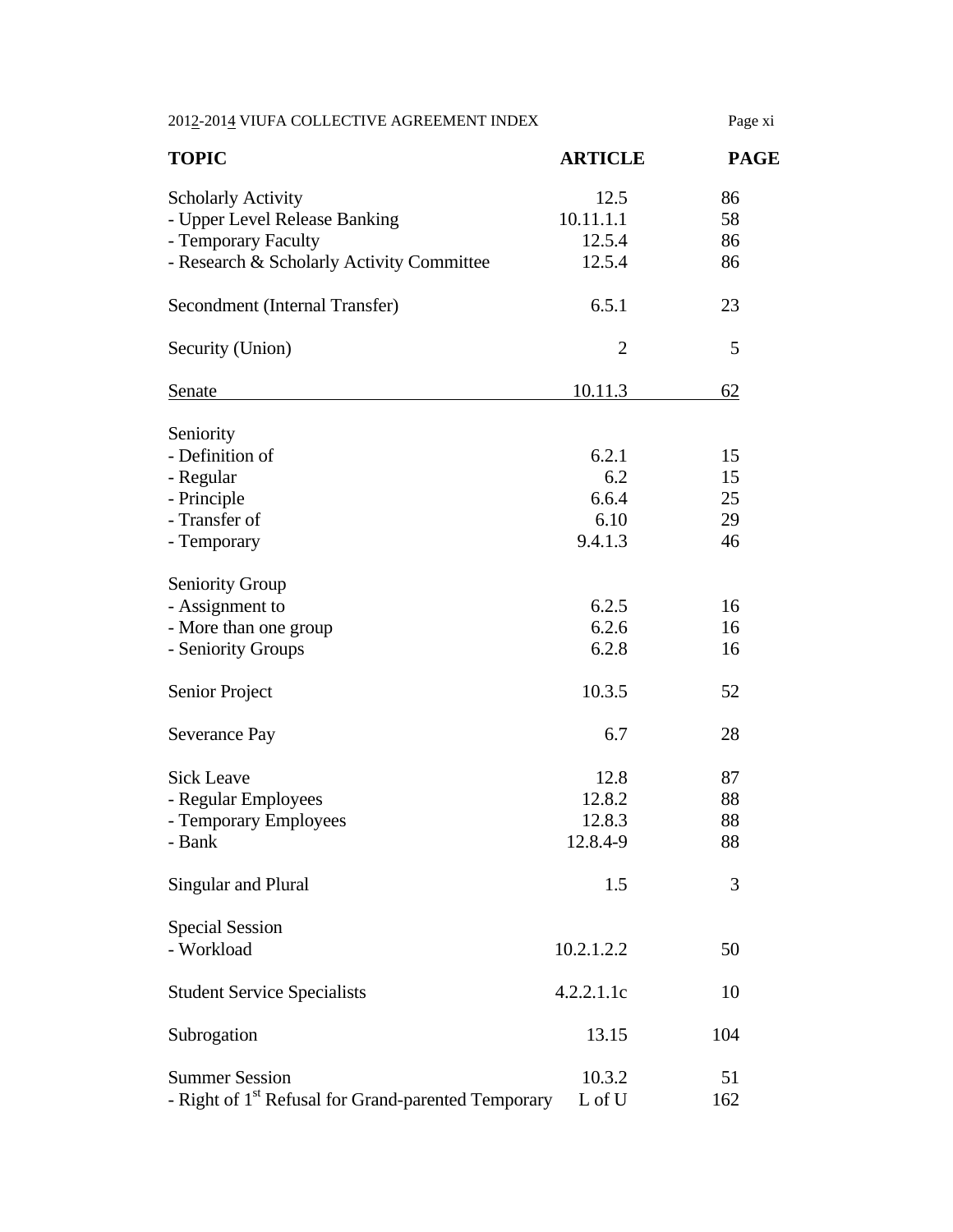| 2012-2014 VIUFA COLLECTIVE AGREEMENT INDEX        |                | Page xii    |
|---------------------------------------------------|----------------|-------------|
| <b>TOPIC</b>                                      | <b>ARTICLE</b> | <b>PAGE</b> |
| <b>Suspension (Other Disciplinary Action)</b>     | 8.2.3          | 42          |
| <b>Targeted Labour Adjustment</b><br>- Strategies | 6.15<br>6.15.2 | 34<br>35    |
| <b>Teaching Assignments to Administrators</b>     | 14.22          | 115         |
| Technicians                                       |                |             |
| - Categories                                      | 4.2.2.1        | 9           |
| - Chairs                                          | 10.2.2.2       | 51          |
| - Evaluation                                      | 7              | 37          |
| - Probationary Period                             | 6.1            | 15          |
| - Professional Development Time                   | 12.3.2         | 79          |
| - PD Time, Temporary Entitlement                  | 12.3.1.1       | 79          |
| - Leave Committee Membership                      | 12.4.10.1c     | 83          |
| - Length of Assignment                            | 10.1.3.1       | 49          |
| - Length of Contract (Temporary)                  | 9.2.3          | 44          |
| - Salary Placement                                |                |             |
| Experience                                        | 11.4.1.7e      | 70          |
| Education                                         | 11.4.2         | 71          |
| - Split Appointments Placement                    | 11.4.2.2       | 71          |
| - Unpaid Leave                                    | 12.15          | 93          |
| - Vacation (Regular)                              | 12.2.6         | 77          |
| - Vacation (Temporary)                            | 12.2.7         | 77          |
| - Workload                                        | 10.2.2.1       | 51          |
| <b>Technological Change</b>                       | 14.5           | 110         |
| Temporary Appointments, Faculty                   | 9.2            | 44          |
| - Grand-parenting of Pro-Rata Status              | 11.1.4.4       | 64          |
| - Temporary                                       | 4.1.2          | 8           |
| - Interview for Regular Position                  | 6.4.1.5        | 19          |
| - Regularization of Positions                     | 9.4            | 44          |
| - Continuation of Faculty Privileges              | 15.3           | 119         |
| Timetabling                                       | 10.4.1.1       | 53          |
| Travel                                            |                |             |
| - Allowances                                      | 11.2.2         | 65          |
| - Multi-Campus Travel                             | 10.5           | 55          |
| <b>Tuition Fee Waiver</b>                         | 12.3.3         | 79          |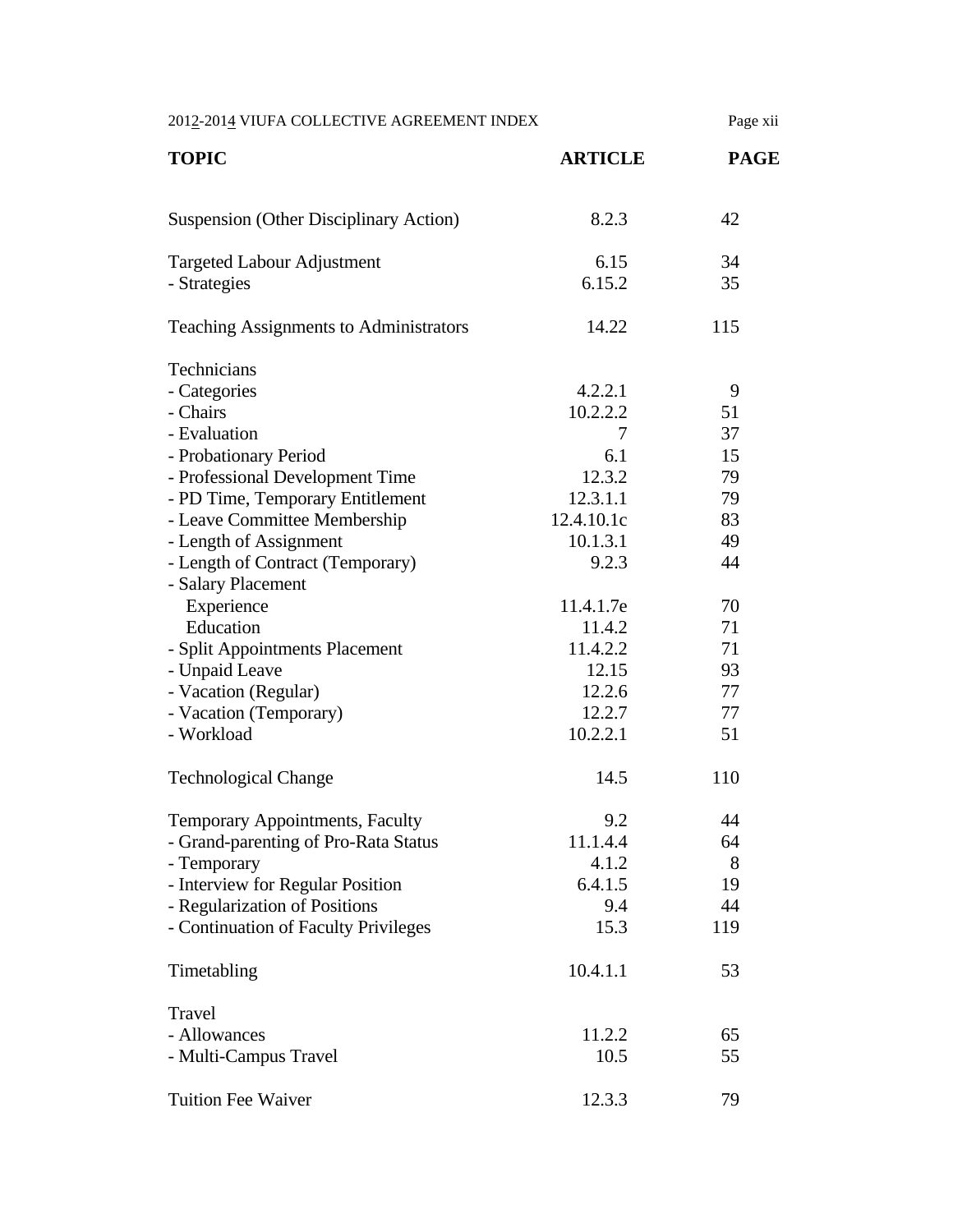2012-2014 VIUFA COLLECTIVE AGREEMENT INDEX Page xiii **TOPIC ARTICLE PAGE**  Unassisted Leave  $12.15$  93 Unconventional Instruction 10.2.1.2.1 50 - Letter of Understanding 143 Undergraduate Research Project 10.2.1.2.4 50 Union Security and Recognition 2.1/2.2 5 Upper Level Release 10.11.1 58 - Banking/Grouping 10.11.1.1 58 Vacation - Professors 22.2.1 76 - Vacation Exchange 12.2.2 76 - Regular Non Instructional 12.2.2 76 - Faculty Advisors 76 - Technicians 12.2.6 77 - Co-Operative Education 10.7.5-6 56 - Temporary Non Instructional 12.2.7 77 Vision Care (Extended Health) 13.2(b) 98 13.4.1(b)vi 100 Workload - Assignment of 10.4 53 - Committee 30.4.2 54 - Directed Studies 10.3.4 52 - Field Studies 52 - Limitations 10.2.1.2 49 - Non-Instructional Faculty 10.2.2 51 - Overload 10.3 51 - Senior Project 10.3.5 52 - Special Session 10.2.1.2.2 50 - Summer Session 10.3.2 51 - Temporary Faculty, workload limitation 10.2.1.2.1 50 - Timetabling 10.4.1.1 53 - Undergraduate Research Project 10.2.1.2.4 50 - Uneven Annual Workload 9.4.1.2 46 - Upper Level Release 10.11.1 58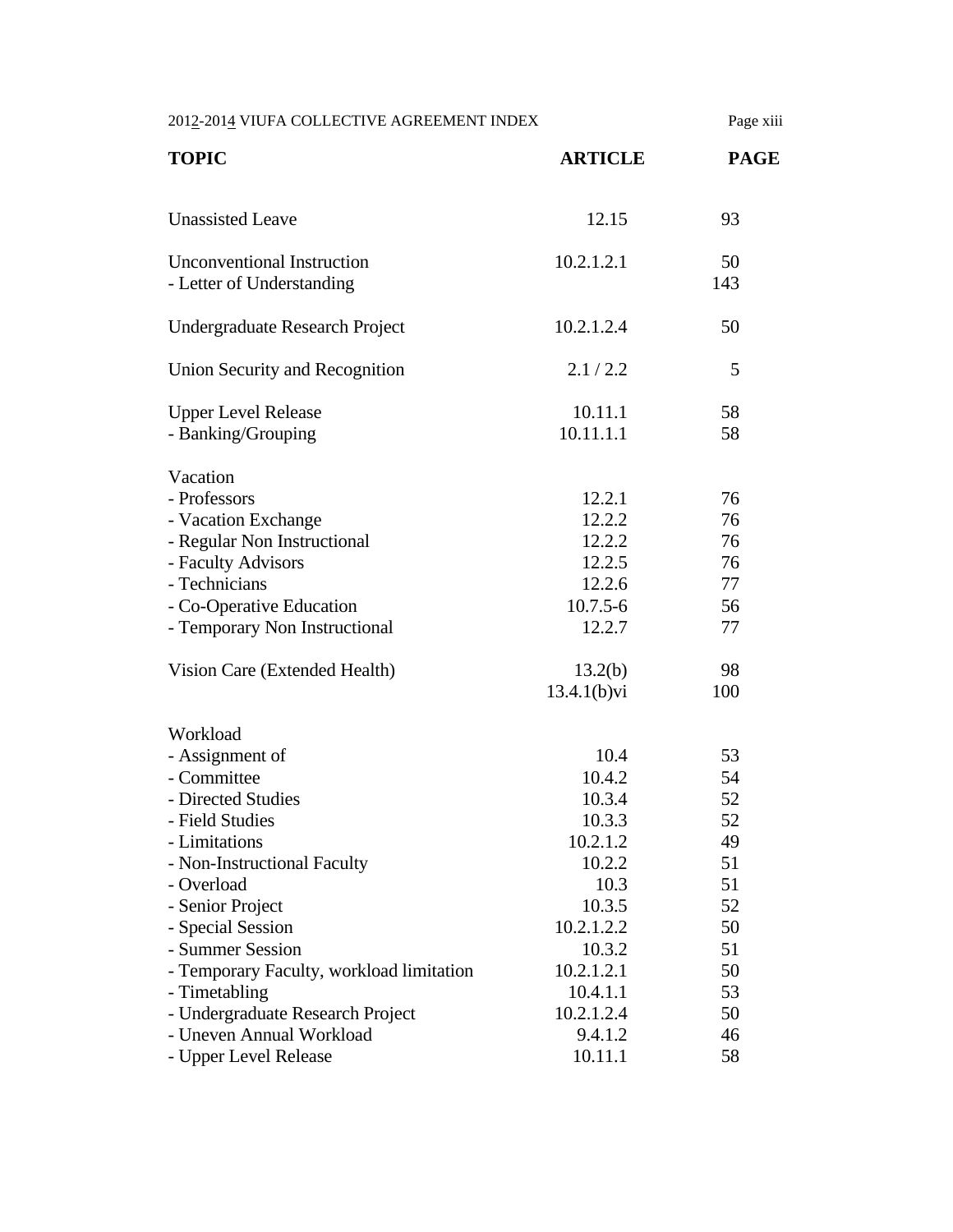## **1. PRELIMINARY**

## 1.1 PREAMBLE

 This Agreement applies to all faculty members of Vancouver Island University as described in Article 2.1.

 *(Note: Language derived from that which was negotiated at a sectorial bargaining process and that has been harmonized into this Collective Agreement is presented in italics.)* 

## 1.2 TERM OF AGREEMENT/CONTINUATION CLAUSE

 This Agreement shall be binding from April 1, 2012 until March 31, 2014, or until a new agreement is signed, whichever is later. The continuance of the increment structure is hereby agreed to by both parties. This Agreement may be opened for collective bargaining by either party at any time after November 30, 2013, in accordance with Section 46 of the Labour Code of British Columbia (1992).

Laura Suski, Chair Vancouver Island University Faculty Association Negotiating **Committee** 

\_\_\_\_\_\_\_\_\_\_\_\_\_\_\_\_\_\_\_\_\_\_\_\_\_

Ralph Nilson, President Vancouver Island University

\_\_\_\_\_\_\_\_\_\_\_\_\_\_\_\_\_\_\_\_\_\_\_\_\_

Dr. Roy Daykin, PSEA Chair, Board of Directors

 $\overline{\phantom{a}}$  ,  $\overline{\phantom{a}}$  ,  $\overline{\phantom{a}}$  ,  $\overline{\phantom{a}}$  ,  $\overline{\phantom{a}}$  ,  $\overline{\phantom{a}}$  ,  $\overline{\phantom{a}}$  ,  $\overline{\phantom{a}}$  ,  $\overline{\phantom{a}}$  ,  $\overline{\phantom{a}}$  ,  $\overline{\phantom{a}}$  ,  $\overline{\phantom{a}}$  ,  $\overline{\phantom{a}}$  ,  $\overline{\phantom{a}}$  ,  $\overline{\phantom{a}}$  ,  $\overline{\phantom{a}}$ 

Date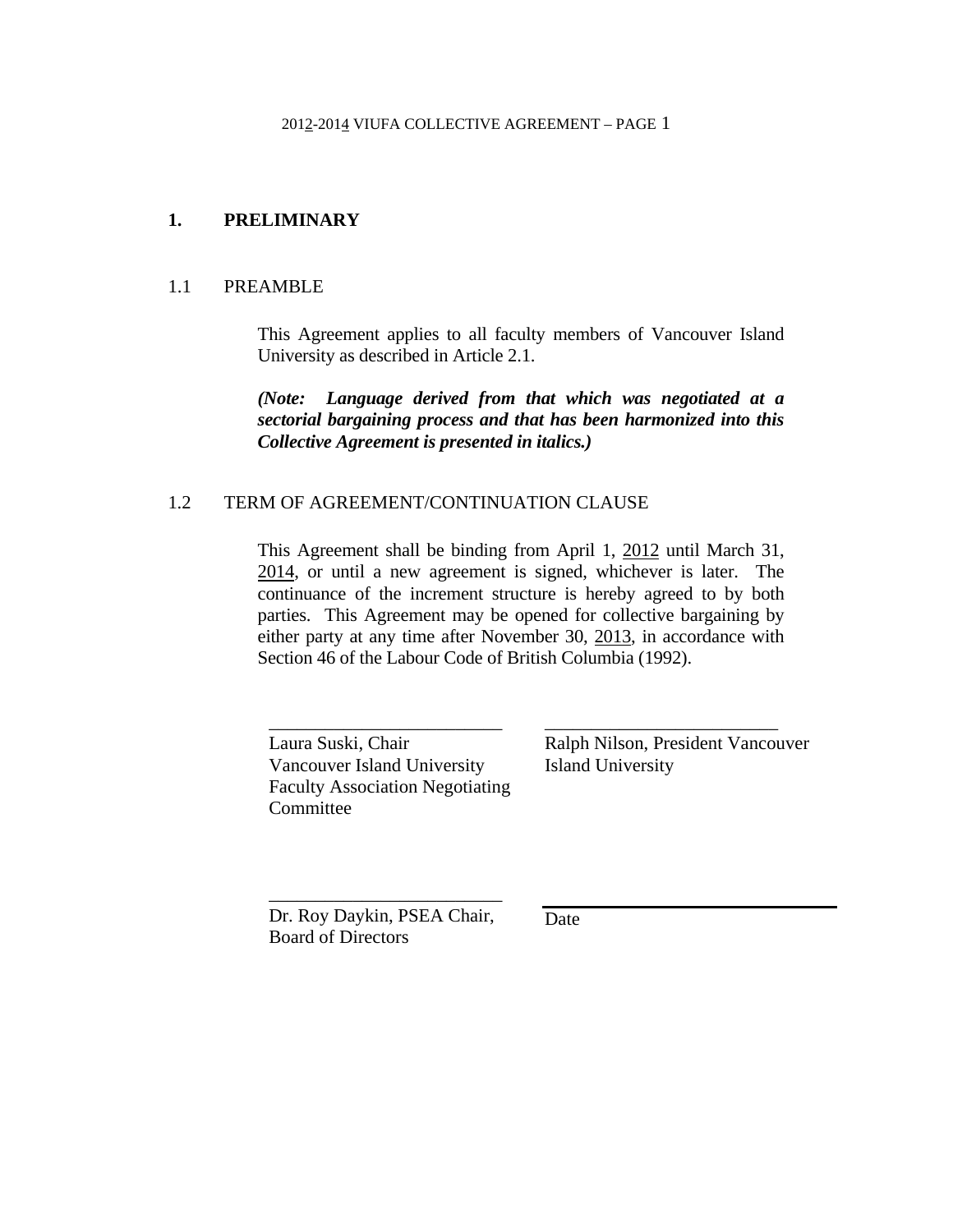## 1.4 DEFINITIONS

- 1.4.1 "Association" means the Vancouver Island University Faculty Association.
- 1.4.2 "B.C.G.E.U." means the bargaining unit within Vancouver Island University which is represented by local of the British Columbia Government Employees' Union.
- 1.4.3 "Collective Agreement" means the combination of provisions of the former Common Agreement dated March 30, 2001 with local provisions that constitute a collective agreement between Vancouver Island University and the Association.
- 1.4.4 "C.U.P.E." means the bargaining unit within Vancouver Island University which is represented by local of the Canadian Union of Public Employees.
- 1.4.5 "Dean" means the Appropriate Dean, Director, or Senior Administrator.
- 1.4.6 "*Joint Administration and Dispute Resolution Committee" or "JADRC" means the committee established under Article 16.2.*
- *1.4.7 "Joint Labour-Management Committee" means a committee formed by the parties with equal representation from the Association and the Employer.*
- 1.4.8 "VIUFA" means the bargaining unit within Vancouver Island University which is represented by the Vancouver Island University Faculty Association.
- *1.4.9 "Ministry" means the Ministry* that includes responsibility for Vancouver Island University*.*
- *1.4.10 "Post-Secondary Employers' Association" or "PSEA" means the Employers' association established for post-secondary colleges and institutes under the Public Sector Employers' Act.*
- 1.4.11 "University" means Vancouver Island University as the employer.
- 1.4.12 "Vice-President" means the Appropriate Vice-President.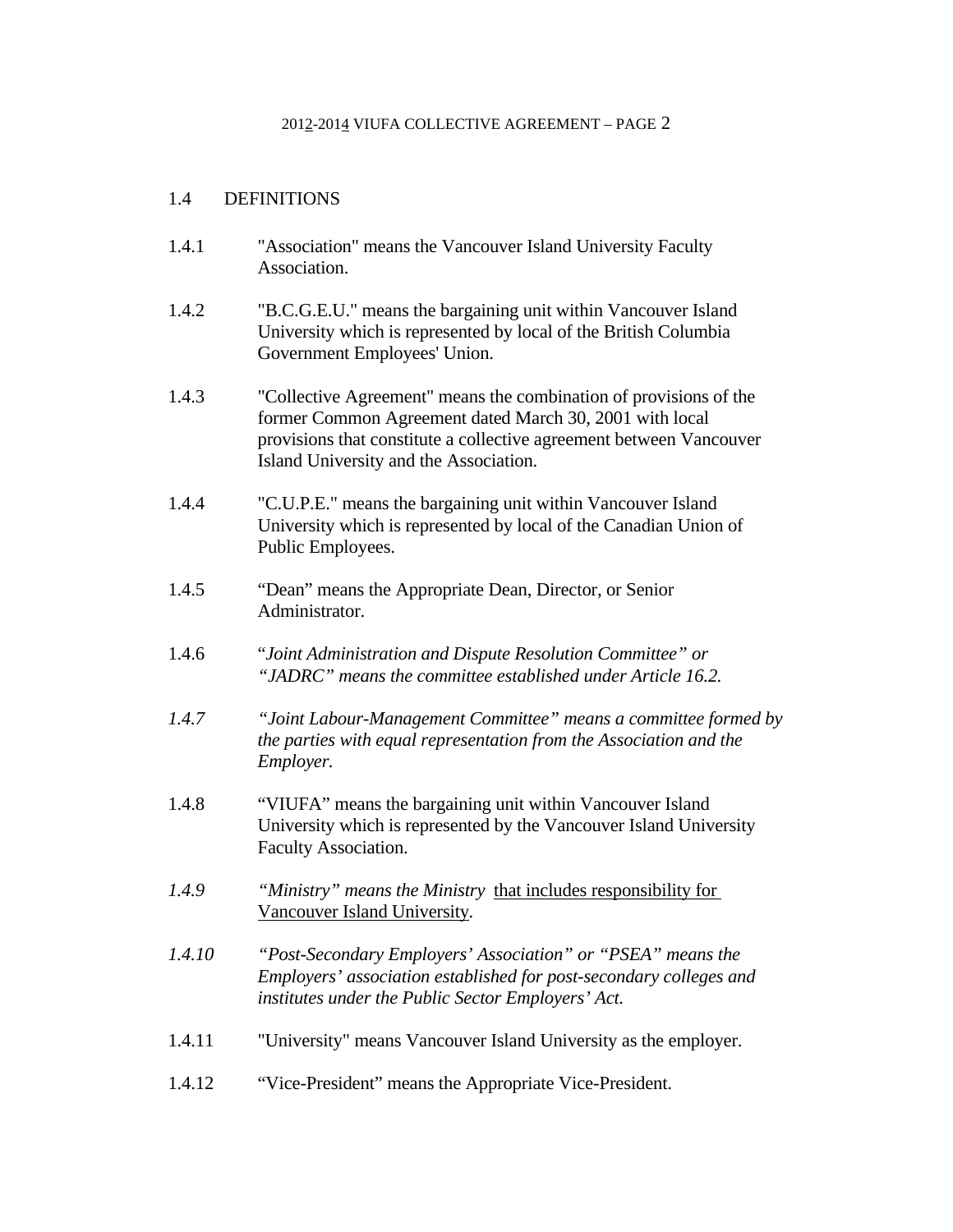1.4.13 Year:

"Budget year" or "fiscal year" means the budgetary year the University operates under (currently April 1 to March 31).

"Calendar year" means January 1 to December 31.

"ICBC year" shall be the vehicle insurance period of the personal vehicle of a regular member who is eligible for a travel allowance pursuant to Article 11.2.2.

"Seniority year" means an FTE year of service within the Bargaining Unit, unless otherwise specified.

## 1.5 SINGULAR AND PLURAL

*Wherever the singular is used in the Collective Agreement language, the same shall be construed as meaning the plural if the context requires unless otherwise specifically stated.* 

### 1.6 NEGOTIATING A NEW AGREEMENT

1.6.1 Neither party can commence strike/lock out action prior to September 1 following the expiry of the Collective Agreement.

## 1.7 ESSENTIAL SERVICES

i<br>Li

- 1.7.1 The parties agree that proper care<sup>1</sup> of all research animals<sup>2</sup> will be maintained by appropriate members of the bargaining unit in the event of a strike or lockout in the course of this Agreement or its continuance.
- 1.7.2 At least seven (7) days before the commencement of a strike or lockout, the University and the Association will meet and determine a list of employees which they deem sufficient to provide for continuous proper care of the animals during the strike or lockout. Should the parties be unable to reach agreement on the persons to be designated, the matter will be referred to the CCAC for final and binding resolution by the Council.

<sup>1</sup> Proper care implies provision of appropriate temperatures, humidity, light cycles, ventilation, food, water and cleaning as well as exercise and nursing care appropriate.

<sup>2</sup> Research animals means any live non-human vertebrate or invertebrate utilized in research, teaching, and testing.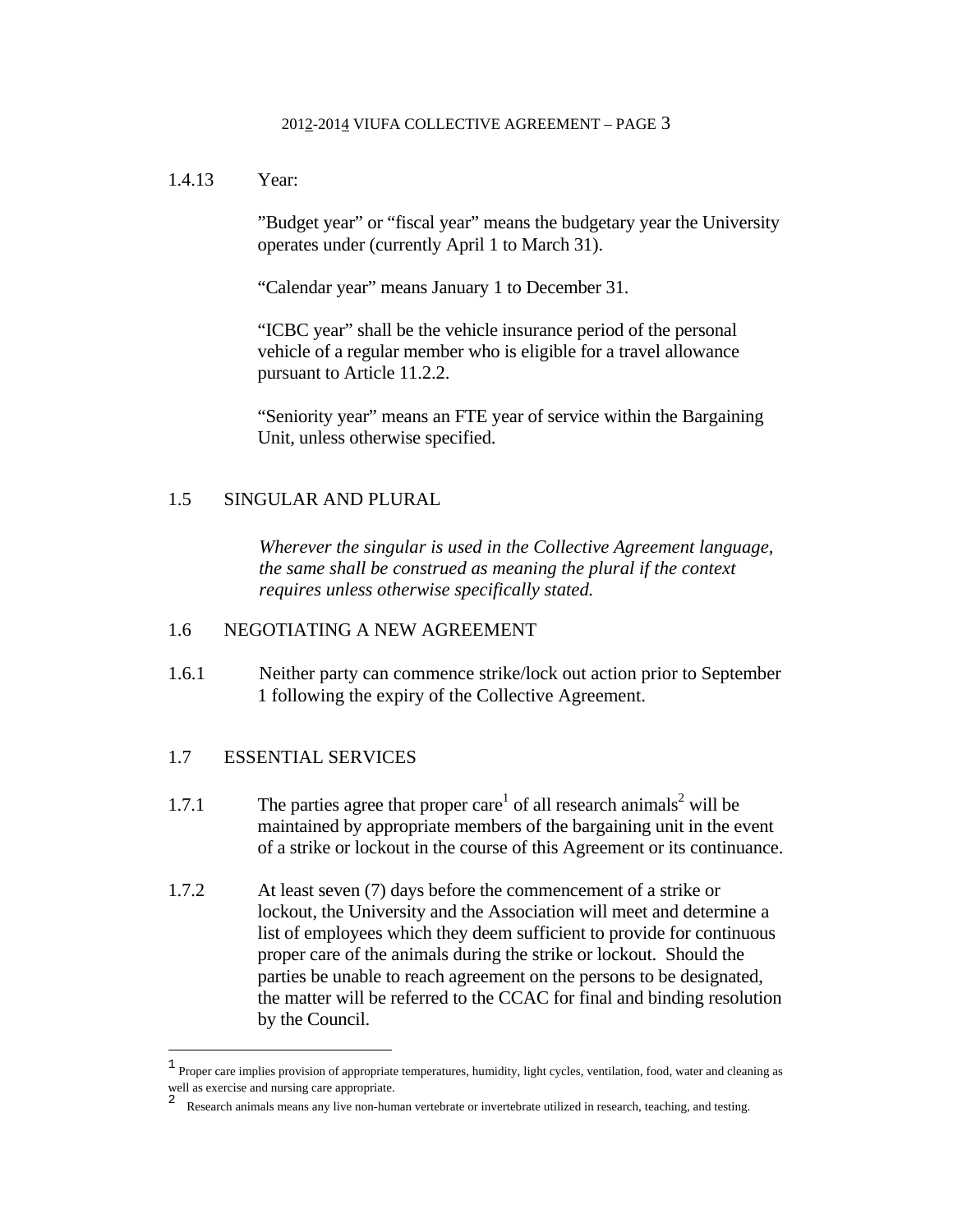- 1.7.3 All persons so designated will be paid their regular salary during the period of designation.
- 1.7.4 Due regard will be had for previously arranged vacations and other matters and as far as possible the designated duties will be dispersed among all appropriate employees equally. No other duties will be assigned to these designated employees.

### 1.9 NO OTHER AGREEMENT

 No faculty member covered by this agreement shall be required or permitted to make a written or oral agreement with the University or its representatives which may conflict with the terms of this agreement, unless mutually agreed to by both parties to this agreement. Said specific variance shall be in writing and shall clearly state that the letter of agreement is made without prejudice to the collective agreement.

### 1.12 CONFORMITY TO LAW - SAVINGS CLAUSE

 It is hereby declared to be the intention of the parties to this contract that the sections, paragraphs, sentences, clauses and phrases of this contract are subject to applicable federal, provincial and local law and are separable. If any phrase, clause, sentence, paragraph or section of this contract shall be found to be invalid because of conflict with any applicable federal, provincial, or local law, such invalidity shall not affect any of the remaining phrases, clauses, sentences, paragraphs and sections of this contract. Any substitute provisions shall be subject to appropriate consultation and negotiation between the parties to this collective agreement.

### 1.13 CORRESPONDENCE

 All correspondence relating to matters covered in this Agreement from the Association or a representative of the Association to any administrator (including a Chair or equivalent) shall be copied to the Executive Director of Human Resources.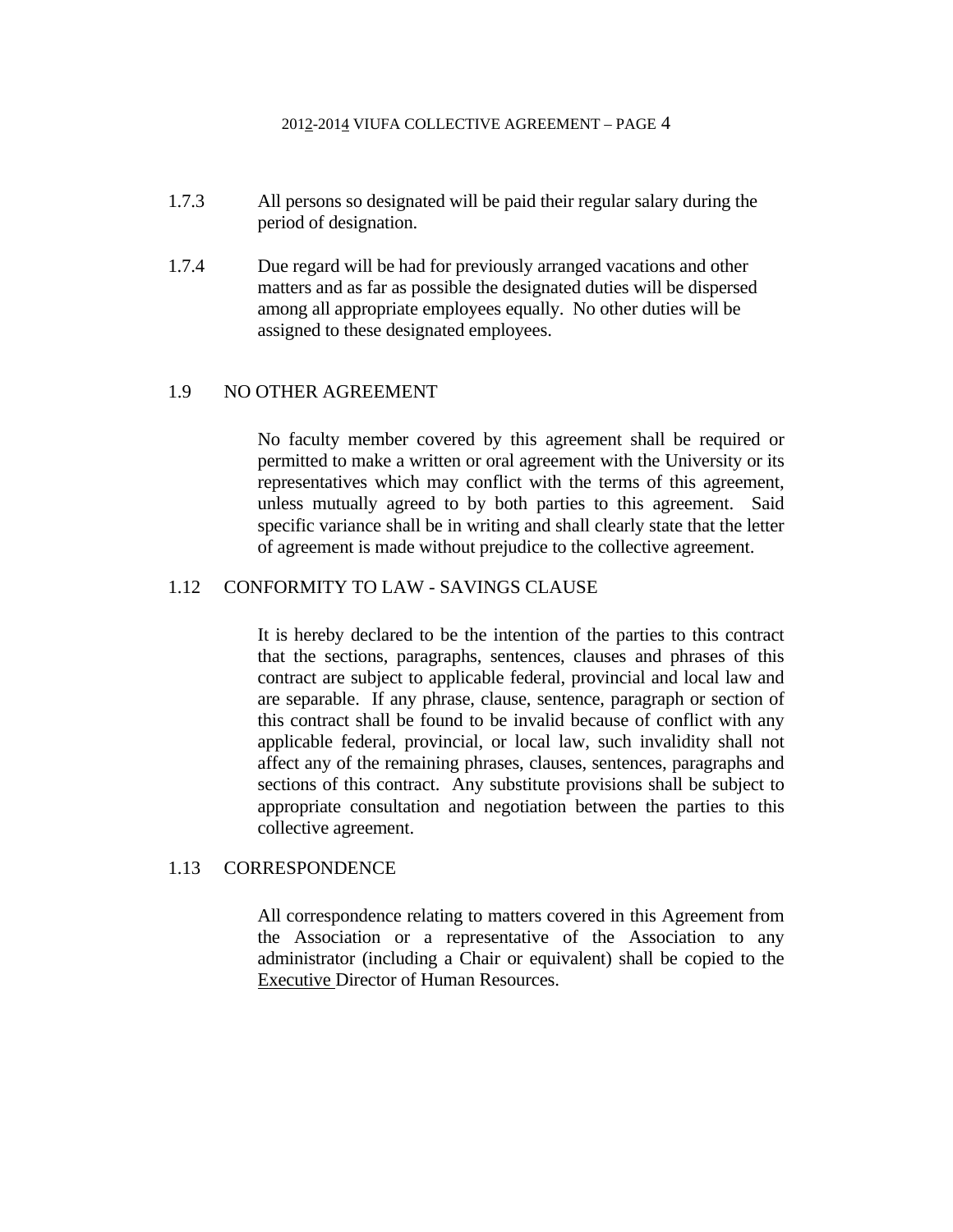## 2. **UNION SECURITY**

## 2.1 UNION RECOGNITION

- 2.1.1 The University recognizes that the Association is the exclusive bargaining authority for all faculty members who are employed as University professors, instructors, counsellors, librarians and technicians at and from Vancouver Island University except instructors employed in the Vocational Division and Continuing Education.
- 2.1.2 The question of inclusion or exclusion of a new position created by the University will be negotiated with the Association prior to any posting of the position. In the event the local parties cannot agree, the question of inclusion or exclusion may be referred to the Labour Relations Board for determination.

Where the local parties fail to agree and pending a decision from the Labour Relations Board, the position may be filled. The University will provide the Association with a copy of the organizational chart for the immediate branch or program where the position is located, a copy of the position's job description and a copy of the job description for the position which supervises the position in question.

2.1.3 When a new position is created and found to be appropriate for inclusion in the bargaining unit pursuant to Article 2.1.2, the University and Association will meet to discuss whether the position is a Faculty position which should be placed on the Faculty Salary Schedule in Appendix A1 or a Technician position which should be placed on the Technicians' Salary Schedule in Appendix A2. In the event the parties cannot agree as to whether the new position is a Faculty position appropriate for placement on the Faculty Salary Schedule in Appendix A1 or a Technician position appropriate for placement on the Technicians' Salary Schedule in Appendix A2, the University will place the position on the Salary Schedule it deems to be appropriate and the Association may grieve the matter under Article 5.

## 2.2 UNION SECURITY

2.2.1 All members of the bargaining unit represented by the Association shall, as a condition of employment, pay fees of not less than one dollar per year, the actual amount to be determined from time to time by the Association.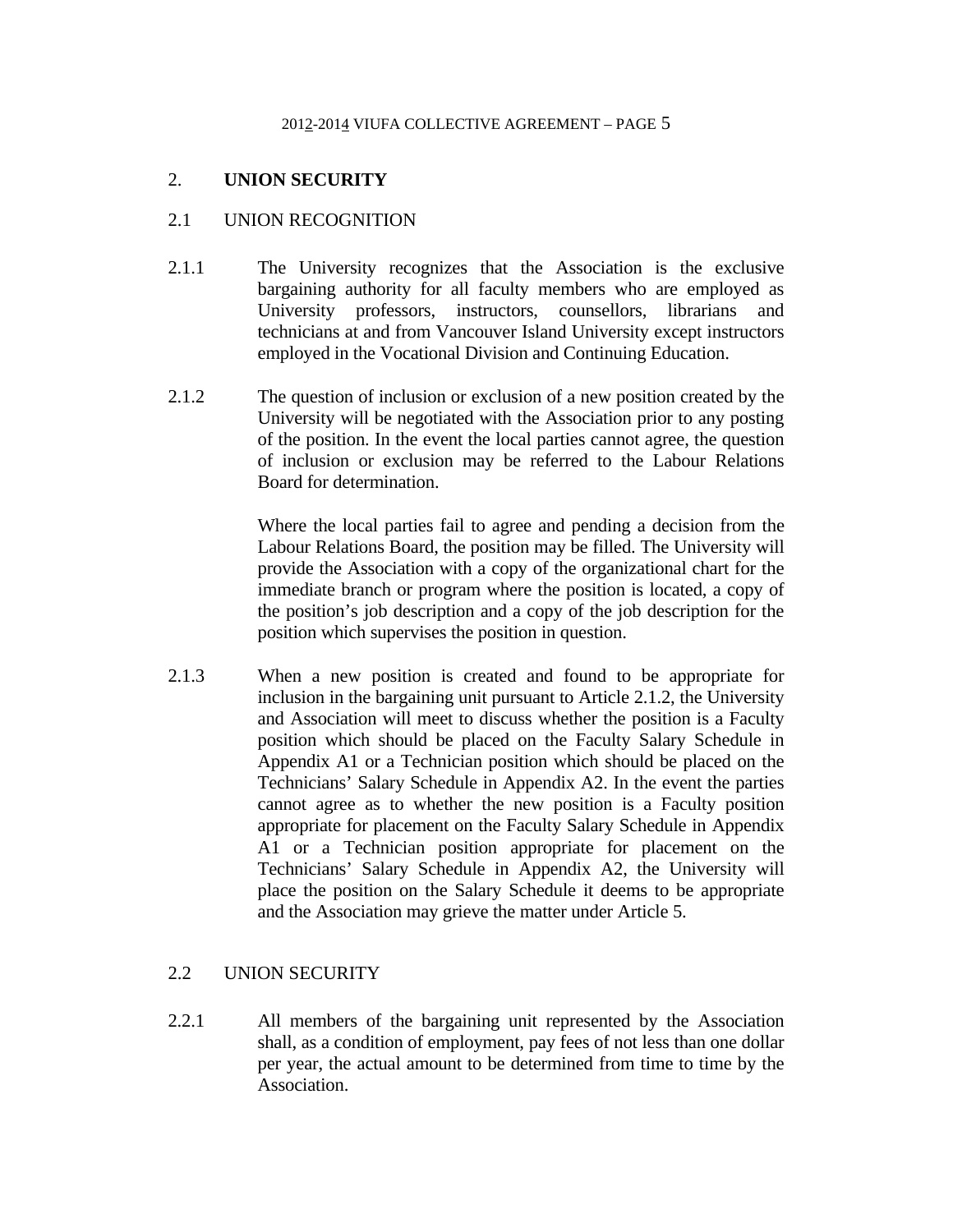- 2.2.2 The above provisions of this Agreement shall not be construed as requiring any member of the bargaining unit represented by the Association to become a member of the Association.
- 2.2.3 The University shall provide each successful candidate for a position in the bargaining unit represented by the Association a copy of this Agreement with the letter of appointment.

## 2.3 DUES CHECK OFF

- 2.3.1 The University shall as a condition of employment, deduct from the biweekly wages or salary of each member of the bargaining unit represented by the Association the amount of the regular biweekly fees payable to the Association.
- 2.3.2 All deductions shall be remitted to the Treasurer of the Association without delay. Before the University is obligated to deduct any amount described in Article 2.3.1 the Association must advise the University in writing of the amount of its regular biweekly fees. The amount so advised shall continue to be the amount to be deducted until changed by further written notice to the University signed by the Treasurer of the Association. Upon receipt of such notice, such changed amount shall be deducted.
- 2.3.3 If a faculty member is assigned work that is partly in the bargaining unit represented by the Association and partly by either or both B.C.G.E.U. and C.U.P.E., the University shall, as a condition of employment in the position represented by the Association, deduct from the portion of his/her biweekly wages or salary applicable to this position, the amount described in Article 2.3.1.

## 2.6 LEAVE FOR ASSOCIATION AND F.P.S.E. POSITIONS

NOTE: see Section 12 regarding Leaves.

 Faculty members may, from time-to-time be elected to executive positions within the Association or the Provincial Federation of Post-Secondary Educators of BC (F.P.S.E.).

2.6.1 The University shall, upon request from the Association, grant full or partial release leave to perform duties of an executive position with the Association or F.P.S.E. Such leave shall be renewable on request from the Association.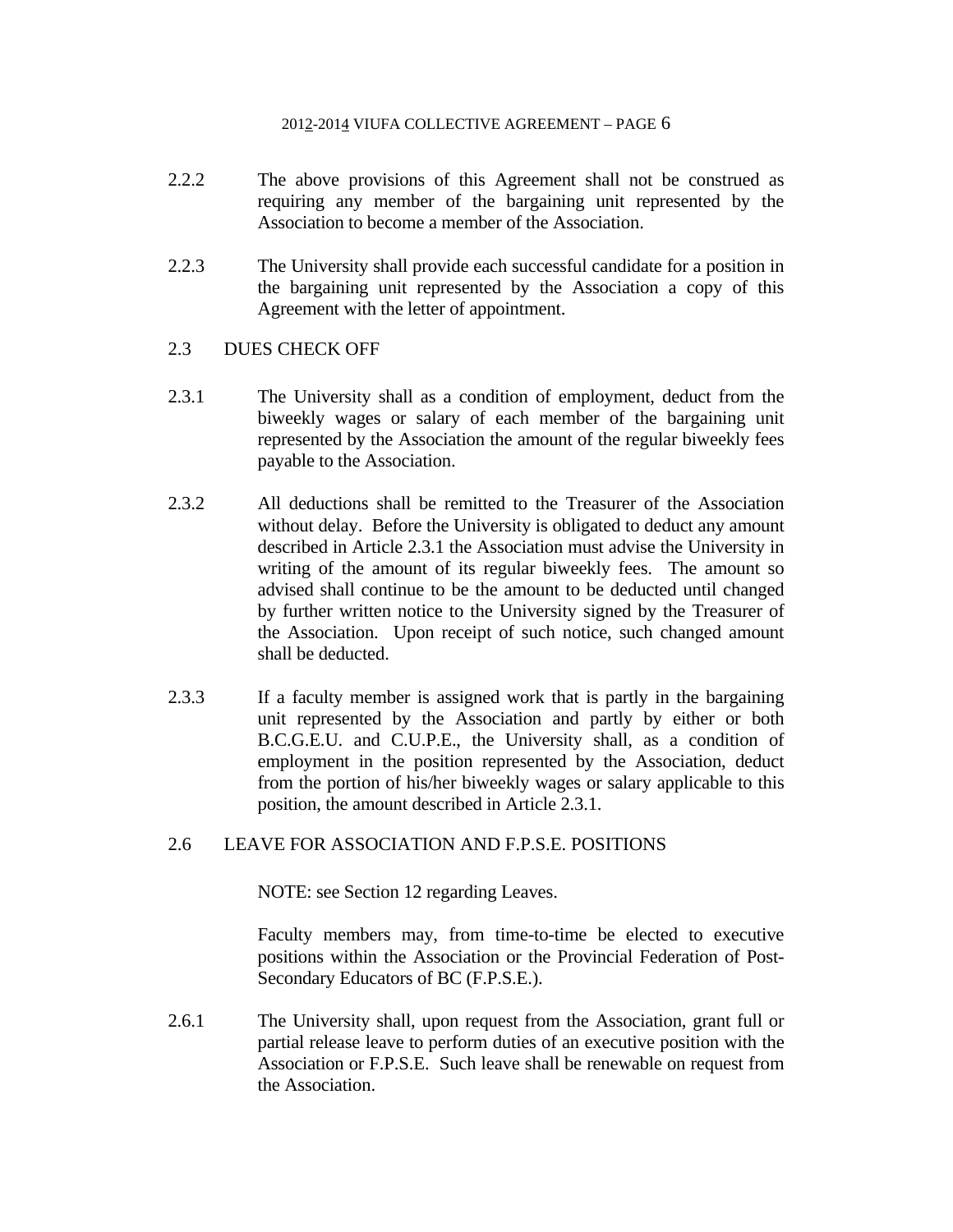2.6.2 The University shall continue to pay the faculty member his/her full salary and benefits while serving the Association or F.P.S.E.

### *2.6.3 Leave of Absence for University Committees*

*An employee whose assigned work schedule would prevent her/him from attending meetings of a University committee to which she/he has been elected or appointed, will be granted a leave of absence from her/his regular duties without loss of pay or other entitlements to attend such meeting(s).* 

### 2.6.4 *Union Leave*

*Meetings between representatives of the Union and the Employer will be scheduled at times mutually agreeable to the Parties. Reasonable effort shall be made to hold such meetings at times that do not conflict with assigned duties.* 

*The Employer shall provide the equivalent of one-quarter full-time equivalent release for the VIUFA to distribute to members of the VIUFA Executive.*

*Where such leave is granted, the Employer will replace the employee as necessary.* 

*Costs arising from this provision will not be charged against the program area of the participating union representative.*

- 2.6.5 The Association *and/or F.P.S.E. may purchase additional release time above that currently paid for by the Employer at replacement cost. Replacement cost is that for the individual who is carrying out the duties of the individual released.*
- 2.6.6 Subject to the provisions of Article 10.4.1, the University shall identify the sections to be the offered in the following academic year by each department and the department shall identify the work to be done by members of that department without regard to any potential release time that may be granted pursuant to Articles 2.6.4 and/or 2.6.5.

 The University shall not reduce the number of sections initially proposed to be offered by the regular faculty in a department as a result of a faculty member receiving release time pursuant to section 2.6.4 and/or 2.6.5.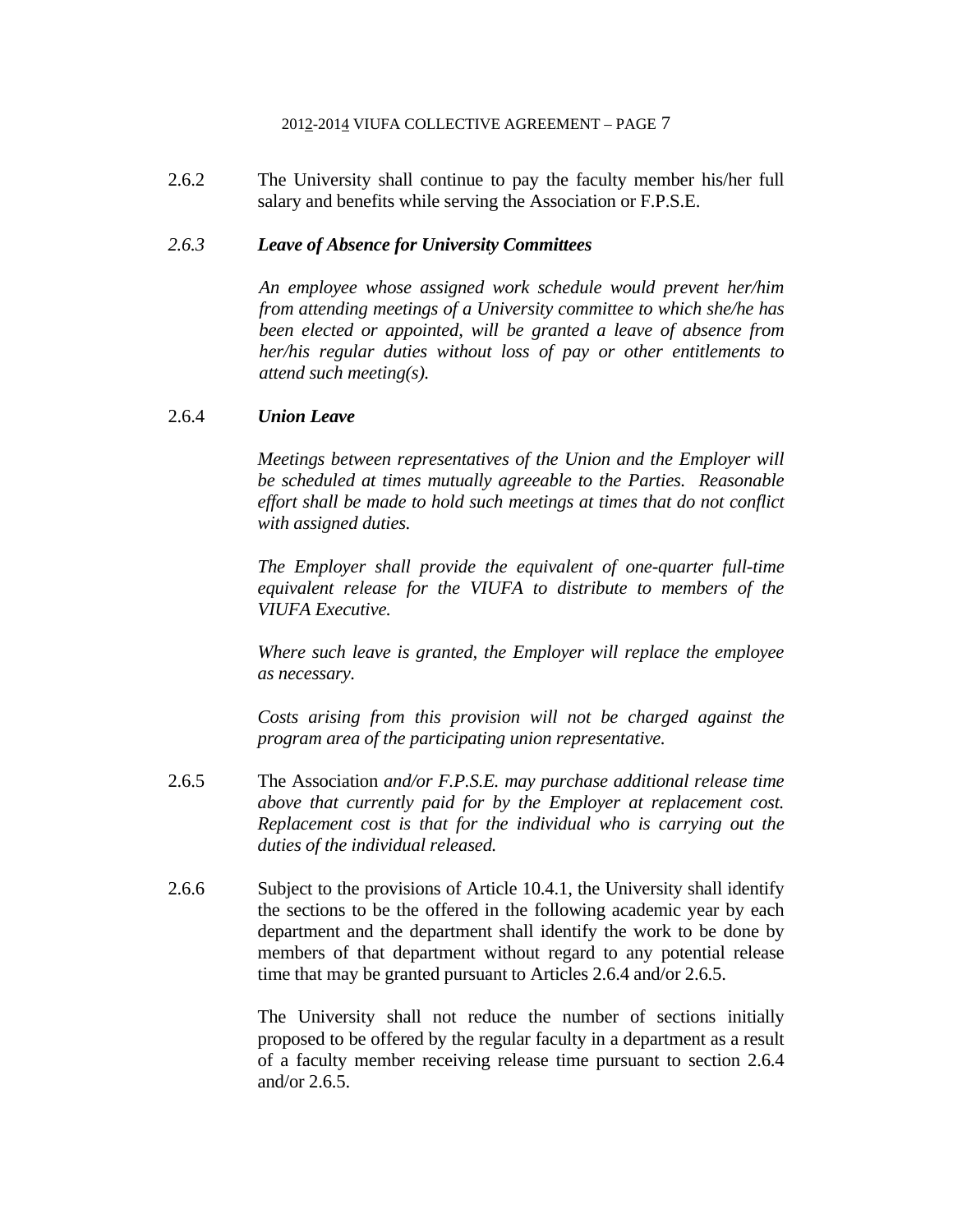2.6.7 Upon completion of the term of office, the faculty member is assured of resuming duties at a salary level equal to that which he/she would have received, had he/she remained in his/her usual position at the University. The faculty member shall be given his/her full seniority credits for the period of his/her release leave.

## 2.8 CONTRACTING OUT

#### *The University will not contract out:*

*(a) any work presently performed by the employees covered by a collective agreement which would result in the layoff of such employees, including a reduction in assigned workload, or* 

*(b) the instructional activities that are contained in the programs listed and/or funded in the approved annual institutional program profile and that are currently performed by bargaining unit employees.*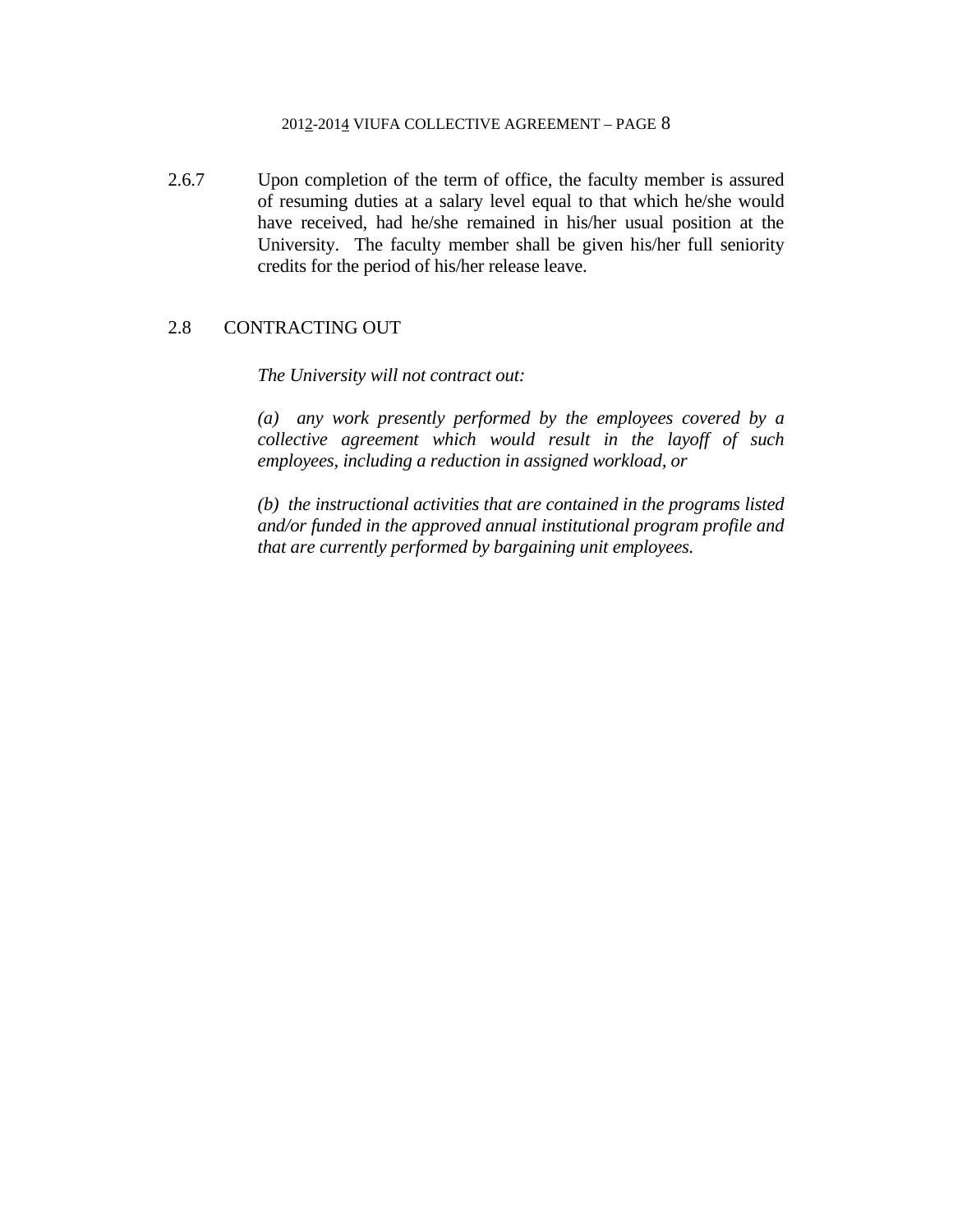## **4. CATEGORIES OF EMPLOYEES**

## 4.1 CLASSIFICATION OF EMPLOYEES

 For the purpose of identification within this agreement only, the terms "Regular Faculty Member" and "Temporary Faculty Member" are defined in Articles 4.1.1 and 4.1.2, and the primary areas of responsibility of the "Professor", "Instructor" and "Non-instructional Faculty Member" are set out in Articles 4.2.1 and 4.2.2.

- 4.1.1 Regular Faculty Member
- 4.1.1.1 The term "regular" shall refer to faculty with a renewable contractual appointment of one year or more. Regular full-time faculty are those with original appointments or subsequent appointments with mutual agreement of the University and the faculty member specifying a full-time workload. Regular part-time faculty are those with original appointments or subsequent appointments with mutual agreement of the University and the faculty member specifying less than a full-time workload.
- 4.1.1.2 References to regular faculty in this collective agreement include regular full-time and regular part-time faculty unless either is specifically excepted.
- 4.1.2 Temporary Faculty Member

 A temporary faculty member is a faculty member with a contractual appointment of one year or less.

4.1.3 The title for regular instructional faculty shall be "Professor". Temporary instructional faculty shall be referred to as "Instructor".

### 4.2 INSTRUCTIONAL AND NON-INSTRUCTIONAL EMPLOYEES

- 4.2.1 The primary responsibilities of the Professor/ Instructor are to prepare and to teach courses and programs within his/her area of competence, and to tutor, advise and evaluate students.
- 4.2.2 Non-Instructional Faculty are those faculty members whose primary responsibility lies specifically in an area other than instruction. Included in this group are the Librarians, Counsellors and Technicians.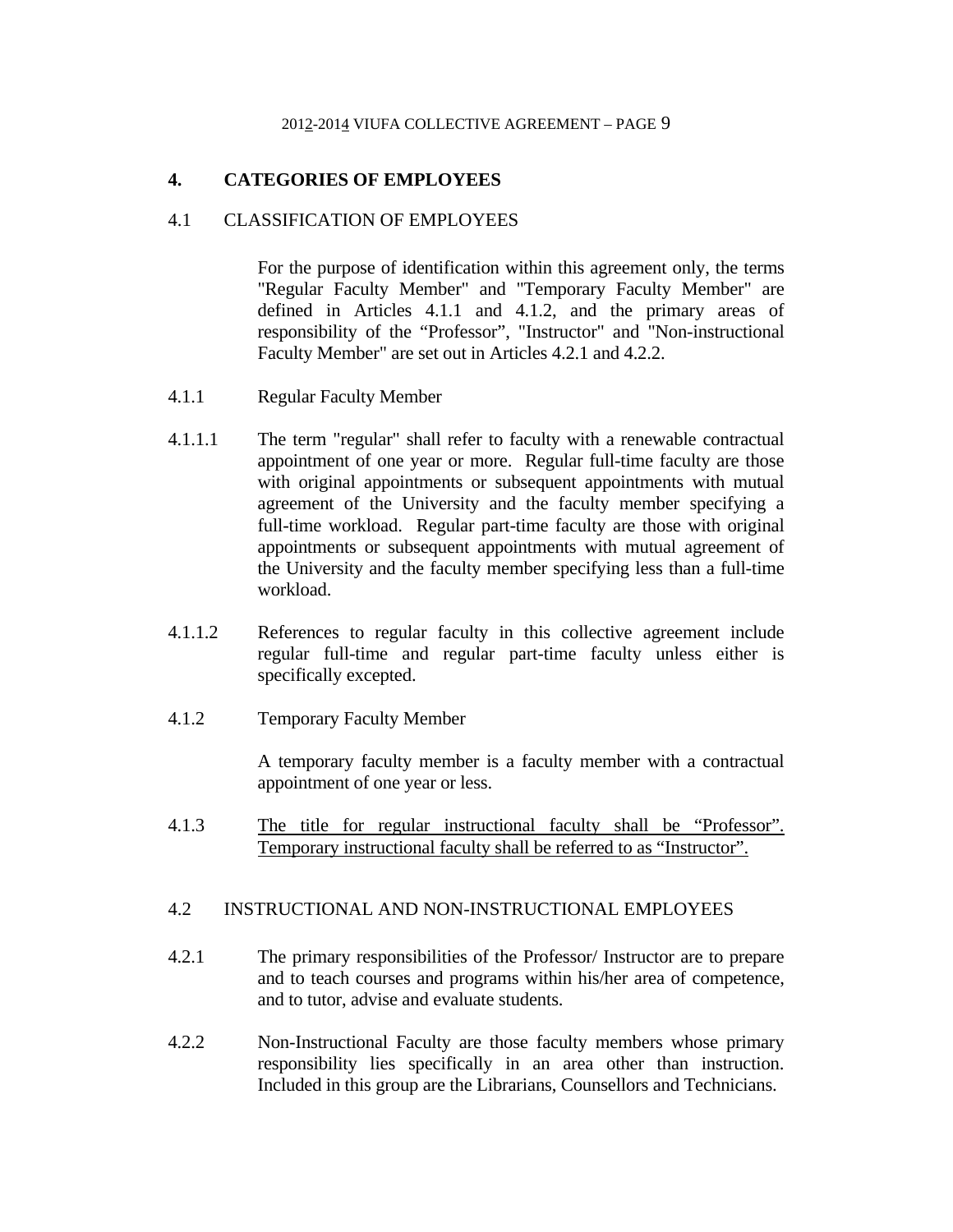- 4.2.2.1 Categories of Technicians
- 4.2.2.1.1 Technicians are classified into three broad categories based on the kind of work they typically do:
	- Laboratory demonstrators and classroom assistants;
	- Information technologists; and
	- Student service specialists.

These categories are independent of seniority groups. Nothing in these categories will in any way alter established seniority groups.

These categories do not apply to any existing positions that are not currently classified as technicians.

a) Laboratory demonstrators and classroom assistants

 These are technicians employed by individual departments and faculties and whose primary assignments are to:

- i) order, maintain and organize specialized equipment, supplies and materials on behalf of a program;
- ii) set up equipment and materials for laboratories and classes according to the directions of a Professor/ Instructor or program Chair and to accepted safety standards and procedures;
- iii) assist with the instruction, supervision and evaluation of students in laboratory, seminar and fieldwork classes under the general supervision of a Professor/Instructor or program administrator.

 Laboratory demonstrators and classroom assistants can be distinguished from Professors/Instructors because only the latter can have independent authority for a course and course grades. Technicians can at most have shared responsibility for a minor portion of a course grade.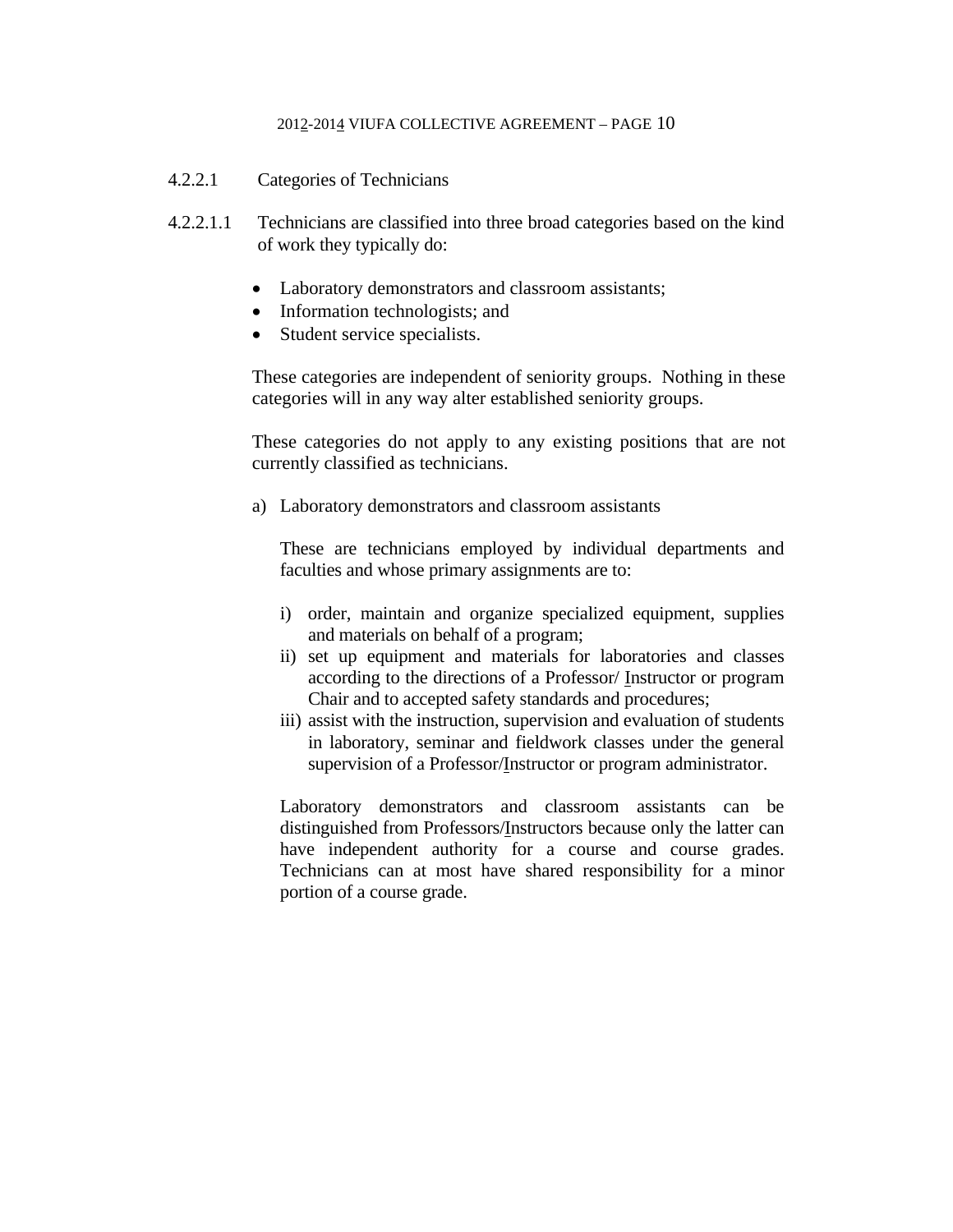#### b) Information Technologists

 These are technicians employed by institution-wide service departments and whose primary assignments are to:

- i) play an active role in testing and evaluating new information technologies for use across the institution;
- ii) deploy, support and troubleshoot various information technologies across the institution;
- iii) develop procedures and training that assist students, faculty and staff to use various information technologies more effectively.

Information technologists can be distinguished from support staff who use a more limited range of information technology skills to perform more specific or routine tasks—for example, web site design; routine installation, upgrading and repair of hardware and software; and first-response helpdesk support. (As understood here, "routine" tasks are those that can be handled, with little risk of complications, by a person without technician qualifications carrying out a simple and straightforward set of instructions that has been prepared with the assistance of a technician.)

c) Student Service Specialists

These are technicians who are employed by instructional and service Departments and whose primary assignments are to:

- i) organize and administer training and employment related field placements for students in situations where status or specialized disciplinary knowledge is essential for the success of the placement program; or
- ii) implement programs and advise students in specialized ways that can affect the ability of students to complete programs successfully; or
- iii) serve as an Elder; or
- iv) serve as a simultaneous Interpreter for the Deaf. A person serving as a simultaneous Interpreter for the Deaf who has successfully completed a two year Diploma Program from a recognized educational institution or equivalent shall be a member of the VIUFA bargaining unit.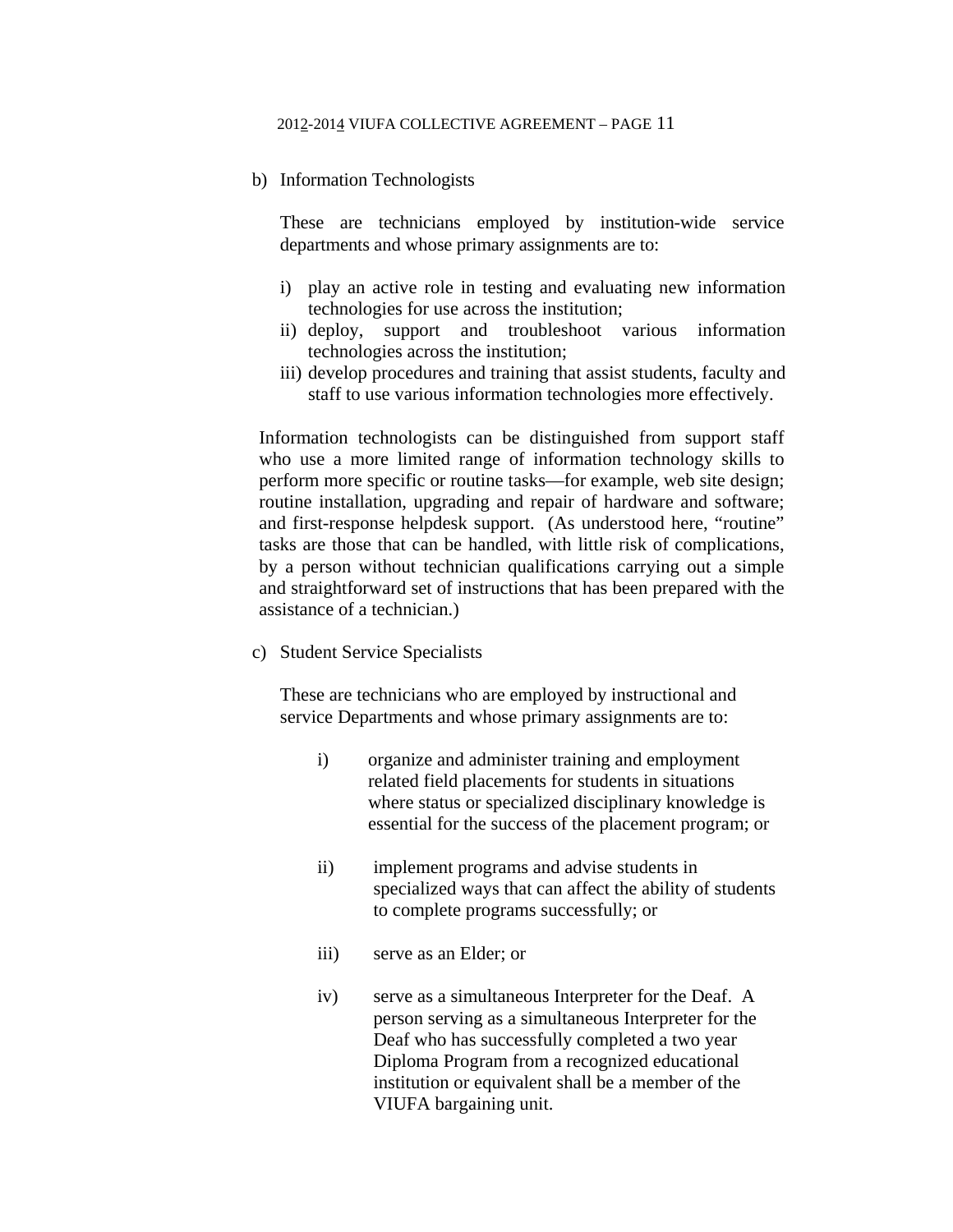Student service specialists may be distinguished from Professors/Instructors who might do some of these duties as a minor part of their responsibilities and from support staff who perform similar tasks but do not require status or specialized disciplinary knowledge to do the job effectively.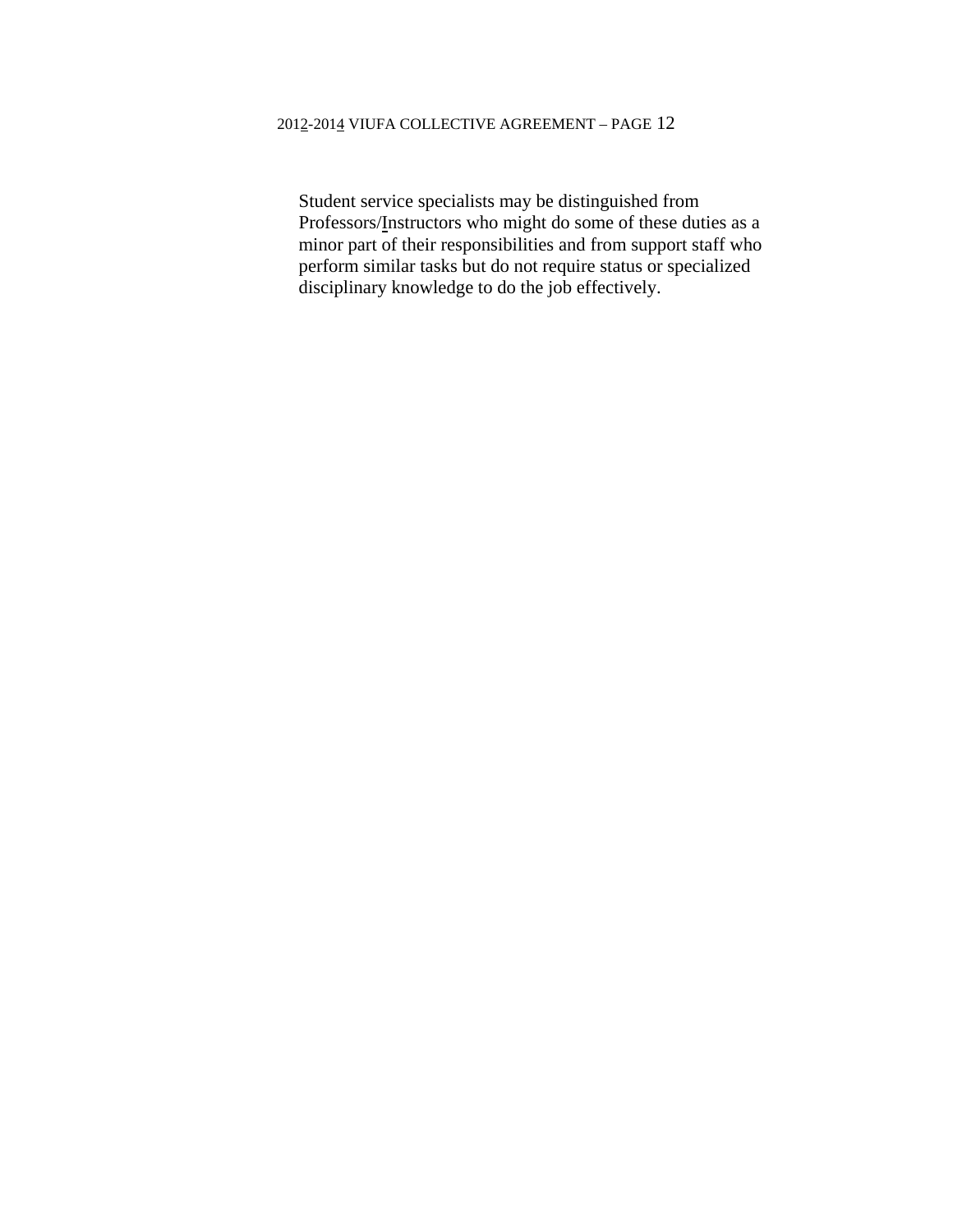## **5. GRIEVANCE PROCEDURES AND ARBITRATION**

## 5.1 GRIEVANCE PROCEDURE - GENERAL

- 5.1.1 Differences between the parties bound by this agreement concerning its interpretation, application, operation or any violation thereof, and any questions as to whether any matter is arbitrable shall, if possible, be resolved by informal discussions.
- 5.1.2 Grievance Procedure Steps

If the dispute has not been resolved by informal discussions the Association may, within seventy-five (75) days after the Association became aware of the circumstances giving rise to the complaint, but in no event later than one year after the circumstances giving rise to the complaint, initiate a formal grievance as follows:

## **Step 1**

The Chair of the Committee of Personnel Stewards shall provide the grievance in writing, including the proposed remedy, to the Executive Director of Human Resources. The Chair of the Committee of Personnel Stewards shall meet with the applicable Dean, Director, or Administrative Supervisor and a designate of Human Resources who shall endeavour to settle the grievance. The Employer shall, within ten (10) working days of the meeting, respond in writing. Either party may elect to waive Step 1 and move directly to Step 2.

### **Step 2**

Failing a resolution at Step 1, the Chair of the Committee of Personnel Stewards may, within ten (10) working days meet with the applicable Dean, Director or Administrative Supervisor and the Director of Human Resources who shall endeavour to settle the grievance. The Employer shall have ten (10) days to provide a written response.

### **Step 3**

Failing a resolution at Step 2, the Chair of the Committee of Personnel Stewards may, within ten (10) working days meet with the applicable Dean, Director or Administrative Supervisor, the applicable Vice-President and Director of Human Resources who shall endeavour to settle the grievance. The Employer shall have twenty (20) working days to provide a written response.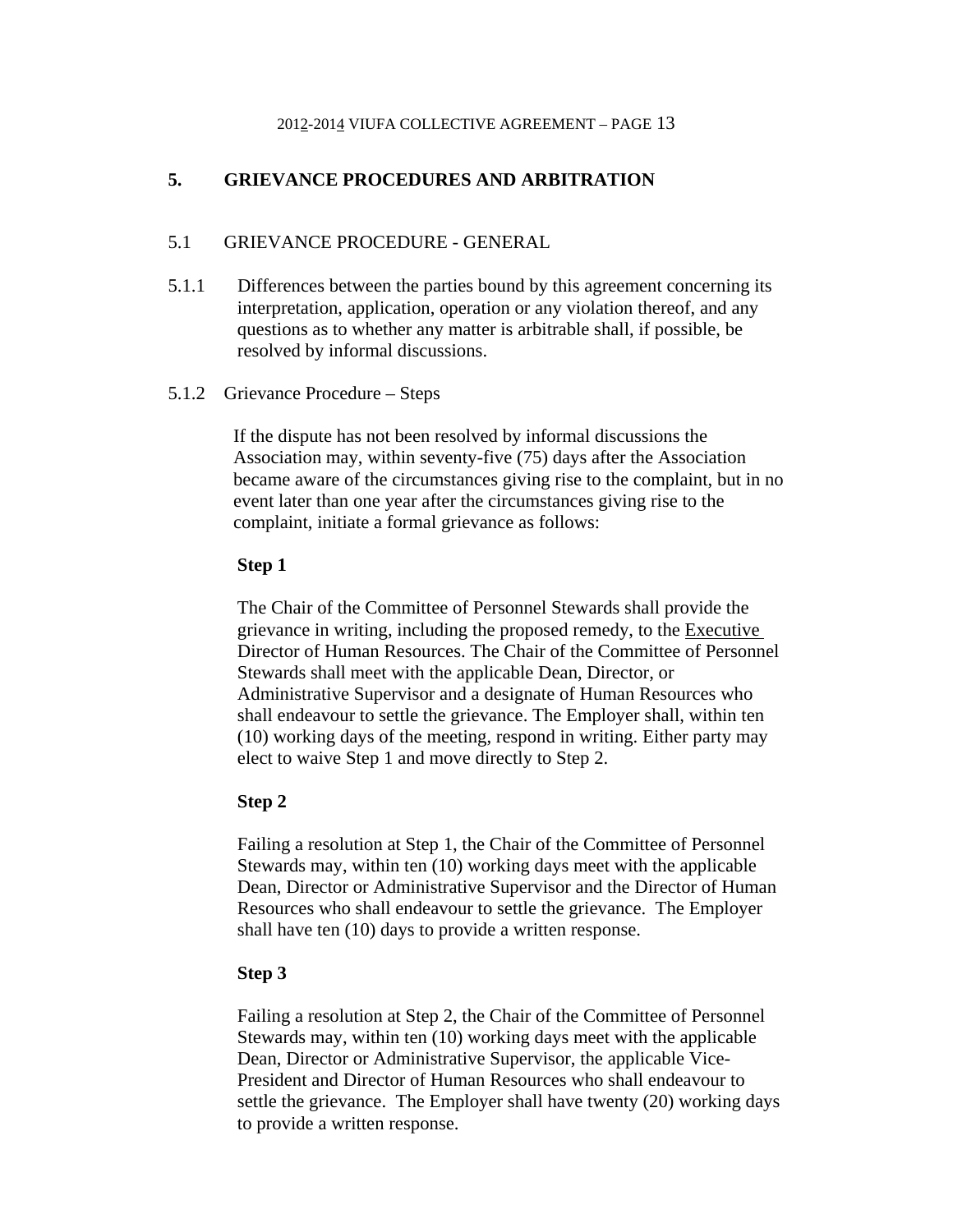### **Step 4**

Failing a resolution at Step 3, the Chair of the Personnel Stewards may, within thirty (30) working days refer the grievance to arbitration.

- 5.1.2.2.1 The timelines for the meetings and responses in Steps 1, 2, 3, and 4 may be extended by mutual agreement. Such agreement shall not be unreasonably withheld.
- 5.1.2.2.2 Unless extended by mutual agreement, time limits in the grievance and arbitration procedure are mandatory. Failure to initiate a grievance in a timely manner will result in the grievance being deemed abandoned. In the event that a grievance once initiated is not processed by either party within the time limit specified the grievance will be considered to have been advanced to the next step.
- 5.1.2.2.3 It is the expectation of the parties that before submission to arbitration, the grievance shall have been discussed in the grievance procedure.
- 5.1.2.2.4 The time limit provisions in this Article do not impact any remedy arguments either party may choose to make in connection with any continuing grievance(s) filed pursuant to this Article.

## 5.2 MEDIATION

- a) The parties may by mutual agreement, submit a grievance or matter in dispute to a mutually agreed upon mediator at any time.
- b) Any such mediation process shall be without prejudice to either party.
- c) The expense of grievance mediator shall be equally shared by the parties.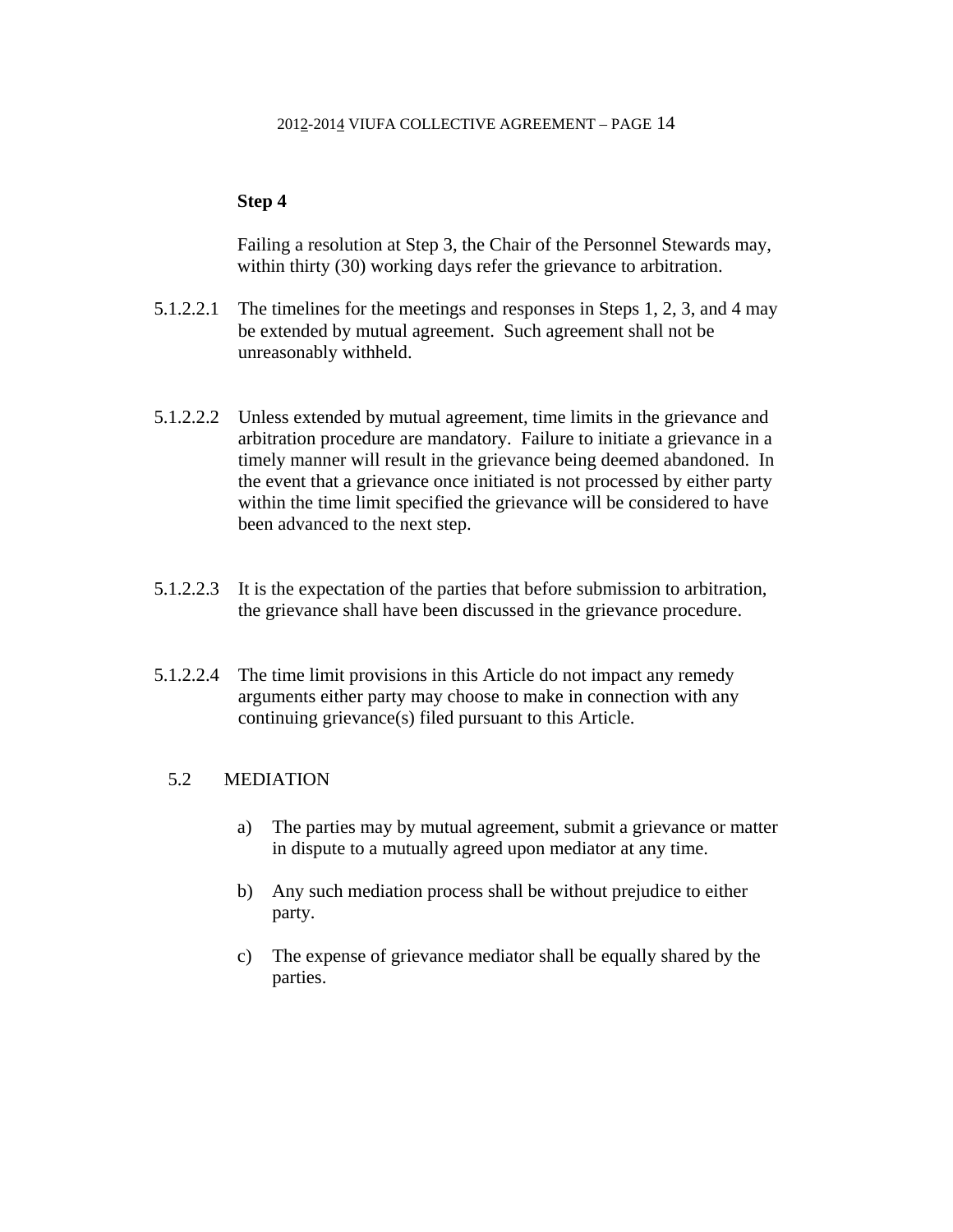## 5.3 ARBITRATION

- 5.3.1 The parties agree to a preference for sole-arbitrator hearings. However, should either party determine that a particular case warrants it, they may opt for a three-person arbitration board by communicating that decision, in writing, to the other party prior to agreement on a named sole arbitrator.
- 5.3.2 The expenses of the arbitrator or chairperson of the arbitration board shall be shared equally. The parties shall bear the expenses of their respective nominees.

## 5.3.3 **Powers of Arbitrator**

- 5.3.3.1 The decision of the Board of Arbitration shall be binding upon the parties, but in no event shall the Board of Arbitration have the power to alter, modify or amend this Agreement in any respect. The Board shall have the power to determine whether the grievance is arbitrable.
- 5.3.3.2 The Board of Arbitration has the same powers, follows the same procedures and has the same authority as an arbitration board under the *Labour Relations Code of British Columbia*. The Board of Arbitration shall give full opportunity to all parties to present evidence and make representation to it. The Board of Arbitration shall commence its proceedings as soon as possible. The decision of a majority shall be the decision of the Board of Arbitration.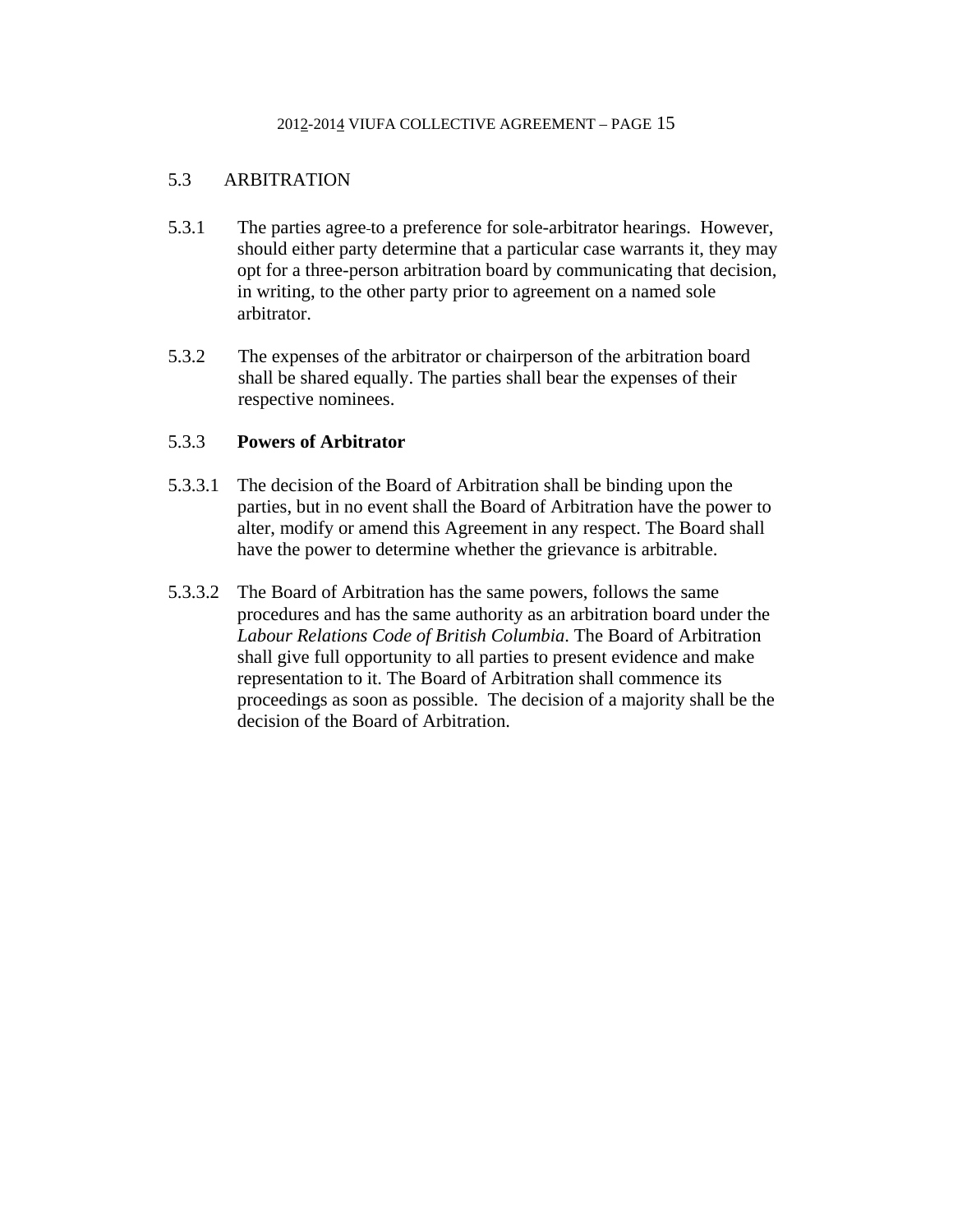## **6. SENIORITY, PROMOTIONS, HIRING AND LAYOFFS**

## 6.1 PROBATIONARY EMPLOYEES

6.1.1 First Regular Faculty Appointments

 Initial appointments for all regular faculty are for a probationary period of two years.

## 6.2 CALCULATION OF REGULAR SENIORITY

6.2.1 The means of establishing seniority within the bargaining unit, as defined in Article 2.1 of this agreement, shall be:

> "Seniority is defined as full-time years of continuous University service within the bargaining unit, inclusive of approved leaves or exchanges. Any regular faculty member whose continuous University service included temporary status shall have this time calculated on a cumulative basis (e.g. 2 years at half-time  $= 1$  year at full-time)." (It should be noted that in lay-off considerations discussed in Article 6.6, seniority shall override contract renewal dates.)

- 6.2.2 Full-time appointments of at least 32 weeks shall be considered equal and equivalent to one full unit of seniority credit.
- 6.2.3 When a faculty member is given a regular contract after serving at Vancouver Island University on a temporary contract, the time served under the temporary contract shall be counted towards the faculty member's seniority to a maximum of 0.125 credits less than the regular seniority credits of the regular faculty member(s) with the least seniority in the seniority group(s) as of the last day of the biweekly pay period ending immediately prior to the effective date of the regular contract providing the regular contract commences within ten months of the last temporary contract.
- 6.2.4 Seniority shall be represented as credits such that one credit equals one year of full-time service. No faculty member shall accumulate more than one credit in one year. Partial credit (without limitation of size of fraction) shall be given in those cases where leaves or appointments other than a full-time appointment have occurred. The date of original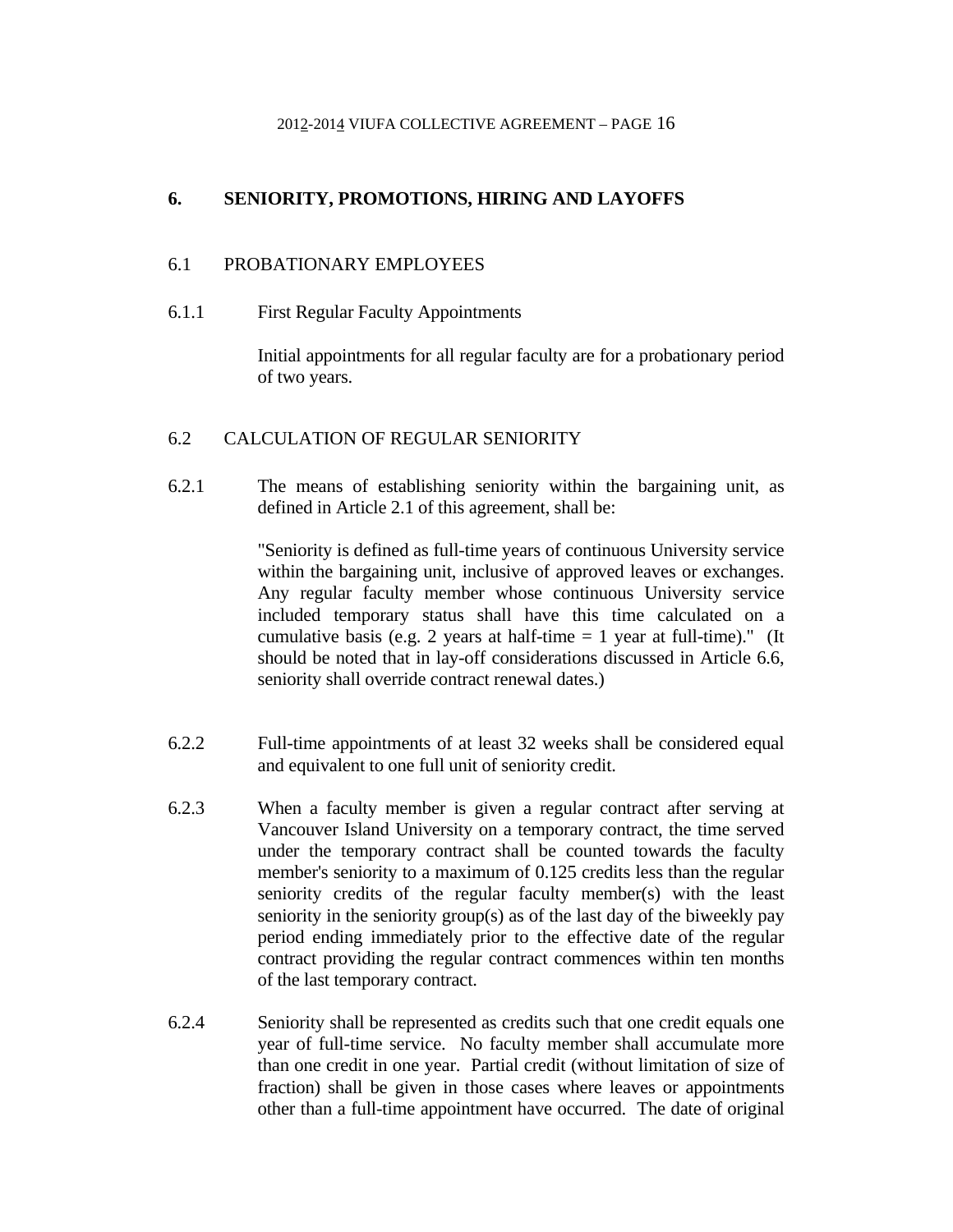appointment continuous with the current appointment shall be printed with the seniority credits.

6.2.5 Assignment to Seniority Group

 The terms of the original appointment of any Association member shall include assignment to a seniority group.

- 6.2.6 Assignment of existing faculty to a seniority group will be in accordance with the major instructional or non-instructional regular assignment over the past two (2) years, excluding temporary secondments. Faculty members with ongoing appointments in more than one seniority group will accumulate seniority equivalent to their full appointment in each of the seniority groups to which they are appointed. This shall be determined by November 30th of each year. A copy of the list shall be forwarded to the Chief Personnel Steward of the Association, and a further copy distributed to each instructional and non-instructional group. All new faculty appointments, courses, programs or services will be assigned to a seniority group at the time of appointment or implementation.
- 6.2.7 Time spent on professional development assisted and unassisted leaves (as approved as professional development by the appropriate authority when the leave was determined to be P.D. Leave) or exchanges shall be calculated towards seniority with full credit. Sick leaves and maternity and parental leaves shall be calculated towards seniority with full credit up to fifteen (15) months maximum.

| <b>Access Services</b>                     |           | Geography                                      |
|--------------------------------------------|-----------|------------------------------------------------|
| Accounting                                 |           | <b>History</b>                                 |
| Anthropology                               |           | Horticulture                                   |
| Art and Design                             |           | <b>Hospitality Management</b>                  |
| <b>American Sign Language Interpreters</b> |           | <b>International Education Student Advisor</b> |
| <b>BA Degree Advisor</b>                   |           | Japanese                                       |
| <b>Baccalaureate Nursing</b>               |           | Law                                            |
| <b>Biology</b>                             |           | Liberal Studies                                |
| <b>Campus Career Centre</b>                |           | Library                                        |
| Centre for Innovation & Excellence in      |           | Management                                     |
| <b>Learning</b>                            |           | Marketing                                      |
| Chemistry                                  |           | Mathematics                                    |
| Child & Youth Care                         |           | <b>MBA</b> Hertfordshire                       |
| Chinese                                    |           | Media Services                                 |
| Philosophy $\&$<br>Classics,               | Religious | Media Studies                                  |
| <b>Studies</b>                             |           | Music                                          |
| Communications & Public Relations          |           | Physical Education                             |

6.2.8 The seniority groups currently agreed upon are: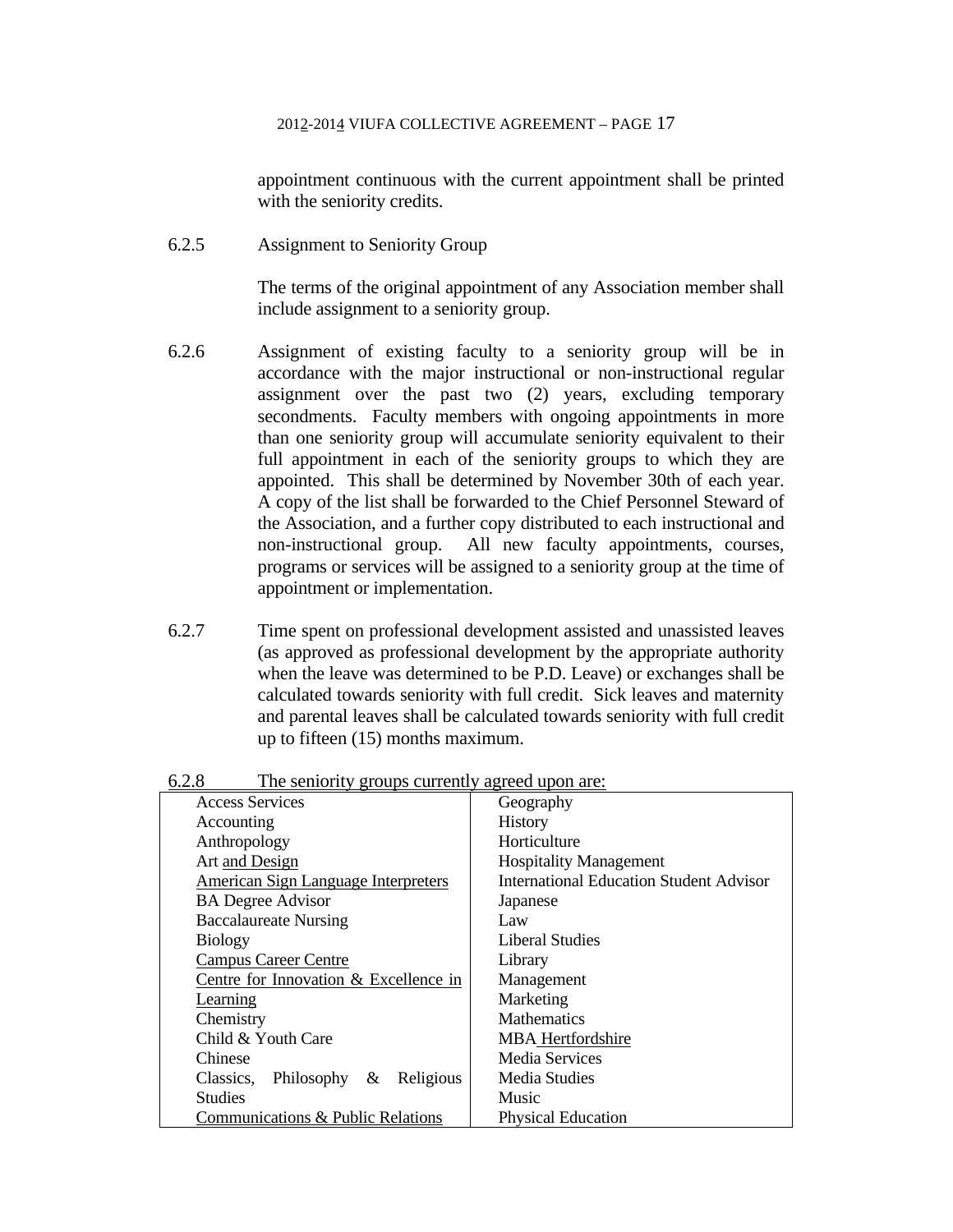| <b>Community Support Worker</b>       | Physics                            |
|---------------------------------------|------------------------------------|
| <b>Computer Support</b>               | <b>Political Science</b>           |
| <b>Computing Science</b>              | Practicum Liaison, Health Programs |
| Counselling                           | Practicum Liaison, Human Service   |
| Creative Writing and Journalism       | <u>Programs</u>                    |
| Criminology                           | Psychology                         |
| Dental Hygiene                        | <b>Quantitative Methods</b>        |
| Early Childhood Education and Care    | Recreation Administration/Tourism  |
| <b>Earth Sciences</b>                 | Recruitment                        |
| Economics                             | <b>Research Chairs</b>             |
| Education                             | <b>Resource Management Officer</b> |
| <b>Educational Advisor</b>            | Technology                         |
| <b>Educational Counselling</b>        | Social Work                        |
| English                               | Sociology                          |
| Finance                               | Spanish                            |
| <b>First Nations Elder</b>            | <b>Student Financial Services</b>  |
| <b>First Nations Student Services</b> | Theatre                            |
| <b>First Nations Studies</b>          | Women's Studies                    |
| Fisheries & Aquaculture               | <b>Writing Centre</b>              |
| Forestry                              |                                    |
| French                                |                                    |
|                                       |                                    |

- 6.2.8.1 Additions, deletions, or changes may be made to the agreed upon list of seniority groups by mutual agreement of the parties to this agreement.
- 6.2.9 The Seniority list for Article 6.2.6 shall be published yearly by November 30. Copies of the seniority lists shall be sent to the Deans and the Association's President and Chief Personnel Steward of the Association on or before the respective deadlines. Appeals of placement on these lists can be made through the Committee of Personnel Stewards of the Association within ninety days of circulation. Disputes shall be resolved by a joint committee consisting of the Chief Personnel Steward of the Association, President of the Association, the appropriate senior administrator and the Executive Director of Human Resources.
- 6.2.10 A flagging mechanism shall be employed to indicate any faculty member who has seniority accumulation different from the difference between the faculty member's date of original appointment and the date of the seniority lists.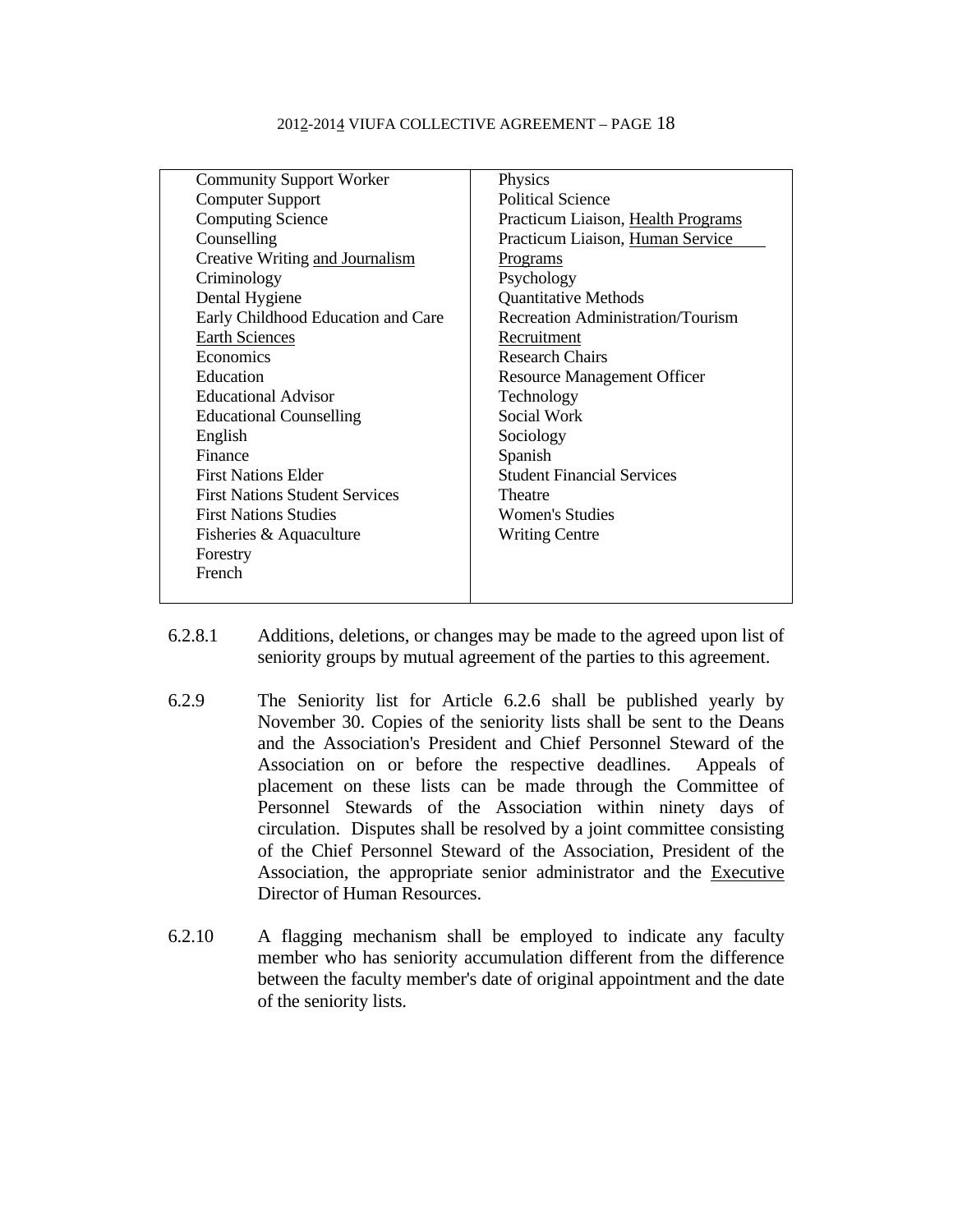### 6.3 JOB POSTINGS AND VACANCIES

 The University shall provide, to the Association, a copy of all job postings and of all appointment forms at the time they are processed in Human Resources.

## 6.4 HIRING PROCEDURES

- 6.4.1 Recruitment of Faculty
- 6.4.1.1 References to Vice President in this Article shall include the Vice President Academic and, where appropriate, the Vice President of Administration and Finance.
- 6.4.1.2 "The appropriate senior administrator(s)" shall refer to the Dean(s), or Director(s), or Regional Campus Academic Administrator(s) who take(s) the responsibility designated in Article 6.4.1.5.
- 6.4.1.3 Where a position to be filled is a regular position, the appropriate senior administrator shall develop the job posting after effective consultation with members of the department.
- 6.4.1.4 Should there be any substantial changes in a posted or advertised position in the terms or length of appointment prior to the position being offered an applicant, the position shall be re-posted and readvertised. Such changes do not include changing the position from permanent to temporary.
- 6.4.1.5 All applications for instructional and non-instructional positions shall be indexed by the Executive Director of Human Resources. Files of applicants shall be maintained in the office of the Executive Director of Human Resources and shall be made available to the appropriate senior administrator(s) and Chair(s), subject to the maintenance of strict confidentiality.
- 6.4.1.6 The appropriate senior administrator(s) shall be responsible, in cooperation with a Selection Committee consisting of her/himself, the appropriate Chair(s) and faculty members from the appropriate department(s) or service group(s), for developing procedures to screen applicants, preparing a short list of applicants, conducting interviews, and making recommendations of candidates for each position.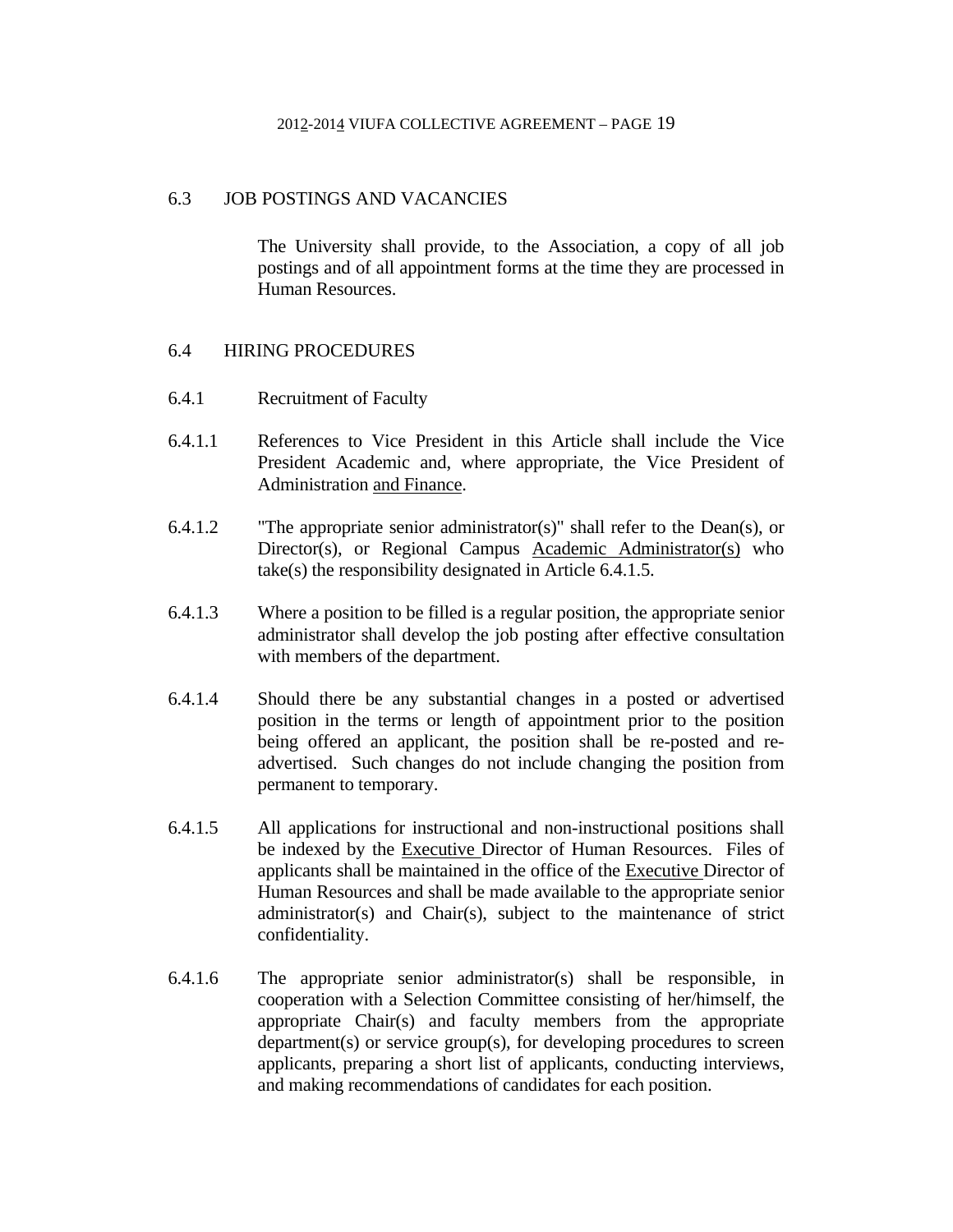Requirement for a Selection Committee may be waived with the mutual agreement of the appropriate senior administrator(s), the appropriate Vice President and the appropriate department(s) or service  $group(s)$ .

 If the position to be filled is a regular one, a faculty member from outside the department(s) or service group(s) under consideration (preferably from outside the area(s) of responsibility of the senior administrator(s) concerned) shall be included in the process described in Article 6.4.1.5.

- 6.4.1.6(a) A temporary faculty member will be granted an interview for a regular position being filled through the recruitment process set out in Article 6.4.1 subject to the following conditions:
	- a) The faculty member's last evaluation was satisfactory.
	- b) The faculty member meets the minimum qualifications established for the position.
- 6.4.1.7 The Chair of the Selection Committee shall advise the appropriate member of the Executive of the short-listed candidates for a regular position. Candidates on the short list are then invited to the campus by the Chair of the Selection Committee.
- 6.4.1.8 The Chair of the Selection Committee or designate, with due regard to confidentiality, shall coordinate visits to the University by the shortlisted candidates for a regular position. The Chair shall attempt to ensure the appropriate member of the Executive and other relevant individuals and groups in the University have the opportunity to meet the candidate and to express to the Chair their views on each candidate. The Chair shall ensure a record is maintained of any such information presented and that record shall for part of the documentation for the selection process.
- 6.4.1.9 The Chair of the Selection Committee, in co-operation with the Selection Committee, shall make recommendations to the Vice President for a regular appointment, and the Vice President, if he/she approves, shall recommend to the President that the formal offer of appointment be made. Dissenting views shall accompany recommendations of the appropriate senior administrator(s) and Vice President.
- 6.4.1.10 The procedure for the initial placement of a new faculty member on the salary schedule is described in Article 11.4.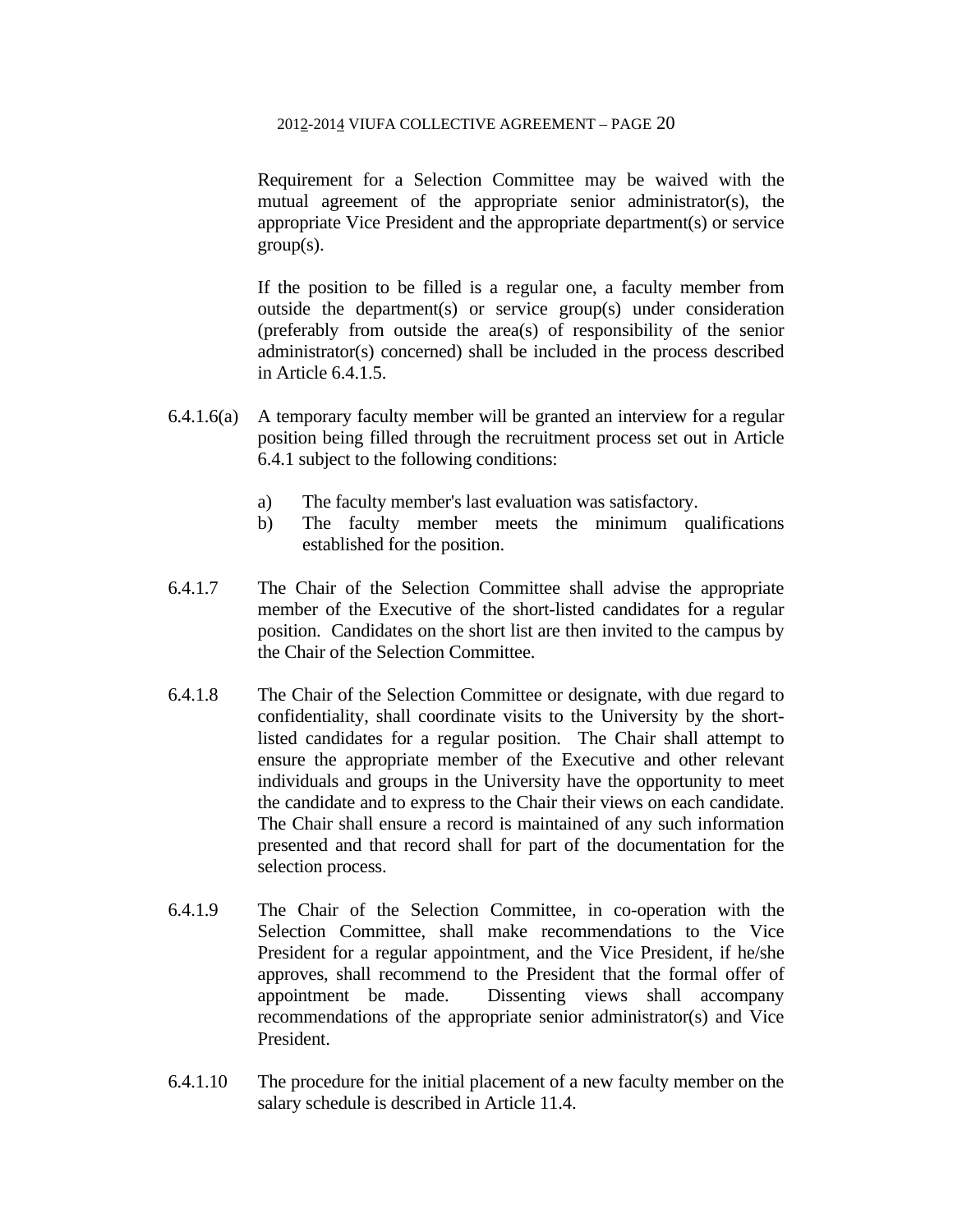- 6.4.1.11 In the recruitment of temporary faculty, the responsibilities identified for the Vice President may be carried out by the appropriate senior administrator(s).
- 6.4.2 Selection of University Administrators
- 6.4.2.1 Appointments of senior administrators related to instruction, instructional services and student services including the Vice Presidents Academic, Deans, Executive Directors, Directors, and Regional Campus Academic Administrators shall be made according to the University Act. It is recognized however that such persons should be appointed only after wide consultation within the University community. Therefore, in order to assist the University Board in the selection of an **Academic Administrator**, a Selection Committee which shall include faculty representation shall be constituted. These faculty representatives shall be selected by the faculty.
- 6.4.2.2 Selection of Academic Administrators
- 6.4.2.2.1 This provision applies only to Academic Administrators other than at the Vice-Presidential level and above. Appointments of Academic Administrators shall be made only after wide consultation with the University community and, specifically, after consultation with the members of a Faculty or area(s) reporting to the administrator. Appointees are expected to hold appropriate academic qualifications as specified for the position.
- 6.4.2.2.2 Appointments of Academic Administrators shall be open to internal and external applicants.
- 6.4.2.2.3 The selection committee for an Academic Administrator will have a minimum of one Association Member on it providing that that Academic Administrator supervises at least one VIUFA bargaining unit member. If the Academic Administrator also supervises members of the BCGEU, then there shall be at least one member of the BCGEU on the selection committee. There shall be at least one member of CUPE on the selection committee. At least two thirds of the selection committee membership shall be selected by and from the unionized employees supervised by the Academic Administrator. The percentage of Association members on the selection committee shall not be less than two thirds multiplied by the percentage of employees supervised by the Academic Administrator who are members of the VIUFA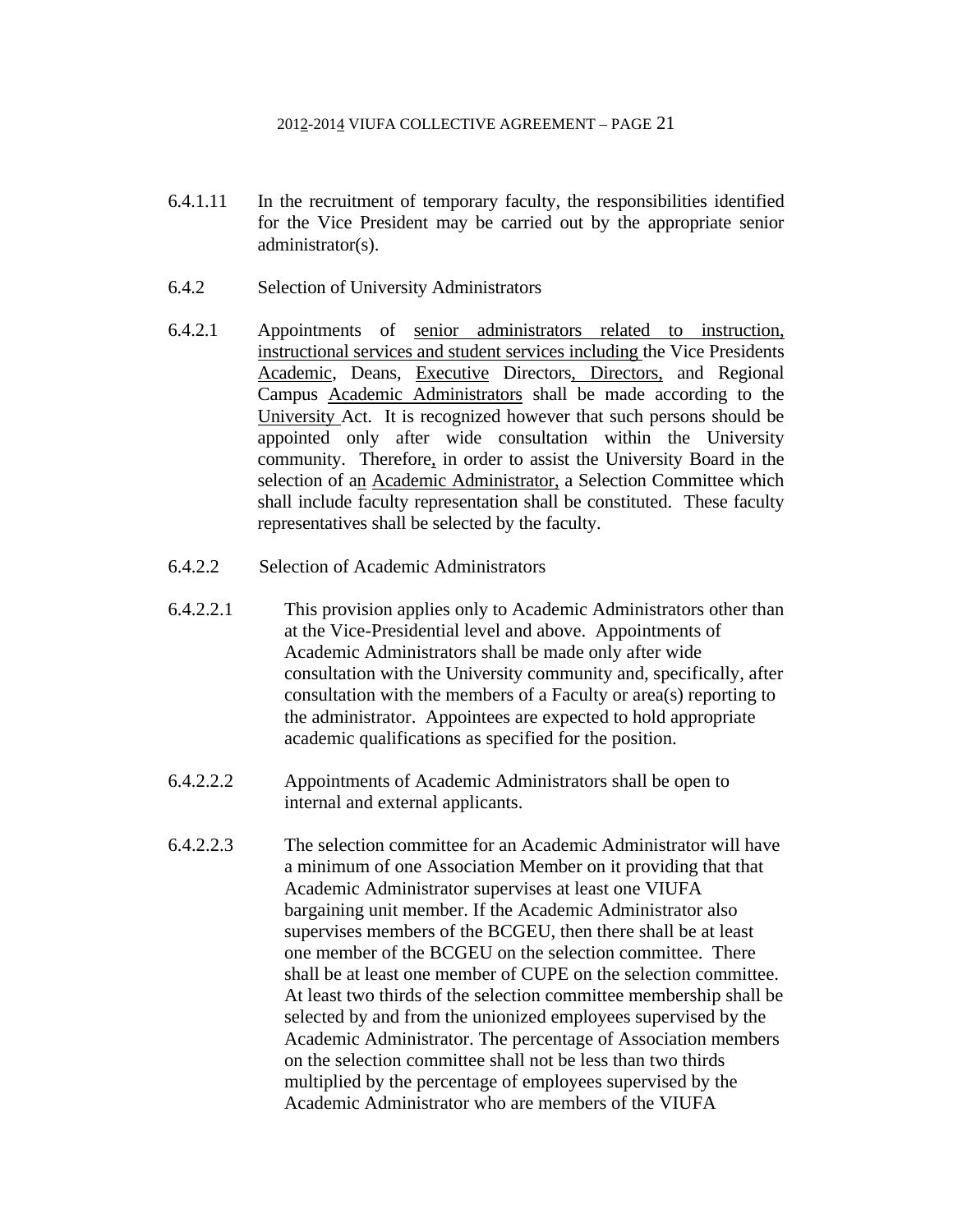Bargaining Unit in that specific Faculty. The selection committee shall be chaired by the person to whom the Administrator reports.

6.4.2.2.4 Academic Administrators' rights to a teaching position:

a) An Academic Administrator shall have the right to assume a teaching position in the bargaining unit on the completion of his or her appointment providing that the duration of that appointment, including renewals, is at most 10 years.

b) The selection process will involve a representative selection committee that will shortlist candidates, conduct interviews, and make recommendations to the President.

c) An external candidate shall not be short-listed for a position as an Academic Administrator unless the department into which the Academic Administrator would have the right to assume a teaching position determines that he or she is qualified to teach in that department.

d) When an Academic Administrator completes his or her term(s), if he or she wishes to assume a faculty position, a regular position in his or her discipline shall be created if there is no suitable vacant position available. Where the Academic Administrator was a member of the VIUFA prior to selection as an Academic Administrator, he or she has the right to return to his or her original position as a faculty member with full seniority.

e) If an externally hired Academic Administrator is successful in being renewed, that Academic Administrator shall start to accrue VIUFA seniority at the start of the second appointment.

6.4.2.2.5 Terms for Academic Administrators shall be at most 5 years in duration and may be renewed for further terms of at most 5 years in duration. For an Academic Administrator to be renewed, that Academic Administrator must receive at least 60 percent approval of those casting a ballot in a secret ballot of the employees supervised by the Academic Administrator. The ratification vote shall be conducted by secret paper ballot, and either party may scrutinize the ratification vote. The vote shall happen only after at least one week's notice is given. The results of the ratification vote, including the number of eligible voters, spoiled ballots, and affirmative votes, will be published.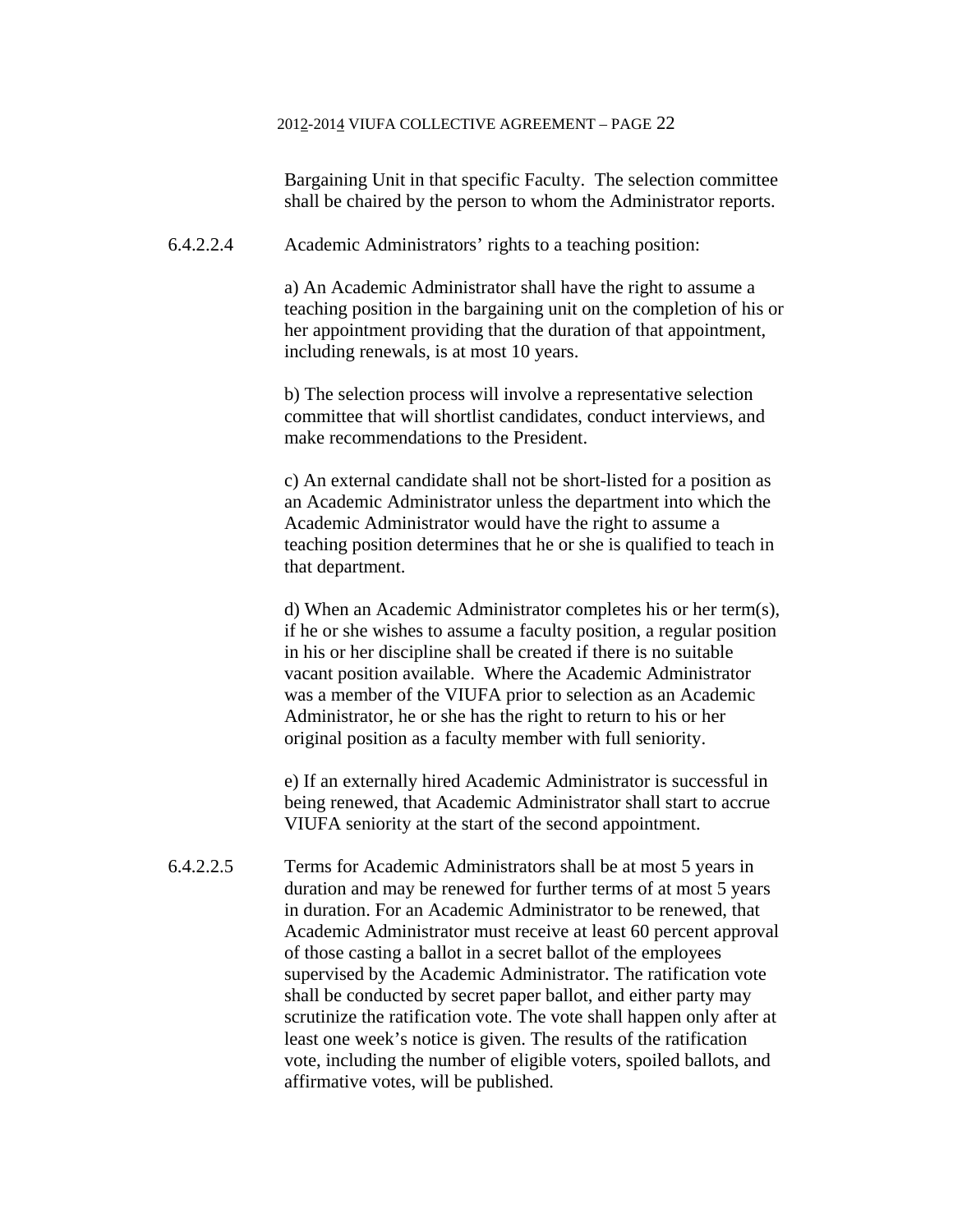## **NOTE: This does not retroactively change the duration of the term of any existing senior administrator**

- 6.4.2.3 Selection and appointment of the University President is the duty and responsibility of the University Board. It is recognized however that the President should be appointed only after wide consultation within (and perhaps outside) the University community. Therefore in order to assist the University Board in this task a Search Committee which shall include faculty representation shall be constituted. These faculty representatives shall be selected by the faculty.
- 6.4.2.4 Additional staff, student, or community representatives, up to a number equal to the number of Association members on the Search Committee for the President may also be invited by the Committee, as constituted in Article 6.4.2.2, to serve as voting members of the Committee.
- 6.4.2.5 It shall be the responsibility of the Search Committee to recommend a short list to the University Board or President for appointment to the office in respect to which it is struck.
- 6.4.3 Selection of Provost and Vice-President Academic
- 6.4.3.1 Appointments of the Provost and Vice-President Academic shall be made according to the University Act. It is recognized however that such persons shall be appointed only after wide consultation within the University community. Therefore, in order to assist the President in the selection of a Provost and Vice-President Academic a Selection Committee, which shall include faculty representation, shall be constituted. These faculty representatives shall be selected by the faculty in accordance with procedures established for **Senate** Elections. No two elected faculty will come from the same Faculty or service group. The number of faculty on the Committee shall be not less than 25% of the Committee exclusive of those faculty members who may be appointed by the University. In addition, the VIUFA President or designate shall be appointed to the selection committee.

## 6.5 TRANSFERS

- 6.5.1 Internal Transfer
- 6.5.1.1 "Internal Transfer" means transfer either to an excluded position or to a position within another bargaining unit at the University.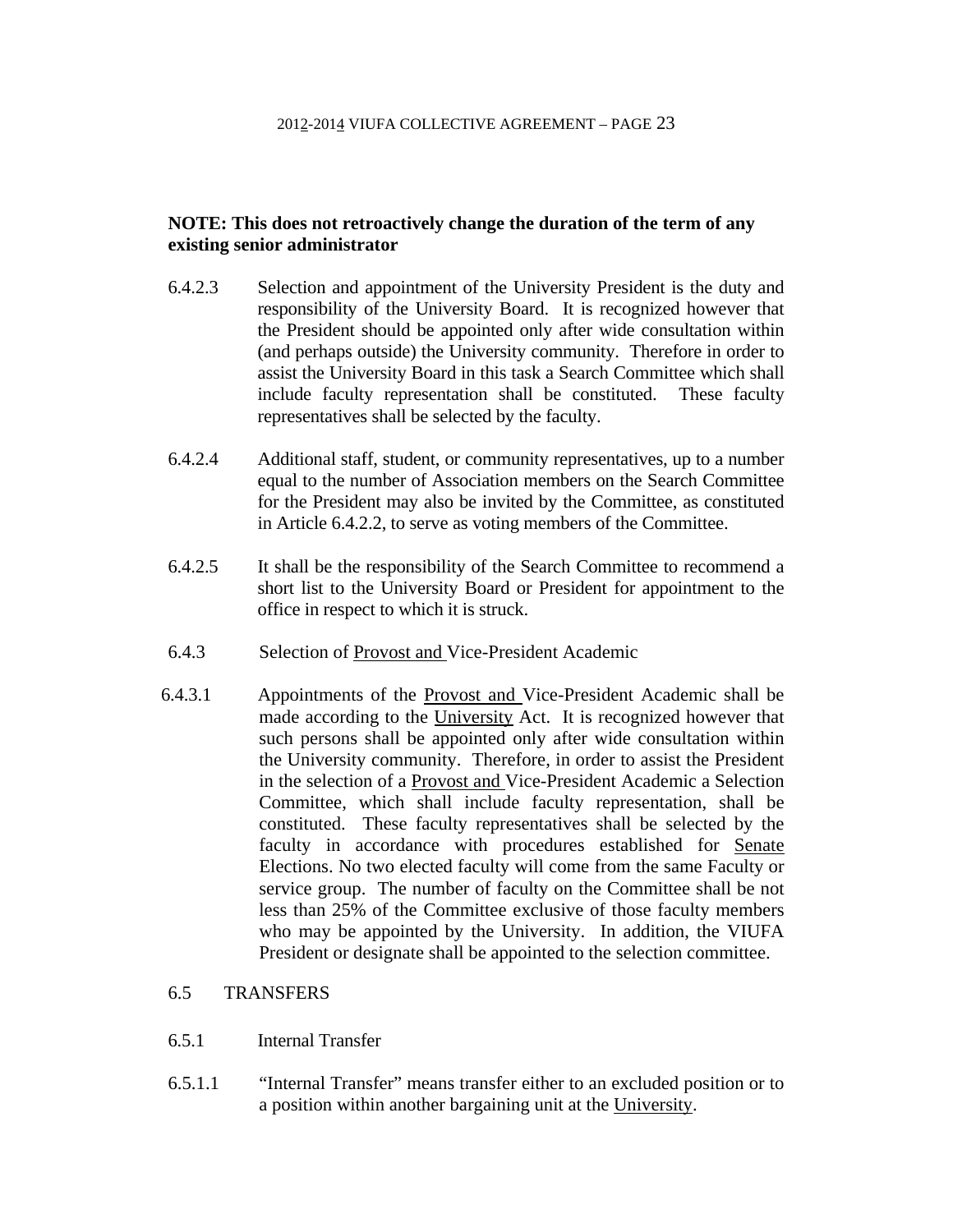- 6.5.1.2 Faculty members may accept internal transfer and shall accrue seniority for a maximum of three consecutive years.
- 6.5.1.3 Upon completion of the internal transfer, faculty shall return to full status within the Association for a period of one year or the length of assignment, whichever is less, before accepting another internal transfer.
- 6.5.1.4 Faculty who continue on internal transfer for a period greater than three consecutive years shall lose all seniority credits within the Association Bargaining Unit.
- 6.5.1.5 The University shall not use reassignment or internal transfer for the purpose of attempting to circumvent its obligation under the Collective Agreement.
- 6.5.2 In the case where a faculty member works within more than one seniority group he or she shall be considered to be on loan from that seniority group consistent with the member's original appointment and he or she shall revert back to that group when the assignment in the other unit he or she is filling is terminated.
- 6.5.3 Home Campus

 Within this agreement home campus shall refer to the campus at which a regular faculty member was originally appointed to undertake the majority of his/her designated duties. A regular faculty member may have his/her home campus changed only on the consent of that faculty member and agreement of the appropriate Senior Administrator. The Chief Personnel Steward of the Association shall be informed of any transfer of home campus prior to that transfer. Compensation for transfer of home campus shall be as stated in Article 6.5.4.

6.5.4 Transfer Expenses

 Employer initiated transfer to a campus other than the one which a faculty member was originally assigned shall be assisted by the University in the form of, but not limited to, moving expenses which shall include the cost of moving and insuring the move of household furniture and personal effects to a maximum of \$2,500.00.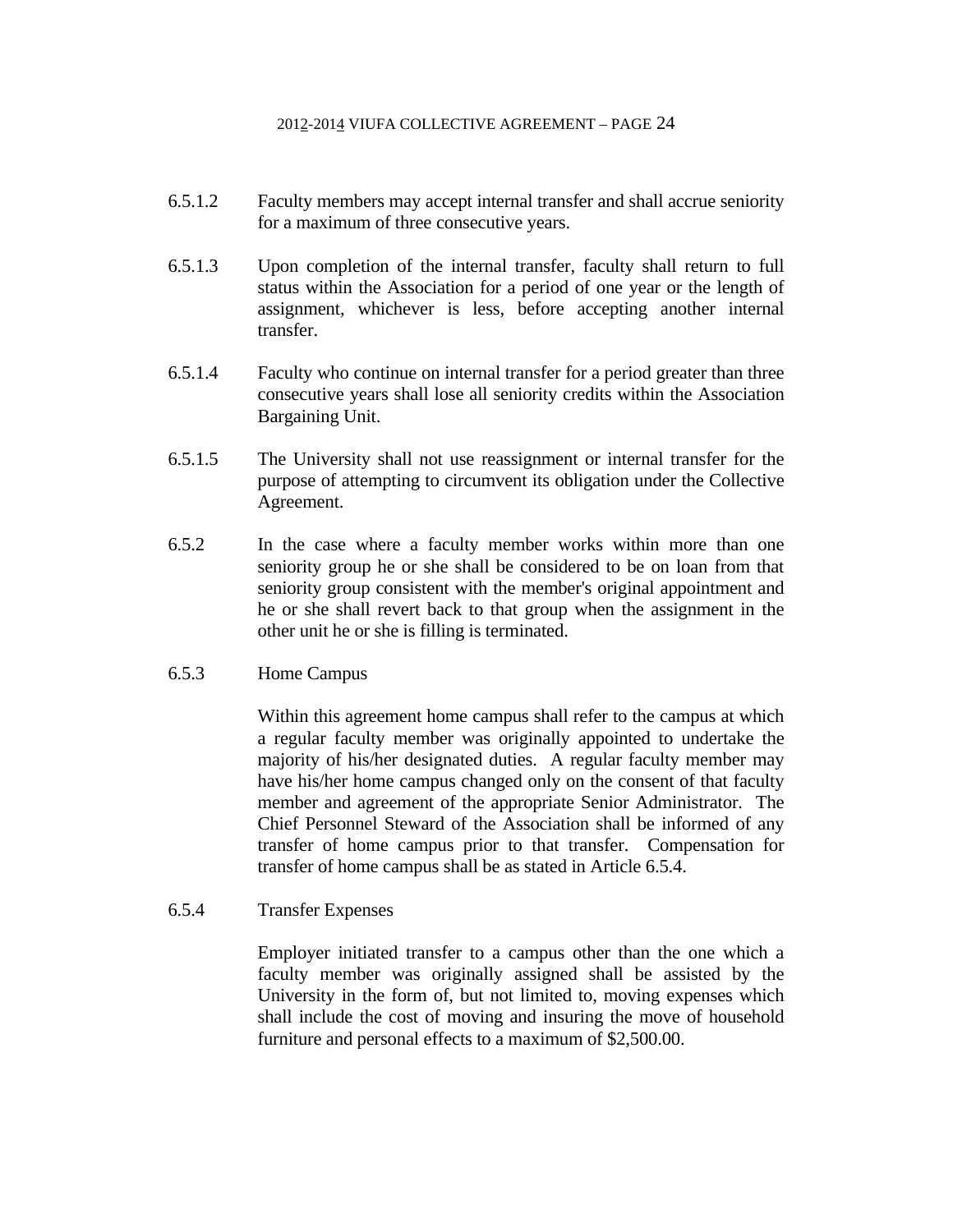## 6.6 LAY OFF

- 6.6.1 Reasons For Lay Off
- 6.6.1.1 Elimination of regular positions by the University for budgetary reasons, or for reasons of program redundancy, including the non-viability of non-teaching positions as a result of the preceding, will be carried out in accordance with this section.
- 6.6.1.2 This section does not include the elimination of regular faculty members through suspension, leave of absence, exchanges, resignations or those circumstances covered under Articles 7 and 8.
- 6.6.2 Application

 All faculty, whether or not they are on leave, shall be subject to the conditions of this section.

6.6.3 Definitions

The following definitions apply throughout Article 6.6:

- 6.6.3.1 "Lay off" refers to the loss of the employment specified in a faculty member's regular contract.
- 6.6.3.2 "Seniority" is defined in Article 6.2.1 of this agreement.
- 6.6.3.3 "Bumping" is defined as the displacement of a faculty member in another department, program or service area, by a member with more seniority within the Association bargaining unit.
- 6.6.3.4 "Program" means a program as defined by the Senate.
- 6.6.3.5 (a) "Program Redundancy" arises when the Board accepts a recommendation from the Senate that a program can be discontinued.

 (b) "Suspension" arises when the Board accepts a recommendation from the Senate that a program be suspended.

6.6.4 Seniority Principle and Seniority Groups

 It is recognized that the principle of seniority shall govern the application of this Article.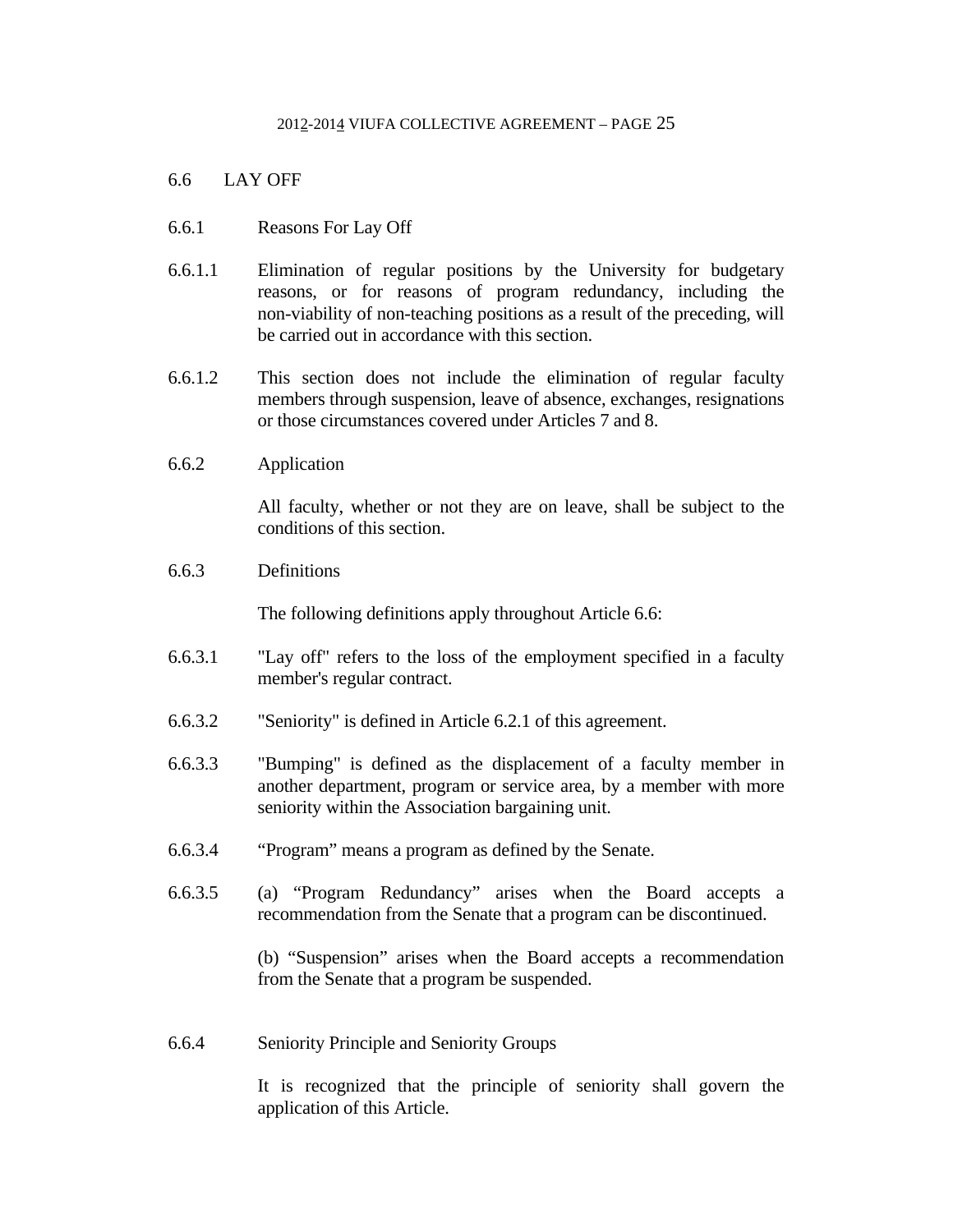- 6.6.4.1 It is recognized that the selection of faculty members to be laid off within one of the groups identified in Article 6.2.8 shall be in reverse order of seniority subject to the senior employee(s) having the qualifications to perform the remaining work available within the group following the effective date of lay off.
- 6.6.4.2 Notwithstanding the above, no faculty member employed by the University as at May 1, 1993 who has at least fifteen years of seniority will be laid off if there are junior faculty members remaining in the group to which the faculty member is assigned.
- 6.6.4.3 Faculty with more than 15 years of seniority, as of May 1, 1993, will not be laid off except in cases where a program redundancy has been declared, or in a non-instructional area where there is no longer a demonstrable need for the service.
- 6.6.4.4 Except where a Program Redundancy or suspension has been declared, a faculty member cannot be laid off if the result of that lay off would be that a program would be discontinued or suspended.
- 6.6.5 University Responsibilities
- 6.6.5.1 It is recognized that the University has a responsibility to explore all alternative ways of preventing the lay off of regular faculty members.
- 6.6.5.2 It is further recognized that the University must have bona fide reasons for the lay off of regular faculty members.
- 6.6.5.3 The University shall not prepare budgets in such a way that any faculty position or alternative position is financially unsupportable for the purpose of bypassing the steps outlined in Article 8.2.1.
- 6.6.5.4 On or before October  $15<sup>th</sup>$  of each year, the University will meet with the Association to present preliminary budget assumptions for the following academic year. The University will give notice at this meeting if there are budgetary shortfalls projected for the following academic year.
- 6.6.5.5 If notice was given according to 6.6.5.4, then the University shall, on or before December  $15<sup>th</sup>$  give notice to the Association if it is expected that the budgetary shortfall will precipitate faculty layoffs.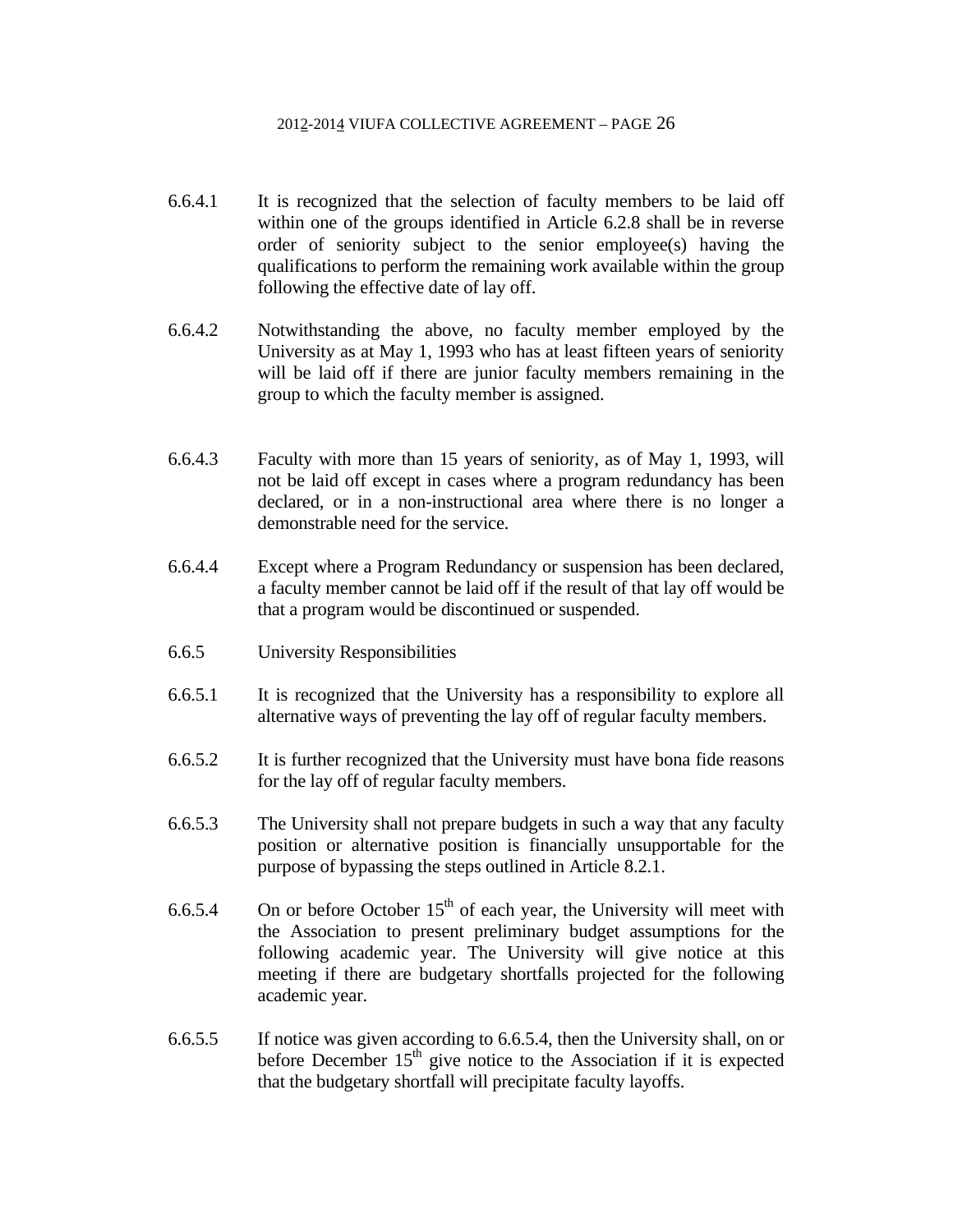In the absence of such notice on or before December 15, there shall be no layoffs except in the case of a Program Redundancy.

# 6.6.5.6. The University will provide to the Association:

a) Annual Audited Financial Statements including all related Variance analysis reports;

- (b) Quarterly Management Variance and Forecast reports;
- (c) The Draft Annual Budget Plan prepared for Board approval;

(d) The consolidated budget submissions from Deans and Directors as presented to the Vice Presidents;

(e) The annual CAUBO Information Return; and

(f) the University will provide additional detailed information related to the documents in (a)-(e) above, upon request by the Association.

6.6.5.7 The information listed in 6.6.5.6 will be provided to the Association as soon as available.

6.6.5.8 If notice of layoff for budgetary reasons is given, the University shall: (a) provide to the Association any further information that the Association requests that is pertinent to the budgetary shortfall or its remedy, and

(b) allow the Association prior to January  $15<sup>th</sup>$ , the opportunity to make proposals to the University to avoid the layoffs. If any of the proposals are not implemented and layoffs are not avoided, the Association will be notified as to the reasons for the rejection of the alternatives to layoffs.

- 6.6.6 Lay Off Process & Responsibility for Notice
- 6.6.6.1 When the lay off of faculty members appears to be necessary, the following process shall be followed during the academic year in which the lay off may occur:
- 6.6.6.1.1 Not later than at the time of formal notice being given to a faculty member the Administration shall provide a written outline of the reasons for the proposed lay off to the faculty member and to the Chief Personnel Steward of the Association.
- 6.6.6.1.2 A faculty member being terminated from his/her position shall be given formal written notice of the lay off at least four (4) months prior to the effective date of lay off being served.
- 6.6.6.1.3 All alternatives to the lay off of the faculty member involved shall be explored at this time by both the University and the Association. The Chief Personnel Steward of the Association shall be provided with all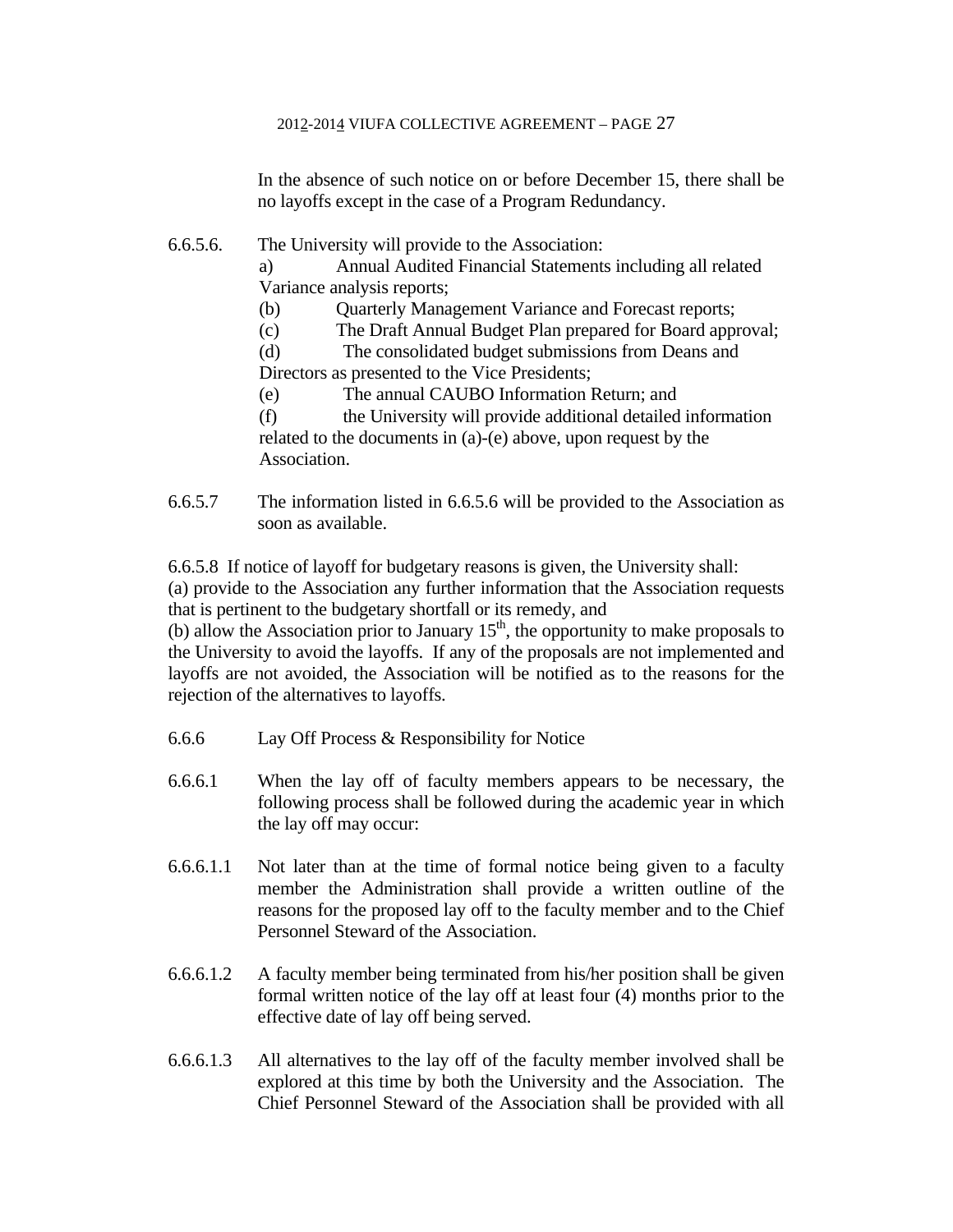data and material relied upon by the University in arriving at this decision. The Association can, within twenty (20) working days of receiving formal written notice of the lay off, make a presentation to the University, outlining alternatives to the lay off of the faculty member.

- 6.6.6.1.4 The implementation of any of the alternatives identified above must be agreed to by:
	- a) The Faculty Member;
	- b) The Chief Personnel Steward of the Association;
	- c) An appropriate senior administrator.

The University shall not unreasonably deny any viable alternative.

- 6.6.6.2 When a recommendation is made by the Senate that may result in a declaration of program redundancy which may result in the layoff of member(s), the University shall notify the Association and the Faculty member(s) involved by a minimum of six (6) months prior to formal notice of lay off.
- 6.6.6.3 When written notice is given to the faculty member, the University shall provide the reasons for lay off and inform the faculty member of his/her rights as outlined in these Articles.
- 6.6.7 Bumping (Displacing) of Less Senior Faculty Members
- 6.6.7.1 A faculty member who has been given notice of lay off shall be eligible to bump across the bargaining unit if:
	- a) The faculty member has the current qualifications for the position in question. The qualifications of the faculty member shall be assessed by a hiring committee as outlined in Article 6.4.1.5. This committee shall be responsible for the assessment of whether the faculty member has the qualifications normally required to work in that department or service area.

 If a faculty member is found to generally meet the qualifications but lacks currency in the field or specific course work in a required specialty area, the faculty member will file a one year plan to attain currency or course work. If this plan is approved by the hiring committee and the faculty member has had three (3) years or more of full-time service with the University, she or he shall receive an assisted leave in accordance with the provisions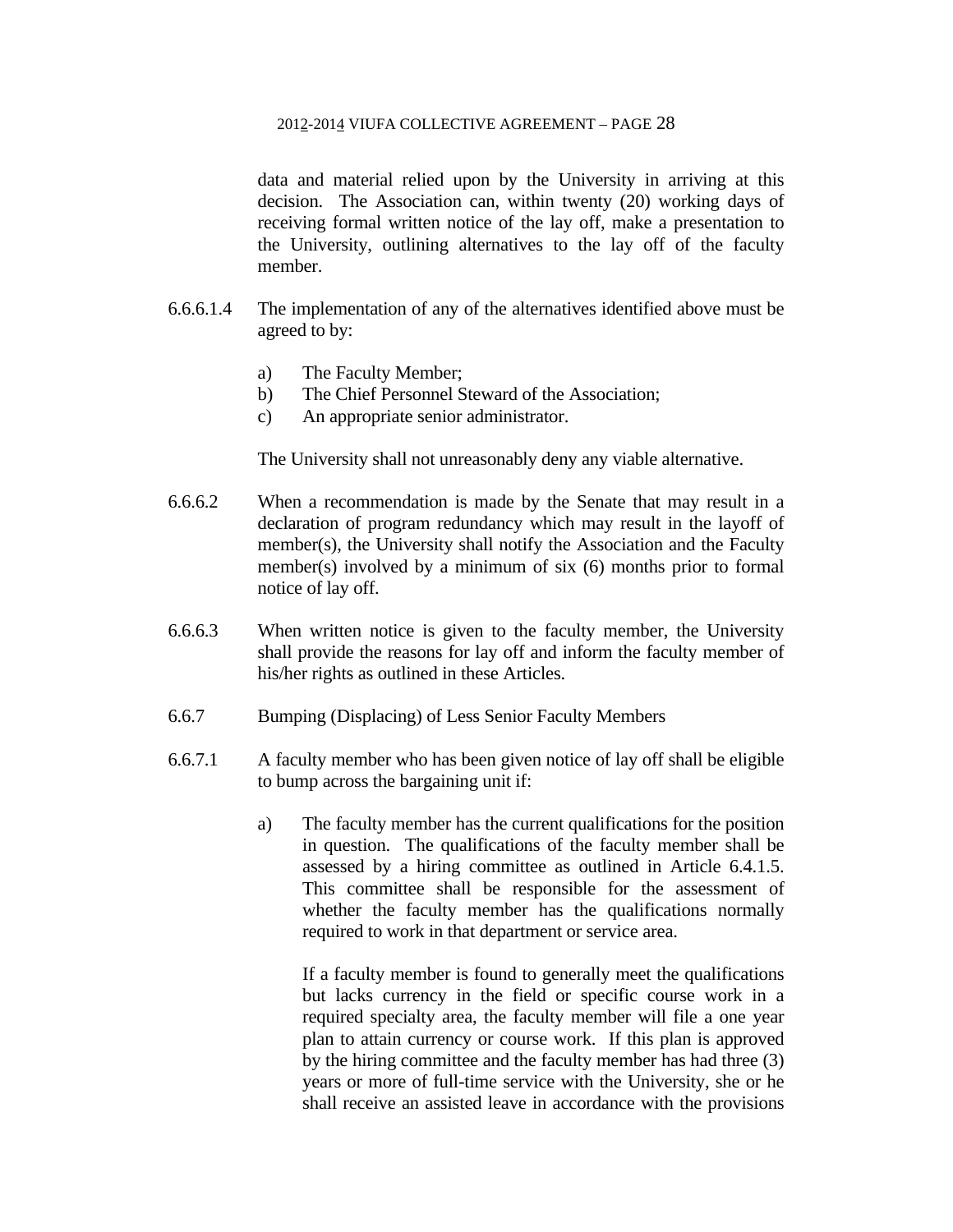of Articles 12.3.1(c) and 12.4; and

- b) There is a faculty member with less seniority in the position.
- 6.6.7.2 A faculty member who is eligible and elects to bump into another position shall:
	- a) make that decision within ten (10) working days of receipt of formal notice of lay off; and
	- b) bump the least senior member of the seniority group in a position for which they are qualified.
- 6.6.7.3 A faculty member who is displaced by the operation of Articles 6.6.7.1 and 6.6.7.2 shall have:
	- a) ten (10) working days to exercise his/her rights under Articles 6.6.7.1 and 6.6.7.2; and
	- b) written notice of lay off if the faculty member is unable or chooses not to exercise his/her rights under Article 6.6.7.1. Length of notice shall be as outlined in Article 6.6.6.1.4; and
	- c) eligibility for all provisions accorded laid off faculty (Articles 6.6.7 through 6.14).
- 6.6.8 Employee Records of Laid Off Faculty Members

 The records of all faculty members laid off hereunder, and all references supplied by the University or requested by outside agencies, will clearly state that the lay off in no way reflects upon the performance of the person in question.

6.6.9 Expiry of Rights

 A faculty member who is laid off under this section and is rehired by the University subsequent to the expiry of a retraining leave and/or the recall period shall be treated as a new employee for all purposes.

## 6.7 SEVERANCE PAY

 Upon lay off, the faculty member shall receive severance pay of one month's salary for each year of service at the University, with a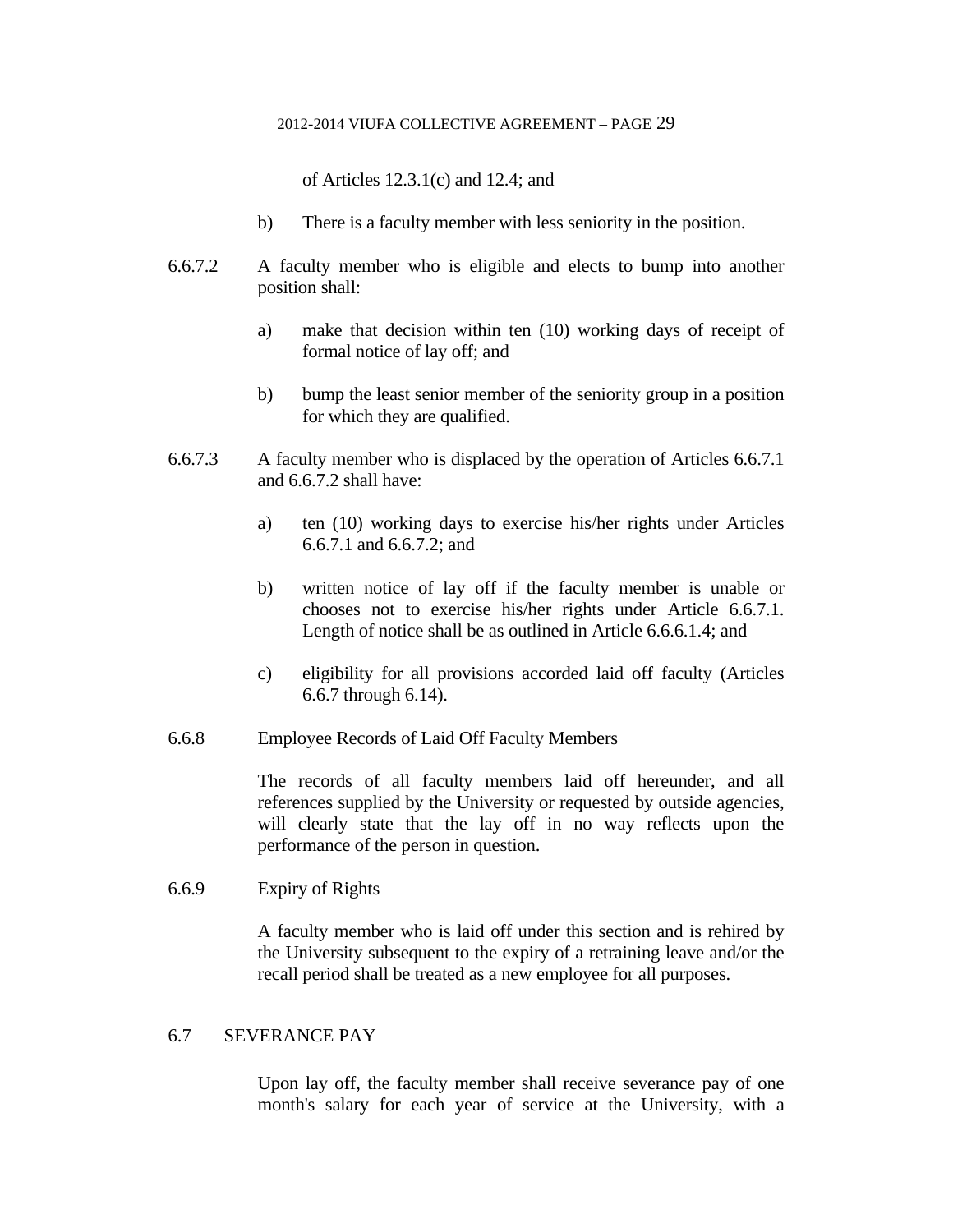minimum of two (2) months salary to a maximum of ten (10) months, plus earned vacation pay accrued to the date of lay off. Years of service shall be defined as equal to the faculty member's seniority.

#### 6.10 SENIORITY RETAINED

 Should a faculty member be transferred on an ongoing basis into a position under another seniority group within the bargaining unit, all the seniority credits accumulated during the previous years under the same or other seniority groups within this bargaining unit shall all be transferred at the time the member accepts the transfer. Transfer shall not be used to circumvent the layoff provisions of Article 6.6.

### 6.11 RECALL

- 6.11.1 Any faculty member who has been laid off will have right of recall to a regular position for which he/she is qualified. The right of recall shall extend for twenty-four (24) months from the date of lay off. The obligation for notice of recall shall be by registered mail to the last provided address, with a twenty working day waiting period from the date of mailing.
- 6.11.2 Any faculty member who accepts a recall to a regular position under this section will resume their employment with no loss in seniority. Any future eligibility for severance under this Article will be calculated from the date employment resumed.
- 6.11.3 Within a seniority group in which there has been a lay off of a regular faculty member, the University shall not employ temporary faculty members for the subsequent two (2) years unless all faculty members laid off from that group have been offered such temporary work. Acceptance of such temporary work will not change the period of recall.
- 6.11.4 A faculty member who has been laid off and who, during their recall period, receives a temporary assignment shall be appointed on a temporary basis.

 That faculty member shall have the right of first refusal for any temporary work for which s/he is qualified within his/her department, up to the level of his/her regular workload prior to lay off, before any part-time regular faculty member in that department exercises the right of refusal for the available temporary work.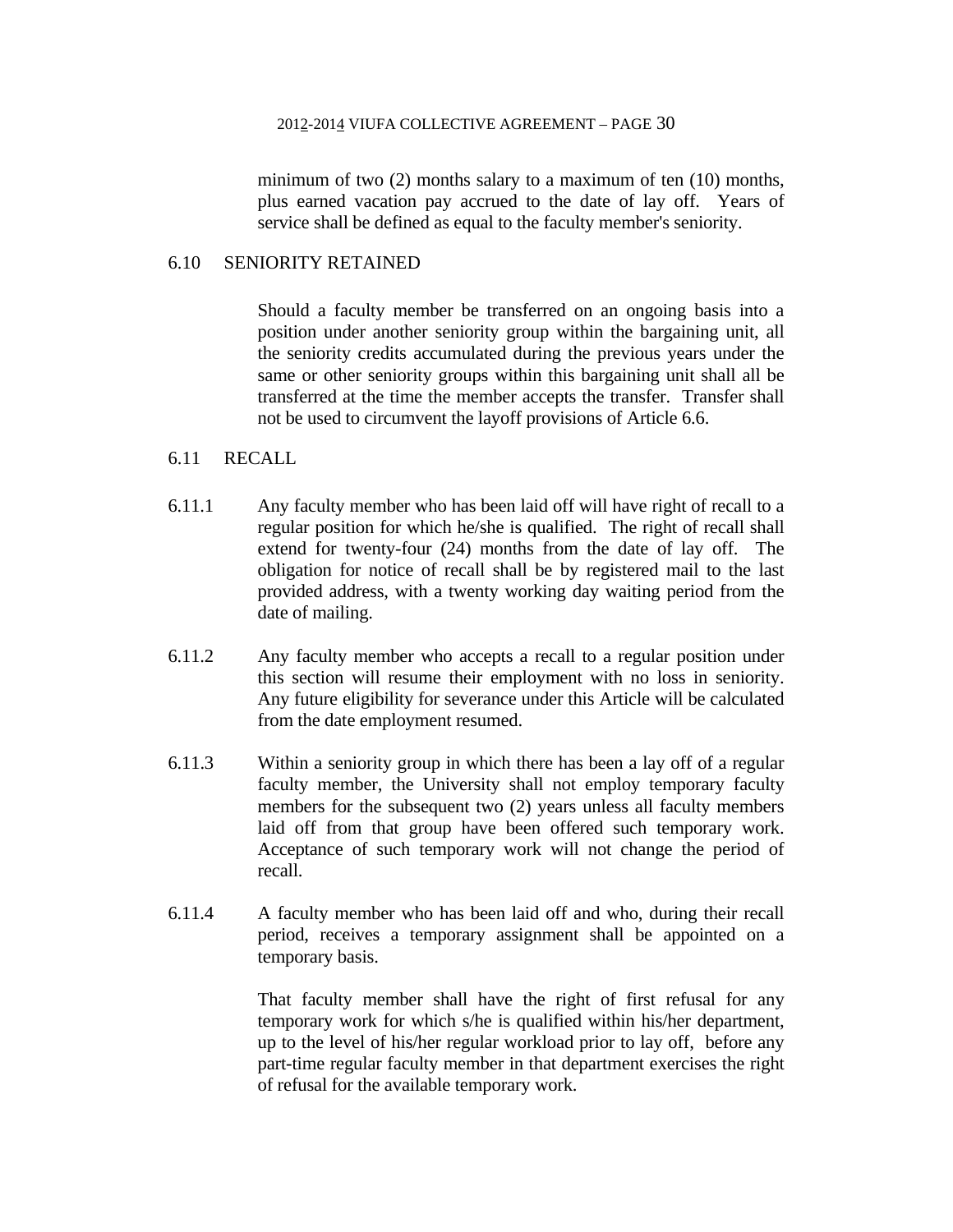At the end of the recall period all regular and temporary seniority shall be converted to temporary seniority.

## 6.13 RETRAINING

- 6.13.1 Faculty who have been laid off pursuant to this Article may elect to retrain, subject to mutual agreement as in Article 6.6.6. If a retraining plan is agreed to in accordance with the above, the faculty member shall receive that amount equivalent to the combined severance and vacation pay entitlement, allocated in such a manner as to provide a payment plan during the retraining period. The total of such payment shall not exceed the amount of the combined severance and vacation pay the faculty member would be entitled to under Article 6.7. Continuation of health and welfare benefits shall be subject to:
	- a) the faculty member meeting the eligibility requirements of existing contracts with insurance carriers; and
	- b) the faculty member prepaying by way of post-dated cheques to the University the total cost of such benefits.
- 6.13.2 The maximum period of leave for retraining shall be two (2) years except where the retraining programs involves a Ph.D. program in which the maximum period of such leave shall be three (3) years
- 6.13.3 During the academic year following the completion of the leave, the University will agree to appoint the faculty member to any vacancy for which she/he becomes qualified. Where more than one faculty member becomes qualified for a vacancy as a result of retraining, priority for such vacancies will be on the basis of seniority. Retrained faculty will also be able to displace regular faculty with less than three (3) years seniority from established regular positions for which she/he becomes qualified.
- 6.13.4 Faculty members who are reinstated as a result of retraining will resume their employment on a regular basis, with no loss in seniority. Any future notice or severance under this Article will be calculated from the date regular employment resumed.

## *6.14 REGISTRY OF LAID OFF EMPLOYEES*

*6.14.1 Electronic Posting of Available Positions*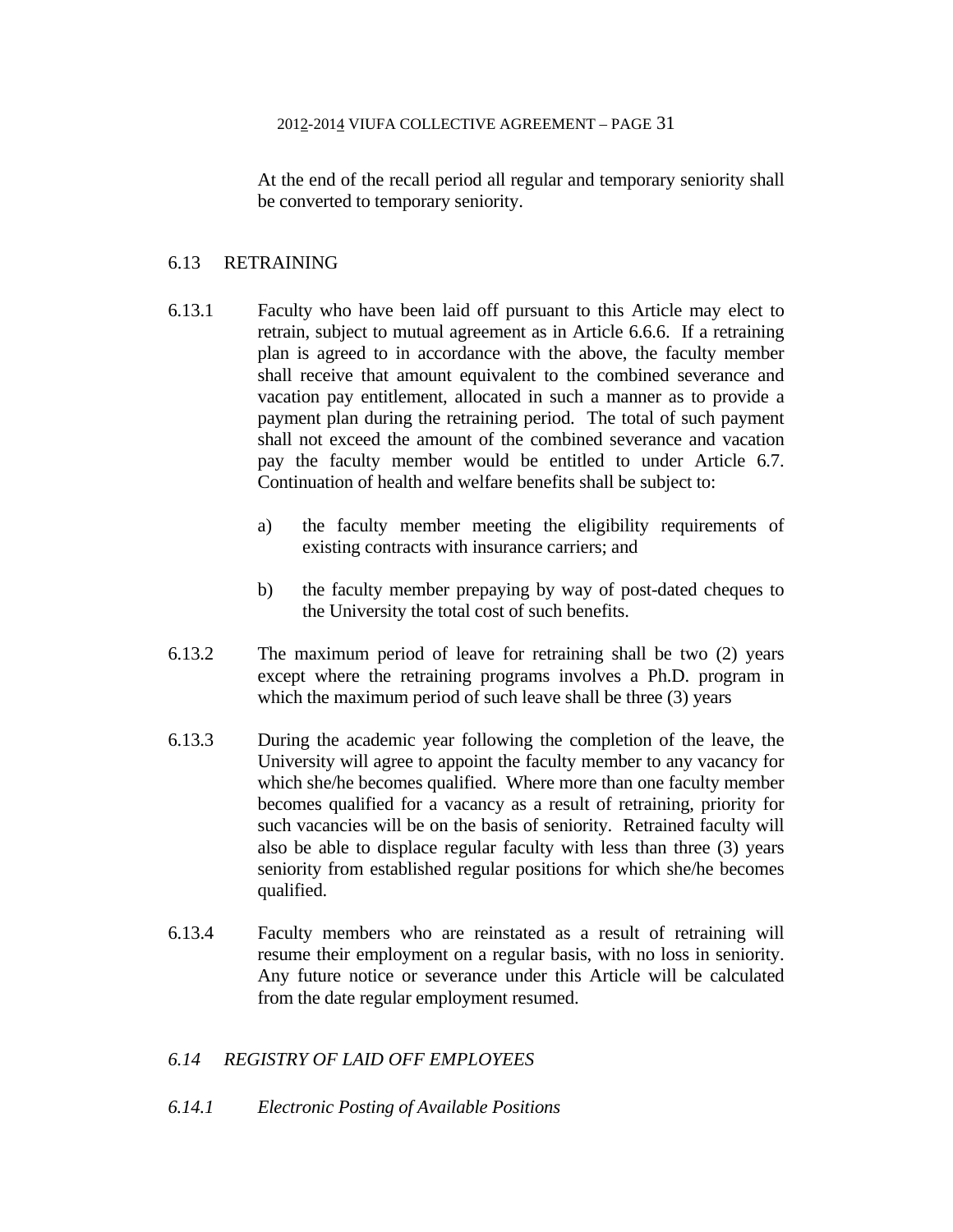*On behalf of the parties, the PSEA will maintain a system-wide electronic Registry of job postings and the necessary supporting database.* 

- *(a) Institutions are encouraged to use the Registry for the posting of all available positions.*
- *(b) Institutions will post on the Registry all employment opportunities of half-time or more and longer than three months in duration that are available to applicants beyond those employed by the institution by completing the PSEA Electronic Posting of Available Positions form (Appendix E1-Form 1).*
- *(c) Postings will be removed from the Registry and archived to the database one week after the closing by the institution that entered the posting.*
- *(d) Employers may elect to include job postings of positions from institutions not covered by this Agreement.*
- *(e) All employees covered by this Agreement may access the electronic registry of job postings for purposes of review.*
- *(f) Unions, Employers and eligible employees have the right to access the information on the Registry.*
- *6.14.2 Electronic Registry of Eligible Employees (Registrants)* 
	- *(a) Employees covered by this Agreement are eligible for listing on the Registry if they are Employees who have received notice of layoff or have been laid off and are either:* 
		- *i. regular employees with one (1) calendar year of service working at fifty (50%) percent workload or greater, as defined in the applicable local agreement, or*
		- *ii. non-regular employees with two (2) calendar years of service working at fifty (50%) percent workload or greater, as defined in the applicable local agreements.*
	- *(b) Employees who meet the service requirements of (1) above and have not had appointments renewed are eligible for listing on the Registry.*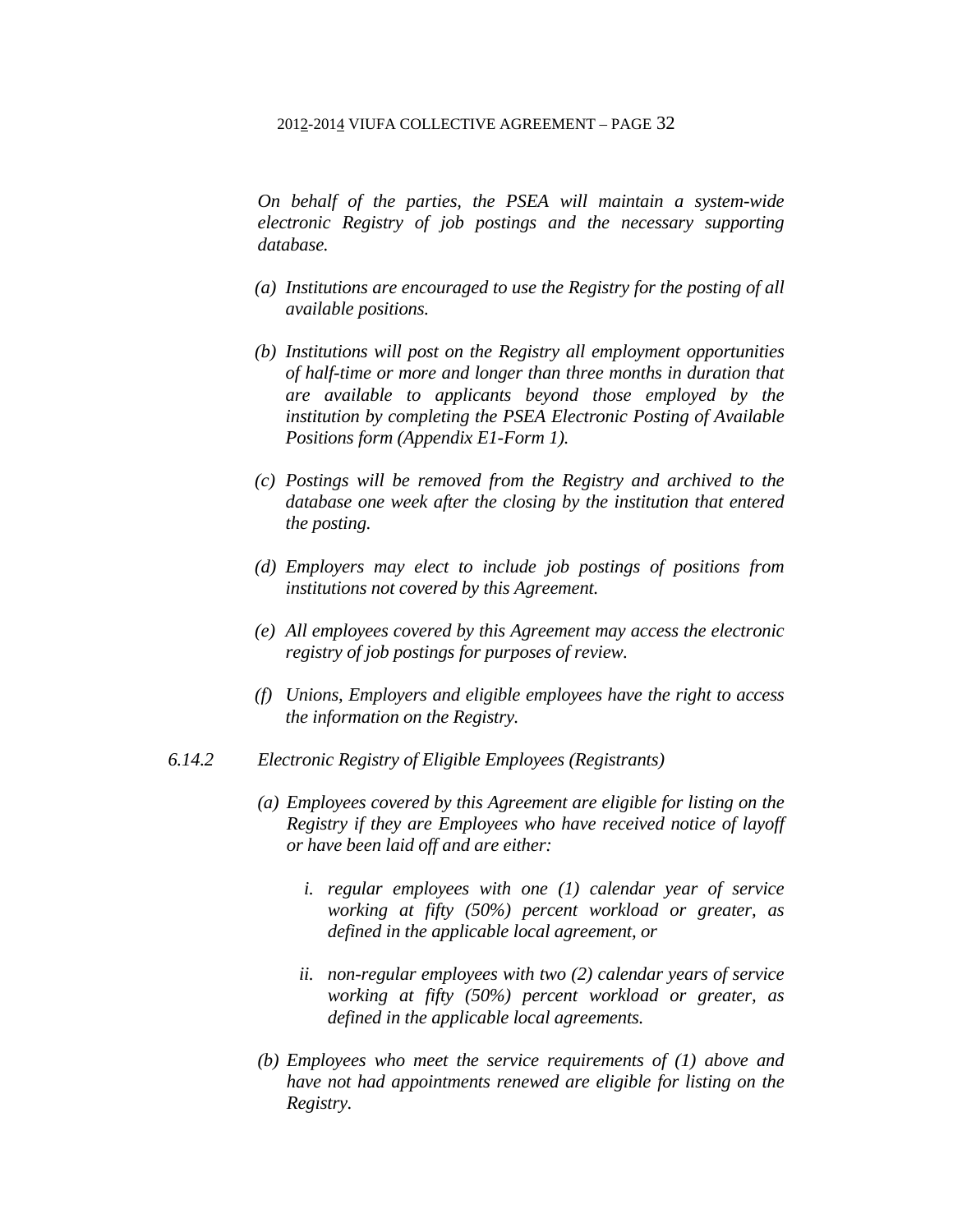- *(c) Length of Listing: An employee listed on the Registry may continue to be listed until the earlier of:* 
	- *i. recall or reappointment to equivalent employment at the institution from which the person was laid off or was not reappointed.*
	- *ii. obtaining equivalent employment as a result of being listed on the Registry.*
	- *iii. the expiration of the employee's recall rights or two (2) years from the date of registration, whichever is later.*

#### *(d) Implementation*

- *i. An employee applies for listing through his/her Employee Relations Department by completing the PSEA Registry of Eligible Employees form (Appendix E2 – Form 2).*
- *ii. The institution will immediately forward the completed form to the PSEA who will list eligible employees on the Registry.*
- *iii. A registrant is responsible to ensure that the information on the Registry is current and to notify immediately the Employer and the local union if she/he is no longer available for employment through the Registry.*
- *(e) Employees Not Eligible*

*Employees are not eligible for listing on the Registry if they have:* 

- *i. had their employment terminated for just and reasonable cause;*
- *ii. accepted early retirement, or*
- *iii. voluntarily resigned their employment.*

### *6.14.3 Applying for Available Positions*

- *(a) It is the responsibility of employees listed on the Registry to enquire about and apply for available work as listed on the Electronic Posting of Available Positions.*
- *(b) Employees applying for a posted position in the manner prescribed*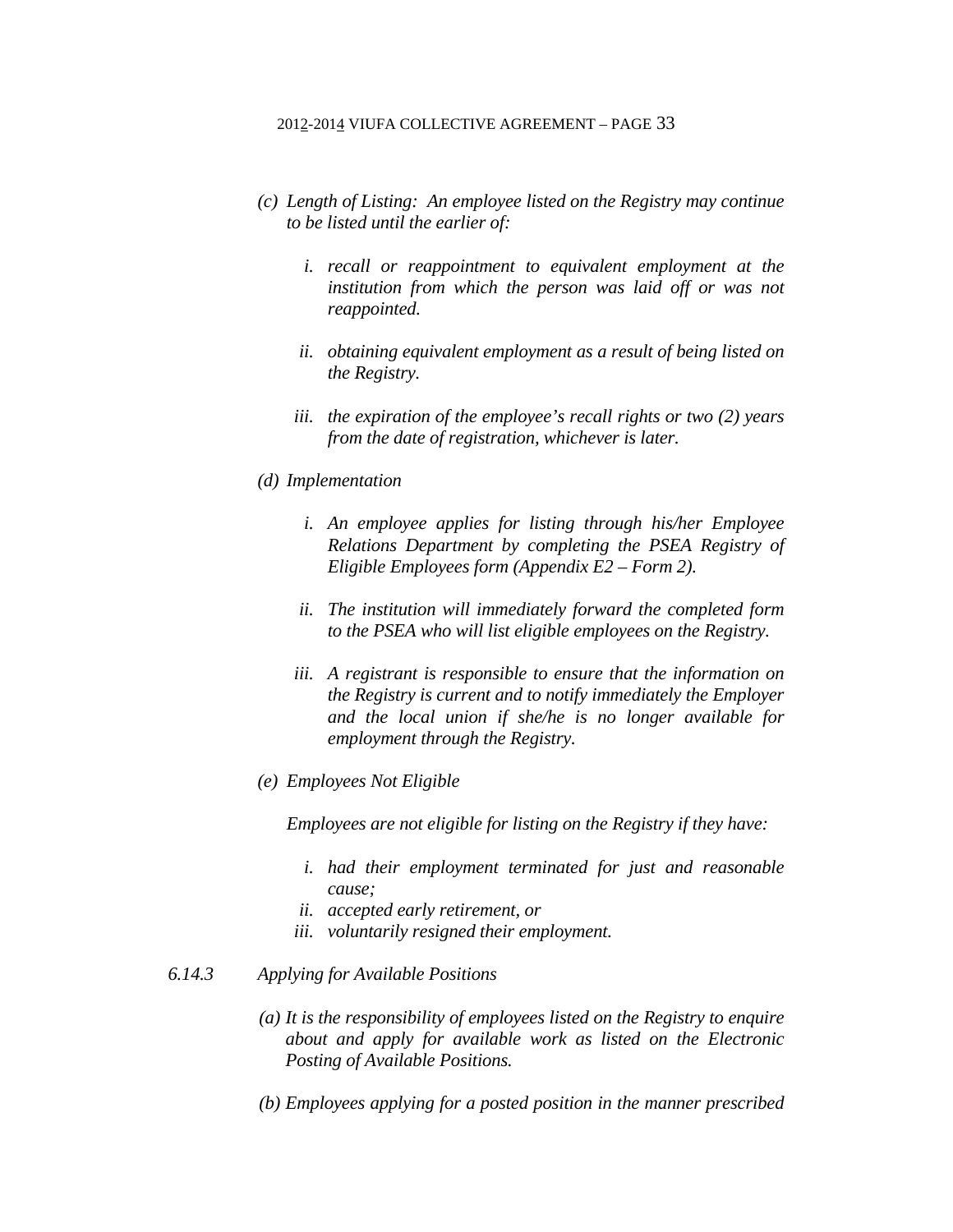*by the posting institution must tell the institution at the time of application that she/he is a registrant on the Registry.* 

## *6.14.4 Rights for Registrants*

*(a) Entitlement for Interview* 

*Registrants applying for job postings at institutions who meet the hiring criteria as set by the Selection Committee at the hiring institution will be short-listed and will be interviewed. In the event that more than five (5) qualified registrants apply, the institution shall interview the five (5) most qualified registrants.* 

*The application of this language is subject to the provisions of the collective agreement in effect at the receiving institution.* 

- *(b) Entitlements for Successful Applicants* 
	- *i. Orientation/Training: A registrant who accepts an offer of available work shall be entitled to a reasonable amount of orientation and/or training.*
	- *ii. Benefits: Registrants who are eligible for health and welfare benefits at the hiring institution shall have the waiting period(s) waived subject to carrier provisions.*
	- *iii. Seniority: All registrants who are eligible for health and welfare benefits at the hiring institution shall have the waiting period(s) waived subject to carrier provisions.* 
		- *1. In the case of the hiring from the Registry of an applicant represented by the BCGEU into another bargaining unit represented by the BCGEU, she/he will have his or her seniority recognized for all purposes other than severance accrual.*
		- *2. FPSE local unions may elect to participate in a reciprocal arrangement with other participating FPSE locals and with the BCGEU bargaining units for the purposes of recognition of seniority other than severance accrual. FPSE local unions that elect to participate in such a reciprocal arrangement must indicate their participation through formal notification to JADRC.*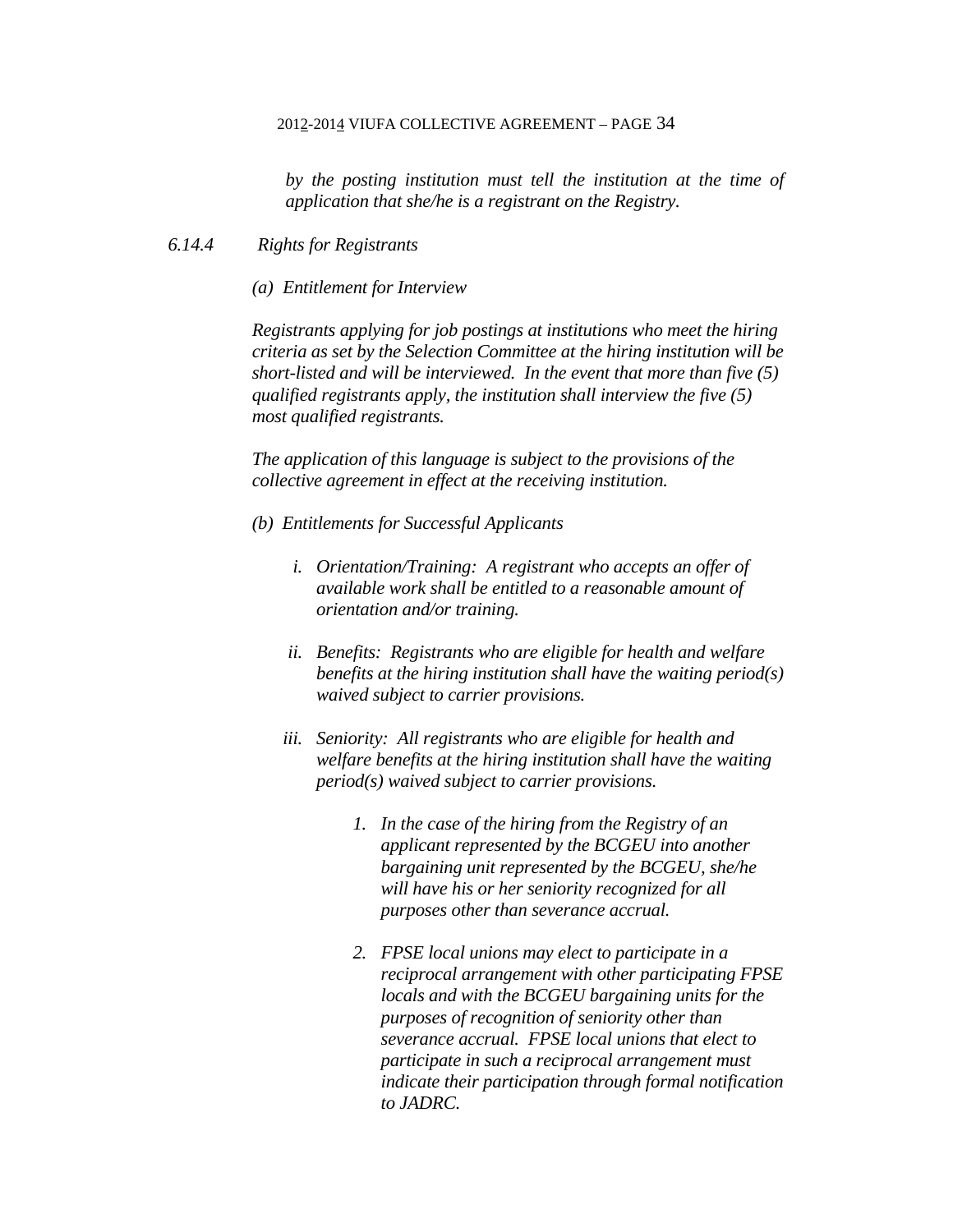- *3. In the case of the hiring of an applicant from the Registry by and from institutions with bargaining units registered with JADRC, the successful applicant shall carry his or her seniority to that new institution for all purposes other than severance accrual.*
- *iv. Relocation Costs for Registrants: Relocation costs for successful applicants who change residence as a result of the hiring that are supported by proper proof of expenditures within ninety (90) days of commencing employment, will be paid by the hiring institution in accordance with its relocation policies and practices for the position for which the registrant was hired. If funding is available, the costs will be reimbursed to the hiring institution from the Labour Adjustment Fund.*
- *v. Recall and Repayment: An employee hired from the Registry who is recalled by an institution and returns to work at that institution will repay relocation costs received from the institution that hired him or her in accordance with its relocation policies and practices for the position for which the registrant was hired.*

### *6.15 TARGETED LABOUR ADJUSTMENT*

### *6.15.1 Employer Commitments*

*It is agreed that the institution will make every reasonable attempt to minimize the impact of funding shortfalls and reductions on the work force.* 

*Subject to budgetary constraints and the amount of funding available for labour adjustment costs; fairness, flexibility and employee choice will prevail in the implementation of labour force adjustment strategies as approved by the institution.* 

*It is incumbent upon institutions to communicate effectively with their employees and the unions representing those employees as soon as the impact of any funding reduction or shortfall or profile change has been assessed.* 

*If a work force reduction is necessary, the Joint Labour Management Committee will canvas employees in a targeted area or other areas*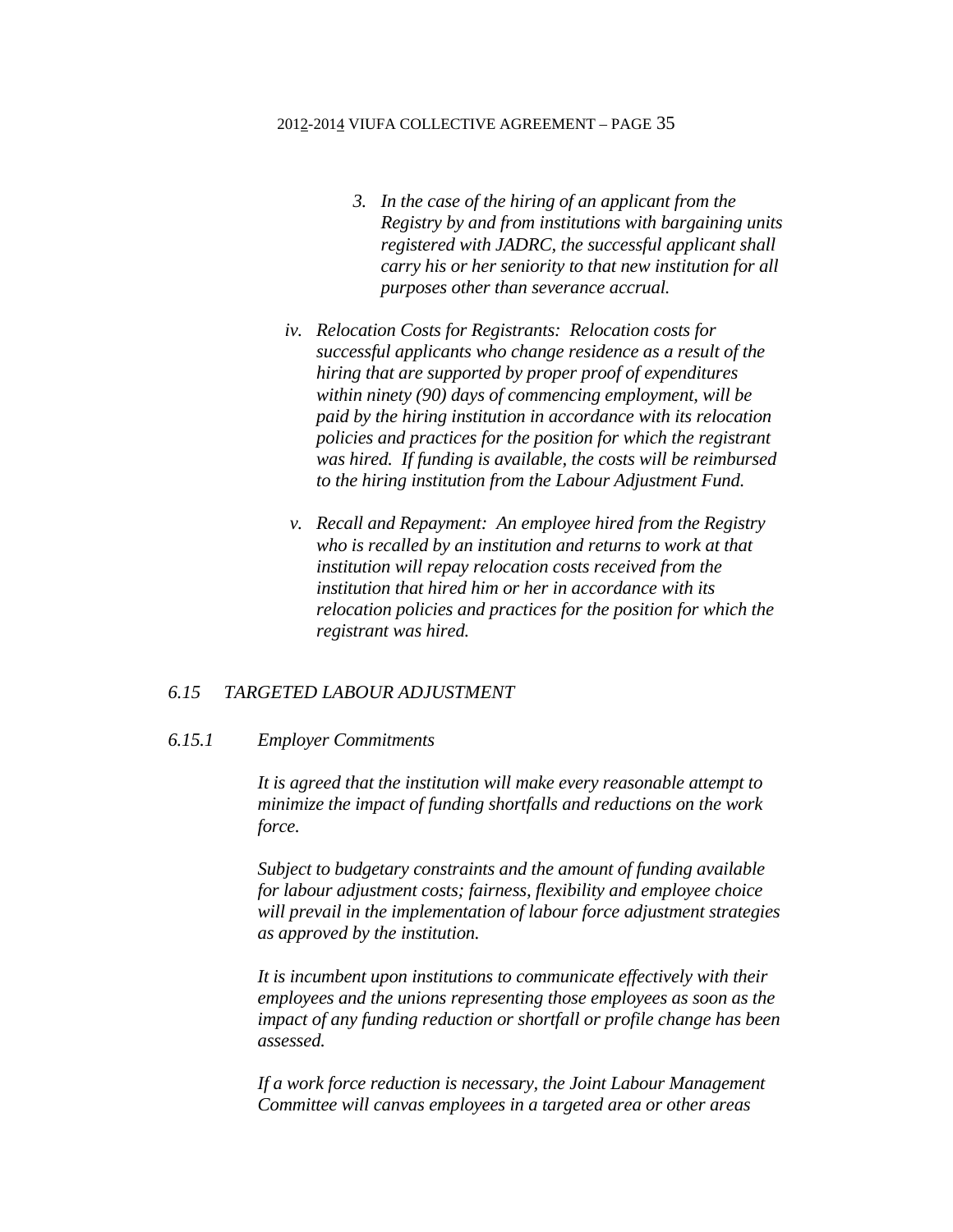*over a fourteen (14) day period, or such longer time as the Joint Labour Management Committee agrees, to find volunteer solutions that provide as many viable options as possible and minimize potential layoffs.* 

*6.15.2 Menu of Labour Adjustment Strategies* 

*To minimize layoffs, the following menu of labour force adjustment strategies will be considered and whenever reasonably possible, offered by institutions at the appropriate time in the employee reduction process set out in each institution's local collective agreement(s):* 

- *(a) Job Sharing.* 
	- *(b)Reduced hours of work through partial leaves.*
	- *(c)Transfers to other areas within the bargaining unit subject to available work and meeting qualifications, with minimal training required.*
	- *(d)Paid and unpaid leaves of absence for use to seek alternate employment, retirement adjustment, retraining, etc.*
	- *(e)Voluntary severance with up to twelve (12) months' severance payment.*
	- *(f) Workload averaging.*
	- *(g)Purchasing past pensionable service. If permissible the Employer will match a minimum of three years' contributions to the College Pension Plan where an employee opts for early retirement.*
	- *(h)Combined pension earnings and reduced workload to equal 100% of regular salary.*
	- *(i) Early retirement incentives pursuant to local collective agreements.*
	- *(j) Agreed secondment.*
	- *(k)Retraining.*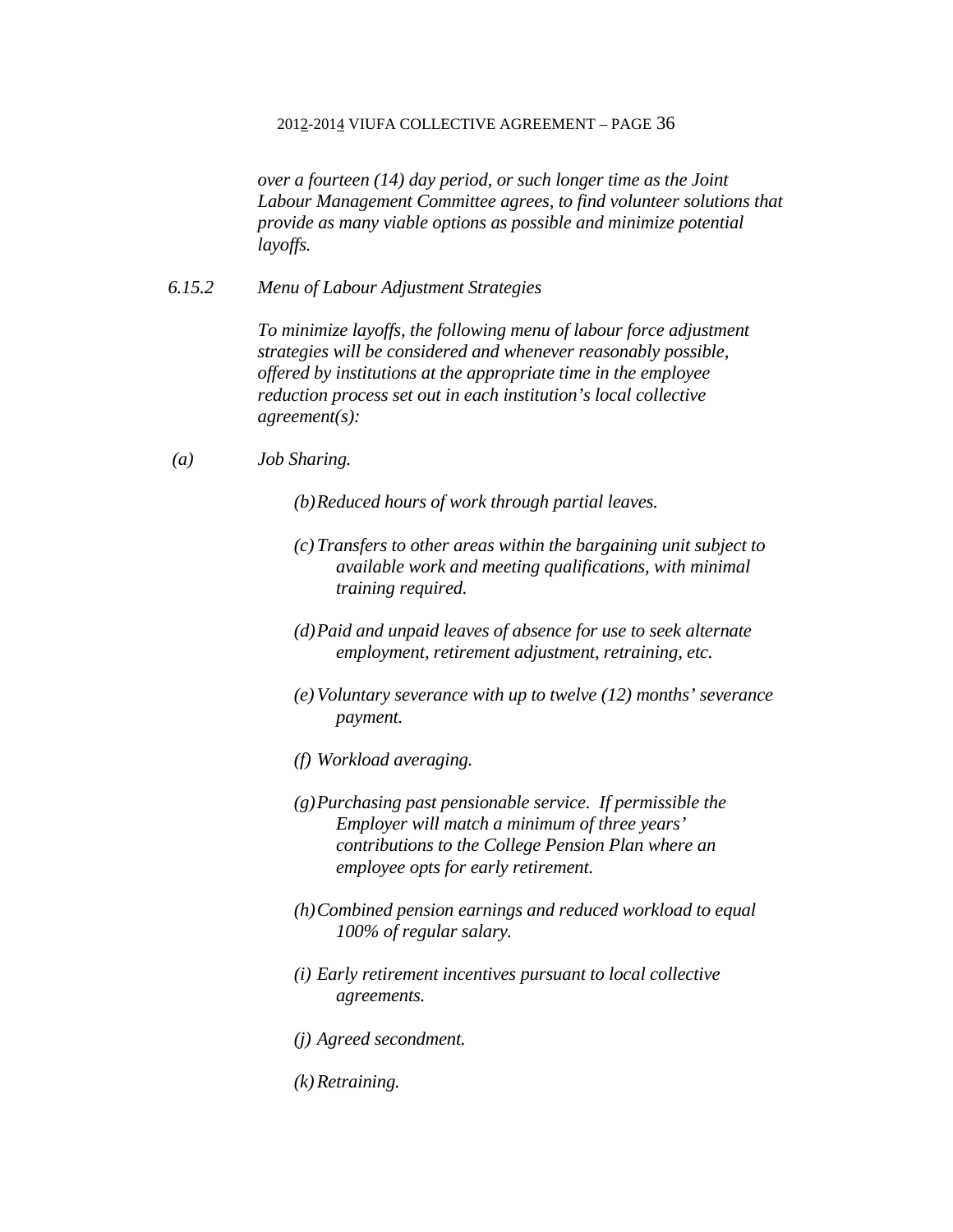- *(l) Continuation of health and welfare benefits.*
- *(m) Combinations and variations of the above or other alternatives.*
- *6.15.3 Layoffs May Occur*

*Once strategies other than layoff have been explored, the institutions may proceed, if need be, to layoffs. For those affected by layoff, the provisions of the local collective agreement will apply and the systemwide Electronic Registry of Laid Off Employees will be available.* 

*6.15.4 No Stacking of Entitlements* 

*While various options may be considered and offered, there will be no stacking of entitlements.*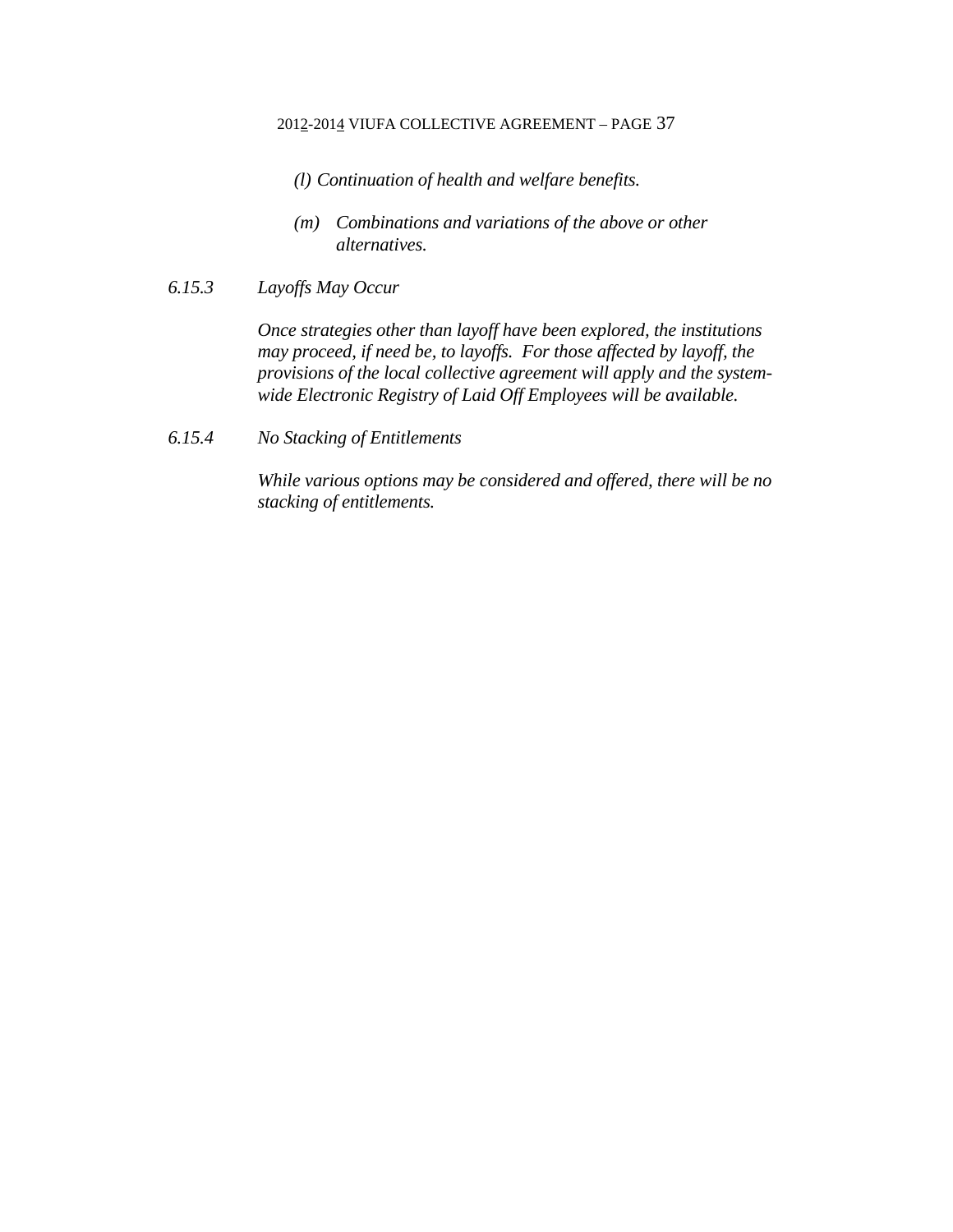# **7. EVALUATION**

## 7.1 PURPOSE OF EVALUATION

 The intent of these procedures is to maintain excellence of instruction at the University, to provide the means whereby less than satisfactory professional performance (except those performance concerns which are dealt with through the disciplinary process) can be recognized and remedied, and, in general, to provide information on faculty effectiveness.

# 7.2 EVALUATION OF NEW REGULAR FACULTY

- 7.2.1 New faculty shall receive an initial two-year appointment and shall be on probation during this period. A Formative Evaluation will be completed by no later than the end of the first year. A Summative Evaluation will be completed by the end of the probation period.
- 7.2.2 The primary professional responsibilities of the Professor/Instructor are to prepare and to teach courses and programs within his or her area of competence, and to tutor, advise and evaluate students. As well, all faculty are required to fulfill the following core duties:
	- a) maintain posted office hours and be available to meet with individual students at other mutually agreed upon times;
	- b) provide additional assistance to students in areas such as study skills, academic advising, special events, as well as recruitment and admission of students;
	- c) remain current in his or her field;
	- d) demonstrate participation in professional development and/or scholarly activity;
	- e) participate in departmental and institutional activities.
- 7.2.3 In their first and second years, a review of performance will assess overall performance based on suitability and will include student surveys as well as any of the following in order to assess performance:
	- a) Classroom observations. The timing of the classroom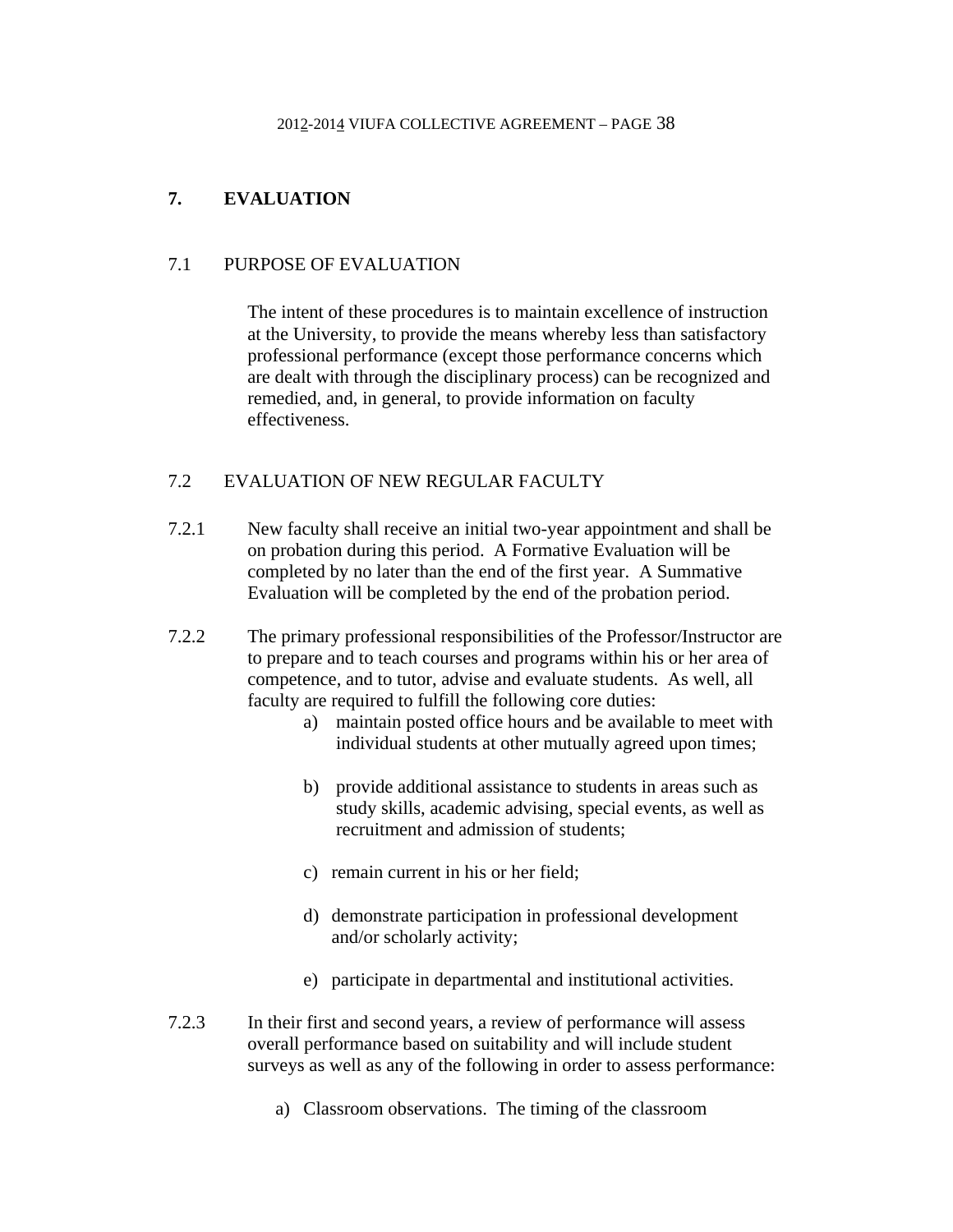observations shall be subjected to agreement between the faculty member and the Appropriate Senior Administrator.

- b) Where applicable, interviews with students. The students to be interviewed shall be randomly selected. The interviews shall be done either individually or in groups of no more than five (5) students. The faculty member may send an observer to the interviews.
- c) Review of course materials.
- d) Discussion with Department Chair.
- 7.2.4 If in the summative evaluation, the Appropriate Senior Administrator determines that a faculty member's overall performance is unsatisfactory, the Appropriate Senior Administrator may invoke the terms of Article 7.2.7 or may indicate that the faculty member will be required and assisted to address the areas identified in the evaluation as requiring improvement by a development program specifically designed for the member. This program, as well as the timetable for implementing it, will be determined through a meeting between the faculty member and the Appropriate Senior Administrator. The faculty member may elect to invite a VIUFA shop steward or a colleague chosen by the faculty member. In such cases, the Appropriate Senior Administrator will Chair the meeting. At this meeting the Appropriate Senior Administrator will determine the time of a follow-up evaluation to determine whether the faculty member has been successful in addressing the areas identified as requiring improvement.
- 7.2.5 The probationary period for a probationary faculty member may be extended for up to a maximum of one (1) year if deemed necessary by the employer for exceptional circumstances.
- 7.2.6 If at the end of the two-year probationary appointment or the extended probationary appointment the faculty member's performance is satisfactory, then the faculty member will be given an ongoing appointment.
- 7.2.7 If at the end of the two-year probationary appointment or extended probationary appointment the faculty member's performance is determined by the Appropriate Senior Administrator to be unsatisfactory, the appointment will be terminated.
- 7.2.8 Nothing in this provision prevents the early termination of a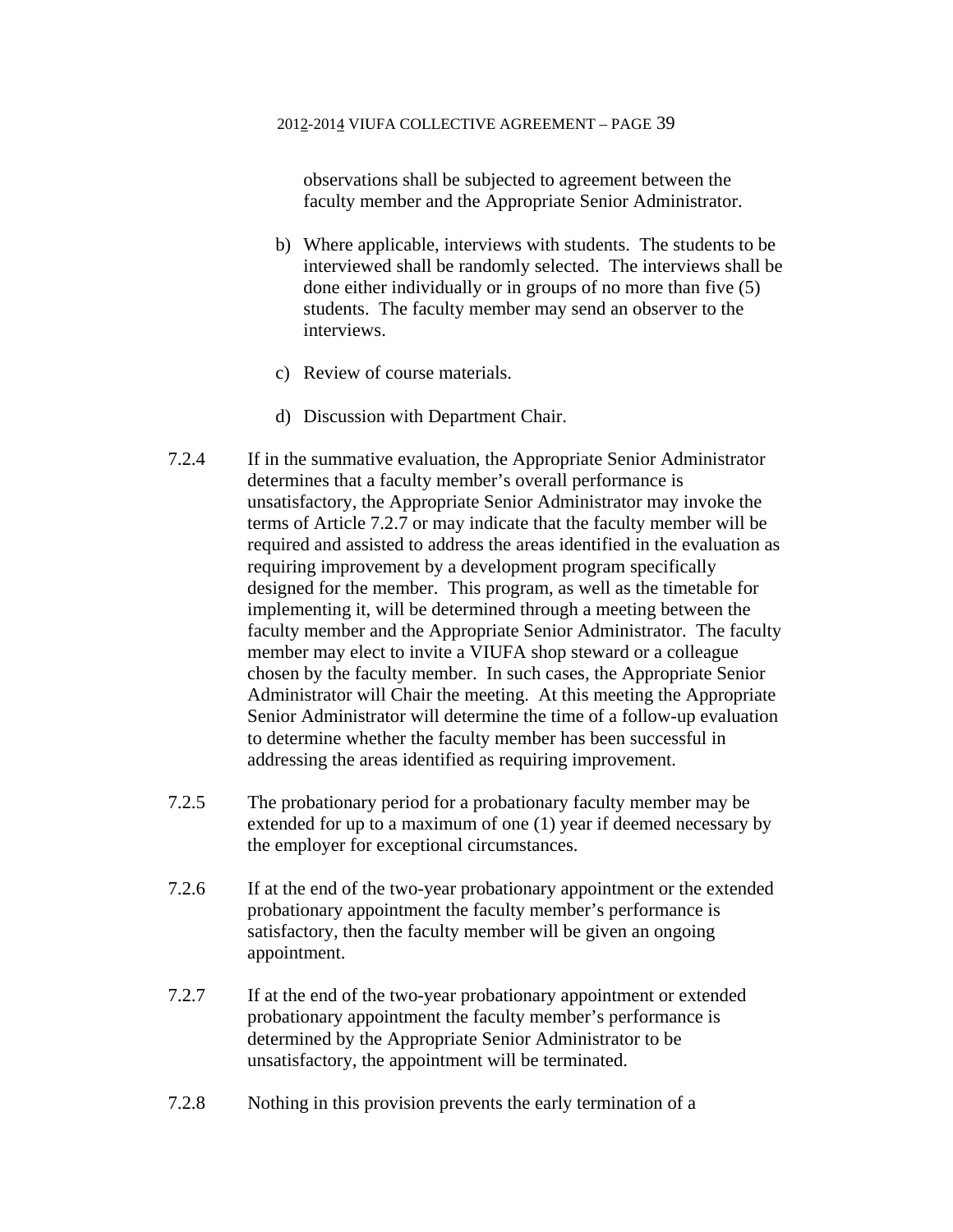probationary appointment for reasons of professional unsuitability/incompetence.

## 7.3 EVALUATION OF FACULTY ON REGULAR APPOINTMENTS

- 7.3.1 The Appropriate Senior Administrator may initiate and carry out evaluation procedures for a faculty member about whom a professional concern has arisen.
- 7.3.2 The following procedures will apply to a faculty member for whom an evaluation procedure is initiated pursuant to Article 7.3.1 above:
	- a) The faculty member will be advised by the Appropriate Senior Administrator that a professional concern(s) has (have) arisen and that an evaluation procedure will be initiated. The faculty member will be given a summary description of the nature of the professional concern(s) that has (have) given rise to the evaluation procedures pursuant to Article 7.3.1.
	- b) The Appropriate Senior Administrator will identify suggestions and/or resources which the faculty member may access or utilize in an effort to address the professional concern(s) giving rise to the invoking of the evaluation procedures pursuant to Article 7.3.
	- c) The Appropriate Senior Administrator shall, at the end of the semester in which the notice was given pursuant to Article 7.3.2 a) above, consider whether or not the faculty member has sufficiently addressed the professional concern(s). If the Appropriate Senior Administrator determines that there is no longer any professional concern(s) a Formative Evaluation pursuant to Article 7.3.3 will not be required.

## **7.3.3 Formative Evaluation**

 a) Commencing in the semester next following the semester in which notice was given to initiate evaluation procedures under Article 7.3.1 a Formative Evaluation will be conducted. The intent of this evaluation is to be formative and will identify areas requiring improvement. This evaluation will be concluded after two semesters of teaching following the semester in which the evaluation procedures were initiated in Article 7.3.2.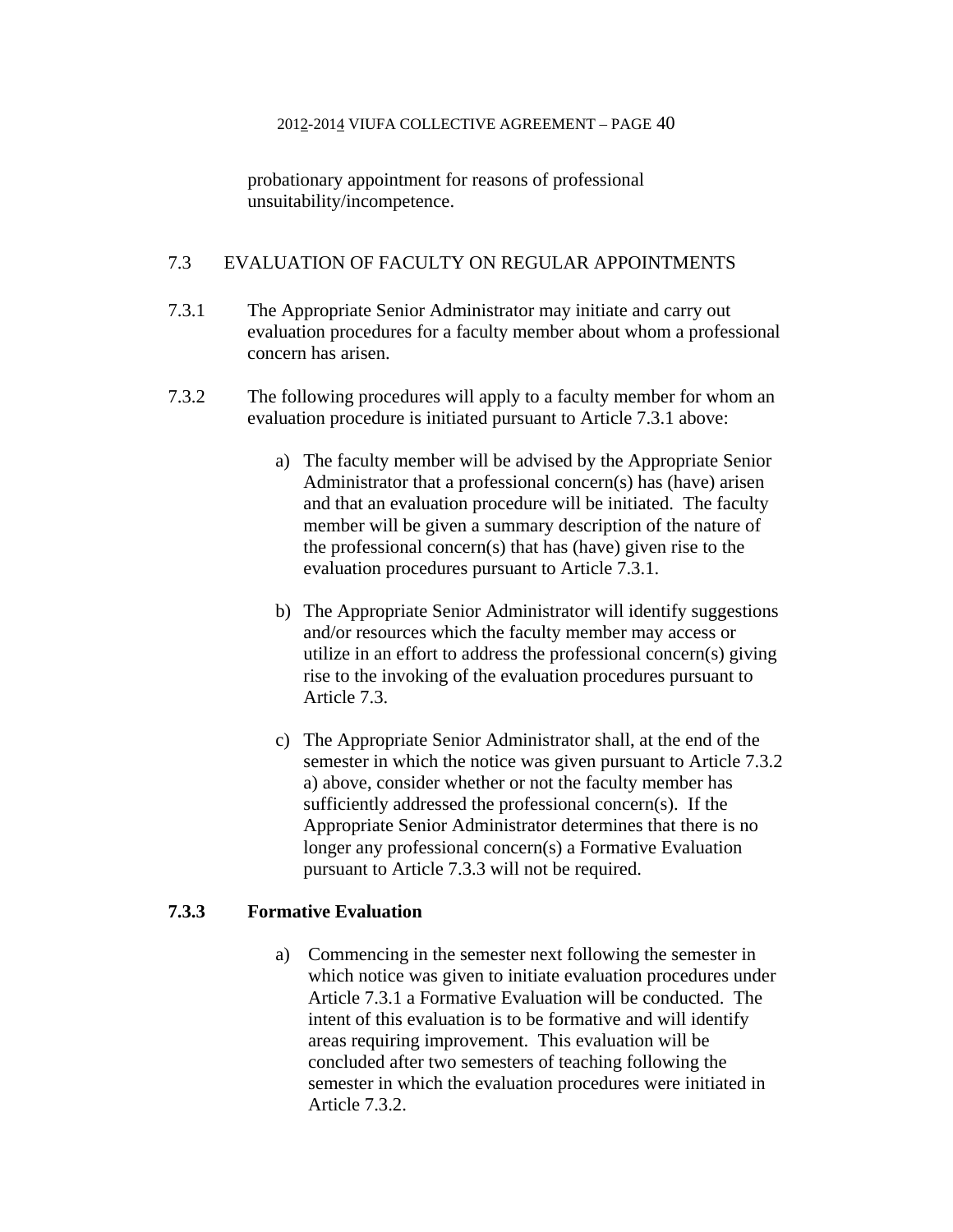- b) The evaluation pursuant to Article 7.3.3 will be based on the professional responsibilities outlined in Article 7.2.2 and assessed in accordance with Article 7.2.3. By agreement between the faculty member and the Appropriate Senior Administrator, the above may be supplemented by compendia of activities compiled by the faculty member and the Appropriate Senior Administrator.
- c) The Formative Evaluation will conclude with a meeting with the faculty member in which the faculty member will provide to the Appropriate Senior Administrator a proposed performance improvement plan addressing the areas requiring improvement. The faculty member may elect to invite an Association Shop Steward or a colleague chosen by the faculty member. This proposed plan shall be reviewed and every effort shall be made by those in attendance to provide input to the Appropriate Senior Administrator in the development of a performance improvement plan specifically designed for the faculty member, which shall be mutually acceptable to the Appropriate Senior Administrator and the faculty member. The faculty member shall not unreasonably refuse such agreement.

## **7.3.4 Summative Evaluation**

- 7.3.4.1 A Summative Evaluation shall be commenced in the first semester in which he or she is teaching following the conclusion of the evaluation referred to in Article 7.3.3 above. This evaluation shall be concluded in the second semester following the semester in which the evaluation pursuant to Article 7.3.3 was concluded.
- 7.3.4.2 The basis of the Summative Evaluation shall be the same as outlined in Article 7.3.3 (b) above.
- 7.3.4.3 a) If the Summative Evaluation results in a satisfactory assessment the faculty member will continue with his or her ongoing appointment.
	- b) If the Summative Evaluation results in an unsatisfactory assessment the faculty member's appointment shall be terminated.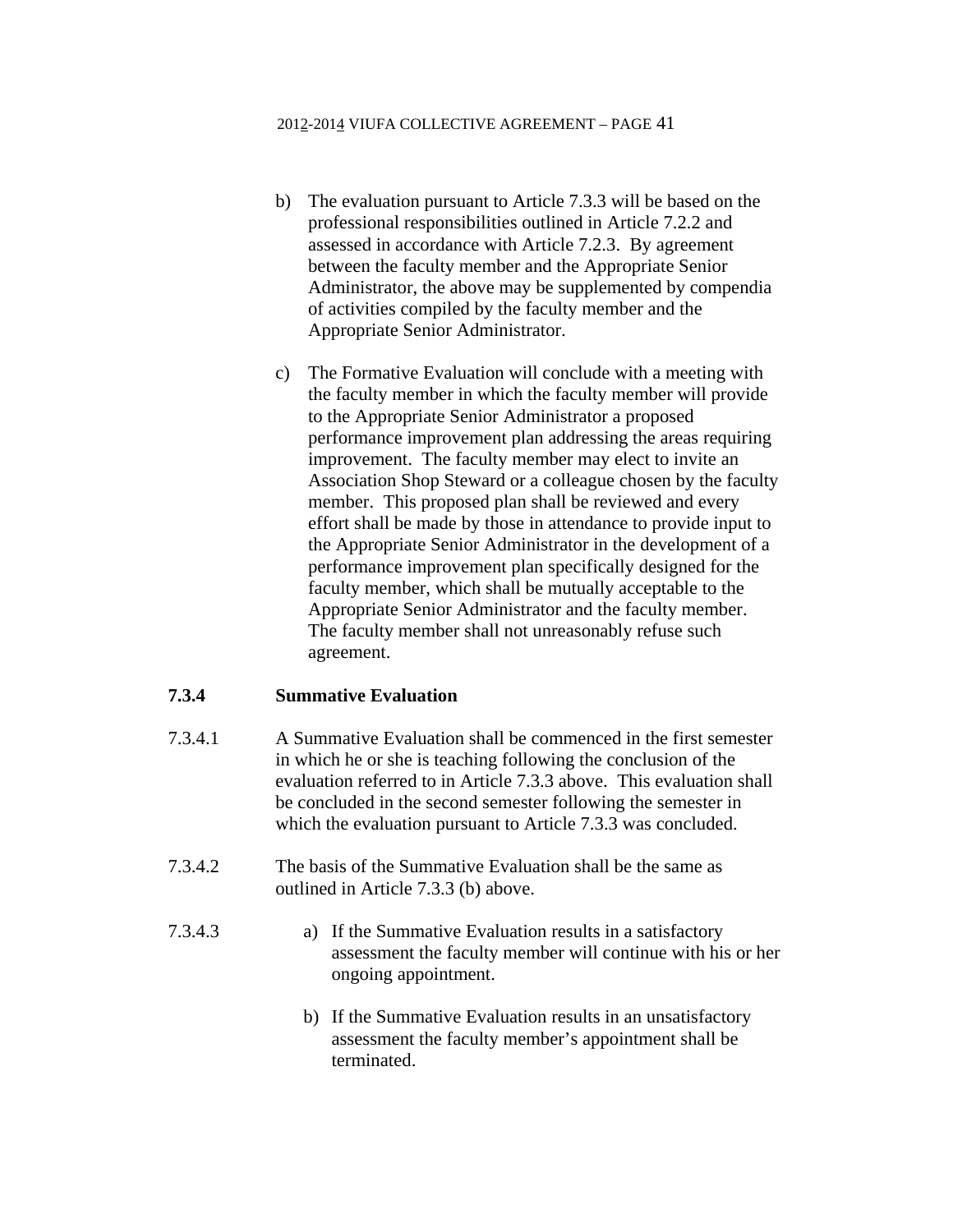## 7.4 EVALUATION OF NEW REGULAR NON-INSTRUCTIONAL FACULTY

 New faculty shall receive an initial two-year appointment and shall be on probation during this period.

Evaluation shall be carried out using methods appropriate to the particular assignment. Interviews with or questionnaires of students, clients and colleagues (where appropriate) and the relevant Appropriate Senior Administrator's assessments based on relevant job related activities shall constitute the basis of the evaluation process.

Whenever appropriate the provisions of Article 7.2 shall also apply to non-instructional faculty.

## 7.5 EVALUATION OF NON-INSTRUCTIONAL FACULTY ON REGULAR APPOINTMENTS

 The Appropriate Senior Administrator may initiate and carry out evaluation procedures for a faculty member about whom a professional concern has arisen.

All of Article 7.3 shall also apply except for 7.3.3 (b). Interviews with or questionnaires of students, clients and colleagues (where appropriate) and the relevant supervisor's assessments based on relevant job related activities shall constitute the basis of the evaluation process.

# 7.6 EVALUATION OF TEMPORARY FACULTY MEMBER

 A temporary faculty member may be evaluated at the Appropriate Senior Administrator's discretion or upon the request of the Program Coordinator or Department Chair.

Evaluation shall be carried out using methods appropriate to the particular assignment. (See Articles 7.2 and 7.4)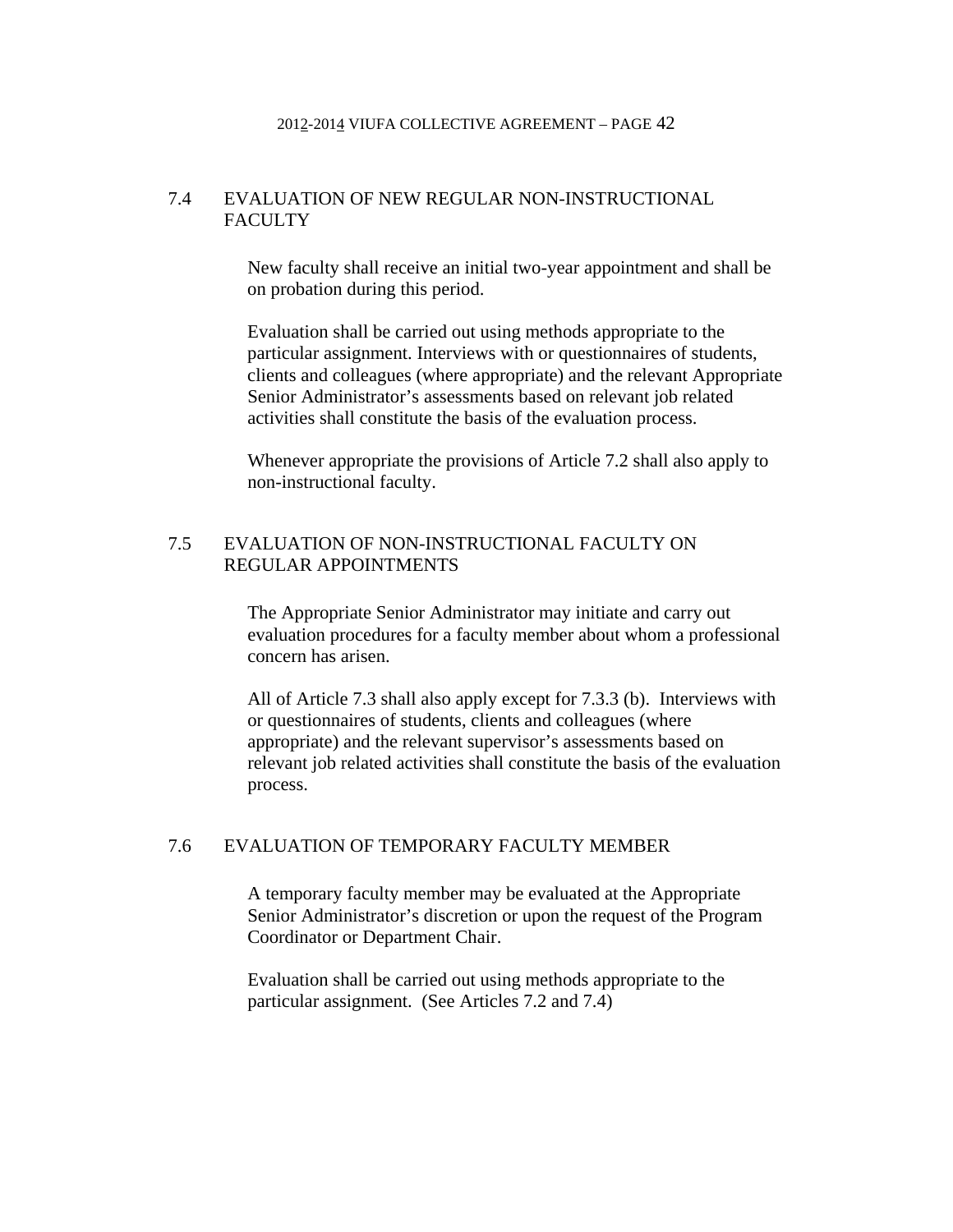# **8. PERSONNEL RECORDS, DISCIPLINE, SUSPENSION AND DISCHARGE**

## 8.1 PERSONNEL FILE

 During normal working hours, and in the presence of a Human Resources Office staff member, every faculty member has the right of access to his/her personnel file.

## 8.2 DISCIPLINE

- 8.2.1 The employment of a faculty member shall not be terminated except for just cause.
- 8.2.2 The President or his designate shall state in writing the facts believed to constitute just cause for the disciplinary dismissal of a faculty member. When this statement is prepared, a copy shall be given to the faculty member and the Association Steward and the faculty member shall be advised of his/her right to seek the assistance of the Association.
- 8.2.3 Other Disciplinary Action
- 8.2.3.1 Other disciplinary action includes written censures and letters of reprimand. A faculty member shall be sent a copy of any such document (at the time of filing) placed on the faculty member's personnel file. The faculty member is to provide immediate written acknowledgment of receipt of the copy.
- 8.2.3.2 In response to any such documents placed in a faculty member's personnel file, a faculty member shall be entitled to prepare a statement and include it in said file.
- 8.2.3.3 Upon the faculty member's request, any such document shall be removed from the faculty member's personnel file after the expiration of three years or at the end of his/her current contract whichever is longer provided there has not been a further infraction.

## 8.3 FORMAL MEETINGS & DISCIPLINARY ACTION

8.3.1 Where the employer arranges a formal meeting with a faculty member which it expects will result in discipline, the faculty member will have the right to have a union representative present in such a meeting.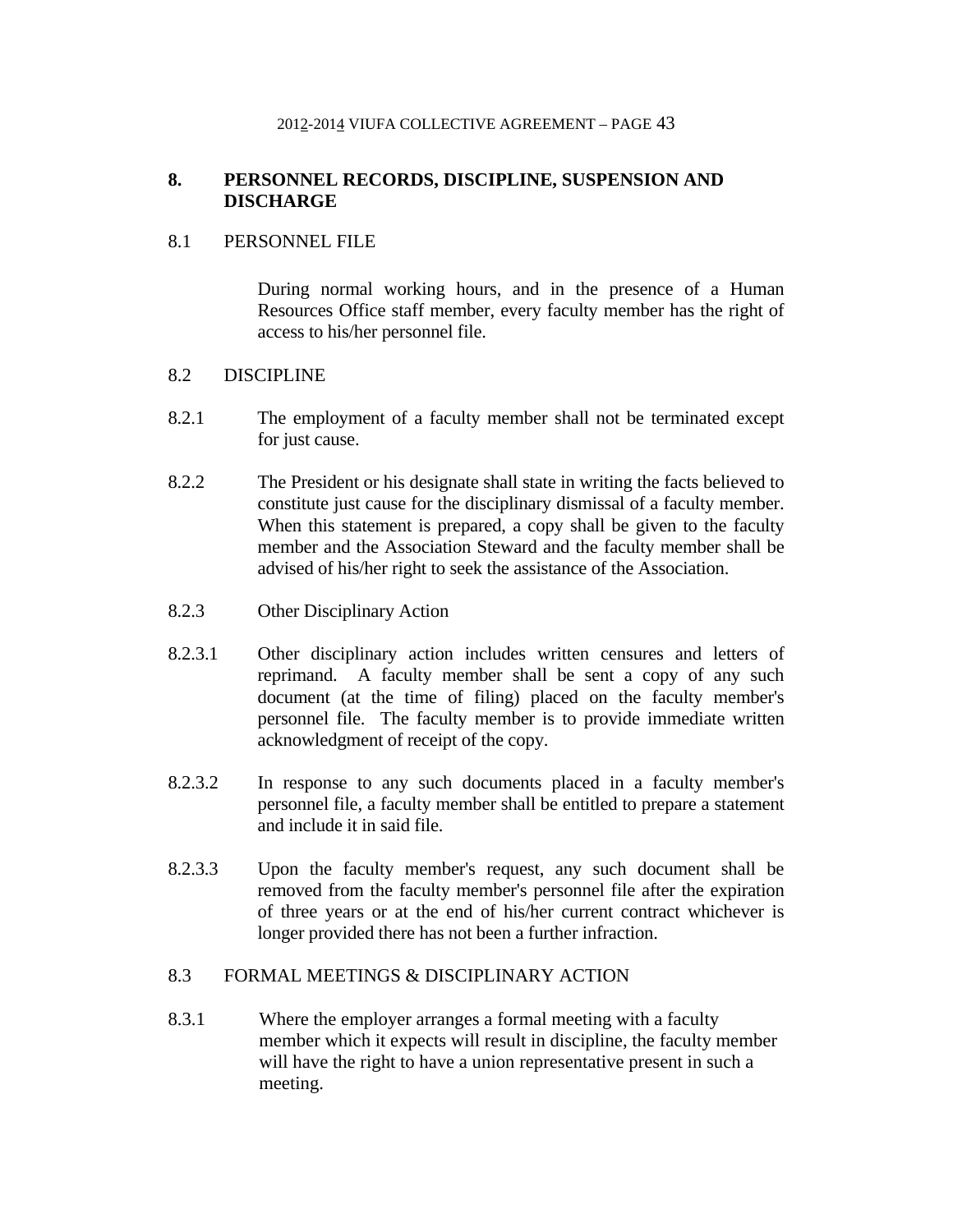8.3.2.1 Any alleged non-compliance with Article 8.3.1 shall not render void any disciplinary action but will result in a reconvening of the meeting with union representation. If a reconvened meeting becomes necessary only the information from the reconvened meeting shall be considered by the employer.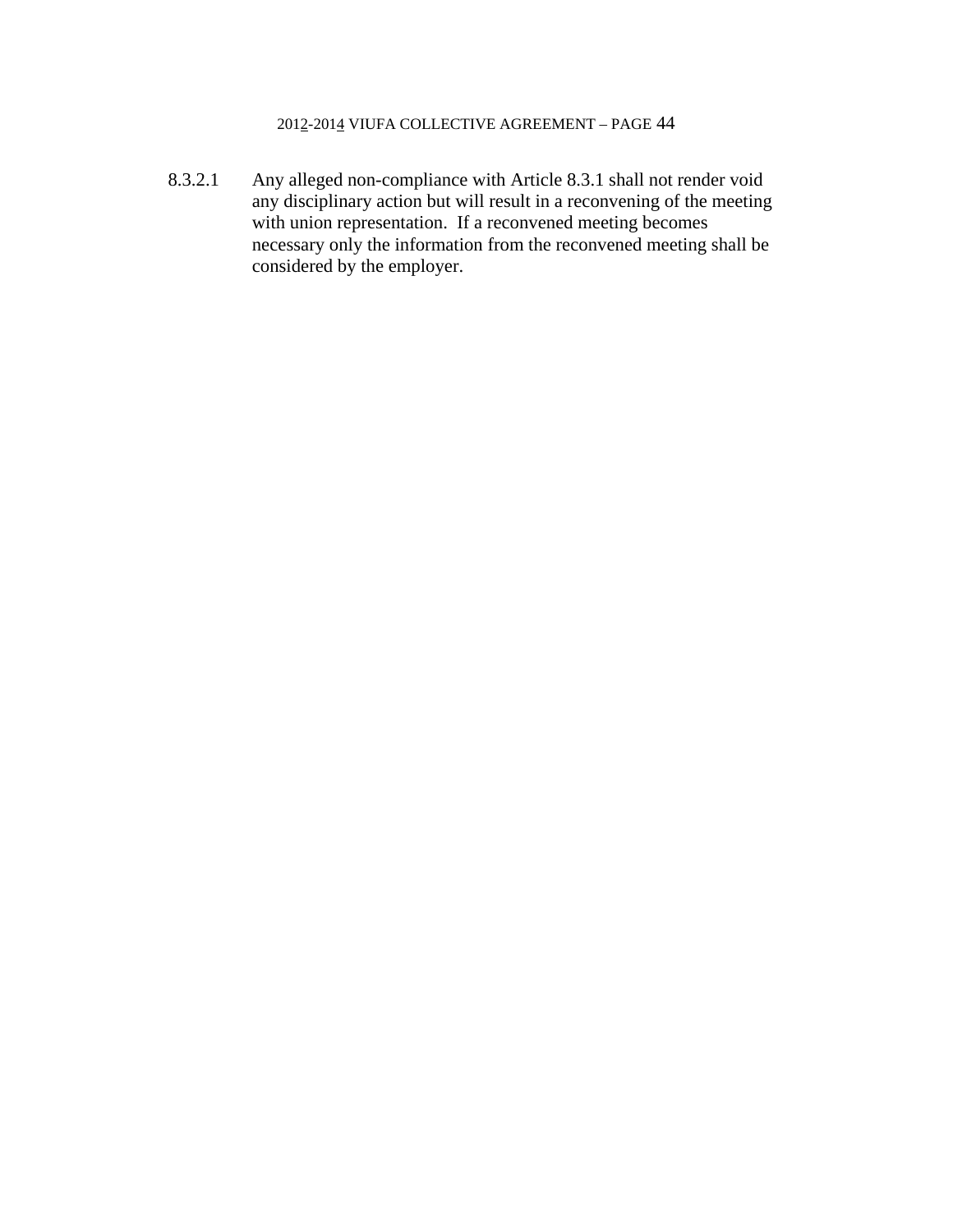# **9. RENEWAL OF APPOINTMENT**

## 9.2 APPOINTMENT OF TEMPORARY EMPLOYEES

### 9.2.1 Seniority of Temporary Faculty

A temporary faculty member whose initial evaluations have been satisfactory shall accrue seniority.

9.2.2 Accrual and Available Work

This clause applies to both non-instructional and instructional faculty.

- 9.2.2.1 Additional available work in the same department will be offered, on the basis of seniority, first to qualified regular faculty on lay-off who have recall rights under Articles 6.11.1 and 6.11.4 and then to qualified regular faculty who have less than full workloads. If there are two or more regular faculty with equal seniority, the allocation of available work will be made by a hiring committee as per Article 6.4.1.5.
- 9.2.2.2 Subject to paragraph 9.2.2.1 above, additional available temporary work in the same department will be offered, on the basis of seniority, to qualified temporary faculty who have received satisfactory teaching evaluations pursuant to Article 7.6, provided that, notwithstanding articles 9.4.3 and 9.4.4, the additional work will not result in the temporary faculty becoming eligible for regularization pursuant to Article 9.4.1. If there are two or more temporary faculty with equal seniority, the allocation of available work will be made by a hiring committee as per Article 6.4.1.5.
- 9.2.3 The length of contract will reflect the specific needs of the department. Where work is required on a continuous basis, appointments will be without breaks.
- 9.2.4 Additional available temporary work in Powell River will be offered on the same basis as paragraphs 9.2.1, 9.2.2.1, 9.2.2.2, and 9.2.3 above, to faculty having done work for the University at Powell River within the preceding twelve months. Additional available temporary work on Vancouver Island will be offered on a seniority basis to faculty having done work for the University on Vancouver Island within the preceding twelve months, using the processes in paragraphs 9.2.1, 9.2.2.1, 9.2.2.2 and 9.2.3.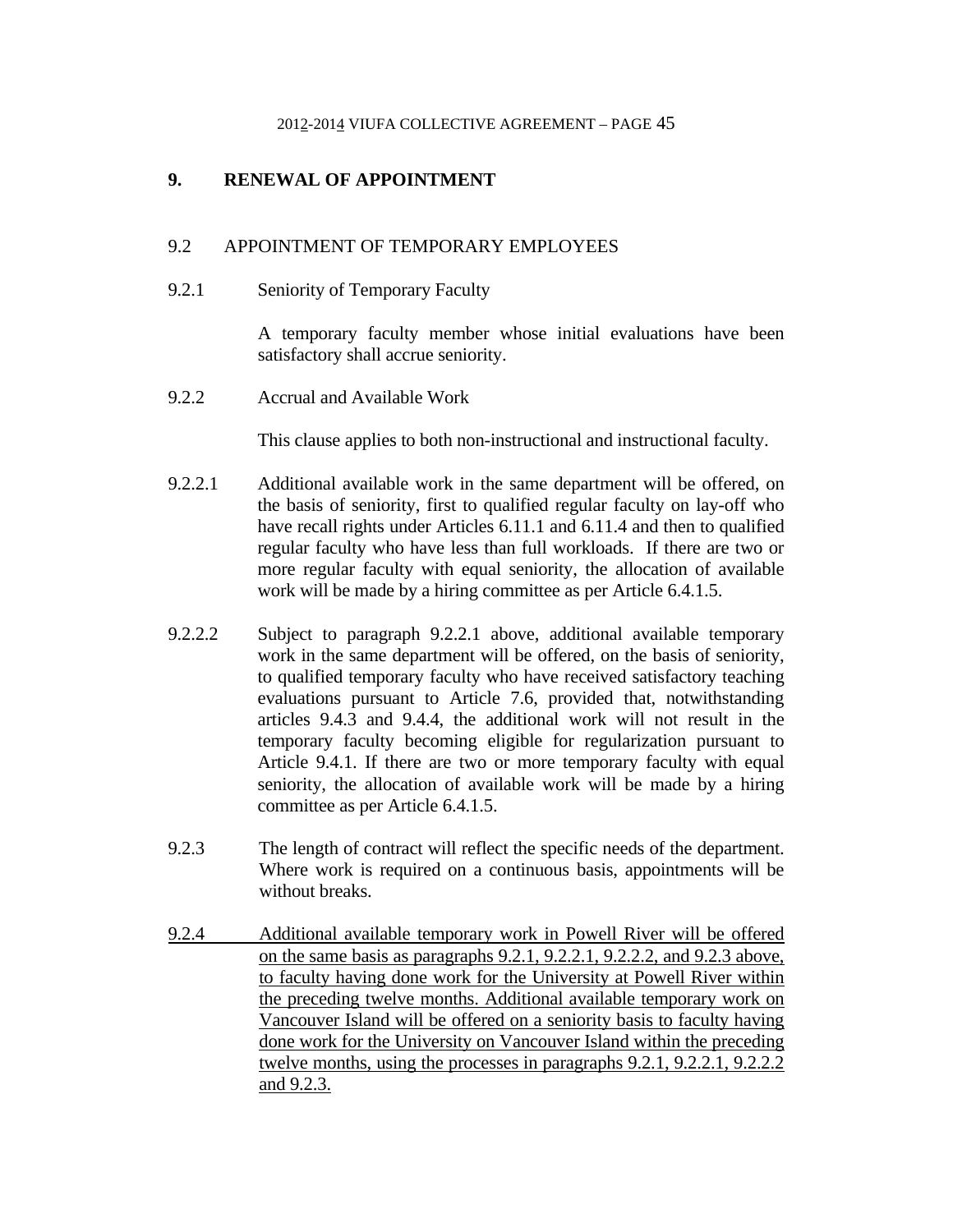9.2.5 Field schools will not be considered additional available temporary work unless the Professor/Instructor who developed the field school declines the work.

## 9.3 LIMITATIONS ON USE OF NON-REGULAR POSITIONS

- 9.3.1 In those instances where the ongoing workload is sufficient, the University shall normally (and when budget permits) recruit and appoint regular, rather than temporary faculty members.
- 9.3.2 Where ongoing full-time work is created (e.g. through the addition of new programs) which can be filled by a single faculty member, a regular position will be created.

## 9.4 CONVERSION OF FACULTY (INSTRUCTIONAL AND NON-INSTRUCTIONAL) TO REGULAR STATUS

 Nothing in Article 9.4 prohibits the Employer's right to regularize any position as it deems necessary.

- 9.4.1 Regularization of Temporary Faculty
- 9.4.1.1 Eligibility Requirements

A temporary pro rata faculty member shall be entitled to be converted to regular status where the temporary pro rata faculty member has worked not less than two consecutive academic years immediately preceding regularization with an annual workload of fifty percent (50%) or greater with work in each of the fall and spring semesters in each of those two consecutive academic years, provided:

- a) There is a reasonable expectation of ongoing employment for which the faculty member is deemed qualified pursuant to (c) below at a workload of not less than fifty percent (50%) of an annual full-time workload with work in each of the fall and spring semesters in the next academic year;
- b) The evaluations, if any, of the faculty member during the two consecutive academic years immediately preceding regularization have all been deemed satisfactory; and
- c) A duly constituted selection committee (Article 6.4.1.5), in the applicable seniority group(s), deems the faculty member qualified for the work available.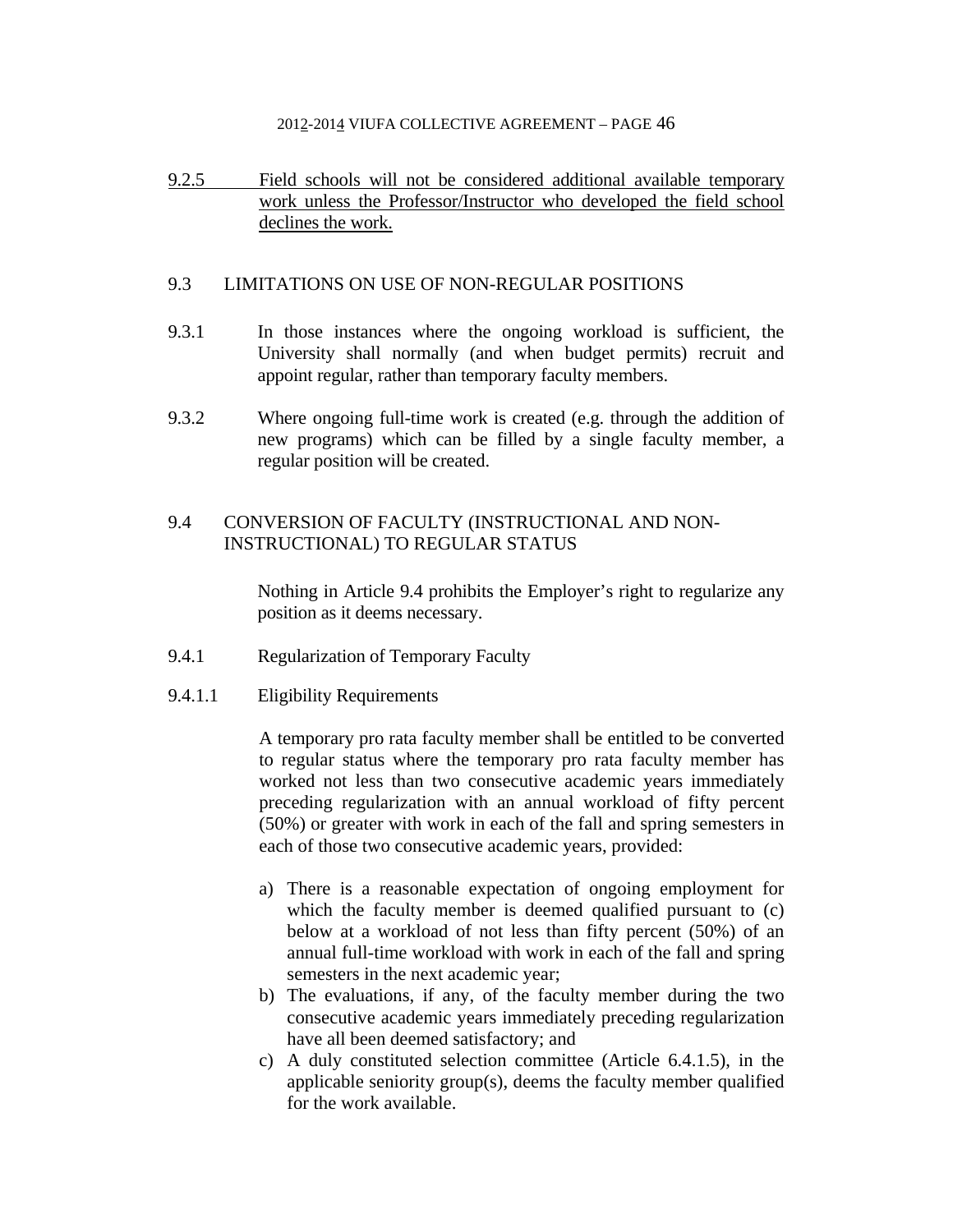The academic year is deemed to commence August 1 and may include workload during the subsequent fall, spring and special session (intersession/summer) semesters.

For the purpose of determining eligibility for regularization, the following workload components will be excluded:

- i) Directed Studies;
- ii) Non-release section(s) of Prior Learning Assessment;
- iii) Overload;
- iv) Contract activity not related to the normal delivery of credit instruction during the fall and/or spring semesters;
- v) Courses taught outside the normal fall and spring semesters unless the course is required and designated to be taught in special session in the official program outline as approved by Senate;

Should an evaluation of a temporary faculty member be deemed unsatisfactory and if the temporary faculty member continues employment, a subsequent accrual period for determining eligibility for conversion to regular status shall commence from the start of the semester following the semester in which the unsatisfactory evaluation was conducted.

## 9.4.1.2 Initial Regular Appointment

The initial regular appointment workload shall be based on the workload available at a minimum of the lesser amount of workload in each of the two qualifying years.

Where the regular appointment is for an annual workload of 50% or greater averaged over the academic year but the actual workload assignment is less than 50% in one semester (e.g., 75% Fall Semester and 25% Spring Semester), payment of salary shall reflect the variation in workload (e.g., 75% of full-time paid for six months and 25% of full-time paid for six months) and the faculty member will be responsible for paying both the employer and employee portions of benefit premiums in order to maintain benefit coverage during the period(s) where the actual workload is less than 50% (Article 13). If the reason for the workload falling below 50% in any one semester is due to the regular workload being assigned over more than two semesters during the appointment year (i.e., part of the workload is assigned during special session as per Article 10.2.1.2.2), salary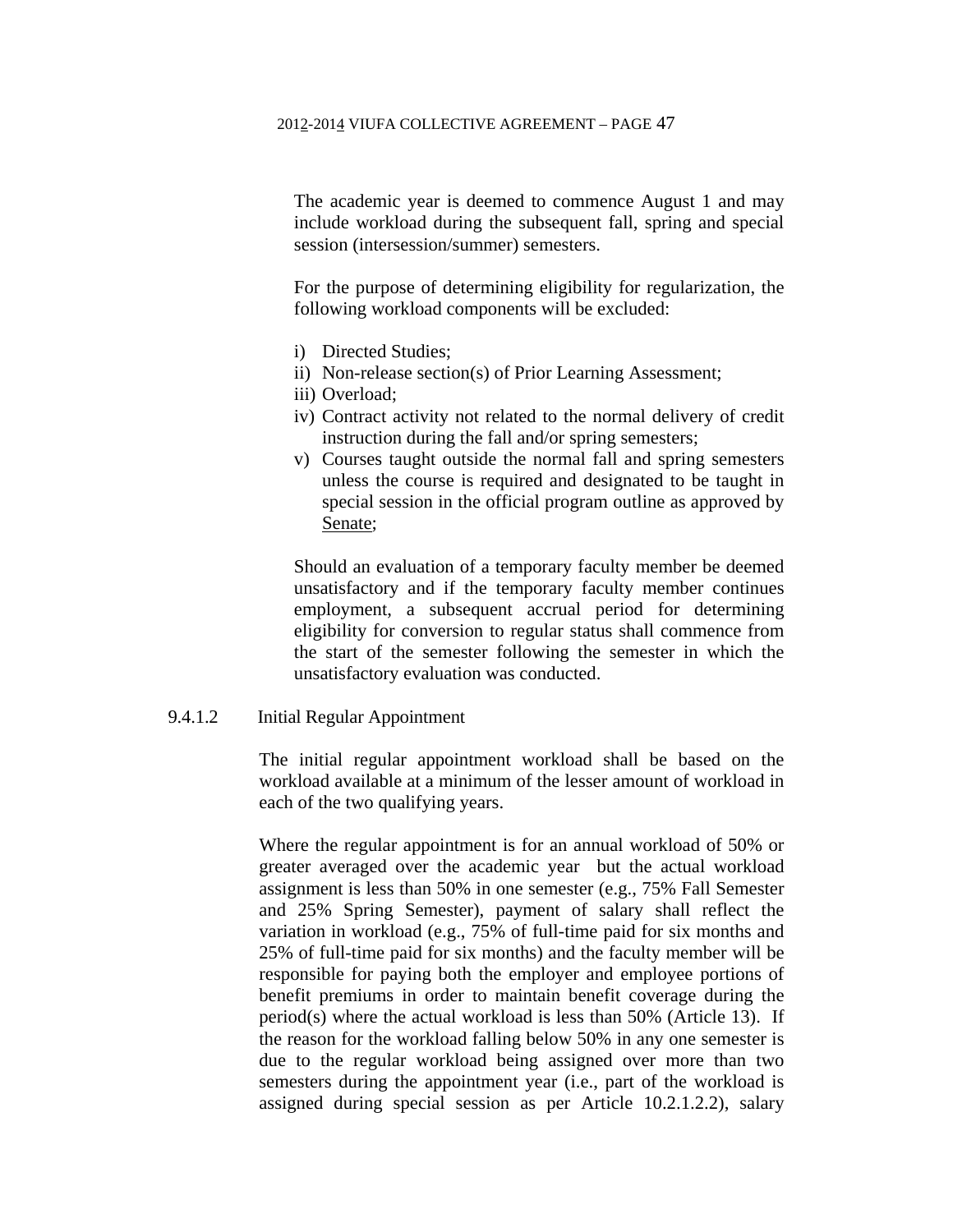payment and benefits will be averaged over the full appointment year. The initial regular appointment shall be for a probationary period of two years (Article 6.1.1).

## 9.4.1.3 Seniority

- a) Where a temporary faculty member is offered regular status pursuant to Article 9.4.1, the time served under the eligible temporary contracts and accrued as temporary seniority shall be counted towards the faculty member's regular seniority as described in Articles 6.2.1 and 6.2.3 of the Collective Agreement. Temporary seniority shall be counted to a maximum of 0.125 credits less than the regular seniority credits of the regular faculty member(s) employed as of four (4) months prior to the date of regularization with the least seniority in the seniority group(s) as of the last day of the biweekly pay period ending immediately prior to the effective date of the regularization.
- b) Should lay off subsequently be necessary and two or more faculty members have equal regular seniority credits within the seniority group affected, temporary seniority credits which were accrued to the date of regularization but were not eligible for conversion to regular seniority under Article 9.4.1.3(a) will be considered for the purpose of determining which of the faculty members with equal regular seniority is considered to be more senior. If, after considering any temporary seniority credits which were not converted to regular seniority, the seniority credits of two or more of the faculty members continues to be equal, the determination of the least senior faculty member shall be by chance.
- 9.4.2 Regularization of Temporary Workload for Regular Part-Time Faculty
- 9.4.2.1 Eligibility Requirements

A regular part-time faculty member shall be entitled to have his/her regular workload appointment increased on an ongoing basis where the regular part-time faculty member has been assigned a temporary increase in workload of twenty percent (20%)\* or greater in addition to his/her regular part-time workload assignment for not less than two consecutive academic years, provided:

a) There is a reasonable expectation of the continuation of the temporary workload for which the faculty member is deemed qualified at a workload of not less than twenty percent (20%)\* of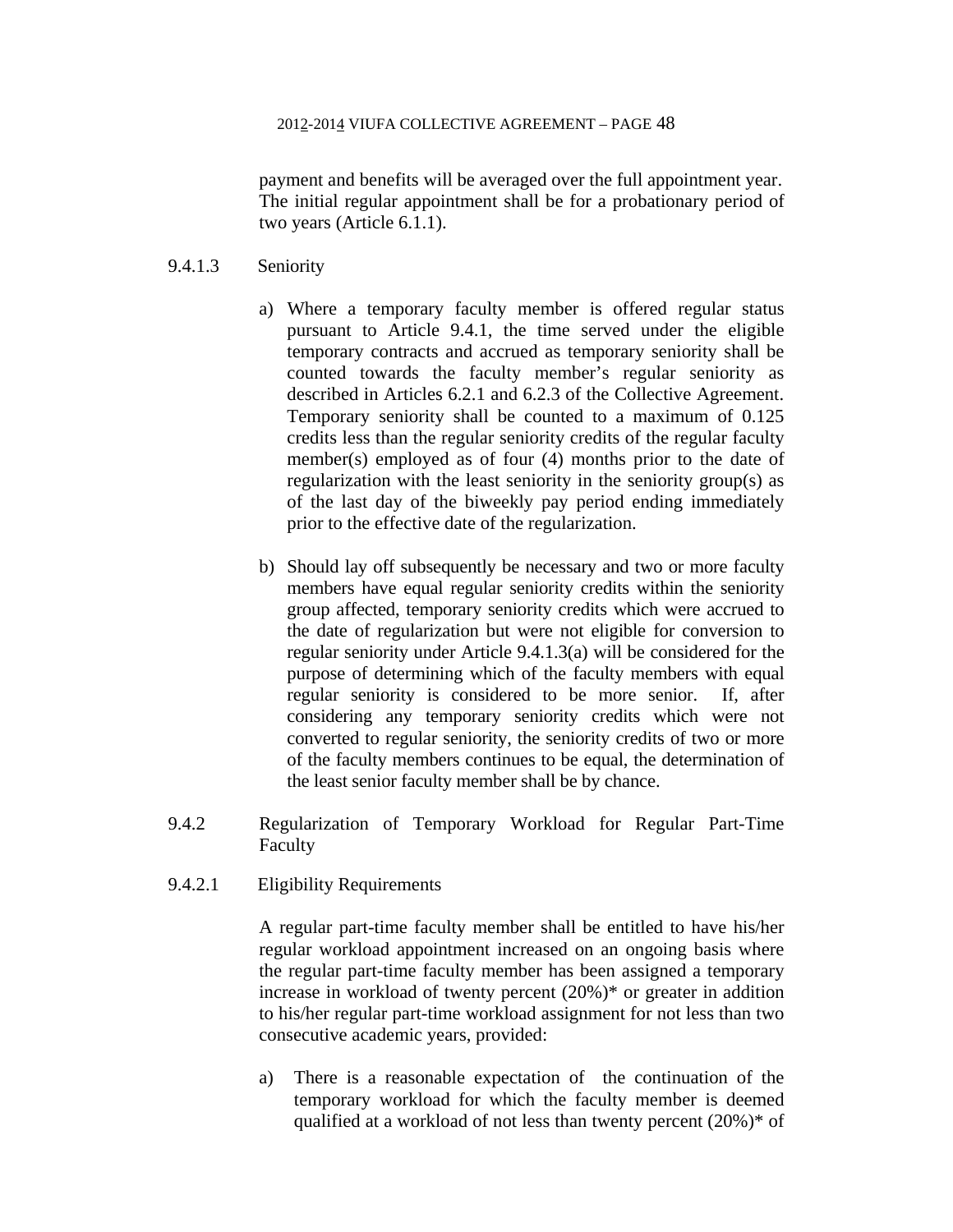an annual full-time workload in the next academic year;

- b) The evaluations, if any, of the faculty member during the two consecutive academic years immediately preceding regularization have all been deemed satisfactory; and
- c) A duly constituted selection committee (Article 6.4.1.5), in the applicable seniority group(s), deems the faculty member qualified for the work available.

\*If the appointment is 81% or greater, any percentage less than 20% will result in an increased regular workload to a maximum of 100%, provided all the criteria in this section are met.

The resulting regular workload cannot exceed a one-hundred percent (100%) workload.

The academic year is deemed to commence August 1 and include workload during the subsequent fall, spring and special session (intersession/summer) semesters.

For the purpose of determining eligibility for regularization, the following workload components will be excluded:

- i) Directed Studies;
- ii) Non-release section(s) of Prior Learning Assessment;
- iii) Overload;
- iv) Contract activity not related to the normal delivery of credit instruction during the fall and/or spring semesters;
- v) Courses taught outside the normal fall and spring semesters unless the course is required and designated to be taught in special session in the official program outline as approved by Senate;

Temporary work preceding the date of the initial regular appointment will not be recognized for the purpose of determining eligibility for regularization.

- 9.4.3 It is acknowledged that courses shall not be scheduled for the primary purpose of avoiding provisions related to regularization.
- 9.4.4 If any temporary faculty member believes that the regularization provisions of the collective agreement have been violated (with respect to his or her assignment, including an assignment in replacement of a faculty member who has chosen to phase in his or her early retirement), he or she may request a review of the assignment by the Vice-President Academic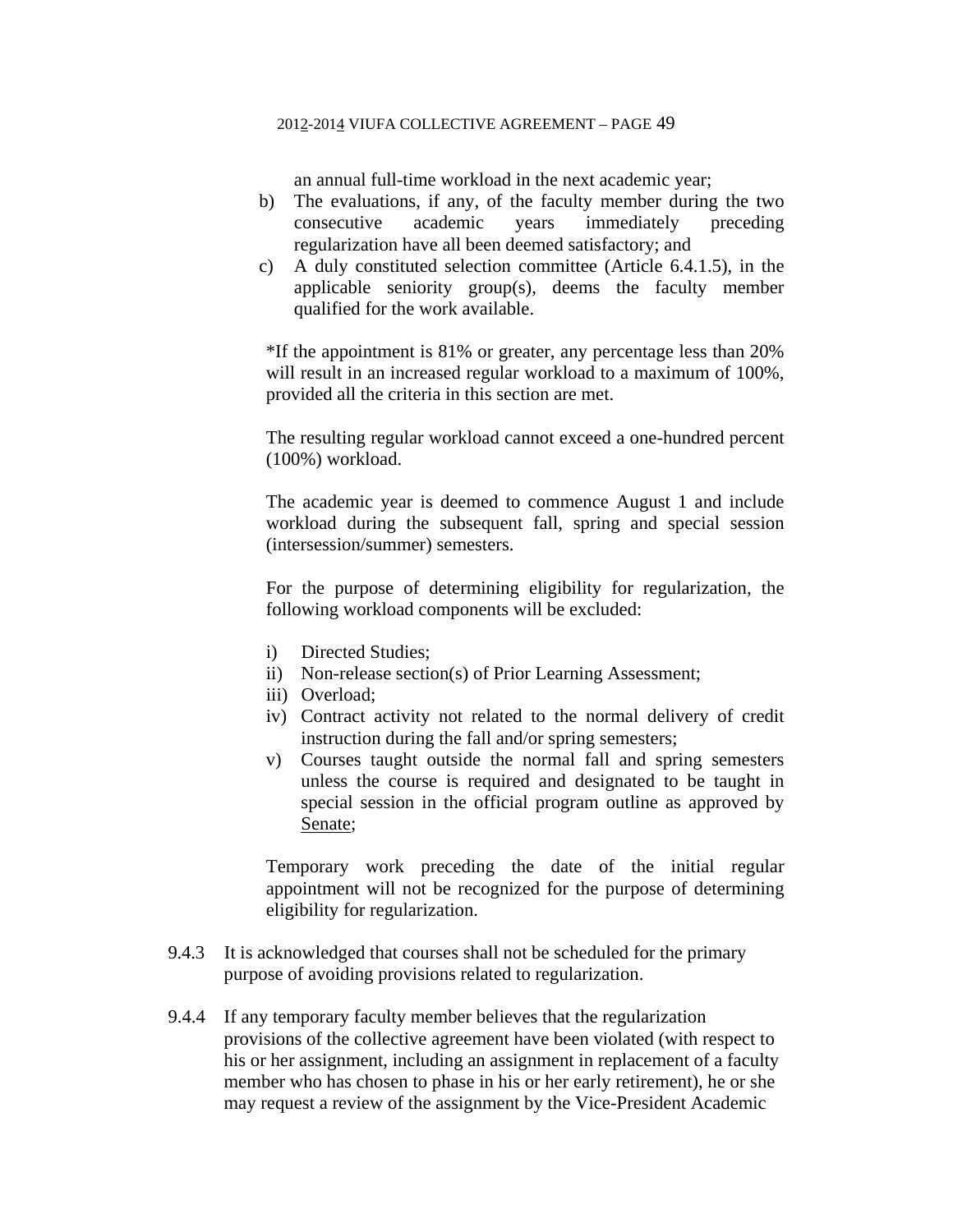& Research, who will render a written conclusion with a copy to the VIUFA Chief Personnel Steward.

- 9.4.5 In addition, the Vice-President Academic and Research will meet with the VIUFA Chief Personnel Steward by no later than March 31<sup>st</sup> of each year to review and analyze data related to regularization to assess the overall effects of the regularization provisions.
- 9.4.6 A faculty member will not be discriminated against in any future hiring as a result of a choice to exercise rights under Article 9.4.4.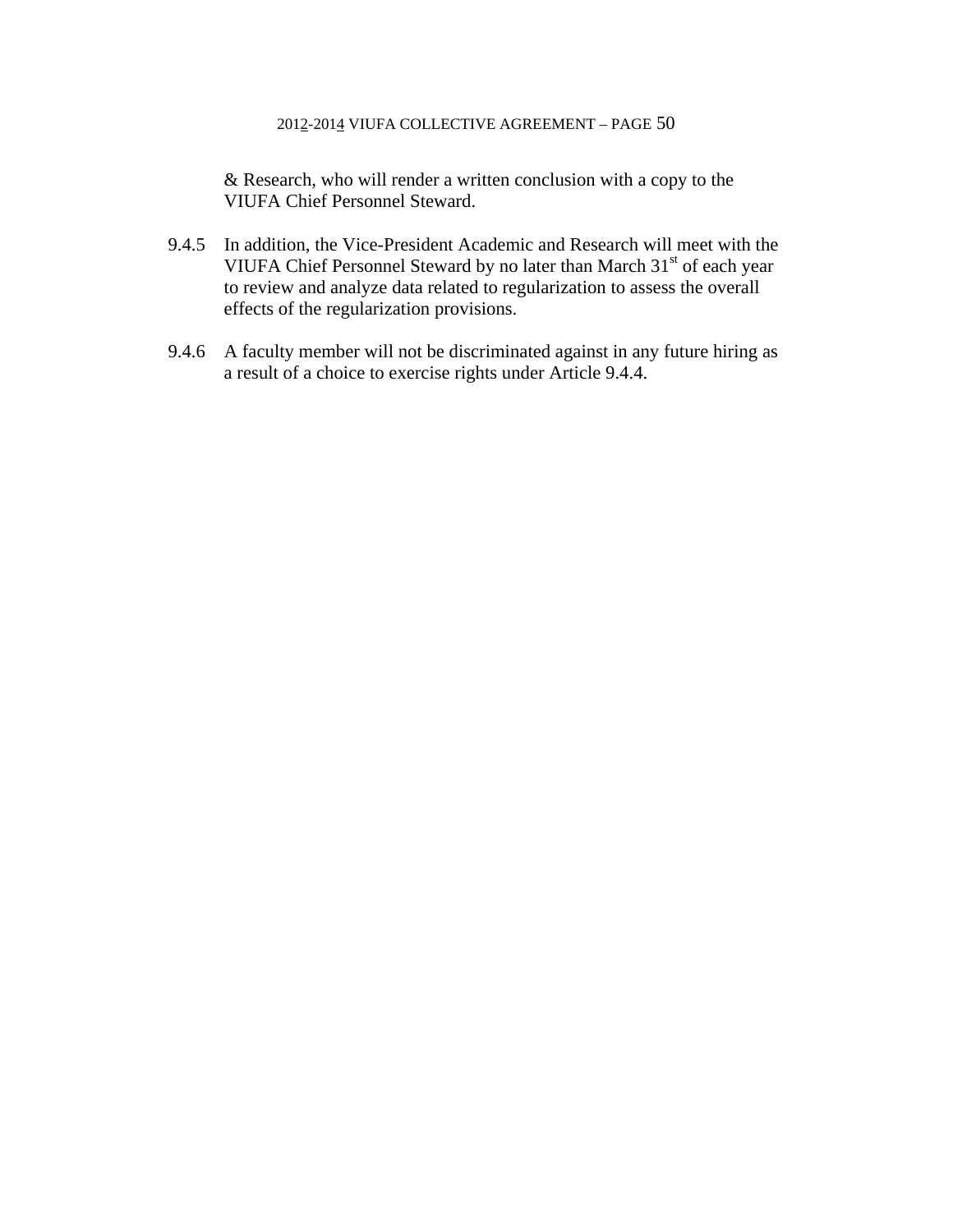## **10. HOURS OF WORK/WORKLOAD**

### 10.1 ACADEMIC YEAR FOR REGULAR FACULTY MEMBERS

- 10.1.1 Regular faculty members are normally appointed on the basis of a twelve-month academic year which runs from August 1 to July 31.
- 10.1.2 Professors
- 10.1.2.1 The instructional assignment for the academic year normally consists of approximately eight months. In addition to this instructional assignment, Professors shall normally (except under Article 12.2.3) spend two months on campus engaged in the preparation and review of courses, the interviewing of prospective students, professional development, the ordering of supplies and equipment, and other non-instructional activities of the University. In the event an instructional faculty member is unable to access a six week continuous period to conduct non-instructional activities described above in a given academic year, subject to the approval of the Dean, the instructional faculty member may be provided with a six week continuous period to conduct non-instructional activities in the following academic year. Such approval will not be unreasonably denied.
- 10.1.2.2 Newly appointed regular Professors shall normally commence duties on the campus on August 1 of their first contract year.
- 10.1.2.3 For the period between Christmas Day and New Year's Day when institutional services have been minimized, the normal attendance expectations of instructional faculty members will be relaxed provided that they have completed their duties.
- 10.1.3 Non-Instructional Faculty Members
- 10.1.3.1 The length of assignment for non-instructional faculty members shall normally be eleven months. However, for counsellors, librarians and librarians - Media Services the length of assignment shall normally be ten months.

## 10.2 WORKLOAD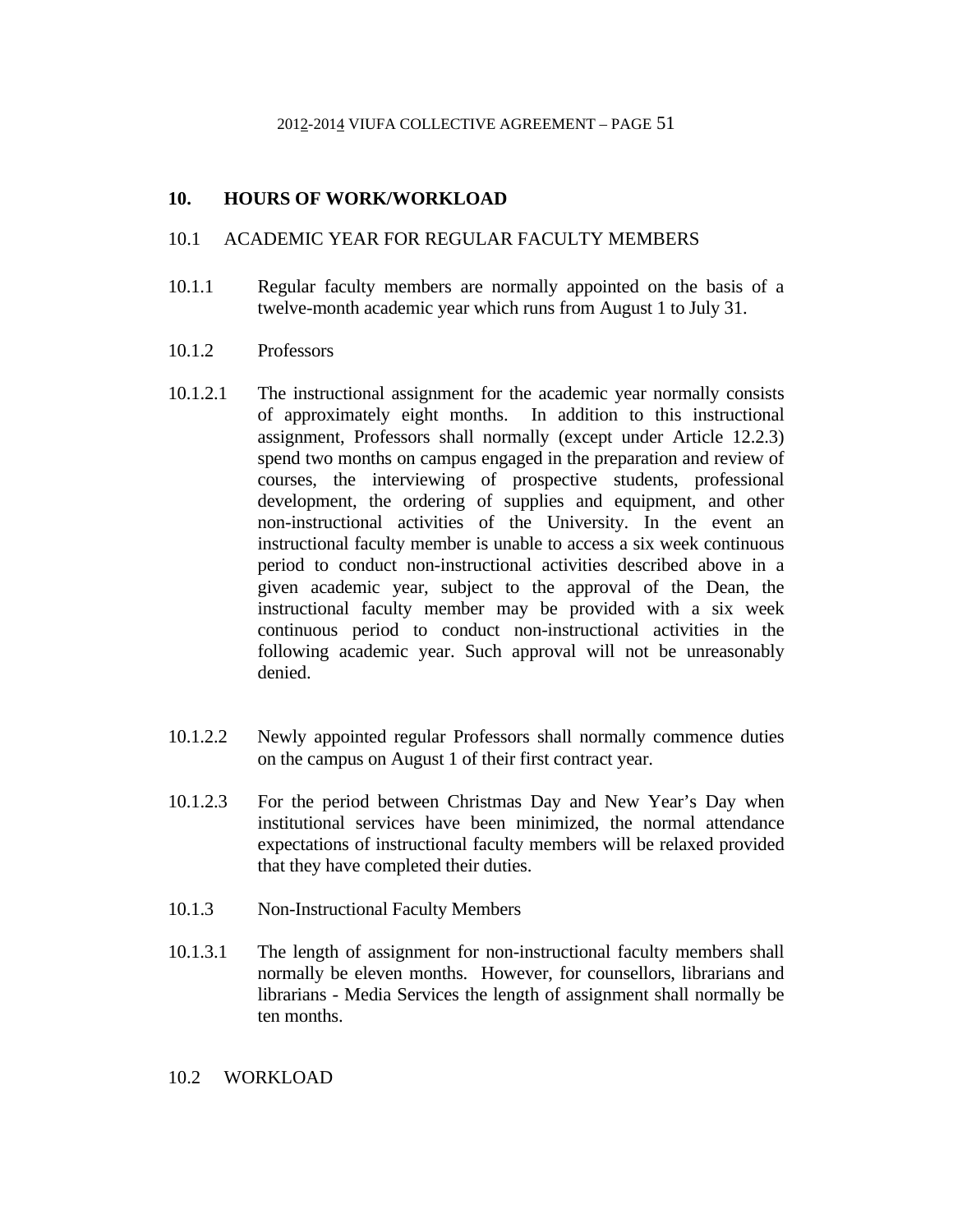- 10.2.1 Workload for Regular Instructional Faculty
- 10.2.1.1 High Quality Instruction

 Vancouver Island University is committed to maintaining high quality instruction. It is recognized that faculty involvement in the determination of realistic instructional workloads is important for the maintenance of a high quality of instruction at the University, and that excessive workloads shall result in a deterioration of that quality.

 Several factors must be considered in determining faculty instructional workloads, including but not limited to: number of separate course preparations; type of course; number of students; number of contact hours with students; number and type of assignments; pedagogy and delivery (on-line, face-to-face, team teaching, shared teaching, etc,); program requirements; scholarly activity; nature and extent of noninstructional assignment. Faculty and departments are in the best position to recommend optimal workloads, and so faculty and departments, in consultation with their Dean, shall work towards acceptable overall workloads, taking into consideration the factors outlined above for instructional assignments, as well as scholarly activity and service.

- 10.2.1.2 Limitations on Faculty Workloads
- 10.2.1.2.1 Workloads shall be established within the following limits.

Maximum number of teaching hours per week  $= 16$  (sixteen) averaged over two semesters.

 Teaching hour is one hour of scheduled lecture, studio or lab time per week; one hour of unconventional teaching time (see Letter of Understanding, page 143) is equivalent to 2/3 of a teaching hour.

Maximum number of regular lecture classes  $(3 \text{ or } 4 \text{ hours}) = 8$ .

 No temporary faculty member shall be required to accept a workload higher than as specified in Article 10.2.1.2.

- 10.2.1.2.2 Professors may be assigned portions of their workload in the two month work period during the semester in which holidays are taken (normally such assignments would occur during the May/June period).
- 10.2.1.2.3 All faculty as part of their professional responsibilities shall: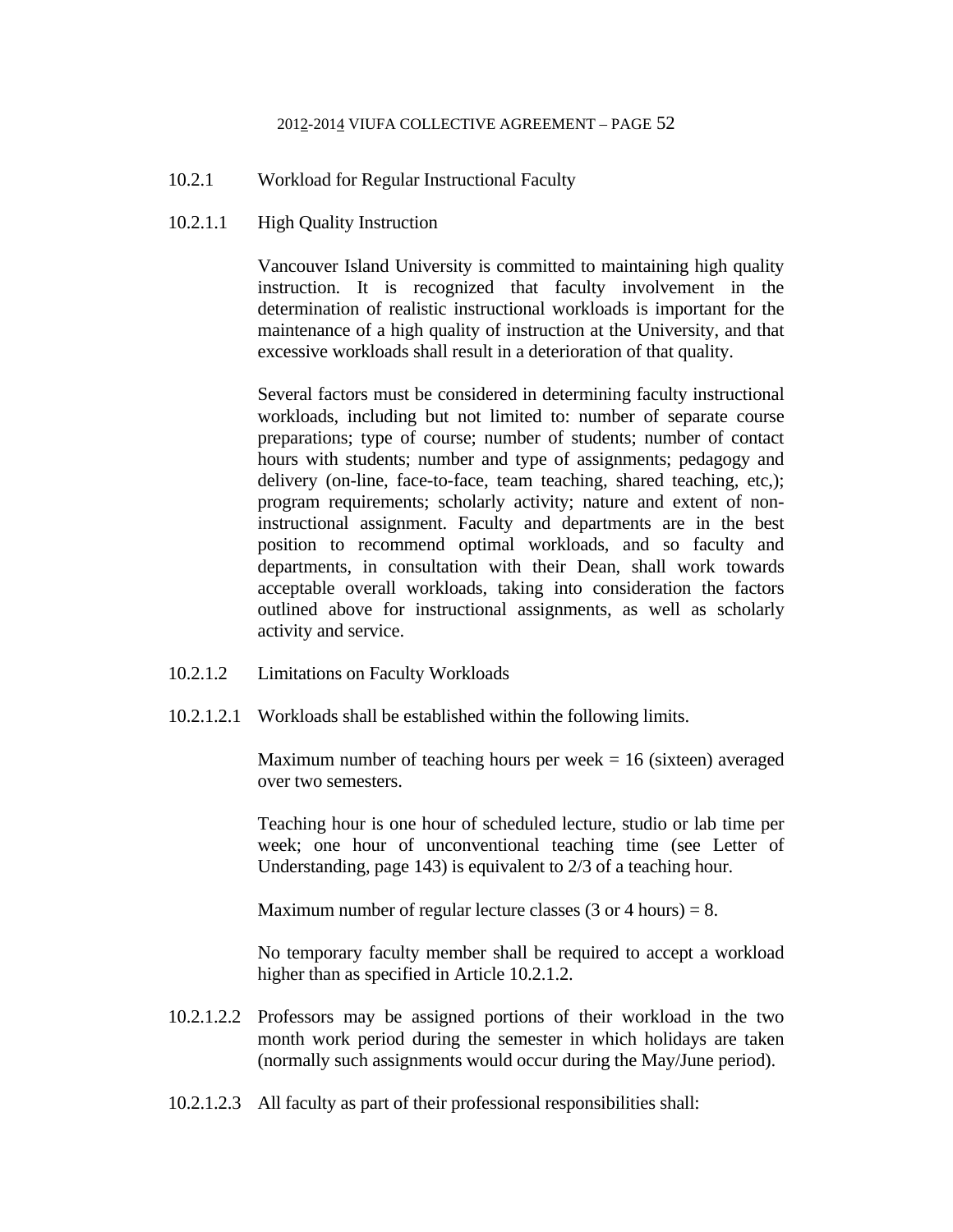- a) maintain posted office hours and be available to meet with individual students at other mutually agreed upon times;
- b) provide additional assistance to students in areas such as study skills, academic advising, special events, as well as recruitment and admission of students;
- c) remain current in their field through demonstrated participation in professional development and/or scholarly activity;
- d) participate in departmental and institutional activities.
- 10.2.1.2.4 Undergraduate Research Project

 With the permission of the Dean and the Department, a faculty member may supervise an undergraduate research project. A faculty member who supervises an undergraduate research project shall be credited with 1/32nd of an annual workload for each student undergraduate research project.

10.2.1.2.5 Team and Shared Teaching

Given the VIU commitment to high quality instruction, effective innovations in course delivery and pedagogy are encouraged. Notwithstanding existing departmental workload agreements, the following definitions are intended to guide departments, Deans, and the VIUFA in calculating acceptable instructional workloads:

"Team teaching" describes courses delivered by teams of two or more faculty, in which faculty members each prepare, attend, deliver, and evaluate all parts of the course. For team teaching, each faculty member is credited with "full" workload credit for the course.

"Shared teaching" describes courses delivered by two or more faculty, in which each takes responsibility for a discrete part of the course. For shared teaching, each faculty member is credited with a portion of the workload credit for the course.

With the approval of the Dean and the Department, a faculty member may at their discretion participate in the shared teaching of a course. The proportion of the course shall be determined by taking into account the factors outlined in Article 10.2.1.1 above, and through consultation between the Dean and the Department. For example, a standard threecredit course in the BA program would use 45 hours (15 weeks x 3 hours/week) as the standard for determining the appropriate workload portion. For example, a faculty member teaching 3 weeks of a shared course shall be credited with 0.2 of a course.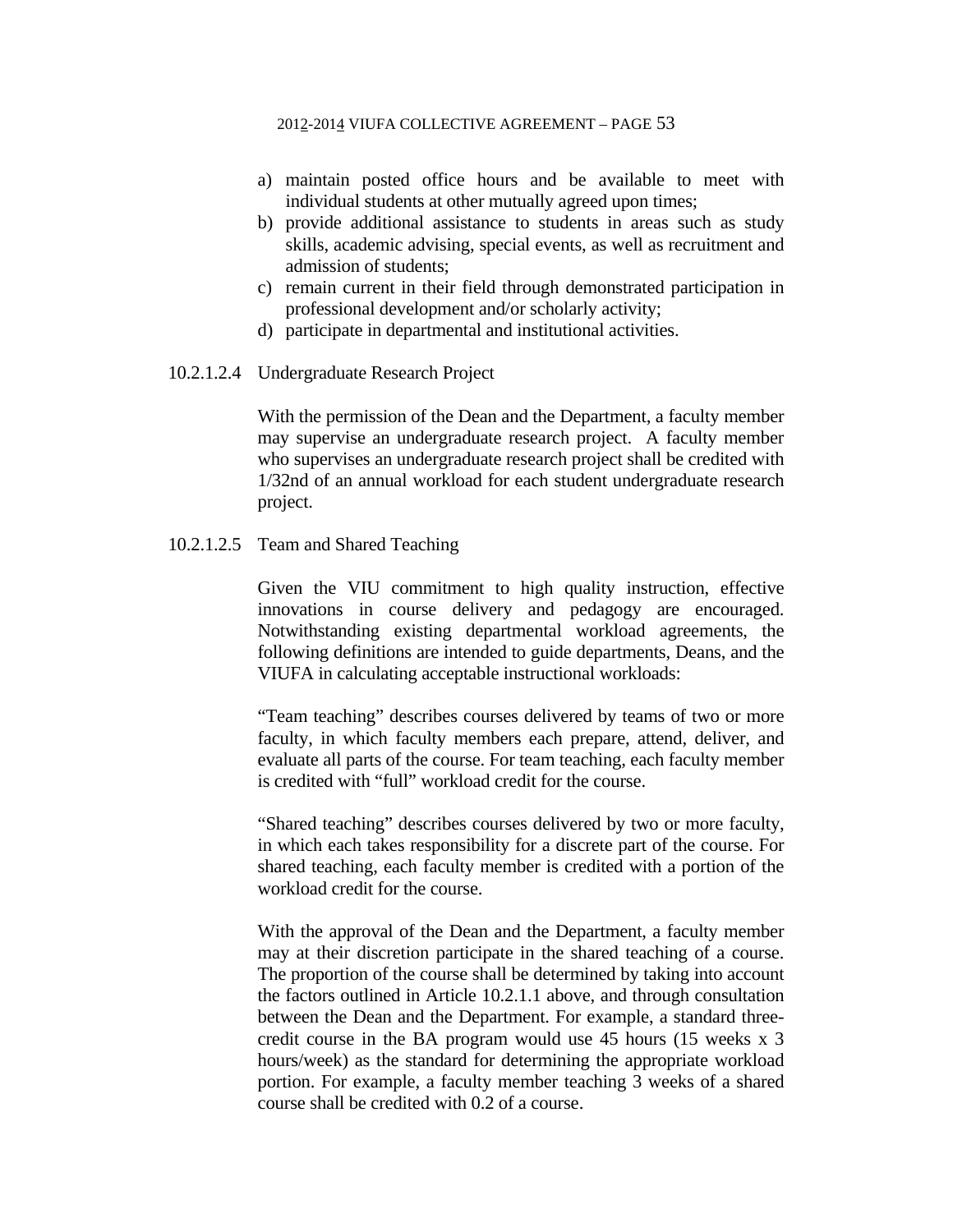For temporary faculty, such an arrangement shall be paid at the corresponding proportion of the flat rate. In cases where a shared teaching assignment of less than one course cannot be readily calculated into a regular faculty member's annual workload assignment, the workload credit shall be carried forward.

- 10.2.2 Workload for Regular Non-Instructional Faculty
- 10.2.2.1 The workload of a regular non-instructional faculty member shall be an average of 35 hours per week. The exact hours of work may vary seasonally to allow for peak periods. Particular responsibilities, duties and workload arrangements shall be determined by the Chair or Director or Regional Campus Principal or Dean, as appropriate, in consultation with the faculty member. This decision may be appealed to the next appropriate level of administration. Non-instructional faculty members shall be informed, when they receive their workload allocation of the name of the administrator to whom such appeal may be made.
- 10.2.2.2 Chairs of non-instructional faculty shall be selected in accordance with the procedure in Article 10.11.2.1.

## 10.3 OVERLOAD

- 10.3.1 Overloads shall only be carried on a voluntary basis
	- a) A regular faculty member who teaches an overload in a given academic year shall be paid according to his/her placement on the salary scale (Appendix A) based on the pro-rata workload for the overload. This does not apply to regular faculty members teaching Summer Session courses under Article 10.3.2 and Field School courses under Article 10.3.3.
	- b) A regular faculty member teaching Summer Session (Article 10.3.2) or Field Schools (Article 10.3.3) shall be paid in accordance with Article 11.1.4.2.
	- c) A temporary faculty member with a workload in excess of that specified in Article 10.2.1.2 shall be paid for the additional workload in accordance with Article 11.1.4.2.
- 10.3.2 Summer Session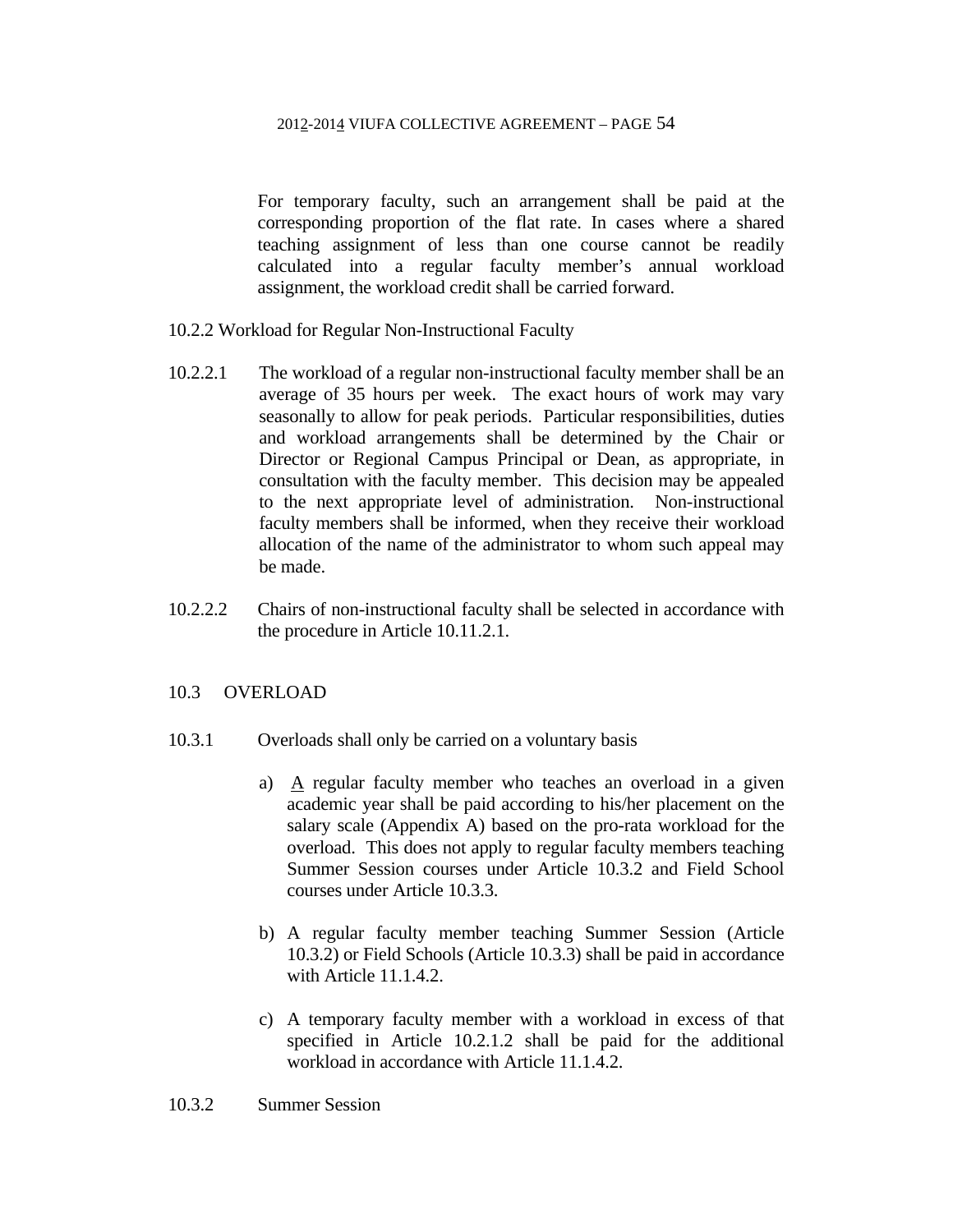A Summer Session course is a course taught during the period between the spring and fall semesters but does not include courses taught in the May to June Special Session which constitute a program requirement and does not include courses which are assigned as part of a regular faculty member's workload under Article 10.2.1.2.2.

Once summer session course offerings have been finalized and should qualified regular faculty members be identified to teach such courses, a regular faculty member may elect to reduce his/her regular workload in exchange for an equivalent amount of summer session instruction taught at any time in the May to August period immediately preceding the Academic Year in which the exchange was permitted, subject to the approval of the Dean. Such approval shall not be unreasonably refused. All professional development and vacation time that would have been applicable in the summer session shall be deemed to have been taken by the faculty member.

### 10.3.3 Field Schools

A regular faculty member teaching a field school (including studies abroad) except those field schools which are a program requirement shall be paid in accordance with Article 11.1.4.2.

### 10.3.4 Directed Studies

 A Directed Studies course shall be provided on a voluntary basis as an addition to an individual faculty member's assigned workload. This course will be provided by agreement of the faculty member, Chair, and Dean, and will have a maximum of five (5) students. The faculty member shall receive two-hundred and fifty dollars (\$250) per semester for each Directed Studies student for a 3 credit course.

 Where a Directed Studies course has fewer or greater than three credit hours, actual payment for each Directed Studies student enrolled in the course will be pro-rated. For example, faculty will receive \$83.34 (\$250/3) per semester for each Directed Studies student enrolled in a one credit course; \$125.00 (\$250/2) for a 1.5 credit course; \$166.67 (\$250 x 2/3) for a two-credit course; \$333.34 (250 x 4/3) for a four-credit course, etc.

The Dean will identify Directed Studies on the workload report.

10.3.5 Senior Project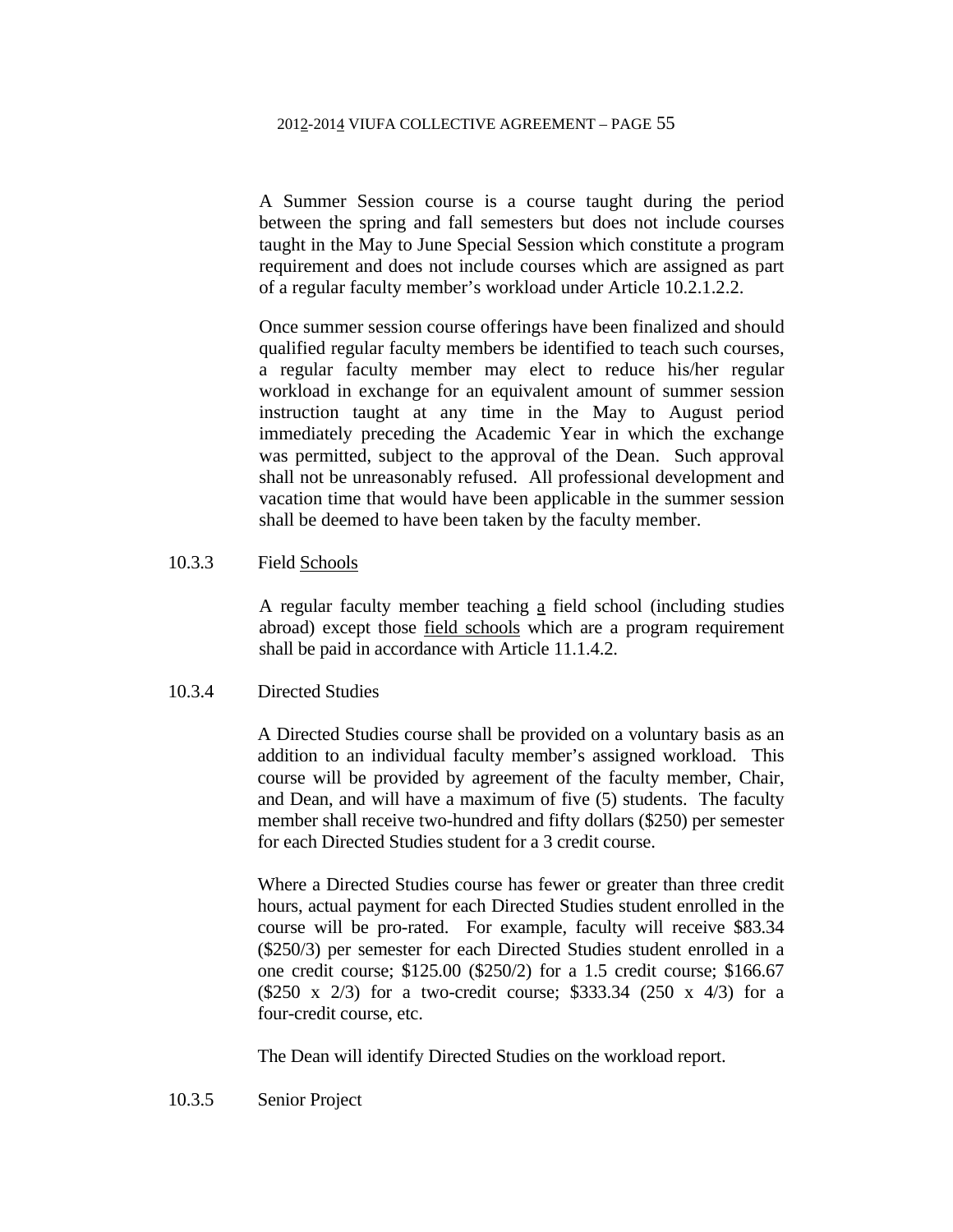In departments where a Senior Project course is a required or elective component of a degree program, it will be provided on a voluntary basis by an individual faculty member as an addition to their assigned workload. The approval of the Department Chair is required before a student can register in a Senior Project course with an identified Professor/Instructor. The faculty member shall receive two-hundred and fifty dollars (\$250) per semester for each three credit Senior Project student. If two Professors/Instructors jointly supervise a Senior Project, the stipend will be divided equally between them unless there is some other agreement. Deans will identify Senior Projects in Workload Reports.

### 10.4 ASSIGNMENT OF WORKLOAD

- 10.4.1. In Spring semester, when the approved Program Profile is received from the Ministry, the Dean shall advise each department of its activity level for the next budget year. If subsequent developments necessitate a change to this activity level, the Dean will advise the department accordingly. The initial proposed allocation of each Professor's/Instructor's workload shall first be determined by the Chair of each department (or dean if no chair) in consultation with the members of that department. The proposed workload allocations shall be reviewed by the appropriate Dean in order to ensure a fair distribution within the department. Differences in contact hours, course preparations, student numbers, travel times, and other parameters which are seen to be relevant shall be considered. The workloads determined shall be consistent with the guidelines and limits in all relevant sections of the Collective Agreement.
- 10.4.1.1 Timetabling

The following limits shall be placed on the times that a Professor/Instructor would be expected to teach:

- 10.4.1.1.1 No Professor/Instructor shall be required to teach more than three consecutive one hour classes, labs or seminars, or more than 2 consecutive classes, labs or seminars of duration more than one hour each. No Professor/Instructor shall be required to conduct more than four consecutive hours of class, lab or seminar.
- 10.4.1.1.2 Where a Professor/Instructor has child care commitments, and where the Professor/Instructor makes a written request, the University shall make every effort to ensure that Professor/Instructor has no classes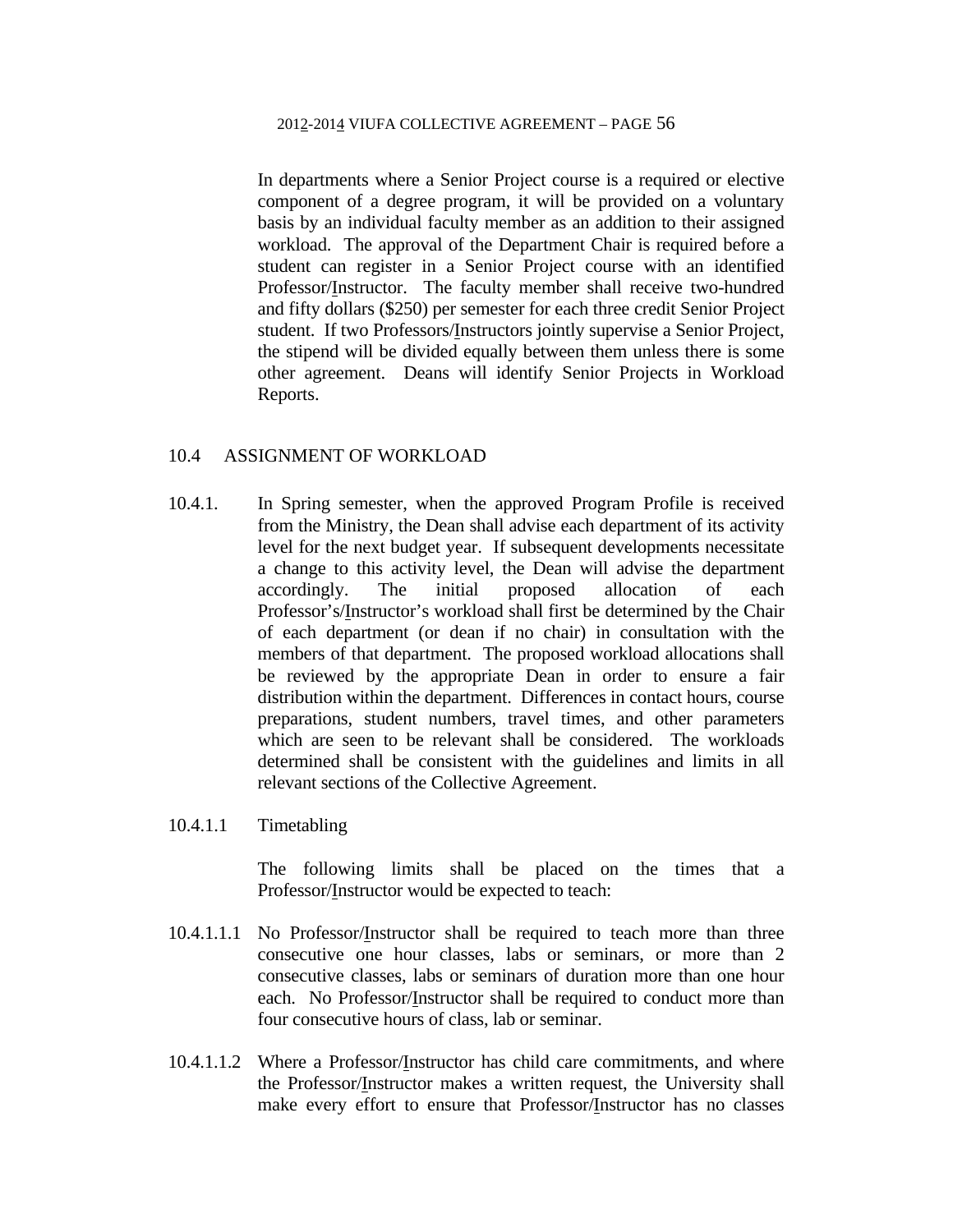scheduled before 9:00 am.

- 10.4.1.1.3 Professors/Instructors shall be entitled to a minimum of one continuous hour of unscheduled time in the period between 11:30 and 14:30.
- 10.4.1.1.4 Professors/Instructors shall be entitled to a minimum of twelve continuous hours of unscheduled time between workdays.
- 10.4.1.1.5 Where a Professor/Instructor is required to teach at more than one campus, there shall be reasonable provision for travel time in the Professor's/Instructor's teaching schedule.
- 10.4.1.1.6 The University shall make every effort to ensure that no Professor/Instructor shall be required to conduct a class, a lab or a seminar that ends more than 9 hours after the start of their first class, lab or seminar of that day.
- 10.4.1.1.7 Where a full-time Professor/Instructor is assigned upper level courses and is taking an upper-level release in that academic year, and where the Professor/Instructor makes a written request, the Professor/Instructor shall have no classes, labs or seminars scheduled on at least one of Monday to Friday.
- 10.4.1.1.8 All Professors/Instructors shall be entitled to two consecutive days off per week, and where a Professor/Instructor teaches any part of a course (lab, lecture or seminar) outside of the hours of 8:00 to 17:30 Monday through Friday, the University shall make every effort to provide that Professor/Instructor with a third day off during the week.
- 10.4.1.1.9 Where a faculty member is assigned as part of her/his teaching duties to be on call outside of their regular scheduled teaching assignment, the University shall make every effort to provide that faculty member with an additional day off for each two weeks of on call duty providing there is no additional expense.
- 10.4.2 Within two weeks of the commencement of a term, the Academic Administrator shall forward to the Association workload reports for all faculty who work in that administrator's area. The Chief Personnel Steward or a designate shall, within two weeks following the receipt of the workload reports, meet with the Academic Administrator responsible to review the workload allocations. The Committee shall present to the Dean, in writing, any concerns about faculty workload. A final report, inclusive of any changes made

by the Dean, shall be forwarded immediately by the Chair of the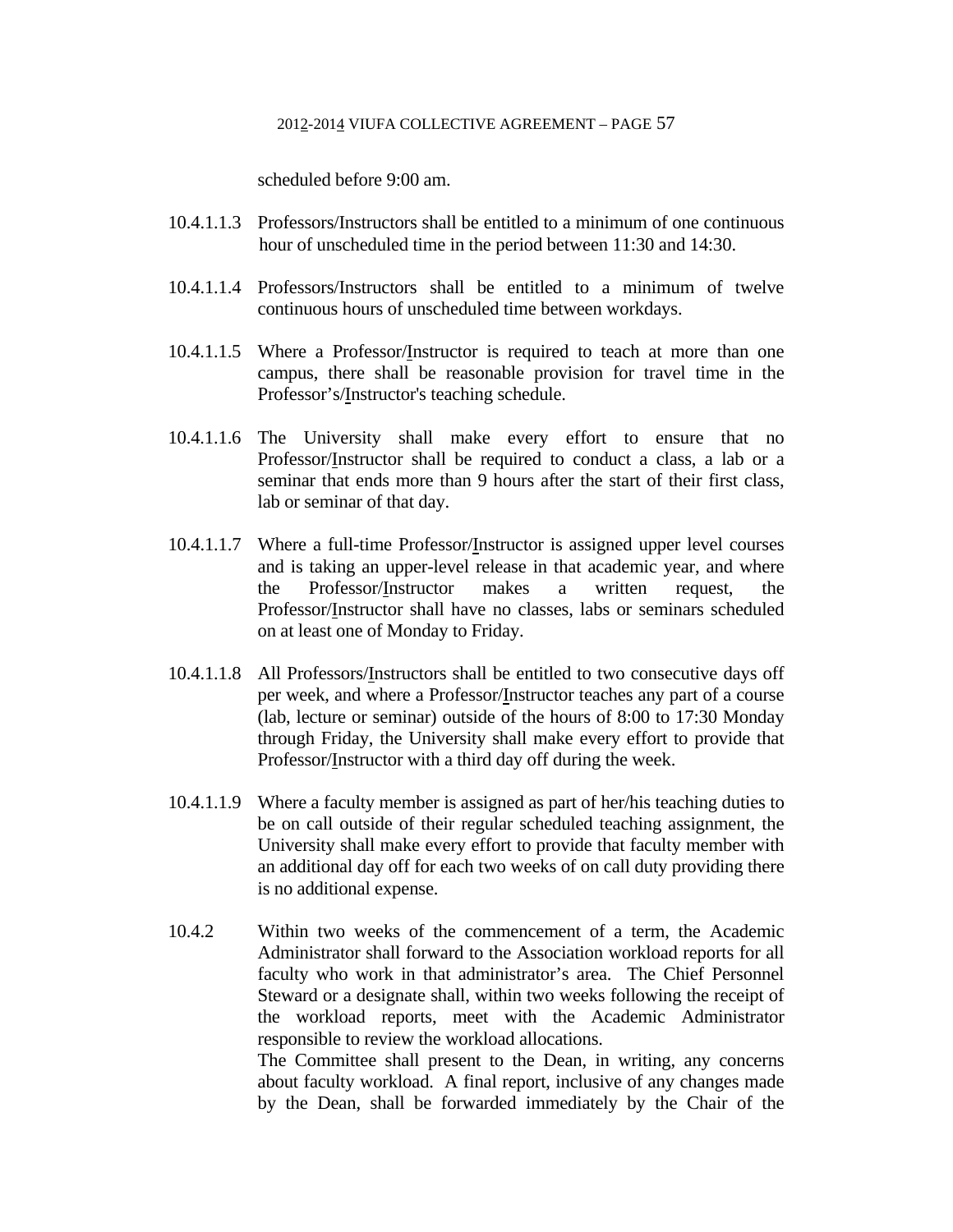VIUFA faculty Workload Committee to the Dean and the Chief Personnel Steward of the Association no later than four weeks following the first day of classes.

- 10.4.3 Workload allocations determined in accordance with the above Articles 10.4.1 and 10.4.2 may be appealed to the appropriate senior administrator.
- 10.4.5 Other Outside Teaching and Non-Teaching Services Initiated by the University
- 10.4.5.1 Faculty may be given assignments with agencies outside the University (based on the Standard of Reasonableness.) However, such work may not be assigned to a level which exceeds a full workload, except with the agreement of the faculty member. Faculty may refuse such overload assignments without prejudice to their employment and working conditions at the University.
- 10.4.5.2 Should faculty accept such overload, they shall be paid a mutually agreed upon contract fee. Details of financial arrangements shall be made known to the Committee of Personnel Stewards of the Association.

# 10.5 MULTI-CAMPUS TRAVEL

 Professors/Instructors may be required to teach a course or courses in one or more of the communities in the University region. Professors/Instructors required to teach at least one day per week at Powell River and whose home campus is Nanaimo, Cowichan or Parksville shall receive a stipend of \$1,500 for each semester in which they teach at Powell River. Effective August 1, 1989, a Professor/Instructor whose home campus is Nanaimo, and is assigned to teach two consecutive semesters and commutes not less than two days per week to the Cowichan Campus, shall receive a stipend of \$500 on the commencement of the second semester.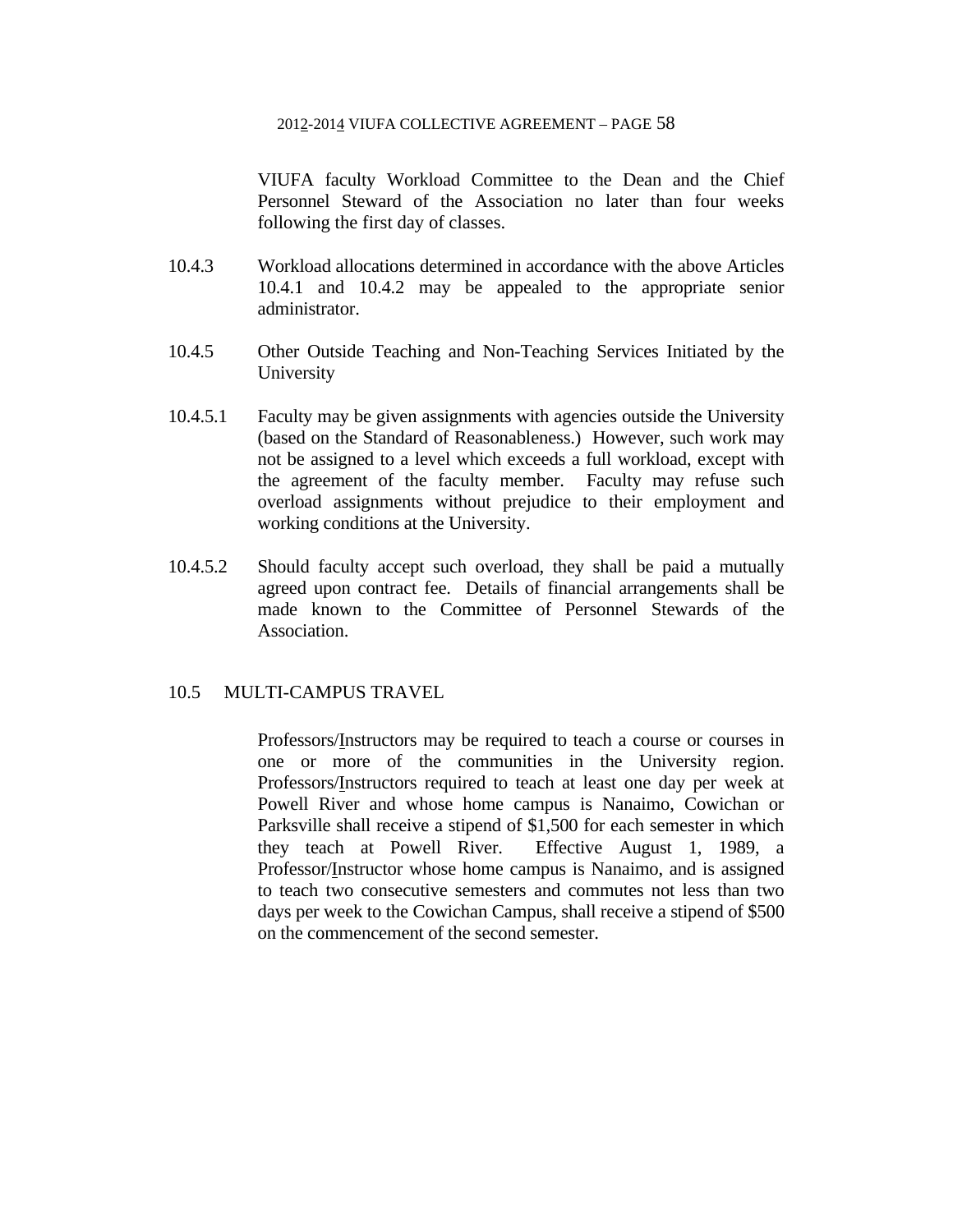# 10.7 FACULTY EMPLOYED IN CO-OPERATIVE EDUCATION

- 10.7.1 The University recognizes that the nature of instruction in Co-operative Education programs differs from the normal delivery of programs.
- 10.7.2 Departments and programs which contain co-operative education components shall collaborate with the University's co-operative education office to ensure uniformity of standards. The University shall ensure that a high level of consultation and cooperation be maintained during development and implementation of these programs between the departments and the Co-op Education office.
- 10.7.3 While faculty members in Co-operative Education programs may be required to teach or supervise co-op positions three semesters a year, under no circumstances shall a Professor/Instructor be required to accept an instructional assignment (workload) which otherwise differs from the provisions stipulated elsewhere in this Collective Agreement.
- 10.7.4 Faculty members shall not be required to teach or supervise co-op positions in more than six semesters in any three-year period commencing on September 1 of the first year of this period.
- 10.7.5 No faculty member shall be denied a two-month summer vacation period, if requested, after being obligated to work a previous summer.
- 10.7.6 For faculty members who are required to teach or supervise co-op positions in three consecutive semesters, vacation and professional development time shall accrue. This vacation and professional time shall be granted within the twelve-month period following the conclusion of the third semester.
- 10.7.7.1 A faculty member who is supporting and supervising students in co-op positions shall receive one-half (1/2) section workload credit for supervision, monitoring and evaluating between one (1) and four (4) students, and one (1) section for between five (5) and ten (10) students. (One section workload credit is equivalent to one-eighth of an annual regular instructional faculty workload.) This credit includes the time required for travel to and from the placement sites. The normal duty per student is two visits per evaluation and reporting.
- 10.7.7.2 If a faculty member carries out these duties for between eleven (11) and nineteen (19) students, the workload credit shall be calculated on the basis of 0.1 credit per student (e.g., fourteen (14) students are equivalent to 1.4 sections of workload credit). For twenty (20)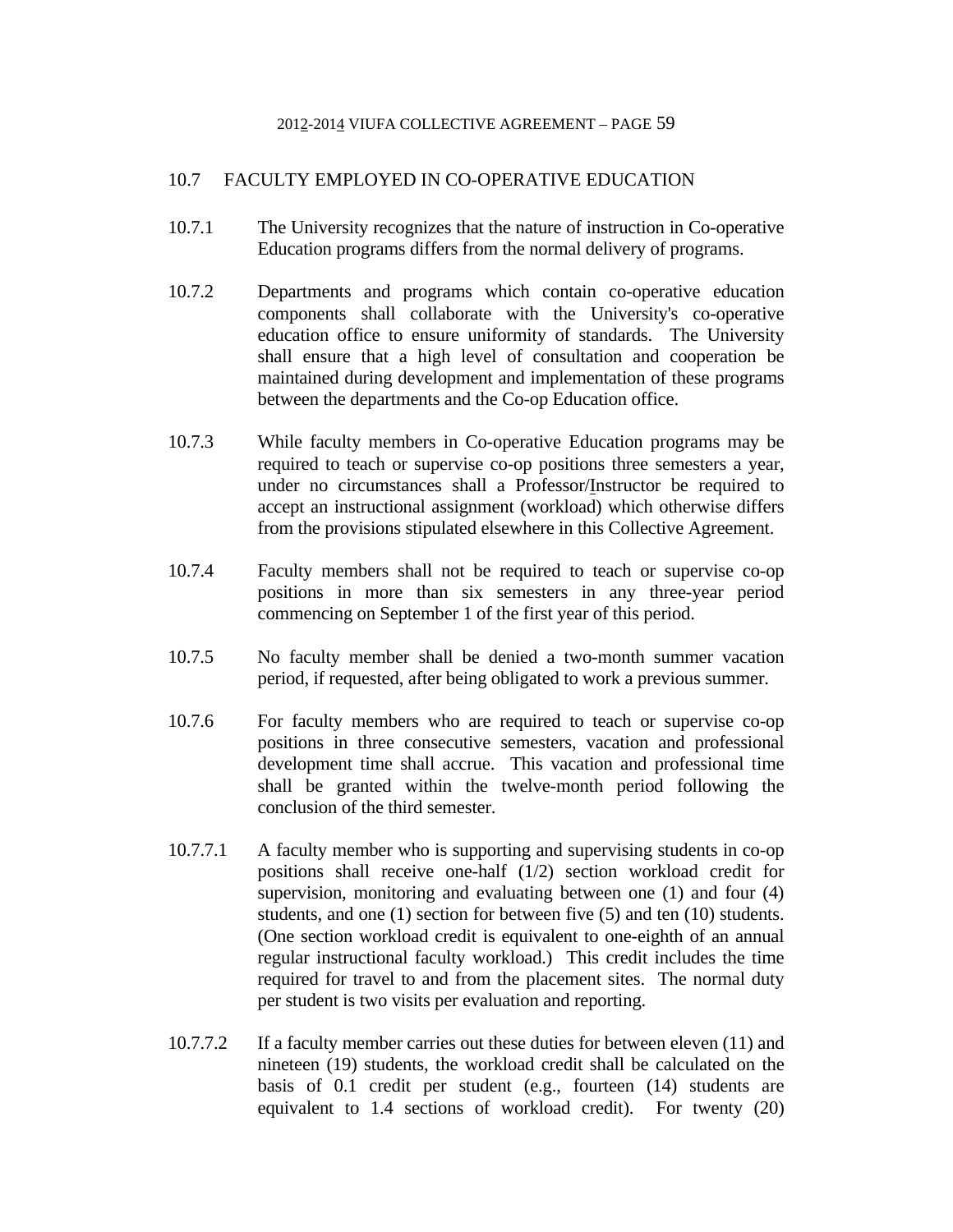students, a Professor/Instructor shall receive two (2) sections workload credit.

- 10.7.7.3 For selection and preparation of work terms, the workload associated in placing up to twenty-seven (27) students in a suitable learning environment is equivalent to one (1) three-hour semester course.
- 10.7.8 Co-op placement monitoring consists of developing, maintaining, and nurturing work-term placements for students, and assisting students in obtaining these placements (writing resumes, job interview skills, setting up interview schedules, etc.)
- 10.7.9 The University recognizes that co-op placement monitoring is carried out by employees who are members of the same bargaining unit that represents faculty teaching in the program for which placements are being sought, unless in unusual circumstances another employee is assigned to monitor a co-op placement in which event the Association shall be notified.

## 10.10 FACULTY ADVISORS

 Nothing in this Article 10.10 shall preclude the University from employing individuals as faculty advisors from outside the Association's bargaining unit. Such individuals shall not be covered by this Agreement; this Agreement shall cover only those faculty advisors who were covered by this Agreement immediately prior to the faculty members' assignments.

- 10.10.1 Faculty Advisors are those faculty members who are assigned to the Advising Centre as part of their normal duties.
- 10.10.2 A faculty member's assignment to the Advising Centre as a Faculty Advisor is normally for a one- or two-year term. He/she may be reassigned to that position for further one- or two-year terms.
- 10.10.3 A Faculty Advisor's assignment to the Advising Centre is in direct proportion to the reduction of his/her other assigned duties, and the conditions of this assignment shall be covered in the Articles pertaining to counsellors (non-instructional faculty members) in this Agreement.
- 10.10.4 Faculty Advisors may apply for professional development as described in Article 12.3.2.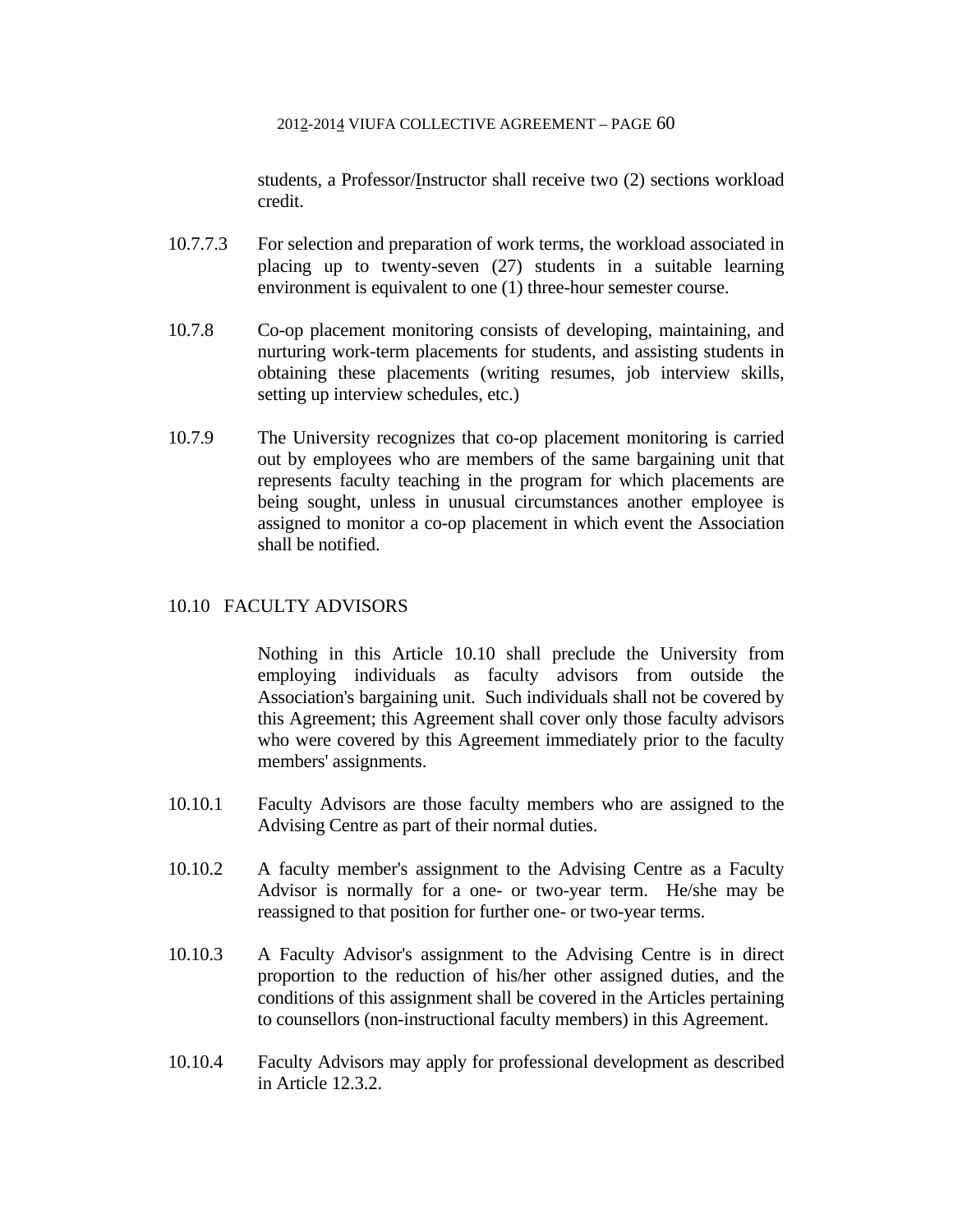10.10.5 Faculty Advisors' seniority shall continue to accumulate in their instructional units.

### 10.11 WORKLOAD RELEASE

- 10.11.1 Upper Level Release
	- For the purposes of scholarly activity, the University agrees that full-time Professors/Instructors who teach upper-level courses shall receive release time on the basis that for Professors/Instructors teaching eight (8) sections, one (1) section release time for one or more upper-level sections taught per year.
- 10.11.1.1 a) A full-time regular faculty member who teaches third or fourth year courses may choose to group his/her scholarly activity release into a single semester providing the grouping results in a single semester of full release from teaching commitments. The faculty member may choose to take the release time in this way provided that:
	- i) the Dean agrees that the faculty member may group his/her scholarly activity release into a single semester, and
	- ii) the workloads can be arranged to meet program needs.
	- b) A full-time regular faculty member who chooses to group his or her scholarly activity release agrees that they will continue grouping their release time and will take the scholarly release semester, and further that they may not opt out of the release time grouping provision except when they neither owe, nor are owed release time. A faculty member may bank a maximum of one semester release.
	- c) A full-time regular faculty member who is permitted to group their scholarly activity release may take the scholarly activity semester after they have received the agreement of the Dean to group their scholarly activity release provided that:
		- i) the faculty member has provided the Dean with notice by February of the preceding academic year that the faculty member intends to take the grouped release, and
		- ii) the Dean agrees with the faculty member taking the specific semester proposed by the faculty member, and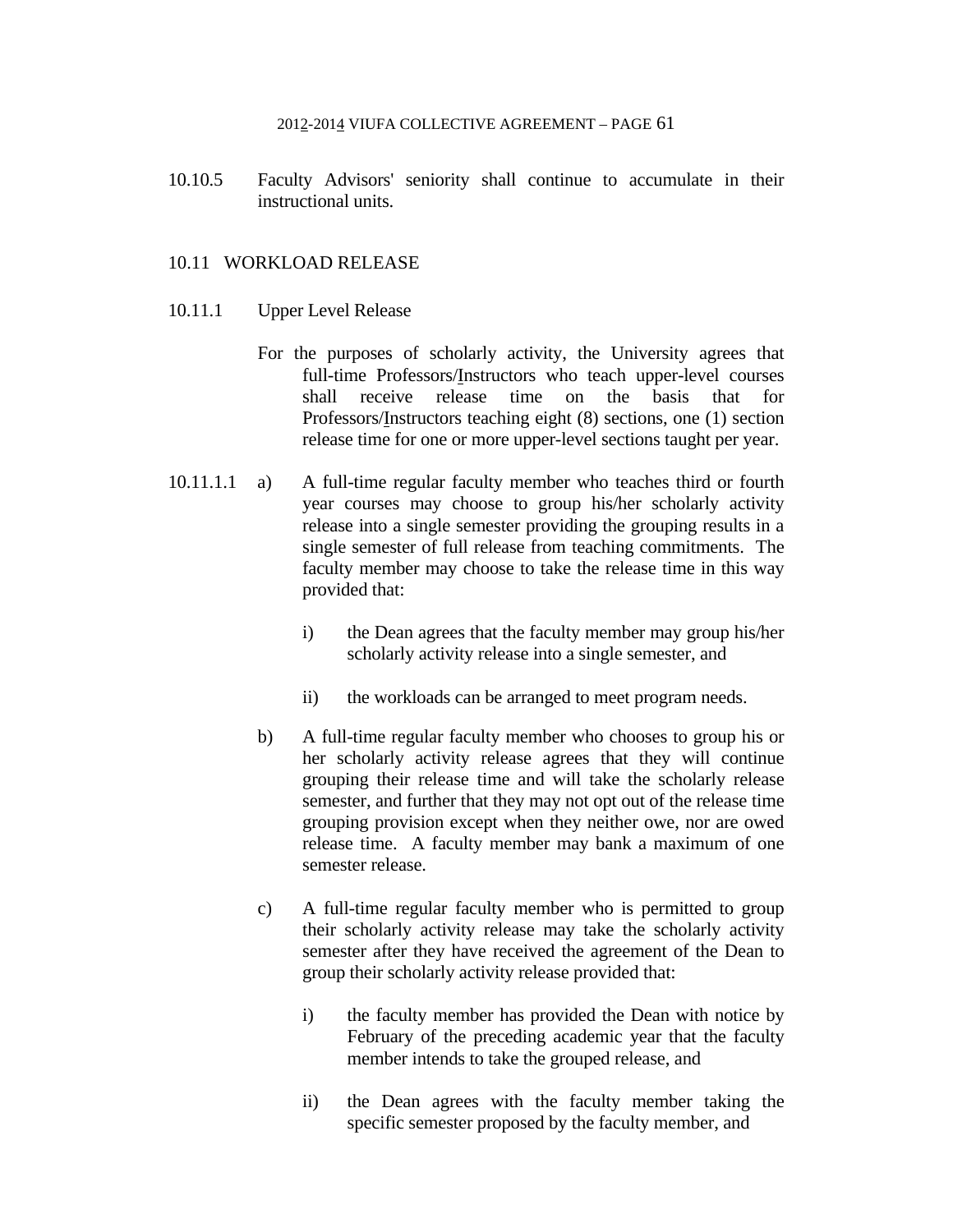- iii) the program needs of the department can be met, and
- iv) the faculty member is not scheduled to take, or applying for a P.D. leave that would occur within five months of the semester that the faculty member is proposing to take the grouped scholarly activity release.
- d) Where a full-time regular faculty member takes a scholarly release semester before he/she has completed a teaching load that includes enough overload under the provisions of the limitations on faculty workload to earn the scholarly activity semester, and where the faculty member resigns or retires from his/her position, the faculty member shall repay the University the portion of his/her salary that he/she received for upper division release that he/she was not entitled to.
- e) Where the University cancels third and fourth year offerings in a department, the faculty member grouping his/her scholarly release will be entitled to take the accumulated scholarly release at any point within the following five years, subject to program needs and Dean's approval.
- f) Where a full-time regular faculty member has chosen to group his or her scholarly activity release time, and where the faculty member is laid off, the University shall pay the faculty member for all unused scholarly activity release at the pay rate that they were at when the scholarly release time would have been taken had the faculty member not been grouping their scholarly activity. If the faculty member has taken a scholarly activity semester and has not accumulated enough scholarly activity release time to earn the scholarly activity semester, the University will recover the portion of that faculty member's salary that the faculty member was not entitled to.
- 10.11.2 Chair Release
- 10.11.2.1 Chairs shall be selected by a process established by the appropriate Dean of Instruction in consultation with all faculty members in the program group. Chairs shall be granted release time as per the terms of the Agreement.
- 10.11.2.2 Effective August 1, 2013 release sections for coordination of Departments will be granted on the following basis (based on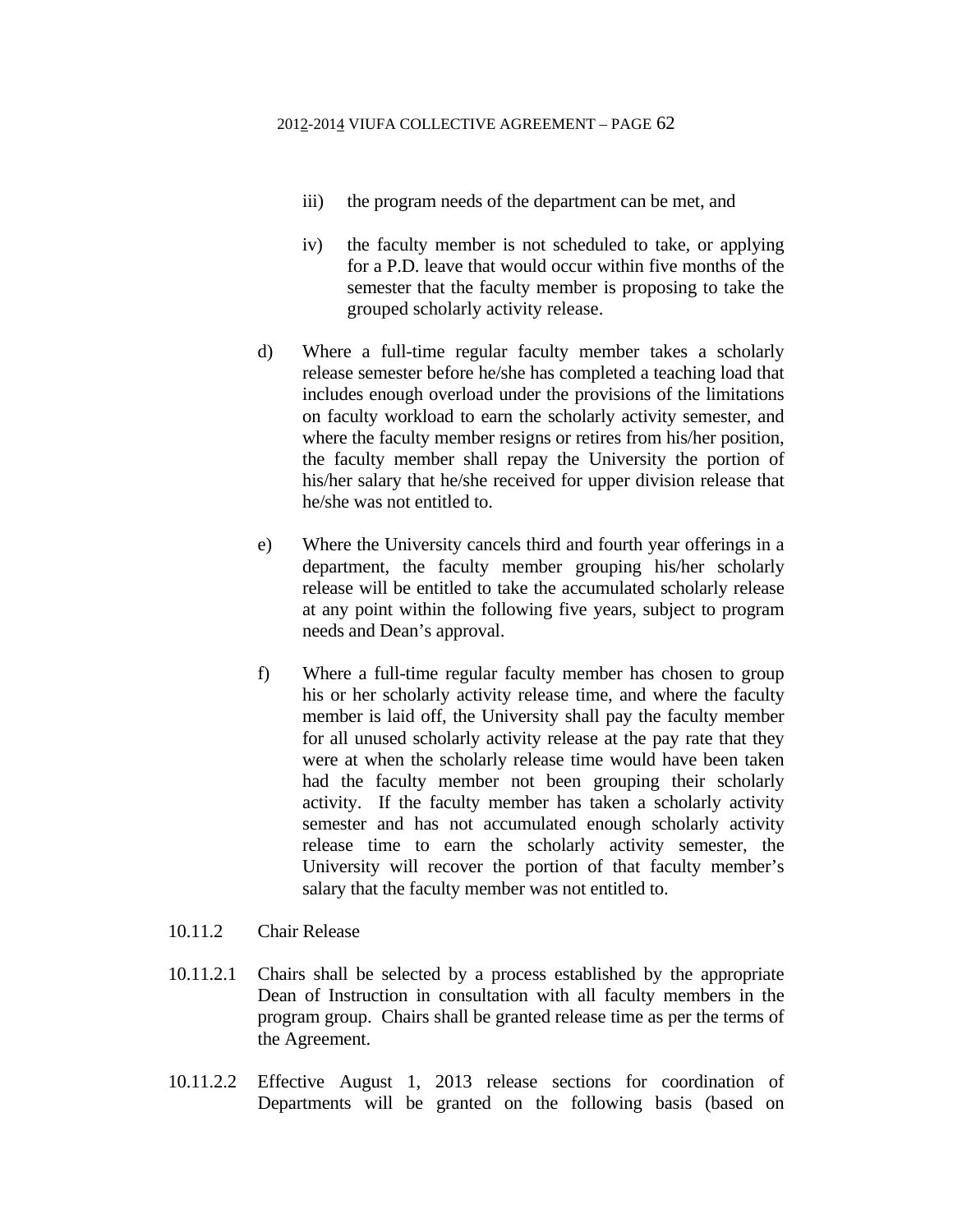departmental FTE count as of February 15th prior to the academic year in question):

| Instructional Departments with less than 10 FTE       |            |  |
|-------------------------------------------------------|------------|--|
| faculty:                                              | 1 section  |  |
| Instructional Departments with 10 to less than 20 FTE |            |  |
| faculty:                                              | 2 sections |  |

 Instructional Departments with 20+ FTE faculty: 3 sections

The following conditions will apply to the above:

- a) Departments offering a two-year Career/Technical Program will have a minimum of two sections release.
- b) This formula will not apply to Education, or Human Service Programs. These areas are guaranteed the following minimum number of release sections:

| Education                            | 5 sections |
|--------------------------------------|------------|
| Sport, Health and Physical Education | 2 sections |
| <b>Human Services</b>                | 6 sections |

 It is understood that Education and Human Services are new and developing areas. The parties agree to review the changing needs for Chair release time with the intent of applying the formula to these areas in the future.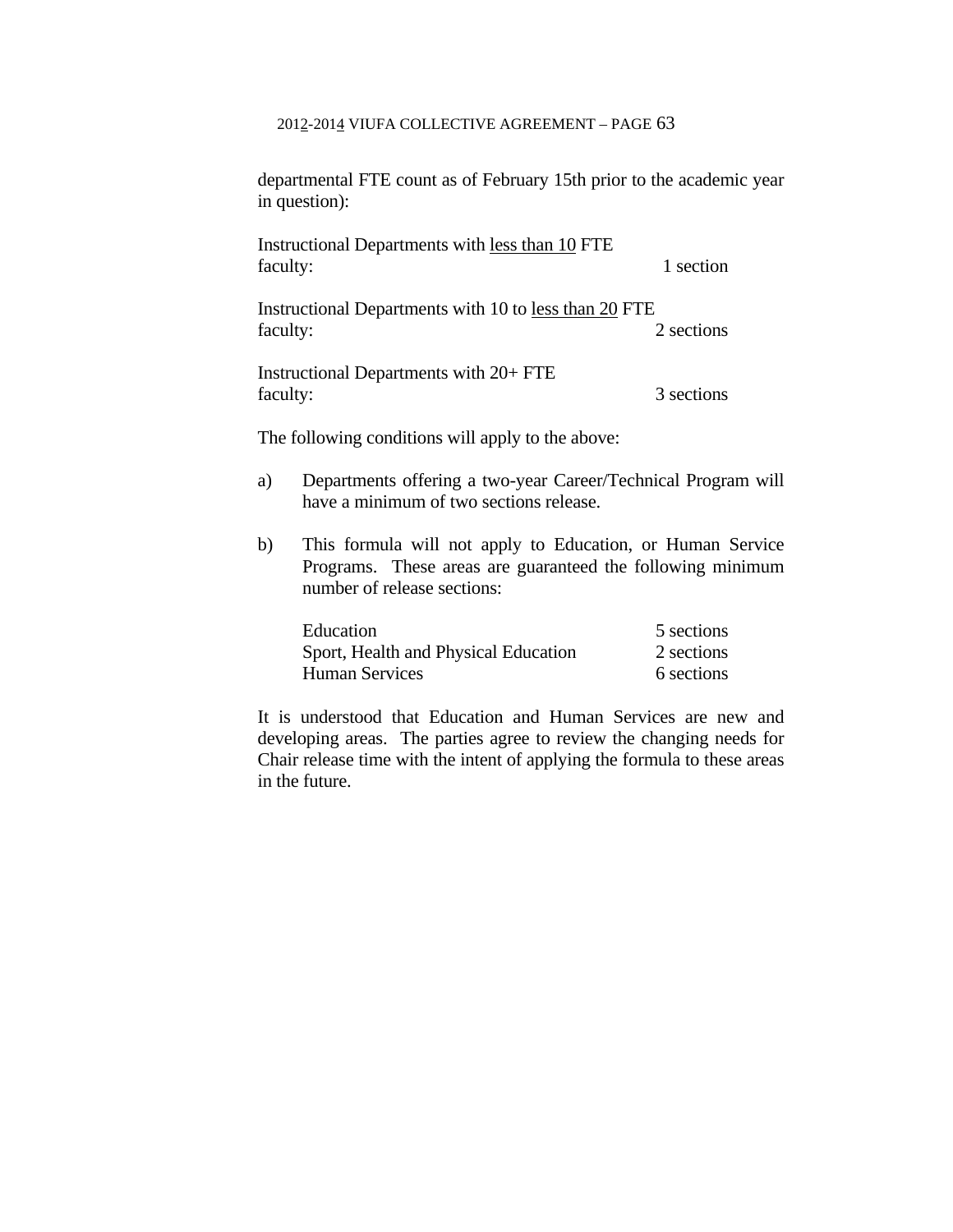### 10.11.2.3 List of Instructional Departments

 The following is the list of Instructional Departments that the University and the Association acknowledge. Additions or deletions to this list can only be made with the agreement of the Vice-President Academic and the Chief Personnel Steward of the Association.

#### **Arts and Humanities**

 Creative Writing and Journalism English First Nations Studies Graphic Design History Interior Design Modern Languages Media Studies Music Theatre Visual Art Women's Studies

### **Education**

#### **Health and Human Services**

 Baccalaureate Nursing Dental Hygiene Human Services Child and Youth Care Community Support Worker Early Childhood Education and Care Social Work

#### **Management**

 Accounting Economics Finance and Quantitative Methods Hospitality Management Marketing Recreation and Tourism Management

## **Sport Health and Physical Education**

### **Science and Technology**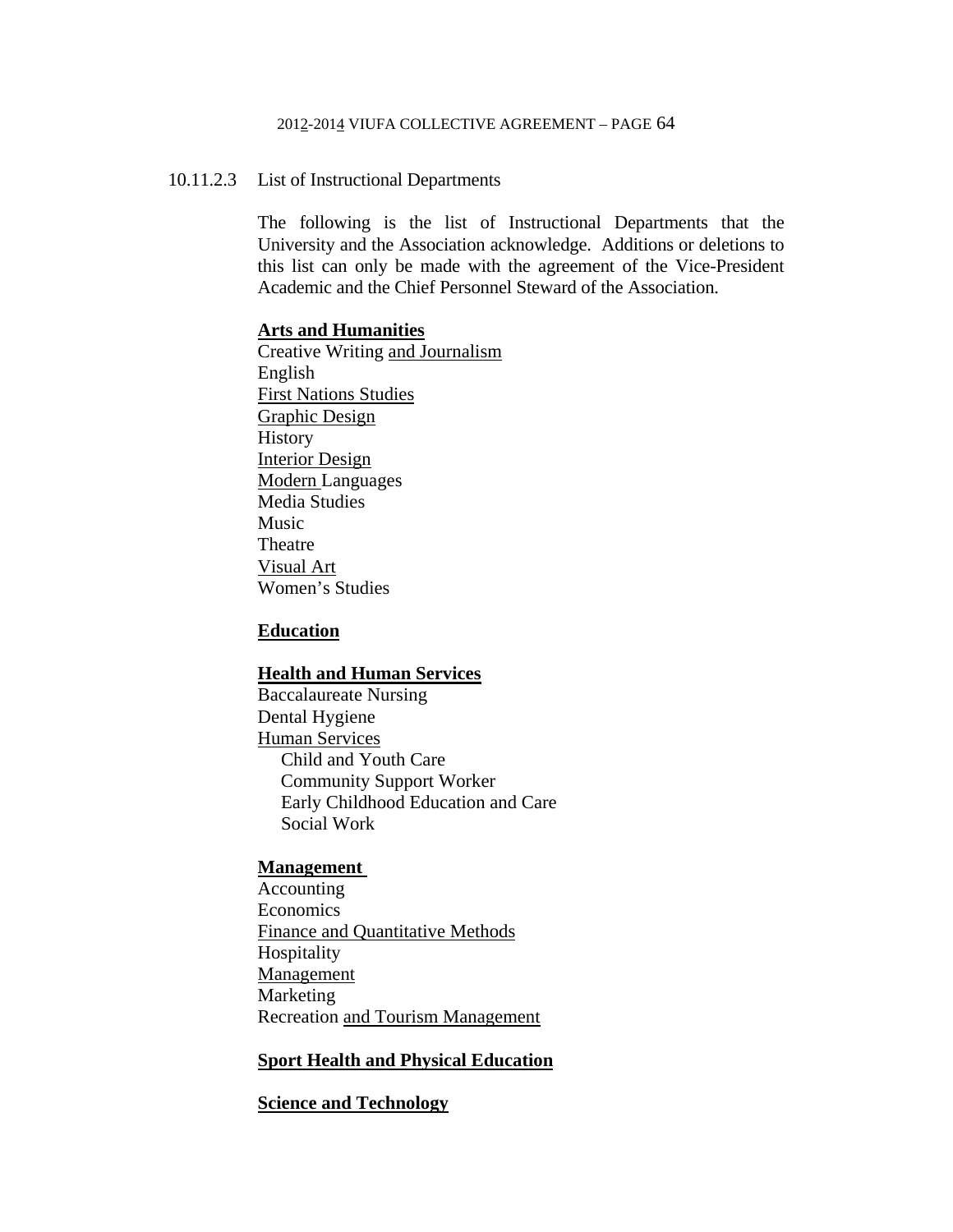Biology **Chemistry**  Computing Science Earth Sciences Fisheries & Aquaculture Forestry Mathematics Physics, Engineering and Astronomy Resource Management Officer Technology

## **Social Sciences**

 Anthropology Classics, Philosophy and Religious Studies Criminology Geography Global Studies 3<sup>rd</sup> Year Liberal Studies Teaching Team 4<sup>th</sup> Year Liberal Studies Teaching Team Political Science Psychology Sociology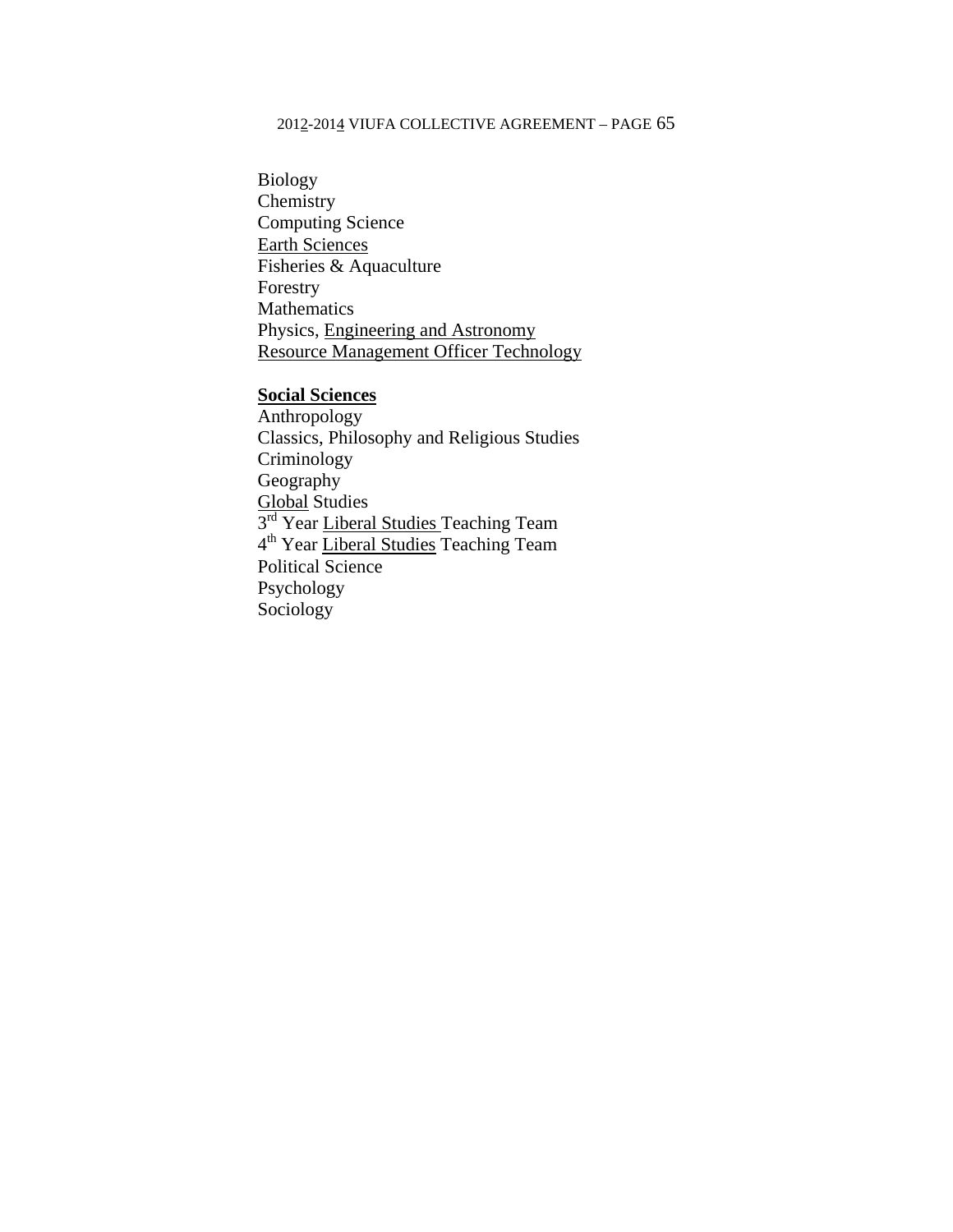# 10.11.3 Senate

In the event the Vice-Chair of the Senate is a member of the Faculty Association, Vancouver Island University shall allocate to the Vice-Chair of the Senate at least one section of release time, or equivalent, for each of the Fall and Spring semesters.

10.11.4 Deans may grant additional release time to faculty, for purposes designated by the Dean. This could include course or program development, special or administrative tasks or other activities.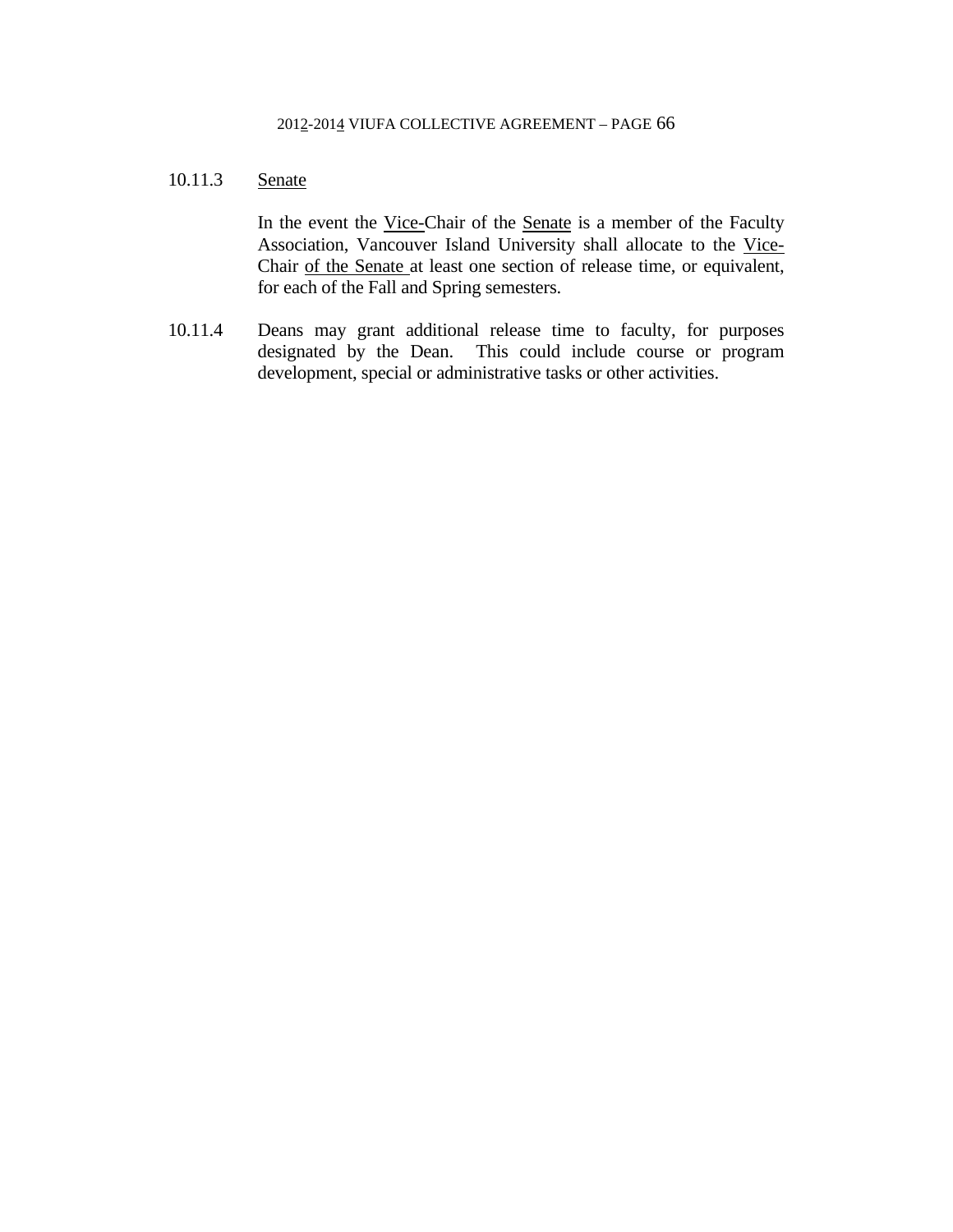# **11. SALARIES AND ALLOWANCES**

## 11.1 SALARIES

11.1.1 A faculty member shall be paid a salary determined in accordance with the biweekly rates in Appendix A.

> Payment of wages will be processed on a biweekly basis and will be deposited directly to the credit of the faculty member's account at a Canadian financial institution of the faculty member's choice.

11.1.2 Salary Schedule for Regular Part-Time Faculty

 Regular part-time faculty shall be positioned on the salary scale in the same manner as a regular faculty member. His/Her salary shall be the biweekly rate times the percentage of a full-time workload consistent with his/her original appointment paid evenly on a biweekly basis.

- 11.1.4 Salary Schedule for Temporary Faculty Members
- 11.1.4.1 A temporary non-instructional faculty member shall be positioned on the salary scale in the same manner as a regular faculty member. His/Her contract salary shall be the biweekly rate times the percentage of a full-time workload for the position times the number of biweekly pays falling within the contract period. Temporary non-instructional appointments include a vacation entitlement as outlined in Article 12.2.7.
- 11.1.4.2 Effective January 1, 2013, a temporary instructional faculty member shall be paid the flat rate of \$5,868.16 per assigned course consisting of three lecture or equivalent hours per week over the normal fall or spring semester. The rate for any courses requiring fewer or more hours per week shall be based upon a rate of one-third of the above amount for each hour of teaching per week, for one semester. The flat rate shall be increased as follows:

 Effective April 1, 2013, by one percent to \$5926.85 Effective September 1, 2013 or the date of tentative settlement of the parties' Memorandum of Agreement (whichever is later), by one percent to \$5986.12 Effective January 1, 2014, by one percent to \$6045.98.

 The temporary instructional rate shall be paid in biweekly installments over the period of the actual teaching assignment.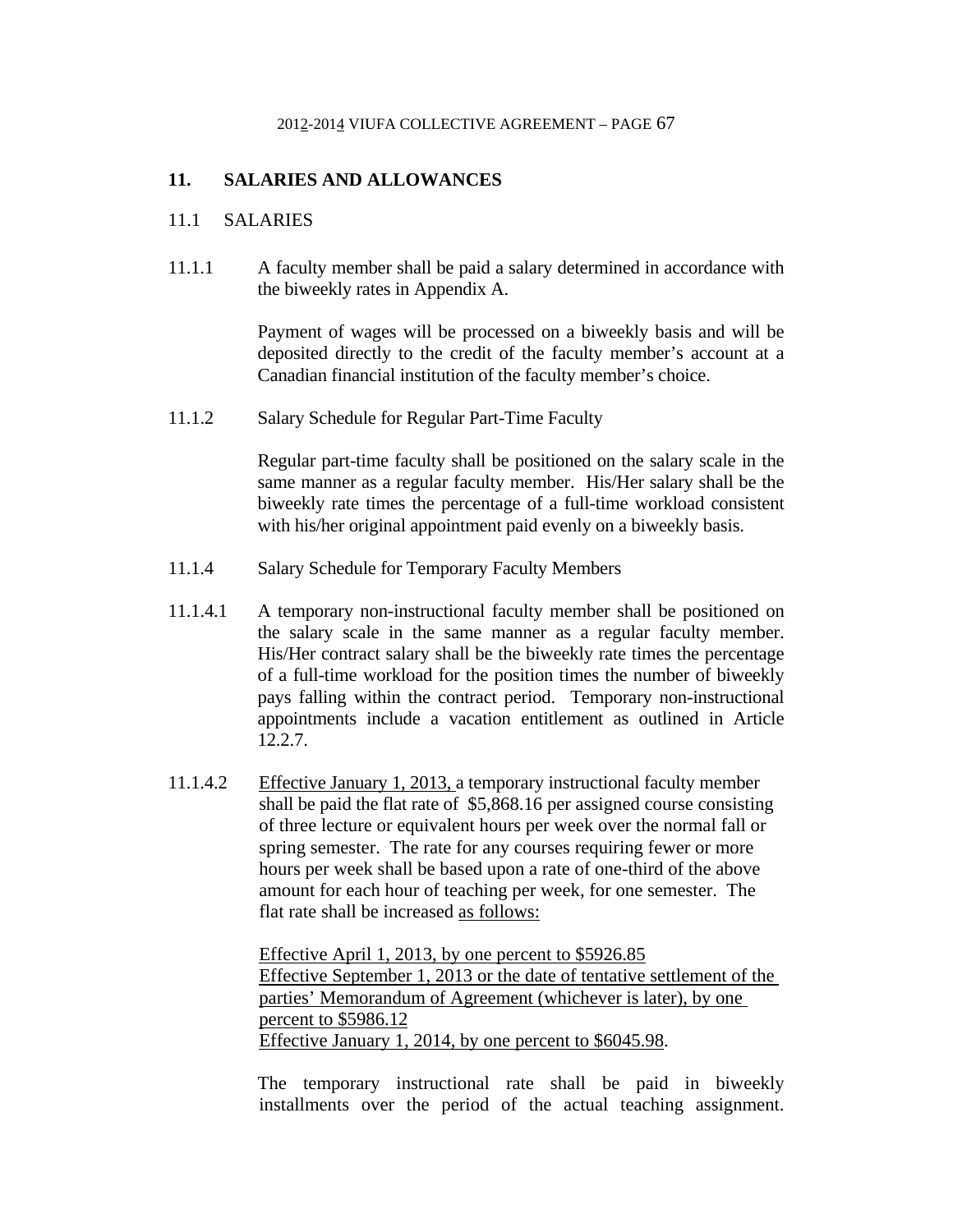Assignments taught during the normal fall and/or spring semesters will be paid over a period of 16 weeks. This duration will be extended or shortened to reflect the period of the actual teaching assignment for courses taught outside of the normal fall and/or spring semesters.

- 11.1.4.3 Temporary faculty not already in receipt of health and insurance benefits under Article 13 shall be entitled to payment of eight percent (8%) biweekly in lieu of health and insurance benefits. If the employee is participating in an employer paid LTD plan, the payment in lieu of benefits shall be reduced to six percent (6%).
- 11.1.4.4 Notwithstanding the above, any temporary faculty member who had pro-rata status as at April 30, 2001 will be grand-parented at the pro rata status and pro rata rate (inclusive of benefit entitlement). The grand-parented employee will lose his/her pro-rata status and pro-rata rate if there is a break in employment of ten months or more following October 31, 2001 or if the faculty member is offered a regular appointment.

Grand-parented pro-rata temporary faculty will be governed by the applicable provisions contained in the Collective Agreement in effective April 1, 1998 to March 31, 2001.

 There shall be no discrimination against a grand-parented pro-rata faculty member with respect to work opportunities due to the implementation of the new flat rate.

# 11.2 ALLOWANCES

11.2.1 Allowance for Administrative Duties

 Any and all allowances or stipends for administrative duties shall be reported to the Committee of Personnel Stewards of the Association by the Administration each semester by September 30 or February 28 as appropriate.

# 11.2.2 Travel Allowances

 The University shall pay the expenses, as per section 42.08 of the Vancouver Island University Policy Book, of a faculty member when on University business as approved by the Dean of Instruction. In instances where no other means of transportation can be made available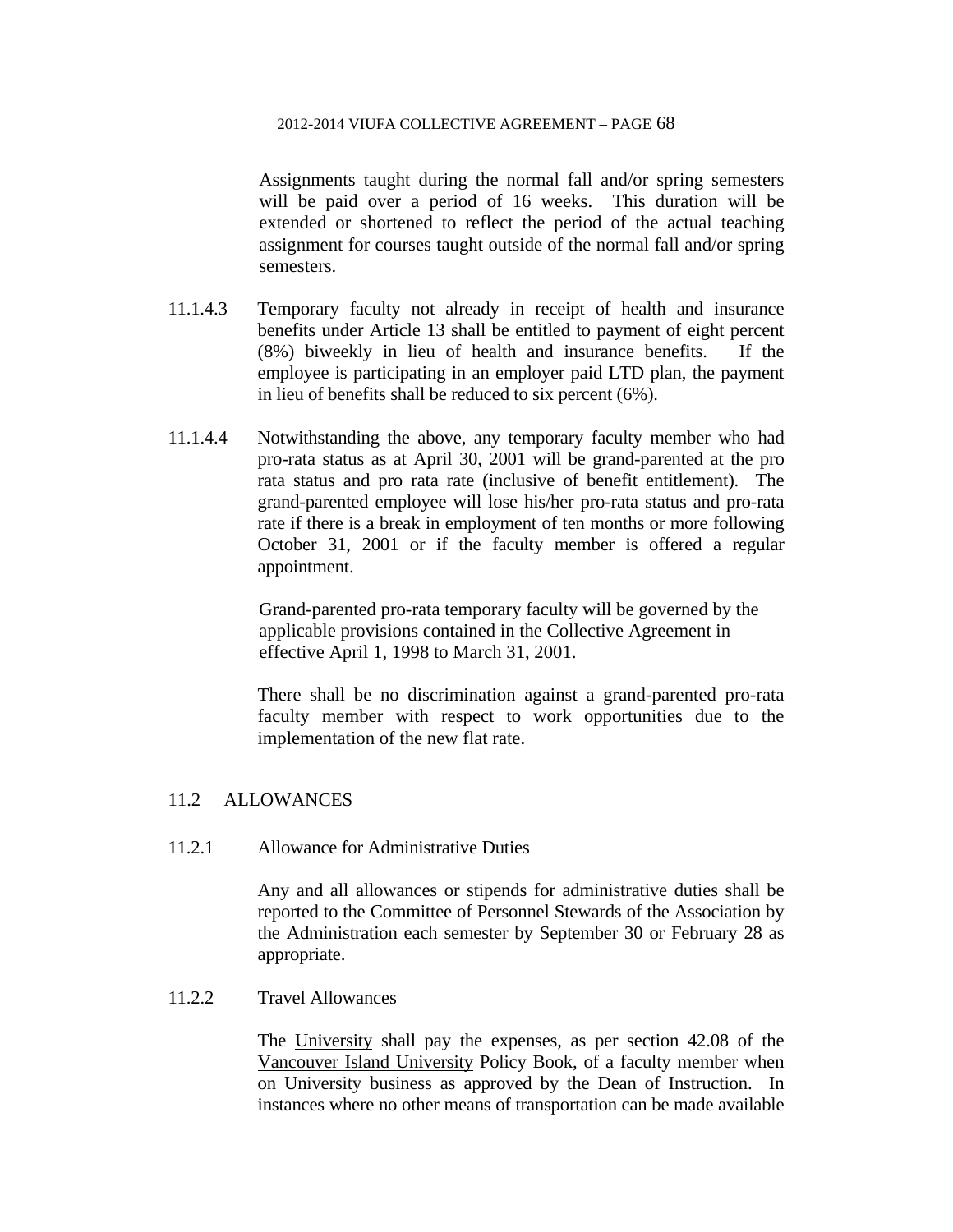by the University, and a faculty member is required to drive his/her personal vehicle for Vancouver Island University business more than six days in one calendar month in his/her I.C.B.C. year, then the University shall pay the extra costs of necessary insurance. Prior approval of the senior administrator is required. A copy of insurance documentation reflecting additional 007 coverage premium costs must be attached to the claim for reimbursement.

A faculty member using their own vehicle for eligible and approved travel shall be entitled to reimbursement for the use of that vehicle in the amount equal to the per kilometer rate set out in Vancouver Island University Policy and the Guidelines for Reimbursement of Travel and Other Expenses.

If a faculty member is directed to perform and performs work away from their home campus (in the case of a temporary faculty member away from the campus(es) of their posted assignment(s)), the faculty member will be entitled to claim all other eligible expenses actually incurred in accordance with the Guidelines for Reimbursement of Travel and Other Expenses.

11.2.3 Where the duties of a faculty member require, as a condition of employment and as specified in the posting, that the faculty member belong to a professional association Vancouver Island University shall reimburse the faculty member for any fee paid to maintain membership in that professional association.

## 11.4 INITIAL PLACEMENT ON SALARY SCALE

- 11.4.1 Procedure for Salary Placement of Faculty (Excluding Technicians)
- 11.4.1.1 Initial salary placement shall take place upon appointment. Upon reappointment of a temporary faculty member, salary placement shall not take place unless such reappointment occurs more than one academic year after the expiry of the last temporary appointment.
- 11.4.1.2 A candidate who may be appointed to a position shall be asked to complete a "VIUFA Salary Placement Experience Credit Data Summary" form, as contained in Appendix B.
- 11.4.1.3 "Initial Salary Placement Forms" are used to place all candidates for regular and temporary positions, except those to be paid the rates given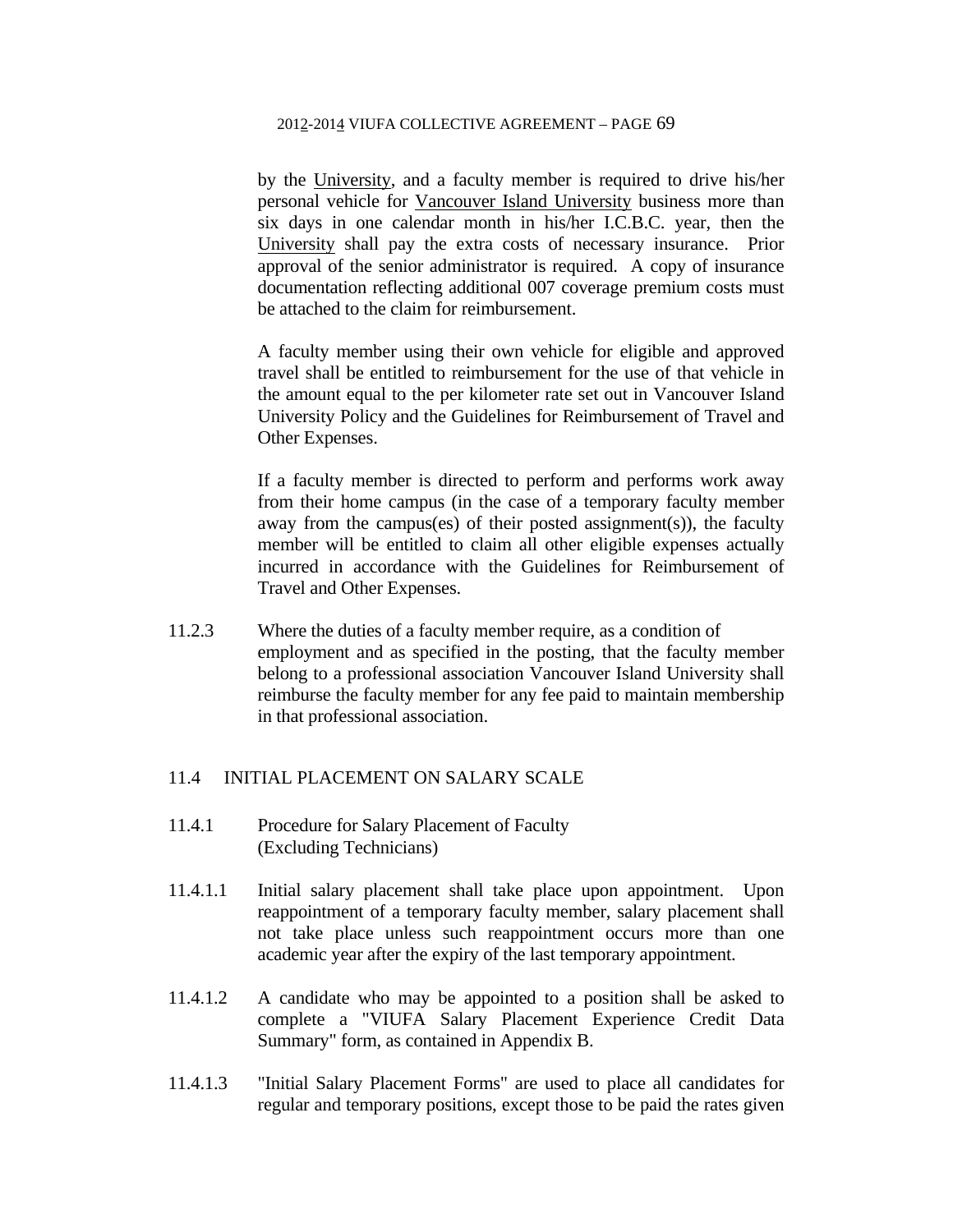in Article 11.1.4.2. Samples are provided in Appendix C and Appendix D. A completed form used to evaluate each new faculty appointment must be signed by the Executive Director of Human Resources or designate, and be given to the candidate with the letter of appointment. The candidate shall not be required to accept or reject an appointment until at least 24 hours have elapsed after he/she has received this form.

- 11.4.1.4 A master file of all completed VIUFA Salary Placement Experience Credit Data Summary forms and Initial Salary Placement Forms shall be kept in the Human Resources Office. Copies of the VIUFA Salary Placement Experience Credit Data Summary form and the Initial Salary Placement form for each successful candidate shall be sent to the Chief Personnel Steward of the Association.
- 11.4.1.5 The minimum initial placement for a faculty member on the salary schedule for Professors or for Non-Instructional Faculty excluding technicians (Appendix A), shall be as follows:

| Qualifications               | Placement              |                         |  |
|------------------------------|------------------------|-------------------------|--|
|                              | Prior to April 1, 2002 | Effective April 1, 2002 |  |
|                              |                        |                         |  |
| Diploma representing two     | Category II, Step 13   | Category II, Step 10    |  |
| full years of formal study   |                        |                         |  |
| or more, or equivalent       |                        |                         |  |
| Bachelor's Degree, or        | Category II, Step 13   | Category II, Step 10    |  |
| equivalent                   |                        |                         |  |
| Master's Degree, or          | Category II, Step 12   | Category II, Step 9     |  |
| equivalent                   |                        |                         |  |
| Double Master's Degree,      | Category II, Step 11   | Category II, Step 8     |  |
| or at least one full year of |                        |                         |  |
| study beyond a Master's      |                        |                         |  |
| Degree                       |                        |                         |  |
| Doctorate                    | Category II, Step 10   | Category II, Step 7     |  |

- 11.4.1.5.1 Only credentials from accredited institutions shall be recognized when awarding initial minimum placement and for incremental progression based on completion of Master's or Doctorate degrees.
- 11.4.1.6 Equivalency

 In initial placements an equivalency may be established in lieu of a formal diploma or degree, (Article 11.4.1.5). In such case, credit may be granted toward an equivalency on the basis of two or more years experience equals one year of a diploma or degree. The actual value of the experience shall depend on the nature and relevance of the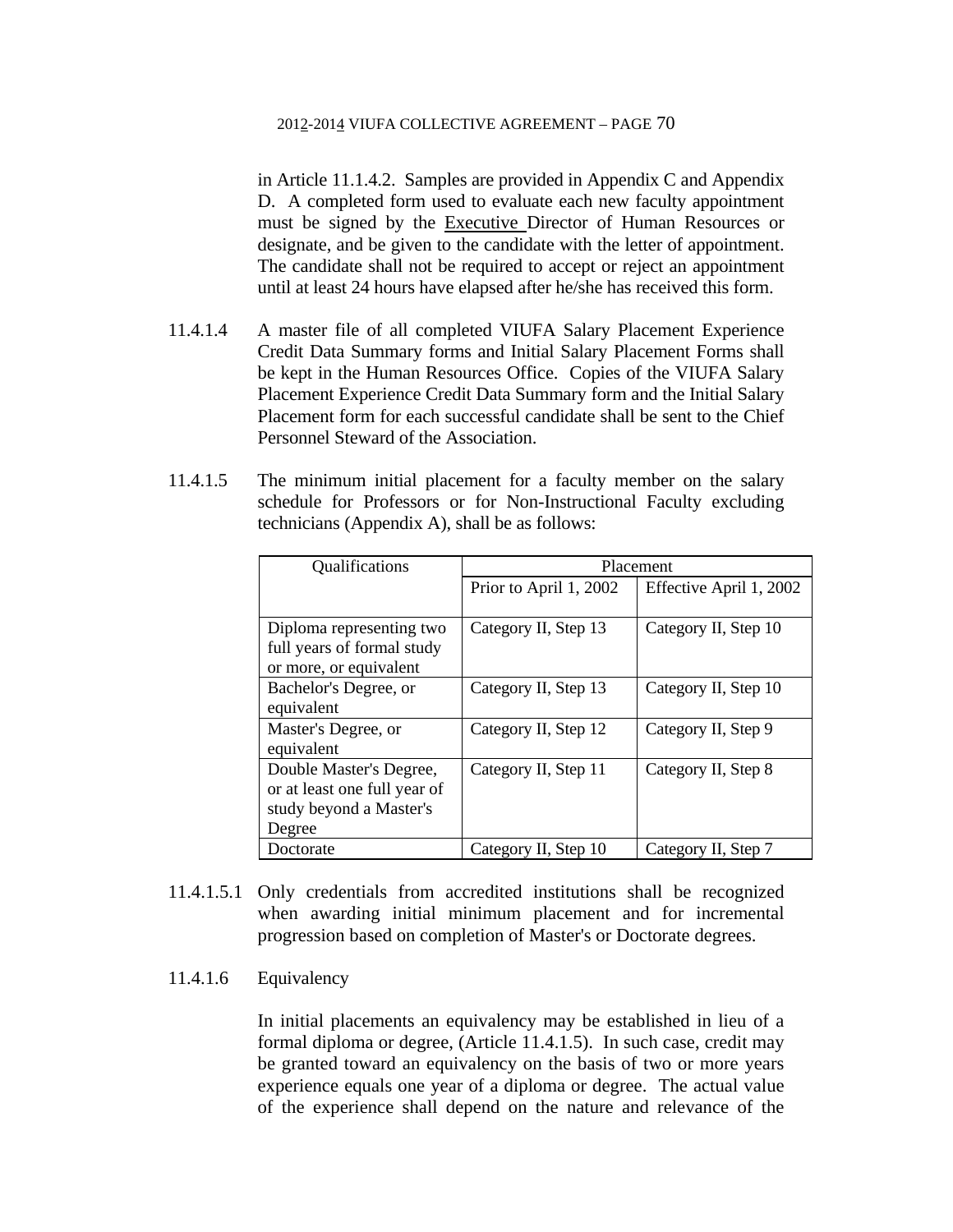experience. Where experience is used to establish equivalency, it cannot be used for salary increments.

# 11.4.1.7 Experience Credit

- a) Professors (excluding Education Programs):
	- i) Employment directly related to primary assignment shall mean employment in the following areas which are directly related to primary assignment:
		- 1) teaching in field of instructional assignment, at college, university or senior secondary school level (grade 11 or higher)
		- 2) senior administrative experience in the field of the instructional assignment
		- 3) research at the post-Doctoral level
		- 4) teaching assistantships or other similar teaching assignments done while working on a Master's or Doctorate only for the periods in which they constitute full-time workloads
		- 5) teaching not in field of instruction, at college, university or senior secondary school level (grade 11 or higher)
		- 6) other employment in field of instructional assignment after date of first Diploma, Degree or Teaching Certificate.
	- ii) Other relevant employment in the following areas which are relevant to appointment:
		- 1) teaching at elementary or junior secondary school level (kindergarten to Grade 10)
		- 2) senior administrative experience
		- 3) research at the post-Master's level
		- 4) other employment after date of first Diploma, Degree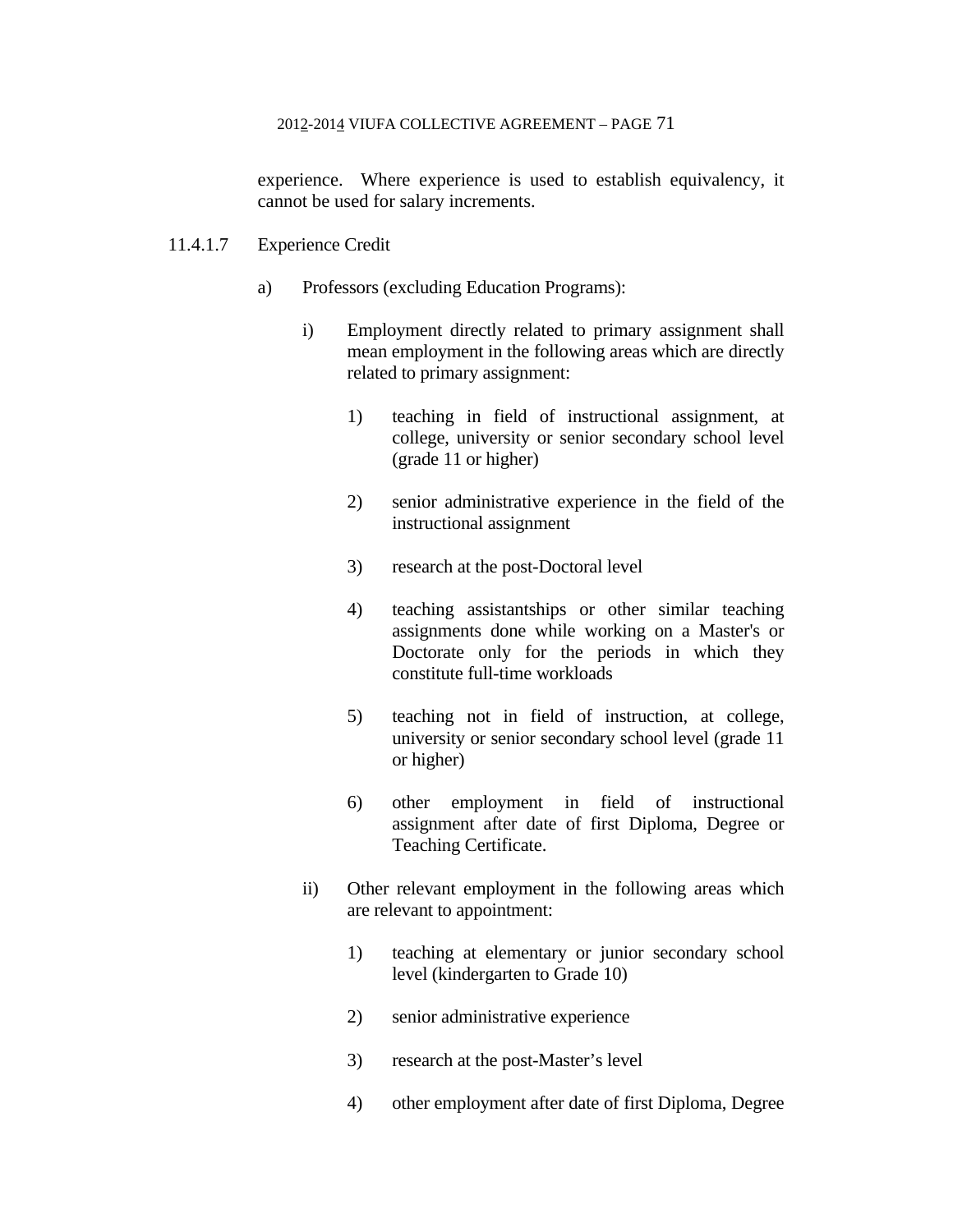or Teaching Certificate.

- b) Professors in Education Programs:
	- i) Employment directly related to primary assignment shall mean employment in the following areas which are directly related to primary assignment:
		- 1) teaching in field of instructional assignment, at college or university level
		- 2) teaching in public school system after certification
		- 3) teaching in certified private school system, or equivalent, after certification
		- 4) senior administrative experience in the field of the instructional assignment or in the public education sector
		- 5) research at the post-Doctoral level
		- 6) teaching assistantships or other similar teaching assignments done while working on a Master's or Doctorate only for the periods in which they constitute full-time workloads
		- 7) teaching not in field of instructional assignment, at college or university level
		- 8) other employment in field of instructional assignment after date of first Diploma, Degree or Teaching Certificate.
	- ii) Other relevant employment in the following areas which are relevant to appointment:
		- 1) senior administrative experience
		- 2) research at the post-Master's level
		- 3) other employment after date of first Diploma, Degree or Teaching Certificate.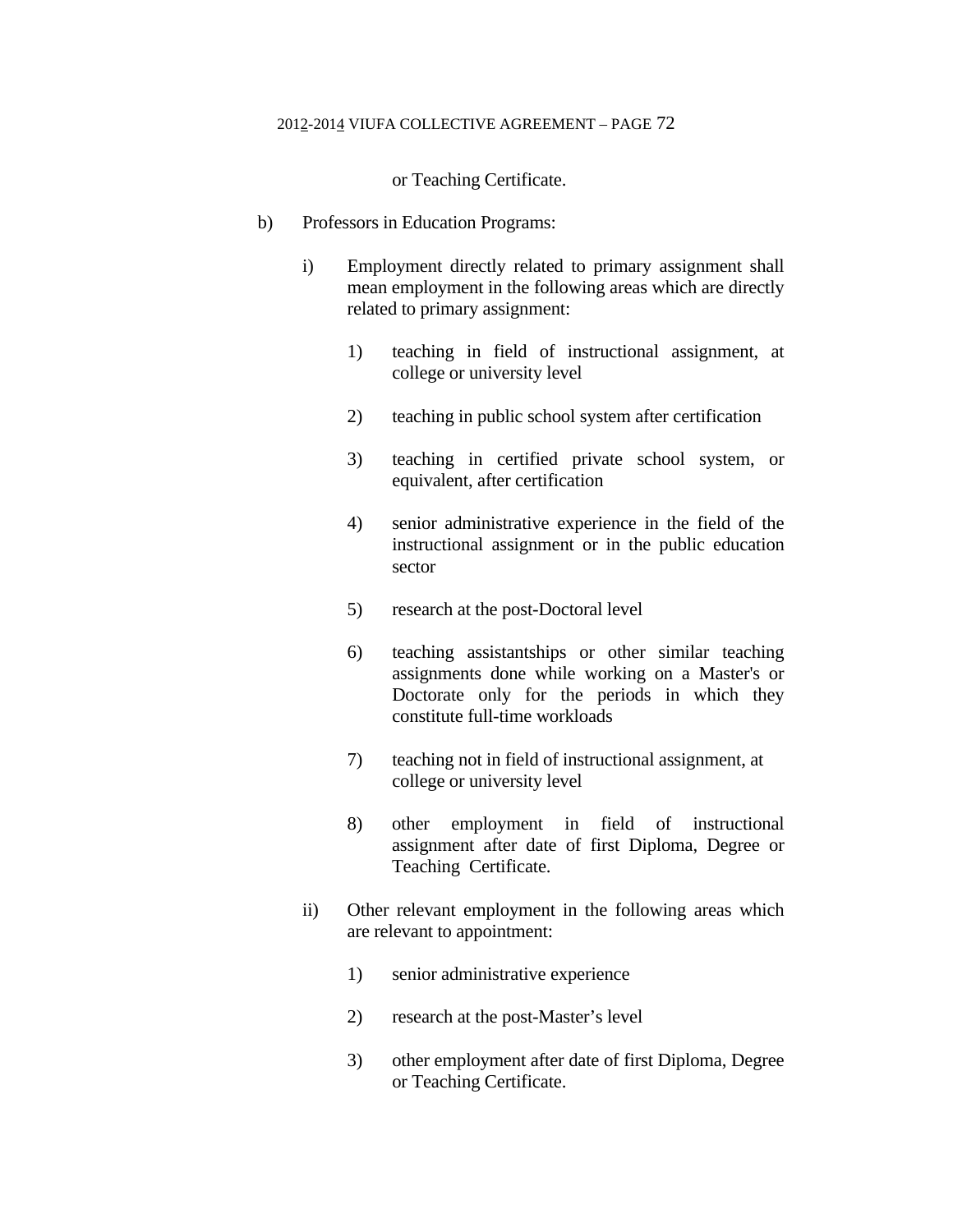- c) Counsellors:
	- i) Employment directly related to primary assignment shall mean employment in the following areas which are directly related to primary assignment:

 Note: Directly related experience for those employees whose primary assignment is Counselling shall be limited to Counselling experience. Directly related experience for those employees whose primary assignment is Advising (Educational Counsellors) shall be limited to Advising experience.)

- 1) counselling or advising at colleges, universities and senior secondary level of public and certified private schools or equivalent, social service agencies, and medical facilities
- 2) for Counsellors, teaching in field of assignment, such as in counselling programs, psychology and social work at colleges, universities, public and certified private schools or equivalent
- 2.1) for Advisors, (Educational Counsellors) teaching at Colleges, universities, or senior secondary school level
- 3) senior administrative experience in the field of the assignment
- 4) research at the post-Doctoral level
- 5) teaching assistantships or other similar teaching assignments done while working on a Master's or Doctorate only for the periods in which they constitute full-time workloads
- 6) other employment in field of primary assignment after date of first Diploma, Degree or Teaching Certificate.
- ii) Other relevant employment in the following areas which are relevant to appointment: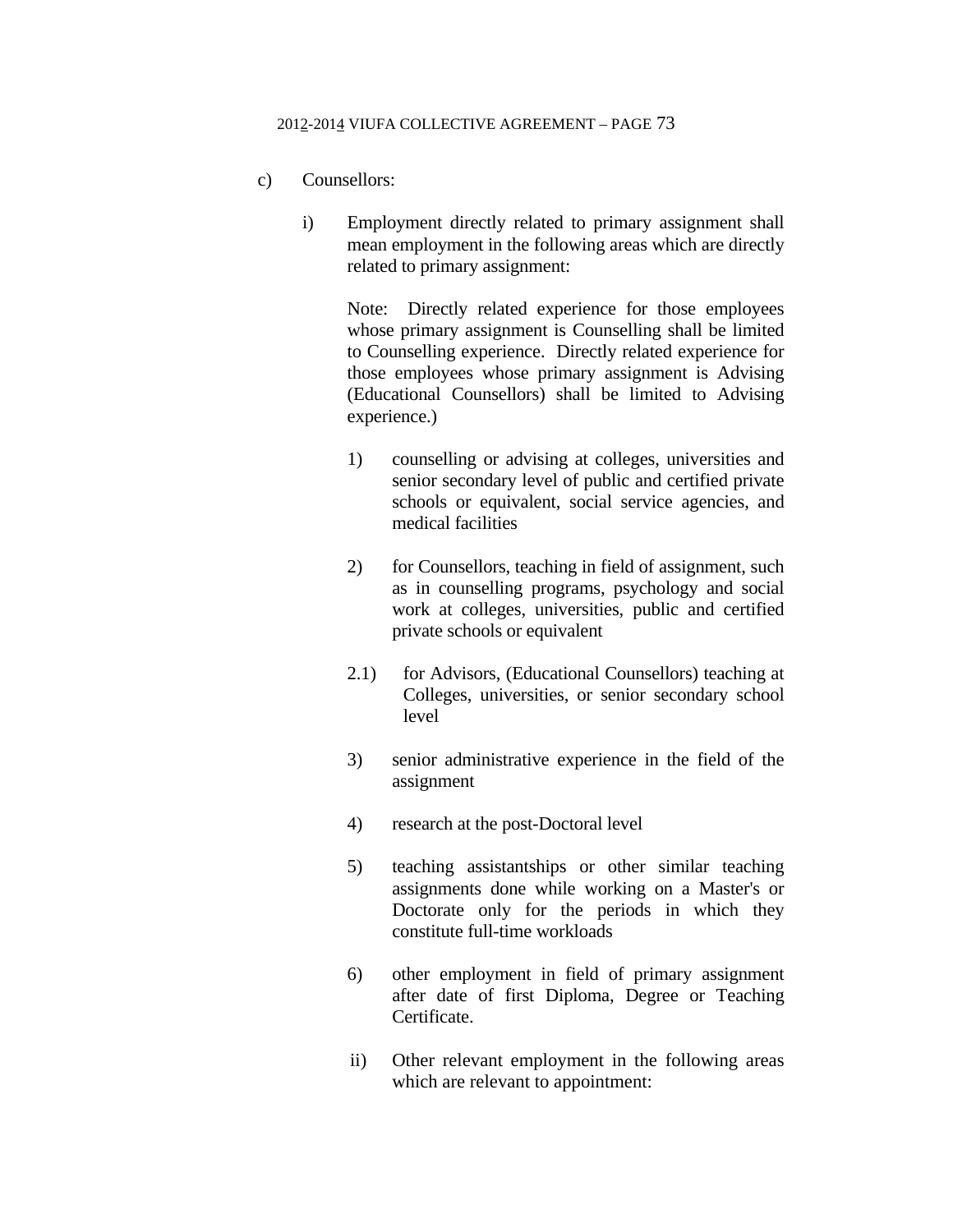- 1) counselling or advising at levels below senior secondary level of public and certified private schools or equivalent.
- 2) teaching not in field of assignment at colleges, universities, public and certified private or equivalent schools
- 3) senior administrative experience
- 4) research at the post-Master's level
- 5) other employment after date of first Diploma, Degree or Teaching Certificate.
- d) Librarians:
	- i) Employment directly related to primary assignment shall mean employment in the following areas which are directly related to primary assignment:
		- 1) as a professional librarian, following the M.L.S. degree or equivalent
		- 2) teaching in field of assignment
		- 3) senior administrative experience in the field of the assignment
		- 4) research at the post-Doctoral level
		- 5) teaching assistantships or other similar work assignments done while working on a Master's or Doctorate only for the periods in which they constitute full-time workloads
		- 6) other employment in field of primary assignment at post-Bachelor's level
	- ii) Other relevant employment in the following areas which are relevant to appointment:
		- 1) employment after a two-year diploma level as a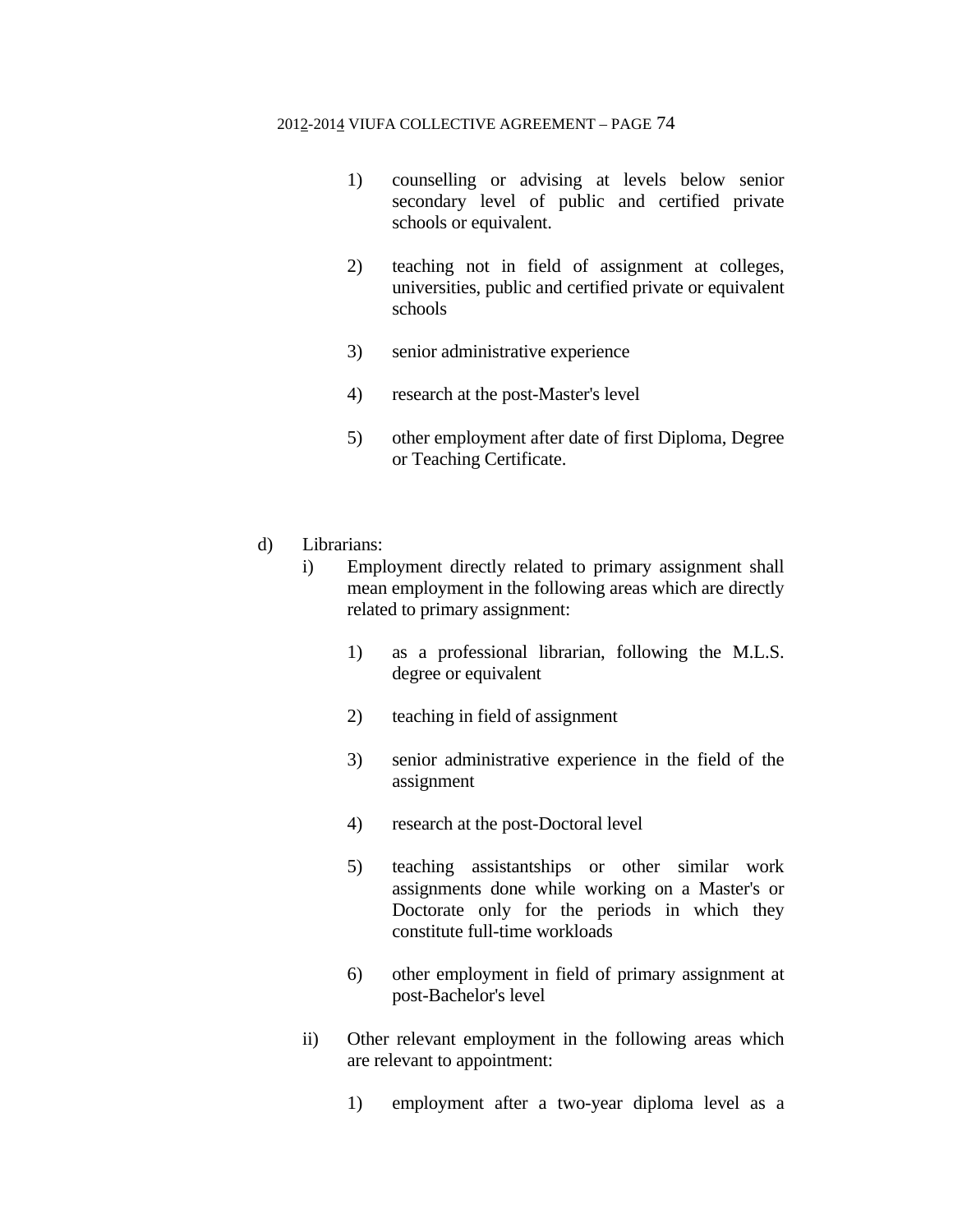library technician or senior supervisory library assistant

- 2) senior administrative experience
- 3) research at the post-Master's level
- 4) other employment at post-Bachelor's level
- e) Technicians:
	- i) Employment directly related to primary assignment shall mean employment in the following areas which are directly related to primary assignment:
		- 1) teaching, research, and work in field of assignment at post-diploma or equivalent level.
	- ii) Other relevant employment in the following areas which are relevant to appointment:
		- 1) teaching, research, and work.
- 11.4.1.7.1 Part-time teaching experience shall be pro-rated based on a two-semester teaching year. Other part-time work experience shall be pro-rated based on a 35-hour work week and 12-month year. In no event shall more than one year experience credit be granted for experience in any 12-month period.
- 11.4.1.7.2 Teaching of non-credit courses shall be excluded.
- 11.4.1.7.3 The decimal fraction of a year's experience leading to initial salary placement shall not be carried forward as a credit towards an increment on the salary schedule.
- 11.4.2 Procedure for Salary Placement of Technicians
- 11.4.2.1 The minimum initial placement for a technician on the salary schedule given in Appendix A shall be as follows:

 Qualifications Placement Diploma in Technology or equivalent F1-1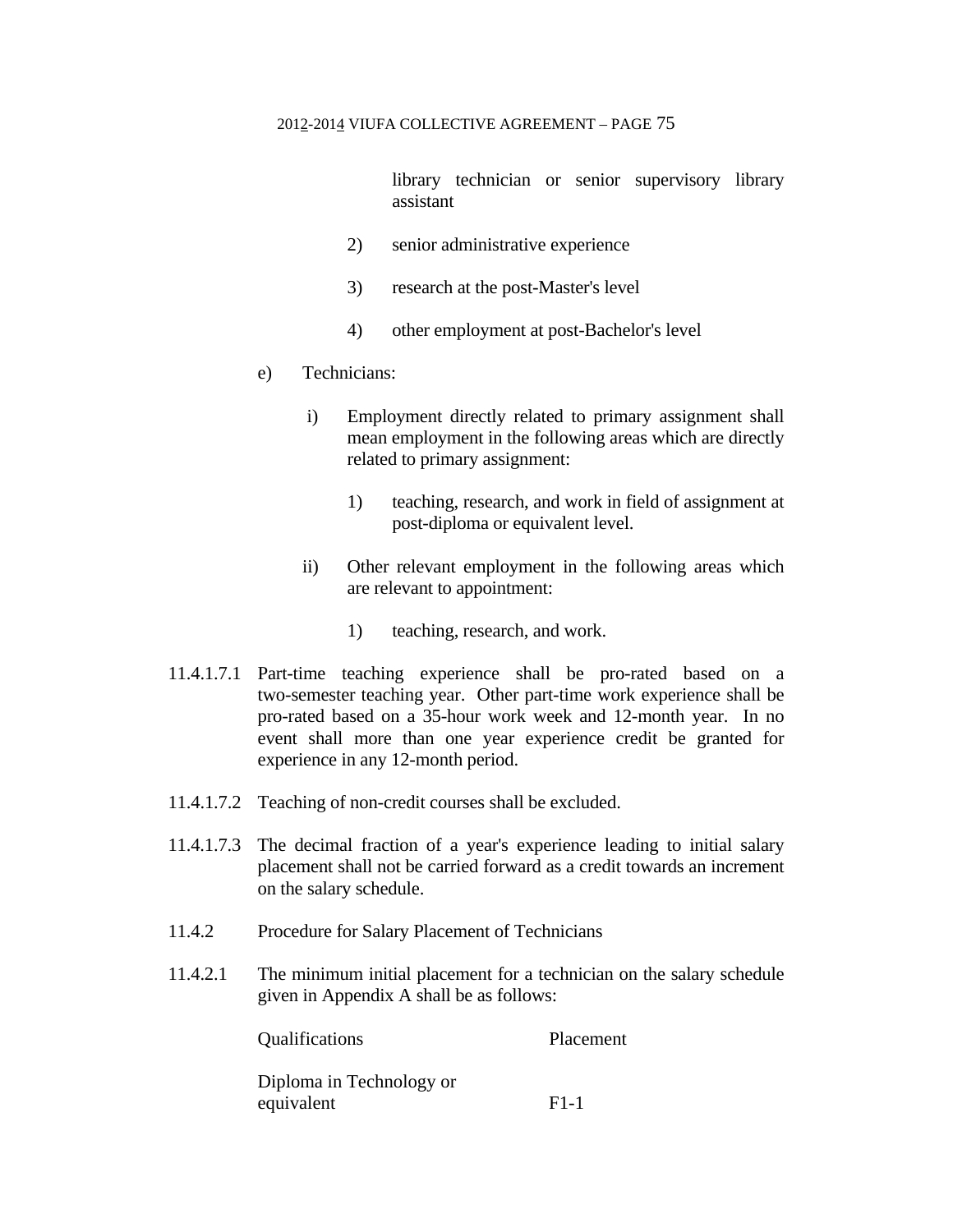|            | Diploma in Technology plus<br>one year of related study | $F1-2$ |
|------------|---------------------------------------------------------|--------|
| equivalent | Bachelor's Degree or                                    | $F1-3$ |
|            | Bachelor's Degree plus<br>one year of related study     | $F1-4$ |
|            | Bachelor's Degree plus<br>two years of related study    | F1-5   |

- 11.4.2.2 A technician who, as part of his/her workload, has responsibilities for instructing and evaluating students in a laboratory or other teaching situation shall be placed as both a Professor and a Technician (Articles 11.4.1 and 11.4.2) and shall be paid for the proportion of time devoted to each of the two activities as determined by the Program Group Workload Committee. Other conditions of employment shall be determined by this same ratio. The duration of the teaching assignment shall be set at the time that the technician accepts the assignment.
- 11.4.3 Salary Placement Appeals
- 11.4.3.1 Appeals on initial salary placement may be made on questions regarding the interpretation and application of the salary placement criteria.
- 11.4.3.2 Appeals on salary placement shall be made to a Salary Placement Appeals Committee which shall consist of the following: the Vice-President Academic, the appropriate Dean of Instruction, and four (4) faculty members elected annually in May by the Association. The Chief Personnel Steward of the Association, or designate, shall be the advocate for the faculty member involved.
- 11.4.3.3 The Vice-President Academic Provost and the four (4) faculty members on the Salary Placement Appeals Committee shall elect a Chair in May. The Chair shall be responsible for calling meetings of the Committee as necessary.
- 11.4.3.4 A new faculty member must initiate any appeal regarding his/her placement on the salary schedule within ninety (90) days of commencing duty at the University, or within sixty (60) days of receiving the placement form, whichever is the later. The Chair of the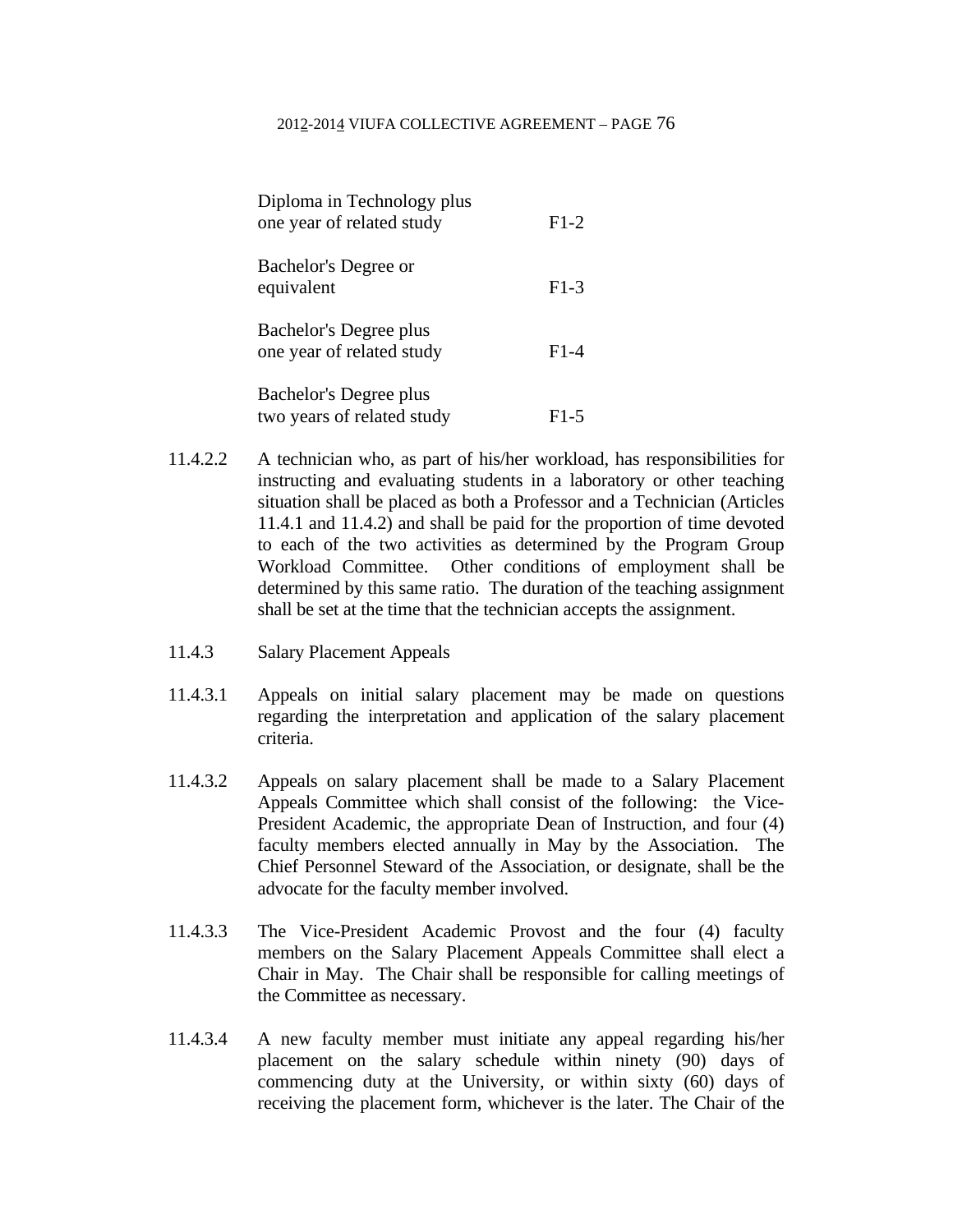Salary Appeals Committee shall call a meeting of the Committee within sixty (60) days of receipt of an appeal.

- 11.4.3.5 The decision of the Salary Placement Appeals Committee is final.
- 11.4.4 Change of Assignment

 A regular faculty member who has been placed on the salary schedule shall not receive a new placement if he/she is reassigned to another position within the same salary scale, at any time after he/she has been appointed to more than a one-year term.

# 11.5 ADDITIONAL FORMAL QUALIFICATIONS

- 11.5.1 Faculty members who complete additional formal qualifications shall be awarded additional increments corresponding to the differences indicated in the criteria for initial placement (Articles 11.4.1.5 and 11.4.2.1). Where experience increments have been given for work toward the additional formal qualifications (not teaching) an additional educational increment shall not be given within the same year for the completion of the said qualifications.
- 11.5.2 Placement on a new step within a category, resulting from a faculty member's completion of additional formal qualifications, shall be effective from the first day of the pay period following receipt of formal notification by the appropriate Senior Administrator and the Executive Director of Human Resources with notification of change to the appropriate Vice President.

## 11.8 INCREMENTAL ADVANCEMENT ON SALARY SCALE

11.8.1 Since experience usually results in improved teaching ability and/or increased knowledge in an area of expertise, a faculty member can normally expect an annual increment on the basis of this experience. Each part-time faculty member shall accumulate experience credits in the same proportion as his/her salary compared to the salary he/she would receive as a full-time faculty member. If the increment is not granted, the Dean of Instruction must state the reasons in writing to the faculty member by February 15 of the year preceding the contract year when the increment is to be withheld. The Committee of Personnel Stewards of the Association may make representation to the Vice-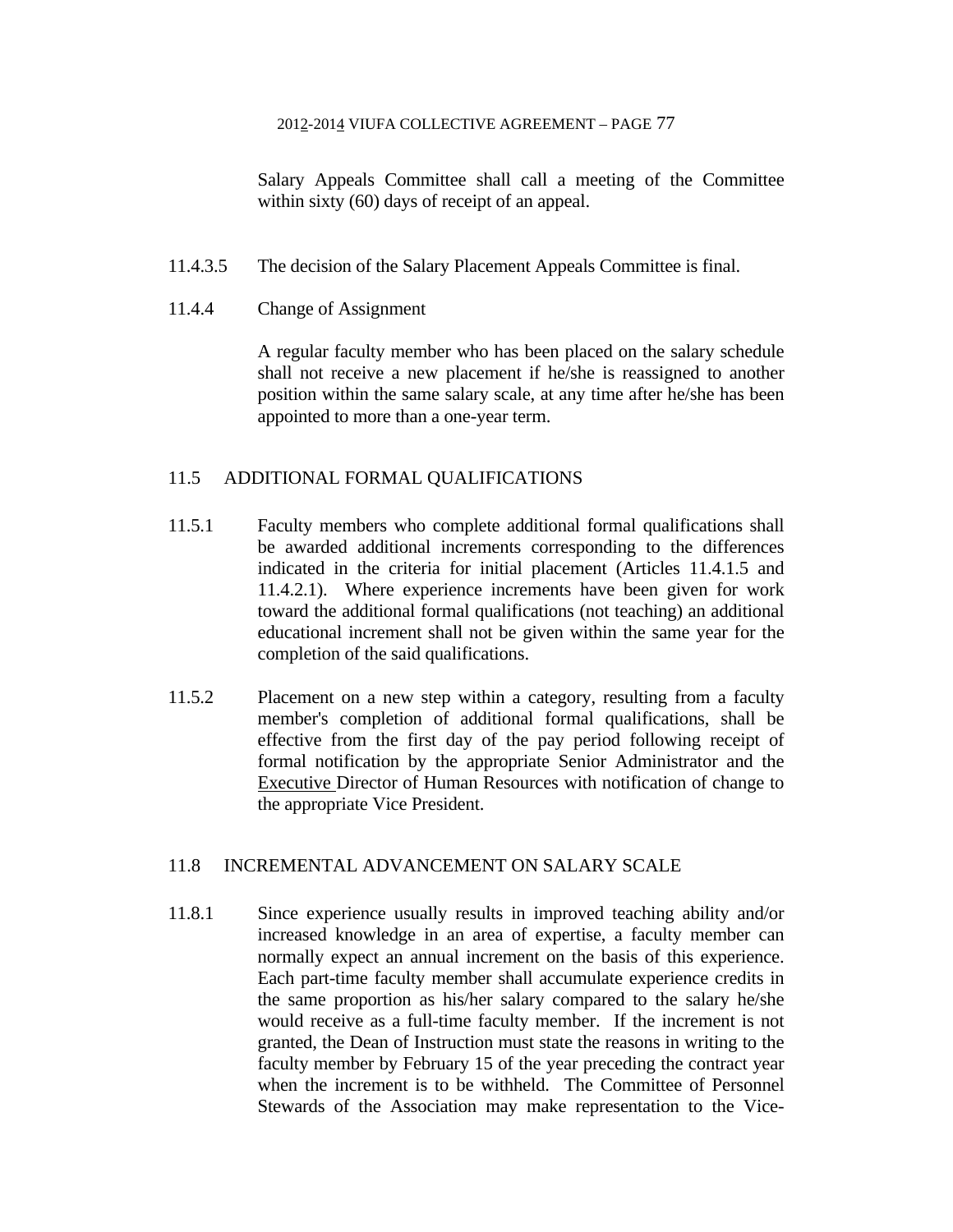President Academic should the faculty member so request. Increments will be effective on the first day of the pay period following that date in which the faculty member accrued 1.000 credits towards an incremental salary increase. Normally, only one work experience increment or additional educational increment shall be awarded in a twelve-month period subject to Articles 11.5.1 and 11.5.2.

11.8.2 Full-time faculty members who have appointments in more than one category of the salary scale (that is, those who have split appointments) shall have the salary in each category fully incremented annually.

# *11.9 PROVINCIAL SALARY SCALE*

*11.9.1 The Provincial Salary Scale is attached as Appendix A.* 

 *(a) Effective January 1, 2013, all annual rates of pay in Appendix A of the collective agreement which were in effect on December 31, 2012 shall be increased by one percent (1.0%). The new rates shall be rounded to the nearest whole dollar.* 

 *(b) Effective April 1, 2013, all annual rates of pay in Appendix A of the collective agreement which were in effect on March 31, 2013 shall be increased by one percent (1.0%). The new rates shall be rounded to the nearest whole dollar.* 

 *(c) Effective September 1, 2013 or the date of tentative settlement of the local parties' Memorandum of Agreement (whichever is later), all annual rates of pay in Appendix A of the collective agreement which were in effect on August 31, 2013 shall be increased by one percent (1.0%). The new rates shall be rounded to the nearest whole dollar.* 

 *(d) Effective January 1, 2014, all annual rates of pay in Appendix A of the collective agreement which were in effect on December 31, 2013 shall be increased by one percent (1.0%). The new rates shall be rounded to the nearest whole dollar.* 

*The general wage increases listed above are reflected in the revised Provincial Salary Scale which is referenced as Appendix A of this Schedule.* 

## *11.9.2 Secondary Scale Adjustment*

*11.9.2.1 (a) Effective January 1, 2013, all steps on secondary scales which were in effect December 31, 2012 shall be increased by one percent (1.0%).*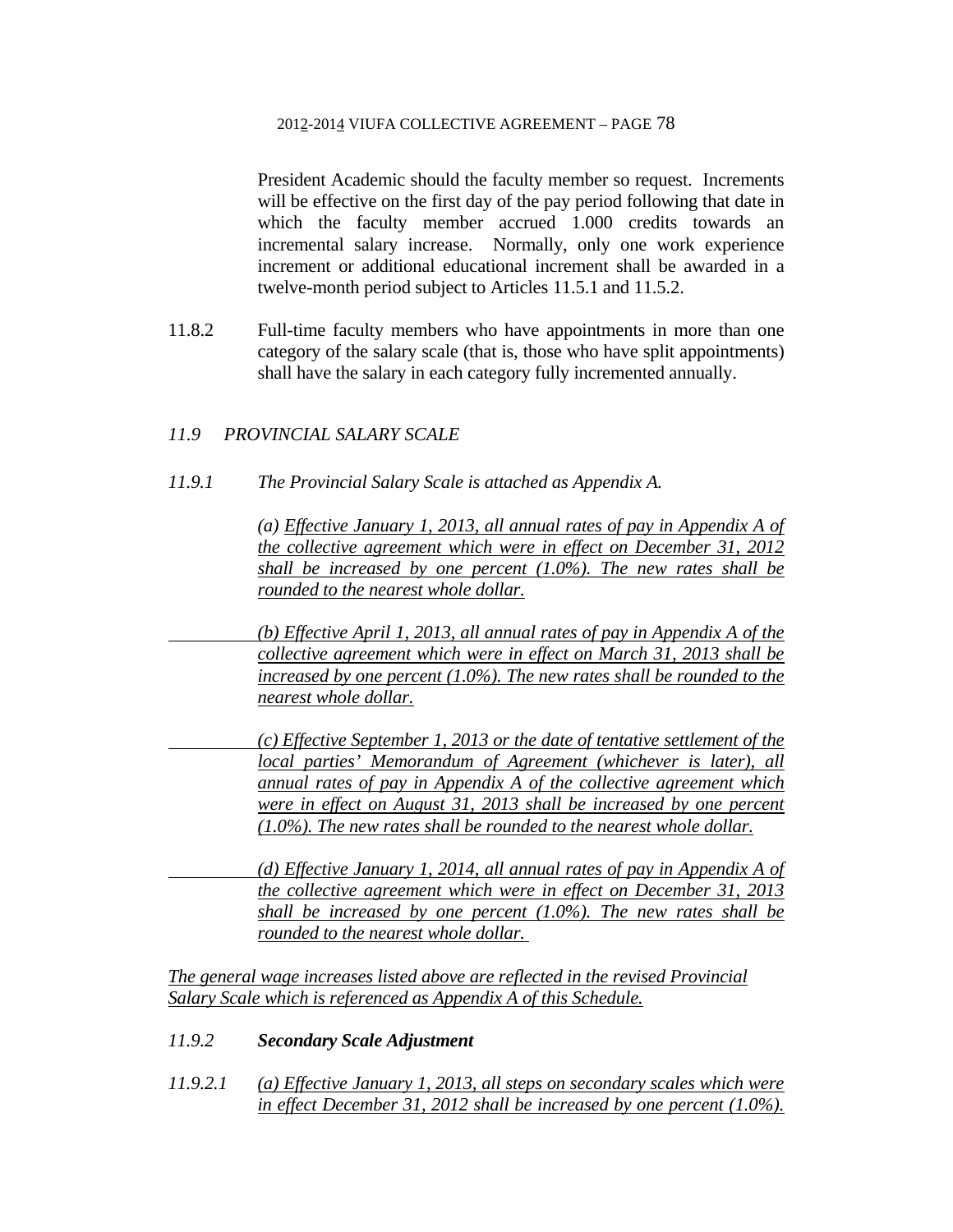*The new rates shall be rounded to the nearest whole cent or dollar as applicable.* 

 *(b) Effective April 1, 2013, all steps on secondary scales which were in effect on March 31, 2013 shall be increased by one percent (1.0%). The new rate shall be rounded to the nearest whole cent or dollar as applicable.* 

 *(c) Effective September 1, 2013 or the date of tentative settlement of the local parties' Memorandum of Agreement (whichever is later), all steps on secondary scales which were in effect on August 31, 2013 shall be increased by one percent (1.0%). The new rates shall be rounded to the nearest whole cent or dollar as applicable.* 

 *(d) Effective January 1, 2014, all steps on secondary scales which were in effect on December 31, 2013 shall be increased by one percent (1.0%). The new rates shall be rounded to the nearest whole cent or dollar as applicable.* 

*11.9.2.2 Despite Article 11.9.2.1 above, local parties may elect to revise secondary scales to the extent possible within a weighted average of the salary increases specified in Article 11.9.2.1.* 

## *11.9.3 Maintenance of Placement*

 *Where an employee covered by this Agreement becomes employed within two (2) years by another institution* of the former Common Agreement *also covered by this Agreement, initial placement shall be made at the higher of the placement formula at the hiring institution or his or her current or most recent salary step. This will only apply when the employee becomes employed in the same or a substantially similar field. The normal probation provisions of the hiring institution will apply.* 

Vancouver Island University will commit to place new employees from the following institutions at the current salary placement:

*College of New Caledonia, College of the Rockies, Camosun College, Capilano College, Douglas College, Institute of Indigenous Government, Kwantlen University College, North Island College, Northern Lights College, Northwest Community College, Selkirk College, University College of the Cariboo, Vancouver Community College.*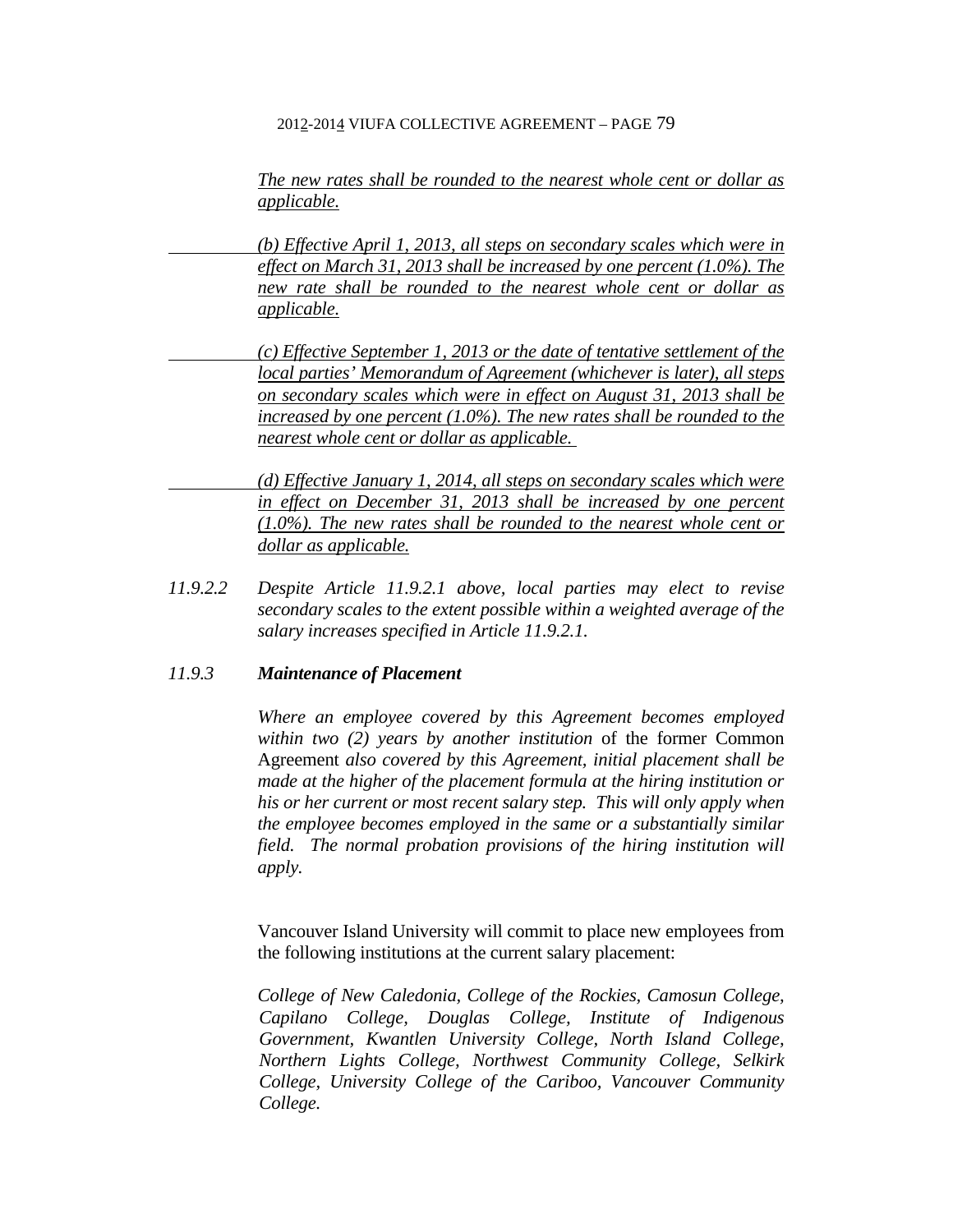## *11.9.4 Calculation of Pay*

 *Vancouver Island University will review its division of annual pay into pay periods to ensure that employees receive the full or pro-rated (as applicable) gross annual salary in the Provincial Salary Scale in Appendix A.* 

# *11.9.5 Overload*

 *A regular employee who works an overload in a given year shall receive no less than either:* 

- *(a) the pro-rate salary for the overload based on the Provincial Salary Scale or the secondary scale on which the employee is placed or,*
- *(b) a reduction of workload in a subsequent year that is commensurate with the amount of the overload.*

*The conditions governing overloads are as set out in the regular employee's local collective agreement, subject to the above provision.*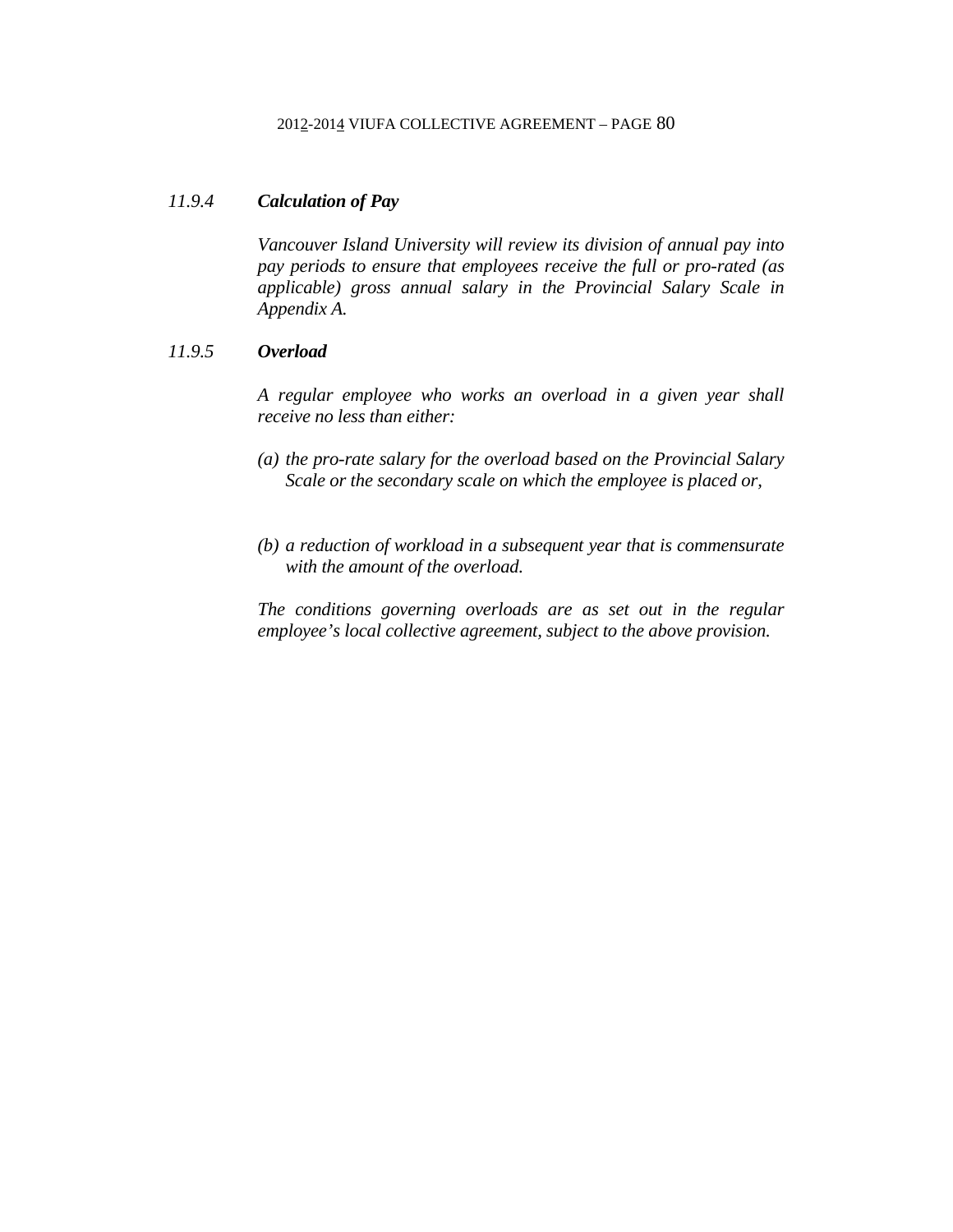# **12. LEAVE, PAID AND UNPAID, PROFESSIONAL DEVELOPMENT AND SCHOLARLY ACTIVITY**

# 12.2 VACATIONS

- 12.2.1 The employer shall provide each regular instructional faculty member, counsellor, advisor, and librarian who works a full annual workload with forty-four (44) days of paid vacation in each year, exclusive of statutory holidays and the days between Christmas and New Years.
- 12.2.2 Regular instructional faculty members, counsellors, advisors, and librarians who work less than a full workload shall be entitled to paid vacation in each year on a pro-rated basis.
- 12.2.3 An instructional faculty member may request vacation at times other than the June 15 to August 15 period. Such a request shall normally be approved unless the requested period falls within the specified teaching period, including each full regular semester (including examination period) and each designated teaching period for special session or summer session in which the Professor has assigned teaching duties.
- 12.2.4 If the University requires an instructional faculty member to report for duty or otherwise be in attendance during his or her vacation time, then the Professor is given equivalent time off. Both the request and arrangements for equivalent time off are to be made in writing.
- 12.2.5 The vacation period for Faculty Advisors is from June 1st to July 31st. This shall begin in the year in which the Faculty Advisor's assignment begins. In the year in which the Faculty Advisor's assignment to the Advising Centre ends, he or she has the option of continuing with the June 1st to July 31st vacation period, or returning to the vacation period for instructional faculty, or any two-month period agreed to mutually by the Faculty Advisor, the Appropriate Senior Administrator in which the Faculty Advisor's assignment is being reinstated.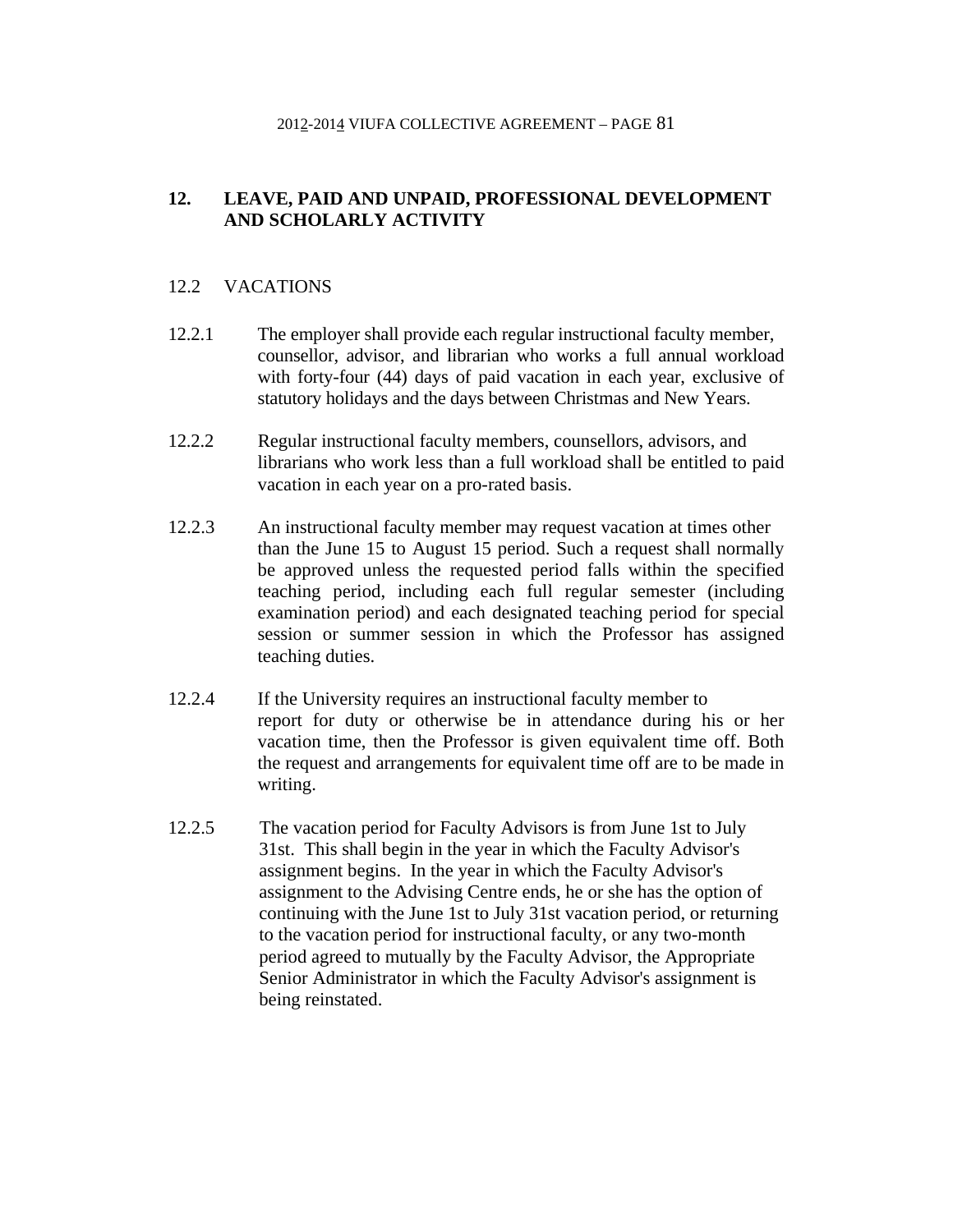# 12.2.6 **Technicians:**

 Technicians are entitled to twenty-one (21) days annual vacation. The scheduling of this vacation shall be arranged by the technician in consultation with and subject to the approval of the Appropriate Senior Administrator. Full-time technicians who have provided five (5) years continuous service in that capacity to the University shall be entitled to an additional five (5) days vacation.

# 12.2.7 **Vacation for Part-Time Appointees:**

- a) Temporary appointments for counsellors and librarians shall include a vacation entitlement of 8% in the first year of employment, 12% in the second year of employment, and 16% in the third year of employment.
- b) Temporary appointments for technicians shall include a vacation entitlement of 8%.

Vacation entitlement shall be:

- i) Paid out on a biweekly basis for contracts of duration less than five months.
- ii) For contracts of at least five months, the vacation entitlement shall be given as time off, and any unused vacation entitlement will be paid out at the end of the contract.

Non-instructional temporary faculty, in at least their third year of employment, shall be entitled to professional development time as outlined in Article 12.3.1.1 on a pro-rated basis.

## 12.3 PROFESSIONAL DEVELOPMENT

- 12.3.1 In order to maintain excellence of instruction and educational service at the University, it is recognized that there is a need for faculty to have the opportunity to participate in and pursue activities related to professional development. Towards this end the University shall:
	- a) provide each regular faculty member, upon application, a minimum of \$1,000 for professional development activities approved by the appropriate Academic Administrator. .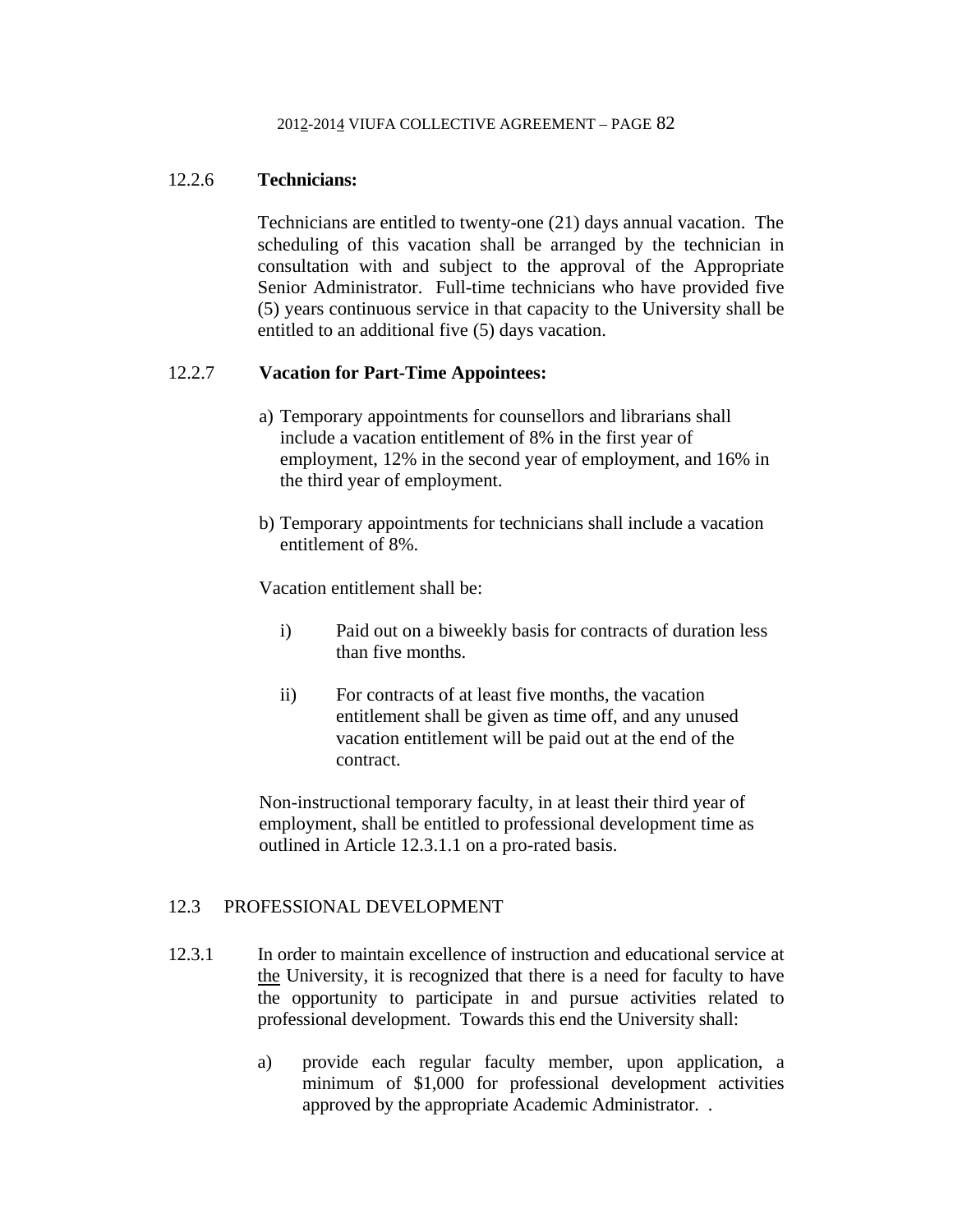Only those activities undertaken primarily for the benefit of University can be considered for non-taxable reimbursement.

The following expenses may be eligible for reimbursement:

- i) Membership fees in professional organizations and learned societies;
- ii) Books, periodicals, journals and other materials directly associated with the faculty member's duties and responsibilities;
- iii) Registration fees or other fees for courses, workshops and similar activities;
- iv) Travel expenses related to attending meetings, conferences, courses and other approved activities. (These reimbursements will be made in accordance with the travel policies of the University);
- v) Other activities deemed of significant benefit to Vancouver Island University.

 As non-taxable reimbursements, goods purchased through Professional Development funds remain the property of the University.

Faculty members may elect to open Research Accounts.

 Unexpended balances at the end of the fiscal year (March 31) can be:

- 1. Claimed on an expense claim form authorized by the Dean, Director or Regional Campus Principal. Payment to the faculty member of 75% of the unexpended balance at the end of the fiscal year (March 31) will be added to his/her taxable income for the calendar year in which the payment is received. The remainder (25%) of the unexpended balance claimed by the faculty on the expense claim, at the end of the fiscal year (March 31), will be retained by the University;
- 2. Carried forward to the following fiscal year provided that at no time will an employee's Professional Development fund balance exceed \$3,000; or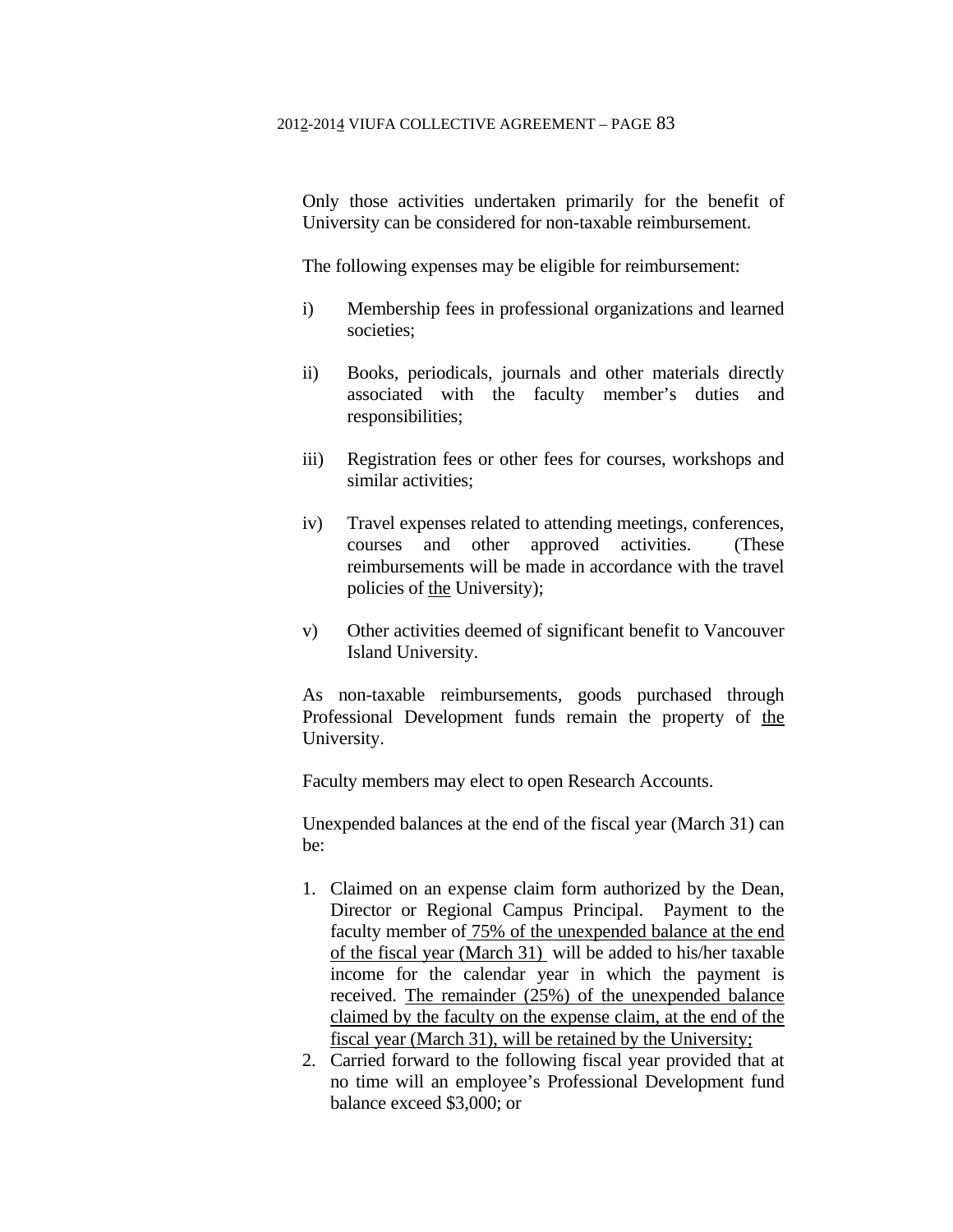3. Carried forward into the faculty member's Research Account.

 In addition to this the University shall cover expenses for one faculty member, in each discipline where Provincially-approved articulation meetings are held, to attend one such meeting per year.

- b) provide the Association Professional Development Committee a minimum of \$4,500 for the sponsorship of activities which in the opinion of the committee shall be of professional interest to the general faculty.
- c) provide funds to support the equivalent of eight and one-half full-time professional development leaves of absence (assisted leaves) at a minimum of 70% of regular salary.
- 12.3.2 Regular non-instructional faculty members shall receive two (2) weeks to engage in professional development activities per year (following the submission of the leave request form if the employee is planning to be off-campus and not on call), provided that this time can be arranged so that replacement is deemed unnecessary, but the appropriate Dean, Director or Regional Campus Principal. Faculty who do not have twelve month appointments shall have this time prorated commensurate with the length of their appointment.

 When additional professional development time is needed noninstructional faculty may, upon written application to the appropriate Dean, Director or Regional Campus Principal, receive special permission to be absent from the University.

- 12.3.3 Waiver of Tuition Fees for University Employees
	- a) Credit Courses

 Employees who have a regular appointment may register in University courses, at no cost, provided that no fee-paying student is displaced. Such registration will be subject to admission requirements and enrolment procedures which will be set from time to time by the Registrar.

b) Community Education Courses

Eligible\* employees will be allowed to enroll in one non-credit or part-time vocational course per term, at no cost, subject to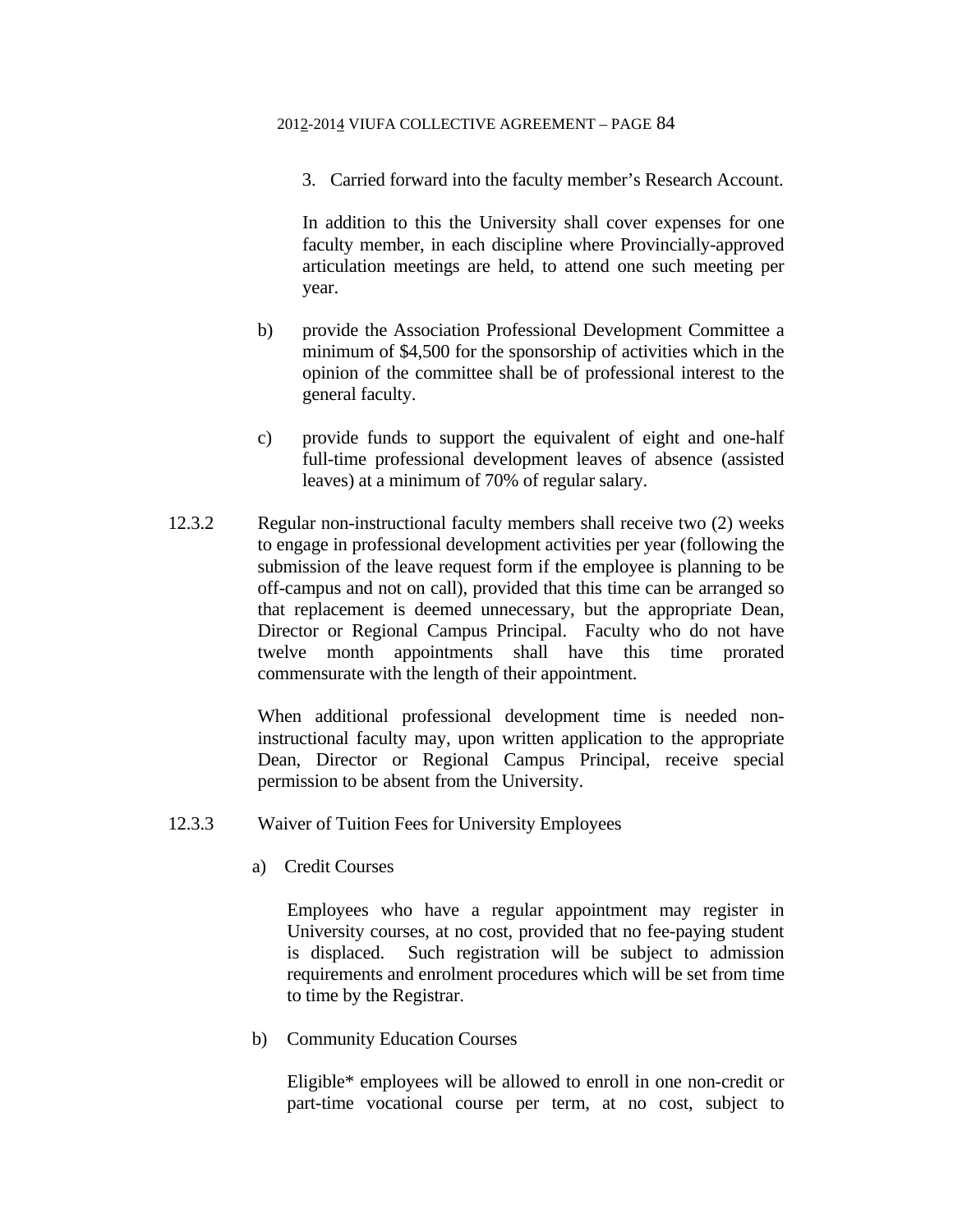procedures which will be set from time to time by the Applied Programs or Learning Connections department at each campus.

\*Eligible employee means a faculty member who is employed for a minimum of three months and only during the period of employment.

# 12.4 ASSISTED LEAVE (PROFESSIONAL DEVELOPMENT LEAVE OF ABSENCE)

 It is recognized that many opportunities for professional development require a longer period of time than is available between the spring and fall instructional periods. In order to encourage faculty to take advantage of these opportunities, a program of professional development leave of absence has been developed.

12.4.1 Faculty members may apply for either a full or partial release Assisted Professional Development leave of absence. A partial release leave is designed to free a regular faculty member from between .25 and .75 of a full time workload at the University. The salary received by a faculty member on partial release leave shall be calculated on a percentage basis: e.g. A regular full time faculty member receiving a .25-FTE Assisted PD Leave and working the rest of their full workload would receive 75% of their regular salary plus 25% of 70% of their regular salary. A regular .75 time faculty member receiving a .25-FTE PD Leave from their 75% workload would receive 50% of the salary they would be entitled to as a full time faculty member plus 25% of 70% of the salary they would be entitled to as a full time faculty member.

> A one-half year P.D. leave of absence shall normally be for the period January 1 to June 30 or the period July 1 to December 31. A full-year P.D. leave shall be for the twelve-month period following commencement of the leave.

12.4.2 Since P.D. leaves are recognized in Articles 12.4 and 12.4.9 as contributing to the instructional quality and educational services offered by Vancouver Island University, a faculty member on P.D. leave is considered to be continuing to perform his/her duties of employment.

> Except for the professional development allowance under Article 12.3.1, a faculty member on P.D. leave is expected to pay, from his/her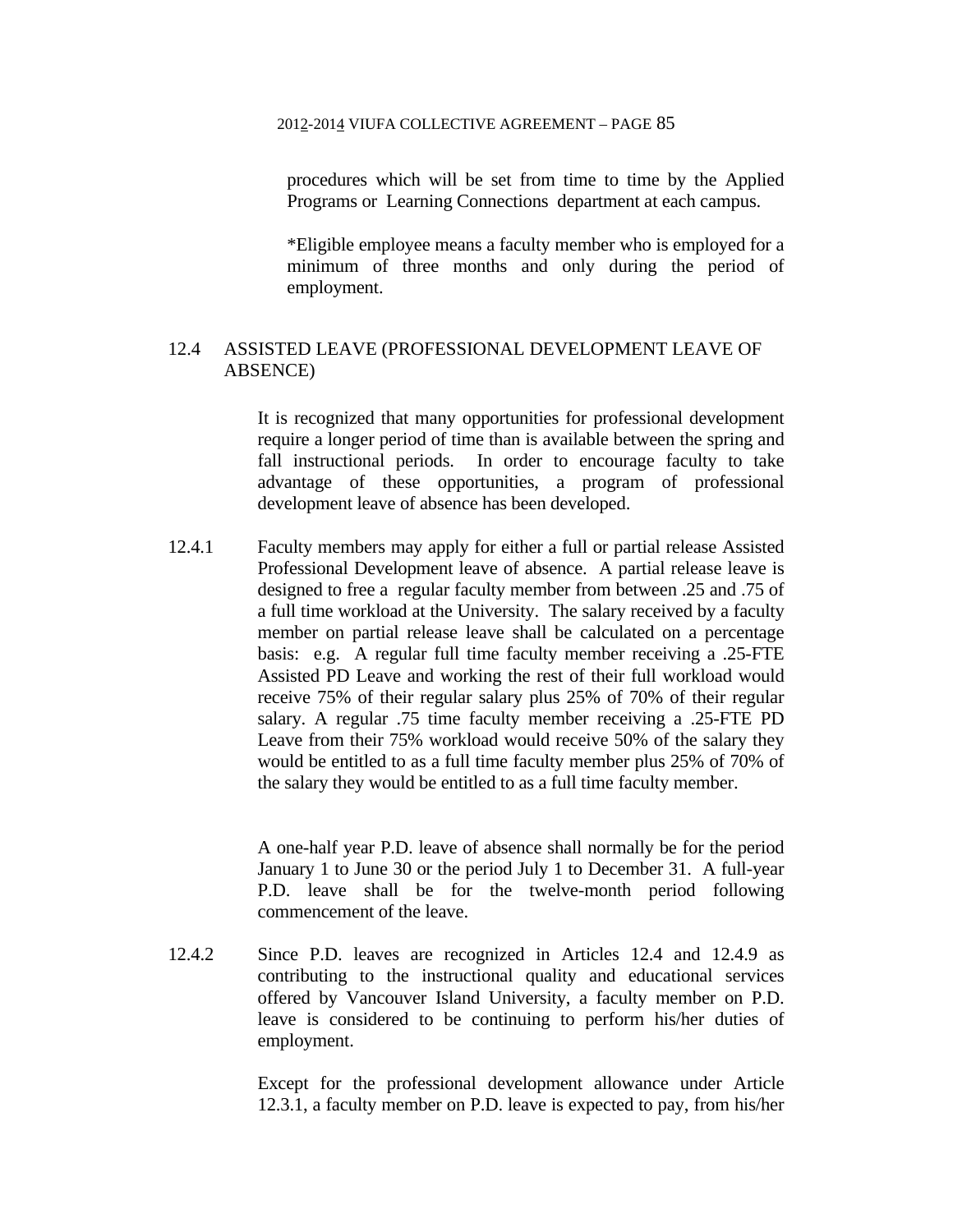salary, all travel, meal and accommodation costs incurred while fulfilling his/her duties of employment under the terms of his/her leave proposal and while away from the employer's normal place of business and the faculty member's principal residence. In addition, supplies consumed directly in the performance of the P.D. leave responsibilities must be paid for by the faculty member on leave.

- 12.4.3 The University shall, during the period of a P.D. leave of absence, continue to contribute to the faculty benefit plans which are applicable to the faculty member providing the faculty member continues to contribute.
- 12.4.4 It is recognized that faculty members should not realize direct financial gain from the assisted leave program. Consequently, the University is entitled to recover from a recipient of an assisted leave the amount by which his/her earnings from employment or contracts while on assisted leave exceed his/her normal annual income and benefits.
- 12.4.5 The faculty member shall be required to return to the service of the University upon completion of his/her P.D. leave of absence for a period equal to the length of the leave. In the event of failing to do so, the faculty member shall refund the amount of any money paid to him/her or on his/her behalf by the University during the P.D. leave of absence.
- 12.4.6 Upon completion of P.D. leave of absence, the faculty member is assured of resuming duties at a salary level equal to that which he/she would have received, had he/she remained in his/her usual position at the University.
- 12.4.7 If a faculty member on assisted professional development leave, by mutual agreement with a Dean, Director, or Regional Campus Principal, returns to work prior to the commencement of the leave or during the period of the leave, a new assisted professional development leave equivalent to the length of time remaining in the leave shall be created. The new leave, or any portion thereof, shall be carried over in to the following fiscal year if unused in the year in which it is created.
- 12.4.8 In the first semester after returning from a Professional Development Leave of Absence, the faculty member shall submit a report, to the President, summarizing the professional development that has been accomplished on the leave. Failure to fill this requirement shall render the faculty member ineligible for future assisted leaves.
- 12.4.9 In order to be eligible for a P.D. leave of absence, a faculty member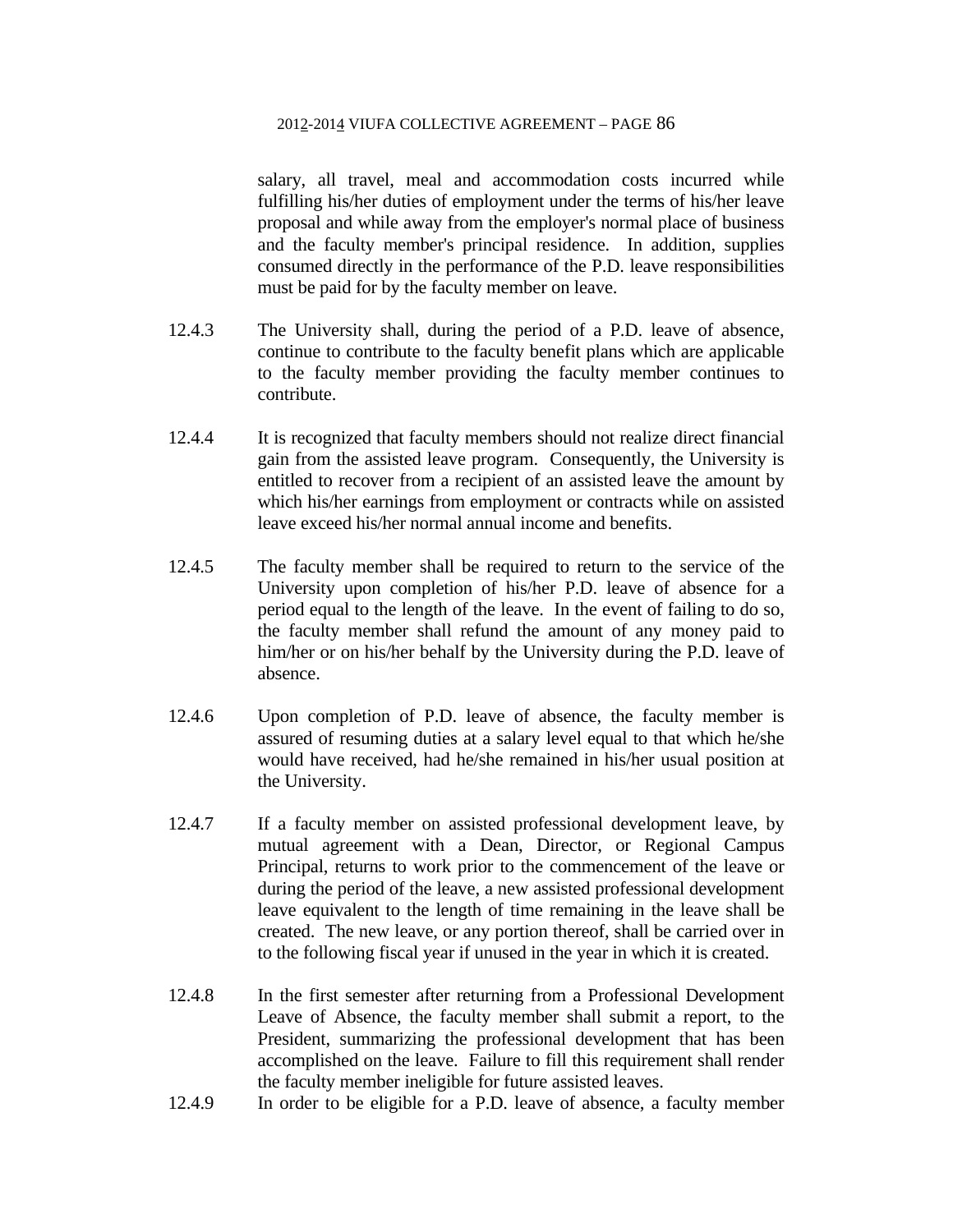must:

- a) have a regular appointment and at least three FTE years of VIUFA seniority preceding the commencement date of the leave.
- b) notify the Executive Director of Human Resources on or before 1:00 p.m. of the last business day of May in the year prior to that in which the proposed leave is to commence that he or she plans to apply for a P.D. leave of absence. The Executive Director of Human Resources shall forward the list of names and the categories of each person proposing to apply for a leave to the President of the VIUFA and the Chair of the Leave Committee. Applicants should also provide copies of their letter of intent to their Dean, in the case of instructional faculty or to the Dean, Director or Regional Campus Principal (which ever is appropriate) in the case of non-instructional faculty.
- c) submit a complete application to the Chair of the Leave Committee after August 15 and before September 15 of the academic year prior to that in which the proposed leave shall commence. This application shall include a description of the program proposed for the leave, and any supporting statements that the faculty member may consider important to his/her application.
- d) propose in his/her application a program which shall be of professional benefit to himself and which shall increase his/her potential contribution to the University. Such programs may include:
	- i) Further academic studies relevant to the professional growth of the faculty member in his/her particular area of scholarship and/or to the Vancouver Island University curriculum.
	- ii) Experience in business, industry, research, community service, or in government or educational institutions which is directly relevant to the role of the faculty member within the University.
	- iii) Studies of educational systems and methods in other institutions.
	- iv) Other activities which can be seen to ultimately benefit the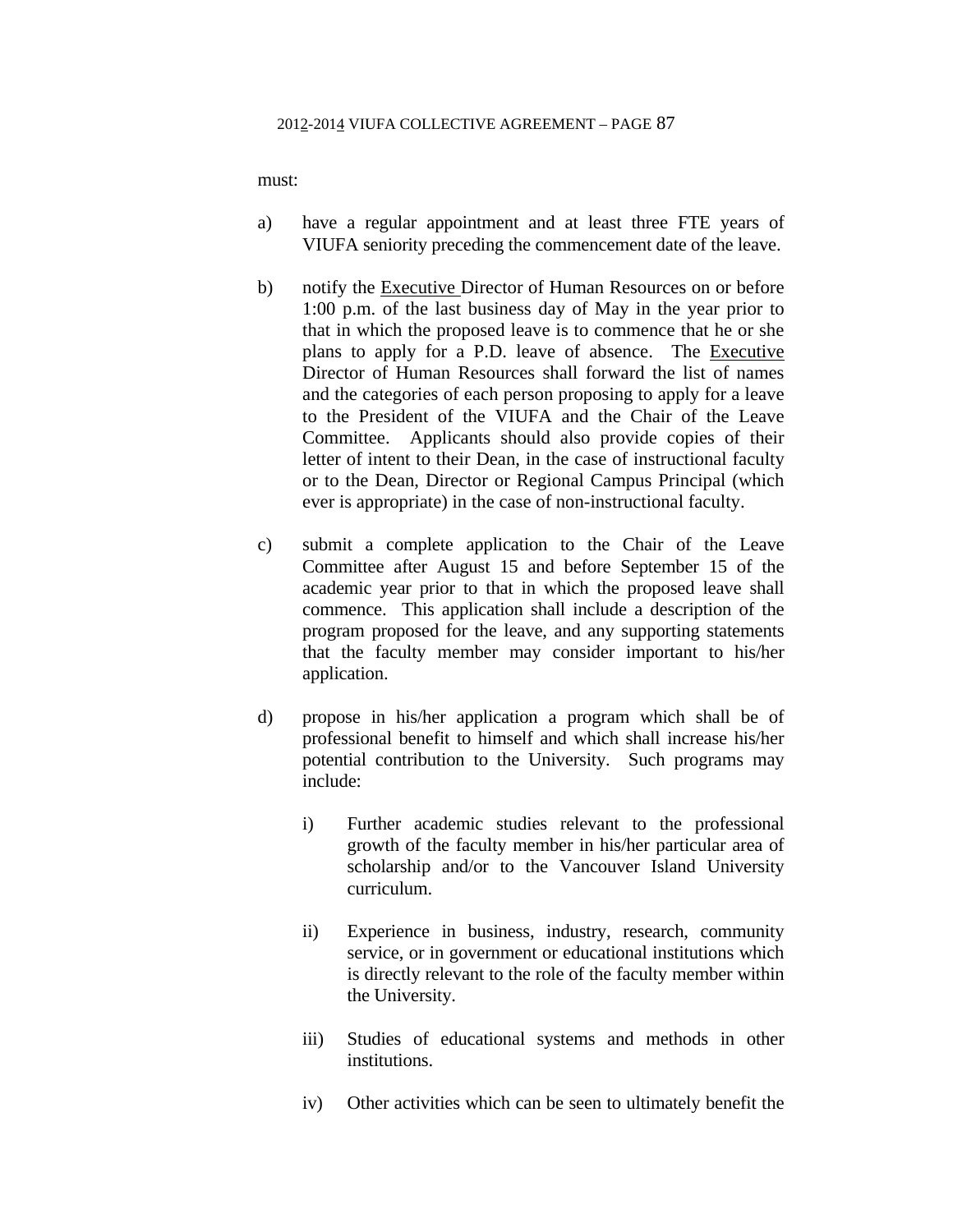faculty member professionally, such as private study or research, textbook compilation, travel, or scholarly or creative writing.

- v) Any change in the originally approved plan requires a new submission to the Leave Committee outlining the rationale for the change. The new plan is subject to re-evaluation under Article 12.4.9.
- 12.4.10 University Leave Committee

 A University Leave Committee shall be formed for the purpose of recommending applicants for Professional Development Leaves to the University Board, and to carry out its duties under Article 12.15 (Unassisted Leave of Absence). Its constitution and responsibilities shall be as follows:

12.4.10.1 Constitution

The committee shall consist of eight members, including

- a) the Vice-President Academic, who shall be an ex officio, non-voting member;
- b) a Dean of Instruction; and
- c) six faculty representatives including one elected by the non-instructional faculty.

The normal term of membership on the Committee for faculty representatives shall be two years. A faculty representative shall be a regular faculty member with at least two years service at the University; he/she shall not himself/herself apply for a P.D. leave during his/her term of membership on the Committee. A faculty representative shall be elected not later than August 31 of the year in which his/her term commences.

### 12.4.10.2 Responsibilities

 The Committee shall elect a Secretary/Chair from its members no later than September 1 of each year.

12.4.10.2.1 For Professional Development Leave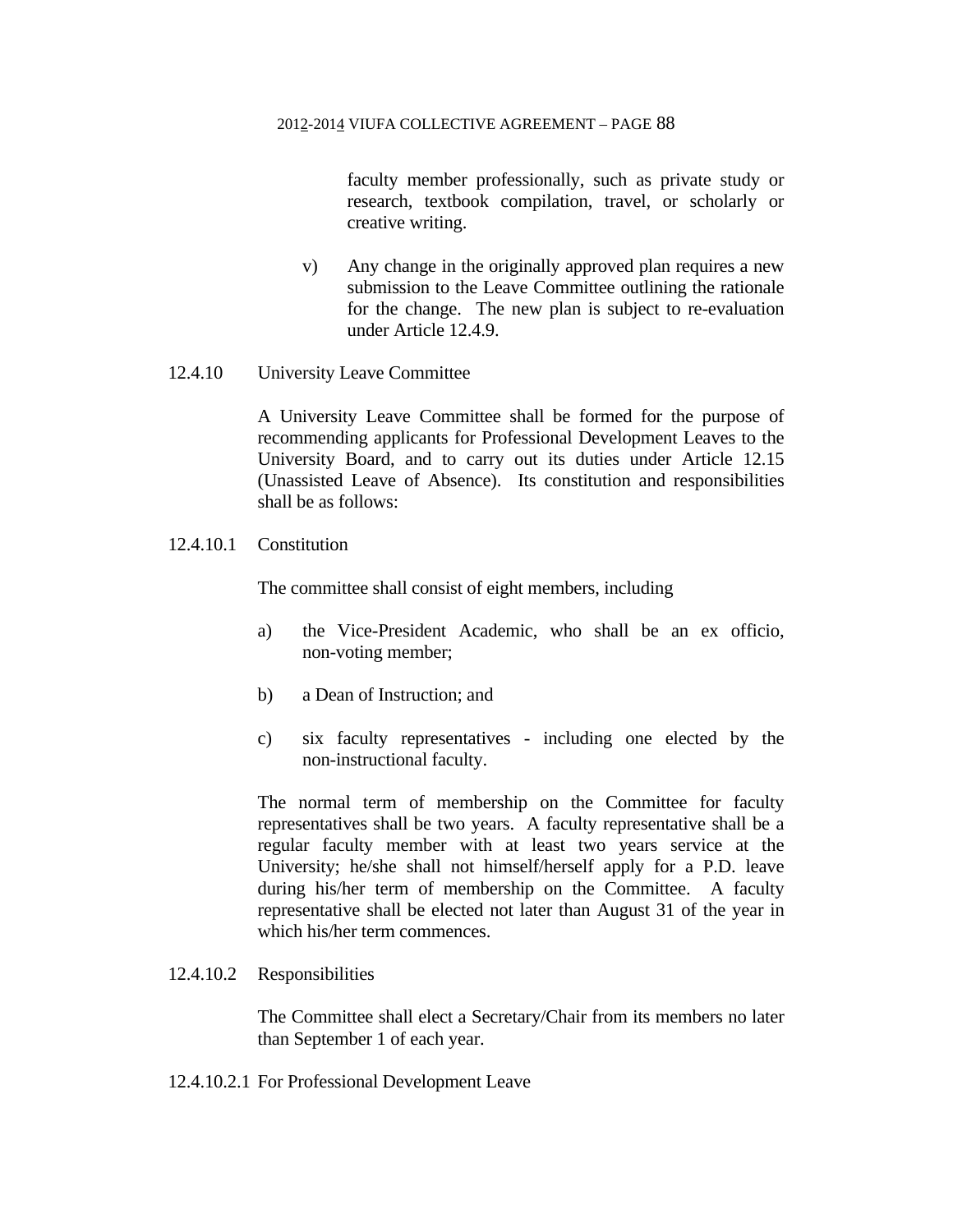- 12.4.10.2.1.2 The Committee shall consider all applications for P.D. leave and shall determine which applicants have satisfied the eligibility conditions of Article 12.4.9.
- 12.4.10.2.1.2 The Committee shall rank all eligible applicants on the basis of the perceived merit of their proposals. Where two proposals are deemed to be of equal merit, the ranking shall be by seniority according to the procedures outlined in Article 12.4.10.3.
- 12.4.10.2.1.3 The Committee shall forward its list of recommendations to the University President no later than October 15 along with a brief description of the Professional Development pursuit.
- 12.4.10.2.1.4 Within one (1) week of making its decision, the Committee shall inform each applicant, in writing, of whether it is recommending acceptance or rejection of the application, or whether it finds the applicant ineligible.
- 12.4.10.2.1.5 The Committee shall return all applications and confidential papers to the applicants not later than October 31.
- 12.4.10.2.2 For Unassisted Leave of Absence Professional Development Status

 The Committee shall carry out its responsibilities under Article 12.15 not later than October 15.

12.4.10.3 Procedures for Professional Development Leave (Assisted Leave)

 Each year all eligible applicants for assisted leave shall be considered by the University Leave Committee in two groups.

## 12.4.10.3.1 **Group I**

 A faculty member who applies for an assisted leave shall be considered to be in Group I if at the time of their application they have accumulated 3 FTE years of VIUFA seniority since their hiring or their last assisted leave, which ever is less, and

 the following formula produces a value that is greater than or equal to zero:

VIUFA Seniority - (8 \* FTE Leaves So Far) - (6 \* FTE Leave Applied For)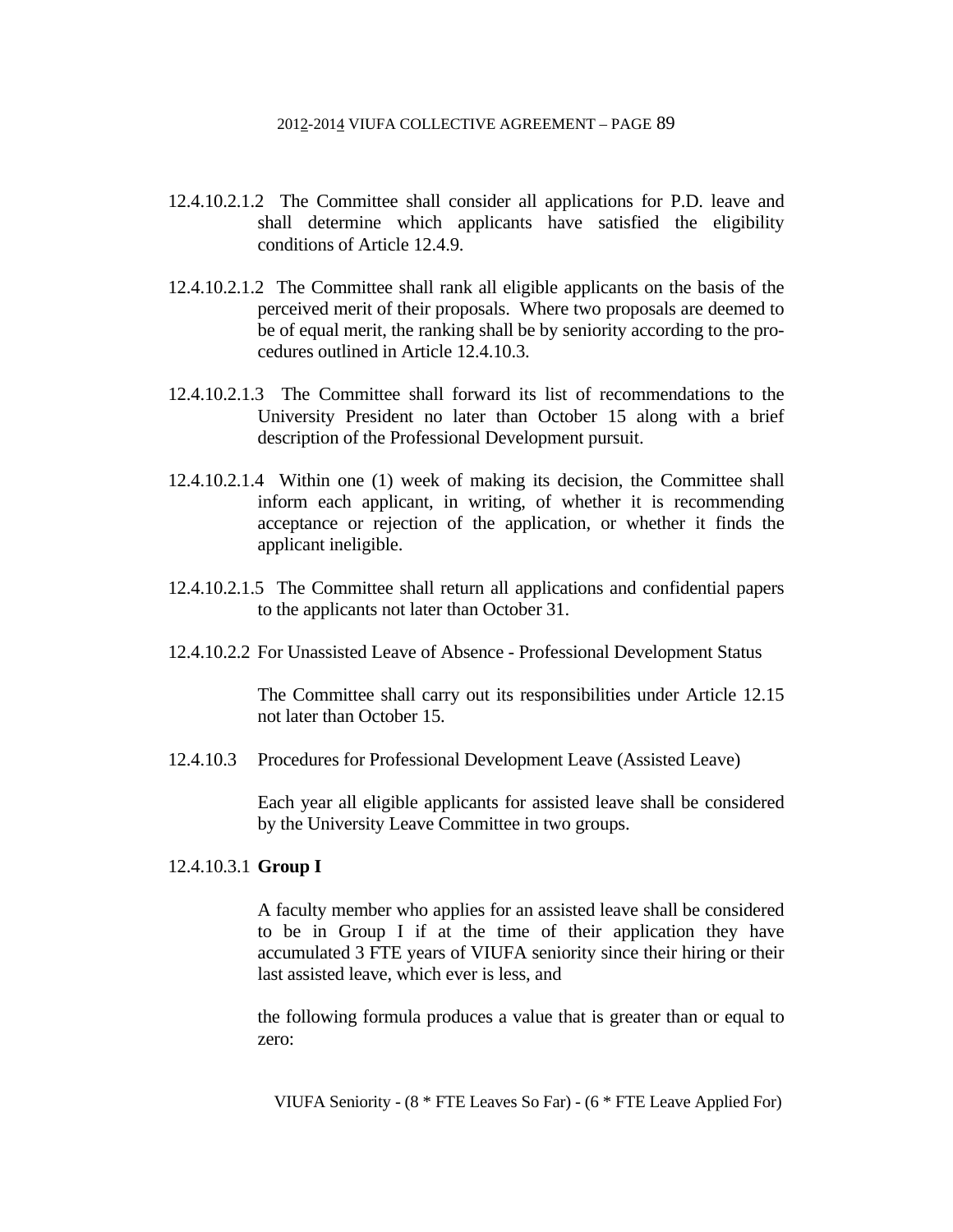### Where:

 VIUFA Seniority is the number of FTE years of VIUFA seniority that the leave applicant has at the time the leave application is considered;

 FTE Leaves So Far is the total number of FTE years of assisted leave that the applicant has had so far; and

 FTE Leave Applied For is the number of FTE years of assisted leave that the Professor is applying for.

 The Leave Committee shall give first consideration to applicants in Group I.

## **Group II**

 Faculty members eligible for assisted leave who do not qualify for consideration in Group I will be considered in Group II provided they have completed the equivalent of not less than three years or more than seven years of full-time service within the Association; or either 1) a minimum of four years but less than the equivalent of seven years since completing a full-year assisted leave, or 2) a minimum of two years and less than an equivalent of three and one-half years since completing a one-half year assisted leave.

- 12.4.10.3.2 In determining rank in each group the primary consideration shall be the projected value of the leave proposal to the improvement of University service. In the event that two or more applications are considered to be of equal value, those applications shall be ranked in order of seniority of service within the Association or seniority of service since the applicant last received an assisted leave from the University, whichever is the lesser. In the event that two or more applications are considered to have equal seniority, their ranking shall be by a random chance selection procedure.
- 12.4.10.4 The University Board shall notify in writing, not later than October 31 all faculty recommended for P.D. leave as to the outcome of their applications. If the application has been refused, the reasons for refusal shall be stated.
- 12.4.10.5 The Chair of the Committee will forward a copy of the approved application(s) to the President of the Vancouver Island University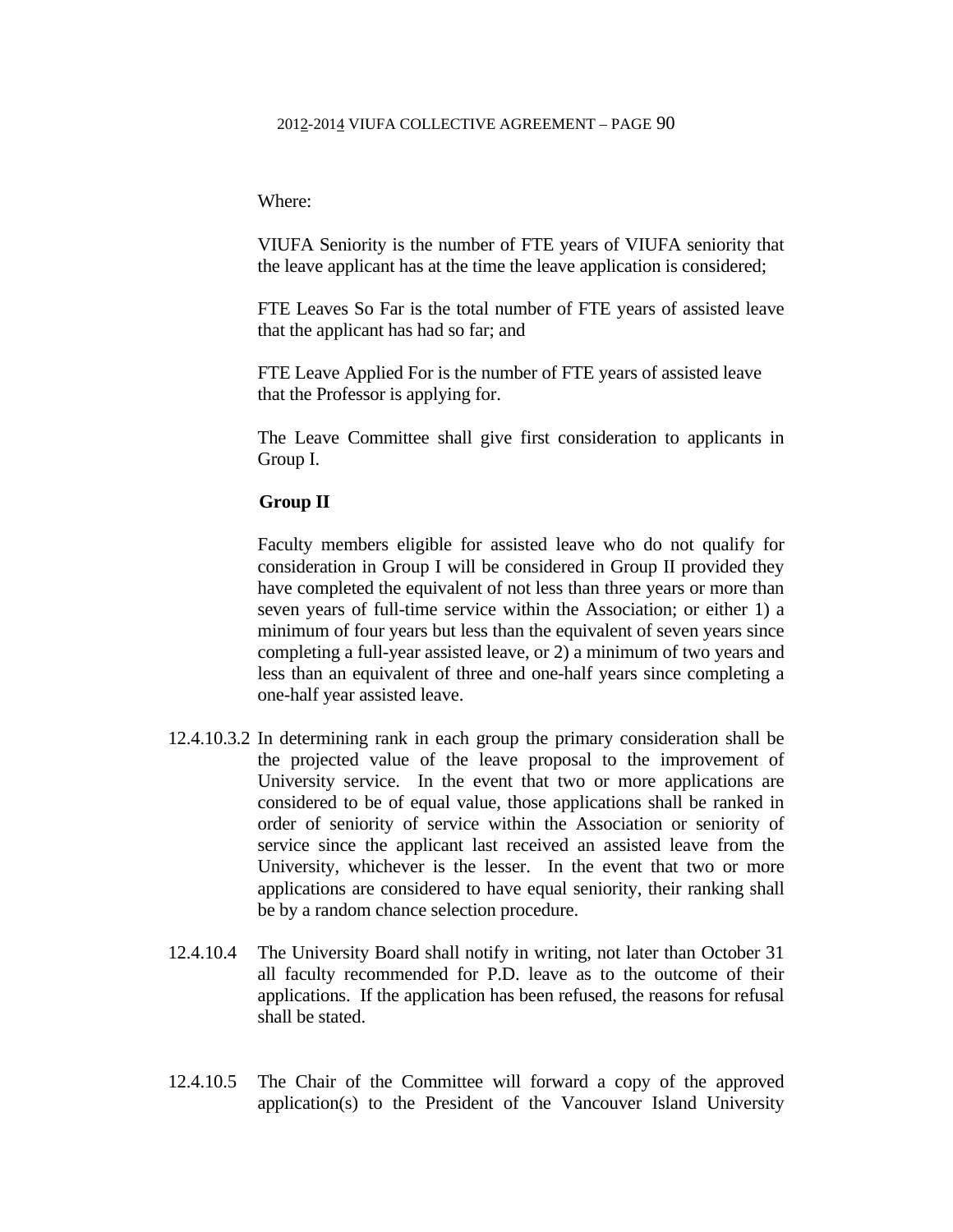Faculty Association.

12.4.10.6 If a faculty member on assisted leave wishes to extend his/her period of absence from duties beyond the scheduled date of return and defer compliance with Article 12.4.5 of the contract, a written request for unassisted leave under Article 12.15 must be made. Such a request must be given in writing and requires at least three (3) months notice.

## 12.5 SCHOLARLY ACTIVITY

- 12.5.1 The University recognizes that Scholarly Activity is important to academic excellence, and is an essential component of the faculty workload.
- 12.5.2 Effective August 1, 1993, the University will provide two (2) sections of release time in order to encourage scholarly activity.
- 12.5.3 Effective August 1, 1993, faculty members may apply for a maximum of one section release time per year to the Research and Scholarly Activity Committee. A proposal which outlines the member's plan for scholarly activity shall be submitted to the Research and Scholarly Activity Committee by November 15 for scholarly activity release time the following year. Scholarly activity shall be defined as study and research that is designed to further knowledge in the faculty member's field or fields of expertise, not solely for maintaining currency. The Chair of the Committee will forward a copy of the approved application(s) to the President of the Vancouver Island University Faculty Association.
- 12.5.4 Research and Scholarly Activity Committee
- 12.5.4.1 The University and the Association agree to establish a joint committee which shall:
	- a) Stimulate scholarly activity on behalf of regular faculty through grants from a Research Fund, to which the University shall contribute \$5,000 per year.
	- b) Review scholarly activity reports from faculty who have been granted time for scholarly activity in accordance with Article 12.5.2 with the aim of protecting the integrity of that provision.
	- c) A faculty member who has received release time under Article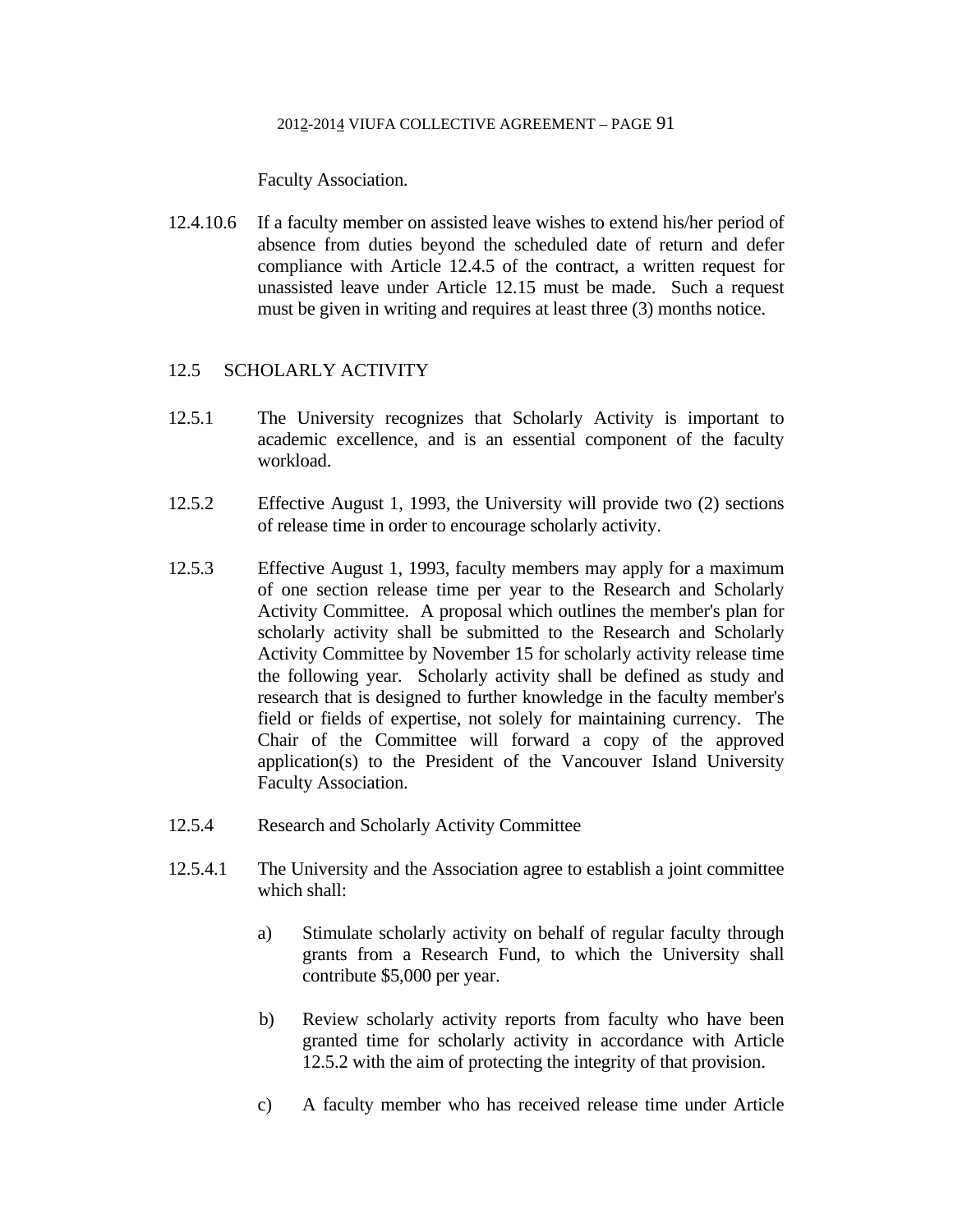12.5.2 shall submit a report to the Vice-President Academic summarizing the scholarly activity. Failure to fulfill this requirement shall render the faculty member ineligible for future scholarly activity release time.

12.5.4.2 The Committee shall consist of the Vice-President Academic and the Chair of the Professional Development Committee of the Association as well as three other individuals, one who is appointed by the Vice-President Academic and two others appointed by the Association. The Chair of the Committee will forward a copy of the approved application(s) to the President of the Vancouver Island University Faculty Association.

# 12.6 PURCHASE OF RELEASE TIME

A faculty member may purchase release time from his or her duties at Vancouver Island University under the following conditions:

- a) the faculty member has a research grant that permits the purchase of release time; or
- b) the faculty member has taken on an external part time paid position related to his or her work at Vancouver Island University and that work has been approved as PD by the PD Committee.

 Where the faculty member purchases release time from his or her duties at Vancouver Island University, the faculty member shall pay only the replacement cost.

# 12.8 FAMILY ILLNESS

- 12.8.1 *All references to spouse within the leave provisions of this Agreement include heterosexual, common-law and same sex partners. References to family include spouse, children, children's spouses, stepchild, stepchild in-law, siblings, in-law siblings, parents, step-parents, parents-in-law, grandparents, grandchildren, nieces and nephews, and any other person living in the same household who is dependent upon the employee. For the purpose of Article 12.8.11 – Compassionate Care Leave – only, the definition of "family member" is as set out in Appendix I.*
- 12.8.10 Absence due to illness in the immediate family or, with the approval of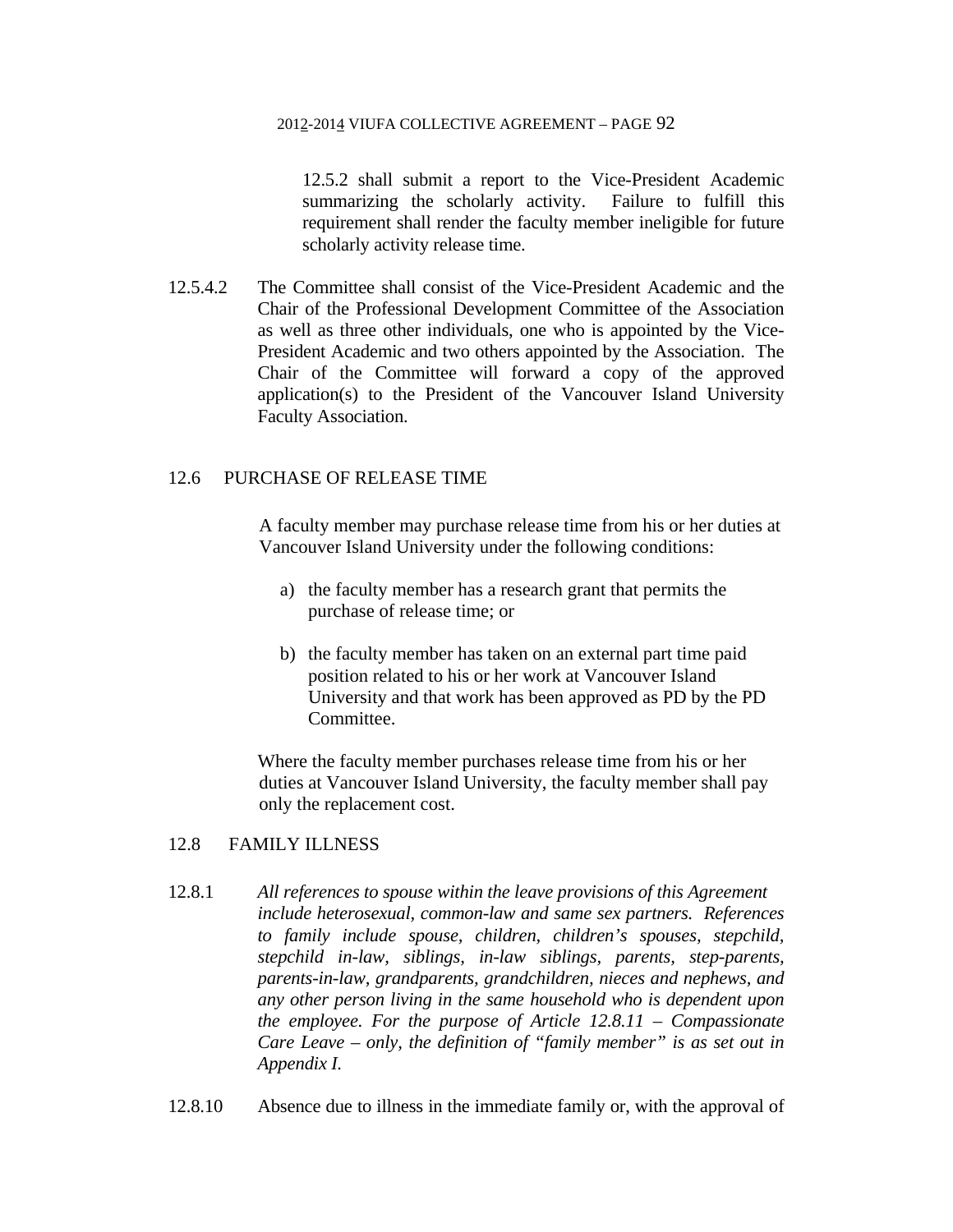the appropriate Senior Administrator, absence due to other circumstances that affect the satisfactory performance of the faculty member, may be charged against the individual's sick leave credits to a maximum of six days per year.

# *12.8.11 Compassionate Care Leave*

## *(a) Entitlement*

*An employee will be granted a compassionate care leave of absence without pay for up to eight (8) weeks to care for a gravely ill family member. For the purpose of this Article, "family member" is defined as one of the persons listed in Appendix I – Family Members for the purpose of Article Compassionate Care Leave. In order to be eligible for this leave, the employee must provide a medical certificate as proof that the ill family member needs care or support and is a risk of dying within twenty-six (26) weeks.* 

*An employee who is granted a compassionate care leave of absence to care for a gravely ill family member shall be entitled to the benefits as follows:* 

- *i. The employee's benefit coverage will continue for the duration of the compassionate care leave, to a maximum of eight (8) weeks, and the premium payment shall be on the same basis as if the employee were not on leave.*
- *ii. Where an employee elects to buy back pensionable service for part or all of the duration of the compassionate care leave, to a maximum of eight (8) weeks, the employer will pay the employer portion of the pension contribution in accordance with the Pension Plan regulations.*
- *iii. Compassionate care leave, up to a maximum of eight (8) weeks, shall be treated as continuous employment for the purposes of seniority accrual under this Agreement.*
- *iv. An employee who returns to work following a leave granted under this provision shall be placed in the position the employee held prior to the leave or in a comparable position*.

### 12.9 BEREAVEMENT LEAVE

*An employee will be entitled to five (5) days leave with no loss of pay and benefits in the case of the death of a family member and upon notification to the Employer. The Employer may grant additional leave with pay.*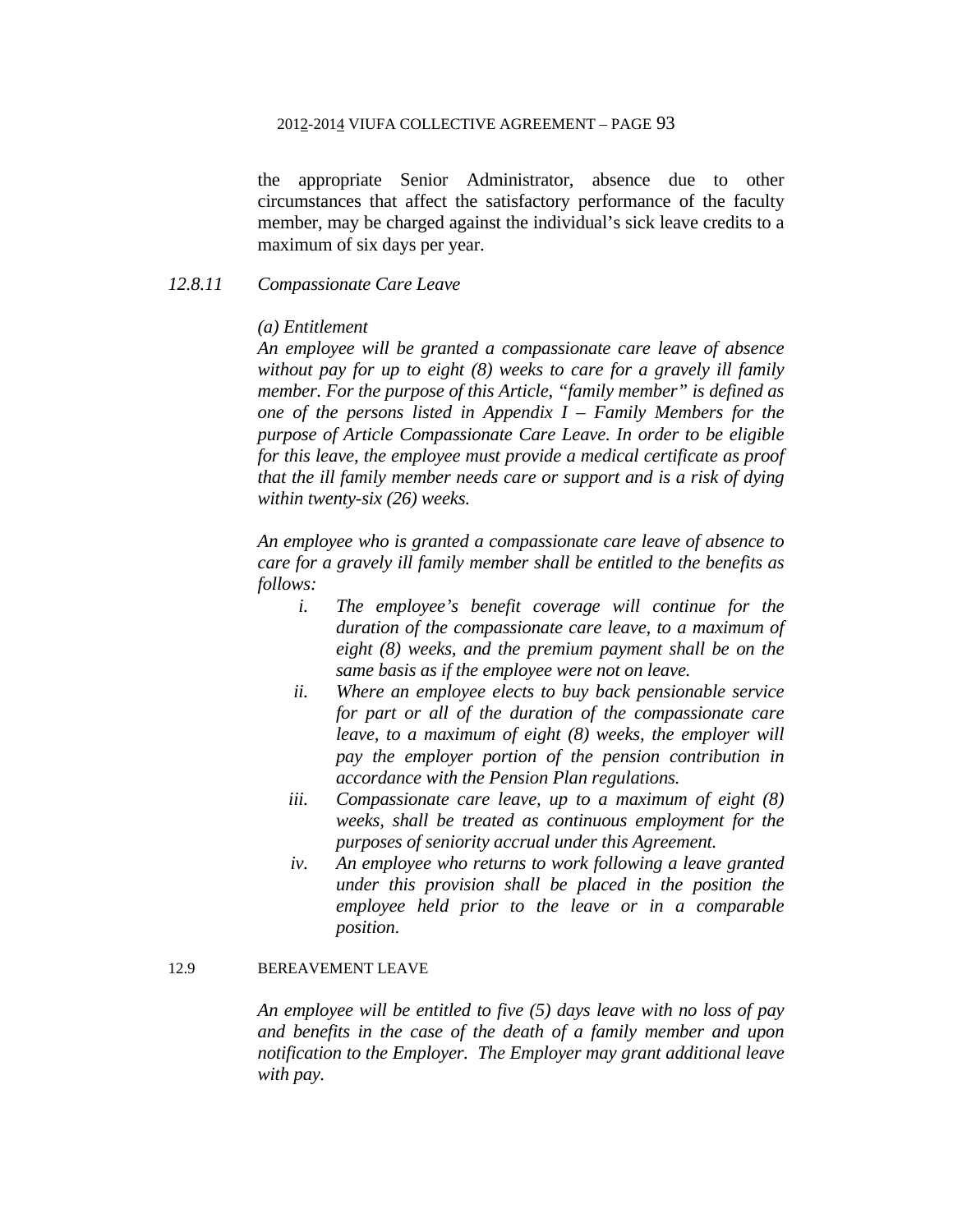# 12.10 MATERNITY, PARENTAL AND ADOPTION LEAVE

12.10.1 Maternity Leave

 Maternity Leave of Absence shall be granted. Whenever possible, a written request, specifying the desired period of leave, should be submitted at least 16 weeks in advance of the date on which the leave is to commence to the appropriate Dean, Director or Regional Campus Principal. The duration and other terms shall be decided on an individual basis taking into account individual needs as far as possible, but shall be subject to the following general provisions:

- 12.10.1.1 If the leave of absence shall affect part or all of any semester, the faculty member shall give as much notice as possible to the appropriate Senior Administrator, to allow satisfactory arrangements to be made for any classes involved.
- 12.10.1.2 The leave of absence shall not exceed twelve (12) months.
- 12.10.1.3 The University shall maintain its share of benefits during the leave of absence, up to a period of six months. In the event that the faculty member does not return to service at the University, he/she shall refund to the University an amount equivalent to the University contribution to the benefit schemes paid under this article.
- 12.10.1.4 On completion of leave, the faculty member shall resume her faculty position without disadvantage in seniority, salary, or benefits.
- 12.10.2 Parental Leave

 Natural and adoptive parents will be entitled to parental leave. A written request, specifying the desired period of leave, should be submitted whenever possible at least 16 weeks in advance of the date on which the leave is to commence to the appropriate Dean, Director or Regional Campus Principal. The leave shall be subject to the following provisions:

- 12.10.2.1 Whenever possible, parental leave for instructional faculty (exclusive of adoption and maternity leave) shall not begin or end during a teaching semester.
- 12.10.2.2 Combined maternity/parental leave shall not exceed fifteen (15) months for natural mothers, and twelve (12) months for all others.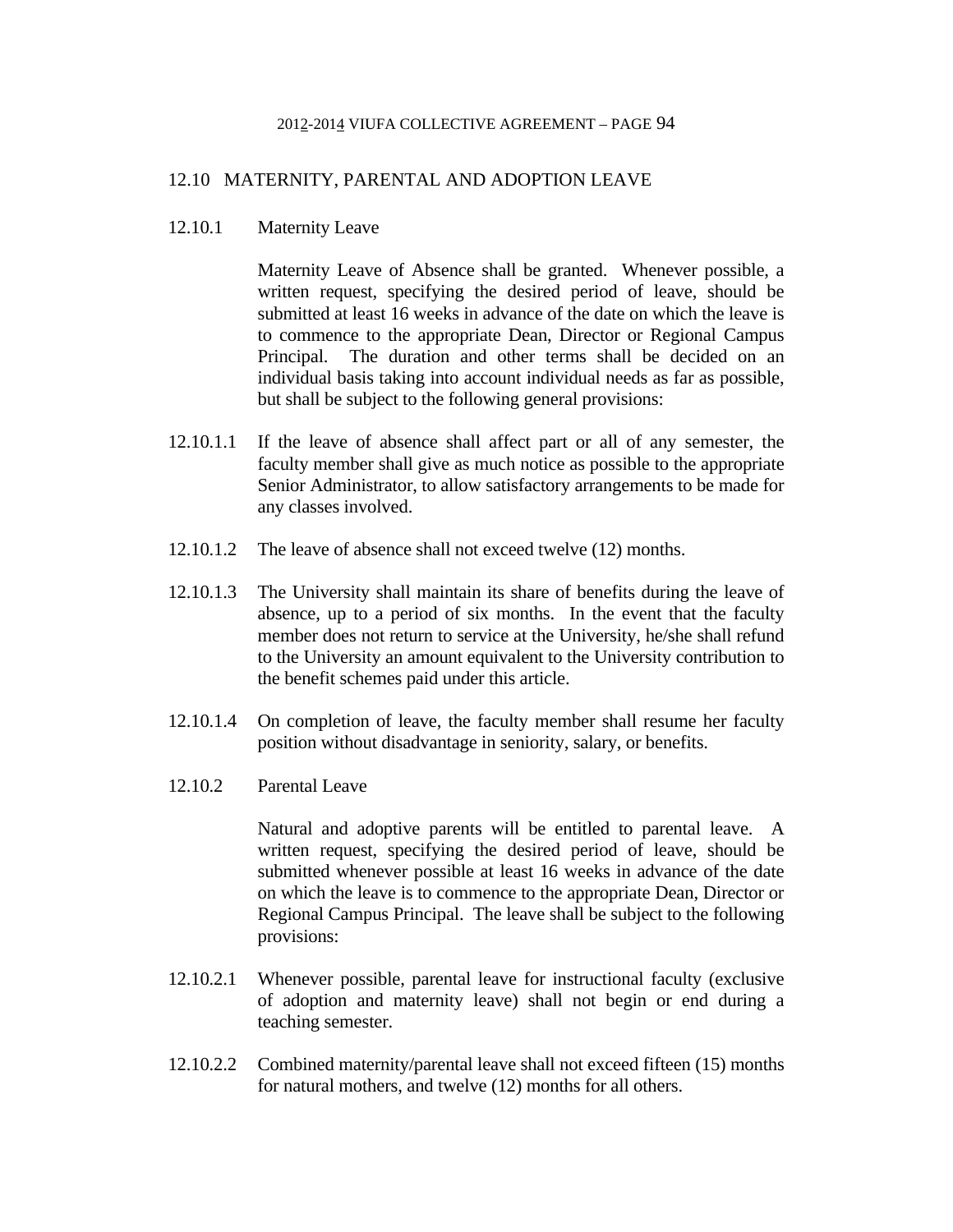- 12.10.2.3 The University shall maintain its share of benefits during the leave of absence up to a period of six (6) months. Beyond the six month period all benefits, including the University's share, shall be the responsibility of the faculty member. The faculty member must make advance payment to the University, to ensure continuous coverage.
- 12.10.2.4 Upon completion of leave, the faculty member shall resume his/her faculty position without disadvantage in seniority, salary, or benefits.
- 12.10.2.5 Parental leave for a natural mother must begin when maternity leave expires, unless the University agrees otherwise. Parental leave for a natural father must commence within 52 weeks of the child's date of birth. Adoption leave must commence within 52 weeks of the date of adoption.
- 12.10.2.6 In the event that the faculty member does not return to the University, he/she shall refund the amount of the premiums paid on their behalf by the University during the leave of absence.
- 12.10.2.7 Where both parents are employees of the University the total entitlement shall not exceed the six (6) months of benefits entitlement and twelve (12) months of leave, fifteen (15) months in the case of natural mothers as indicated.
- 12.10.2.8 Maternity and Parental/Adoption leaves shall be treated as continuous employment for the purposes of seniority accrual and for movement up the salary increment scale for the duration of such leave.

# *12.10.3 PARENTAL LEAVE*

# *12.10.3.1 Entitlement*

 *Upon written request, an employee shall be entitled to a leave of absence without pay of up to twelve (12) consecutive months in addition to statutory requirements.* 

### *12.10.3.2 Commencement of Leave*

 *Leave taken under this provision shall commence:* 

*12.10.3.2.1 for the birth mother, immediately after the end of the leave taken under the pregnancy leave provisions unless the Employer and the employee agree otherwise.*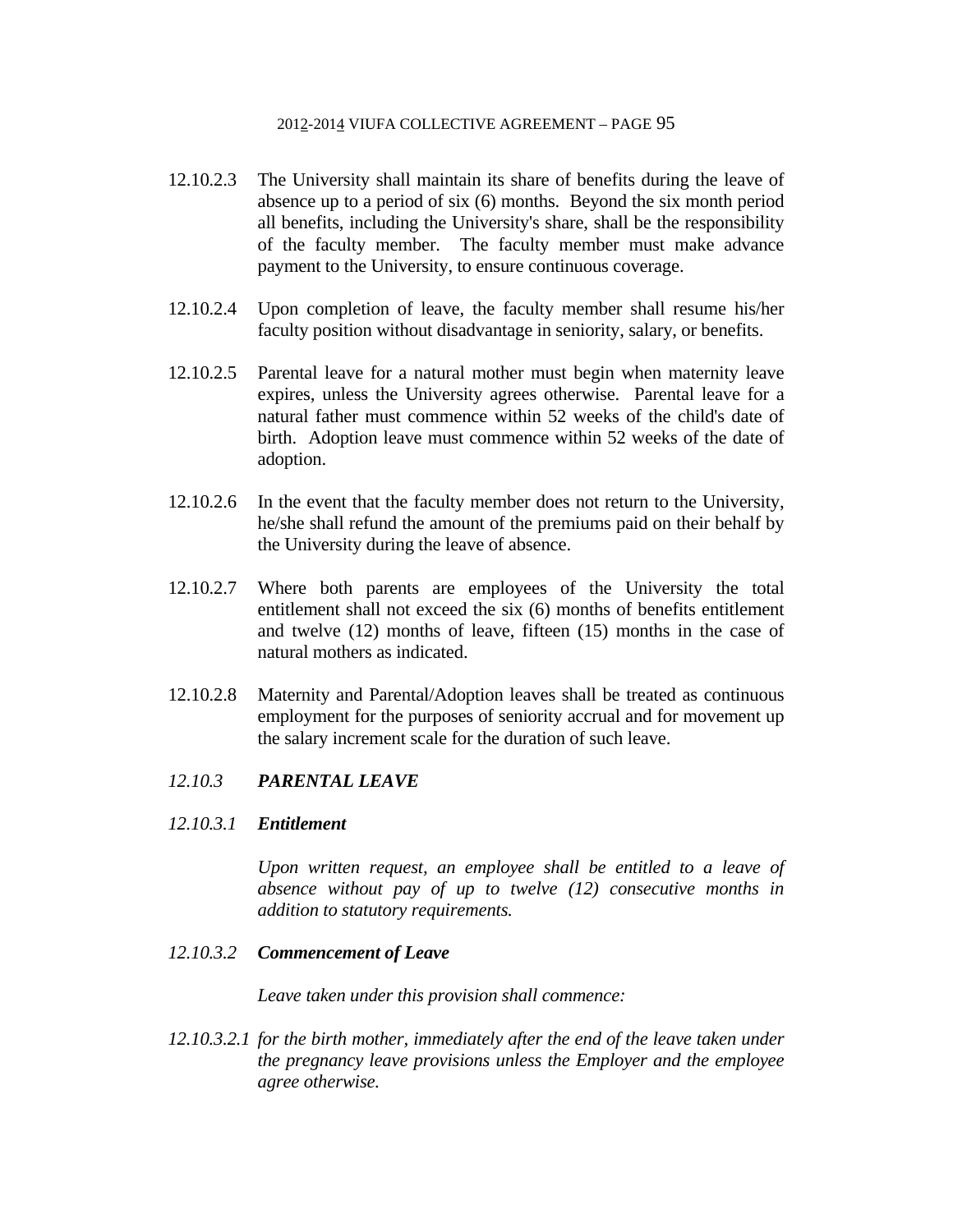- *12.10.3.2.2 for the birth father, after the child's birth and within fifty-two (52) weeks of the birth.*
- *12.10.3.2.3 for an adopting parent, within fifty-two (52) weeks after the child is placed with the parent.*
- *12.10.3.3 Benefits Continuation*
- *12.10.3.3.1 The Employer will maintain coverage for medical, extended health, dental, group life and long term disability benefits for leaves taken under this clause and will pay the Employer's portion of premiums.*
- *12.10.3.3.2 An employee who returns to work following a parental leave shall retain the seniority the employee had attained prior to the leave and shall accrue seniority for the period of leave.*
- *12.10.3.3.3 An employee who returns to work following a parental leave, shall be placed in the position the employee held prior to the leave or in a comparable position.*
- *12.10.3.3.4 An employee who has taken leave under this provision is entitled to all increases in wages and benefits the employee would have been entitled to had the leave not been taken.*
- *12.10.3.3.5 Where the proposed commencement of the leave or return to work does not coincide with the instructional calendar the local parties will negotiate mutually acceptable dates.*
- *12.10.3.3.6 Graduated Return to Work Upon written request, an employee on parental leave under Article 20 may return to work on a graduated basis. Upon receipt of a request, the local parties will mutually agree to an acceptable graduated parental leave return to work plan for the employee.*

# *12.10.3.4 Supplemental Employment Benefit for Maternity and Parental Leave*

- *12.10.3.4.1 Effective April 1, 2002, when on maternity or parental leave, an employee will receive a supplemental payment added to Employment Insurance benefits as follows:* 
	- *(a) For the first two (2) weeks of maternity leave an employee shall receive one hundred percent (100%) of her salary calculated on her average base salary.*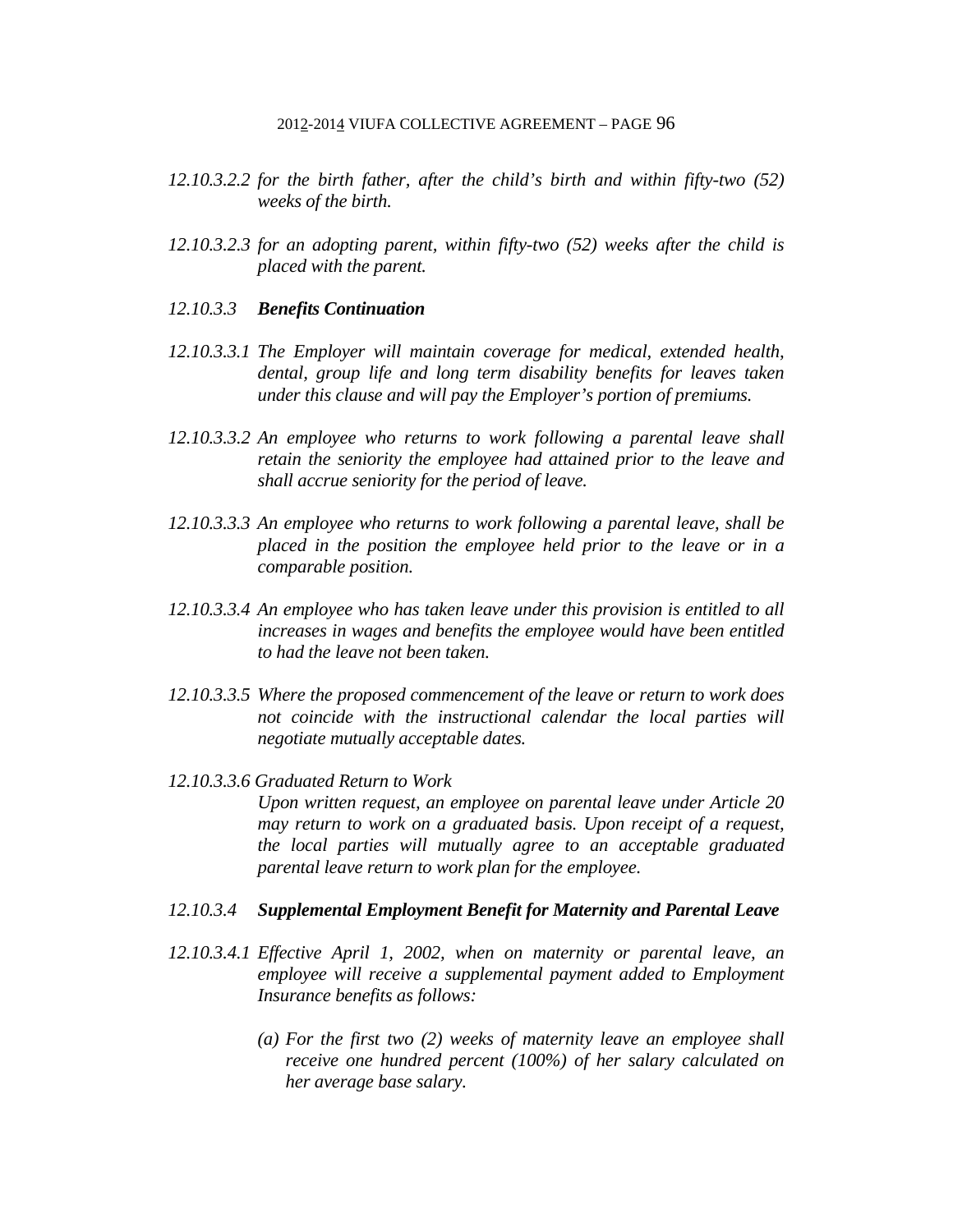- *(b) For a maximum of fifteen (15) additional weeks of maternity leave the employee shall receive an amount equal to the difference between the Employment Insurance benefits and ninety-five (95%) of her salary calculated on her average base salary.*
- *(c) For up to a maximum of thirty-five (35) weeks of parental leave, the biological mother shall receive an amount equal to the difference between the Employment insurance benefits and eighty-five percent (85%) of the employee's salary calculated on her average base salary.*
- *(d) For up to a maximum of thirty-seven (37) weeks of parental leave, the biological father or adoptive parent shall receive an amount equal to the difference between the Employment Insurance benefits and eighty-five (85%) of the employee's salary calculated on his or her average base salary.*
- *(e) The average base salary for the purpose of Article 12.10.3.4.1 (a) through (d) is the employee's average base salary for the twenty-six (26) weeks preceding the maternity or parental leave. If the employee has been on unpaid leave for part of the preceding twenty-six (26) weeks, then up to four (4) weeks of that unpaid leave will be subtracted from the twenty-six (26) weeks for the purpose of calculating the average base salary.*
- *12.10.3.4.2 An employee is not entitled to receive Supplemental Employment Benefits and disability benefits concurrently. To receive Supplemental Employment Benefits the employee shall provide the Employer with proof of application for and receipt of Employment Insurance benefits.*
- *12.10.3.4.3 If an employee is disentitled or disqualified from Employment Insurance maternity or parental benefits, the employee shall receive the supplemental payment to the appropriate percentage less the amount of Employment Insurance benefits the employee would have received if qualified for Employment Insurance benefits.*

# 12.14 EXCHANGE LEAVE

 Exchange leave involves a program whereby a faculty member exchanges, for an extended period of time, his/her position and responsibilities with a qualified person from another institution.

12.14.1 A faculty member on Exchange Leave shall gain professionally from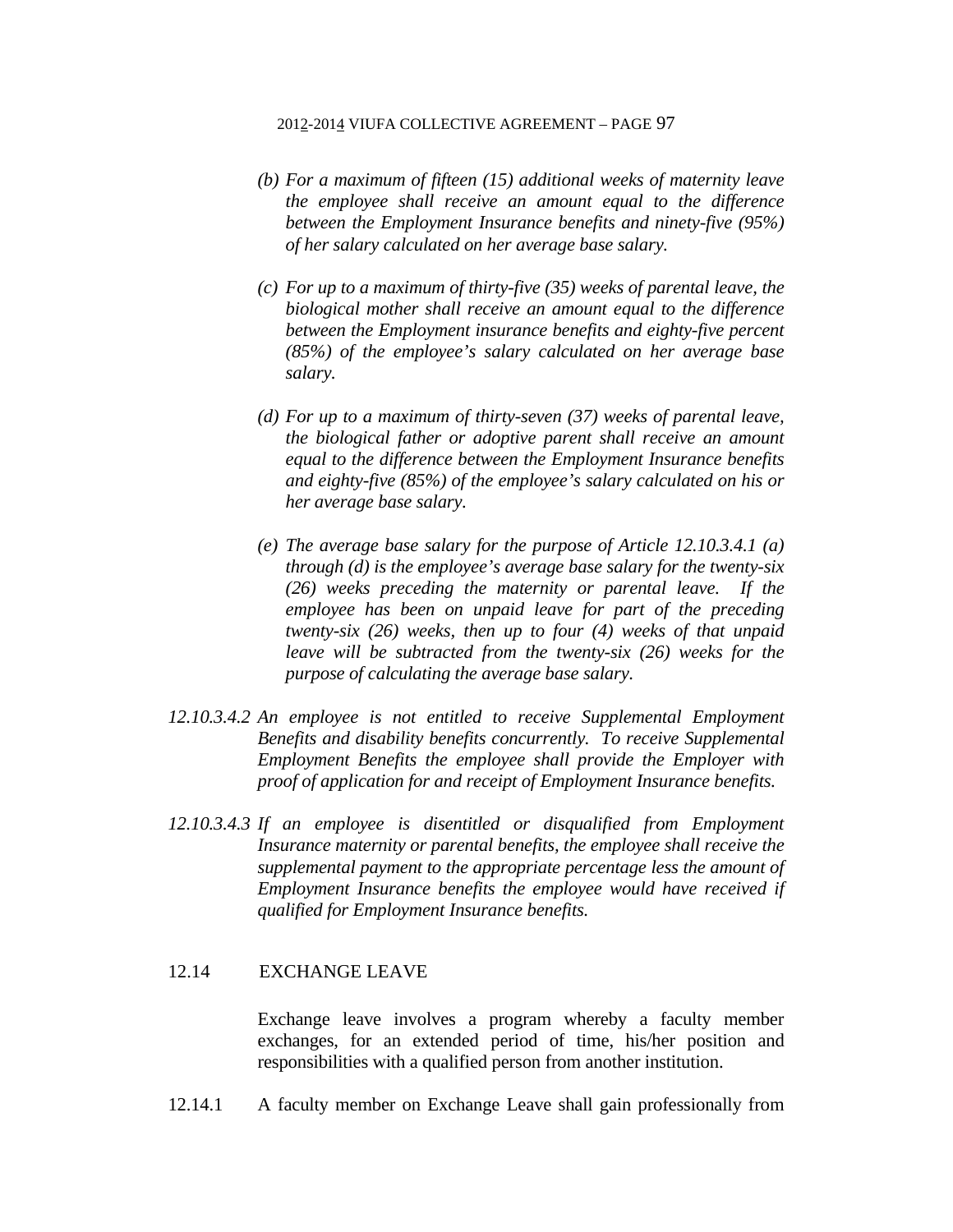the insights into the workings of another institution, and also from the obvious benefits which may result from a change in environment, geography, and personal experience.

- 12.14.2 The Exchange Leave shall normally be for one full semester or for one academic year.
- 12.14.3 The salary of the faculty member on exchange leave shall be paid by Vancouver Island University, and the replacement's salary by the exchange institution. This may be modified, however, in cases where Exchange Leave presents problems of inequities in salary, and the appropriate senior administrator and Board shall then attempt to arrive at a financial arrangement that is feasible and agreeable to all parties.
- 12.14.4 The University shall, during the period of Exchange Leave, continue to contribute to the faculty benefit plans which are applicable to the faculty member providing the faculty member continues to contribute.
- 12.14.5 The President shall recommend suitable candidates for exchange leave to the University Board.

# 12.15 GENERAL LEAVE, UNPAID

 Non-instructional faculty members may receive, on written application to the appropriate Senior Administrator, permission to be absent from the University, without pay.

- 12.15.1 A faculty member may apply for a partial or full release Leave of Absence from the University for a maximum period of three (3) consecutive years. Requests should be forwarded to the Chair and then to the Dean for comments and recommendation. The request will then be reviewed by the Executive Director of Human Resources prior to final approval from the Vice-President Academic. The decision to grant the leave shall be based on the Standard of Reasonableness. Requests should be submitted to the appropriate Dean, with three (3) month's notice required.
- 12.15.2 Faculty members on a full release leave of absence may maintain their benefit plans by monthly payments of the full faculty and employer shares. Faculty members on a partial release leave of absence shall continue to contribute to the benefit plans as provided in Article 13.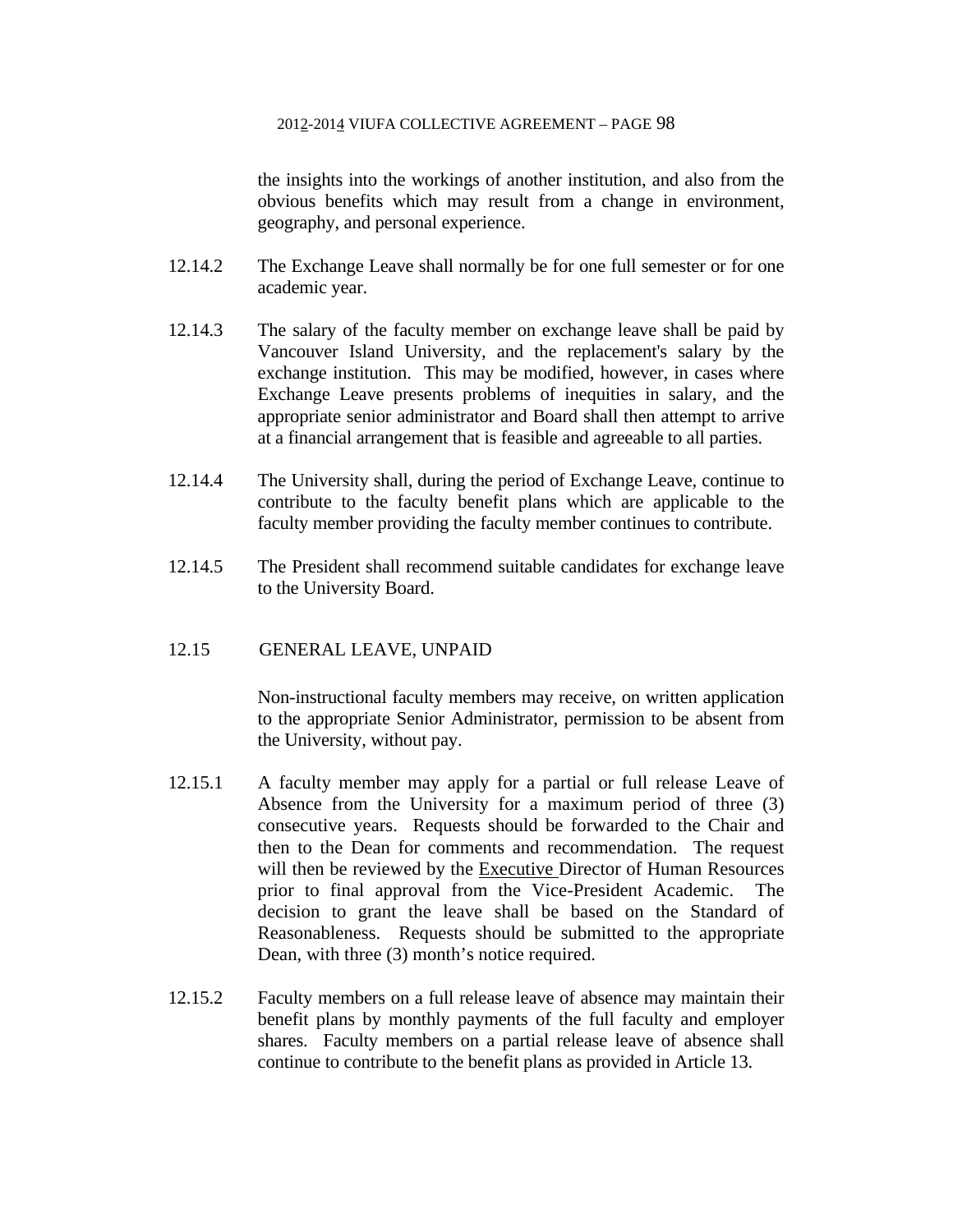- 12.15.3 Faculty members on a Leave of Absence shall bank their accrued seniority credits earned up until the commencement of the leave. No seniority credits shall be granted for the leave period (except under Article 12.15.4). Faculty members shall lose all seniority credits should they continue their Leave of Absence beyond three years except the case of leaves for serving in public office, as described in Article 12.16, in which case leave can be extended to a maximum of five years plus the intervening months between the next August 1 or January 1, whichever comes first.
- 12.15.4 Upon receiving an approved Leave of Absence (Article 12.15) and before taking said Leave of Absence, faculty shall submit a written description of their plans to the University Leave Committee. The University Leave Committee shall then determine whether said leave shall be granted "Preliminary Approval as Professional Development Leave of Absence" under the guidelines of Article 12.4.9(d).

 Upon the faculty member's return from a Leave of Absence which was given "Preliminary Approval as Professional Development Leave of Absence", he or she shall supply supporting documentation and evidence that the plans were successfully completed to the University Leave Committee. The Committee shall review the original application, the supporting documentation and evidence to determine if the leave conformed to the original plans.

 Should the Committee determine by simple majority vote, after reviewing the application to confirm and grant the leave P.D. status, the faculty member shall be given his/her full seniority credits for the period of his/her Leave of Absence.

- 12.15.4.1 The Leave Committee shall also recommend to the President persons who are given P.D. status shall be eligible for normal increments for the period of the leave.
- 12.15.5 A one-half year leave of absence shall normally be for a period January 1 to June 30 or the period July 1 to December 31. A full year leave shall be for the twelve-month period following commencement of the leave.
- 12.15.6 Faculty on unassisted leave must give at least five months notice to the appropriate Dean, Director, or Regional Campus Principal, that they intend to return to the University at the predetermined date. This provision applies to leaves that commence on or after August 1, 2001.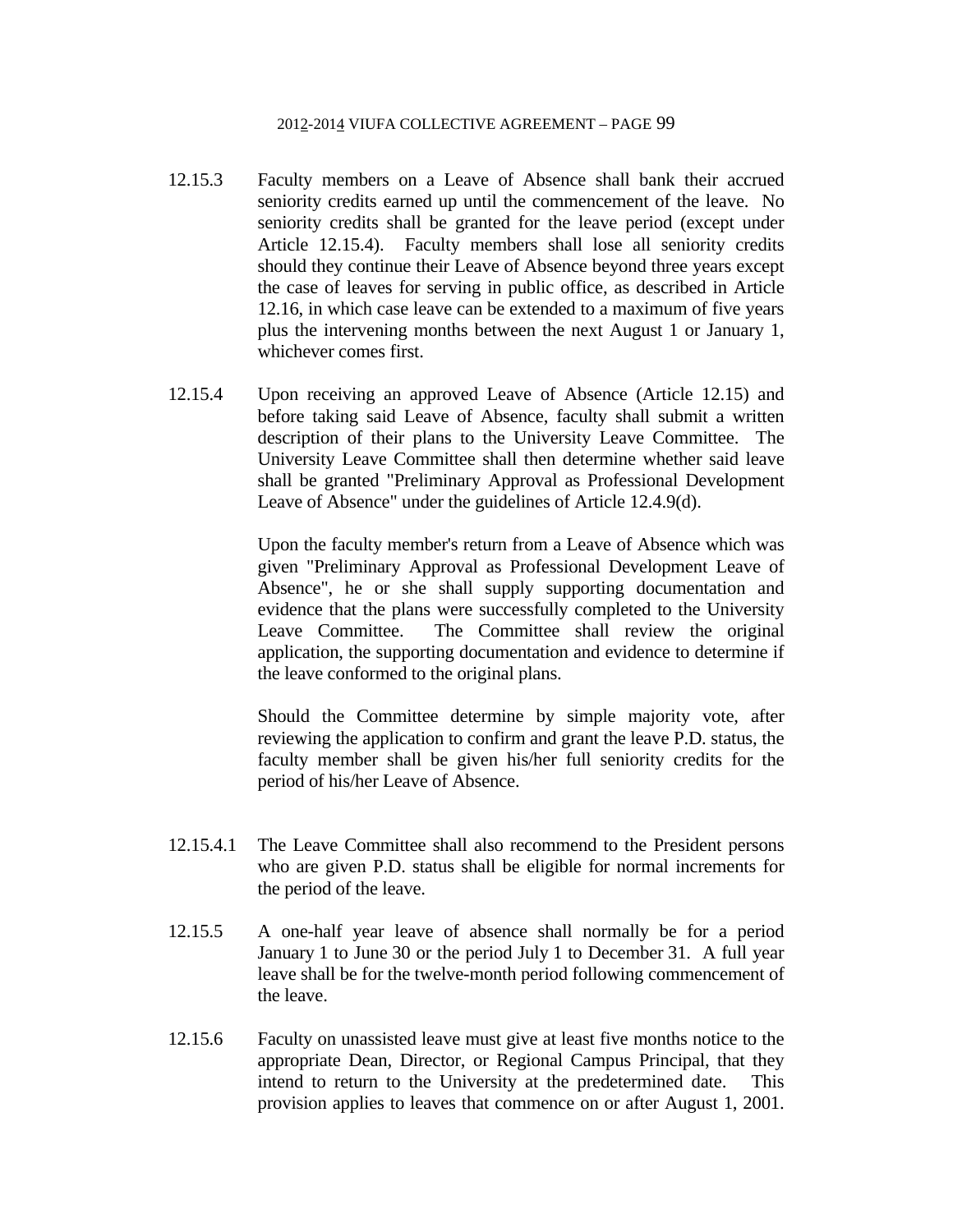The Human Resources Office will note this requirement and quote the relevant contract section on the appointment form initiating the commencement of the leave. As a further step, if notice has not been received four months prior to the expiry of the leave, the Human Resources Office will send notification by certified mail to the last known address provided by the employee outlining the requirement to confirm the return-to-work date. Failure to so notify the University by the required date will result in the leave automatically being extended for the subsequent semester. The University shall, having extended the faculty member's leave for one semester, inform the faculty member by certified mail, at least four months prior to the end of the extended leave, to their last known address, that their leave has been extended and of the consequences of not providing a written commitment to return at the end of the extended leave.

 Should no official written commitment to return to work be forthcoming from the faculty member three months before the end of the extended leave, the faculty member will be deemed to have abandoned their position with the University.

# *12.16 PUBLIC DUTIES*

- *12.16.1 An employer will grant a leave of absence without pay to an employee to engage in election campaign activities in a municipal, provincial or federal election to a maximum of ninety (90) days. Such leaves will not be unreasonably denied.*
- *12.16.2 An employer will grant a leave of absence without pay to an employee:* 
	- *(a) to seek election in a municipal, provincial or federal election to a maximum of ninety (90) days.*
	- *(b) where elected to public office, for up to two (2) consecutive terms.*

## *12.17 JURY DUTY AND COURT APPEARANCES*

 *Leave of absence without loss of pay and benefits will be provided to an employee summoned to serve on a jury or when subpoenaed or summoned as a witness in a criminal or civil proceeding not occasioned by the employee's private affairs, or when the employee*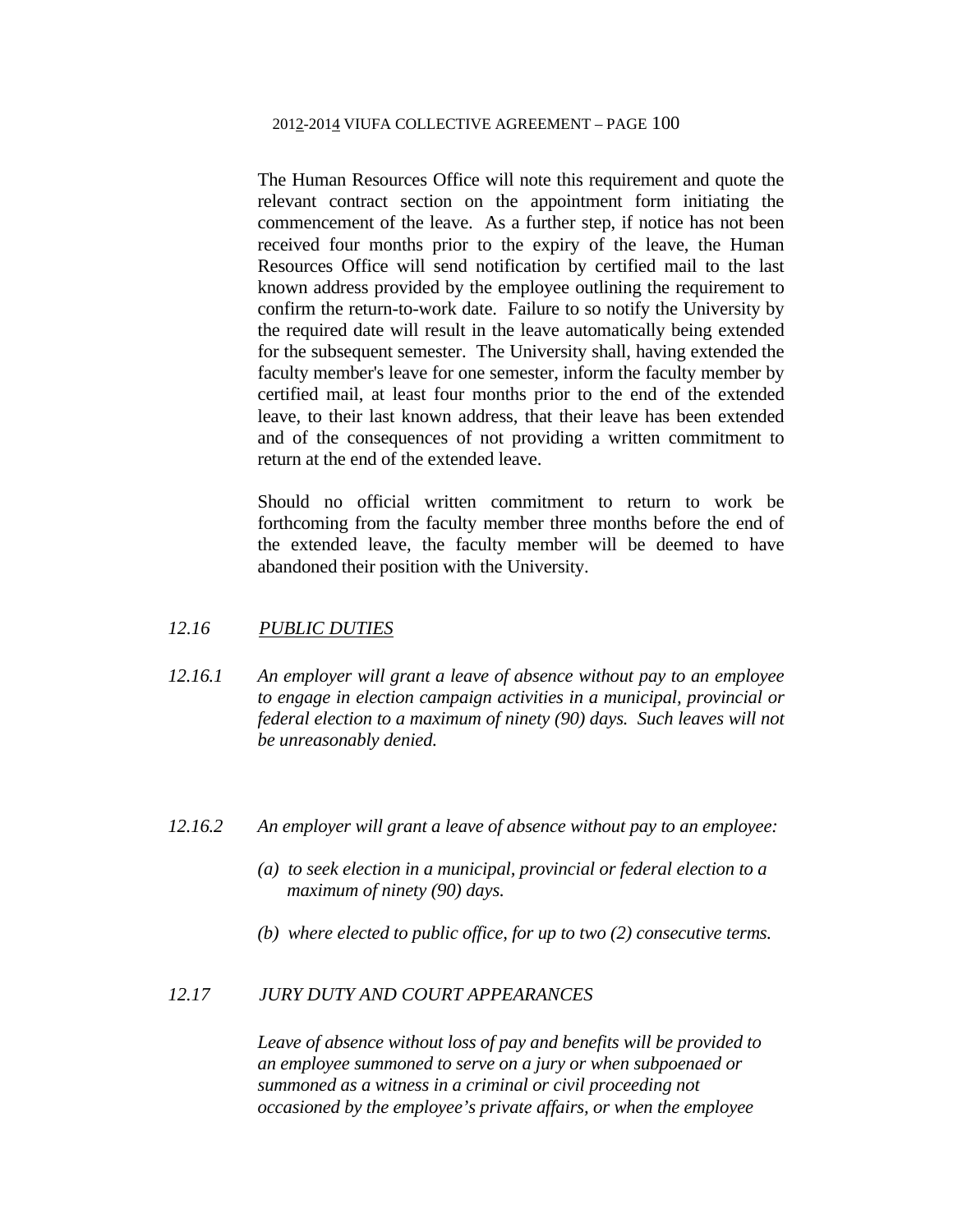*accompanies a dependent child when the child is subpoenaed or summoned to appear as a witness in a criminal or civil proceeding. An employee in receipt of pay or benefits under this article has the responsibility to reimburse the Employer all monies paid to him or her by the Court, except traveling and meal allowances not reimbursed by the Employer.* 

## *12.18 DEFERRED SALARY LEAVE*

 *Each Employer ratifying this Agreement will continue or establish a deferred salary leave plan consistent with Regulations issued by Canada Customs Revenue Agency under the Income Tax Act.* 

# *12.19 SENIORITY ACCRUAL*

*All paid leaves shall be treated as continuous employment for the purposes of seniority accrual.* 

# *12.20 RETENTION OF STATUS*

*An employee on approved paid or unpaid leave will retain his or her employment status for the duration of the leave.*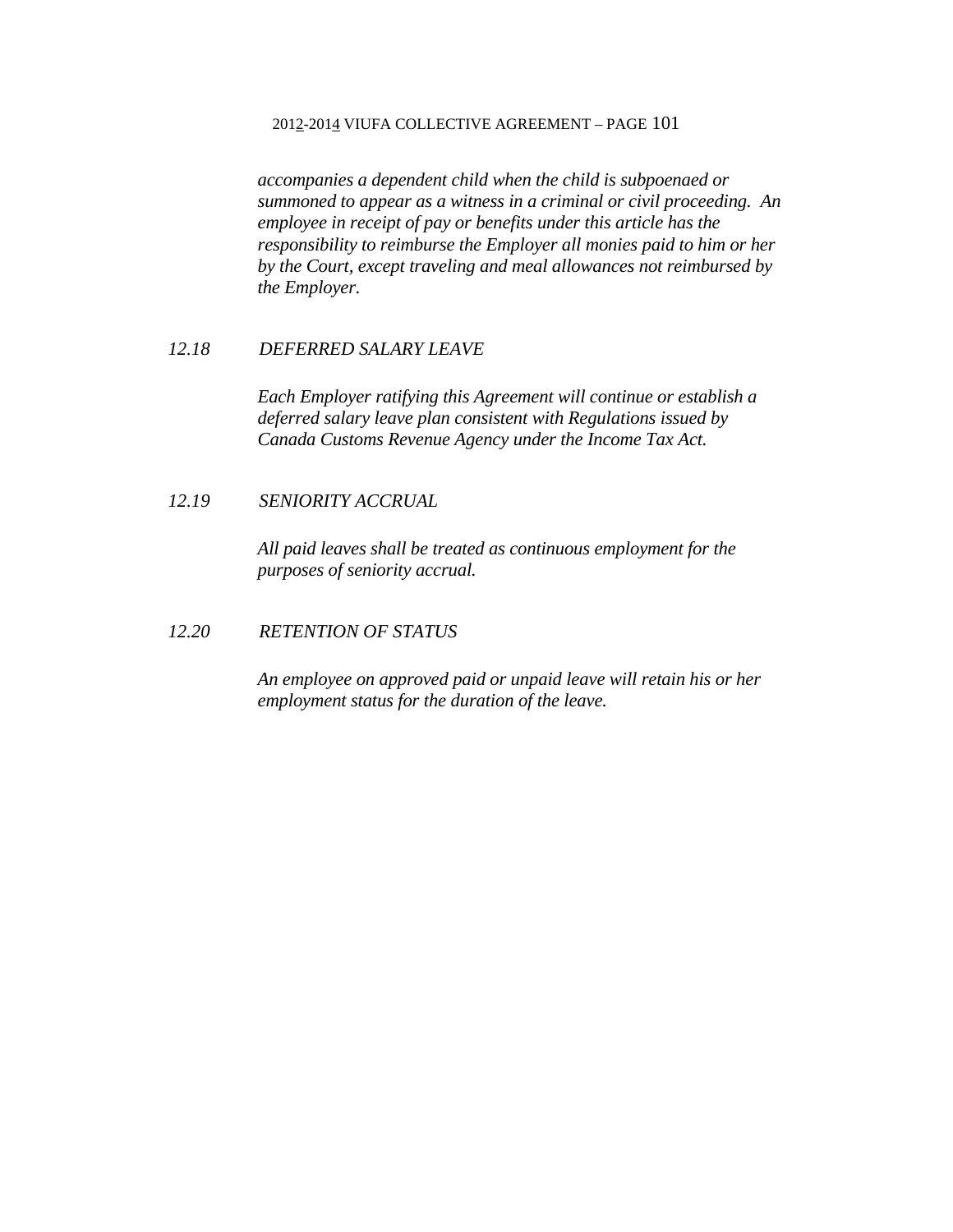# **13. HEALTH, INSURANCE AND PENSION BENEFITS**

Information on the benefit entitlements identified in this Article is available on the Human Resources Website (Benefit Plans) at http://www.mala.bc.ca/www/discover/hr/benefit.htm. Whenever a change to these benefits occurs, the Chief Personnel Steward will be notified in writing by the Human Resources Department.

a) Regular Faculty

Except where provided for by law only regular faculty members shall be eligible for the benefits outlined in this section.

 Regular faculty members who meet the eligibility requirements for participation shall be eligible for the benefits outlined in Articles 13.1, 13.2, 13.3, 13.4, 13.5, and 13.6.

 Eligibility requirements for benefit coverage outlined in Articles 13.1, 13.2 and 13.3, include a workload of at least 50% and an appointment length of at least 5 full months; and, for benefit coverage outlined in Article 13.5, a workload of at least 50% and appointment length of at least 10 full months.

 A regular part-time faculty member who is not eligible for continued employer paid coverage due to a workload less than 50% shall be entitled to payment under Article 13(b) for that time period only.

 Additional information on the benefit entitlements identified in this Article is available on the Human Resources Website (Benefit Plans) at http://www.mala.bc.ca/www/discover/hr/benefit.htm.

 All faculty members will be eligible for LTD coverage in accordance with Article 13.4.2.

b) Temporary Instructional Faculty

Temporary instructional faculty, other than grand-parented temporary faculty (Article 11.1.4.4), not already in receipt of health and insurance benefits under Article 13 shall be entitled to payment of eight percent (8%) biweekly in lieu of health and insurance benefits. If the employee is participating in an employer paid LTD plan, the payment in lieu of benefits shall be reduced to six percent (6%).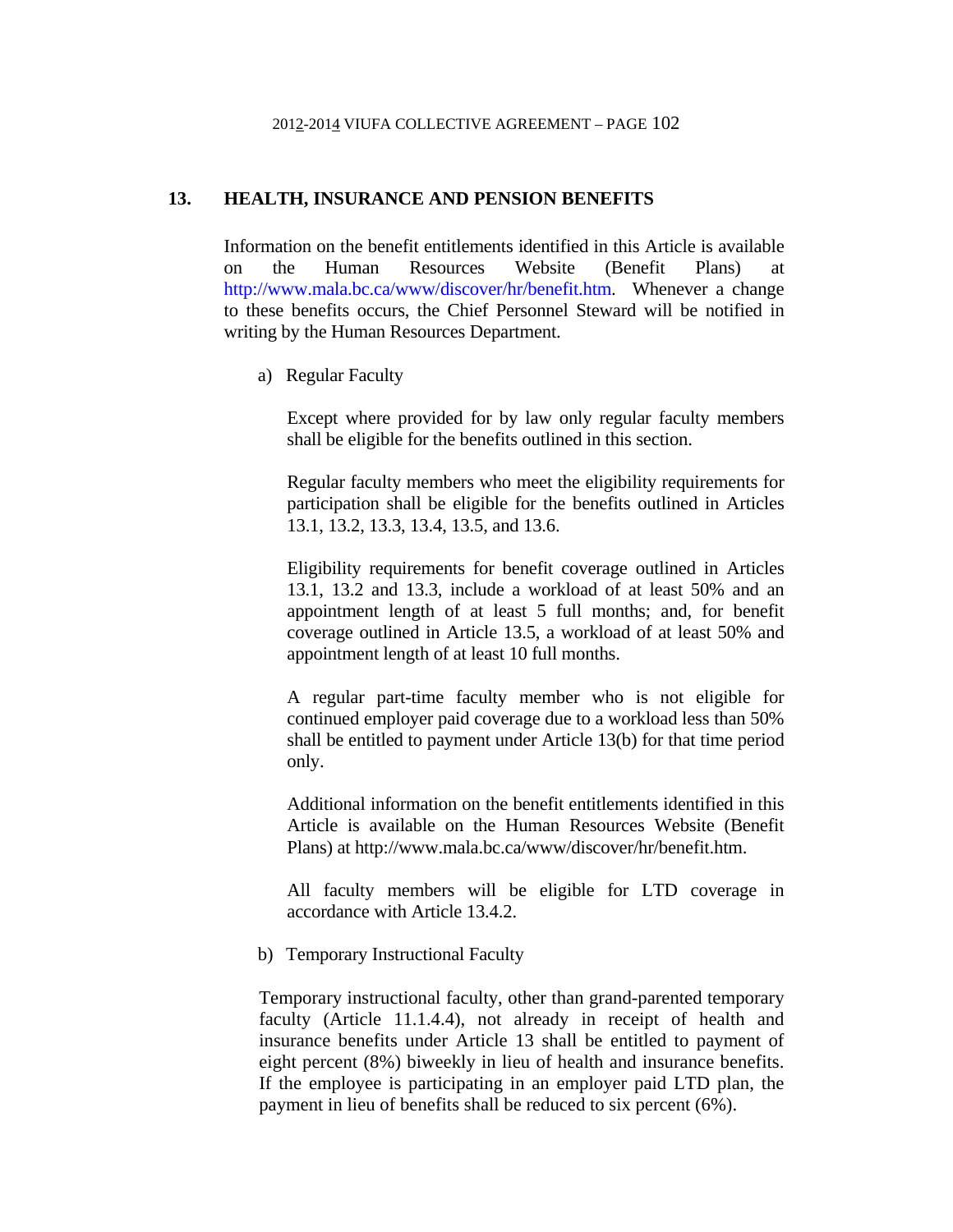Grand-parented temporary faculty (Article 11.1.4.4) shall remain eligible for benefit coverage provided the appointment meets the criteria outlined in Article 13(c).

c) Temporary Non-Instructional Faculty

Temporary non-instructional faculty with a workload of at least 50% and an appointment length of at least 5 full months are eligible for benefit coverage outlined in Articles 13.1, 13.2 and 13.3. Temporary non-instructional faculty with a workload of at least 50% and an appointment length of at least 10 full months are eligible for benefit coverage outlined in Article 13.5.

# 13.1 MEDICAL SERVICES PLAN (MSP)

Premiums are 100% employer paid.

13.2 EXTENDED HEALTH BENEFITS (includes Vision Care and Emergency Travel Assistance)

Premiums are 100% employer paid.

To qualify for the Extended Health Benefit Plan, the employee must have medical coverage under a provincial plan. Eligible employees may commence participation on the first of the month following the date of employment.

- a) Extended Health Benefits coverage shall provide for 95% reimbursement for all covered expenses in excess of a \$25 deductible in a calendar year. Covered expenses include, but are not limited to, eligible prescription drugs, ambulance charges and emergency medical expenses while travelling outside Canada. The maximum lifetime benefit is unlimited.
- b) Vision Care coverage shall provide 100% reimbursement for corrective lenses and frames or contact lenses up to a maximum of \$500 per person every 24 consecutive months.
- c) Emergency Travel Assistance coverage shall provide 24 hour assistance to the employee and dependant for locating medical care and arranging medical transportation during a medical emergency occurring almost anywhere in the world.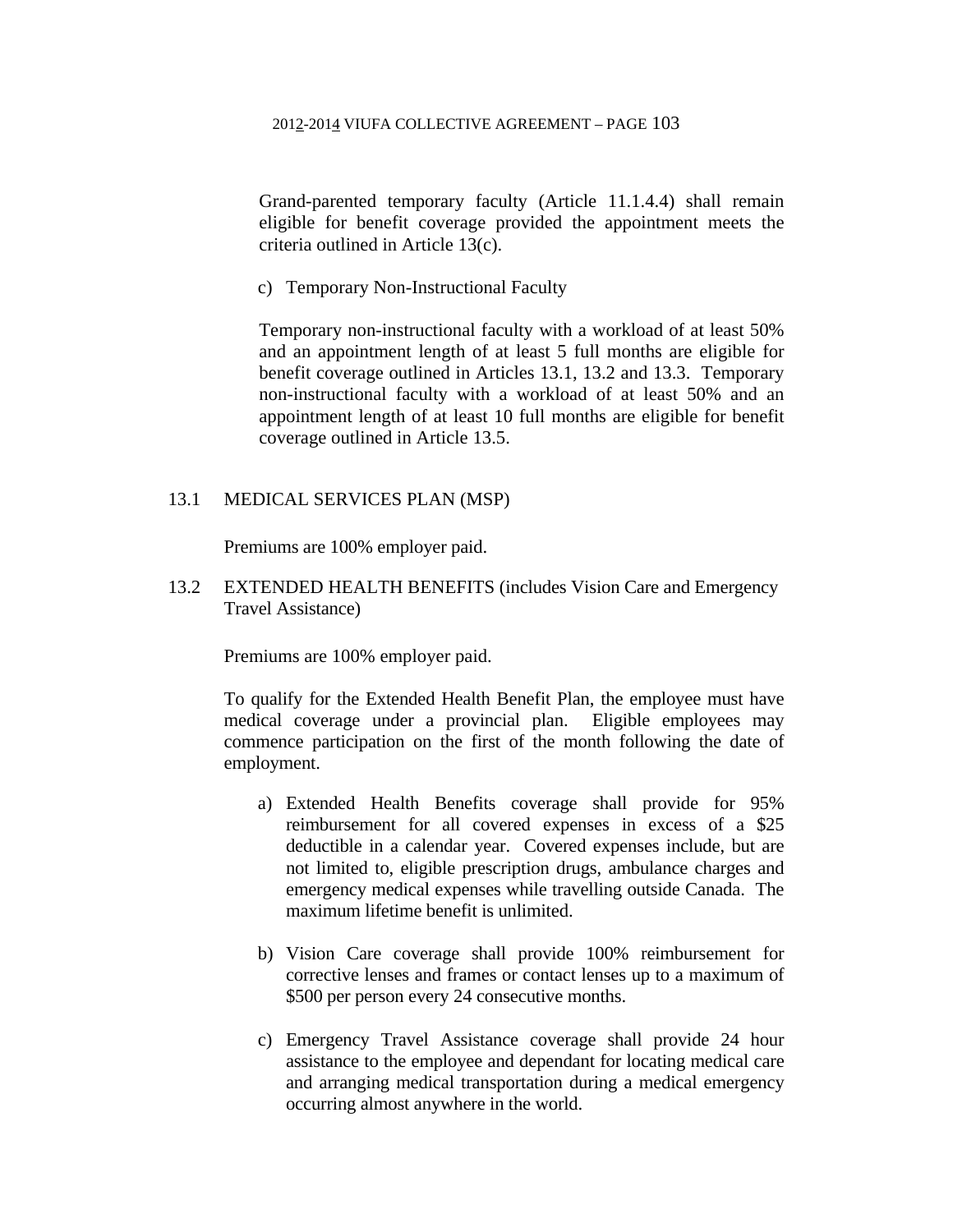# 13.3 DENTAL PLAN

 Eligible employees may commence participation on the first of the month following one full calendar month of continuous employment. The Dental Plan shall provide coverage including:

- a) 100% of basic diagnostic, preventative, restorative and periodontic services (Plan A).
- b) 60% of major restorative services such as crowns, bridges, and dentures (Plan B).
- c) 50% of orthodontia for dependent children (Plan C) to a maximum \$2000 per child.

Premiums are 100% employer paid.

# *13.4 SPECIFIC BENEFITS*

*13.4.1 Benefit Provisions* 

 *The following benefits will be provided to employees based on eligibility requirements in the local collective agreements.* 

- *(a) Basic Medical Insurance under the British Columbia Medical Plan, subject to Plan provisions.*
- *(b) Extended Health Benefits* 
	- *i. Total lifetime coverage level will be unlimited.*
	- *ii. Reimbursement level on claims will be ninety-five percent (95%); where existing reimbursement provisions in a local agreement exceed ninety-five percent (95%), the existing local provision will remain in force.*
	- *iii. Hearing Aid benefit claims will be to a maximum of \$600 every five years.*
	- *iv. Medical Travel Referral Benefit shall be in accordance with the provisions set out in Appendix G.*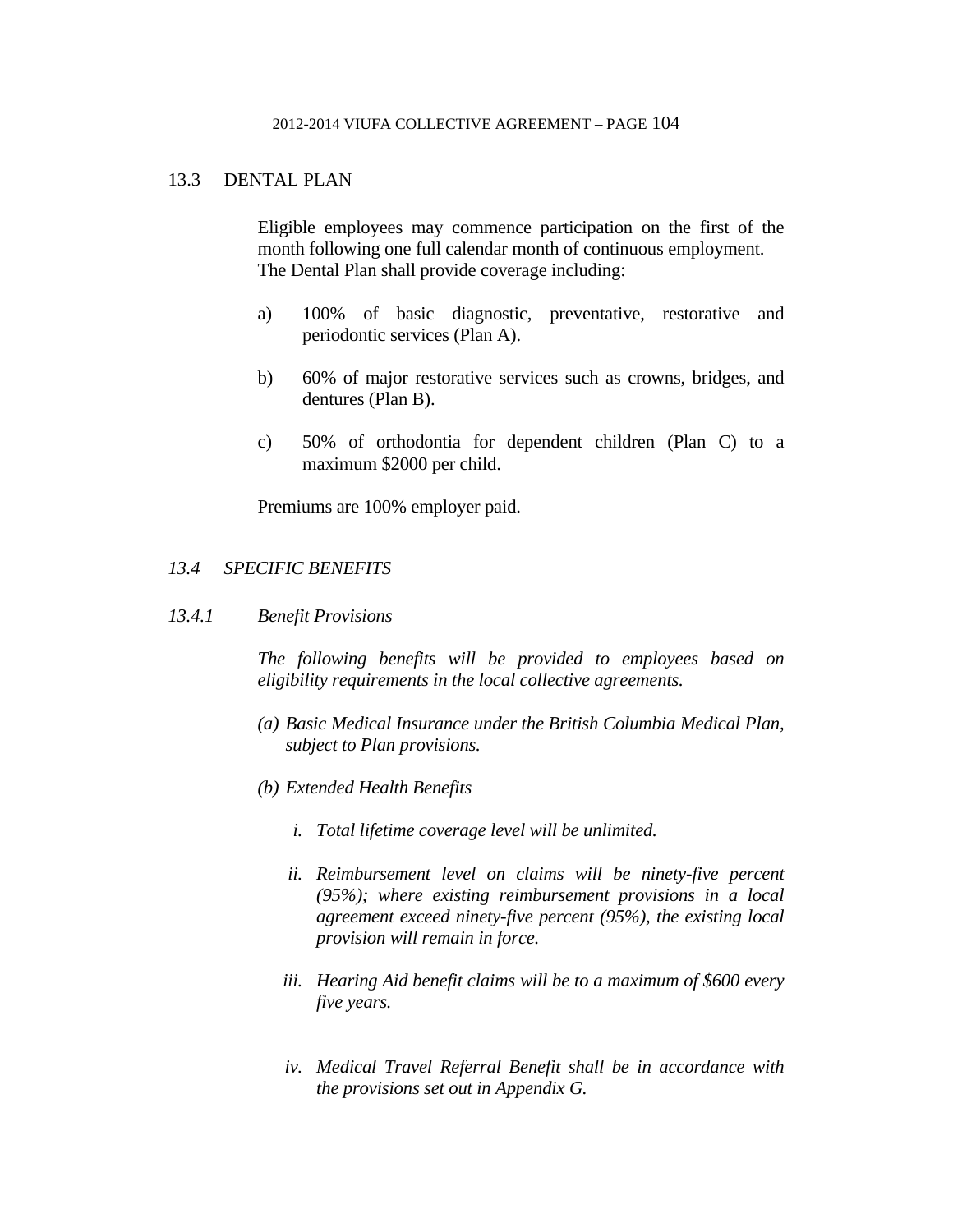- *v. Health and welfare benefits coverage will cease on the day that an employee's employment terminates.*
- *vi. Eye vision exams shall be reimbursed to a maximum of \$75.00 every two (2) years.*
- *(c) Group Life and Accidental Death and Dismemberment Insurance*

*Group Life and Accidental Death and Dismemberment benefits each shall be set at three (3) times the employee's annual salary.* 

 *(d) Dental Plan* 

*Plan A that includes revision of cleaning of the teeth (prophylaxis and scaling) every nine (9) months except dependent children (7 to age 19) and those with gum disease and other dental problems as approved by the Plan.* 

*Dental Plan interpretation shall be in accordance with the provisions set out in Appendix H.* 

*(e) Termination of Coverage* 

*Retiring employees who are eligible under the local collective agreement for health and welfare benefits and who have applied for College Pension Plan benefits will maintain coverage until the commencement of pension health and welfare benefits and in any event no later than ninety (90) calendar days following the date of the employee's retirement.* 

# *13.4.2 Disability Benefits*

- *13.4.2.1 The Employers shall continue a single plan for the provision of disability benefits for eligible employees who are covered by this Agreement and whose local bargaining unit has opted into this Agreement's Plan pursuant to Article 13.4.2.3 below.*
- *13.4.2.2 The disability benefits plan will be set out in the findings of the Joint Committee on Benefits Administration (JCBA) entitled Long-Term Disability Benefit Initiative, but will be an insured plan and will include the following elements:* 
	- *Benefit level of sick leave at one-hundred percent (100%) for the first thirty (30) calendar days, short-term disability at seventy percent (70%) weekly indemnity for the next twenty-one*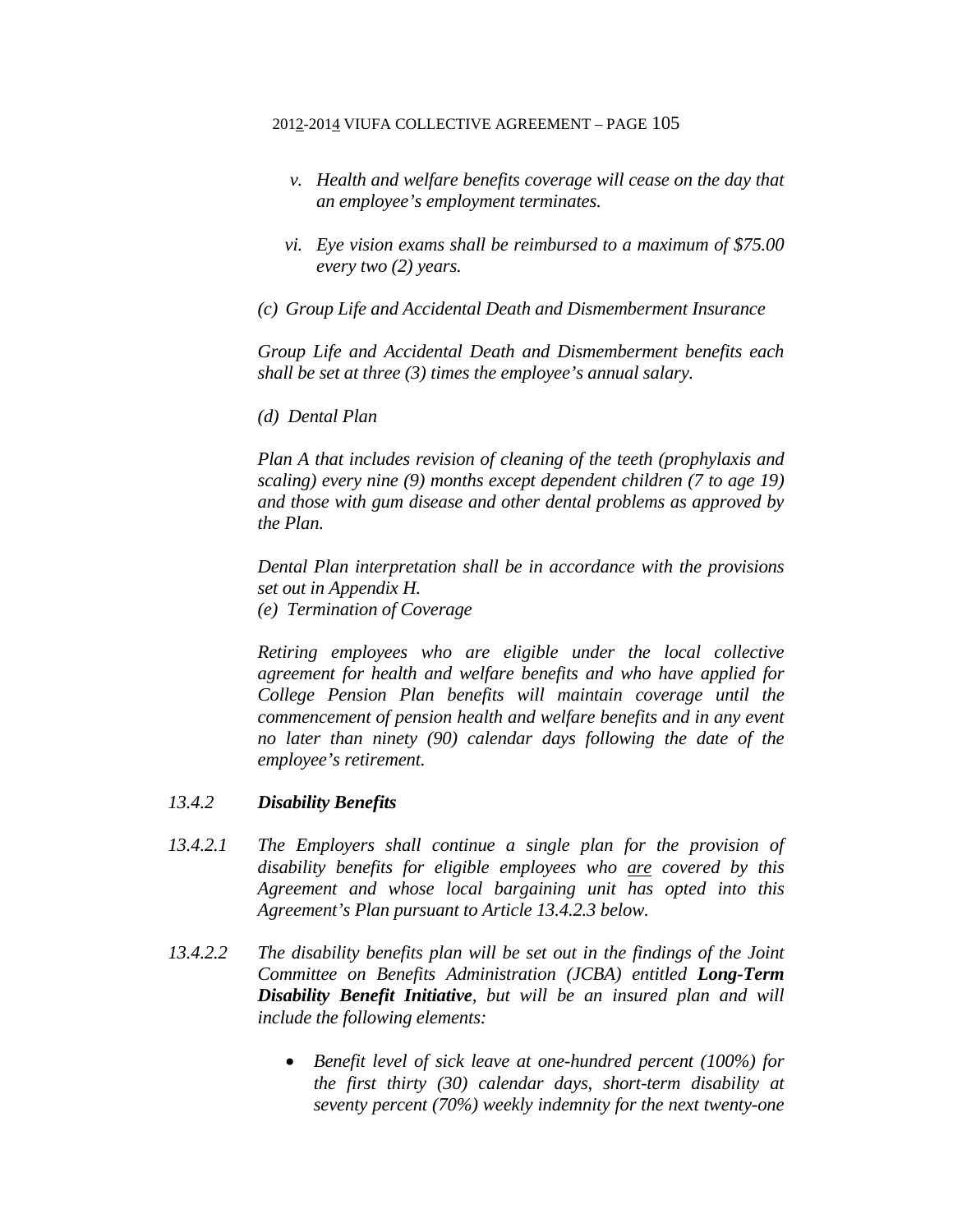*(21) weeks, and long-term disability leave of seventy percent (70%) thereafter;* 

- *Long-term disability as defined on the basis of two-year own occupation and any other occupation thereafter as described by the JCBA plan;*
- *Health and welfare benefit premiums will be paid by the Employer or the Plan for employees on sick leave, short-term disability and long- term disability;*
- *Employer payment of premiums for both short-term and longterm disability benefits;*
- *Claims Review Committee made up of three (3) medical doctors (one designated by the claimant, one by the Employer and the third agreed to by the first two doctors);*
- *Mandatory rehabilitation as described in the JCBA plan;*
- *Subject to provisions of the Plan, enrolment is mandatory for all active regular employees and for active non-regular employees employed on a continuing basis for at least a four (4) month period with fifty percent (50%) or more of a full-time workload as defined by local provisions.*
- *13.4.2.3 (a) Current employees shall retain any sick leave banks accrued up to but not beyond March 31, 2002 including any entitlement to full or partial payout of such sick leave banks. The local provisions for use of those sick leave banks including payout, where applicable, shall continue to apply.* 
	- *(b) Current employees who have sick leave benefits of a fixed amount of time and who are entitled under their local collective agreement to a payout of such benefits shall have those benefits converted to a bank as of March 31, 2002 and shall be entitled to payout of the bank, subject to the provisions of the collective agreement.*
- *13.4.2.4 The Joint Committee on Benefits Administration (JCBA) shall oversee the continuation of the plan as described in Article 13.4.2.2 and shall address such matters pertaining to the plan as are included in the JCBA's mandate as set out in Article 13.6.1.2.*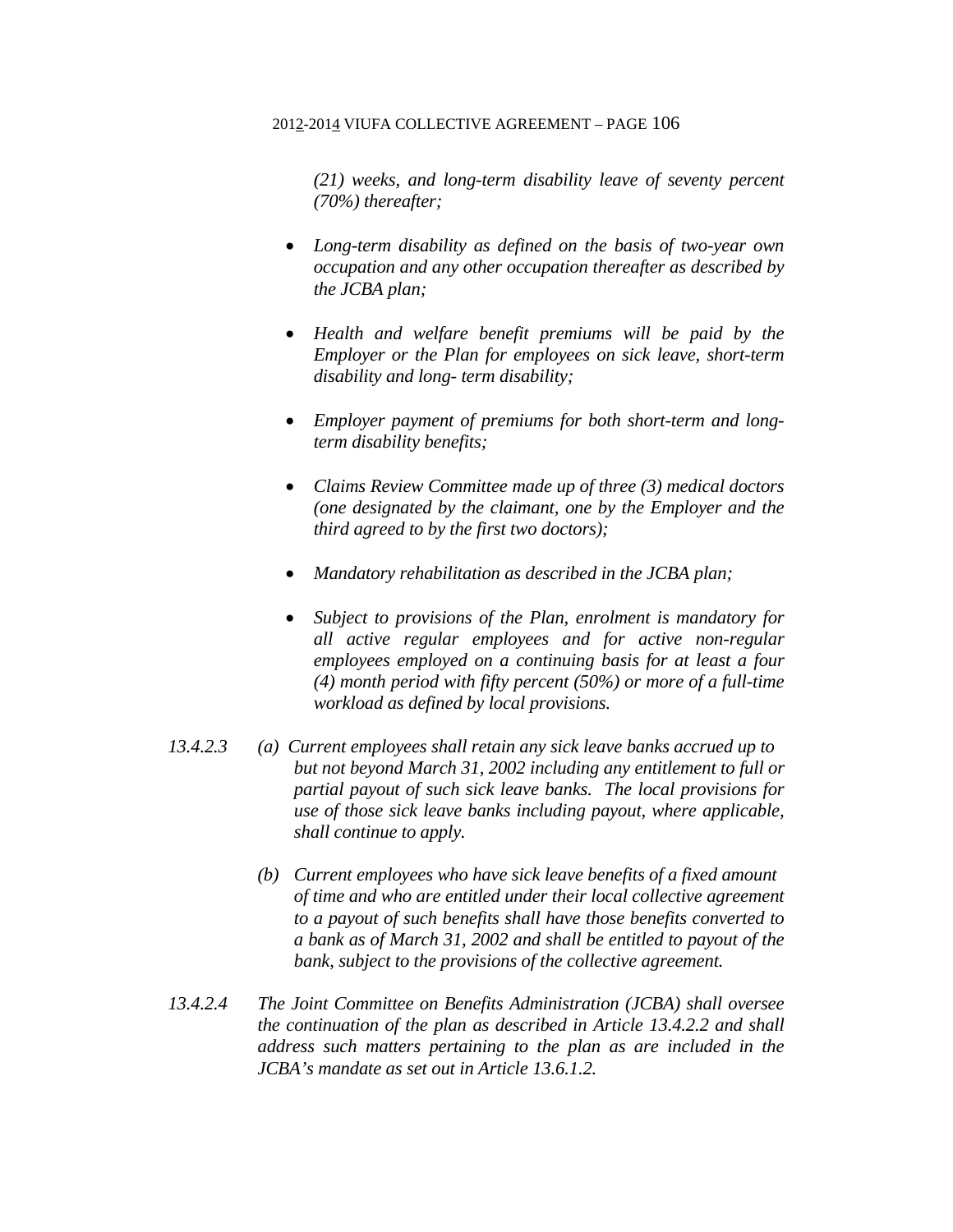13.4.3 Those employees not eligible for participation in this plan will continue to not have pay deducted for absences due to illness of up to three (3) contact hours or equivalent per course per month for the duration of the Collective Agreement.

# 13.5 GROUP INSURANCE

 Group life insurance and accidental death and dismemberment insurance are provided in accordance with the terms of the contract with the insuring company to eligible faculty.

 The University contributes 100% of the premiums for life insurance, accidental death and dismemberment benefits for eligible participating faculty members.

 The amount of insurance coverage and eligibility is shown on the Human Resources website at http://www.mala.bc.ca/www/discover/hr/benefit.htm.

# *13.6 HEALTH AND WELFARE BENEFITS*

# *13.6.1 Joint Committee on Benefits Administration*

# *13.6.1.1 Committee Established*

*The Parties agree to maintain a Joint Committee on Benefits with four members appointed by each side.* 

### *13.6.1.2 Committee Mandate*

*The Joint Committee on Benefits has a mandate to undertake tasks related to health and welfare benefits and disability benefits including:* 

- *(a) Comparison and analysis of contract administration and costs, using criteria developed by the committee.*
- *(b) Monitoring carrier performance including receiving reports from the plan administrator(s).*
- *(c) Reviewing the cost effectiveness and quality of benefit delivery, service, and administration by carriers, including access issues.*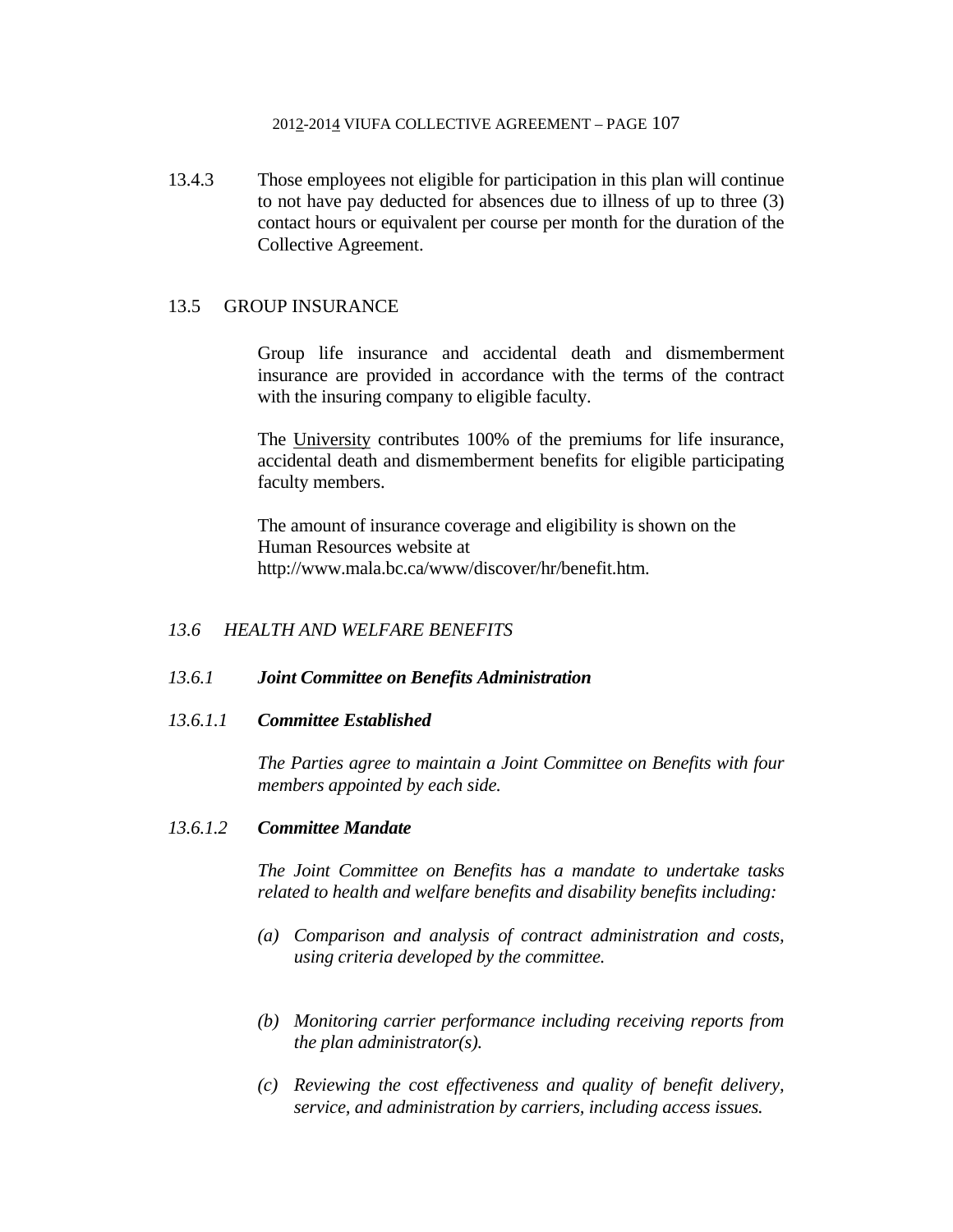### *(d) Tendering of contracts.*

*Participation in the existing Benefits user Group will continue. Participation is open to institutions that are not currently members of the Benefits User Group.* 

### *13.6.1.3 Savings*

*All savings realized through the process of the Joint Committee on Benefits will be used to improve benefits, including disability benefits, either through actions taken by the Committee or the formal bargaining process between the Parties.* 

### *13.6.1.4 Constraints*

*The Joint Committee on Benefits will not make any changes to the plan provisions that would increase the costs of health and welfare benefits or disability benefits for individual Employers or reduce plan provisions without the agreement of the Parties to this Agreement. The Joint Committee shall be authorized to determine appropriate use of the Article 13.6.1.3 savings from the 1998-2001 agreement (in the amount of \$71,849) and to allocate the funds to that use. The Parties agree that the first priority for use of those funds will be to level up the minimum standards for vision care coverage.* 

# *13.6.1.5 Costs of the Joint Committee*

*The Employers will pay up to \$50,000 for the costs of the committee's operations, exclusive of salaries and benefits.* 

## 13.7 COLLEGE PENSION PLAN

Participation in the College Pension Plan is mandatory for:

- a) Faculty appointed to regular positions after September 1, 1999.
- b) Temporary faculty who earn, in any calendar year, a salary exceeding fifty (50) percent of the year's maximum pensionable earnings (YMPE).

Participation in the College Pension Plan is optional for: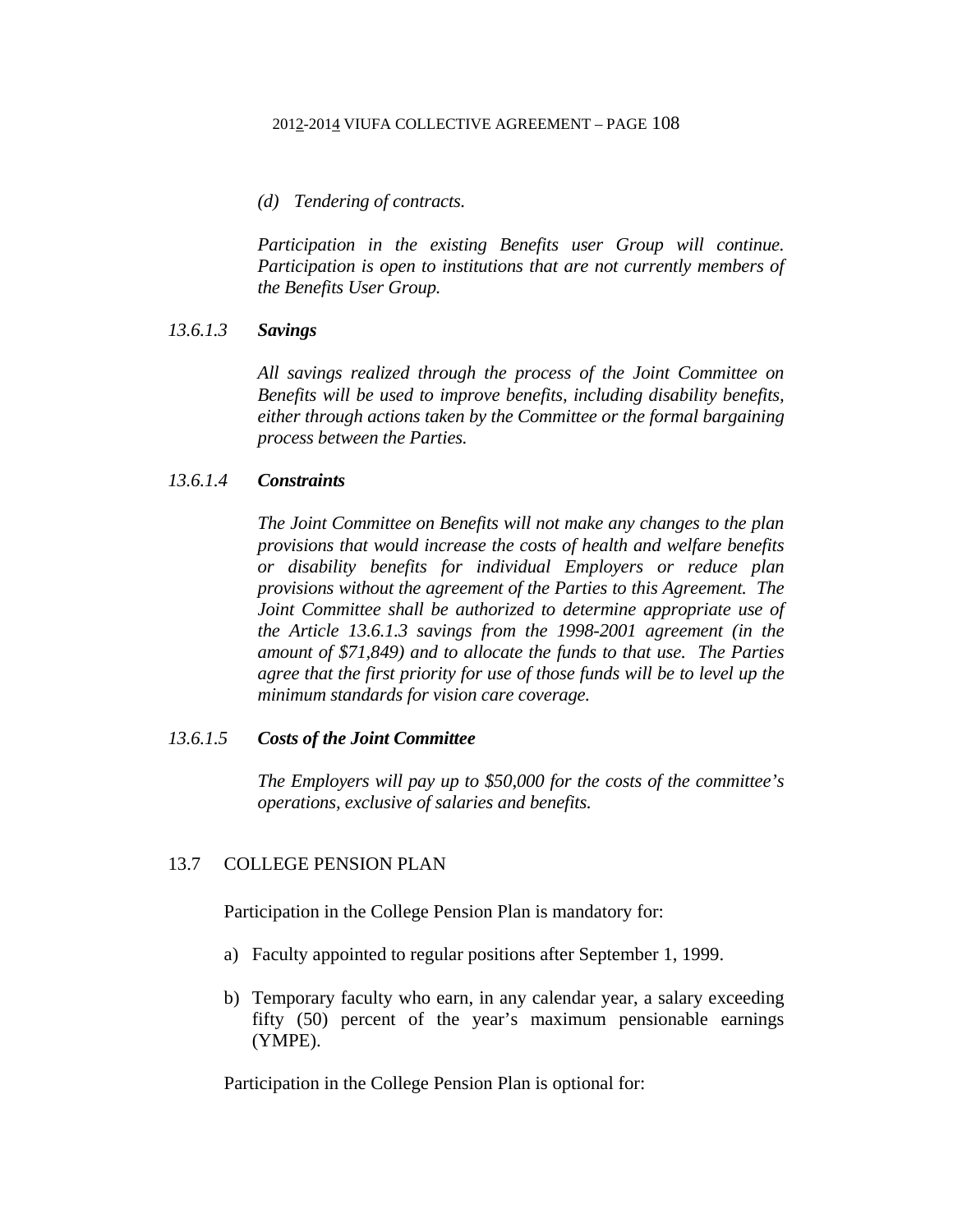- Faculty appointed to regular positions prior to September 1, 1999 who opted to waive participation.
- Temporary faculty who earn less than fifty (50) percent of the YMPE provided a waiver form is completed and placed on file with Human Resources.

A faculty member who has waived enrolment may apply to participate in the College Pension Plan at any time and shall be covered effective the first day of the pay period following application to the Human Resources Department.

## 13.15 SUBROGATION

 Details of all benefit plans shall form part of this agreement. There shall be no reduction in benefits under these plans or increases in premium costs without advance consultation with the committee of Personnel Stewards of the Association. During the term of this agreement neither party shall unilaterally alter the benefits of the plans. The selection of Insurance Carrier shall be made following consultation between the parties.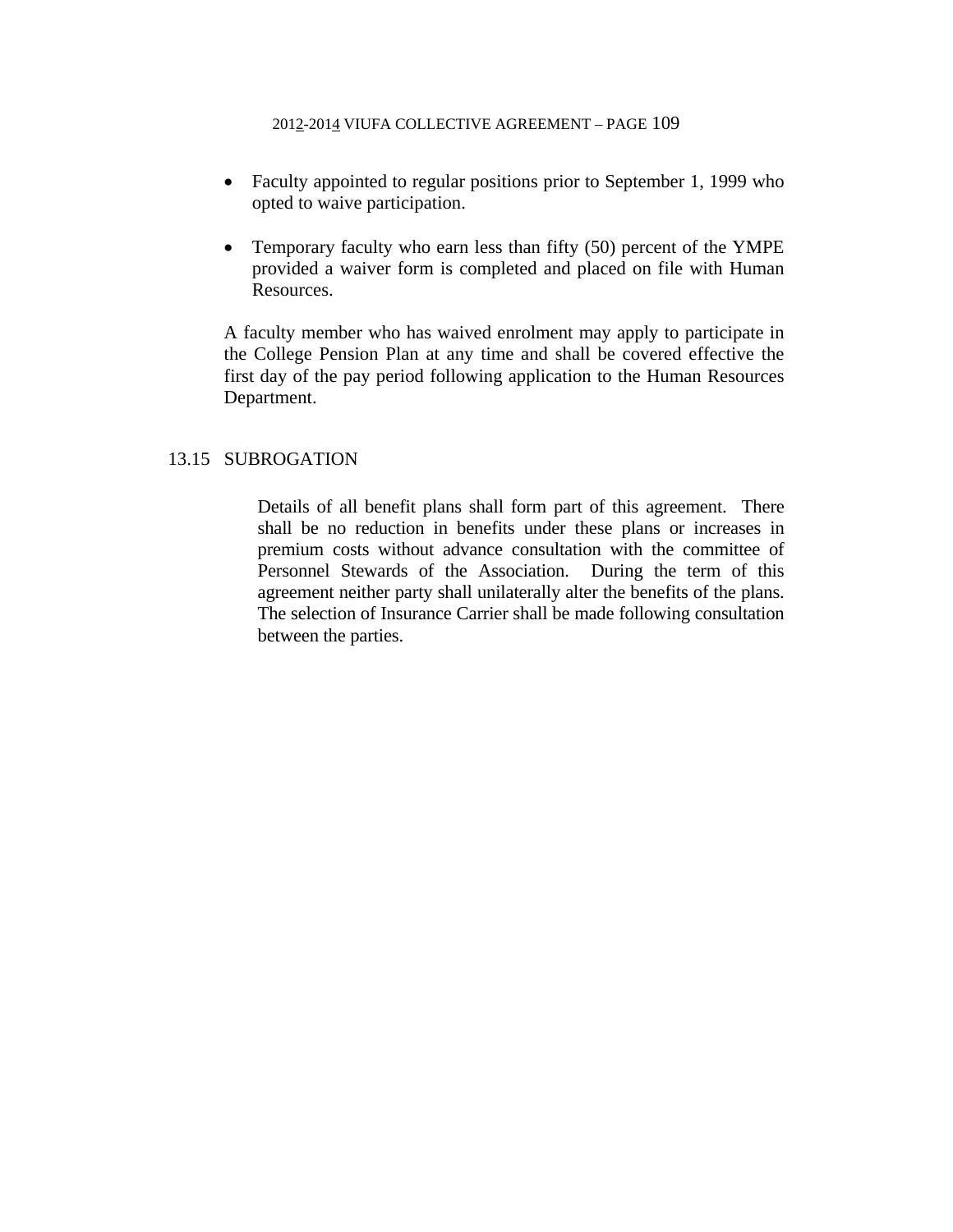# **14. PROTECTION OF EMPLOYEES**

# 14.3 DISCRIMINATION AND HARASSMENT

 The University and the Association recognize the right of employees to work in, and students to study in, an atmosphere free from discrimination and harassment. All employees and students have the right to employment and equal treatment without discrimination or harassment because of the race, colour, ancestry, place of origin, political belief, religion, marital status, family status, physical or mental disability, sex, sexual orientation or age of that person or because that person has been convicted of a criminal or summary conviction offence that is unrelated to the employment or to the intended employment of that person, or membership or activity in the Faculty Association.

 The University has further indicated its intention to continue to develop, with faculty, an extensive harassment and discrimination policy, applicable to all employees and students. The University has further undertaken that this policy will not be developed without consultation with faculty.

## *14.4 HARASSMENT*

#### *14.4.1 Statement of Commitment*

*The colleges and institutes promote teaching, scholarship and research and the free and critical discussion of ideas.* 

*Unions and employers are committed to providing a working and learning environment that allows for full and free participation of all members of the institutional community. Harassment undermines these objectives and violates the fundamental rights, personal dignity and integrity of individuals or groups of individuals. Harassment is a serious offence that may be cause for disciplinary sanctions including, where appropriate, dismissal or expulsion.* 

*The colleges and institutes have a responsibility under the BC's Human Rights Code to prevent harassment and to provide procedures to handle complaints, to resolve problems and to remedy situations where harassment occurs.* 

*The employer will offer educational and training programs designed to prevent harassment and to support the administration of the institutional policies and to ensure that all members of the institutional community are aware of their responsibility with respect to the policy.* The union and employer agree that attendance is required and will take place during compensated work time.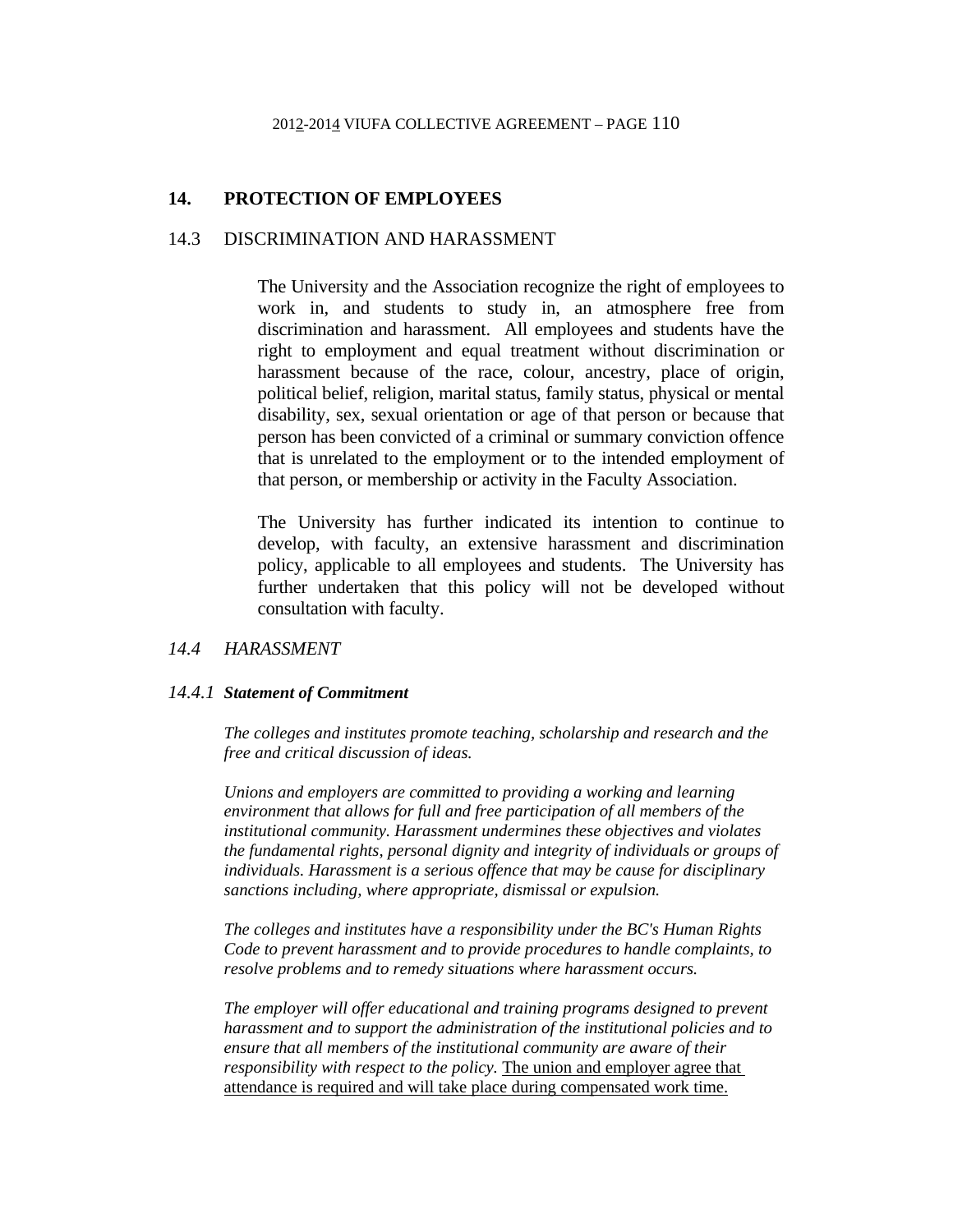### *14.4.2 Definitions*

*14.4.3 Harassment is a form of discrimination that adversely affects the recipient on one or more of the prohibited grounds under the BC Human Rights Code [R.S.B.C. 1996 c.210].* 

*Harassment as defined above is behaviour or the effect of behaviour, whether direct or indirect, which meets one of the following conditions:* 

- *(a) is abusive or demeaning;*
- *(b) would be viewed by a reasonable person experiencing the behaviour or effect of the behaviour, as an interference with her/his participation in an institutional related activity;*
- *(c) creates a poisoned environment.*

*As of this date, the grounds protected against discrimination by BC's Human Rights Code [R.S.B.C. 1996 c.210] are age, race, colour, ancestry, place of origin, political belief, religion, marital status, physical or mental disability, sex, sexual orientation and, in the case of employment, unrelated criminal convictions.* 

- *14.4.4 Sexual Harassment is behaviour of a sexual nature by a person who knows or ought reasonably to know that the behaviour is unwanted or unwelcome; and* 
	- *(a) which interferes with another person's participation in an institution related activity; or*
	- *(b) leads to or implies employment, or academically-related consequences for the person harassed; or*
	- *(c) which creates a poisoned environment.*

#### *14.4.5 Procedures*

#### *14.4.5.1 Local Informal Processes*

*The Parties agree that the local parties where mutually agreeable, may first attempt to use local policies or processes to resolve complaints of harassment and sexual harassment prior to accessing the following procedures in Article 14.4.5.3 Mediation and 14.4.5.4 Investigation.* 

### *14.4.5.2 Right to Legal Counsel*

*The union is the exclusive bargaining agent for the bargaining unit employee and as such has the exclusive right to represent the employee in all matters pertaining to his/her terms and conditions of employment, including matters that may lead to discipline by the employer. An individual bargaining unit employee*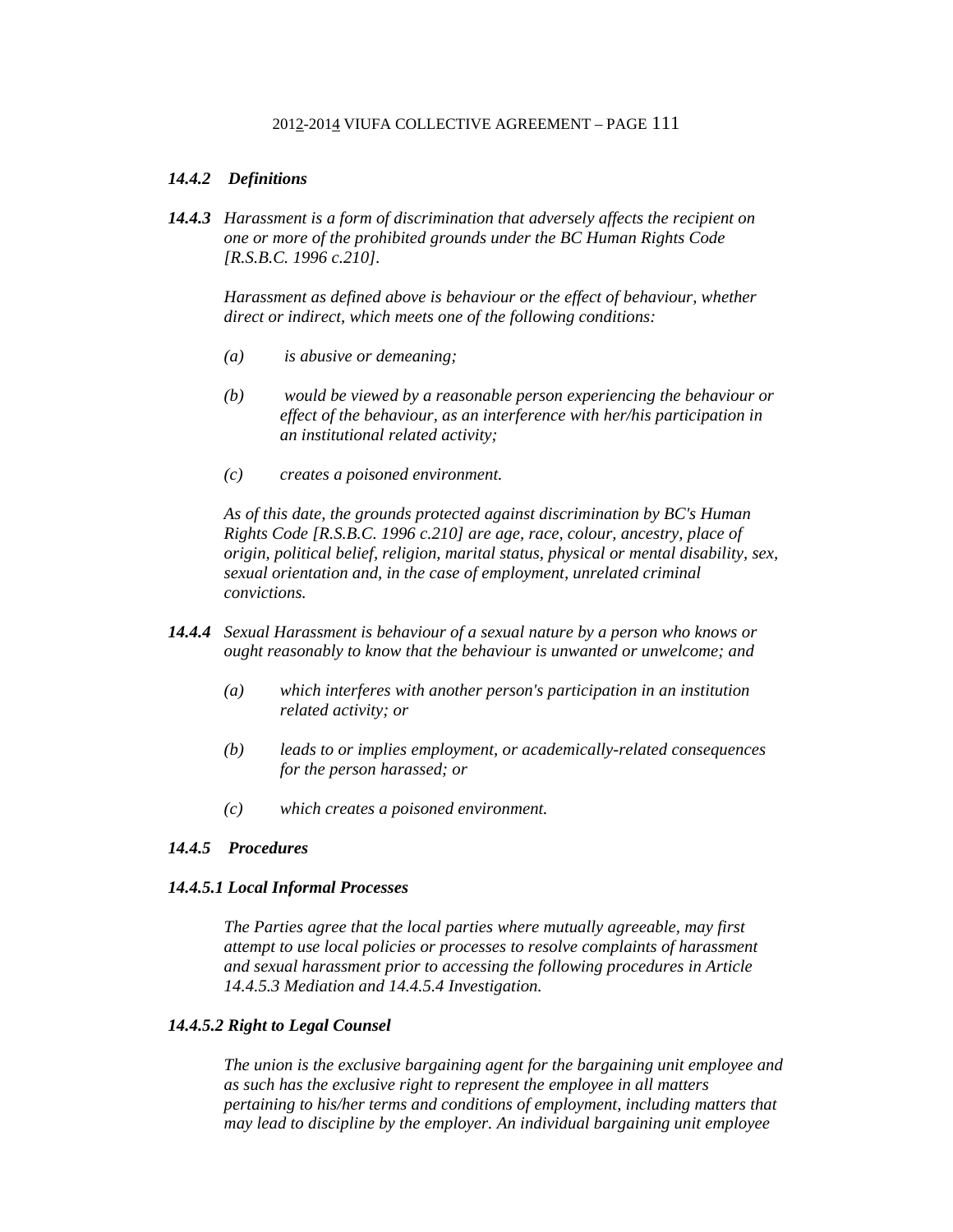*has no right to be represented by legal counsel during an Article 14.4 investigation involving an allegation of harassment.* 

#### *14.4.5.3 Mediation*

*When a complaint is received by the employer involving an individual covered by this collective agreement, the local parties will initiate a mediation procedure at the bargaining unit level. The mediation process is the recommended avenue of resolution.* 

*Consensual mediation will require the agreement of the complainant and the alleged harasser to use the following process:* 

- *(a) the local parties will discuss the nature of the complaint and agree upon who will conduct the mediation;*
- *(b) the mediation process and resolution will be kept strictly confidential by all participants;*
- *(c) where a resolution is reached, the complainant and the alleged harasser must agree in writing to the resolution and the matter will then be considered concluded;*
- *(d) no record of the mediation except the written agreed resolution will be placed on an employee's file. The written resolution will be removed from the employee's file after twelve (12) months unless there has been a subsequent complaint of harassment against the employee within the twelve (12) month period.*

#### *14.4.5.4 Investigation*

*Where either the complainant or alleged harasser does not agree to mediation, or no resolution is reached during the mediation, the complaint will be referred to an investigator selected from a list of investigators agreed upon by the local parties.* 

*An investigator will be appointed within ten (10) working days of referral.* 

*Where the local parties are unable to agree on a list of investigators, JADRC will determine a list.* 

*The referral should, where possible, include a written statement from the complainant and the alleged harasser which succinctly outlines the issue(s) in dispute. The referral should be assembled by the Institution and forwarded to the Investigator with a copy sent to the union(s).*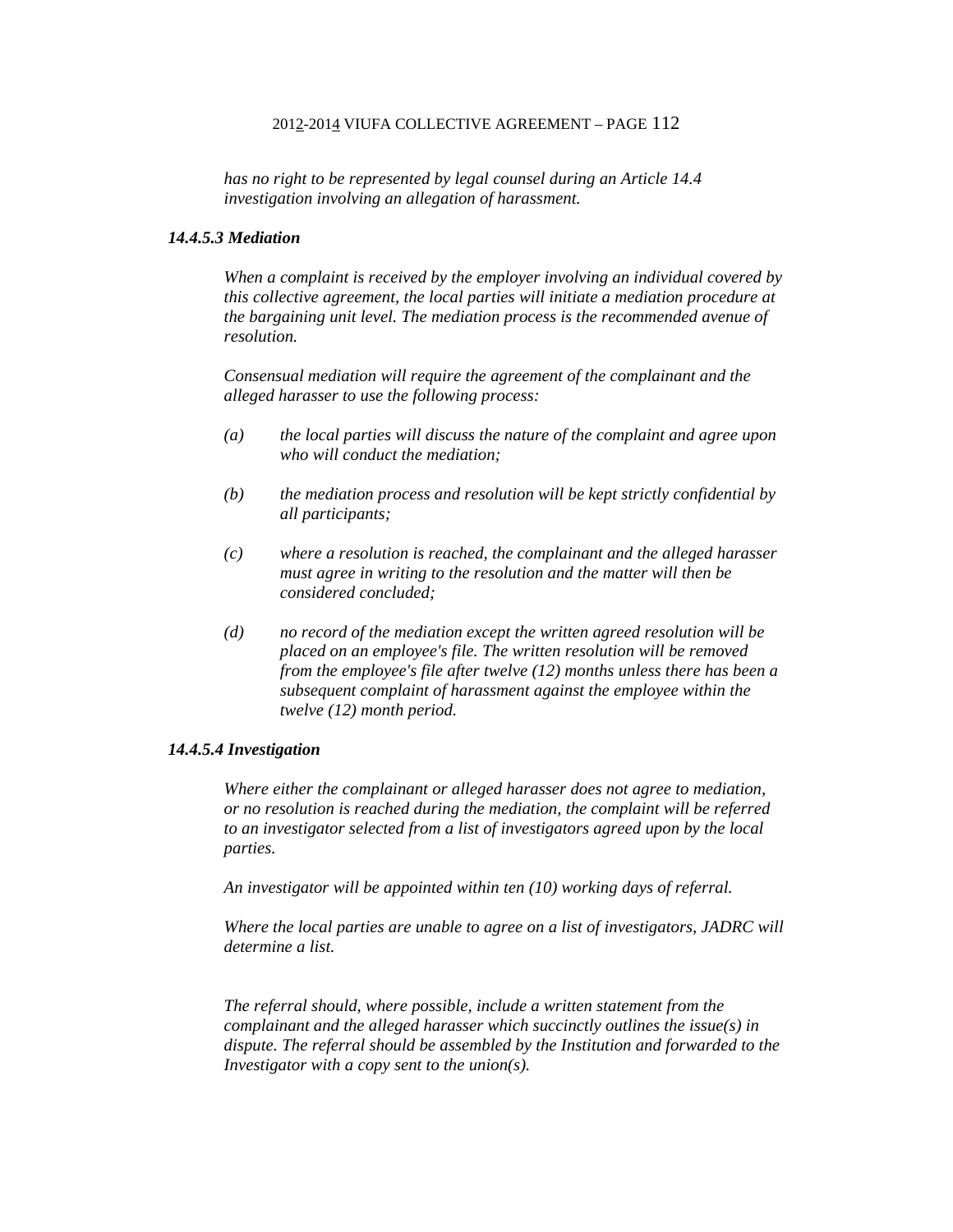*The appointment of an investigator does not preclude an investigator from mediating the dispute where possible up to the time of submission of the Investigator's report to the local parties pursuant to Article 14.4.5.5(a) below.* 

*Any complaint of harassment will be kept confidential except as is necessary to investigate and resolve the issue. Investigators will stress the confidentiality of the investigation with the person(s) interviewed.* 

#### *14.4.5.5 Terms of Reference of the Investigator*

- *(a) The purpose of the investigator will be to ascertain facts.*
- *(b) All persons quoted in the investigation will be named by initials.*
- *(c) The report of the Investigator will be given, in confidence, to the union(s) and the employer. It is the responsibility of the employer to forward a copy of the report to the complainant and the alleged harasser. The employer will state, in a covering letter, that the report is confidential. The report should refer to individuals involved by initials only. However, a key will be provided to the employer and the union(s) for internal use. This practice should be repeated at any subsequent arbitral proceeding.*
- *(d) The report will not be introduced as evidence or have standing in any arbitration, or other legal procedure. This does not preclude the parties from reaching an Agreed Statement of Fact based upon facts in the report in preparation for an arbitral proceeding.*
- *(e) Reliance on Report of Third Party Investigator*

*Despite Article 14.4.5.5 (d), an institution is entitled to rely on the fact of mediation or the report of a third party investigator as evidence that may mitigate liability in a proceeding that follows receipt of the third party investigator's report.* 

*The employer is entitled to rely on the investigator's report as evidence that it acted in good faith in any disciplinary action that it undertook following receipt of the third party investigator's report where the issue of good faith is raised by a grievor or the union.* 

- *(f) The investigator will not be compellable as a witness in any arbitration or other legal procedure which may result from the investigation.*
- *(g) The investigator will conclude her/his work within twenty (20) days of appointment and will render a report within a further ten (10) days. These timelines may be extended if deemed appropriate by the local parties. If a dispute arises with respect to the extension, the matter will be referred to JADRC. If requested by the investigator, the employer will*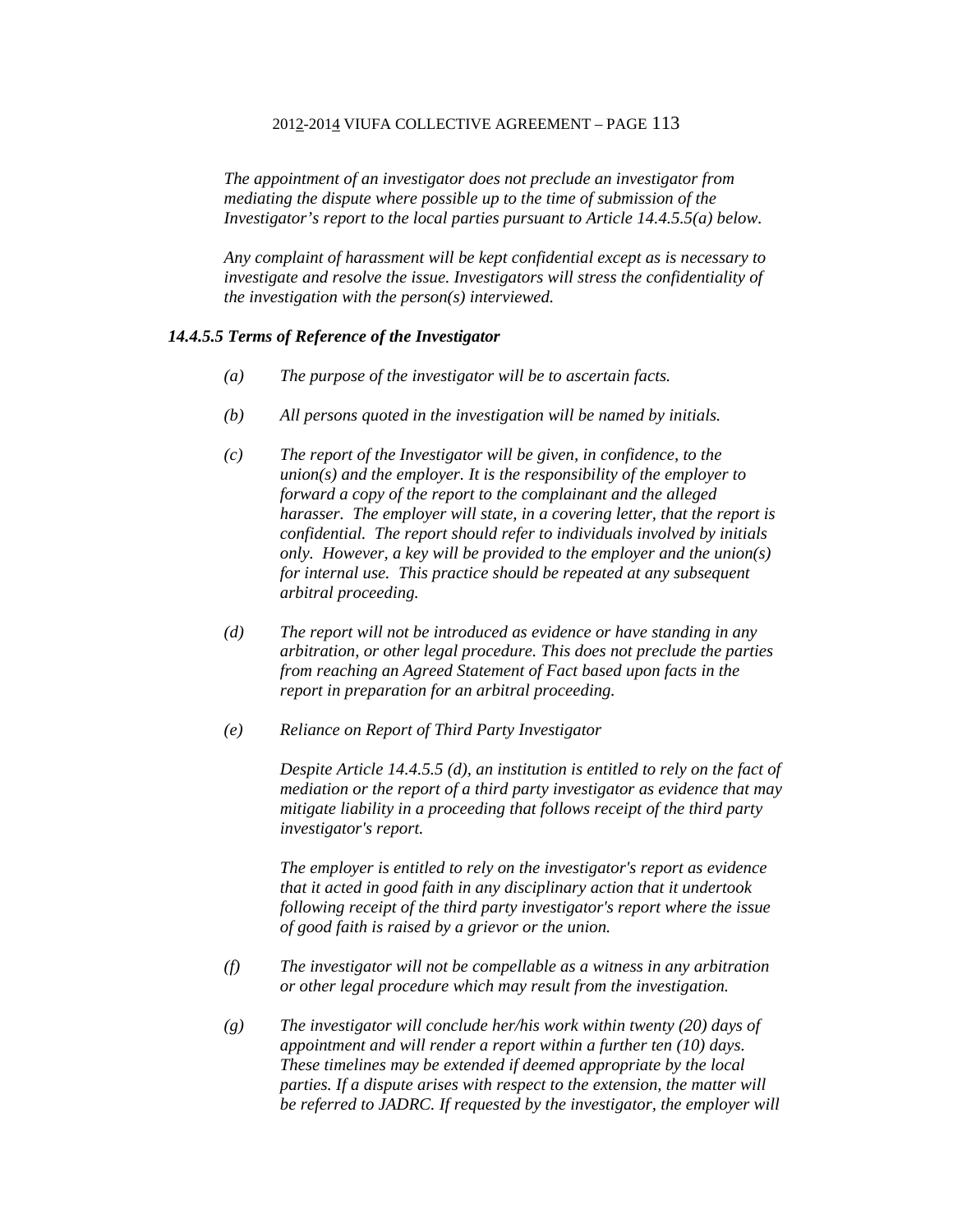*provide meeting space and contact information about persons to be interviewed.* 

- *(h) The investigator may, as part of her/his report, make recommendations for resolution of the complaint.*
- *(i) The investigator's report will not be placed on an employee's file.*

#### *14.4.6 Findings*

*14.4.6.1 The employer will make a written determination based upon the facts and recommendation, if any, within ten (10) working days of the receipt of the Investigator's report. If necessary, this timeline may be extended by mutual agreement between the local parties.* 

#### *14.4.6.2 The determination will:*

- *(a) state the action(s), if any, to be taken or required by the employer.*
- *(b) include, where appropriate, a statement of exoneration.*

#### *14.4.7 Rights of the Parties*

*Should a complainant file a complaint under the provisions of the Human Rights Code, it is understood that the Human Rights Code complaint will be set aside until such time as the procedures under this Article have been completed.* 

*Where an allegation includes both complaints under the Human Rights Code and a personal harassment complaint, the local parties may agree to have the Investigator investigate all of the complaints, in order to relieve against expense and duality of process.* 

*14.4.8 The above noted procedure does not restrict:* 

*(a) The employer's right to take disciplinary action; (b) The union's right to grieve such disciplinary action or to grieve an alleged violation of this Article.* 

*14.4.9 The report of the investigator may be used in the development of an Agreed Statement of Fact for an arbitral proceeding.* 

### *14.4.10 False Complaints, Breaches of Confidentiality and Retaliatory Action*

*Frivolous, vexatious or malicious complaints of harassment or breaches of the confidentiality provisions of this clause or retaliation in respect of a complaint may result in discipline. Should retaliation be alleged following the filing of a complaint, an Investigator may deal with that allegation and make a finding.*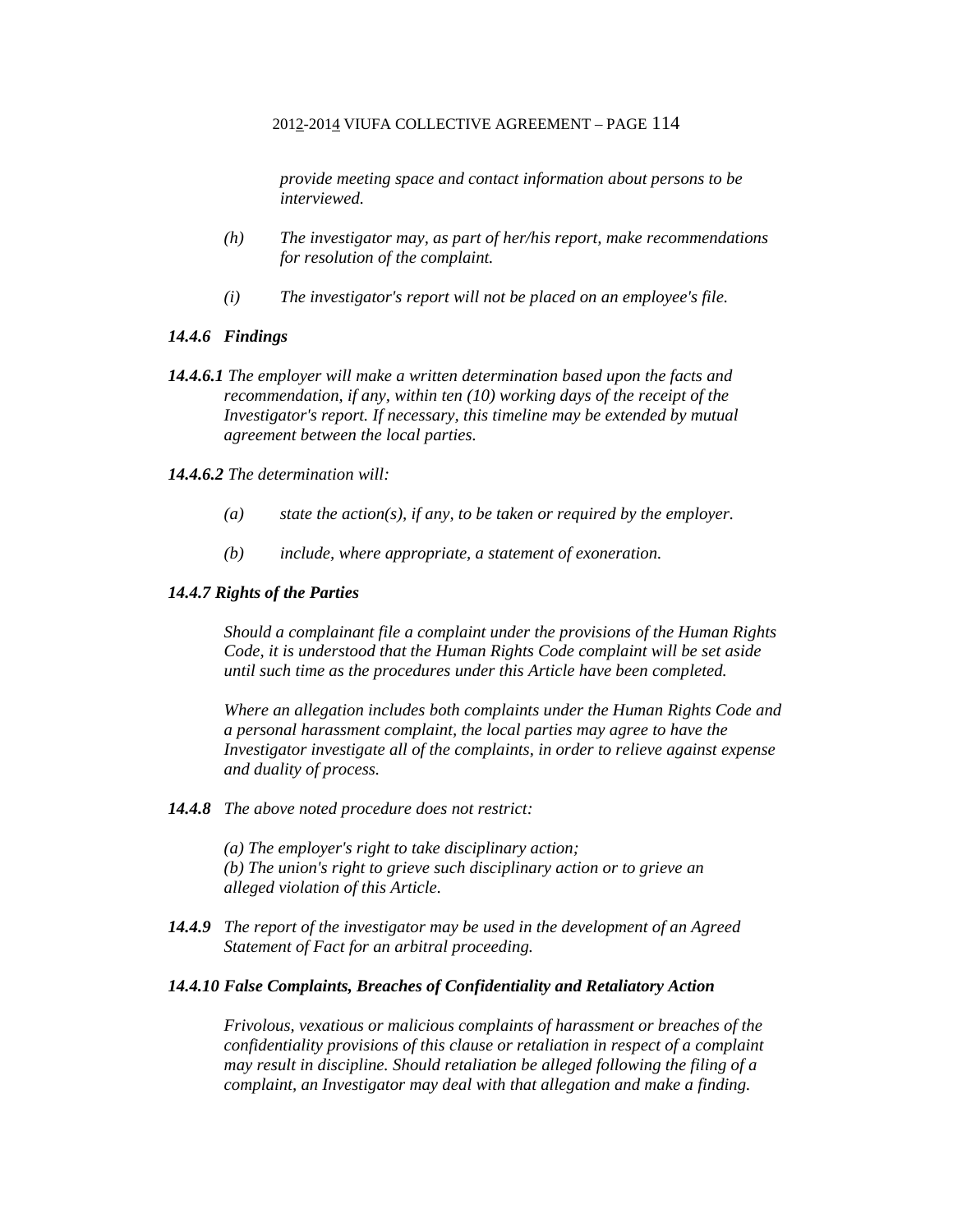### *14.4.11 Local Discussion*

*The local parties will meet as necessary to facilitate the administration and other aspects of the application of this Article including issues arising under Article 14.4.12 below. The local parties may refer any differences over the administration or application of this Article to JADRC for resolution.* 

### *14.4.12 Relation to Other Agreements*

*Where a complaint under Article 14.4 involves individuals who are covered by another collective agreement the local parties will meet to clarify and agree upon a procedure.* 

## 14.5 TECHNOLOGICAL CHANGE

 The parties agree to apply the provisions of Section 54 of the 1992 Labour Relations Code except that a significant number of employees shall be defined as one or more regular or temporary employees. Copies of this legislation are available from the Chief Personnel Steward or Human Resources.

# 14.6 DISTRIBUTED LEARNING

- 14.6.1 Distributed learning includes, but is not limited to, print based education courses, online or web-based instruction, video-conferencing, teleconferencing, instructional video and audio tapes, hybrid or mixedmode programs and courses.
- 14.6.2 In developing and offering distributed learning programs and courses, the employer will plan in collaboration with the department or functional area and the employee(s) who will develop and/or deliver the program or course.

For the purposes of this Article departments or functional areas are defined as the operational or administrative sub-division of an institution within which an employee is appointed and assigned workload and may include geographical limitations.

14.6.3 Subject to mutual agreement, the local parties may develop criteria for the determination of the appropriate release time for the development, delivery and revisions of distributed learning programs or courses. To the extent that they contain provisions that address release time and workload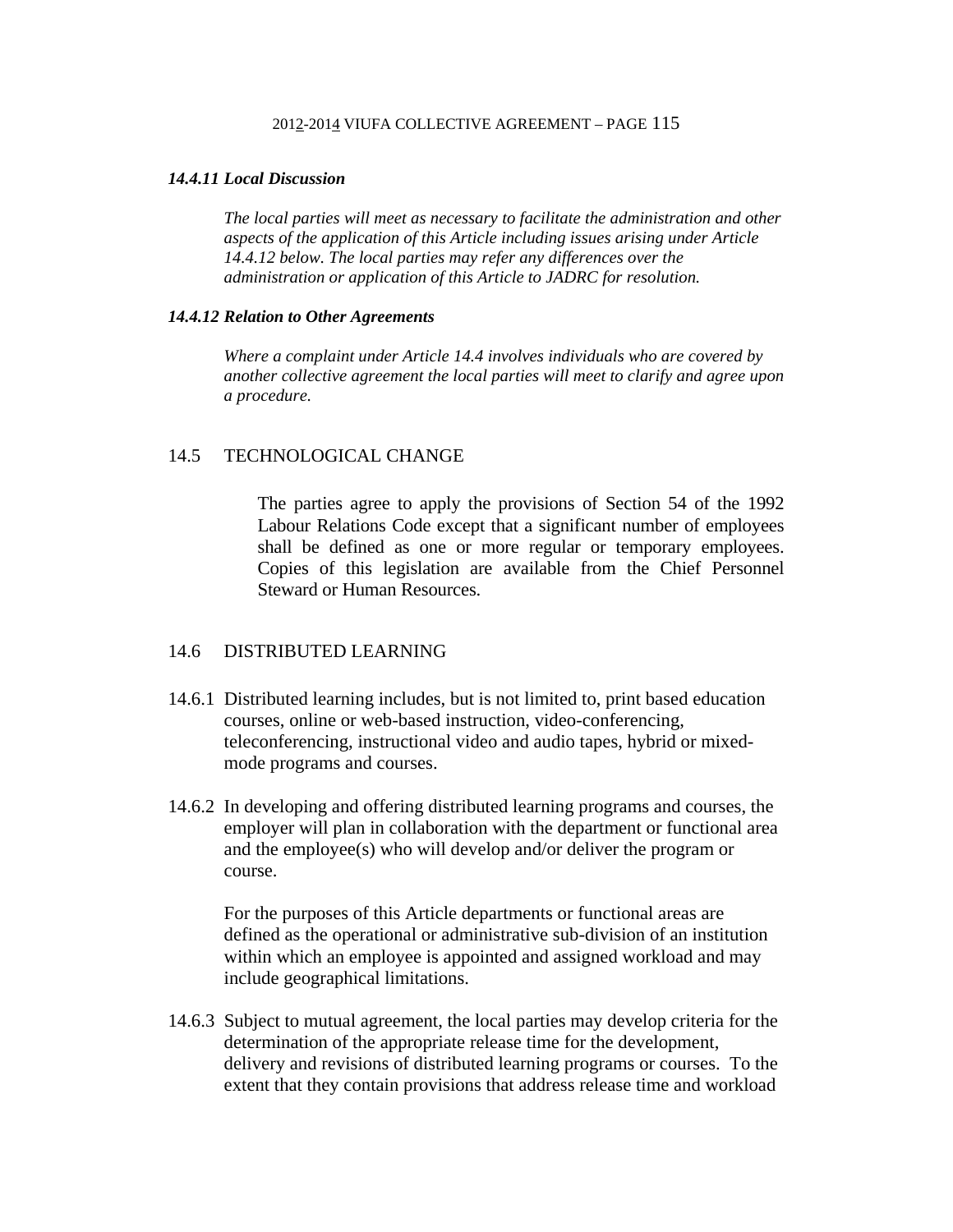for the development, delivery and revisions of distributed learning programs or courses, local letters of understanding shall apply.

- 14.6.4 The Employer will provide the necessary technological and human resources for employees assigned to develop and deliver the program and courses.
- 14.6.5 The Employer will provide the necessary and appropriate training in the use of relevant educational technology for employees assigned to deliver distributed learning programs and courses.
- 14.6.6 Employees delivering distributed learning programs/courses shall not be required to provide technical support to students taking distributed learning courses.
- 14.6.7 Employees shall not be required to deliver distributed learning programs/courses from their home. Employees delivering or developing distributed learning courses shall be provided with office space and the appropriate technology to support them in their work.
- 14.6.8 Where an employee has been assigned an online course and agrees to the employer's request to teach all or part of that course from home, the employer shall provide the appropriate technology and pay for the reasonable and approved costs of delivering those courses from home.
- 14.6.9 No regular employee will be laid off as a direct result of the introduction of distributed learning.

# 14.8 COPYRIGHT

# 14.8.1 *Copyright Ownership*

 *The copyright or patent for any work product, including creative work, instructional strategies or curriculum/instructional material, software or any other material or technology that may be copyrighted or patented:* 

*14.8.1.1 Belongs to the employee(s) where the work product has been prepared or created as part of assigned duties, other than the duties listed in Article 14.8.7.2 below, and the copyright to all copyrightable material shall be the sole property of the employee(s) and shall be retained throughout his or her lifetime and upon his/her death by his/her heirs or assigns; and,*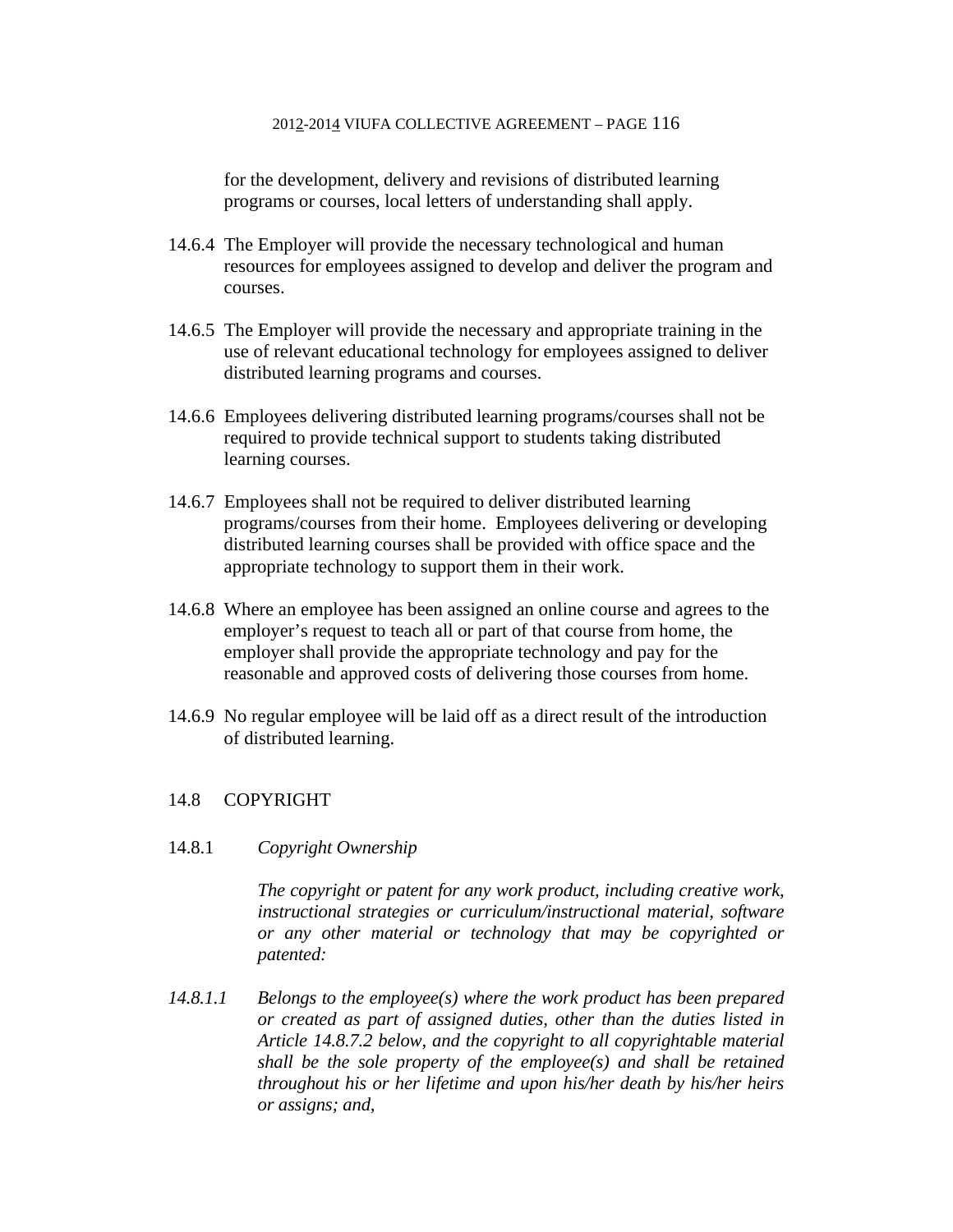- *14.8.1.2 belongs to the institution where one or more employees:* 
	- *(a) have been hired or agrees to create and produce copyrightable work product for the institution, or*
	- *(b) are given release time from usual duties to create and produce copyrightable work product, or*
	- *(c) are paid, in addition to their regular rate of pay, for their time in an appointment to produce copyrightable work product.*
- *14.8.2 Employer Rights to Materials Copyrighted by Employee(s)*

 *Where the employee holds the copyright pursuant to Article 14.8.7.1, the institution shall have a right to use his/her copyrighted material for the duration of the employee's employment with the institution, for institutional purposes. The institution may amend and update the copyrighted material with the approval of the employee(s) holding the copyright to the material. Such approval will not be unreasonably withheld.* 

*14.8.3 Employee Rights to Materials Copyrighted by the Employer* 

 *Where the institution holds the copyright pursuant to Article 14.8.7.2 above, the employee(s) shall have the right to use in perpetuity, free of charge, such copyrighted material. The employee may amend and update the copyrighted material with the approval of the institution holding the copyright to the material. Such approval will not be unreasonably withheld.* 

*14.8.4 Joint Review* 

 *JADRC, may, at the request of either party, review issues arising from the application of Article 14.8.* 

### 14.10 LEGAL INDEMNIFICATION

- 14.10.1 Vancouver Island University shall maintain:
	- a) The University's Self-Insured Comprehensive General Liability Coverage under the University, College, and Institute Protection Program, including the extension of general liability coverage thereunder to faculty to the extent liability arises from activities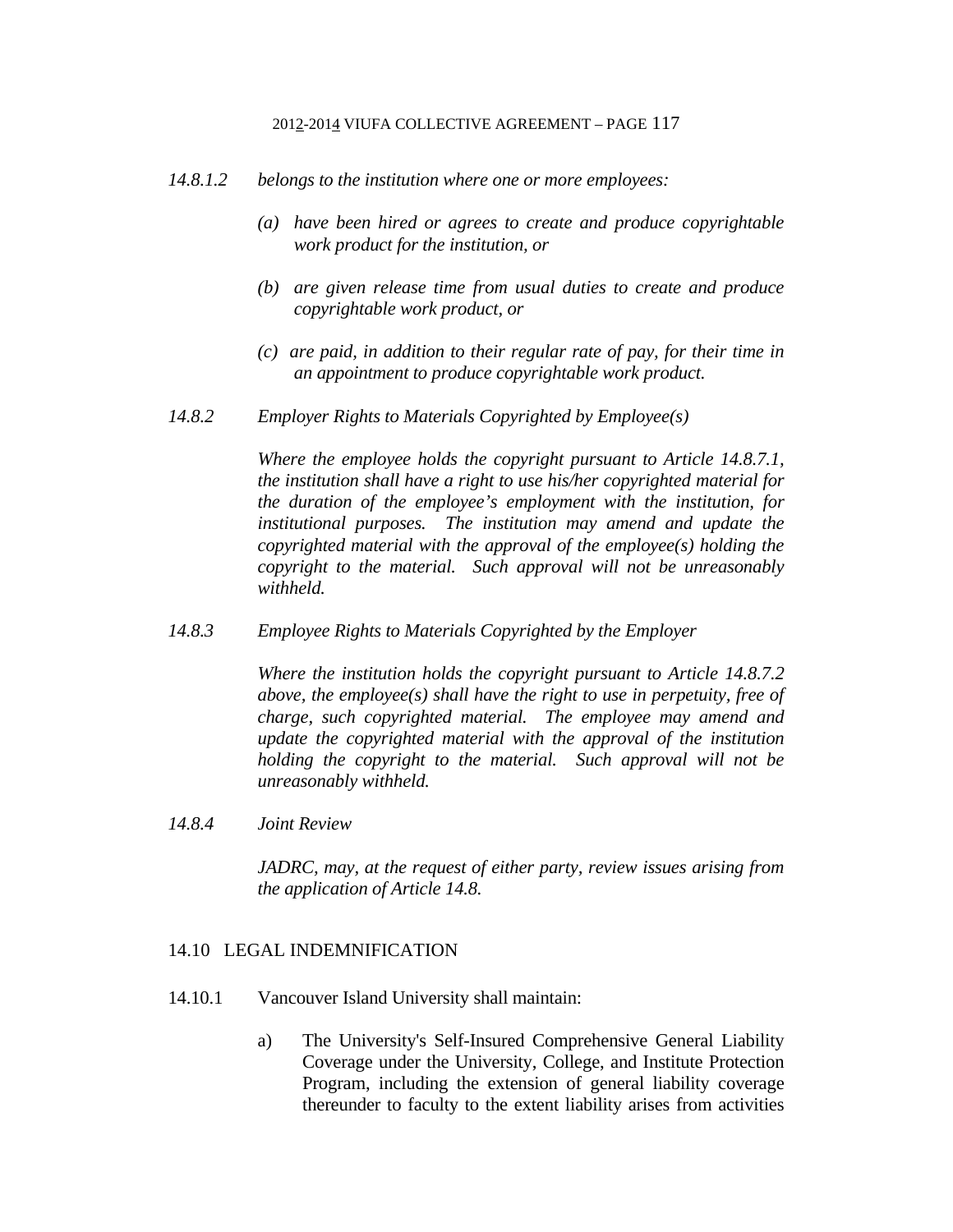in connection with the University; or

- b) similar general liability insurance, no less effective than the above program as of December 1, 1995.
- 14.10.2 To the extent that such coverage is available, the University shall:
	- a) exempt and save harmless each current and former faculty member from any liability action arising from the proper performance of duties for the University, and
	- b) assume all costs, legal fees and other expenses arising from any such action.
- 14.10.3 Providing the Employer requests the use of tools, reference texts and instruments, and the declared value is recorded in writing with the Dean of Instruction at the time the items are brought on campus, coverage is provided for:

 All risks of direct physical loss or damage consistent with policy provisions.

# 14.14 ACADEMIC FREEDOM

 Society benefits from the search for knowledge and its free exposition. Academic freedom is essential to both these purposes in the teaching function of the University as well as in its scholarship and research. There shall be no infringement or abridgement of the academic freedom of any faculty member. Faculty members are entitled, regardless of prescribed doctrine, to freedom in carrying out research and in publishing the results thereof, freedom of teaching and of discussion, freedom to criticize the University and freedom from institutional censorship. Academic freedom does not require neutrality on the part of the individual. Rather, academic freedom makes commitment possible. Academic freedom carries with it the duty to use that freedom in a fair manner consistent with the scholarly obligation to base research, criticism, and teaching on an honest search for knowledge.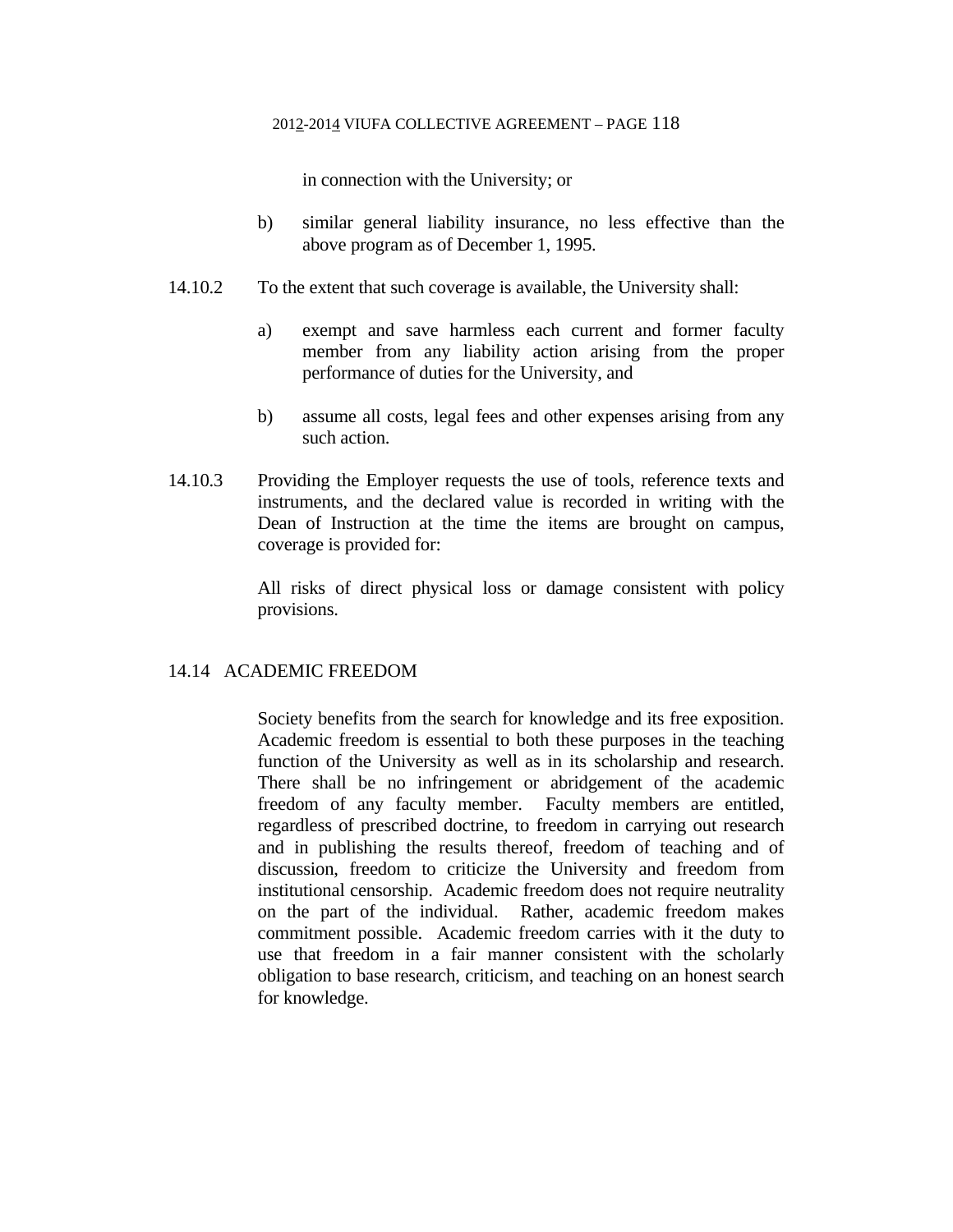# 14.15 RETIREMENT

 Notwithstanding any other provisions herein, a faculty member's regular appointment shall not extend beyond July 31 of the year subsequent to the faculty member reaching the age of 65 years.

# 14.22 TEACHING ASSIGNMENTS TO UNIVERSITY ADMINISTRATORS

 University administrators, who are given a teaching assignment as part of their regular workload, and receive no extra remuneration for doing so, shall retain their excluded status so long as their teaching load does not exceed one section in a semester (with associated seminars and labs) and a maximum of one Directed Studies student in a semester. Said administrators shall be required to meet the educational background required of Professors/Instructors who teach similar courses in the division.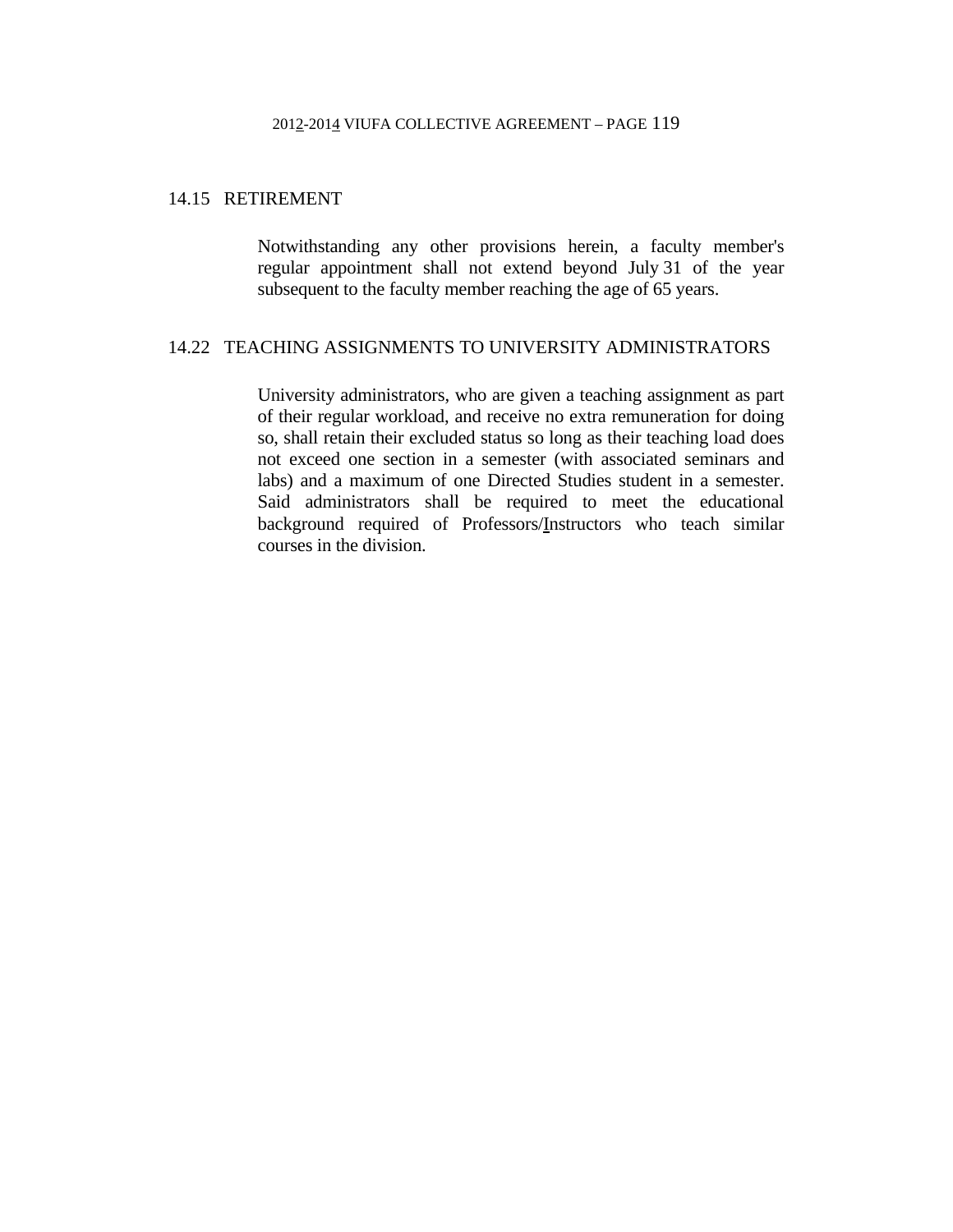# **15. GENERAL**

# 15.1 FACULTY ROLE IN CURRICULUM AND PROGRAM DEVELOPMENT

- 15.1.1 It is recognized that faculty involvement in curriculum and program development is vital for the maintenance of the quality of instruction at Vancouver Island University. Further, as faculty are expected to maintain currency within areas of expertise and are provided opportunity to do so, it is essential that faculty are recognized as key players in both curriculum and program change and development.
- 15.1.2 The process of curriculum and program changes and development will involve faculty, chairs and Deans within each program group. Each program group will establish methodology incorporating the above that will satisfy the respective needs of the program or discipline group.
- 15.1.3 The process does not negate the possibility of either program or curriculum changes emanating from other sources but where this does occur the aforementioned group is to have a meaningful part in the curriculum and program development process.

# 15.2 EARLY RETIREMENT INCENTIVE

- 15.2.1 The University may offer, or the faculty member may request a choice of one of the early retirement incentive alternatives described herein provided the faculty member meets the following qualifications:
	- a) is age 55 or over
	- b) has a minimum of ten years pensionable service
	- c) is a regular faculty member on continuing appointment at the time of early retirement
	- d) is not eligible for future incremental progression
	- e) retires from his/her regular position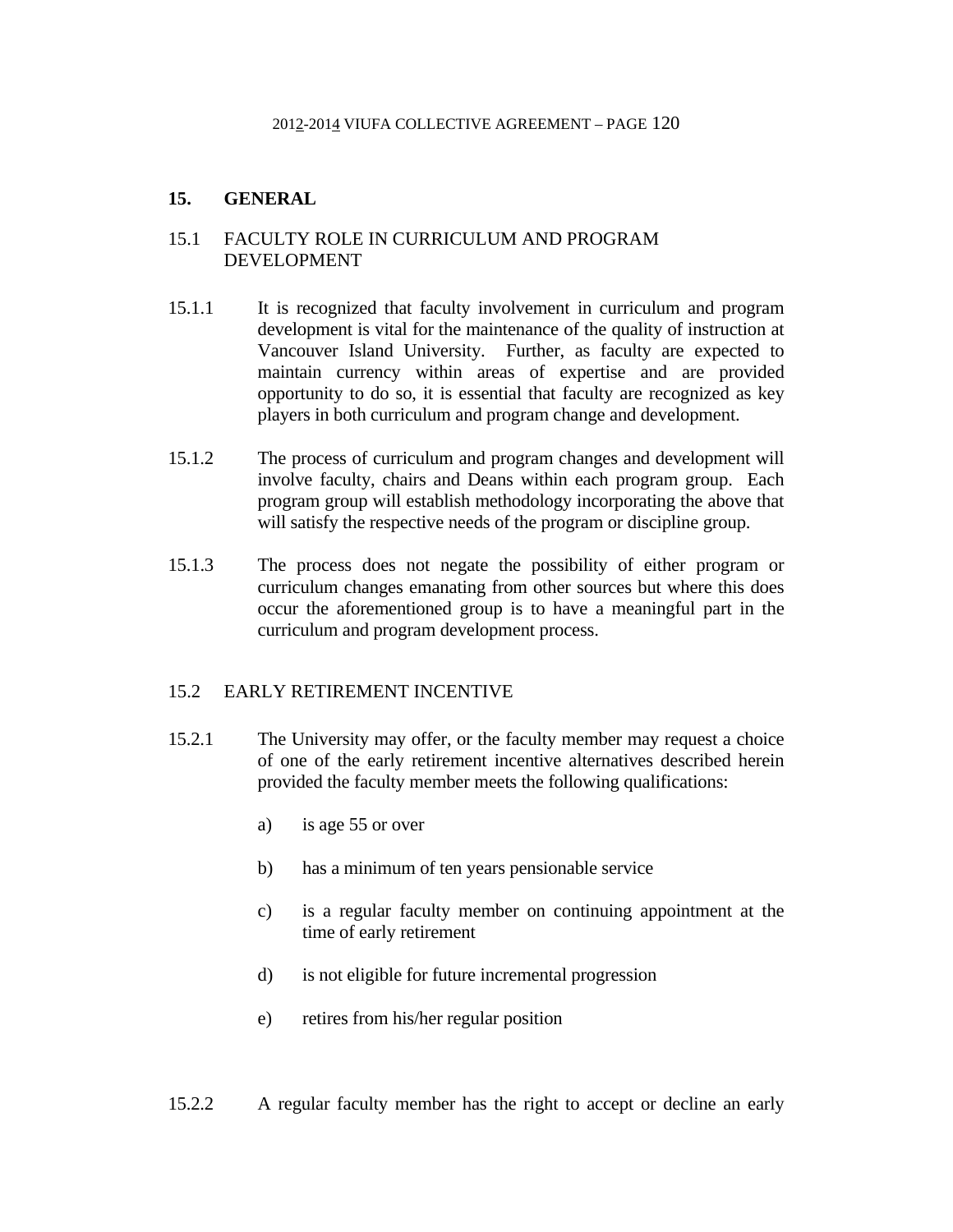retirement incentive offer made by the University within ten (10) working days of the offer being proposed.

- 15.2.3 In the event of acceptance of an offer of early retirement, a regular faculty member's date of retirement shall be effective on a date mutually agreed upon between the regular faculty member and the President. That date shall be during the contract year in which the offer occurred.
- 15.2.4 During each contract year, the University shall make available a fund equal to two times the annual salary of a faculty member at the top of the faculty salary scale.

 Effective the 2003/2004 contract year, the University shall make available a fund equal to three times the annual salary of a faculty member at the top of the faculty salary scale.

15.2.5 Eligible employees may apply for an early retirement incentive up to a maximum of the value of their annual salary. Employees aged 60 to 64 years at the time of the offer of the incentive will have the incentive pro-rated as follows:

|                   | Percentage of Annual Salary<br>At Time of Retirement as the |
|-------------------|-------------------------------------------------------------|
| Age at Retirement | Basis of the Incentive                                      |
|                   |                                                             |
| 55-59             | 100%                                                        |
| 60                | 80%                                                         |
| 61                | 60%                                                         |
| 62                | 40%                                                         |
| 63                | 20%                                                         |
| 64                | 0%                                                          |

15.2.6 Subject to the limits in Article 15.2.5, each faculty member receiving an ERI will receive an amount calculated as follows:

Member Seniority

\* 3 \* Annual Top of Scale Total Seniority

Where Total Seniority is the sum of the number of years of seniority of all applicants receiving an Early Retirement Incentive. For the purposes of this calculation, the number of years of seniority for a person receiving the maximum benefit pursuant to Article 15.2.5 shall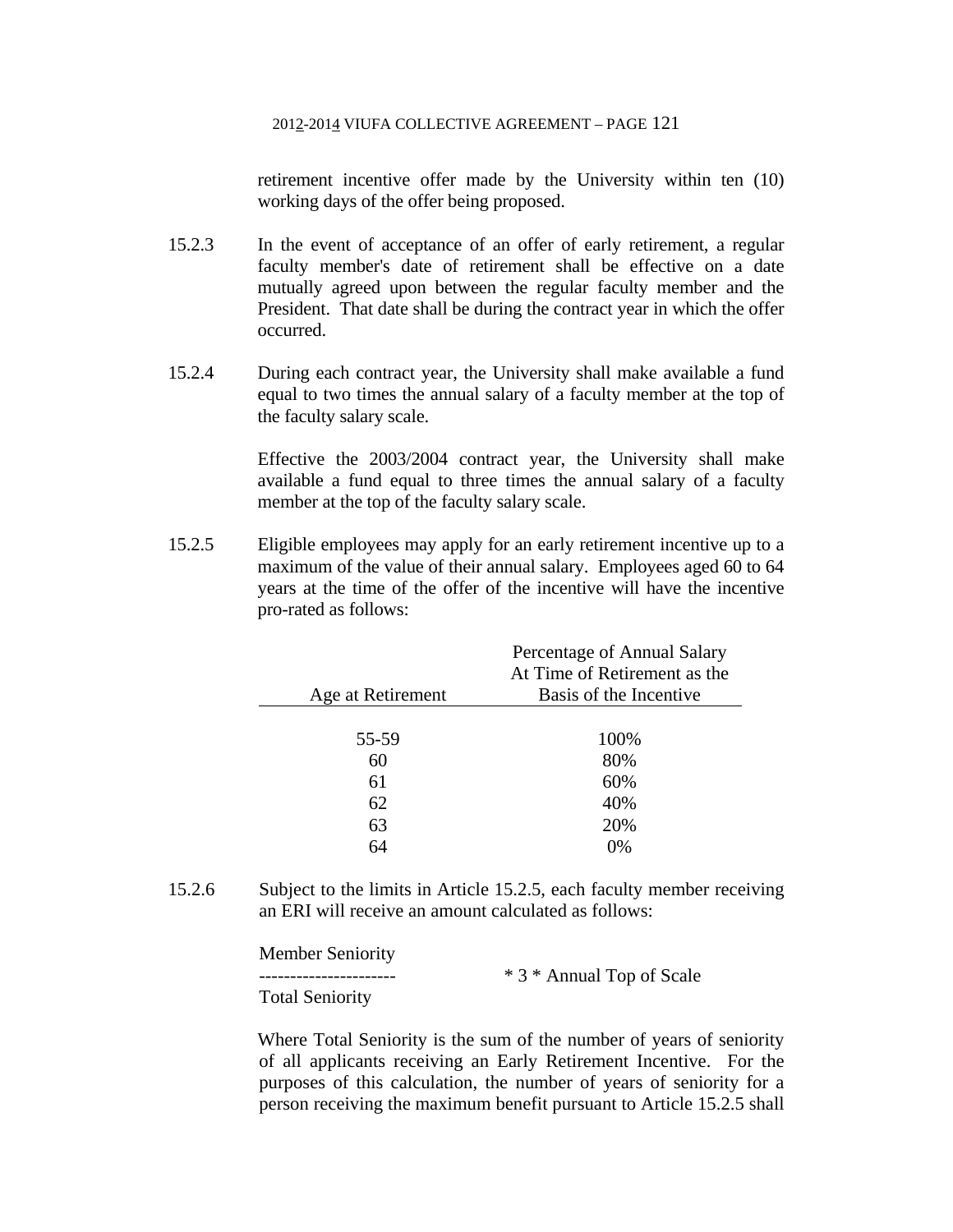be deemed to be exactly the number necessary to generate that maximum amount. The seniority shall be calculated as of the first pay in August of the year in which the application is made.

The process for allocation of the ERI shall be as follows:

- (a) The deadline for applications shall be the last business day of October.
- (b) Once all applications have been received, an initial calculation shall be made to determine the minimum amount each applicant shall receive should all applicants accept the ERI offers.
- (c) The amount of the faculty member's ERI offer shall be communicated to the faculty member within five business days of the last business day of October.
- (d) A faculty member wishing to accept the offer must communicate her or his acceptance by the end of the  $5<sup>th</sup>$  business day following the receipt of the Early Retirement Incentive calculation. The applicant's acceptance or rejection of the offer shall be in writing or via E-mail to the Executive Director of Human Resources.
- (e) the calculation of the value of the ERI shall be redone using only the seniority of those faculty members accepting the original offer, and that (equal or higher) value shall be the amount the faculty member receives as her or his ERI.
- 15.2.6.1 Where there is any residual money left, that residual shall be allocated to the Faculty Association P.D. fund referred to in Article 12.3.1 (b).
- 15.2.7 Agreement shall be in writing and shall specify the early retirement date with the incentive option agreed upon.
- 15.2.8 Payment of the early retirement incentive will be scheduled according to the mutual agreement of the University and the faculty member but will not extend beyond the faculty member's  $65<sup>th</sup>$  birthday.
- 15.2.9 A faculty member receiving an ERI may not teach more than one course per term or two courses per academic year after retiring.
	- a) Subject to approval by the Appropriate Senior Administrator, faculty members who are offered early retirement incentives may choose to postpone their date of retirement for two (2) years by means of a one-time reduction of their workload. The combined payout of the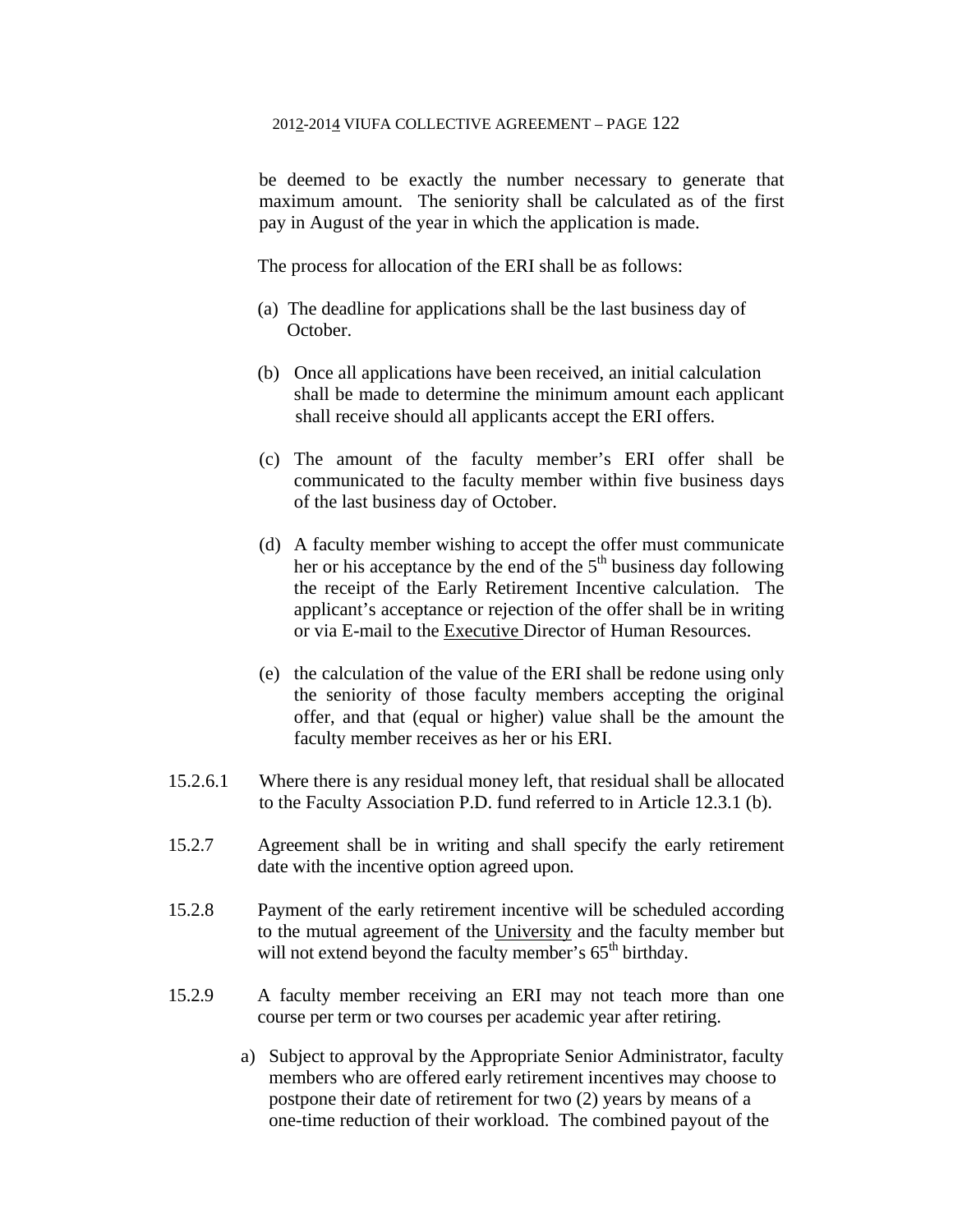early retirement incentive and salary for part-time work in each fiscal year shall not exceed the salary the faculty members would receive if they were working full time. Any unpaid balance will be paid out at the end of the two-year period. The full regular position shall be posted at the end of the two years, in accordance with Article 9.3.1.

b) The portion of the workload of a temporary faculty member who is replacing the work of a regular faculty member in accordance with a) above, shall not be eligible to be counted for regularization purposes.

# 15.3 CONTINUATION OF VANCOUVER ISLAND UNIVERSITY FACULTY PRIVILEGES

- 15.3.1 Temporary faculty shall continue to have access to the following Vancouver Island University services and facilities for the twelve (12) months following the end of their last employment with Vancouver Island University:
	- a) e-mail;
	- b) library, with the exception of interlibrary loans;
	- c) computers and networks that are accessible to students.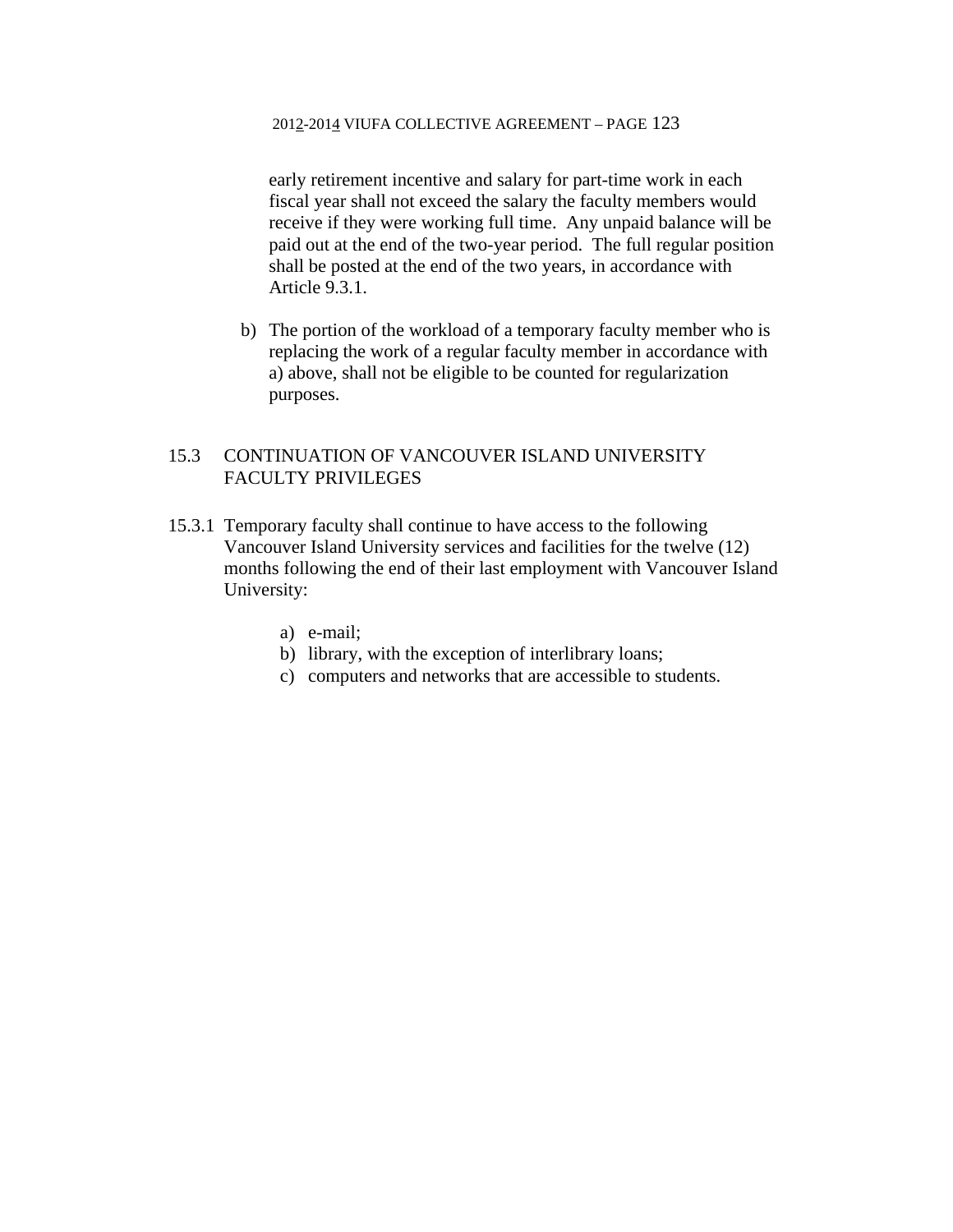# *16. HUMAN RESOURCES DATABASE AND JADRC*

### *16.1 HUMAN RESOURCES DATABASE*

*The Parties believe that their on-going and collective bargaining relationships are enhanced through useful, timely and accessible data on relevant human resources matters, including those listed below.* 

*The Parties agree to provide and support the accumulation and dissemination of available data to the PSEA, which will be responsible for the management of the HRDB project including the gathering, analysis, and maintenance of such date. The Parties may undertake joint projects for the comparative analysis of such data.* 

*The Parties agree that a Steering Committee will oversee this program. The Committee will include representatives designated by each Party.* 

*The Parties recommend that the Ministry of Advanced Education, Training and Technology continue to provide funding to assist in the gathering, analysis, and maintenance of such data through the agreed-upon organization.* 

## *16.1.1 Relevant Matters include:*

*(a) Health and Welfare* 

- *(i) Types of coverage*
- *(ii) Participation rates*
- *(iii) Premiums*
- *(iv) Cost sharing*
- *(v) Commission costs*
- *(vi) Available studies commissioned by Government agencies (e.g. comparative benefit analysis)*
- *(vii) Carrier contracts*

*(b) Collective Bargaining* 

- *(i) Salary information by classification*
- *(ii) Demographics: age, sex, salary, placement, status*
- *(iii) Analysis of local collective agreements within the system*
- *(iv) Pension plan participation rates*

#### *(c) Contract Administration*

- *(i) Arbitration, Labour Relations Board, JADRC, Harassment, Jurisdictional and other third-party decisions and costs thereof for the system*
- *(ii) Local Letters of Understanding*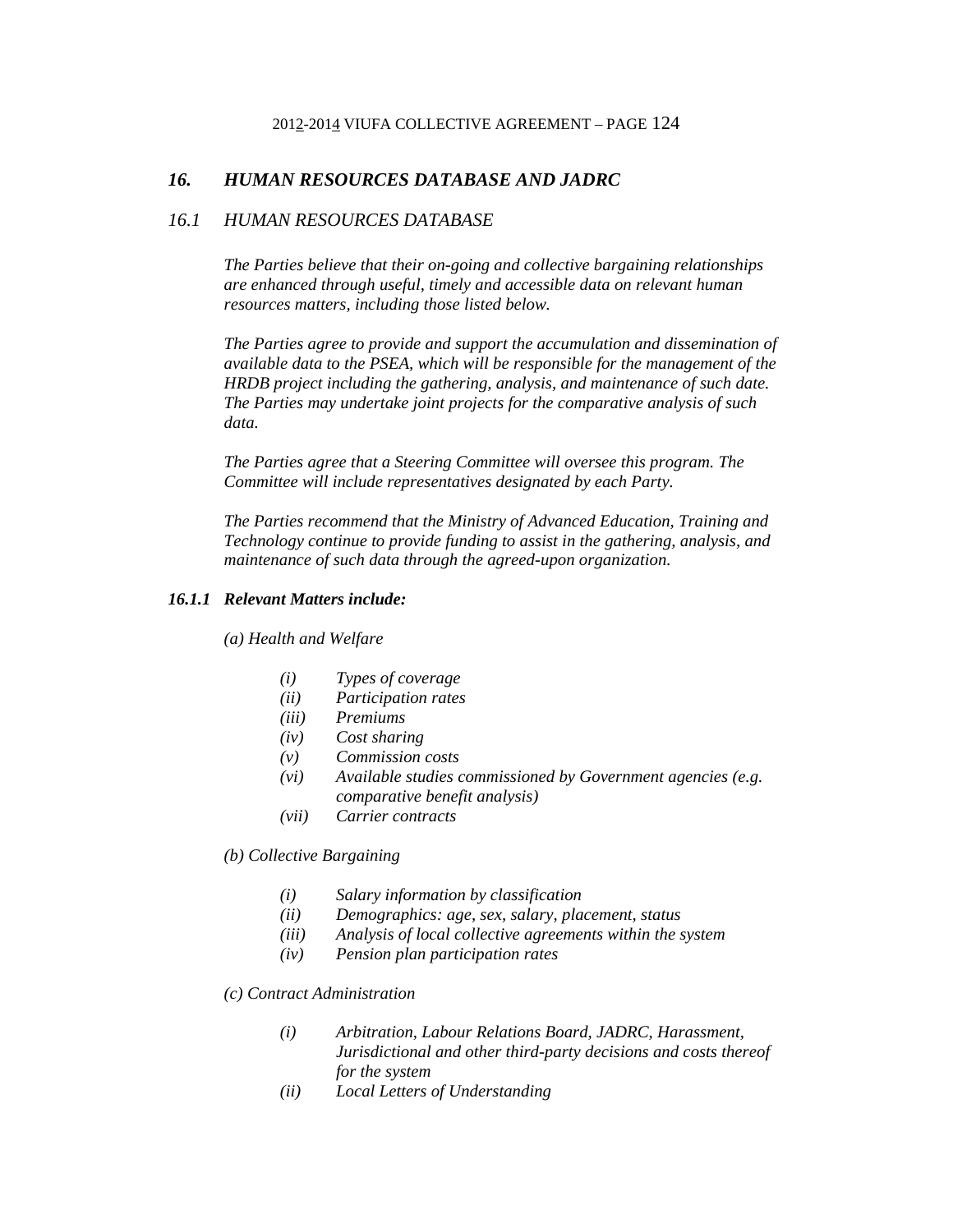# *16.2 JOINT ADMINISTRATION AND DISPUTE RESOLUTION COMMITTEE (JADRC)*

#### *16.2.1 Formation and Composition*

*The Parties to this agreement will maintain a Joint Administration and Dispute Resolution Committee (JADRC) consisting of five (5) representatives of the employers and five (5) representatives of the Provincial Bargaining Council.* 

## *16.2.2 Operation*

*Meetings of JADRC shall be held as needed. A meeting shall be called within twenty (20) days of the written request of either party unless mutually agreed otherwise. A minimum of six (6) representatives with equal representation from the Common Parties will constitute a quorum. JADRC will set its own procedures and protocols. All decisions of JADRC will be mutual decisions between the Parties and will be recorded or confirmed in writing.* 

#### *16.2.3 Purpose*

*The purpose of JADRC is to:* 

- *(a) Assist in the administration of collective agreements.*
- *(b) Provide a forum for dialogue between the Parties respecting issues impacting labour relations.*
- *(c) Provide a means for resolving issues pertaining to the implementation, interpretation and resolution of matters arising from the Common Agreement.*
- *(d) Appoint an umpire(s) or arbitrator(s) as applicable for:*

*(i) Jurisdictional Disputes Resolving process (ii) Suspension and Discharge Grievance Resolution (iii) Common Agreement Dispute Resolution* 

*(e) Develop strategies to reduce arbitration and related costs.* 

#### *16.2.4 Common Articles Dispute Resolution*

*Where a dispute arises concerning the interpretation, application, operation or alleged violation of any articles common to the Sector, the local parties will refer the dispute to JADRC using the Dispute Referral Form at Appendix E to this Agreement. Such referral would occur after the local grievance procedure is exhausted or deemed completed by agreement of the local parties.*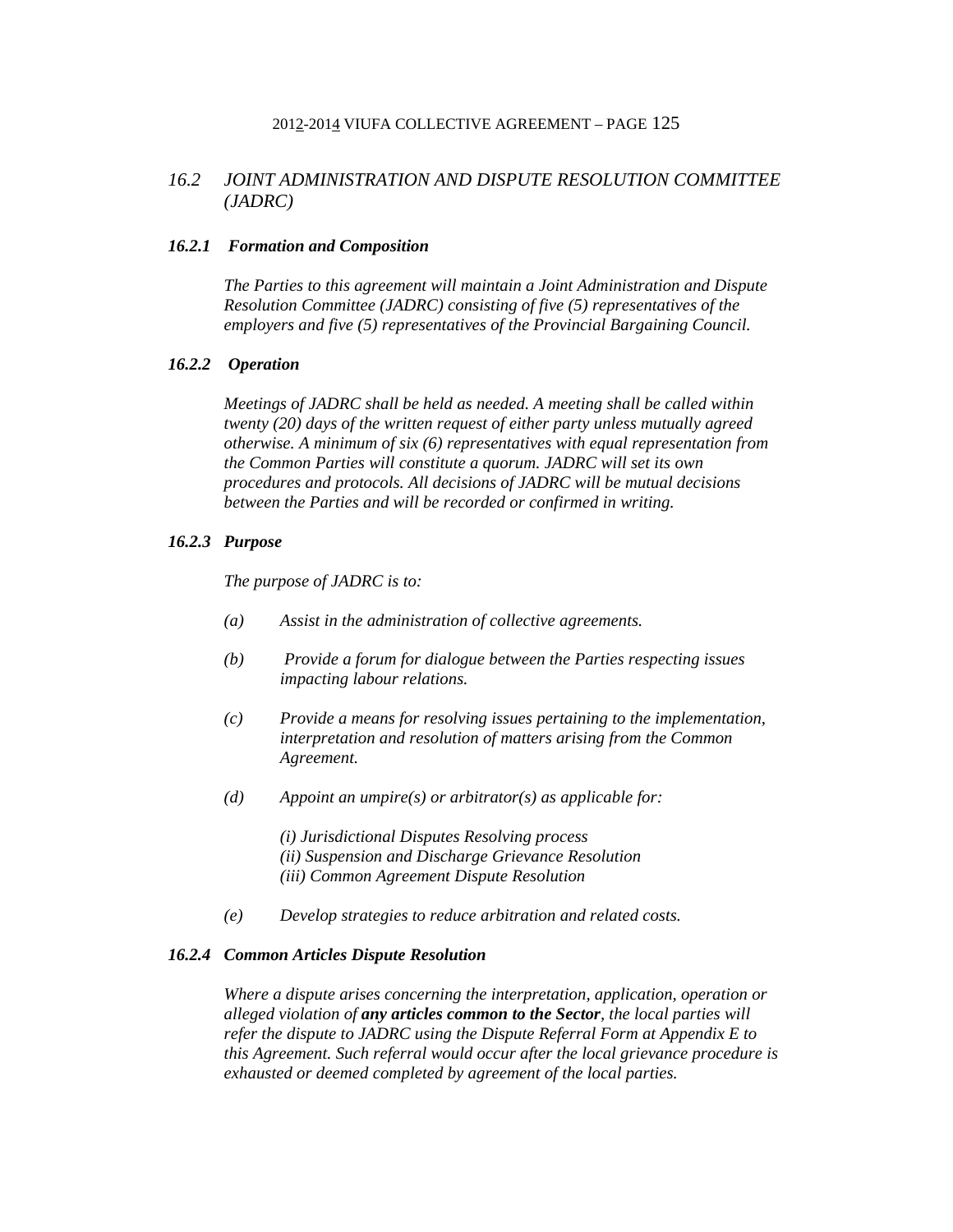*JADRC will act as the registrar for referred disputes and will forward the matter to an arbitrator, within thirty (30) calendar days of the receipt of the dispute by JADRC's designated registrar.* 

*Notwithstanding the referral of a dispute to an arbitrator, the local parties may mutually agree to request that JADRC attempt to resolve the matter through a pre-hearing discussion at the JADRC level. Where JADRC reaches a mutual decision on a matter referred, the decision will be final and binding upon the local parties.* 

*Prior to an arbitral hearing, and in the absence of any JADRC decision, the local parties may resolve a dispute which relates to the interpretation, application, operation or allege violation of this Agreement. The resolution is without prejudice or precedent.* 

#### *16.2.5 Process and Costs*

*A matter referred to an arbitrator will be scheduled and heard within sixty (60) calendar days of referral unless otherwise mutually agreed by the local parties. Decisions will be final and binding except as provided by Section 99 of the Labour Relations Code.* 

*Arbitral decisions shall be rendered within fifteen (15) calendar days of the conclusion of the hearing. Time limits may be altered by mutual agreement between the parties.* 

*An arbitrator has the authority to order pre-hearing disclosure and to act as a mediator provided such action does not unduly delay a decision.* 

*Each local party will be responsible for its own costs. The costs of the arbitrator will be shared by the local parties.* 

#### *16.2.6 Suspension and Discharge Grievance Resolution*

*Where a grievance is filed concerning the suspension or discharge of an employee, and after the local grievance procedure has been exhausted or deemed completed by agreement of the local parties, either party may refer the grievance to JADRC. JADRC's designated registrar will refer the grievance to an arbitrator within thirty (30) calendar days of the registrar's receipt of the grievance. (See Appendix D for the list of arbitrators.) It is understood that the actual number of hearing days will not exceed three (3) days unless otherwise agreed by the local parties or as directed by the arbitrator.* 

*Process, timelines and costs will be in accordance with Article 16.2.5.*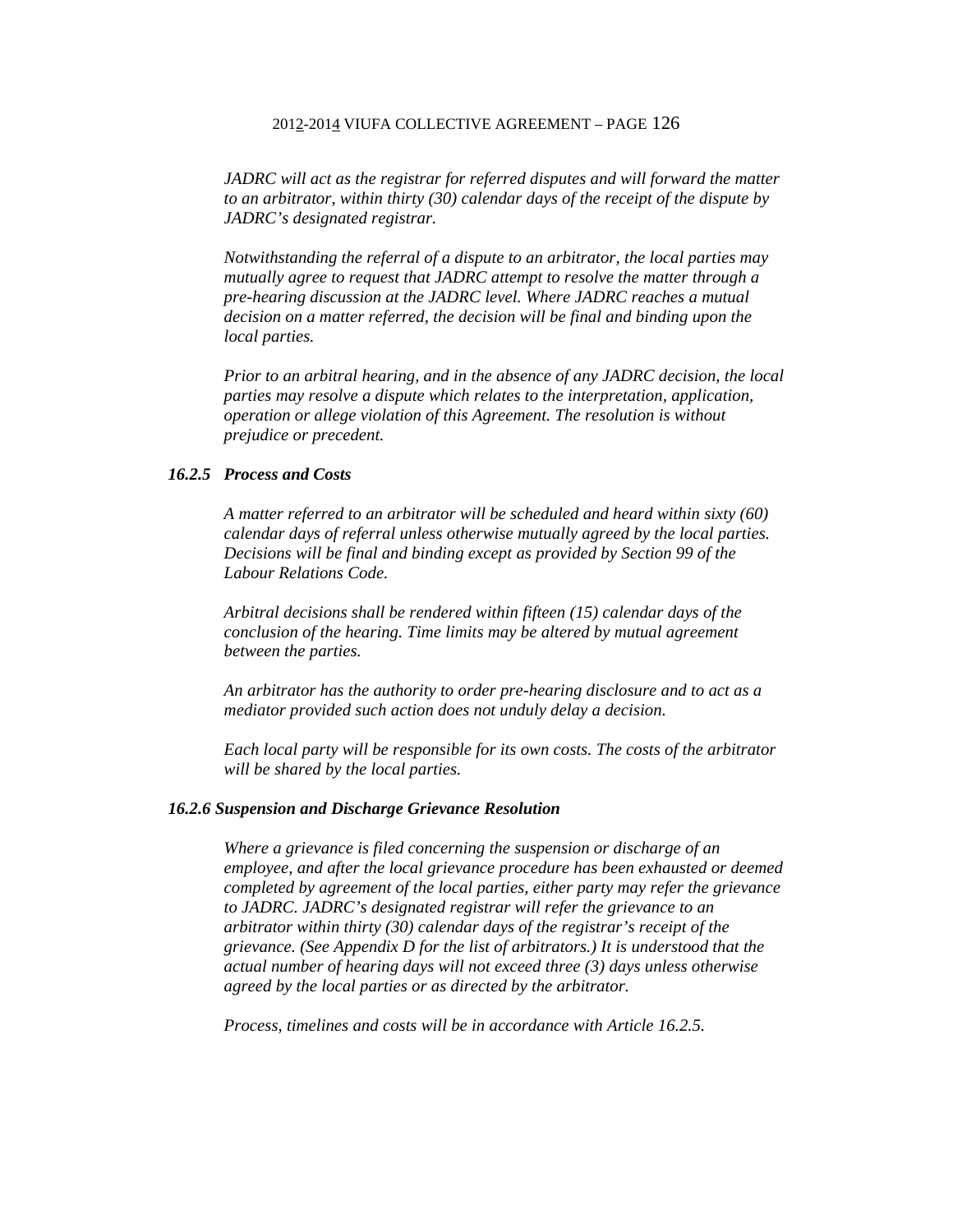# *16.3 JURISDICTIONAL DISPUTE RESOLVING PROCESS*

#### *16.3.1 Preamble*

*The purpose of this Article is to outline a jurisdictional dispute resolution process which is equitable, expeditious and reflects the desire of the Parties to promote effective working relationships.* 

*The Parties agree that the following process will be used in the event of a dispute respecting the appropriateness of a bargaining unit placement where the institution introduces a new position or significantly revises an existing position.* 

### *16.3.2 Process*

- *(a) When requested, the institution will provide a bargaining unit position or job description to the union(s) certified at the institution. The union may request such things as a draft job posting, job description, course outline, organizational chart, and other relevant information. The institution will make every reasonable effort to respond to the request within seven (7) days of receipt of the request, but not later than thirtyone (31) days of receipt of the request.*
- *(b) For a new position or when a significant change has occurred, a local party may request a meeting pursuant to Article 16.3.2(c) below, to resolve any dispute which may arise concerning the appropriateness of bargaining unit placement.*
- *(c) When requested, the local parties will meet within twenty-one (21) calendar days. Every effort will be made to reach agreement on the appropriate bargaining unit placement.*
- *(d) When there remains a dispute a local party may refer the matter within thirty (30) calendar days to a Jurisdictional Assignment Umpire it selects from a list of Umpires appointed by the JADRC.*
- *(e) The referral will include a brief outline of the particulars of the dispute, a summary of the party's position on the matter and copies of documents upon which the party intends to rely. A copy of the referral and documents will be sent to each union certified and the institution.*
- *(f) The Umpire will convene a hearing within twenty-one (21) days of receipt of the initial referral.*
- *(g) The Umpire will direct an exchange of particulars and documents upon which the parties intend to rely no later than seven (7) days prior to a hearing of the matter.*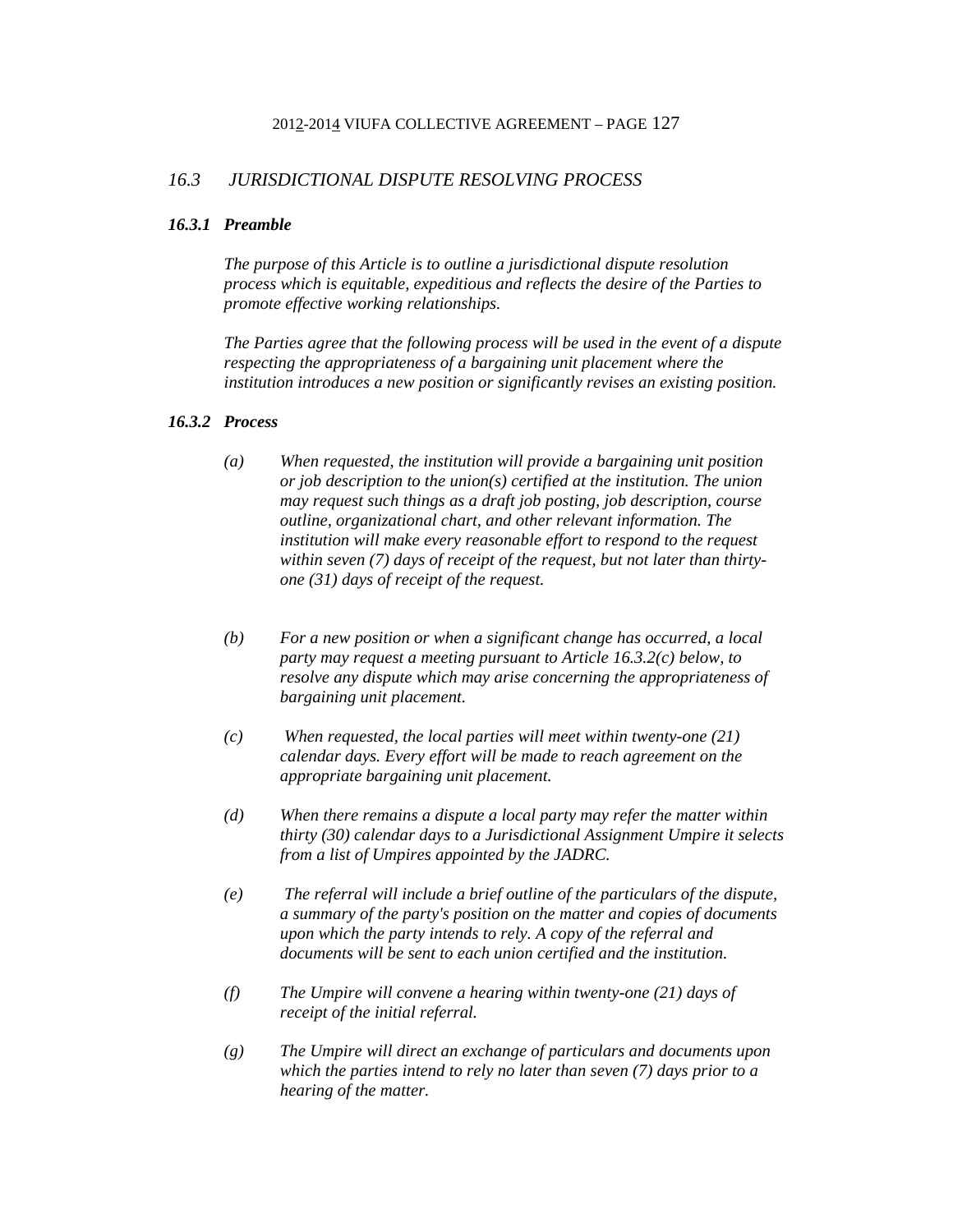- *(h) The hearing will be expedited in all respects and conducted on an informal basis.*
- *(i) The expenses and fees of the Umpire will be borne equally among the parties involved in the dispute.*
- *(j) In determining the appropriateness of bargaining unit placement, the Umpire shall consider:* 
	- *(i) job elements;*
	- *(ii) past practice;*
	- *(iii) impact on industrial relations;*
	- *(iv) community of interest;*
	- *(v) employee preference, fairness and equity;*
	- *(vi) certification definition(s);*
	- *(vii) and such other factors as deemed appropriate by the Umpire.*
- *(k) The Umpire will render a decision within twenty-one (21) days after the conclusion of the hearing.*
- *(l) The parties will accept the decision as final and binding on each of them.*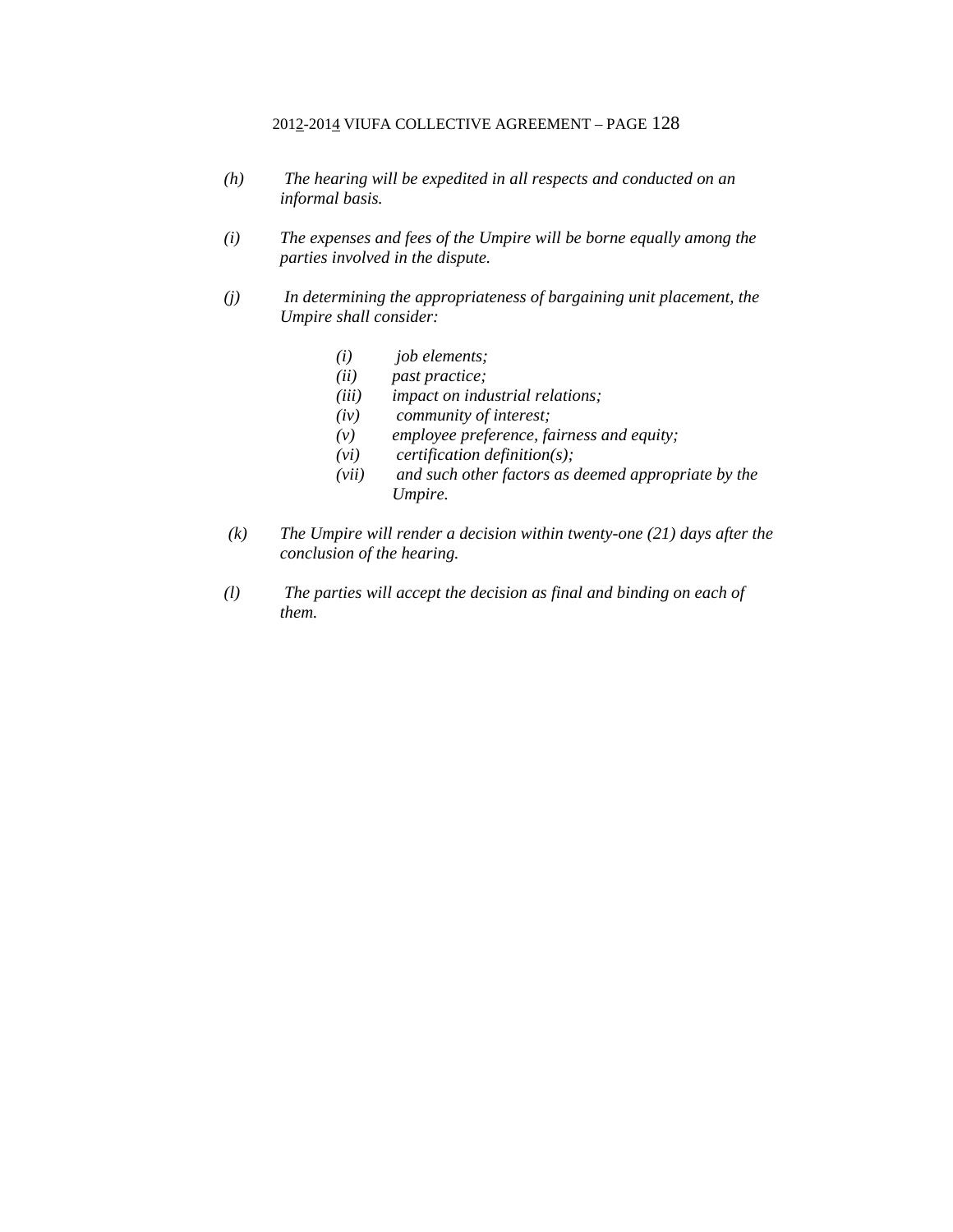# **17. INTERNATIONAL EDUCATION**

The Parties agree that participation in international education is important and valuable, enhancing student and faculty opportunities.

The Parties agree that this Article shall govern the terms and conditions for faculty who travel outside Canada and the U.S. to perform assigned work pursuant to the collective agreement.

# 17.1 GENERAL

- a) Faculty participation in international education is voluntary.
- b) Subject to Article 17.1 (d) below, the terms and conditions of the Collective Agreement will apply.
- c) The University will meet and review the terms and conditions for each assignment outside Canada and the U.S. with the faculty member participating in an international education project.
- d) Should an international education project require the interpretation of the workload provisions of the Collective Agreement, the University will apply to the faculty such workload expectations as are reasonably equivalent to those workload expectations that would normally apply.

# 17.2 EXPENSES

- a) The University will reimburse, pursuant to Policy 42.08, receipted expenses incurred by a faculty member while on University business. The University may grant a sufficient travel advance to cover those expenses that can reasonably be anticipated prior to travel, including appropriate transportation, accommodation and meal expenses.
- b) The University will waive the requirement that receipts be provided in situations where these are not reasonably obtainable. In such cases, a per diem allowance consistent with Policy 42.08 will be provided to the faculty member.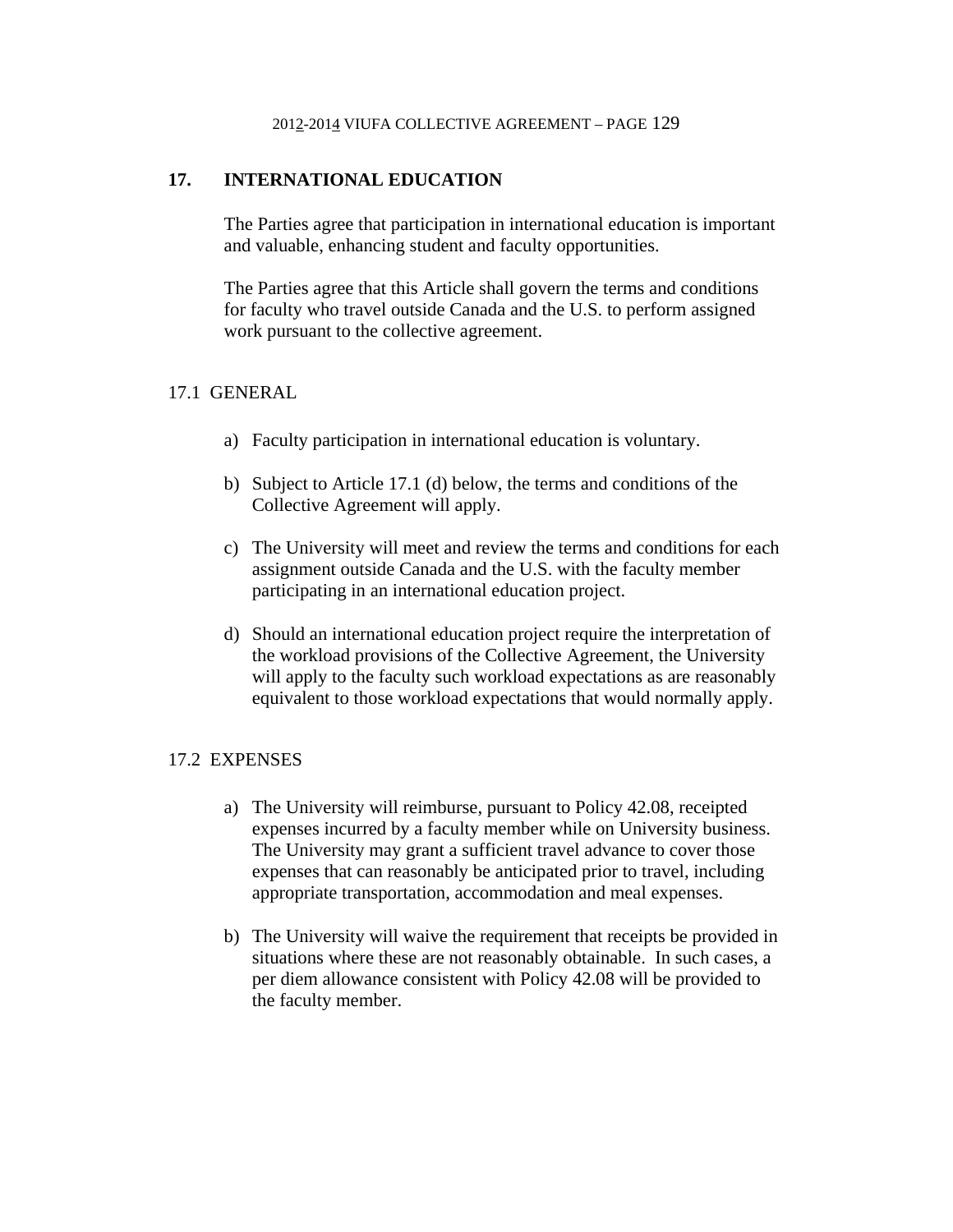# 17.3 HEALTH AND WELFARE BENEFITS

17.3.1 Subject to eligibility pursuant to the Collective Agreement, Vancouver Island University will provide current health and welfare benefits coverage for faculty working under this article. Premiums for this coverage will continue to be paid as if the faculty member was continuing to work for the University in British Columbia.

## Limitations:

- a) Dental expenses incurred will be reimbursed based on the British Columbia fee schedule in effect under the University's group policy.
- b) Benefit coverage will not extend beyond the date the policy or any benefits terminate with the University insurance carrier.
- c) When a faculty member is working in countries where payment for medical services may require cash payment, the faculty member will submit his or her claim to the insurance carrier for reimbursement of such expenses. The University will advance monies in such instances if there is an anticipated delay from the insurance carrier.
- d) A faculty member will be referred to the Human Resources Department to clarify the benefit and travel medical insurance coverage.
- e) In no event will a faculty member who is eligible for benefits receive greater benefits than he or she would have been covered for while employed at his or her home campus.
- 17.3.2 Notwithstanding the provisions of 17.3.1, in cases where a faculty member does not have Extended Health Benefit Coverage, the University will supply travel medical insurance. Article 17.3 also applies to travel in the United States.

### 17.4 EMERGENCIES AND EMERGENCY EVACUATION

The Faculty of International Education shall maintain procedures for dealing with emergencies while working overseas and shall provide same to a faculty member as part of his or her orientation.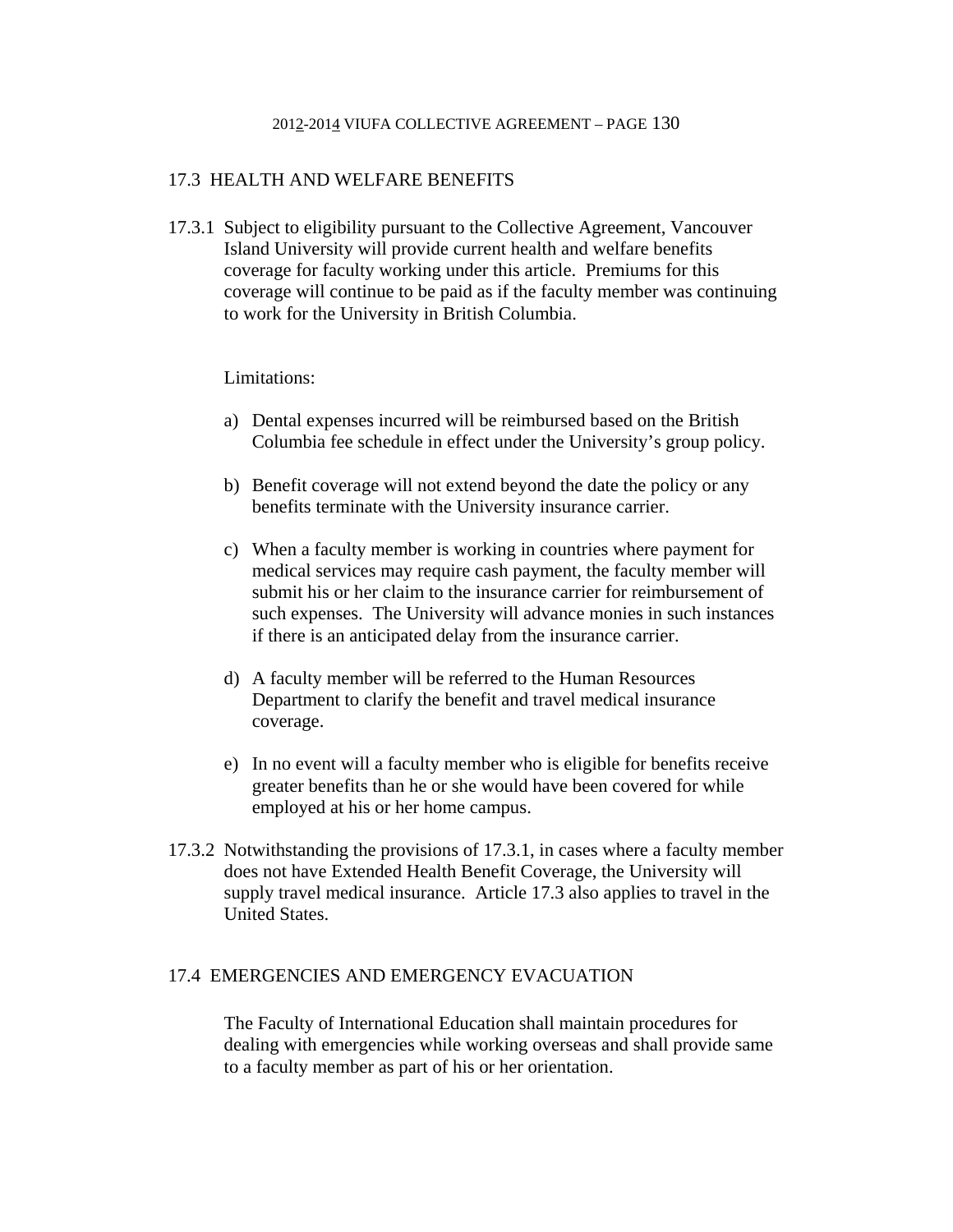# 17.5 ORIENTATION

Faculty working under this Article will receive an orientation prior to departure that includes but is not limited to:

- a) The project;
- b) The culture and country;
- c) Travel, safety or medical concerns, benefits issues;
- d) Emergency procedures; and
- e) Other issues related to the work.

# 17.6 RETURN

The University will arrange the scheduling of international work in such a way that faculty members will be provided up to three (3) days inclusive of required travel time between the completion of their international education assignments before assuming regular duties at the institution. The duration of travel shall be a factor in determining the number of days off upon return. This will not apply in situations where a faculty member elects to extend his or her stay through the use of vacation.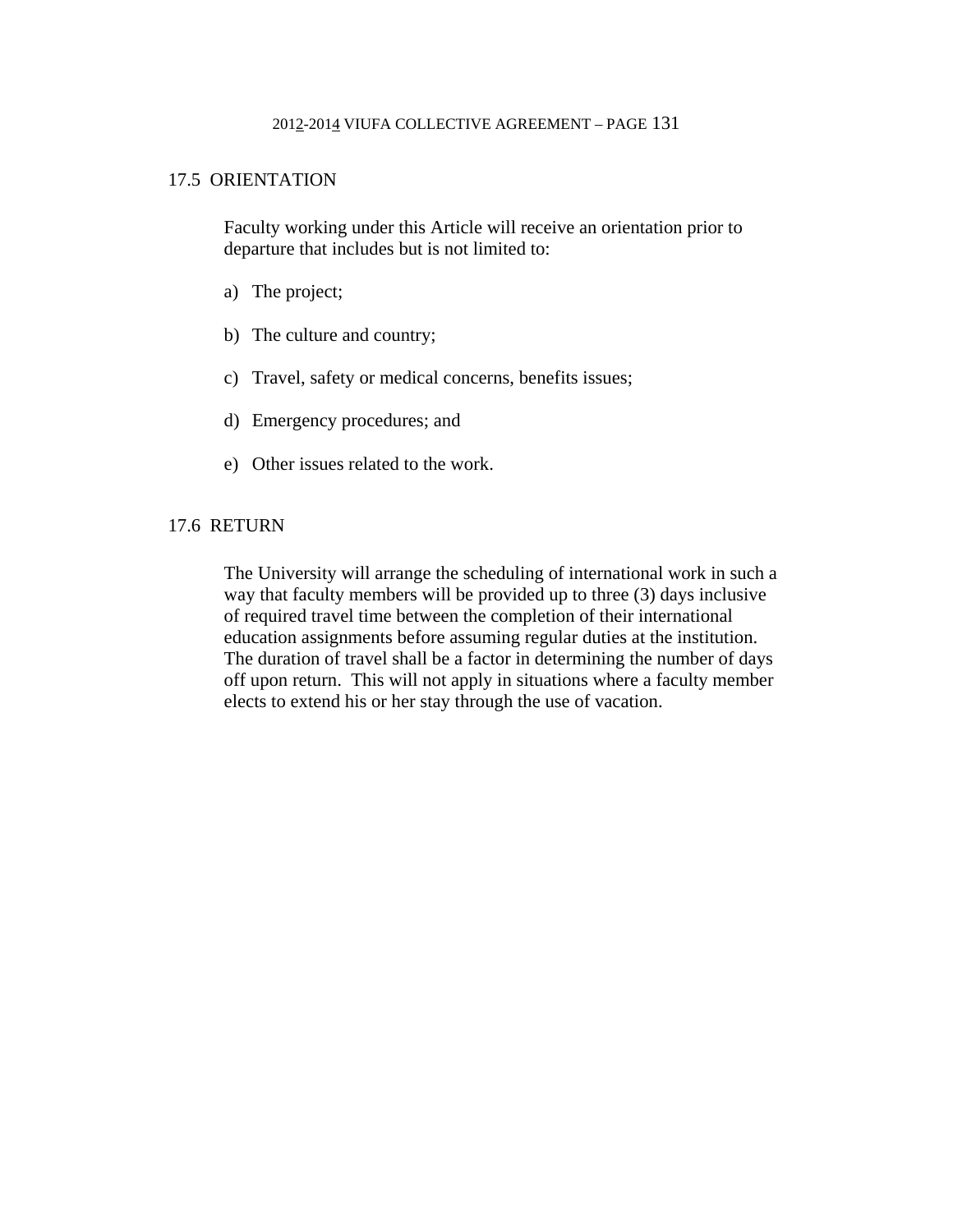| <b>STEP</b>             | 1-Apr-2012<br>to<br>31-Dec-2012 | 1-Jan-2013<br>to<br>31-Mar-2013 | 01-Apr-2013<br>to<br>31-Aug-2013 | 01-Sept-2013*<br>to<br>31-Dec-2013 | 01-Jan-2014<br>to<br>31-Mar-2014 |
|-------------------------|---------------------------------|---------------------------------|----------------------------------|------------------------------------|----------------------------------|
| $\mathbf{1}$            | \$83,231                        | \$84,063                        | \$84,904                         | \$85,753                           | \$86,611                         |
| $\overline{2}$          | \$77,970                        | \$78,750                        | \$79,538                         | \$80,333                           | \$81,136                         |
| $\overline{\mathbf{3}}$ | \$72,628                        | \$73,354                        | \$74,088                         | \$74,829                           | \$75,577                         |
| $\overline{\mathbf{4}}$ | \$69,655                        | \$70,352                        | \$71,056                         | \$71,767                           | \$72,485                         |
| 5                       | \$67,104                        | \$67,775                        | \$68,453                         | \$69,138                           | \$69,829                         |
| 6                       | \$64,553                        | \$65,199                        | \$65,851                         | \$66,510                           | \$67,175                         |
| $\overline{7}$          | \$62,002                        | \$62,622                        | \$63,248                         | \$63,880                           | \$64,519                         |
| 8                       | \$59,450                        | \$60,045                        | \$60,645                         | \$61,251                           | \$61,864                         |
| 9                       | \$56,899                        | \$57,468                        | \$58,043                         | \$58,623                           | \$59,209                         |
| 10                      | \$54,348                        | \$54,891                        | \$55,440                         | \$55,994                           | \$56,554                         |
| 11                      | \$51,797                        | \$52,315                        | \$52,838                         | \$53,366                           | \$53,900                         |

# *APPENDIX A1: PROVINCIAL SALARY SCALE SCHEDULE*

**\***or the date of tentative settlement of the parties' Memorandum of Agreement (whichever is later).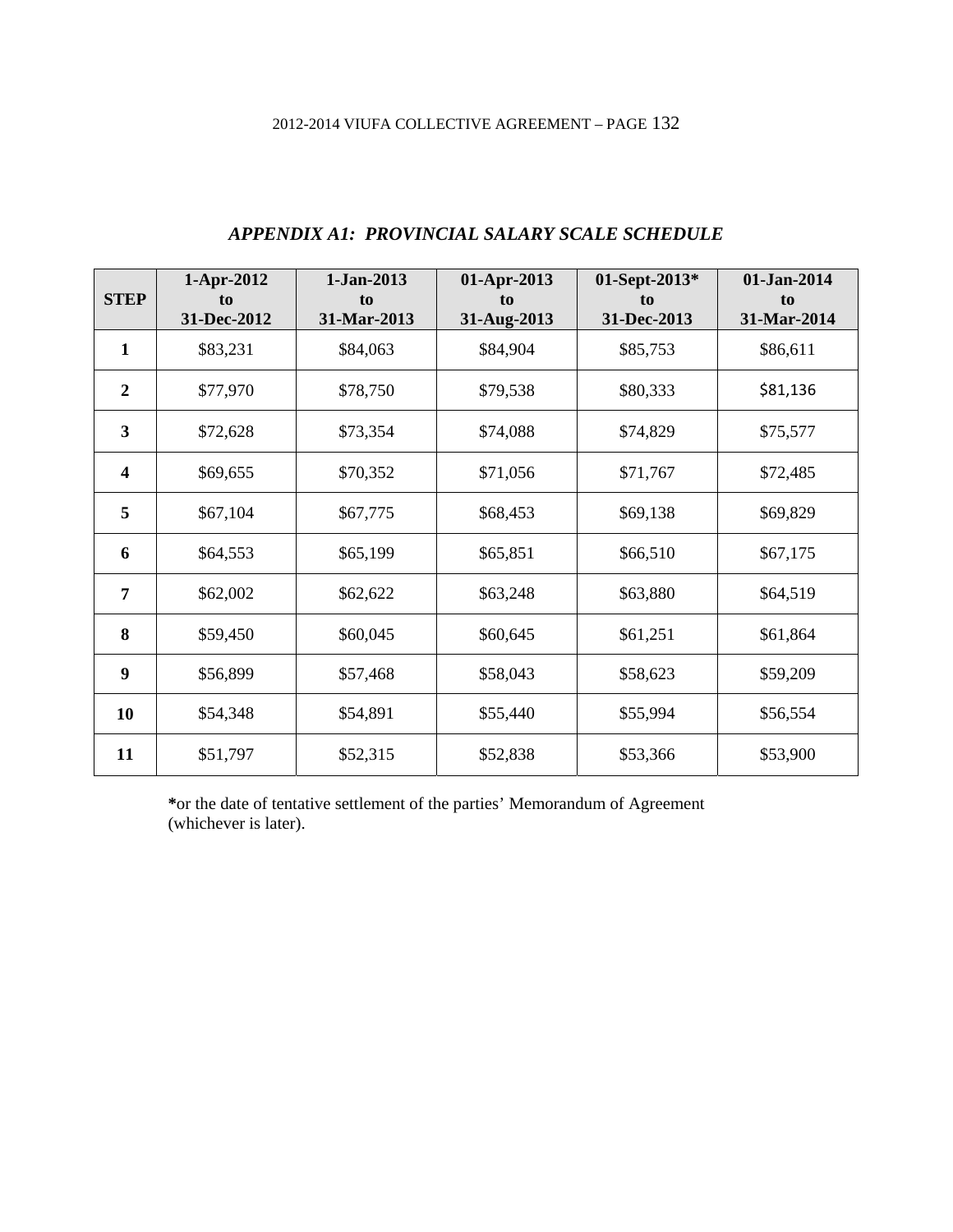#### **APPENDIX A2: TECHNICIAN'S SALARY SCHEDULE**

|                     | <b>April 1-2012</b> | 1-Jan-2013  | 01-Apr-2013 | 01-Sept-2013* | 01-Jan-2014 |
|---------------------|---------------------|-------------|-------------|---------------|-------------|
| <b>Salary Scale</b> | to                  | to          | to          | to            | to          |
|                     | 31-Dec-2012         | 31-Mar-2013 | 31-Aug-2013 | 31-Dec-2013   | 31-Mar-2014 |
| $F1-11$             | \$64,211            | \$64,853    | \$65,502    | \$66,157      | \$66,819    |
| $F1-10$             | \$59,451            | \$60,046    | \$60,647    | \$61,253      | \$61,865    |
| $F1-9$              | \$56,900            | \$57,469    | \$58,044    | \$58,624      | \$59,210    |
| $F1-8$              | \$54,348            | \$54,892    | \$55,441    | \$55,996      | \$56,556    |
| $F1-7$              | \$51,797            | \$52,315    | \$52,838    | \$53,367      | \$53,900    |
| $F1-6$              | \$49,847            | \$50,346    | \$50,849    | \$51,358      | \$51,872    |
| $F1-5$              | \$48,296            | \$48,781    | \$49,269    | \$49,761      | \$50,259    |
| $F1-4$              | \$46,744            | \$47,212    | \$47,684    | \$48,160      | \$48,642    |
| $F1-3$              | \$45,192            | \$45,644    | \$46,101    | \$46,561      | \$47,027    |
| $F1-2$              | \$42,278            | \$42,700    | \$43,127    | \$43,558      | \$43,994    |
| $F1-1$              | \$40,293            | \$40,696    | \$41,103    | \$41,514      | \$41,929    |

#### **Technician's Salary Schedule**

1. Effective the date of ratification of the Memorandum of Agreement, the value of each step of the Technicians' Salary Scale shall maintain its ratio to the value of each of the corresponding steps of the Faculty Salary Scale as set out in the Table below.

2. The intent of #1 is to ensure that the salaries of employees on the Technicians' Salary Scale maintain their current value relative to the Faculty Salary Scale as set out in the Table below.

3. Should the parties agree in future bargaining to changes to the Faculty Salary Scale's structure or to the creation of new faculty salary scales or other faculty salary payments that are not part of a faculty salary scale, the ratios specified in #1 above shall not apply.

4. The ratio for each step as specified in #1 above is a fixed ratio.

5. Technicians shall not be placed on the Faculty Salary Scale, and the Technicians' Salary Scale and the Faculty Salary Scale shall continue to be separate scales. The provisions set out above for the maintenance of the current ratio between Technicians' Salary Scale steps and the Faculty Salary steps is for determination of salary amounts only.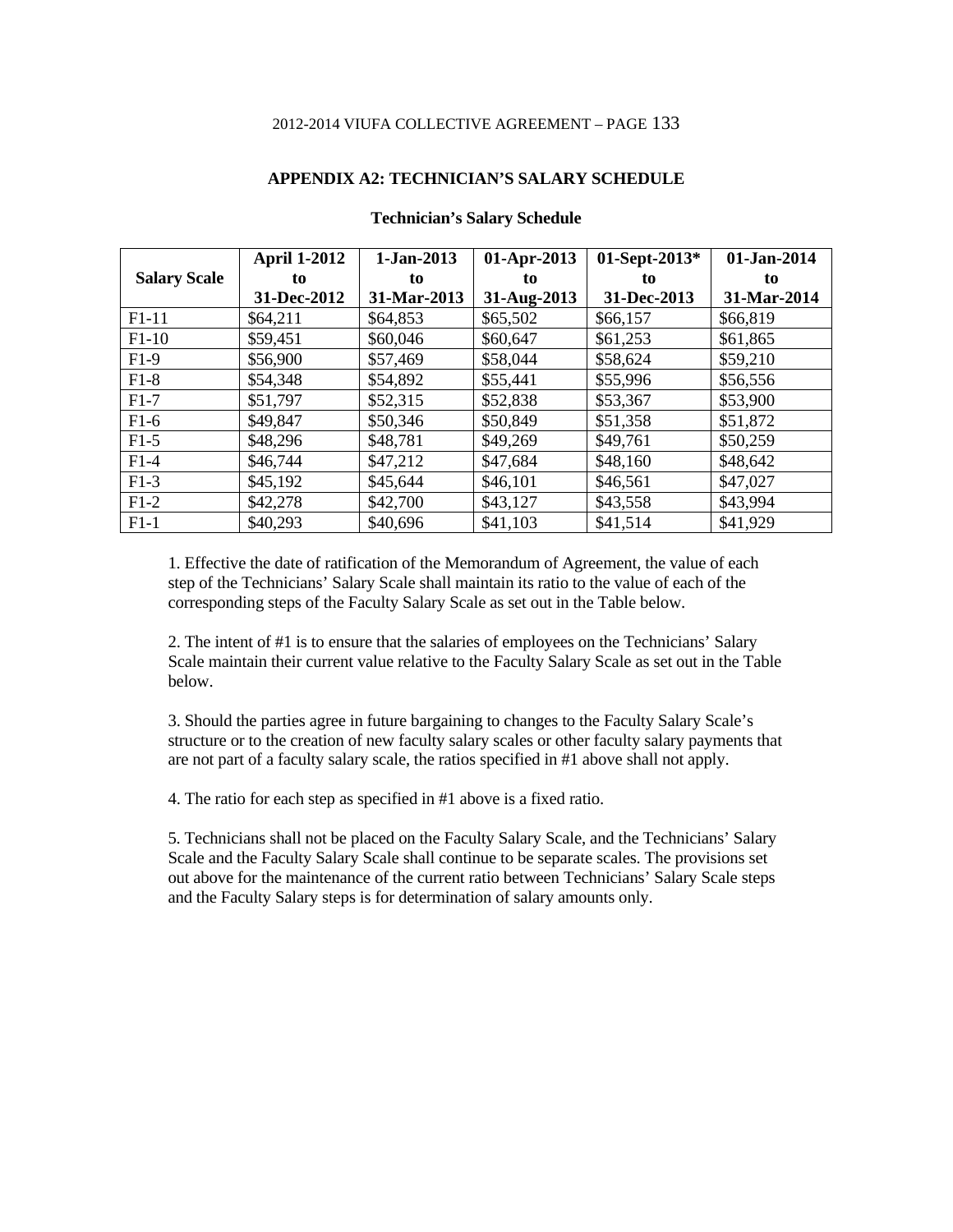Technicians' Salary Scale and Faculty Salary Scale: Table of Corresponding Steps & Their Fixed Ratio Percentages

| Technicians' Salary Scale |          |  |
|---------------------------|----------|--|
| 11                        | \$64,211 |  |
| 10                        | \$59,451 |  |
| 09                        | \$56,900 |  |
| 08                        | \$54,348 |  |
| 07                        | \$51,797 |  |
| 06                        | \$49,847 |  |
| 05                        | \$48,298 |  |
| 04                        | \$46,744 |  |
| 03                        | \$45,192 |  |
| 02                        | \$42,278 |  |
| 01                        | \$40,293 |  |

|                       |    | <b>Faculty Salary Scale</b> |  |
|-----------------------|----|-----------------------------|--|
|                       | 01 | \$83,231                    |  |
| ¥                     | 02 | \$77,970                    |  |
| $\blacktriangleright$ | 03 | \$72,628                    |  |
| $\blacktriangleright$ | 04 | \$69,655                    |  |
| ▸                     | 05 | \$67,104                    |  |
| $\blacktriangleright$ | 06 | \$64,553                    |  |
| $\rightarrow$         | 07 | \$62,002                    |  |
| ۰                     | 08 | \$59,450                    |  |
| ▶                     | 09 | \$56,899                    |  |
| ▸                     | 10 | \$54,348                    |  |
|                       | 11 | \$51,797                    |  |

| <b>Fixed Ratio Percentages</b> |
|--------------------------------|
| 77.15%                         |
| 76.25%                         |
| 78.34%                         |
| 78.02%                         |
| 77.19%                         |
| 77.22%                         |
| 77.89%                         |
| 78.63%                         |
| 79.42%                         |
| 77.79%                         |
| 77.79%                         |

NEW NEW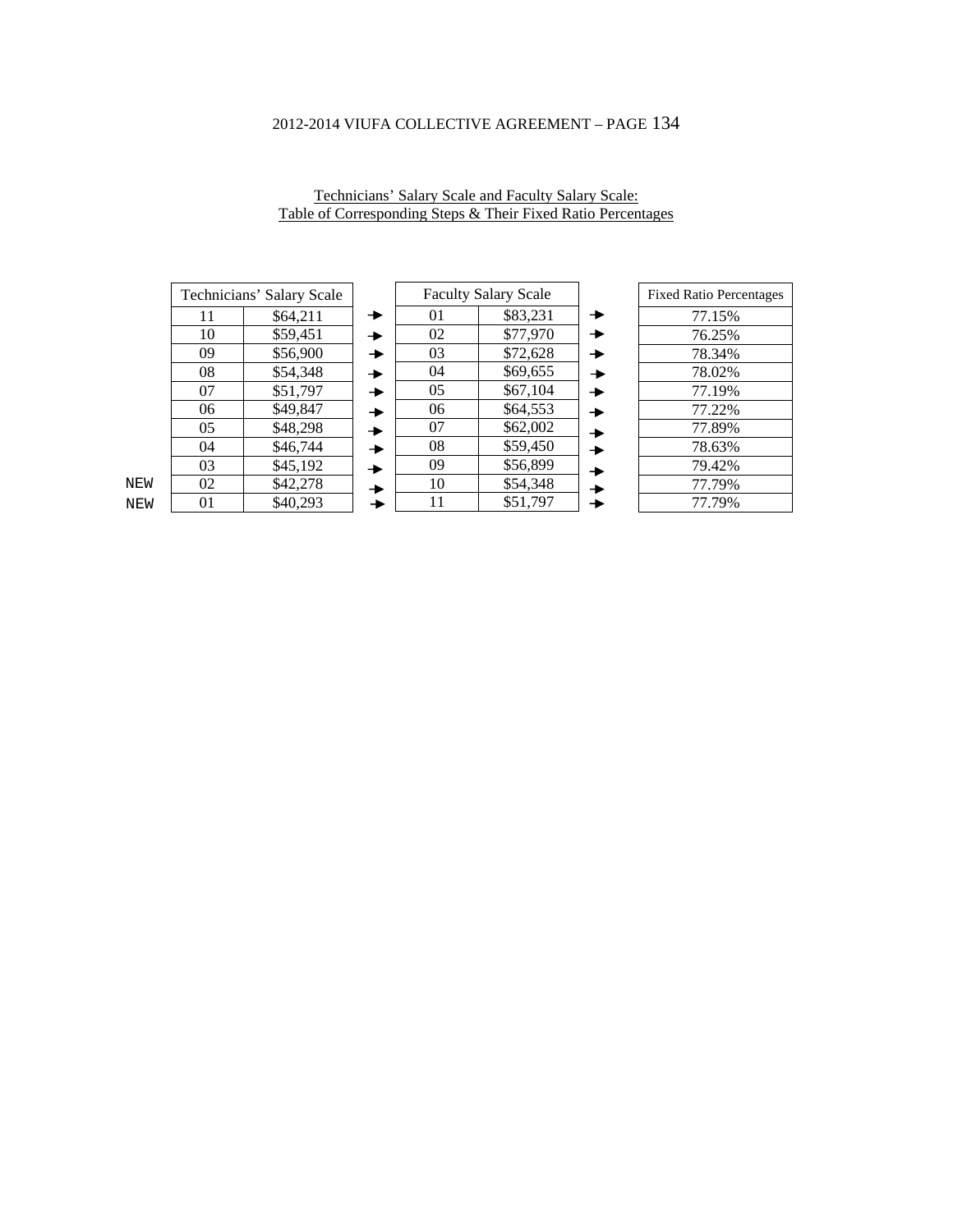### 201<u>2</u>-201<u>4</u> VIUFA COLLECTIVE AGREEMENT – PAGE 135

# **APPENDIX B: VIUFA SALARY PLACEMENT EXPERIENCE CREDIT DATA SUMMARY**

| NAME:        |               |                  | Professor_ | Counsellor                          | Librarian | Technician |                 |
|--------------|---------------|------------------|------------|-------------------------------------|-----------|------------|-----------------|
| <b>START</b> | <b>FINISH</b> | % OF             |            |                                     |           |            | OFFICE USE ONLY |
| (mo/yr)      | (mo/yr)       | <b>FULL TIME</b> |            | NATURE AND DETAILS OF PREVIOUS WORK |           | 1.00       | 0.50            |
|              |               |                  |            |                                     |           |            |                 |
|              |               |                  |            |                                     |           |            |                 |
|              |               |                  |            |                                     |           |            |                 |
|              |               |                  |            |                                     |           |            |                 |
|              |               |                  |            |                                     |           |            |                 |
|              |               |                  |            |                                     |           |            |                 |
|              |               |                  |            |                                     |           |            |                 |
|              |               |                  |            |                                     |           |            |                 |
|              |               |                  |            |                                     |           |            |                 |
|              |               |                  |            |                                     |           |            |                 |
|              |               |                  |            |                                     |           |            |                 |
|              |               |                  |            |                                     |           |            |                 |
|              |               |                  |            |                                     |           |            |                 |
|              |               |                  |            |                                     |           |            |                 |
|              |               |                  |            |                                     |           |            |                 |
|              |               |                  |            |                                     |           |            |                 |
|              |               |                  |            |                                     | TOTALS:   |            |                 |

The above information is complete and accurate to the best of my knowledge. A current detailed curriculum vitae is attached or is on file with the Human Resources Office. I understand this information will be used to determine salary placement.

SIGNED:

DATE:

Employee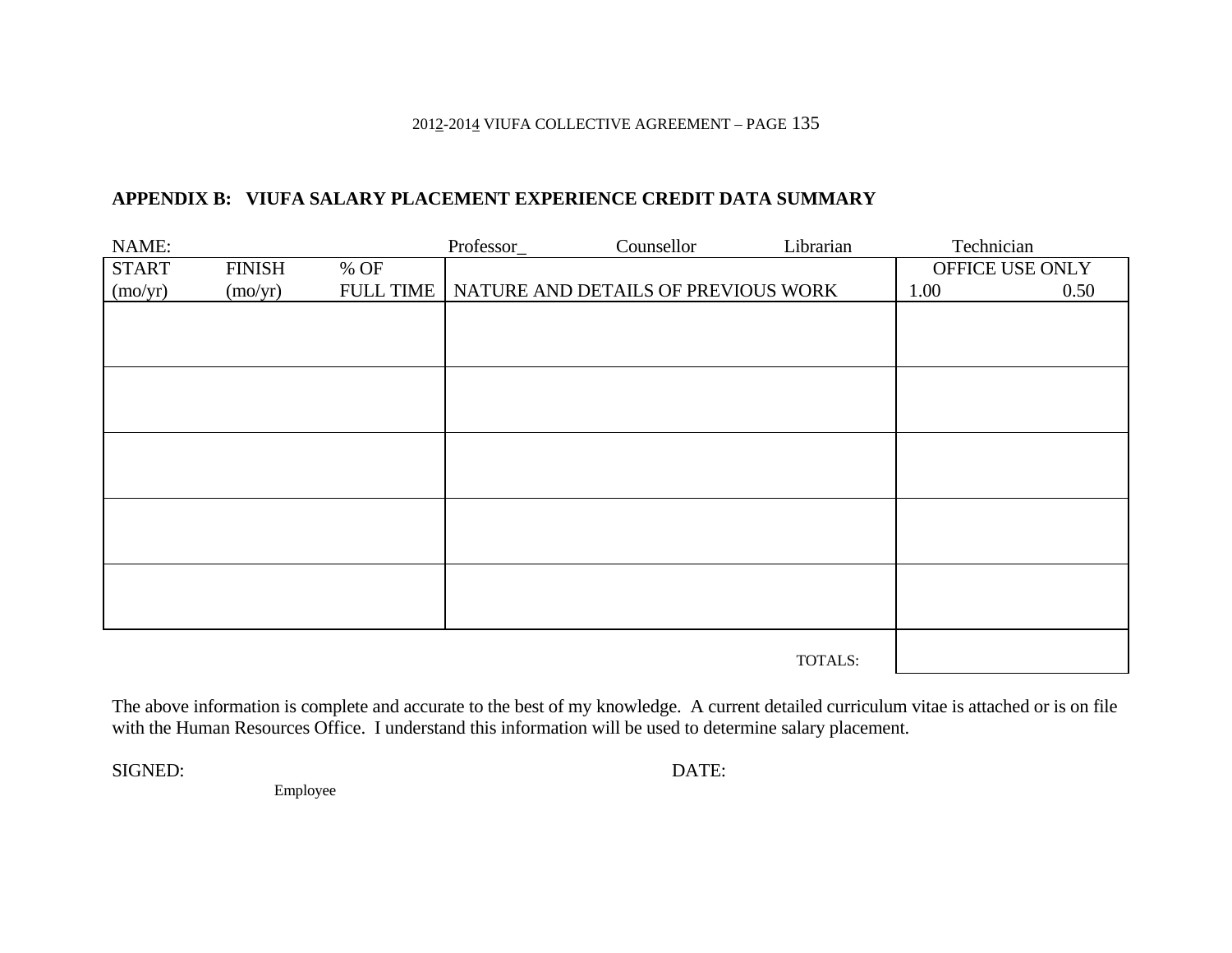|               | APPENDIX C: INITIAL SALARY PLACEMENT FORM - FACULTY                                                                                                                                                                                                                                                                                                                                                                            |  |  |
|---------------|--------------------------------------------------------------------------------------------------------------------------------------------------------------------------------------------------------------------------------------------------------------------------------------------------------------------------------------------------------------------------------------------------------------------------------|--|--|
|               | VANCOUVER ISLAND UNIVERSITY                                                                                                                                                                                                                                                                                                                                                                                                    |  |  |
|               | PROFESSOR: COUNSELLOR: LIBRARIAN:                                                                                                                                                                                                                                                                                                                                                                                              |  |  |
|               |                                                                                                                                                                                                                                                                                                                                                                                                                                |  |  |
|               | PART I EDUCATION CREDIT                                                                                                                                                                                                                                                                                                                                                                                                        |  |  |
|               | a) Highest degree or diploma                                                                                                                                                                                                                                                                                                                                                                                                   |  |  |
|               |                                                                                                                                                                                                                                                                                                                                                                                                                                |  |  |
|               |                                                                                                                                                                                                                                                                                                                                                                                                                                |  |  |
|               | Description of experience used to grant equivalency:                                                                                                                                                                                                                                                                                                                                                                           |  |  |
|               | <b>STEP</b>                                                                                                                                                                                                                                                                                                                                                                                                                    |  |  |
|               | <b>INITIAL MINIMUM PLACEMENT:</b>                                                                                                                                                                                                                                                                                                                                                                                              |  |  |
|               | c) Related Study: If Master's degree, subtract one step for one year<br>of additional study or for double Master's degree                                                                                                                                                                                                                                                                                                      |  |  |
|               | <b>SUBTOTAL EDUCATION CREDIT:</b> (minimum placement minus related study)                                                                                                                                                                                                                                                                                                                                                      |  |  |
| credit.<br>1. | <b>PART II EXPERIENCE CREDIT</b> (see reverse for details)<br>Experience which is used to establish equivalency above cannot again be used for experience<br>Full-time equivalent employment directly related to primary assignment<br>obtained after completion of the first diploma, degree or teaching certificate<br>in the field as defined in Article 11.4.1.7.<br>Date of first diploma, degree or teaching certificate |  |  |
|               | $-$ (# of years) x 1.00<br>Full-time equivalent employment related to field, obtained after<br>2.<br>completion of the first diploma, degree or teaching certificate in the<br>field as defined in Article 11.4.1.7.<br>Date of first diploma, degree or teaching certificate<br>$-$ (# of years) x 0.50                                                                                                                       |  |  |
|               | <b>SUBTOTAL EXPERIENCE CREDIT:</b>                                                                                                                                                                                                                                                                                                                                                                                             |  |  |
|               | <b>TOTAL EDUCATION CREDIT minus EXPERIENCE CREDIT =</b><br>$(\geq 50$ round up; $\leq 50$ round down)<br>Note: Normal maximum placement: STEP 6                                                                                                                                                                                                                                                                                |  |  |
|               | <b>INITIAL SALARY PLACEMENT:</b><br><b>STEP</b>                                                                                                                                                                                                                                                                                                                                                                                |  |  |
|               | <b>APPEAL</b> : (11.4.3) Any appeal regarding initial salary placement must be initiated within ninety<br>(90) days of commencing duty at the University or within sixty (60) days of receiving the<br>placement form, whichever is later. Appeals should be directed to the Salary Placement Appeals<br>Committee Chairman.                                                                                                   |  |  |

Revised Form: March 2013

l

Date **Executive Director of Human Resources or** Designate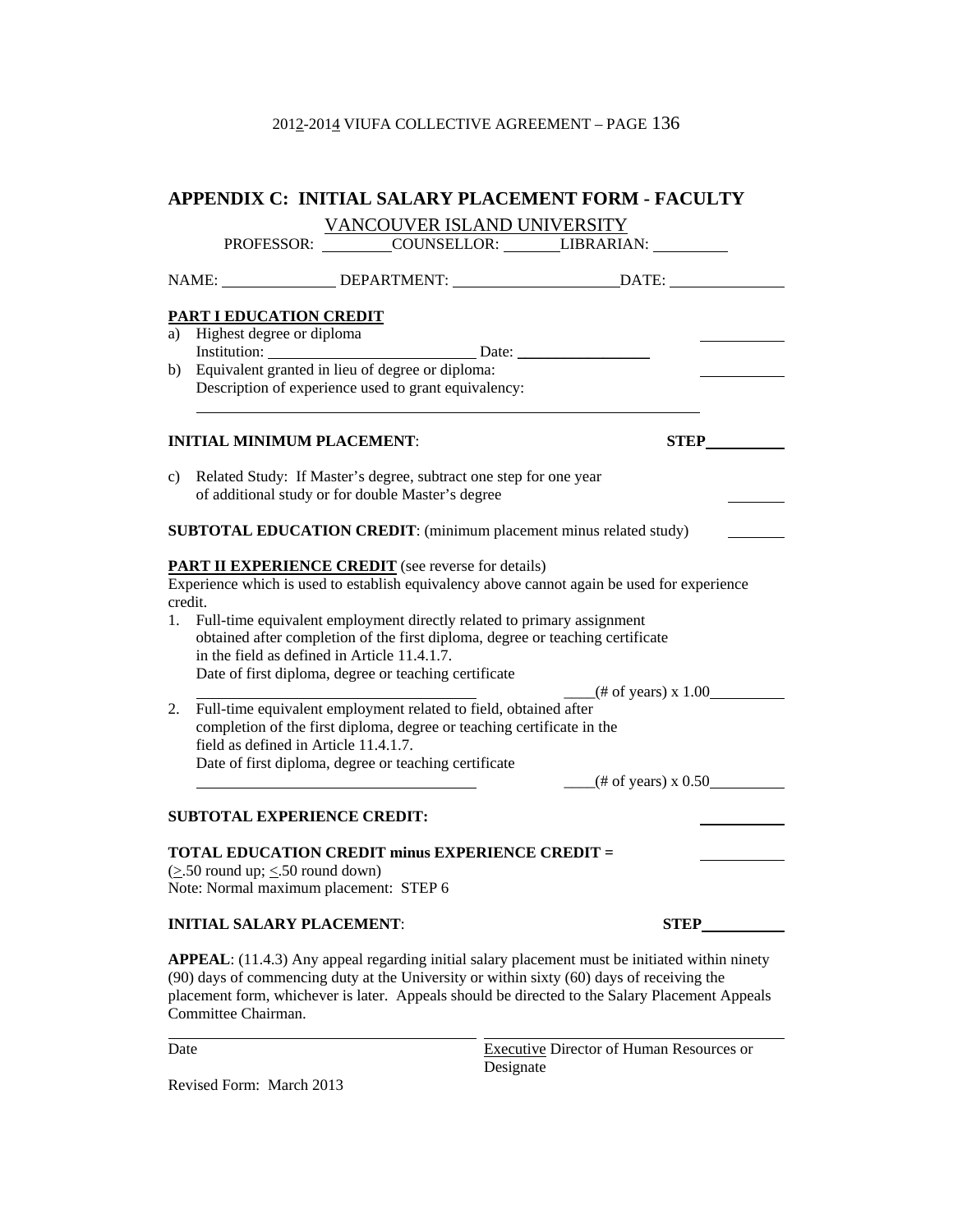# NOTES RE INITIAL SALARY PLACEMENT:

- 1. Initial salary placement will take place upon appointment. Upon reappointment of temporary faculty, salary placement will not take place unless such reappointment occurs more than one academic year after the expiry of the last temporary appointment.
- 2. Experience directly related to primary assignment will include: teaching for those employed as instructors, counselling when employed as a counsellor, all librarian assignments for those employed as librarians, and all experience as a technician for those employed as technicians.
- 3. Research at the post-Doctoral level, and/or senior administrative experience in the field of hire or in the public education sector will be included as experience directly related to primary assignment.
- 4. Teaching assistantships or other similar teaching assignments done while working on a Master's or PhD will not be given extra credit unless the teaching assignment constitutes a full-time workload.
- 5. Part-time teaching experience will be pro-rated based on a two-semester teaching year. Other part-time work experience will be pro-rated based on a 35 hour work week and 12-month year. In no event shall more than one year experience credit be granted for experience in any 12-month period.
- 6. Teaching of non-credit courses is not included.

l

 $\overline{a}$ 

l

- 7. The decimal fraction of a year's experience leading to initial salary placement will not be carried forward to salary incremental progression.
- 8. Only credentials from accredited institutions will be recognized when awarding initial minimum placement and for incremental progression based on completion of Master's or Doctorate degrees.

==========================================================

9. The decision of the Salaries Placement Appeals Committee is final.

DESCRIPTION OF EXPERIENCE CREDIT CALCULATION: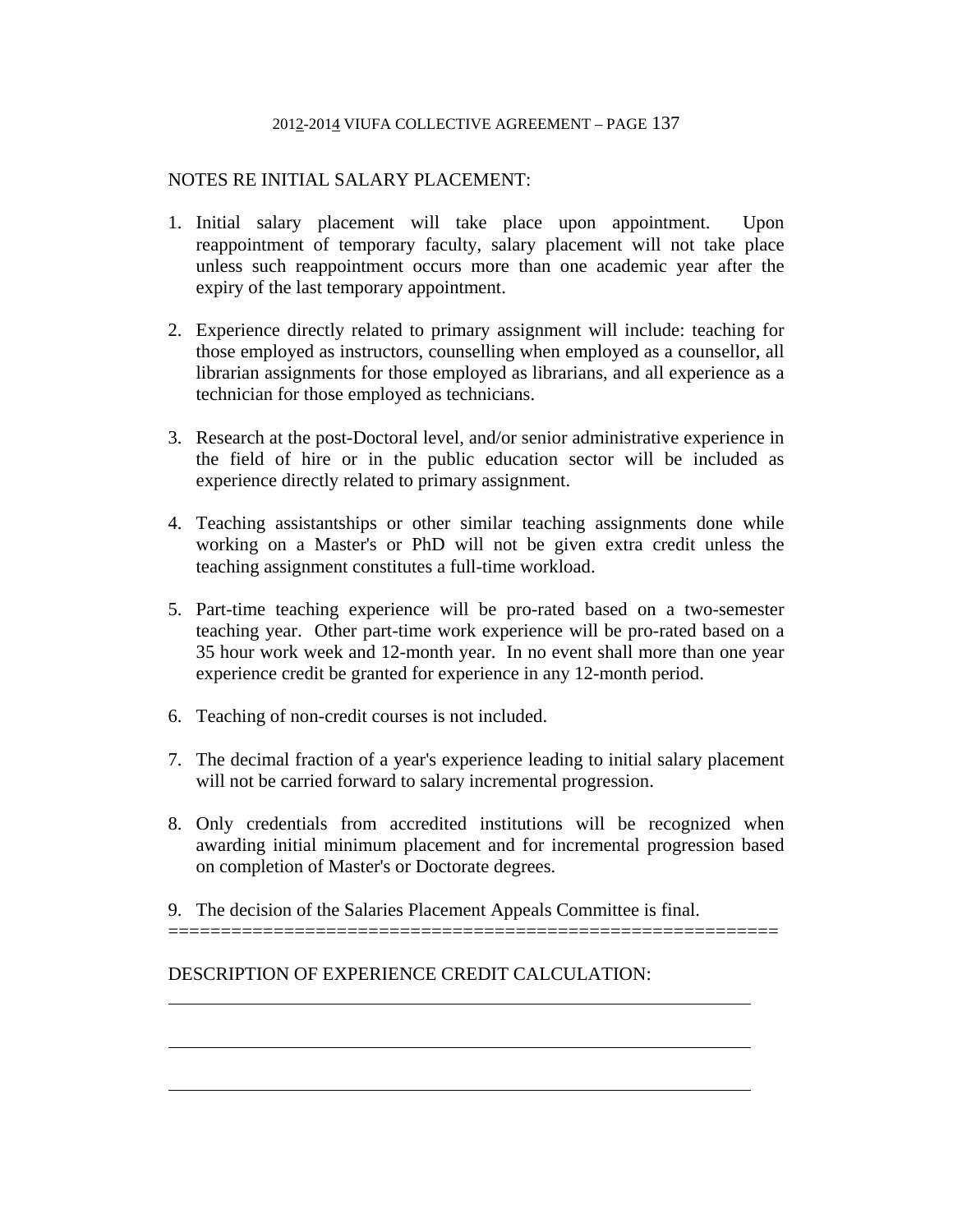# **APPENDIX D: INITIAL SALARY PLACEMENT FORM TECHNICIANS**

|                                                                                          |                                                                                                 | NAME: _________________DEPARTMENT: _____________________________DATE: ____________                                                                                                                                                                                                                                                                                                                                                                                                                                           |                                                    |  |  |
|------------------------------------------------------------------------------------------|-------------------------------------------------------------------------------------------------|------------------------------------------------------------------------------------------------------------------------------------------------------------------------------------------------------------------------------------------------------------------------------------------------------------------------------------------------------------------------------------------------------------------------------------------------------------------------------------------------------------------------------|----------------------------------------------------|--|--|
|                                                                                          | PART I EDUCATION CREDIT                                                                         |                                                                                                                                                                                                                                                                                                                                                                                                                                                                                                                              |                                                    |  |  |
|                                                                                          | a) Highest degree or diploma                                                                    |                                                                                                                                                                                                                                                                                                                                                                                                                                                                                                                              |                                                    |  |  |
|                                                                                          |                                                                                                 | Institution: Date: Date:                                                                                                                                                                                                                                                                                                                                                                                                                                                                                                     |                                                    |  |  |
| b)                                                                                       |                                                                                                 | Equivalent granted in lieu of degree or diploma:                                                                                                                                                                                                                                                                                                                                                                                                                                                                             |                                                    |  |  |
|                                                                                          |                                                                                                 | Description of experience used to grant equivalency:                                                                                                                                                                                                                                                                                                                                                                                                                                                                         |                                                    |  |  |
|                                                                                          |                                                                                                 |                                                                                                                                                                                                                                                                                                                                                                                                                                                                                                                              |                                                    |  |  |
|                                                                                          |                                                                                                 | <b>INITIAL MINIMUM PLACEMENT:</b>                                                                                                                                                                                                                                                                                                                                                                                                                                                                                            |                                                    |  |  |
|                                                                                          | c) Related Study:                                                                               |                                                                                                                                                                                                                                                                                                                                                                                                                                                                                                                              |                                                    |  |  |
|                                                                                          |                                                                                                 | 1. If Diploma or equivalent, subtract one step for one year of related study.                                                                                                                                                                                                                                                                                                                                                                                                                                                |                                                    |  |  |
|                                                                                          |                                                                                                 | 2. If Bachelor's degree or equivalent, subtract one step for one year of                                                                                                                                                                                                                                                                                                                                                                                                                                                     |                                                    |  |  |
|                                                                                          | additional study,                                                                               |                                                                                                                                                                                                                                                                                                                                                                                                                                                                                                                              |                                                    |  |  |
|                                                                                          |                                                                                                 | OR two steps for two or more years of additional study.                                                                                                                                                                                                                                                                                                                                                                                                                                                                      |                                                    |  |  |
|                                                                                          |                                                                                                 |                                                                                                                                                                                                                                                                                                                                                                                                                                                                                                                              |                                                    |  |  |
|                                                                                          |                                                                                                 | SUBTOTAL EDUCATION CREDIT: (minimum placement plus related study)                                                                                                                                                                                                                                                                                                                                                                                                                                                            |                                                    |  |  |
| 1.<br>2.                                                                                 | Date of first diploma or degree:<br>in Article 11.4.1.7(e).<br>Date of first diploma or degree: | <b>PART II EXPERIENCE CREDIT</b> (see over for details)<br>Experience which is used to establish equivalency above<br>cannot again be used for experience credit.<br>Full-time equivalent employment directly related to primary assignment<br>obtained after completion of the first diploma, degree or teaching certificate<br>in the field as defined in Article $11.4.1.7(e)$ .<br>Full-time equivalent employment related to field, obtained after<br>completion of the first diploma or degree in the field as defined | $-$ (# of years) x 1.00<br>$-$ (# of years) x 0.50 |  |  |
|                                                                                          |                                                                                                 | <b>SUBTOTAL EXPERIENCE CREDIT:</b>                                                                                                                                                                                                                                                                                                                                                                                                                                                                                           |                                                    |  |  |
|                                                                                          | $(\geq 50$ round up; $\leq 50$ round down)                                                      | <b>TOTAL EDUCATION CREDIT plus EXPERIENCE CREDIT =</b>                                                                                                                                                                                                                                                                                                                                                                                                                                                                       |                                                    |  |  |
| Normal maximum placement will be F1-6<br><b>INITIAL SALARY PLACEMENT:</b><br><b>STEP</b> |                                                                                                 |                                                                                                                                                                                                                                                                                                                                                                                                                                                                                                                              |                                                    |  |  |
|                                                                                          |                                                                                                 |                                                                                                                                                                                                                                                                                                                                                                                                                                                                                                                              |                                                    |  |  |
|                                                                                          | Committee Chairman.                                                                             | APPEAL: (11.4.3) Any appeal regarding initial salary placement must be initiated within ninety<br>(90) days of commencing duty at the University or within sixty (60) days of receiving the<br>placement form, whichever is later. Appeals should be directed to the Salary Placement Appeals                                                                                                                                                                                                                                |                                                    |  |  |

l

Date **Executive Director of Human Resources or** Executive Director of Human Resources or Designate **Designate** 

Revised Form: March 2013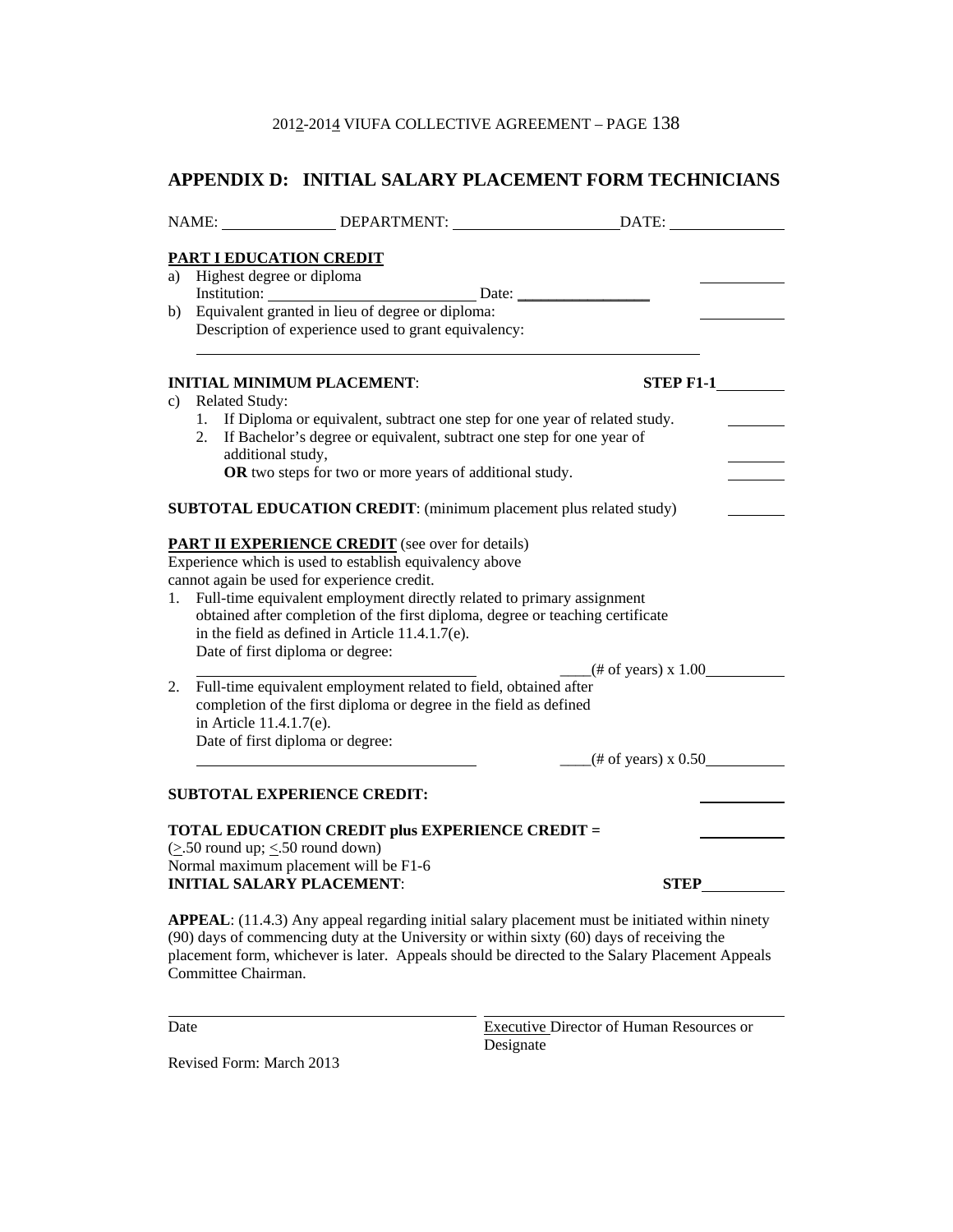# NOTES RE INITIAL SALARY PLACEMENT:

- 1. Initial salary placement will take place upon appointment. Upon reappointment of temporary faculty, salary placement will not take place unless such reappointment occurs more than one academic year after the expiry of the last temporary appointment.
- 2. Experience directly related to primary assignment will include: teaching for those employed as instructors, counselling when employed as a counsellor, all librarian assignments for those employed as librarians, and all experience as a technician for those employed as technicians.
- 3. Research at the post-Doctoral level, and/or senior administrative experience in the field of hire or in the public education sector will be included as experience directly related to primary assignment.
- 4. Teaching assistantships or other similar teaching assignments done while working on a Master's or PhD will not be given extra credit unless the teaching assignment constitutes a full-time workload.
- 5. Part-time teaching experience will be pro-rated based on a two-semester teaching year. Other part-time work experience will be pro-rated based on a 35 hour work week and 12-month year. In no event shall more than one year experience credit be granted for experience in any 12-month period.
- 6. Teaching of non-credit courses is not included.
- 7. The decimal fraction of a year's experience leading to initial salary placement will not be carried forward to salary incremental progression.
- 8. Only credentials from accredited institutions will be recognized when awarding initial minimum placement and for incremental progression based on completion of Master's or Doctorate degrees.

==========================================================

9. The decision of the Salaries Placement Appeals Committee is final.

DESCRIPTION OF EXPERIENCE CREDIT CALCULATION:

l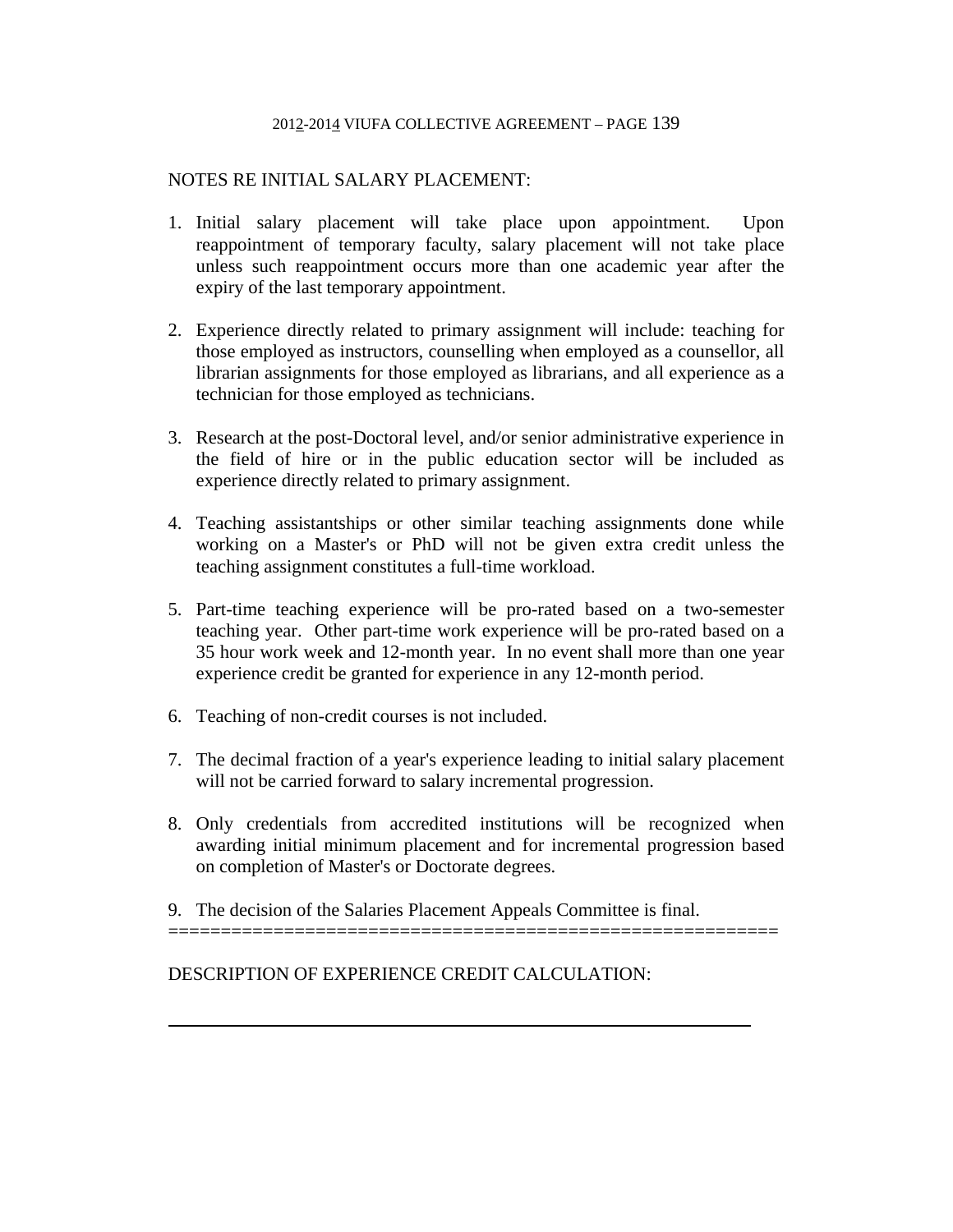|             | Date:                 |              |  |  |  |
|-------------|-----------------------|--------------|--|--|--|
|             | COLLEGE/INSTITUTE     |              |  |  |  |
|             | <b>CONTACT PERSON</b> |              |  |  |  |
| <b>OYER</b> | <b>ADDRESS</b>        |              |  |  |  |
| <b>EMPL</b> |                       |              |  |  |  |
|             |                       |              |  |  |  |
|             | <b>PHONE</b>          | <i>FAX</i>   |  |  |  |
|             |                       | <b>EMAIL</b> |  |  |  |

# *APPENDIX E: DISPUTE REFERRAL FORM*

|              | <b>COLLEGE/INSTITUTE</b> |              |
|--------------|--------------------------|--------------|
|              | <b>CONTACT PERSON</b>    |              |
| <b>NOIND</b> | <b>ADDRESS</b>           |              |
|              |                          |              |
|              |                          |              |
|              | <b>PHONE</b>             | <b>FAX</b>   |
|              |                          | <i>EMAIL</i> |

| ARTICLE OF AGREEMENT IN DISPUTE:                           |  |  |
|------------------------------------------------------------|--|--|
| COPY OF THIS REFERRAL GIVEN TO LOCAL PARTIES? NO YEL DALE: |  |  |
| STATEMENT OF ISSUE(S) IN DISPUTE:                          |  |  |
|                                                            |  |  |
|                                                            |  |  |
|                                                            |  |  |
|                                                            |  |  |
|                                                            |  |  |
|                                                            |  |  |
|                                                            |  |  |
| Title:<br>Signature:                                       |  |  |

| <b>FOR JADRC USE ONLY</b> |                                |  |
|---------------------------|--------------------------------|--|
| <i>DATE RECEIVED:</i>     | <i>DATE CIRCULATED:</i>        |  |
| JOINT STATEMENT RECEIVED: |                                |  |
| UNION STATEMENT RECEIVED: | EMPLOYER STATEMENT RECEIVED:   |  |
| FILE NUMBER ASSIGNED: #   | <b>REFERRED TO ARBITRATOR:</b> |  |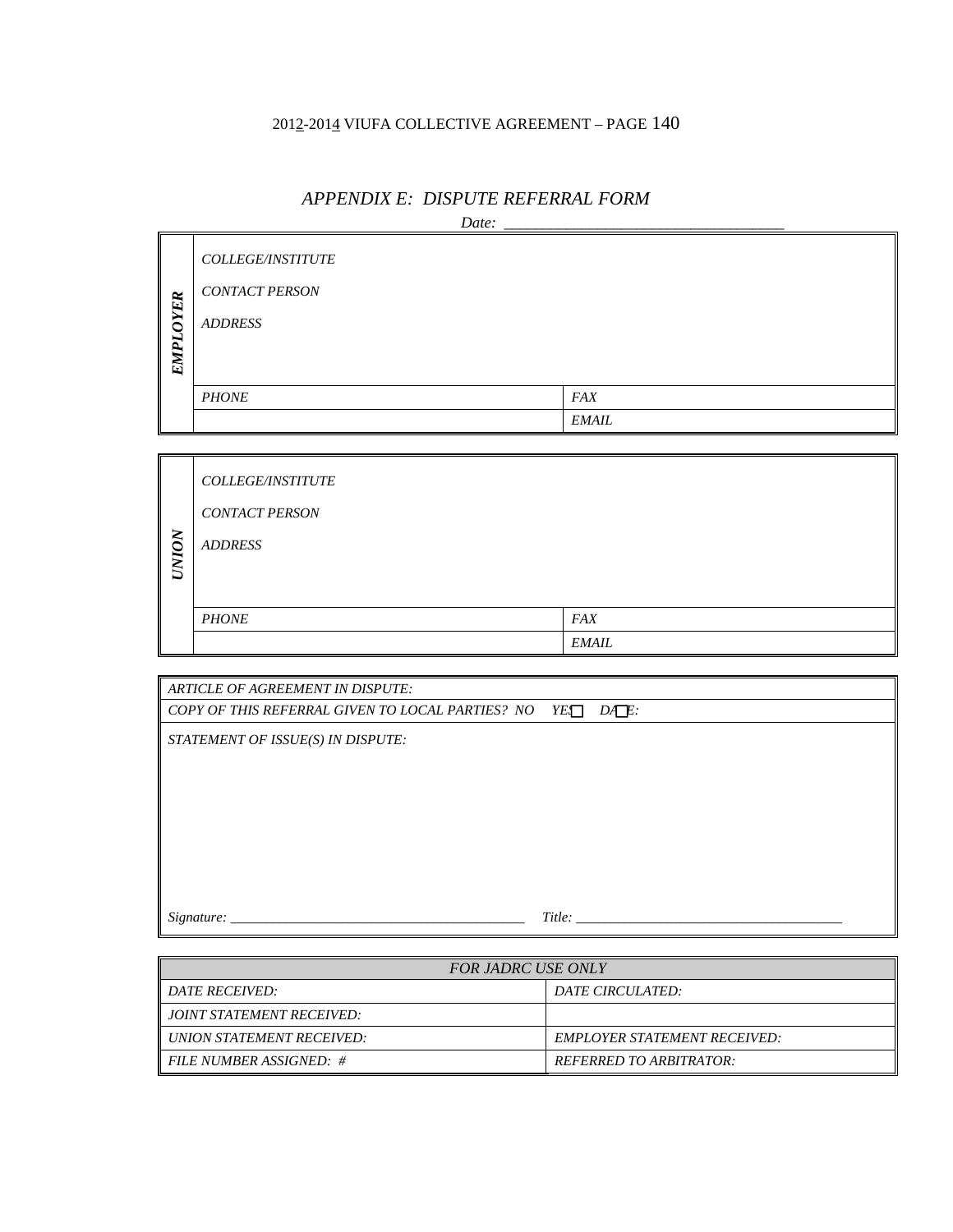# *APPENDIX F-1 - REGISTRY OF LAID OFF EMPLOYEES - FORM 1*

# *PSEA ELECTRONIC POSTING OF AVAILABLE POSITIONS*

- *0. (For PSEA use only)*
- *1. College/University College/Institute and Location:*
- *2. Job Title:*
- *3. Area/Program/Discipline(s):*
- *4. Job Description:*
- *5. Minimum and Preferred Qualifications:*
- *6. Start Date:*
- *7. Close Date:*
- *8. Contact Person and Address:*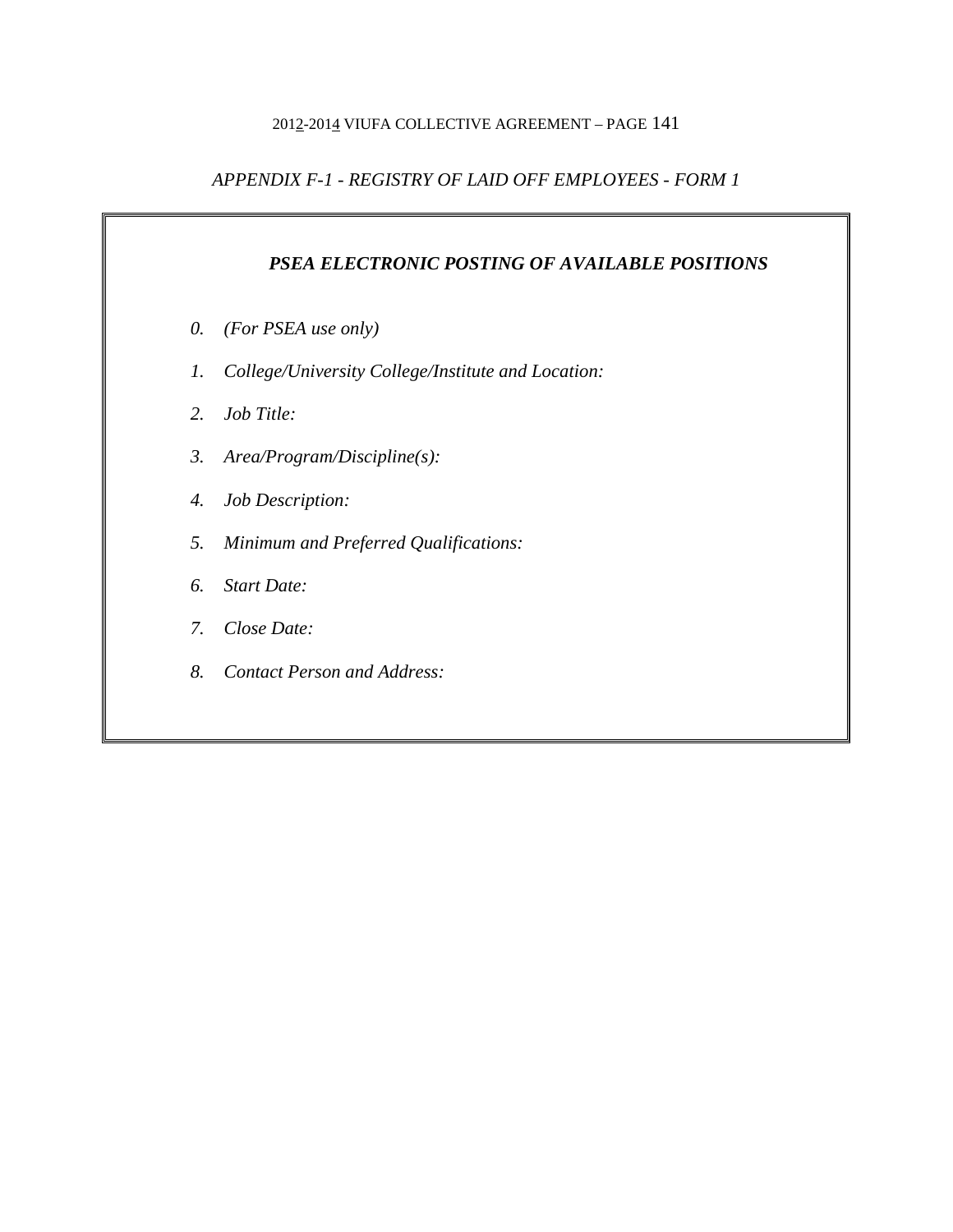# *APPENDIX F-2 - REGISTRY OF LAID OFF EMPLOYEES - FORM 2*

| <b>PSEA REGISTRY OF ELIGIBLE EMPLOYEES</b>                                                                                                                                                |                                                    |
|-------------------------------------------------------------------------------------------------------------------------------------------------------------------------------------------|----------------------------------------------------|
| 0.                                                                                                                                                                                        | (For PSEA use only:)                               |
| 1.                                                                                                                                                                                        | College, University College, Institute:            |
| 2.                                                                                                                                                                                        | Registrant:                                        |
| 3.                                                                                                                                                                                        | Service Date (length of service):                  |
| 4.                                                                                                                                                                                        | Program/Area:                                      |
| 5.                                                                                                                                                                                        | Date of Availability (Lay-off or End of Contract): |
|                                                                                                                                                                                           |                                                    |
| Registrant Electronic Resume available at:                                                                                                                                                |                                                    |
| College/University College/Institute Contact Person:                                                                                                                                      |                                                    |
| College/University College/Institute Contact Phone Number:                                                                                                                                |                                                    |
| <b>Bargaining Unit Contact Person:</b>                                                                                                                                                    |                                                    |
| <b>Bargaining Unit Contact Phone Number:</b>                                                                                                                                              |                                                    |
|                                                                                                                                                                                           |                                                    |
| Information Release Waiver for the purposes of the Freedom of Information and Protection of<br>Privacy:                                                                                   |                                                    |
| I agree that the above personal information including my Resume (if available) can be made<br>available to prospective Institutional Employers and Union via the internet or other means. |                                                    |
|                                                                                                                                                                                           | Signature of Registrant<br>Date                    |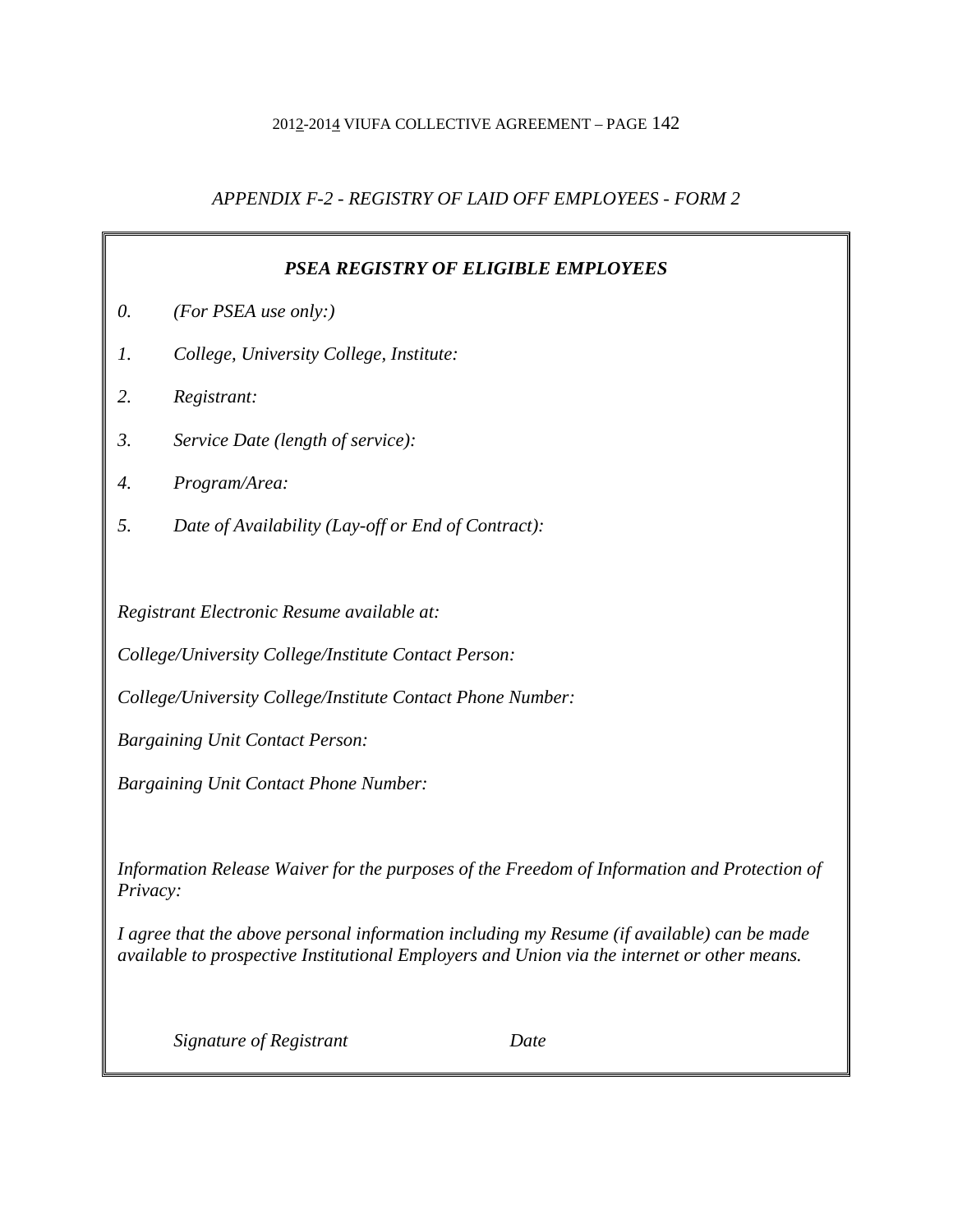# *APPENDIX G - MEDICAL TRAVEL REFERRAL BENEFIT*

# *Benefit Summary*

*Deductible Amount: None* 

*Benefit Amount: 100% of eligible expenses* 

*Individual Maximum: \$10,000 per year* 

*Coverage Limitations:* 

- *\$125 per day for a maximum of 50 days per calendar year for all eligible expenses combined;*
- *Where an employer requires it, receipts must be submitted with the expense claim;*
- *Where the eligible expenses exceed \$125 per day, but do not exceed the average of \$125 per day for the year, the average will be paid. For example, where the expenses claimed in a given calendar year are \$150 day 1, \$125 day 2 and \$160 day 3, a total of \$375 will be paid. Where the expenses claimed in a given calendar year are \$150 day 1, \$75 day 2 and \$300 day 3, a total of \$375 will be paid;*
- *Coverage will not be provided for travel and expenses incurred outside of BC except where the cost of travel to Alberta is less than the required travel within BC;*
- *Referral must be made by a physician to a specialist (a physician whose specialized services and treatments routinely performed are those that general practitioners do not perform).*

# *List of Eligible Expenses*

*Medical Travel: When ordered by the attending physician because in his/her opinion adequate medical treatment is not available within a 100 kilometer radius of the employee's home campus, the following are included as eligible expenses:* 

- *Public transportation (e.g. scheduled air, rail, bus, taxi and/or ferry);*
- *Automobile use as set out in the policy or collective agreement (as applicable) of employee's institution*

*Accommodation: Where transportation has been provided as outlined above, accommodation in a commercial facility, Easter Seal House, Heather House,*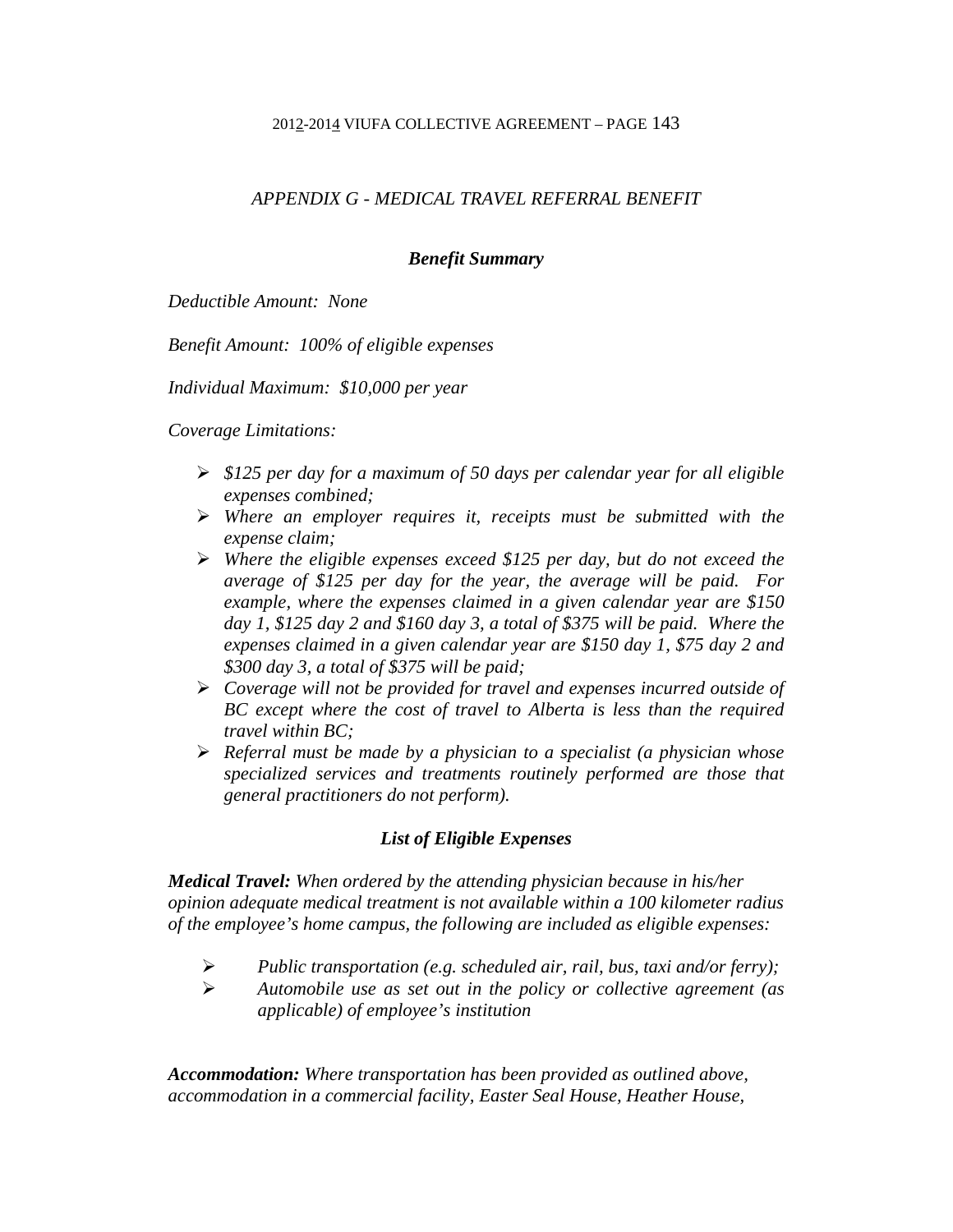*Vancouver Lodge, Ronald McDonald House, or other similar institutions as approved by the administrator, before and after medical treatment.* 

*Meals: Where transportation has been provided above, reasonable and customary expenses for meals as set out in the policy or collective agreement (as applicable) of the employee's institution.* 

*Attendant: Where necessary, and at the request of the attending physician, transportation and accommodation of an attendant (e.g. family member or registered nurse) in connection with expenses incurred under items 1 and 2 above.* 

#### *Superior Benefits*

*A superior benefit that existed in an institution's Medical Travel Referral Benefit Plan or Collective agreement that was in place prior to the 1998 Common Agreement continues to apply.* 

# *Exclusions*

#### *No benefit shall be payable for:*

- *Charges which are considered an insured service of any provincial government plan;*
- *Charges which are considered an insured service under the extended health plan, or any other group plan in force at the time;*
- *Charges for a surgical procedure or treatment performed primarily for beautification, or charges for hospital confinement for such surgical procedure or treatment;*
- *Charges for medical treatment, transport or travel, other than specifically provided under eligible expenses;*
- *Charges not included in the list of eligible expenses;*
- *Charges for services and supplies which are furnished without the recommendation and approval of a physician acting within the scope of his/her license;*
- *Charges which are not medically necessary to the care and treatment of any existing or suspected injury, disease or pregnancy;*
- *Charges which are from an occupational injury or disease covered by any Workers' Compensation legislation or similar legislation;*
- *Charges which would not normally have been incurred but for the presence of this coverage or for which the employee or dependent is not legally allowed to pay;*
- *Charges which the administrator is not permitted, by any law to cover;*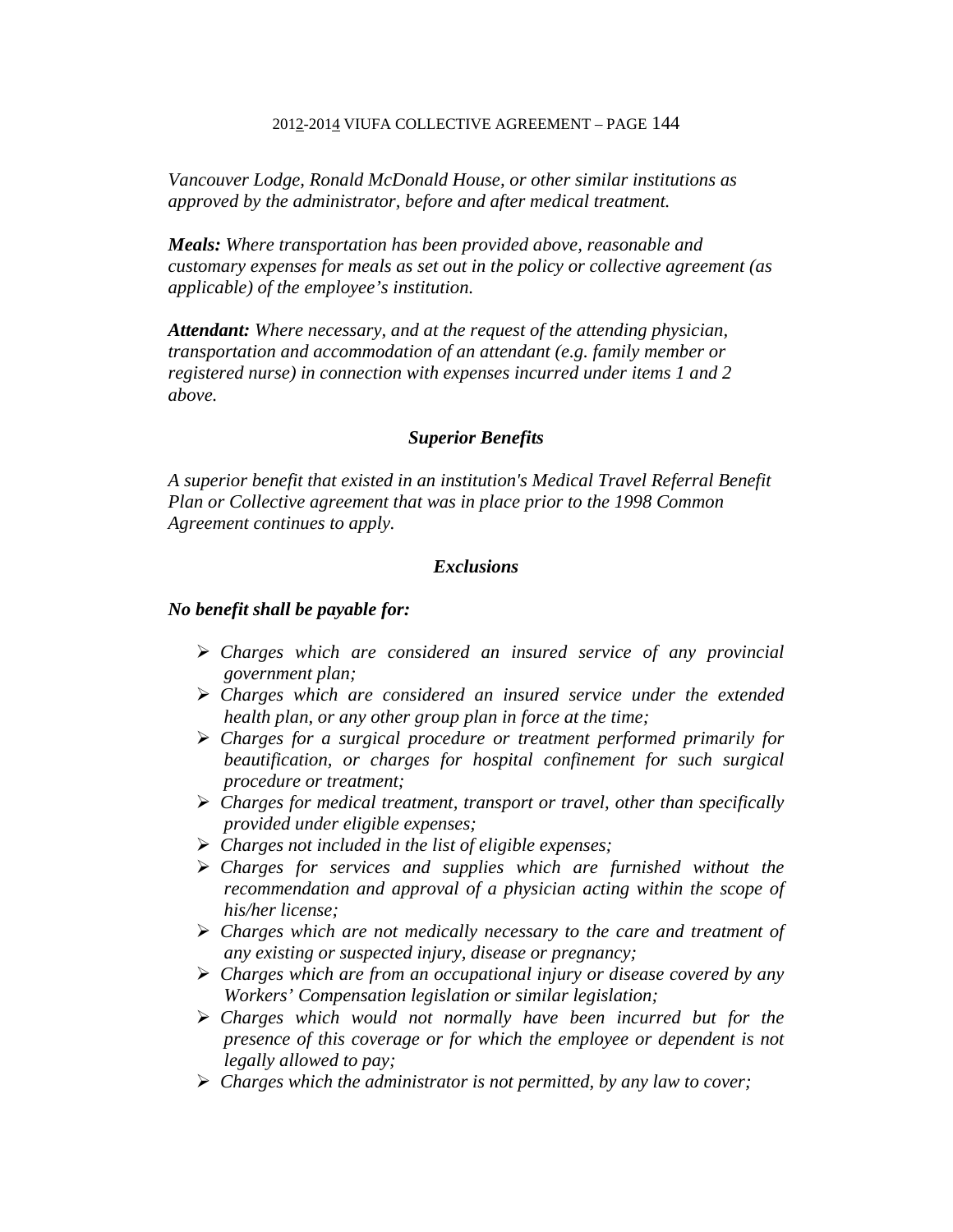- *Charges for dental work where a third party is responsible for payments of such charges;*
- *Charges for bodily injury resulting directly or indirectly from war or act of war (whether declared or undeclared), insurrection or riot, or hostilities of any kind;*
- *Charges for services and supplies resulting from any intentionally selfinflicted wound;*
- *Charges for experimental procedures or treatment not approved by the Canadian Medical Association or the appropriate medical specialty society;*
- *Charges made by a physician for travel, broken appointments, communication costs, filling in forms, or physician's supplies.*

# *Claims Adjudication*

### *To claim benefits, the employee or dependent must:*

- *Submit original receipts or photocopies of receipts if accompanied by an explanation of benefits from another carrier, and a claim form;*
- *Provide explanation and proof to support the claim including itemized bills and the attending physician's statement that the referral to the location where treatment was received was medically necessary;*
- *Provide explanation and proof to support the claim that an attendant (if any) was necessary and made at the request of an attending physician.*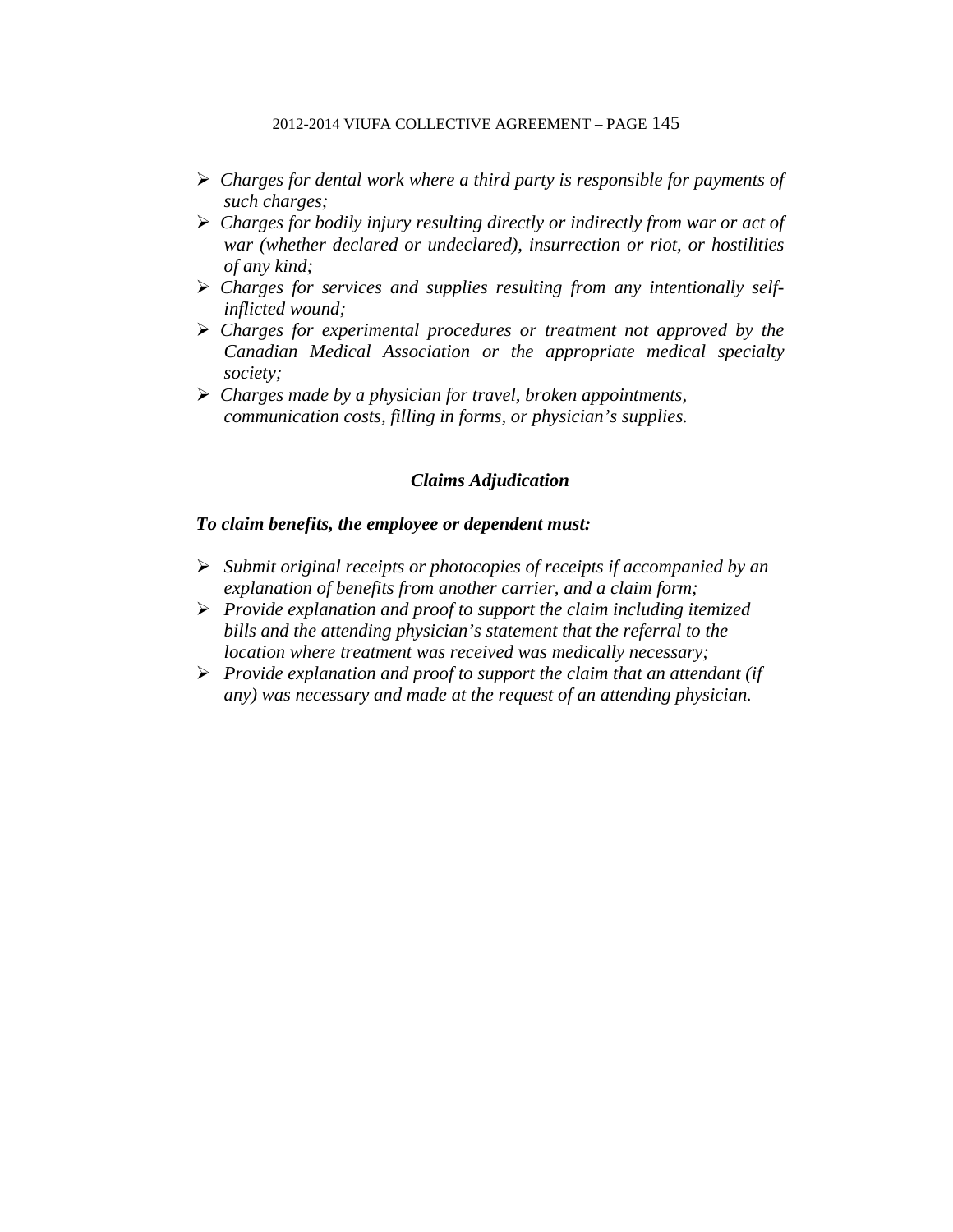# *APPENDIX H - DENTAL PLAN*

*The nine (9) month limitation applies to 1) polishing, 2) the application of fluoride, and 3) the recall itself. The nine (9) month limitation does not apply to scaling; any current scaling limits in dental contracts apply.* 

*The process for an individual faculty employee to have his/her teeth cleaned more frequently than every nine (9) months as provided by Former Common Agreement Article 9.2.1 (d) is as follows:* 

- *Faculty employee visits dentist as usual*
- *Dentist advises that the faculty employee has gum disease or other dental problem which requires cleaning more frequently than every nine (9) months*
- *Dentist fills in the usual claim form, but in addition notes that the faculty employee has gum disease or specifies the other dental problem that requires more frequent cleaning*
- *Faculty employee or dentist submits the form to the Insurance Carrier as normal*
- *The Insurance Carrier determines if the reasons set out by the dentist fit within the approved reasons under the dental plan for having teeth cleaned more frequently than every nine (9) months*

*The employers' approval of the more frequent cleaning is not required.*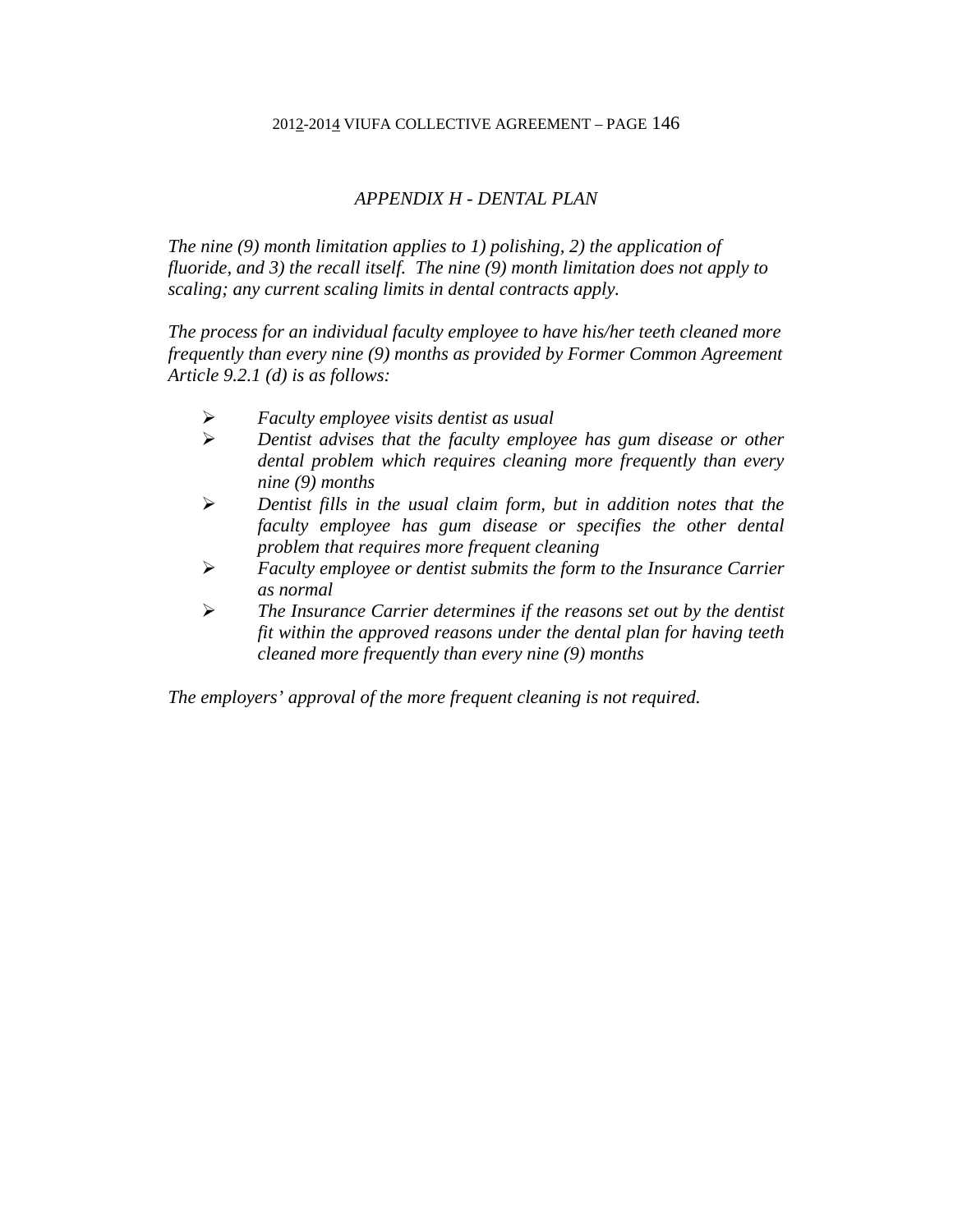# *APPENDIX I – FAMILY MEMBERS FOR THE PURPOSE OF ARTICLE 12.8.11 COMPASSIONATE CARE LEAVE*

# *1. The following "family members" are persons identified through their relationship to the employee.*

- *Spouse (includes heterosexual, common-law, and same-sex relationships)*
- *Children*
- *Children's spouses*
- *Step-children*
- *Step-children-in-law*
- *Siblings*
- *In-law siblings*
- *Parents*
- *Step-parents*
- *Parents-in-law*
- *Grandparents*
- *Grandchildren*
- *Nieces/Nephews*
- *Guardians*
- *Step-siblings*
- *Aunts/Uncles*
- *Current or former foster-parents*
- *Current or former foster children*
- *Current or former wards*
- *Current or former guardians*
- *Spouse of sibling or step-sibling*
- *Spouse of child or step-child*
- *Spouse of a grandparent*
- *Spouse of a grandchild*
- *Spouse of an aunt or uncle*
- *Spouse of a niece or nephew*
- *Spouse of a current or former foster child*
- *Spouse of a current or former guardian*
- *2. The following "family members" are persons identified through their relationship to the employee's spouse.* 
	- *Spouse's parents or step-parents*
	- *Spouse's siblings or step-siblings*
	- *Spouse's children*
	- *Spouse's grandparents*
	- *Spouse's grandchildren*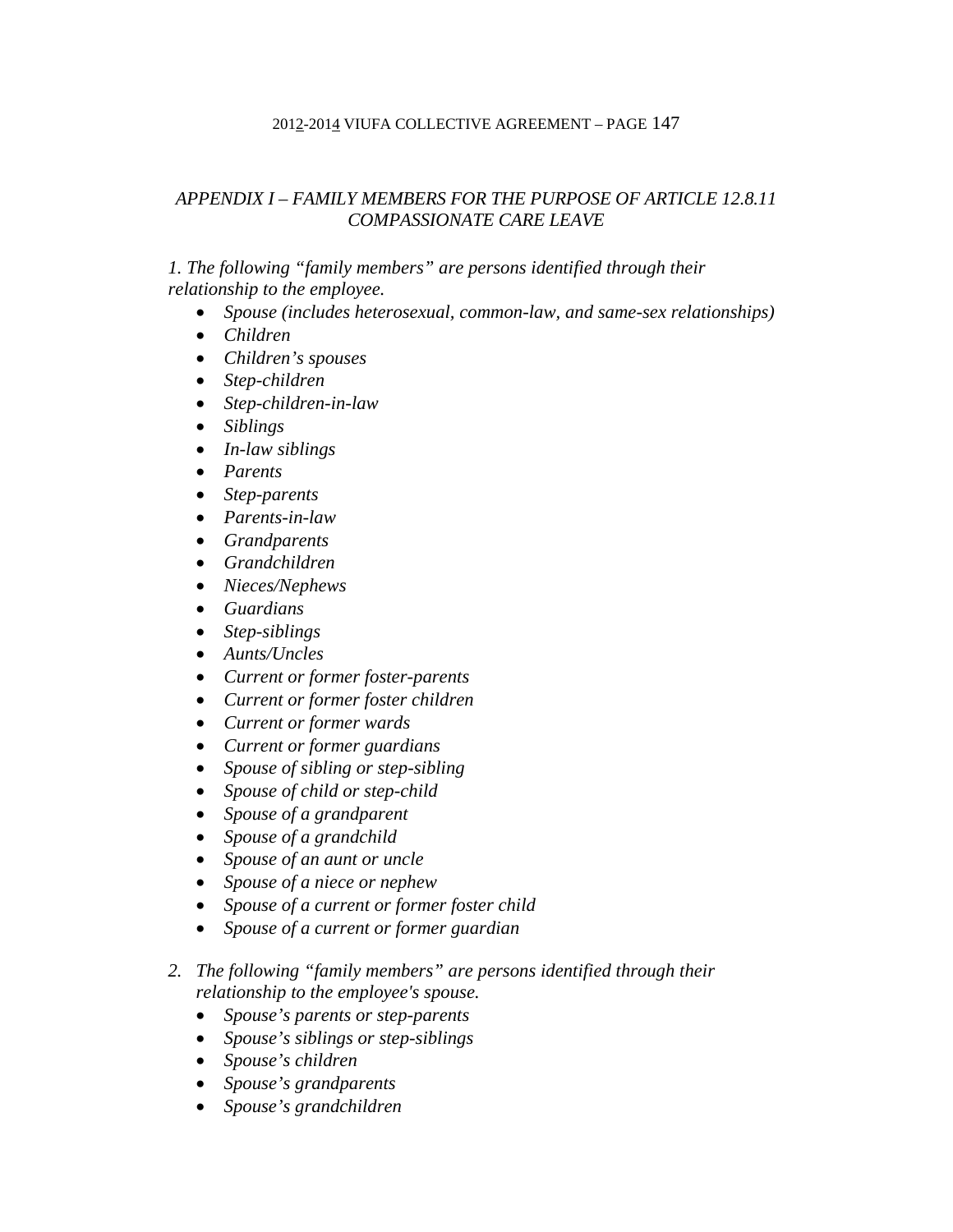- *Spouse's aunts or uncles*
- *Spouse's nieces or nephews*
- *Spouse's current or former foster parents*
- *Spouse's current or former wards*
- *Spouse of an employee's current or former foster parent*
- *Spouse of an employee's current or former ward*
- *Spouse of a person who is living with the employee as a member of the employee's family*
- *3. The following "family members" are deemed family members* 
	- *Any other person in the same household who is dependent upon the employee*
	- *Any person who lives with the employee as a member of the employee's family*
	- *Whether or not related to an employee by blood, adoption, marriage or common-law partnership, an individual with a serious medical condition who considers the employee to be, or whom the employee considers to be, like a close relative.*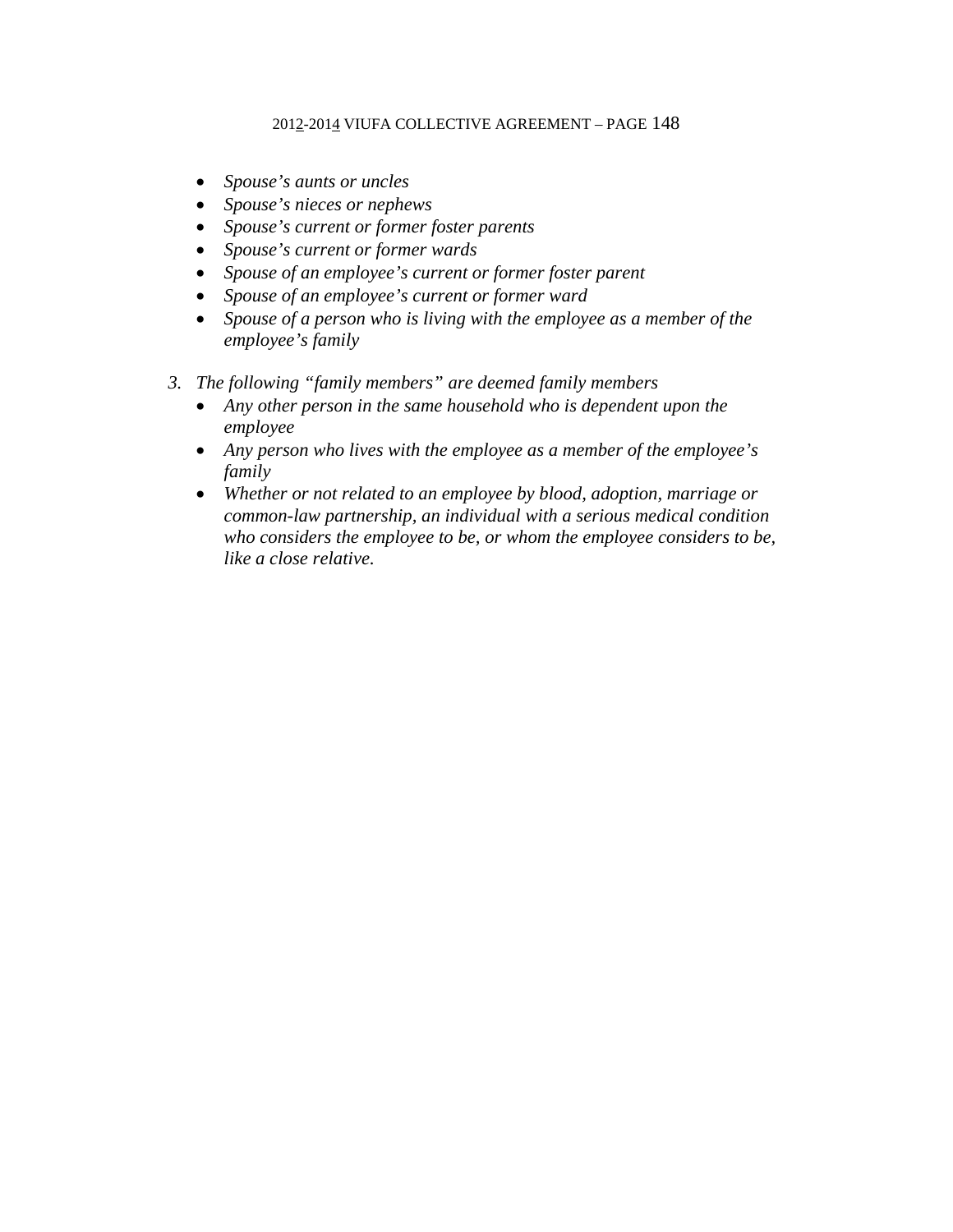# LETTER OF UNDERSTANDING: UNCONVENTIONAL INSTRUCTION DESIGNATED UNDER 10.2.1.2.1

The listing of cases of unconventional instructional referred to in Article 10.2.1.2.1 of the Collective Agreement is as follows:

Activity Course labs Administration 250T, 228T, 229T Agriculture 171T, 172T, 181T, 271T, 272T Aquaculture and Fisheries 171T, 172T, 173T, 191T, 192T, 271T, 272T Forestry 201T, 291T, 292T, 293T Hotel 250T Music labs, ensembles, individual instruction Recreation 148T, 151T, 152T, 199T, 202T, 248T, 251T, 252T, 299T Study Skills labs

These and others which may arise with clear parallels to them, shall be classified as unconventional instruction for purposes of determining maximum workloads under Article 10.2.1.2.1.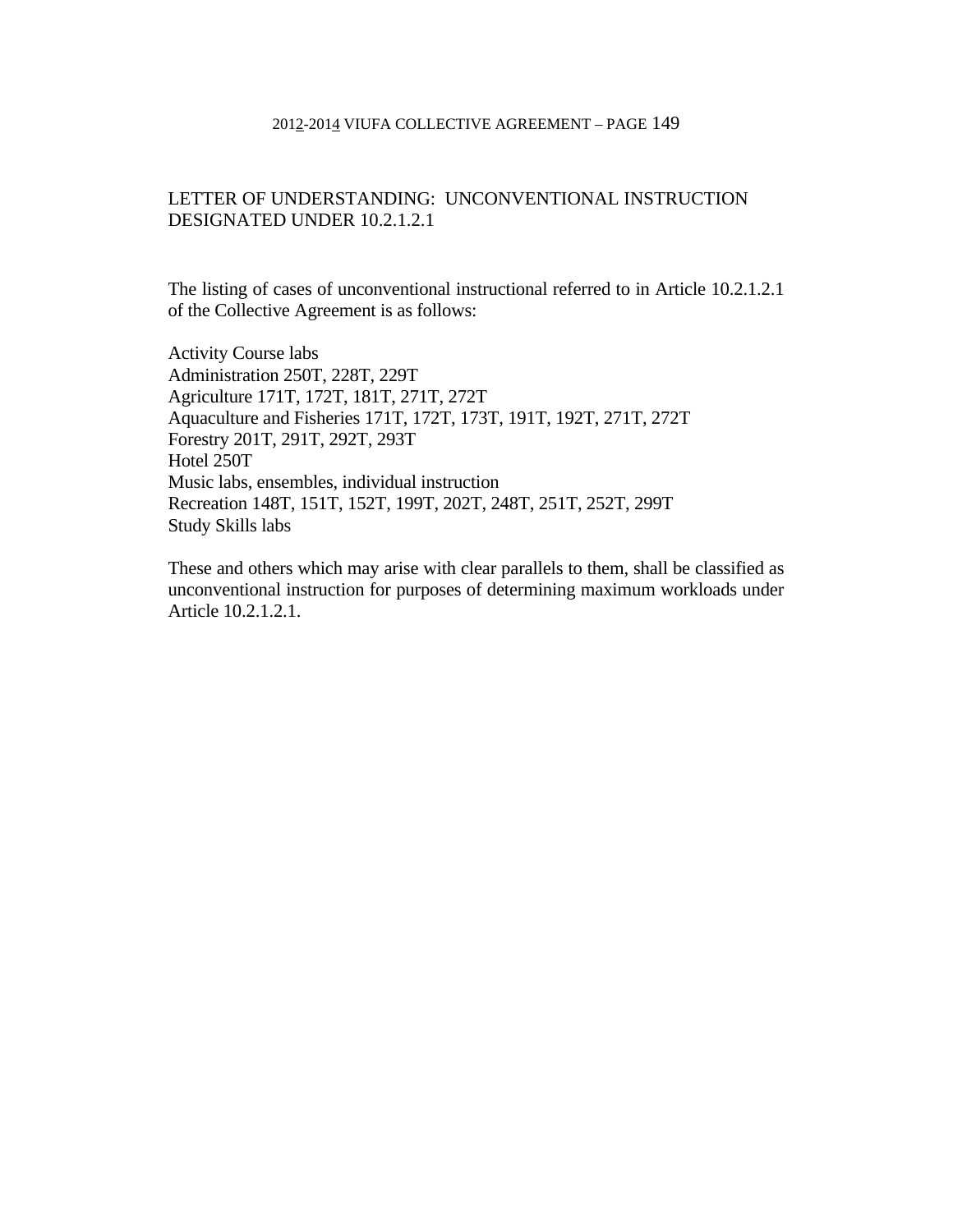# USE OF AREA CHAIRS

From time to time, developments in an area or changes to Deans' assignments may make it desirable to create an elected Area Chair position. The University administration may elect to create new Area Chair positions following consultation with faculty in the area about the need for the position and the appropriate term of the position (see below). All such positions will be posted internally. The position of Area Chair will remain within the appropriate Bargaining Unit.

- 1. Chairs will be elected by a majority vote of faculty in the area. The Dean and each regular staff member will be eligible to cast a vote. The election will be by secret ballot. In the case of a single candidate, a ballot will be used to ensure that the candidate is supported by a majority of eligible voters.
- 2. Any faculty member holding a regular position in the area will be eligible to stand for election as Area Chair.
- 3. The position of Area Chair will be for a period of up to three (3) years, with terms commencing August 1, January 1 or May 1 after consultation with the faculty. Faculty will resume their normal duties at the expiry of their term.
- 4. Elections of Area Chairs will be held at least six (6) months before the term commences.

# RELEASE TIME

Release time for Area Chair positions shall be at least a half-time workload with additional release time by agreement between the two parties taking the following factors into account:

- number of programs/departments for which the chair is responsible
- number of FTE faculty and FTE students in the area
- complexity and demands of the program and responsibilities
- role of the dean
- number of students in the program/courses
- number of faculty in the program/courses
- number of new programs (required or approved), faculty or departments
- degree of collaboration required with other agencies, institutions or certifying bodies
- number, size and diversity of educational service contracts
- degree of planning required in the area (e.g. new facilities planning)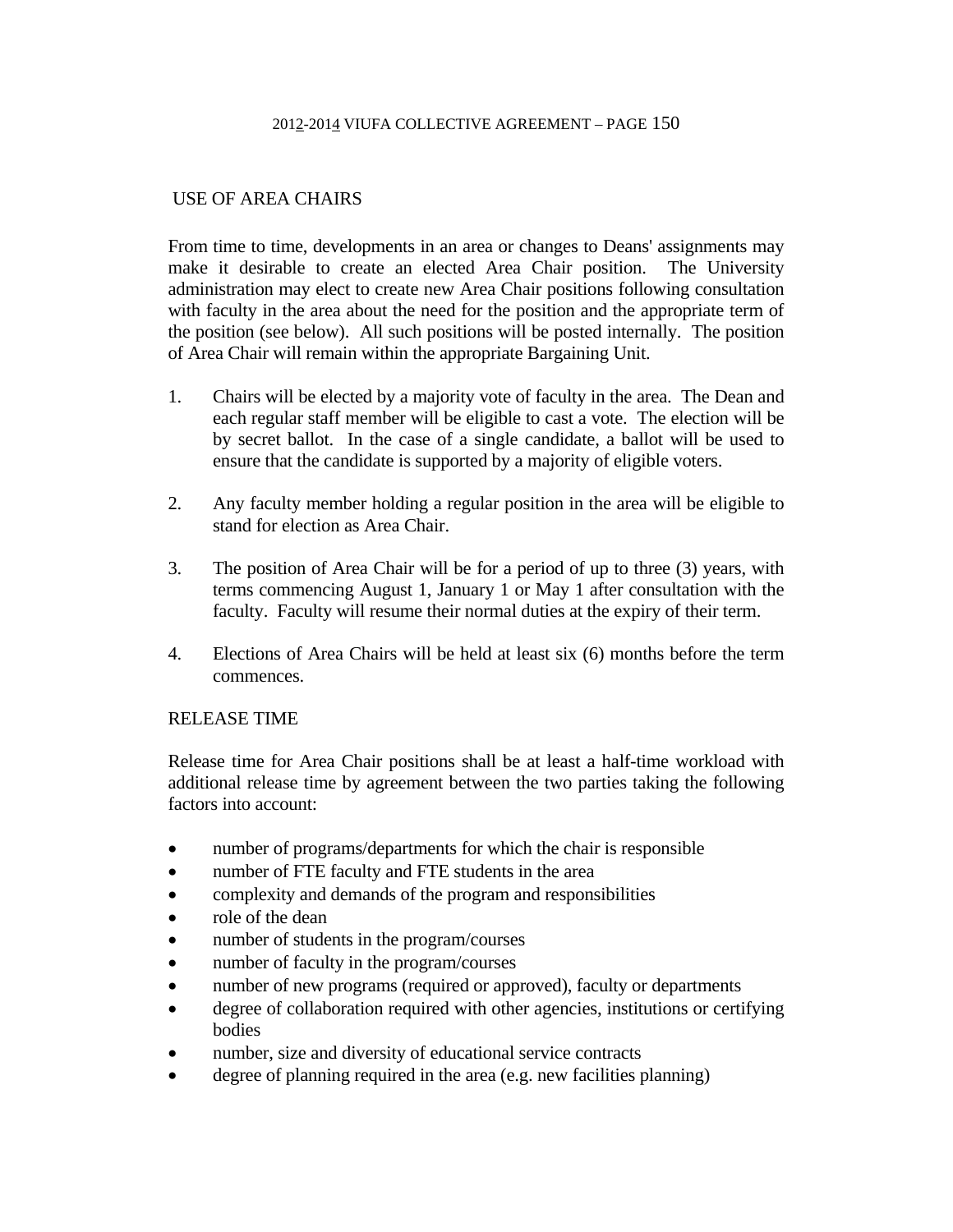## JOB DESCRIPTION

When the position of Area Chair falls within the VIUFA, the duties and responsibilities must not conflict with provisions of the Vancouver Island University/Vancouver Island University Faculty Association Collective Agreement. The job description should be generic, and reflect duties across the University; and allow for the job description to be adapted to meet needs of the Area.

# DUTIES AND RESPONSIBILITIES OF CHAIR

- 1. Budgets:
	- Prepares the capital budgets, annual operating budget, mid-year review and/or other budgets for review by the Dean, who retains responsibility as budget-holder
	- Monitors budget expenditures
	- Has Level 3 operating fund signing authority.
- 1. Works with Departments to coordinate the faculty hiring process in accordance with the Collective Agreement.
- 2. Supervises special projects (e.g. B.A. General Degree) as assigned by the Dean.
- 3. Manages Area office as assigned by the Dean.
- 4. Represents the Area Faculty at meetings and on internal and external committees as assigned by the Dean.
- 5. At the Dean's request, Chairs or Faculty meetings.
- 6. Coordinates program admission and timetable requirements and initiates changes in cooperation with the Chair(s) and the Dean.
- 7. Assists the Chair(s) in arranging faculty replacement as required, in accordance with the Human Resources policy.
- 8. Assists the Dean and Chair(s) in the drafting of instructional policies and procedures.
- 9. Chairs the Area Workload Committee in accordance with the Collective Agreement.
- 10. Shares responsibility with the Dean to promote courses and programs.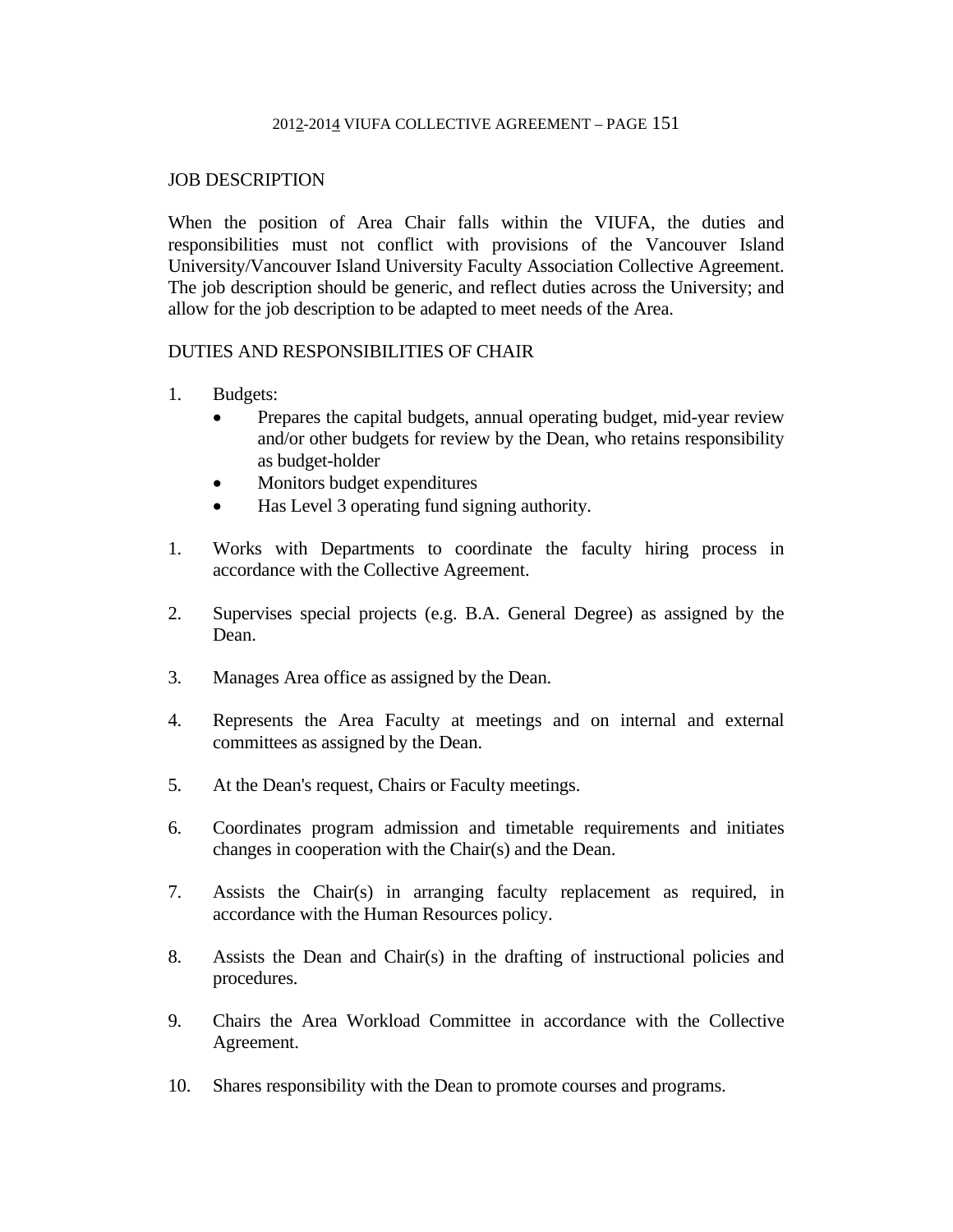- 11. Responsible for the development and management of educational service contracts as required by the Dean.
- 12. Where there is an elected Chair in accordance with this agreement, Chairs are responsible for faculty evaluation, notwithstanding Article H.3.
- 13. Coordinates orientation of new faculty in consultation with Departments and the Dean.
- 14. Consults as required with regional campuses regarding program delivery and management.
- 15. Student complaints and grade appeals are the initial responsibility of the Chair, who will refer unresolved cases to the Dean.
- 16. Carries out other duties as agreed with the Dean.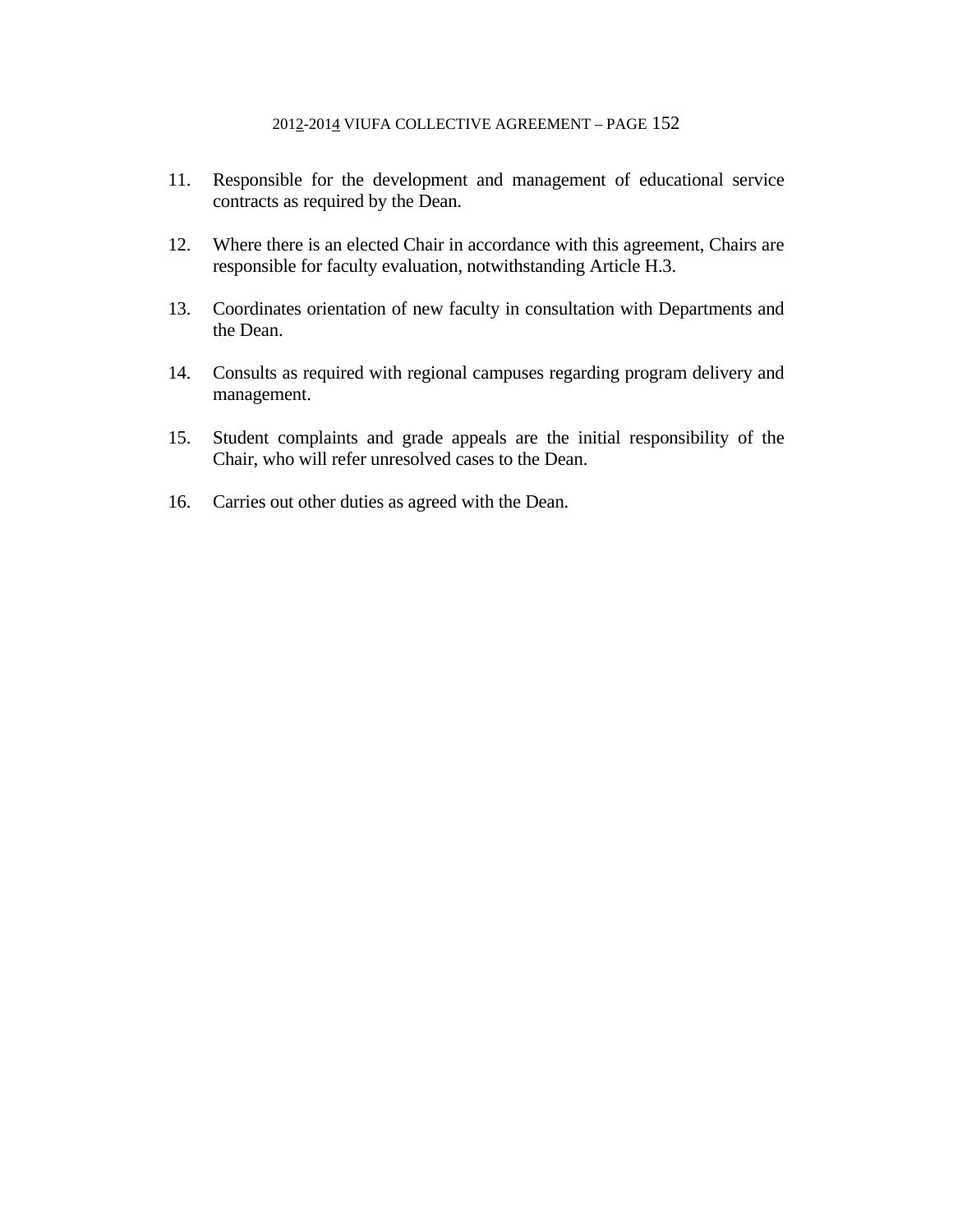# LETTER OF AGREEMENT: WORKLOAD AVERAGING LEAVE

The Vancouver Island University Faculty Association agrees to the interim arrangement proposed by the University as defined and outlined below:

Definition: Workload Averaging Leave is a partial unassisted averaging salary across two semesters available, on the recommendation of a Dean and the approval of the appropriate Vice President, to regular, full-time faculty at the top of their salary scale.

### Terms:

- 1. The University will pay its share of health and insurance coverage during the leave providing the faculty member's workload for the academic year is 0.50 or greater.
- 2. Workload Averaging Leaves can be used to defer, but not prepay salaries.
- 3. Averaging must be across two semester within an academic year but not across academic years.
- 4. There must be a minimum of one section of instruction or seven hours per week of non-instructional workload in any term.
- 5. The provisions of Workload Averaging Leave must be in accordance with any language arising from the provincial Framework Agreement.
- 6. This provision can be utilized in consecutive academic years to a maximum time period not to exceed the equivalent of three years as provided in F.7.1.1 of the current collective agreement.

# **This is an interim arrangement subject to review by March 31, 2014.**

Signed: July 17, 1996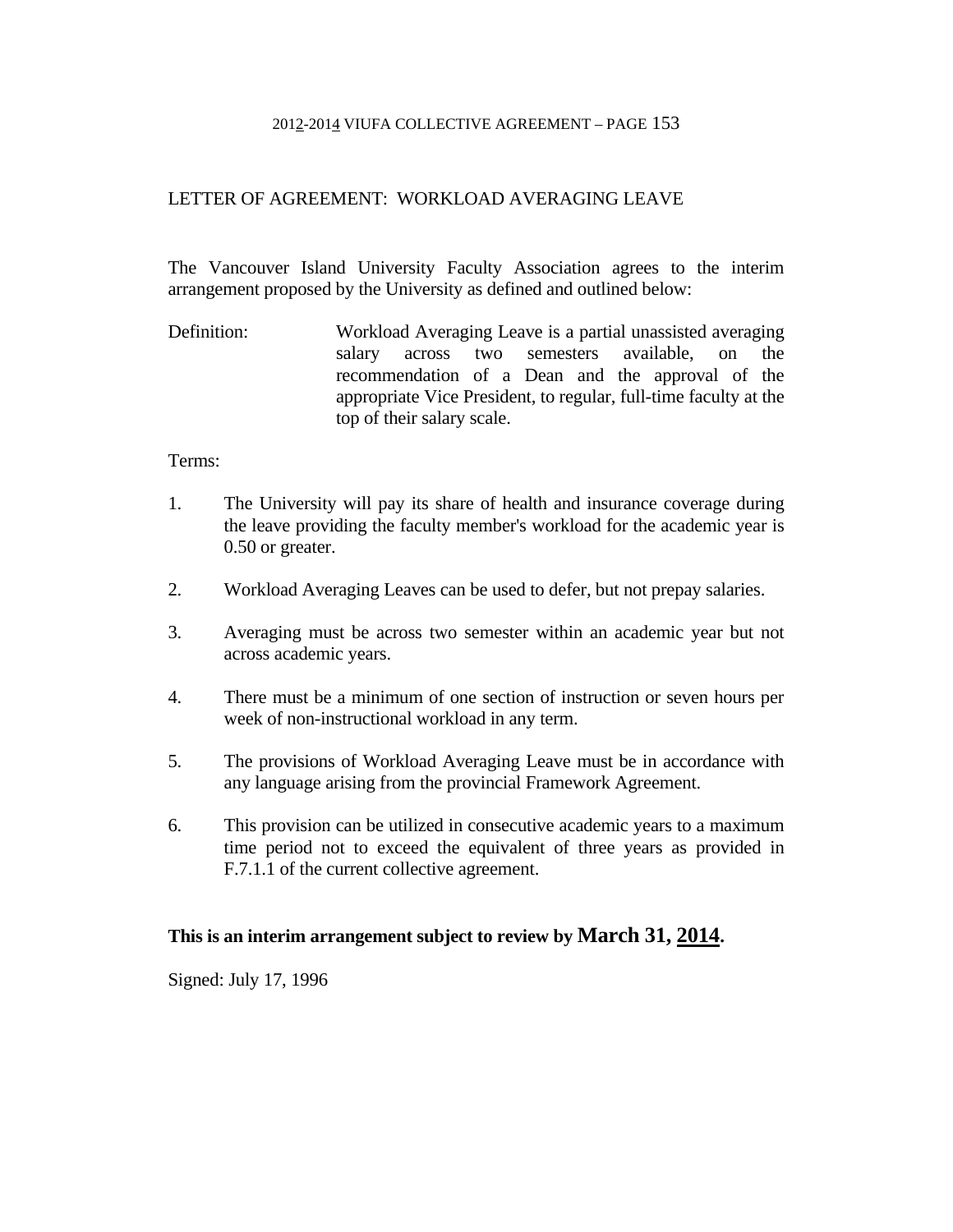## LETTER OF UNDERSTANDING: PRIOR LEARNING ASSESSMENT

#### *Definition:*

*Prior Learning Assessment (PLA) is the assessment by some value and reliable means, of what has been learned through formal and non-formal education/training or experience, that is worthy of credit in a course or program offered by the institution providing credit.* 

*The assessment and evaluation of prior learning and the determination of competency and credit awarded will be done by instructional or faculty staff who have the appropriate subject matter expertise, but other staff may have a supporting role in the process.* 

*The work required for prior learning assessment includes but is not limited to: classroom-based and individual advising; classroom-based and individual assessment, training and upgrading; development of assessment tools; and training in the use of flexible assessment.* 

*Training in Prior Learning Assessment:* 

*An employee required to perform prior learning assessment responsibilities as part of his/her workload, has a right to Employer-paid training time and expenses, in the methodology and application of prior learning assessment as necessary for the assigned task.* 

### *Prior Learning Assessment Coordinators*

*Prior Learning Assessment coordinators will be faculty or instructional bargaining unit members.* 

Prior Learning Assessment (PLA) assignments shall be provided on a voluntary basis as an addition to an individual faculty member's assigned workload. A PLA assignment will be provided by agreement of the faculty member, Chair and Dean.

An individual faculty member may accept PLA assignments for up to a maximum of ten (10) students and not exceeding 30 credits in an academic year (e.g., ten (10) 3-credit PLA assignments = 30 PLA credits). Acceptance of PLA assignments for more than ten students or totaling more than thirty (30) credits in an academic year requires the written approval of the VIUFA Chief Personnel Steward and the Vice President, Instruction.

PLA assignments will be identified on the workload report and considered as part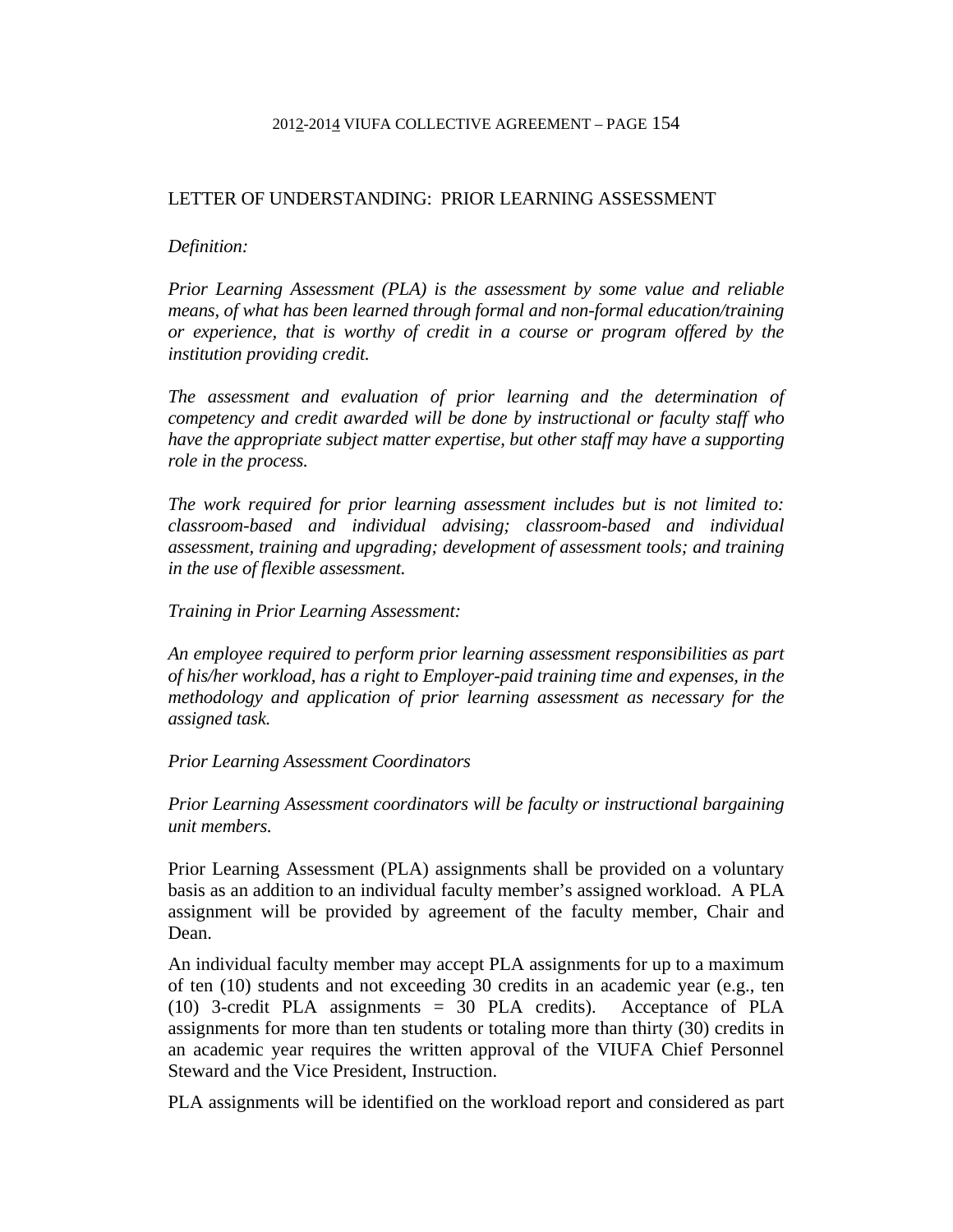of the non-teaching responsibilities of VIUFA instructional faculty to be referenced in formal evaluations (Article 7.3.1).

The faculty member shall receive two-hundred and fifty dollars (\$250) for each 3 credit PLA assignment. One-half of this amount shall be paid to the faculty member on the first pay period following confirmation of registration and payment of PLA fees by the student being received in Human Resources and the remaining one-half shall be paid to the faculty member on the pay period occurring eight weeks after the registration and payment of PLA fees. The faculty member will be compensated for the full amount whether or not the student completes the PLA process.

Where a PLA is undertaken for a course with fewer or greater than three credits, actual payment for each PLA assignment will be pro-rated. For example, faculty will receive \$83.34 (\$250/3) for each PLA assignment for one student in a onecredit course;  $$125.00$  ( $$250/2$ ) for a 1.5-credit course;  $$166.67$  ( $$250 \times 2/3$ ) for a two-credit course; \$333.34 (\$250 x 4/3) for a four-credit course, etc.

For the purpose of this agreement, where the PLA solely involves the administration of a challenge examination for the course, reimbursement shall be as follows:

- 1. Pre-existing format (with minor revisions to existing assessment tool) \$50.00
- 2. Customized format (exam designed specifically for individual assessment) \$100.00

Should it be known in advance of a semester that PLA assignments in an instructional area will likely exceed 30 PLA credits, the appropriate Dean of Instruction may, at his/her discretion and with the mutual agreement of the faculty member and the departmental chair, provide release time in lieu of payment to a faculty member qualified to accept these assignments. Such release time can occur only during the academic year in which the PLA workload is assigned. Release time shall be awarded on the basis of 30 PLA credits being deemed equal to one-hour of instructional workload release or 90 PLA credits being equal to one section of workload release (i.e., 1/8 of a full-time workload).

If PLA credits in an academic year are insufficient to warrant workload release, payment will be processed as noted above.

Three months prior to the expiry of this Letter of Agreement the Joint VIUFA-Management committee will review the implementation of this agreement, using data and input from the PLA Coordinator, Deans and the VIUFA.

The Letter of Agreement will be in effect for the period of August 1, 2001 through June 30, 2002 and may be extended by mutual agreement.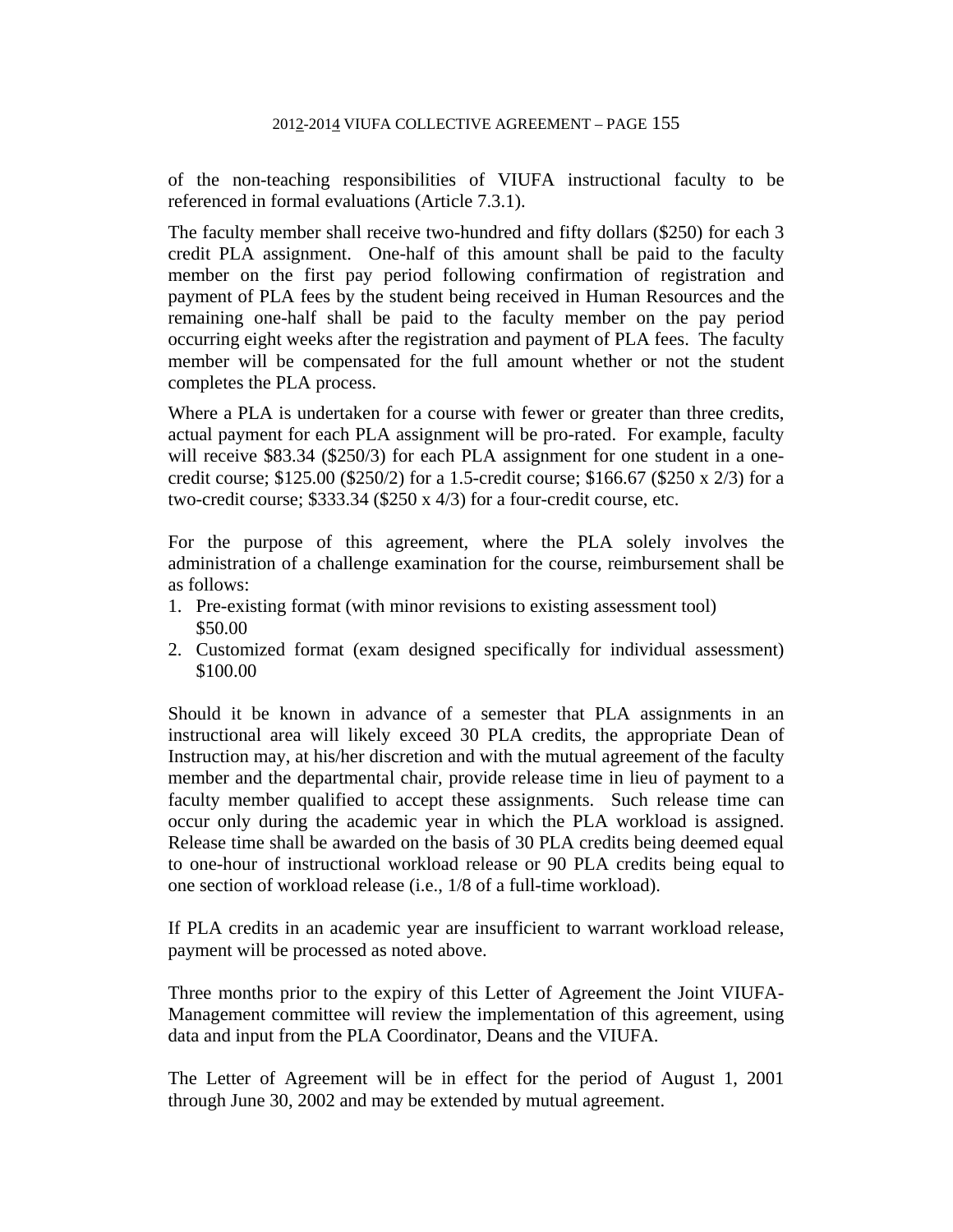*Signed: June 22, 2001*  Addendum to Letter of Understanding:

With the permission of the appropriate Dean, rather than choosing to administer individual assessments for one student for individual courses that total nine credits or more, a faculty member may choose to conduct one PLA Comprehensive Assessment for the outcomes of a block of courses that total nine credits or more for one student.

Reimbursement for a PLA Comprehensive Assessment conducted by one faculty member for one student is as follows:

\$500.00 for the first nine credits and \$15.00 per credit above nine credits.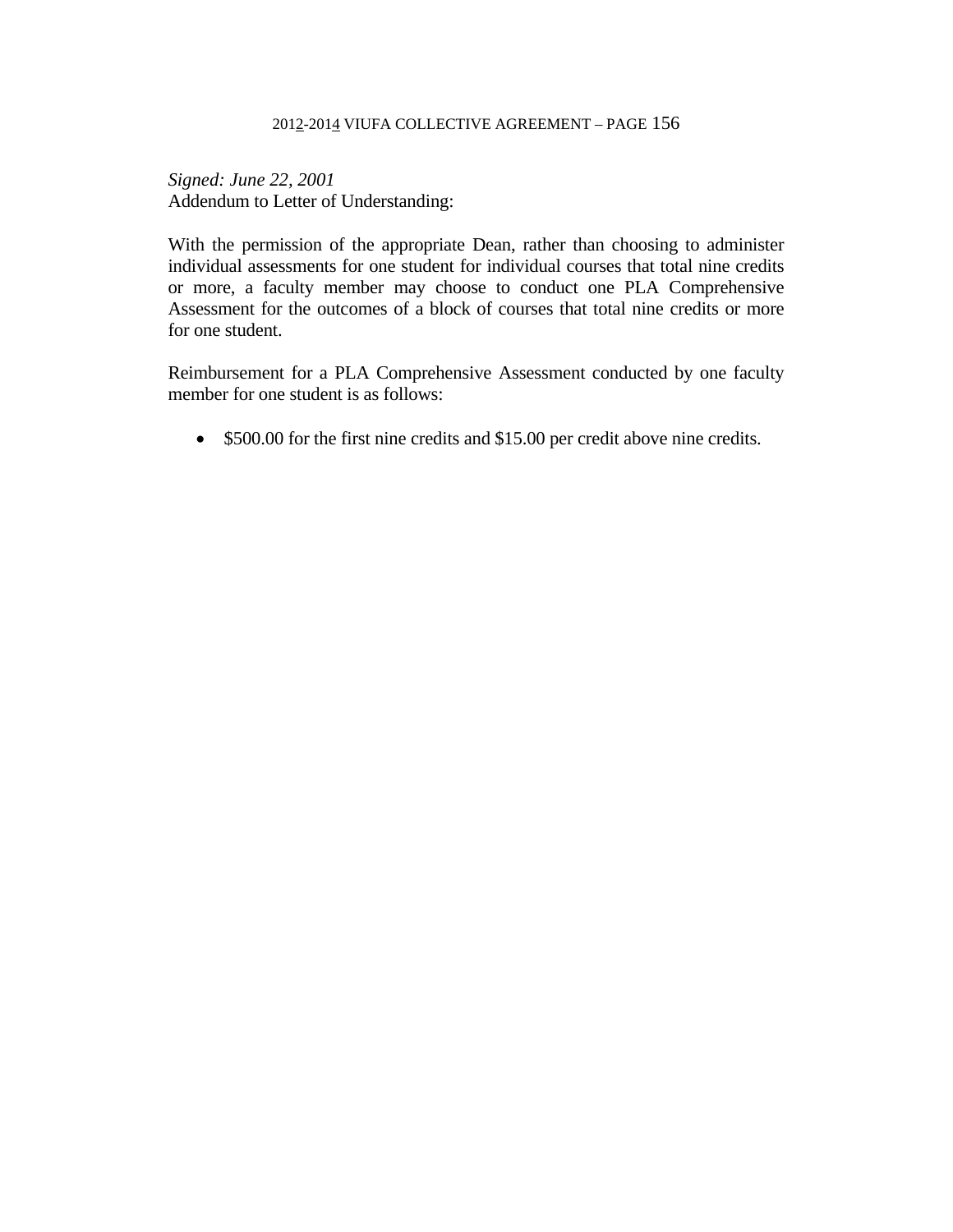# LETTER OF UNDERSTANDING: SABBATICALS/UPPER LEVEL RELEASE/WORKLOAD

It is agreed that a Joint Committee of representatives of Vancouver Island University ("VIU") and Vancouver Island University Faculty Association ("VIUFA") will be established to review and make recommendations to VIU and VIUFA on revisions to the current provisions in the Collective Agreement related to assisted professional development leave, upper level release and workload in accordance with the provisions of the following Letter of Understanding:

It is agreed as follows:

- 1. The parties are committed to develop positive changes/modifications to the current contractual provisions related to assisted professional development leave, upper level release and workload in ways that would be of benefit to all faculty and the institution as a whole. To this end, such changes/modifications to the current collective agreement provisions may provide:
	- (a) the replacement of upper level release with a more comprehensive approach to scholarly activity in the form of guaranteed sabbaticals
	- (b) more flexible workload arrangements
	- (c) simplification of workload reporting
- 2. A Joint Committee shall be established comprised of eight (8) representatives, four (4) appointed by the VIUFA and four (4) appointed by the VIU. This Committee shall be established as soon as possible.
- 3. This Joint Committee shall commence its deliberations as soon as practicable following August 15, 2001 and shall make recommendations to both parties by no later than December 31, 2001.
- 4. The recommendations of the Joint Committee shall include specific changes to the Collective Agreement which are necessary in order to give effect to its recommendations.
- 5. The deliberations of the Joint Committee and its recommendations shall be guided by and be made in accordance with the following terms of reference:

 (a) The effect of the proposed changes to the Collective Agreement will not increase net costs attributable to direct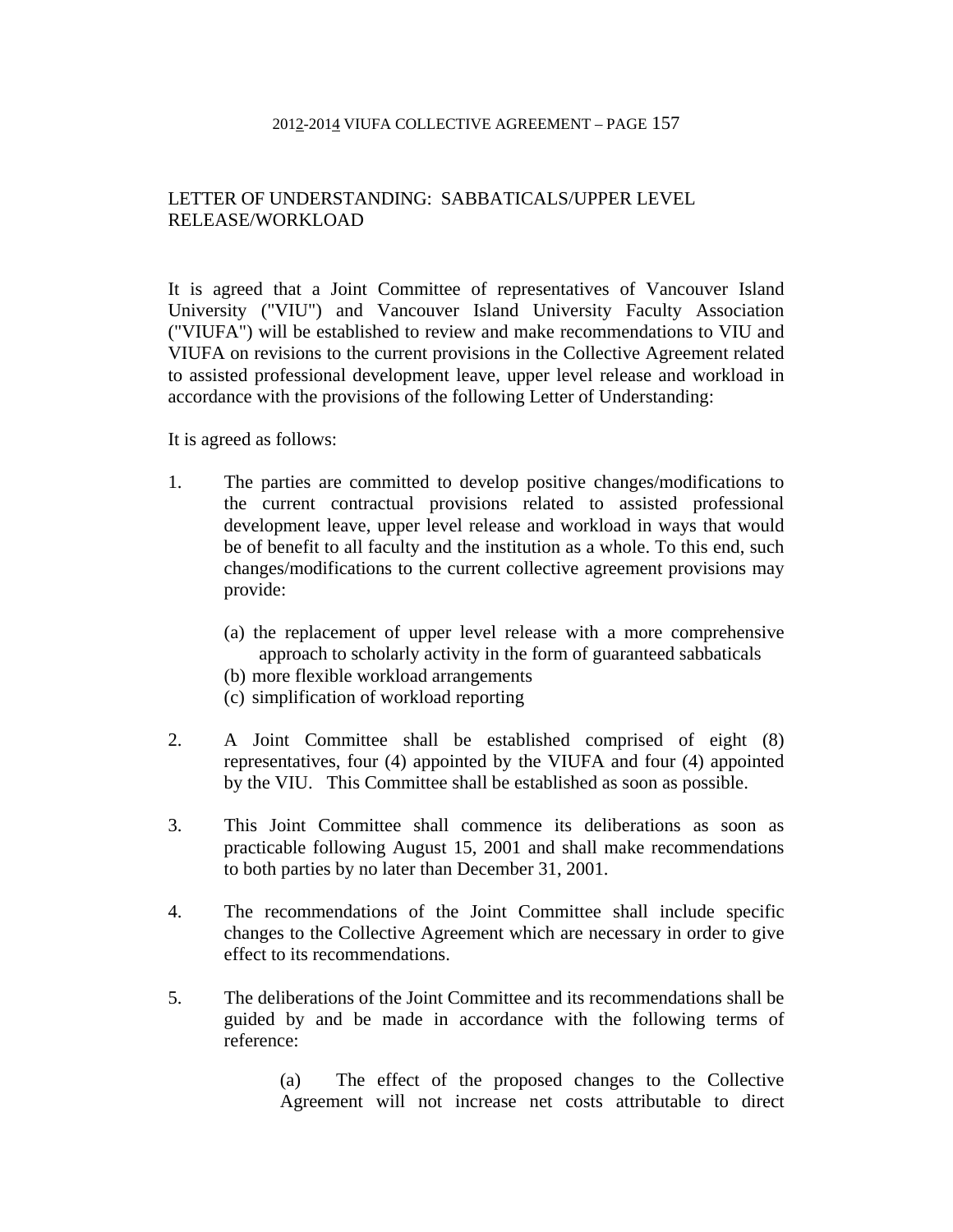instruction. In addition, delivery of FTE students contained in the 2001/02 Program Profile will be maintained, as much as is practicable.

 (b) The focus of proposed changes should be on fairness, simplicity, flexibility and transparency.

 (c) The intent is to change the current system of leaves and releases to a system of sabbatical leaves applicable to all regular instructional faculty.

 (d) It is intended that non-instructional faculty would continue to have the opportunity for Professional Development leaves on the same general proportional basis as they would have under the Collective Agreement replacing the one expiring on March 31, 2001.

 (e) It is recognized that consequential changes to provisions of the Collective Agreement may be recommended in order to give effect to the Joint Committee's recommendations.

 (f) The recommendations shall include, if possible, recommendations to implement the proposed changes to commence in the 2002/2003 academic year but in no event later than the 2003/2004 academic year.

 (g) In the event that the recommendations contemplate implementation for the 2002/2003 academic year, the recommendations shall include proposed ways to implement the transition.

 (h) Every reasonable effort shall be made to achieve a consensus on the Joint Committee's recommendations.

6. The Joint Committee shall, no later than December 31, 2001, either:

 (a) Present its recommendations to the VIU and VIUFA on the proposed changes to the Collective Agreement; or

 (b) In the absence of a consensus on all proposed changes, present to the VIU and VIUFA those proposed changes on which consensus was reached and outline the areas or issues on which full consensus was not reached.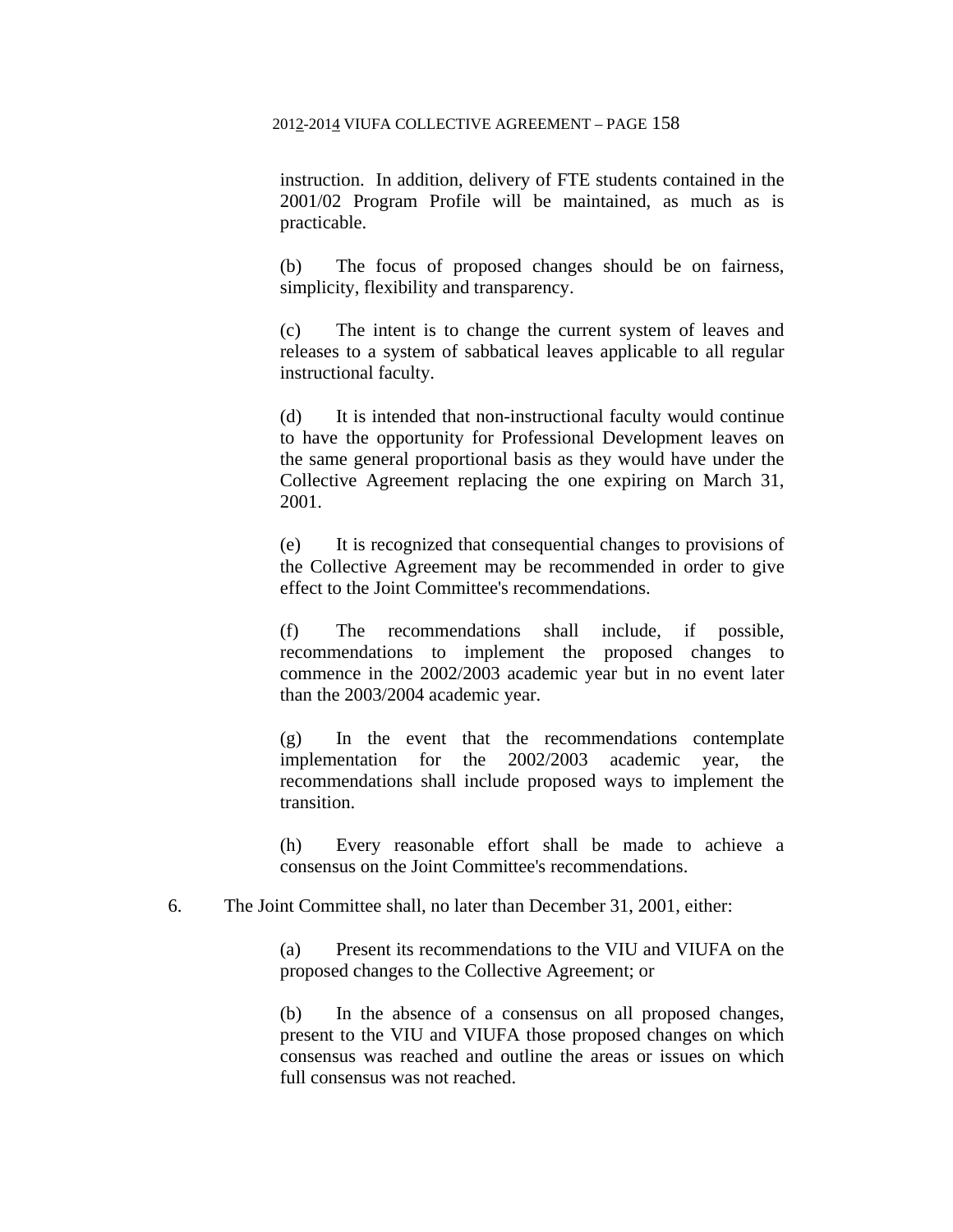- 7. In the event that the Joint Committee's report to the parties is made in accordance with 5(b) above, it is agreed that a mutually agreeable mediator/facilitator from the academic community will be requested to assist the Joint Committee to arrive at a consensus on the outstanding issues.
- 8. The role of the mediator shall be to:

 (a) Meet and confer with the Joint Committee within the 30 calendar day period immediately following the Joint Committee's report made in accordance with 5(b) above.

 (b) Assist the Joint Committee in arriving at a consensus on the outstanding issues.

 (c) If unable to assist the Joint Committee achieve a consensus on proposed changes to make non-binding recommendations to the VIU and VIUFA on proposed changes to the Collective Agreement on the outstanding issues. These recommendations are to be made within 10 days of the mediator/facilitator concluding his/her conferring with the Joint Committee.

- Recommendations made by the Joint Committee in accordance with 5(a) or recommendations of the mediator/facilitator made in accordance with 7(c) shall be considered by the VIUFA and the VIU and if accepted by both parties shall be implemented as recommended. It is agreed that recommendations made by the Joint Committee in accordance with 5(a) or by the mediator/facilitator in accordance with 7(c) shall be put to a vote of the members of the VIUFA bargaining unit once approved by the Vancouver Island University Board and if accepted by a majority of those voting shall be considered approved by the VIUFA.
- Each party shall advise the other within 10 days whether or not the recommendations are accepted or not.
- In the event that either party does not accept the recommendations made to it in accordance with this Letter of Understanding, the provisions of the 1998-2001 Collective Agreement including all letters of agreement related to workload will continue to apply.

Signed: May 29, 2001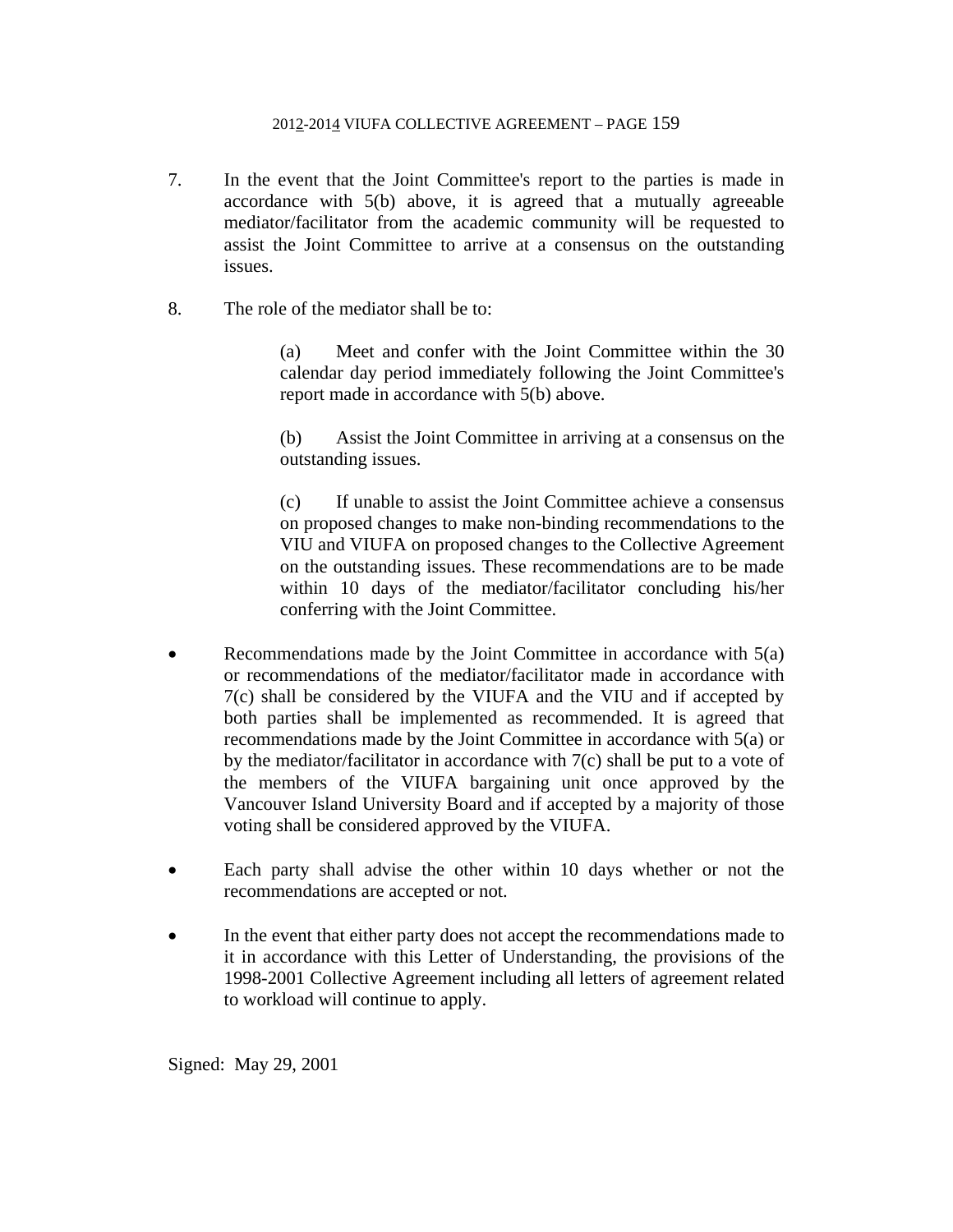# LETTER OF AGREEMENT: NEW FLAT RATE FOR INSTRUCTION

It is agreed that nothing in the establishment of this rate and related provisions, will reduce the previous entitlement for Upper Level release afforded to temporary faculty.

Accordingly, Article 10.11.1 (a) will apply to temporary faculty with a seven section or equivalent assignment which includes one or more upper level sections per academic year in that the temporary faculty member will be paid for the eighth section or equivalent.

Signed: June 28, 2001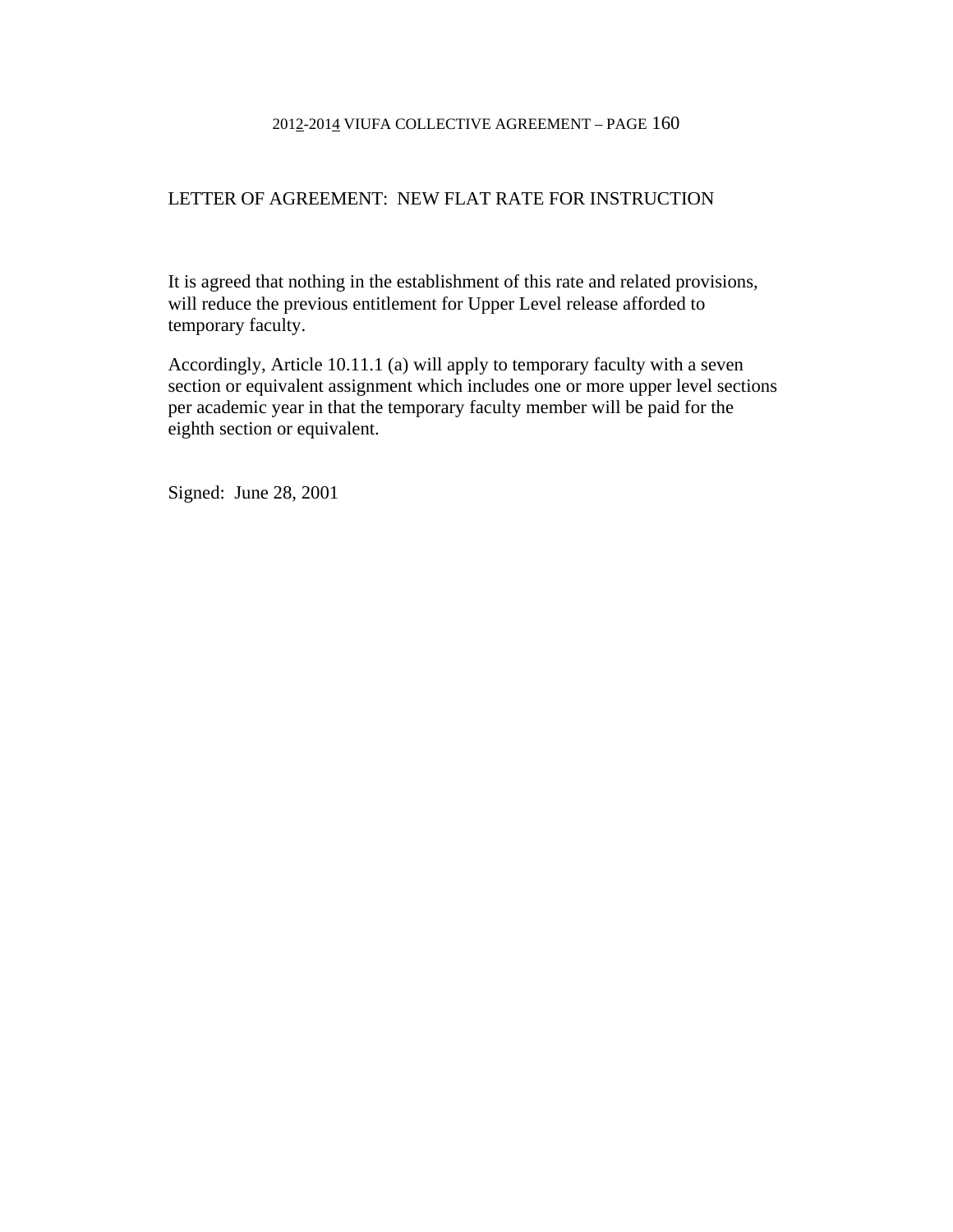# LETTER OF AGREEMENT: WORKLOAD

Class size maxima

Class size maxima for the years 2001/2002 shall be the same as they were in 1997/1998 except where specified below or where changed according to the provisions below.

The 1998/1999 letter of agreement limiting the number of contact hours in biology shall be renewed for 2001/2002.

Where a department offers multiple sections of a course and where the workload in that department is capped by the number of contact hours, the department may choose to reconfigure the delivery of its courses by increasing the class size maxima and decreasing the number of sections offered providing that:

- the number of student spaces available for each course is the same as the number of student spaces that would be delivered had the department not decided to reconfigure its course delivery,
- the reconfiguration of any course ensures that students in the course each have at least one scheduled lab, lecture or seminar hour per week where the student instructor ratio is at most the 1997/1998 class size.
- the workload can be assigned so that no instructor is assigned a workload that results in more than a 10 percent increase in the total number of students they would have had under the 1997/1998 class size limits.
- the number of contact hours for instructors teaching an upper division course is at least 21 hours per year and the number of contact hours for other instructors is at least 24 hours per year (exclusive of release time for other activities)
- the reconfigured workload results in a new maximum number of contact hours for the members of the department. The new maximum number of contact hours shall form part of the reconfiguration plan.

Where a department chooses to reconfigure its classes, it shall file the reconfiguration plan with the Dean and the Dean shall approve the plan and forward a copy of the plan to the VIUFA within 2 weeks of receiving the plan. The reconfiguration plan shall include the maximum class sizes for each section and the teaching assignments for each instructor in the department.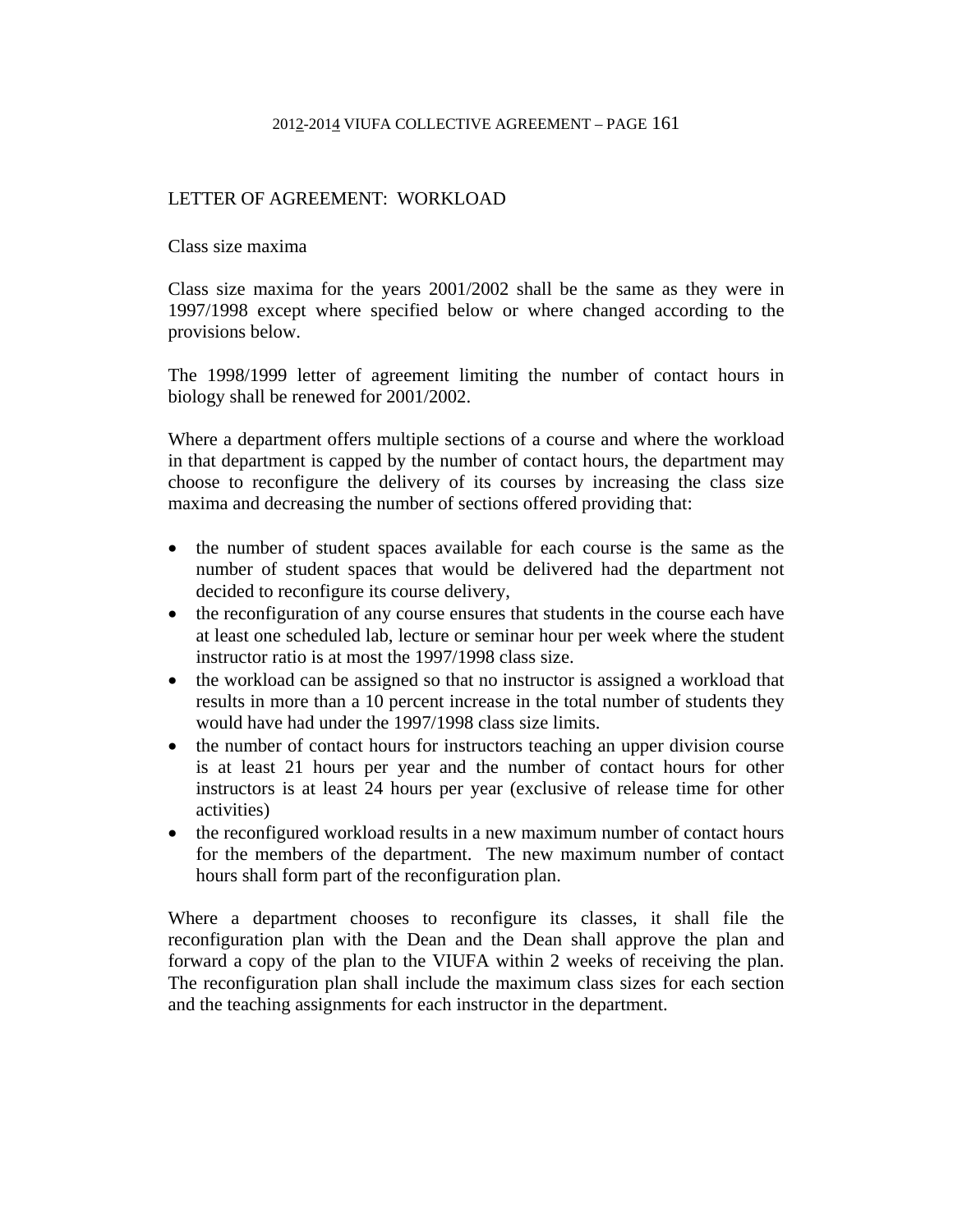Where a department's reconfiguration results in an increase in student numbers, seventy three (73) percent of the money generated by the increased tuition shall be used exclusively for funding teaching release or research activity as jointly determined by the Dean and the department. The money generated in a year may be carried over for use in a subsequent year.

Where the money is to be used for teaching release, the provisions of subsection (d) above shall apply.

This clause shall be effective from August 1, 2001 to July 31, 2002.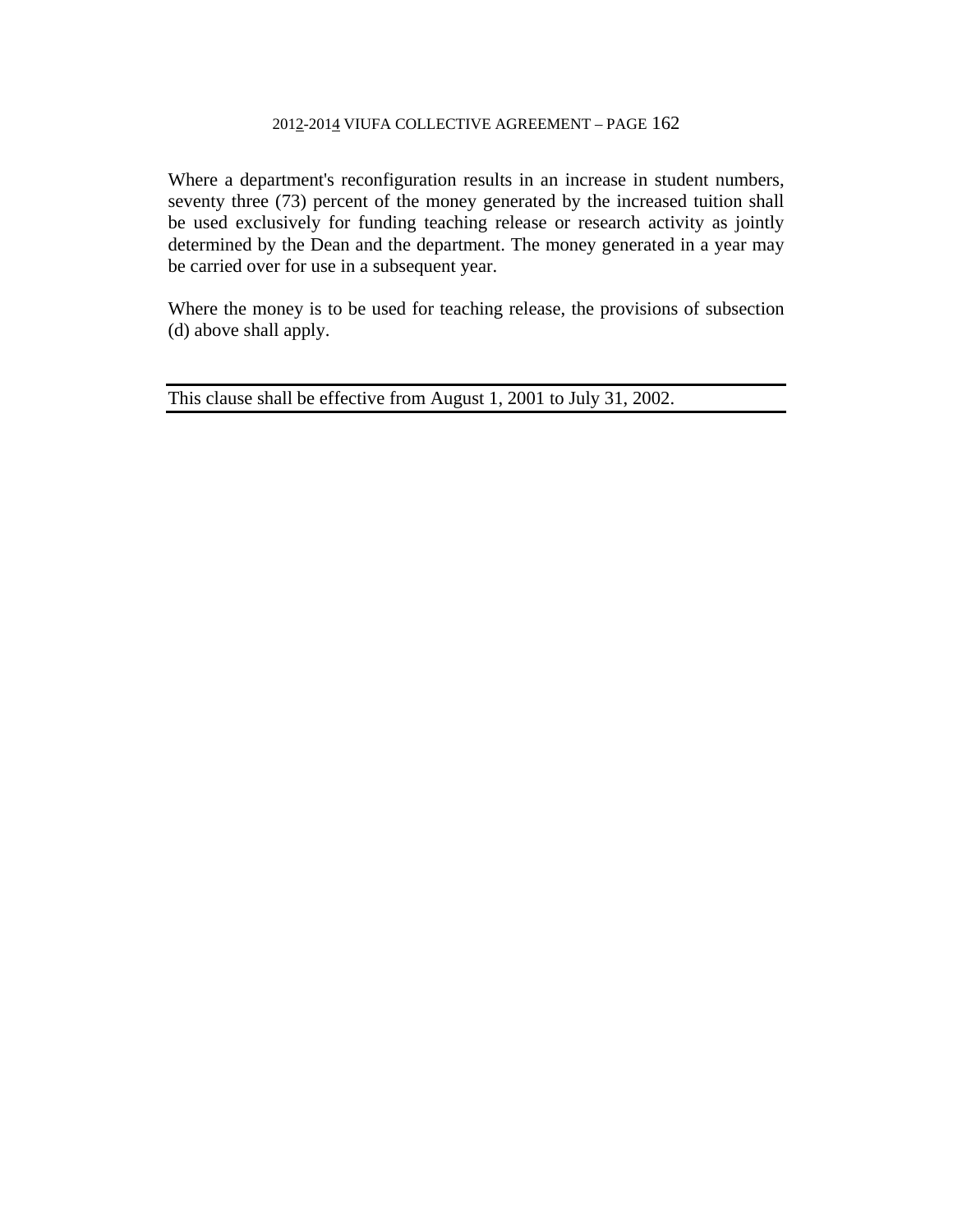# LETTER OF UNDERSTANDING: UPPER LEVEL RELEASE

The parties agree to the following interpretation of Article 10.11.1 (a):

In order to be eligible for Upper Level release, the FTE instructional appointment of the instructor must be 1.00 for the academic year. The actual workload assignment, which may include paid release sections for a variety of purposes (including but not limited to the cases of governance committee release, scholarly release, chair/coordinator release, release for research funded by external sources, union leave and discretionary release) and the assignment of non-instructional duties, does not eliminate the entitlement to the Upper Level release.

A leave for the purposes of assisted leave (i.e., paid professional development leave of absence) under Article 12.4 or maternity, parental or adoption leave under Article 12.10 does not eliminate the Upper Level release entitlement.

If an instructor is on partial or full unpaid leave for one complete semester, that faculty member has no entitlement to Upper Level release in the academic year during which the leave occurs.

In the case where a faculty member, whose original instructional workload assignment includes upper-level release, is absent as a result of unplanned sick leave (including Long Term Disability leave), the original instructional assignment inclusive of the upper level release shall be followed for that portion of the academic year in which the faculty member is not absent.

In addition, the following workload components do not qualify in determining eligibility for Upper Level release:

- Directed Studies;
- Senior Projects;
- Non-release section(s) of Prior Learning Assessment;
- Overload:
- Contract activity not related to the normal delivery of credit instruction during the fall and/or spring semesters;
- Courses taught voluntarily outside the normal fall and spring semesters unless the course is required for a program and designated to be taught in intersession in the official program outline as approved by Senate. (Notwithstanding this, where part of the regular workload for a faculty member is assigned during intersession, it will be considered in determining eligibility for Upper Level release.)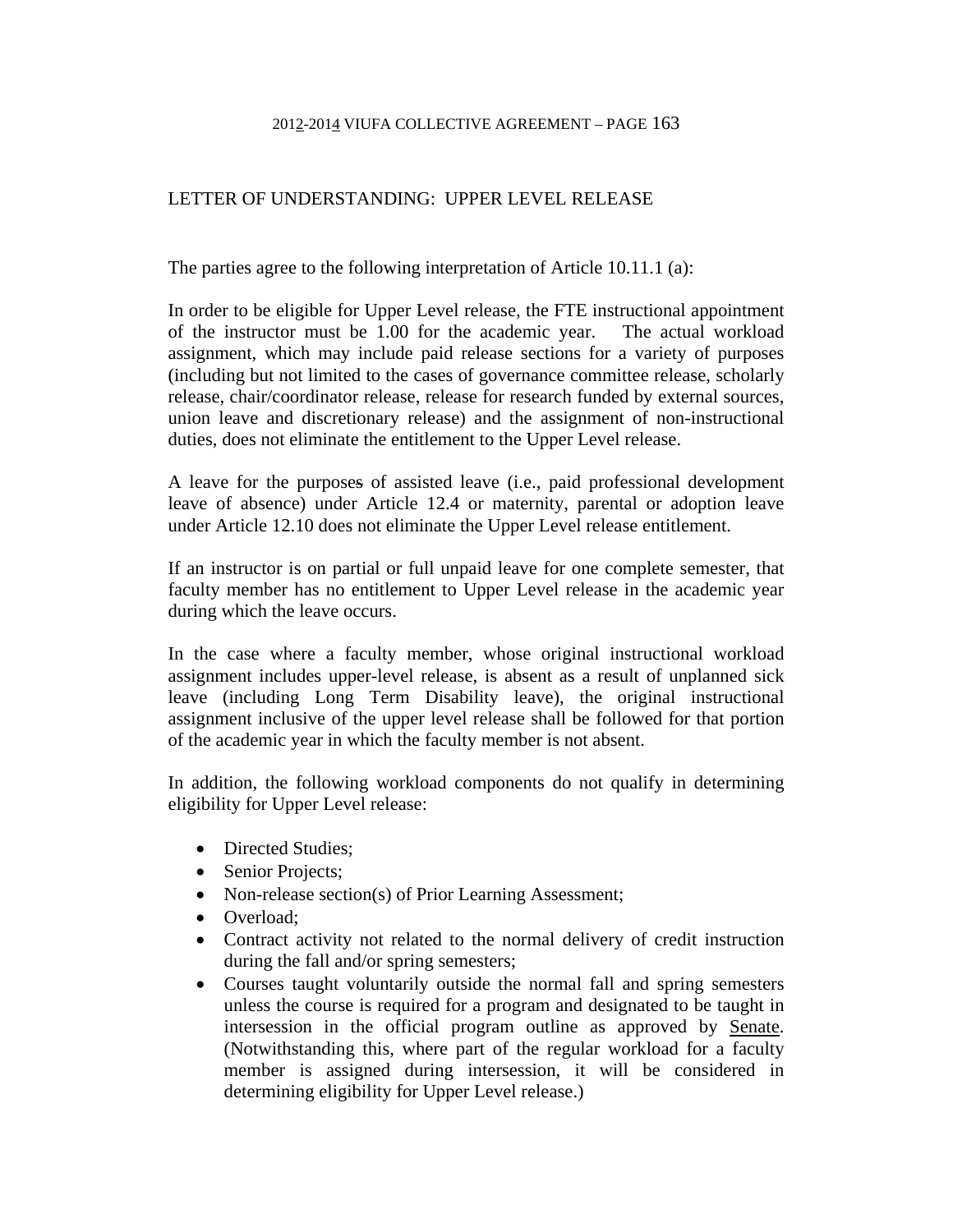The parties further agree that those faculty members who were denied upper level release during the academic year 2000-2001 but who are entitled to it under this Letter of Understanding, will be granted such release, in addition to any release to which they are otherwise entitled, in the academic year 2001-2002.

This agreement represents final resolution to Grievance 00-04 and regarding certain issues related to upper-level release. Notwithstanding this, the parties acknowledge that they differ on the interpretation of the Collective Agreement as it applies to eligibility for upper level release during an academic year in which a faculty member takes a scholarly activity semester as a result of grouping previous upper level release under Article 10.11.1.1. This agreement does not preclude the discussion and formal negotiation of alternative approaches to the question of release.

Signed: April 25, 2001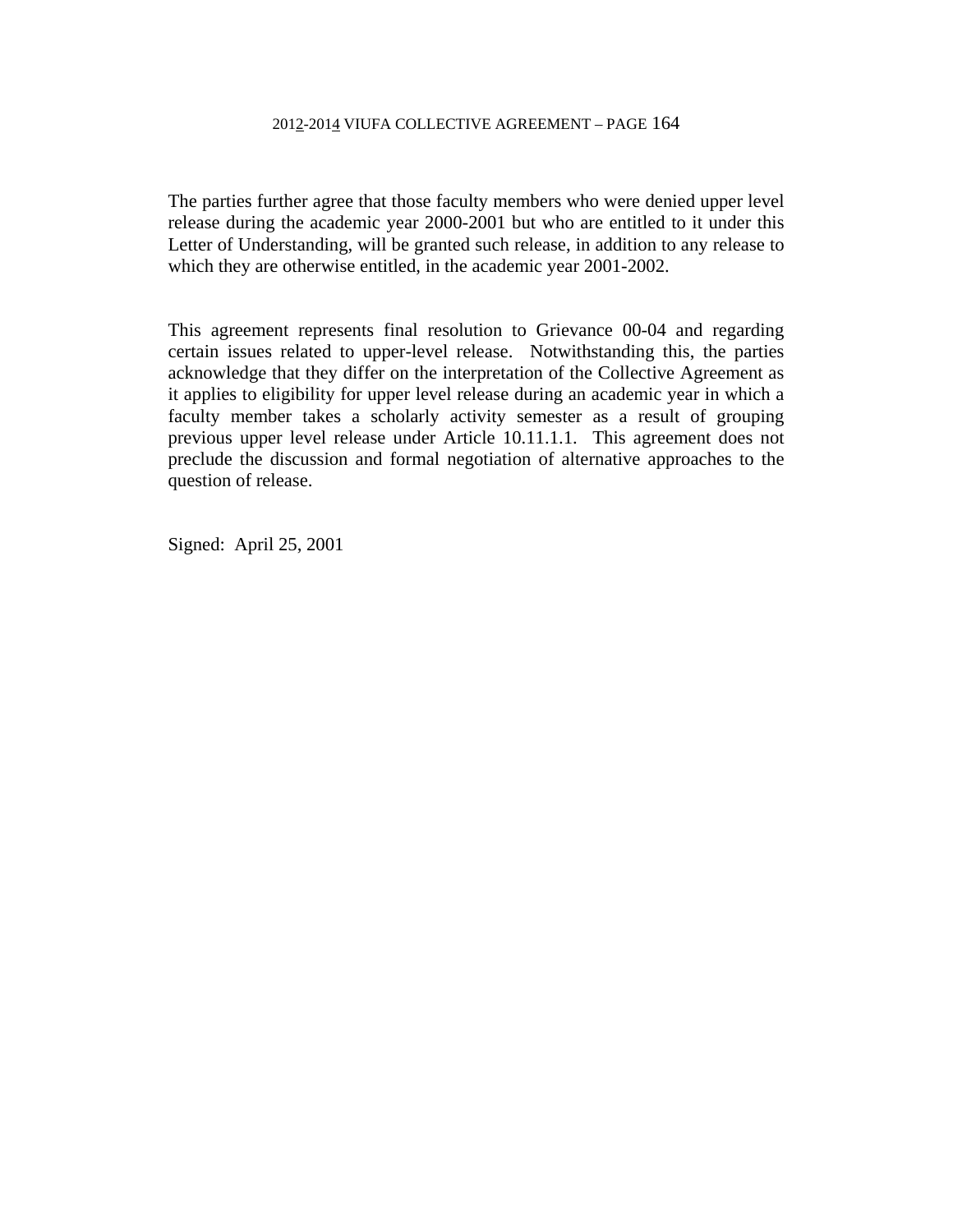#### LETTER OF UNDERSTANDING: SUMMER SESSION COURSES

It is agreed that grand-parented faculty who have pro rata status in accordance with Article 11.1.4.4 shall have the right of first refusal, on the basis of temporary seniority, to available work for which the faculty member is qualified during the summer session. Such assignments shall be paid at his/her pro rata rate.

Signed: May 22, 2001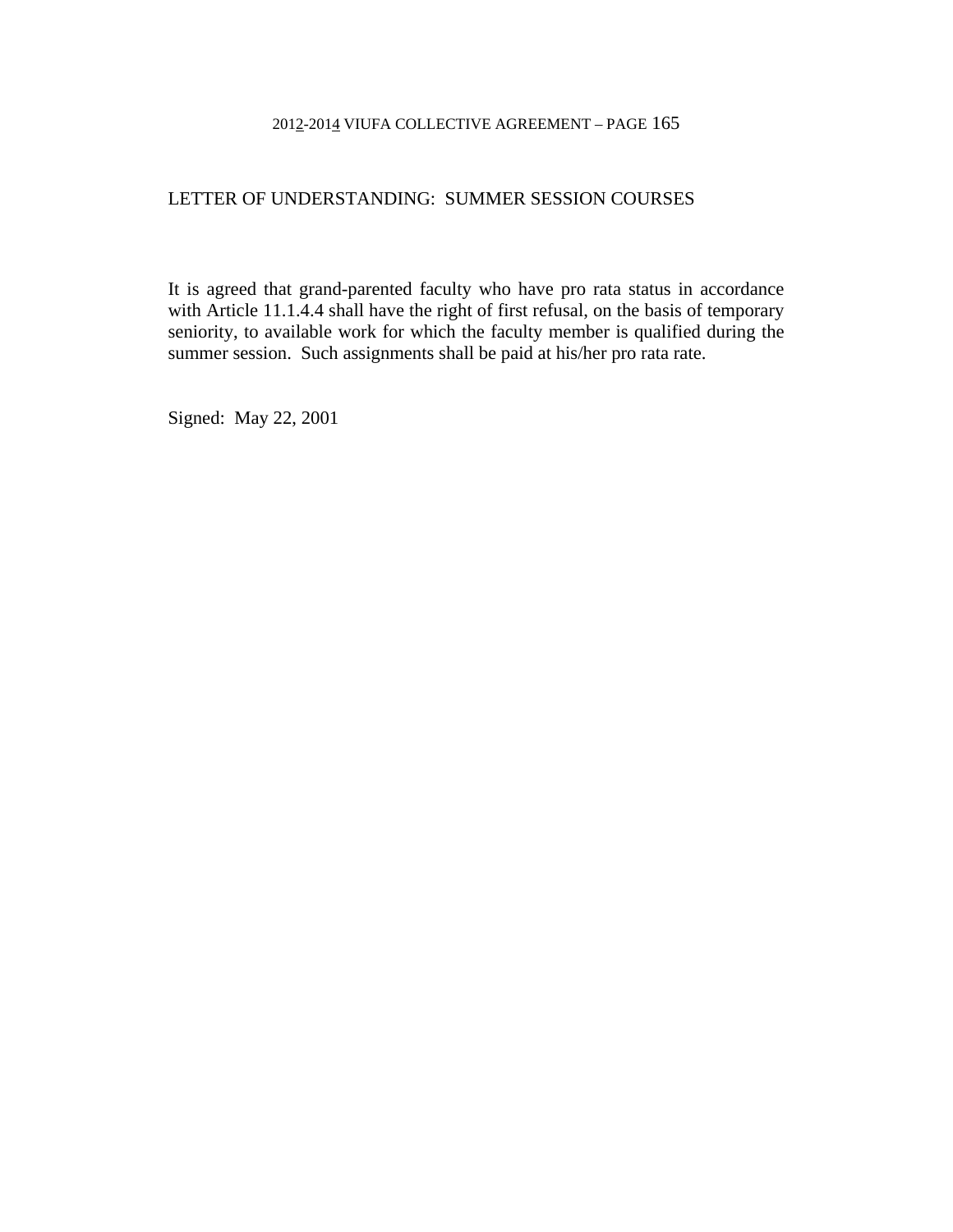## LETTER OF UNDERSTANDING: POLICIES ON RETIREMENT APPRECIATION AND PARKING

- 1. Vancouver Island University agrees to develop policies based on the drafts discussed at collective bargaining that will include provisions on:
	- a) access to certain Vancouver Island University services for retired employees;
	- b) designated parking spaces for certain employees required to leave and return to campus on a frequent basis.
- 2. The above policies will be submitted for approval by the Vancouver Island University Board as soon as possible following the ratification of a new Collective Agreement.

Signed: March 16, 2005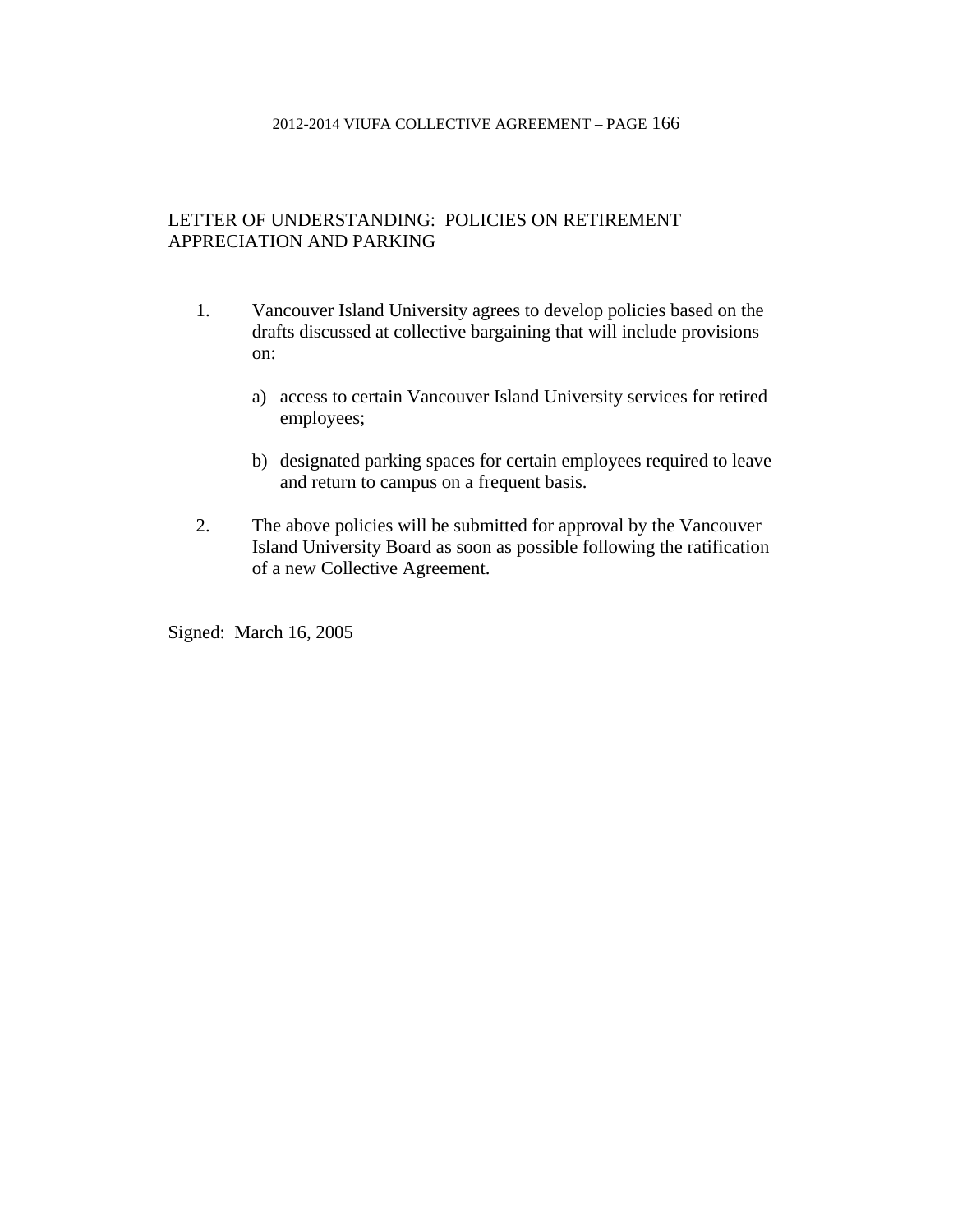## *LETTER OF UNDERSTANDING 4: PARTIAL SICK LEAVE AND PARTIAL DISABILITY BENEFITS*

*The Parties agree that it is in the interests of both the employee and the employers to enable an employee to remain at work when the employee is only partially disabled.* 

*"Partially disabled" for the purpose of this Letter of Understanding means that the employee is unable to do a portion of his/her normal workload where such portion is agreed by the employer to conform to the configuration of faculty workload in the employee's instructional or non instructional areas and where the partial sick leave is in any event no greater than eighty percent (80%) of a*  full-time workload in that area. The application of this definition is subject to the *employers' legal duty of accommodation.* 

*Determination of whether the employee is partially disabled as defined above shall be by the short-term disability benefits carrier.* 

*An employee who is determined to be partially disabled will be entitled to sick leave under Article 9.3.2 on a pro-rated basis until the employee has satisfied the qualifying period for short-term disability benefits of the equivalent of thirty (30) complete calendar days. In any event, to qualify for short-term disability benefits the employee must complete the qualifying period within six (6) months of the date the employee commended part-time sick leave.* 

*Should the employee return to his/her full normal duties of his/her own occupation during this qualifying period for short-term disability benefits and then become disabled from the same or related disability within fourteen (14) consecutive calendar days after returning to full active employment, he/she will be considered to be within the same qualifying period.* 

*The employee is required to meet all application, reporting, and other requirements provided for in this short-term and long-term disability benefits plans as applicable.* 

*The carrier's approval of a partial disability claim for sick leave continuation on a pro-rata basis does not in itself mean that the employee's subsequent claims for short-term disability benefits will be automatically approved, not does approval for short-term disability benefits mean that the employee's subsequent claim for long-term disability benefits will be automatically approved.* 

*Additional information on the processes and criteria for partial sick leave and partial disability benefits are set out in the document titled "administration of*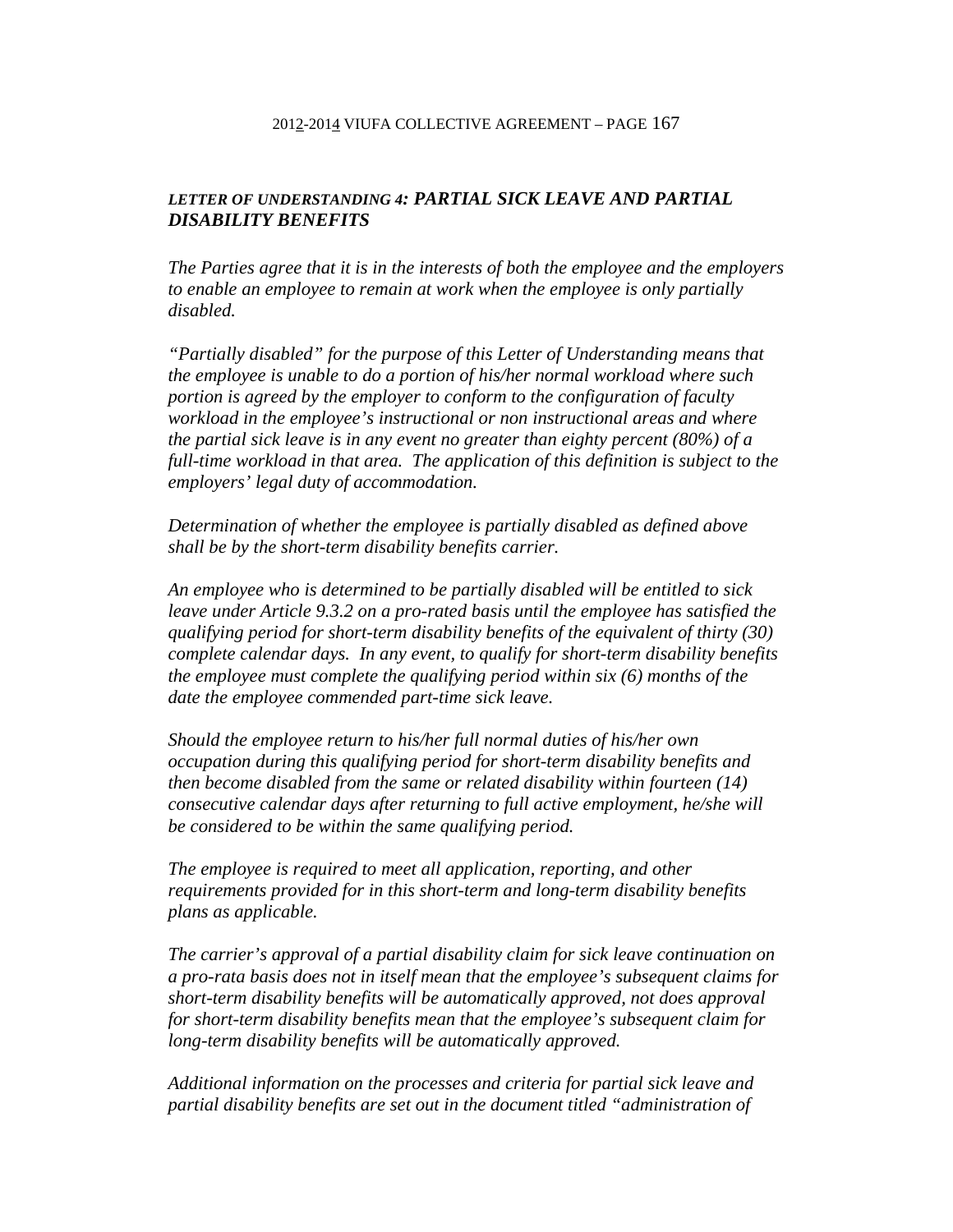*Partial Sick Leave and Partial Disability Benefits", which the Parties agree shall be part of the "Policies and procedures" sections of the Disability Management Handbook for the common disability benefits plan set out in Article 9.3 of the Common Agreement.*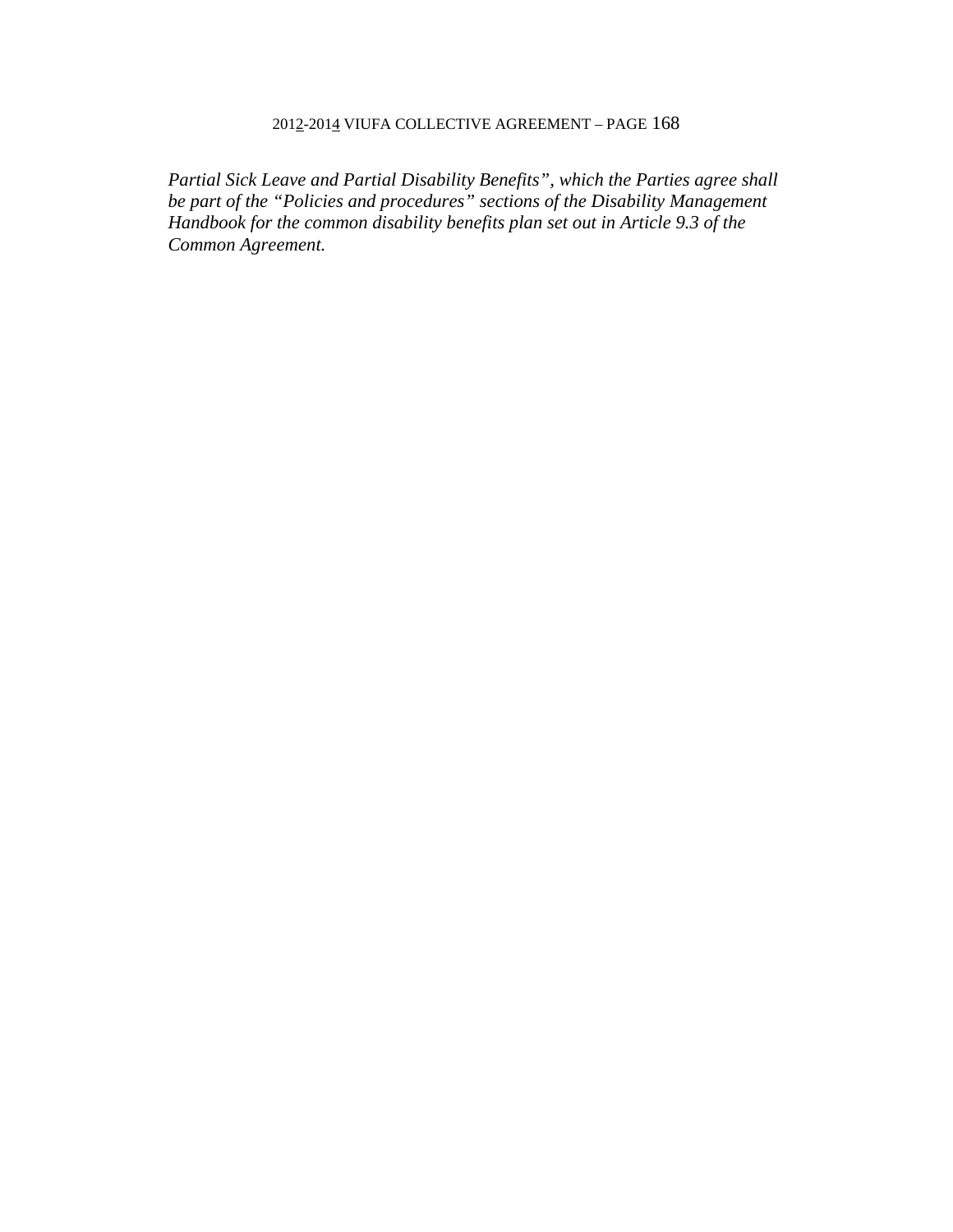#### LETTER OF UNDERSTANDING: MBA LOU

The Parties agree to the following process of review of the three Letters of Agreement MBA (MBA LOAs) dated August 31, 2004, September 7, 2005, and November 1, 2005.

1. A committee will be struck to discuss and review the MBA LOAs with a view to recommend changes to the MBA LOAs to be effective up to March 31, 2010.

2. The Committee shall include three (3) representatives of VIU and 3 faculty representatives on behalf of the VIUFA, two (2) of whom shall be from the Business Department, and at least one (1) of which teaches in the MBA program.

3. The Committee shall meet and discuss possible changes to the MBA LOAs to reflect the new MBA program.

4. If agreement is reached by the Committee on changes to the MBA LOAs those recommenced changes will be presented to their respective principals for ratification. It is understood that ratification on behalf of Vancouver Island University includes the approval of both the PSEA and PSEC.

5. In the event that the Committee does not reach full agreement on how to revise the MBA LOAs then those parts of the MBA LOAs that have been agreed to will be recommended to their respective principals.

6. In the event that the VIU and the VIUFA do not accept the recommendations of the Committees pursuant to paragraphs 4 or 5 above, a new MBA Letter of Agreement will be put to ratification by both parties to the extent that such an MBA LOA was agreed to at the bargaining table as at March 11, 2007.

7. This Committee shall commence meeting as soon as possible in March 2007.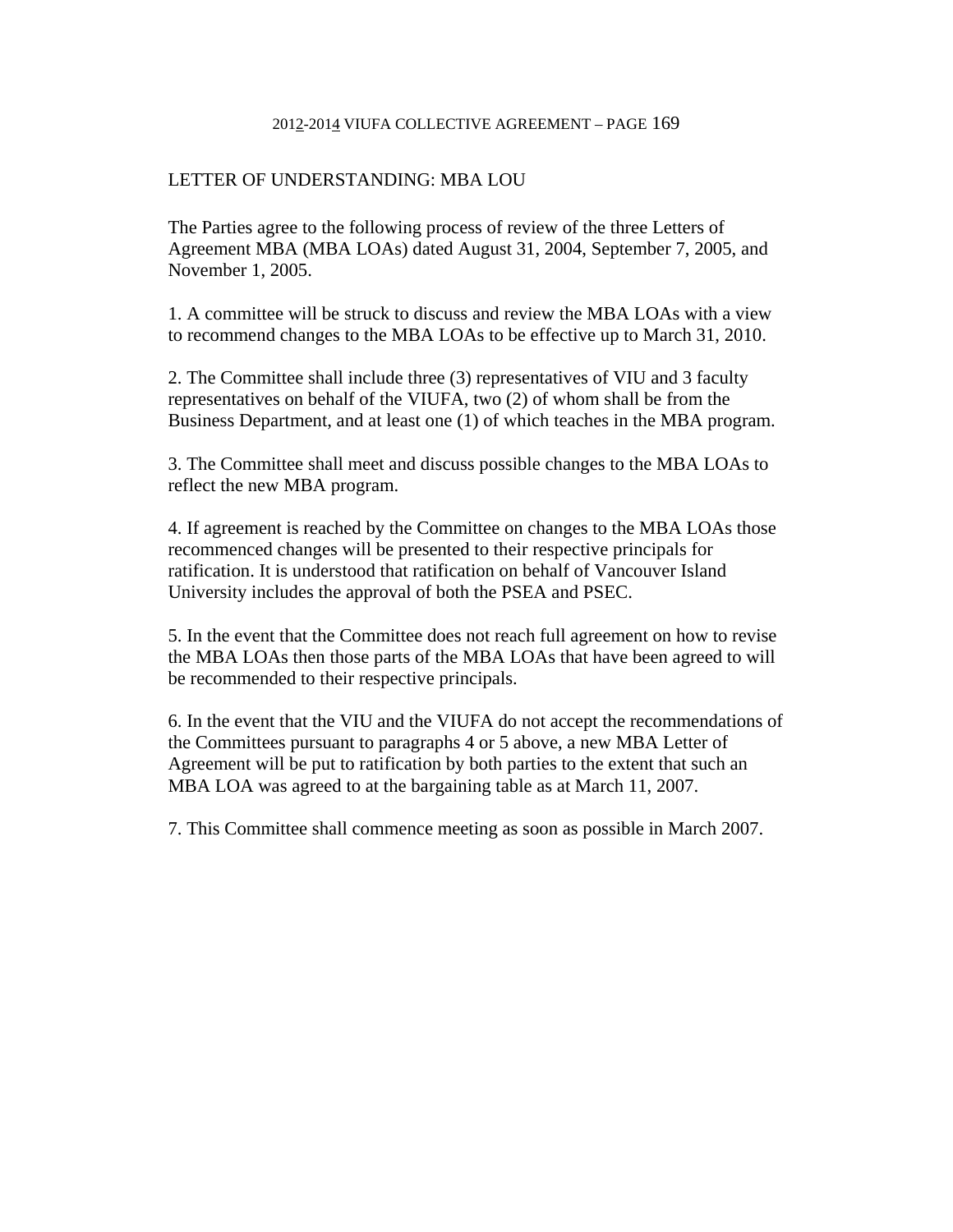#### LETTER OF UNDERSTANDING: DIRECTED STUDIES

The application of the provisions of Article 10.3.4 is suspended until the expiry of this Letter of Understanding. The following provisions will apply to Directed Studies in place of the provisions of Article 10.3.4 for the duration of this Letter of Understanding:

A Directed Studies course shall be provided on a voluntary basis as an addition to an individual faculty member's assigned workload. This course will be provided by agreement of the faculty member, Chair, and Dean, and will have a maximum of five (5) students. The faculty member shall receive three-hundred and seventy-nine dollars (\$379) per semester for each Directed Studies student for a 3 credit course.

Where a Directed Studies course has fewer or greater than three credit hours, actual payment for each Directed Studies student enrolled in the course will be pro-rated. For example, faculty will received \$126.33 (\$379/3) per semester for each Directed Studies student enrolled in a one credit course: \$189.50 (\$379/2) for a 1.5 credit course; \$252.67 (\$379 x  $2/3$ ) for a two-credit course; \$505.33 (\$379 x 4/3) for a four-credit course, etc.

The Dean will identify Directed Studies on the workload report.

This Letter of Understanding expires on March 31, 2019.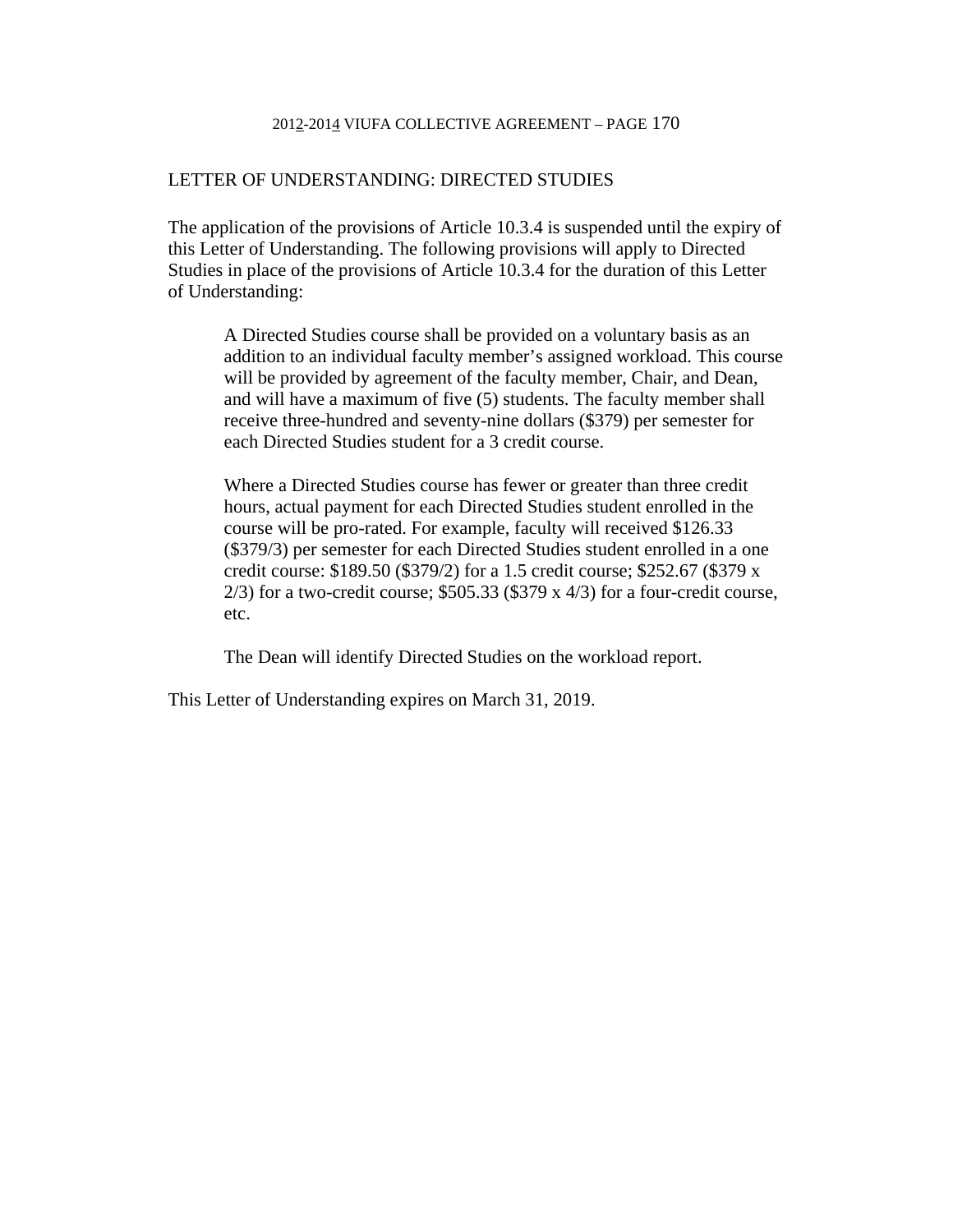# LETTER OF UNDERSTANDING: EXPEDITED ARBITRATION

Effective the date of ratification, the parties agree that the following expedited arbitration process will be used for the resolution of grievances:

# **1. Expedited Arbitrations**

Where a difference arises at an institution relating to the interpretation, application or administration of the collective agreement, including where an allegation is made that a term or condition of the collective agreement has been violated, either of the parties may, after exhausting the steps of the grievance procedure under the agreement, notify the other party within ten (10) calendar days of receipt of the last grievance step reply, of its desire to arbitrate and to submit the difference or allegation to expedited arbitration before a single arbitrator.

# **2. Issues for Expedited Arbitration**

- (a) All grievances except those relating to the following shall be resolved by expedited arbitration:
	- i. Dismissals;
	- ii. Suspensions in excess of five (5) working days;
	- iii. Policy grievances;
	- iv. Grievances requiring substantial interpretation of a provision of the collective agreement;
	- v. Grievances requiring the presentation of extrinsic evidence;
	- vi. Grievances where a local party intends to raise a preliminary objection;
	- vii. Grievances arising from the duty to accommodate; and
	- viii. Grievances arising from the interpretation, application and administration of any provisions arising from the former or current Common Agreement.
- (b) Those grievances not suitable for resolution at expedited arbitration, as listed under section 2 (a) above, may be referred to arbitration under the provisions of the agreement.
- (c) By mutual agreement, a grievance falling into any of the categories as listed under section 2 (a) above, may be placed into the expedited arbitration process.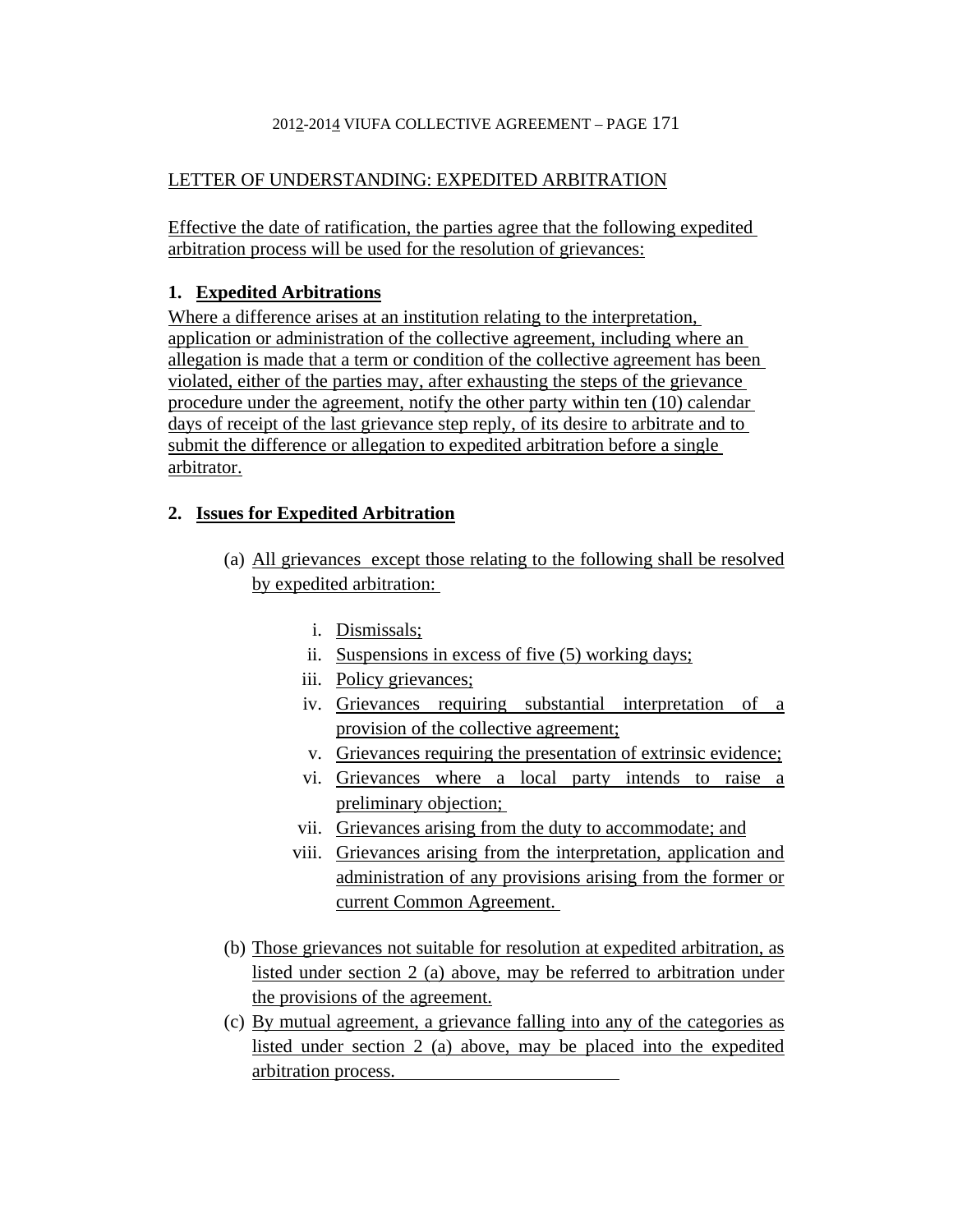# **3. Expedited Arbitrators**

The following arbitrators shall be selected on the basis of the person who is available to hear the grievance within ten (10) calendar days of appointment, on a rotating basis.

- Kate Young
- Colin Taylor
- John Hall
- Mark Brown
- Marguerite Jackson
- Joan Gordon

If none of the listed arbitrators is available within ten (10) days, the parties shall agree to another arbitrator who is available within ten (10) days of appointment.

# **4. Process**

As the process is intended to be expedited, lawyers shall not be retained to represent either party. This does not preclude either party from using staff who may be lawyers**.** 

# **5. Agreed Statement of Facts**

The local parties shall develop an agreed statement of facts and shall exchange reliance documents prior to the hearing. Disclosure of relevant or potentially relevant documents is a mutual and ongoing obligation before and during the particular hearing.

# **6. Written Submission**

By mutual agreement, written submissions may be used in place of a hearing. Submissions shall be in standard format and will not be more than ten (10) pages long.

# **7. Procedure**

All presentations shall be short and concise and are to include a comprehensive opening statement. The local parties shall make limited use of authorities during their presentations.

# **8. Mediation**

a) Prior to rendering a decision, the arbitrator may assist the parties in mediating a resolution to the grievance.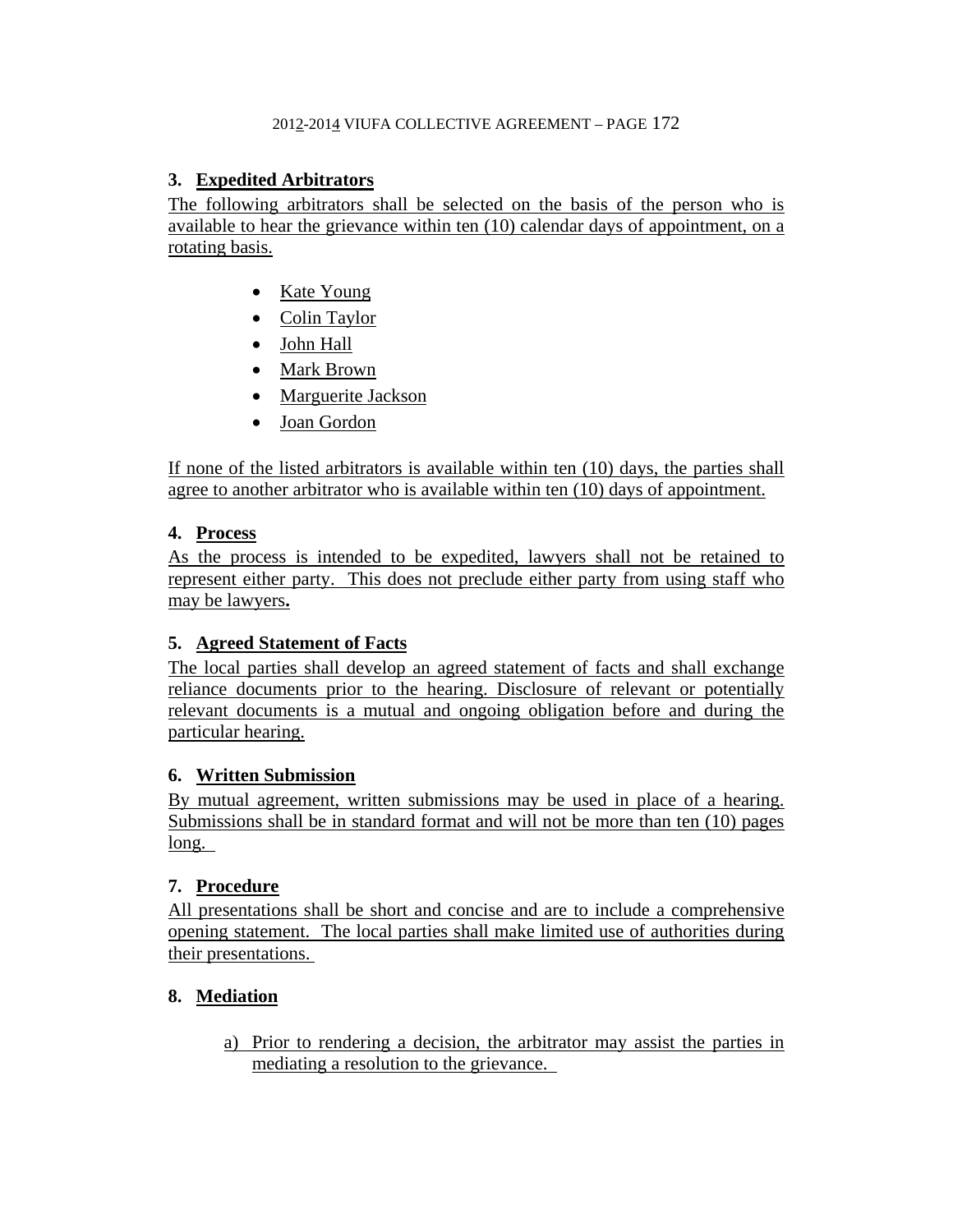b) Where mediation fails or is not appropriate in the opinion of the arbitrator, a decision shall be rendered as contemplated herein.

# **9. Issuance of Decision**

The decision of the arbitrator is to be completed on the agreed form and mailed to the parties within three (3) working days of the hearing.

# **10. Status of the Decision**

- a) All decisions, including mediated settlements, under this expedited arbitration process are limited in application to the particular dispute and are without prejudice. The decisions shall have no precedential value and shall not be referred to in any subsequent proceeding. The expedited arbitrators shall include statements to this effect at the beginning of their decision.
- b) All settlements of proposed expedited arbitration cases made prior to an expedited hearing are also without prejudice and have no precedential value.
- c) The decision or award, including mediated settlements, is final, binding, and conclusive. It is understood that it is not the intention of either party to appeal a decision of an expedited arbitration proceeding.
- d) Should the parties disagree as to the meaning of the decision or award, including mediated settlements, either party may request that the arbitrator clarify the decision.

# **11. Costs**

- a)The parties shall equally share in the costs of the fees and expenses of the expedited arbitrator.
- b) Hearings shall be conducted at the institution or at the offices of the union where possible to minimize costs.

# **11. Authority of Arbitrator**

The expedited arbitrator shall have the same powers and authority as an arbitration board established under the provisions under the *Labour Relations Code.*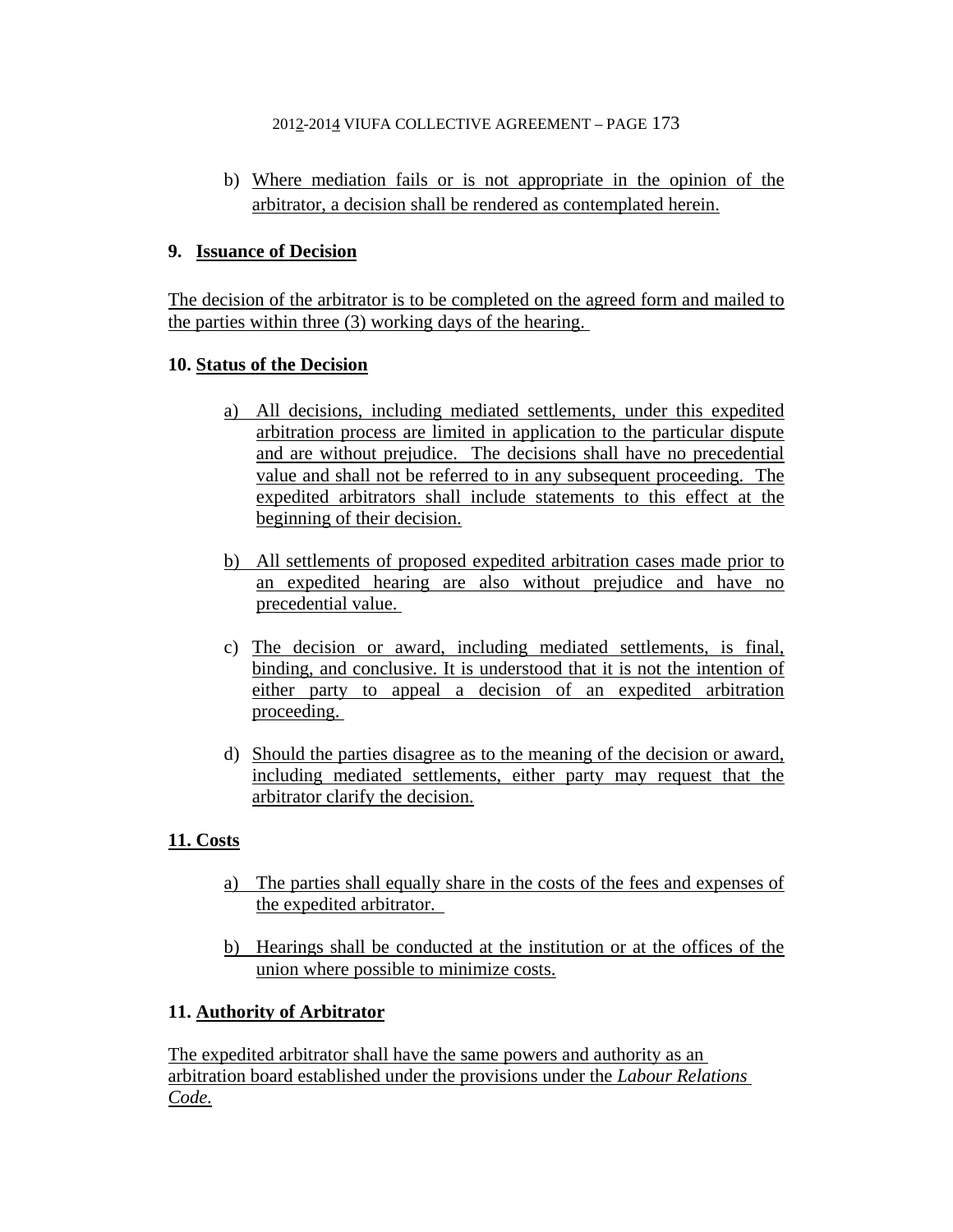# LETTER OF UNDERSTANDING: JOINT COMMITTEES ON FORMATIVE EVALUATION OF VIUFA FACULTY

The parties agree on the benefits of regular formative evaluation of teaching faculty in order to ensure high quality instruction and student success. Further, the parties agree that the majority of faculty currently undertake some form of selfevaluation as part of their practice.

The University and the Faculty Association shall establish two joint committees to consider how to establish a process of regular, periodic formative evaluation of all faculty, both instructional and non-instructional.

Composition of the instructional committee shall be three faculty members appointed by the Faculty Association, and three members appointed by the Provost's Council. The instructional committee will begin their work in the fall of 2013.

Composition of the non-instructional committee shall be three faculty members appointed by the Faculty Association, and three members appointed by the President's Council. The non-instructional committee will begin their work immediately upon ratification of the collective agreement.

Topics that may be considered include the following:

- Instituting a meaningful, formal, regular, formative evaluation process
- Structures to support the administration of this process, including the use of technology
- Resource requirements in terms of professional development to support faculty development
- Financial commitments required to support faculty development

The desired outcomes of these committees' work will be a set of recommendations to be considered by the parties' respective principals prior to the next round of negotiations.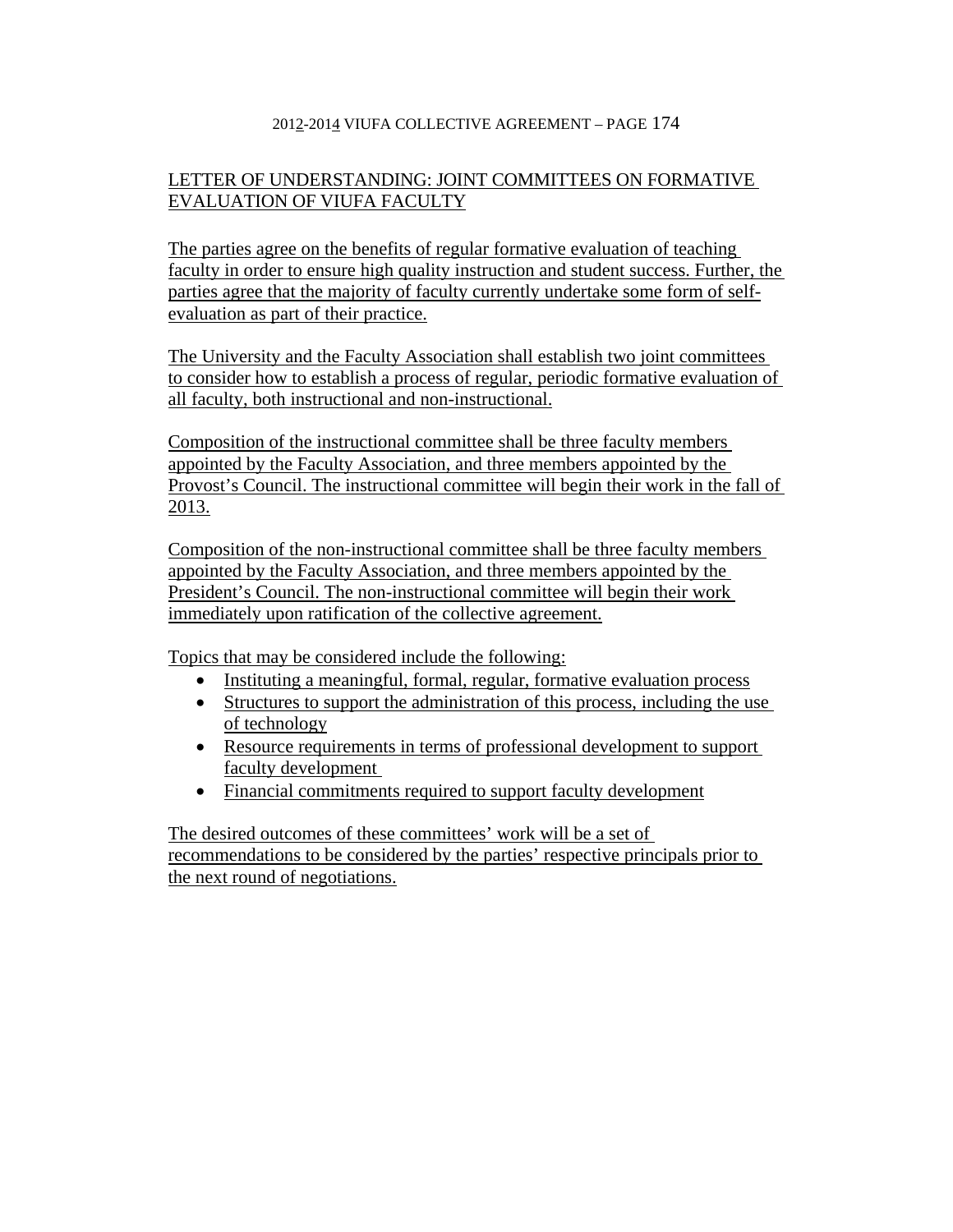# LETTER OF AGREEMENT: WORKLOAD FOR BACHELOR OF SCIENCE IN NURSING: PRECEPTOR-LED AND PROFESSOR/INSTRUCTOR-LED PRACTICE COURSES

In the Faculty of Health and Human Services, the following courses are Preceptor-led Practice Courses:

- NURS 314 (4) Nursing Practice VI: 90 hours of practice for students
- NURS 375 (8) Consolidated Practice Experience III: 258 hours of practice for students
- NURS 404 (4) Nursing Practice VII: 90 hours of practice for students
- NURS 414 (12) Nursing Practice VIII: 574 hours of practice for students

It is agreed that 0.6666 of a workload hour per student is the standard for NURS 375 Consolidated Practice Experience III; 0.8333 of a workload hour per student is the standard for NURS 414 Nursing Practice VIII; and 0.5555 of a workload hour per student is the standard for NURS 314: Nursing Practice VI and for NURS 404: Nursing Practice VII.

There are also professor/instructor-led Practice Courses. It is agreed that one hour of professor/instructor-led Practice is the same as an hour of lecture or lab instruction. Totaling all the officially scheduled contact hours for the faculty and dividing by 15 provides the measure of workload credit that is equivalent to the hours per week attached to regular semester-long courses.

Should fractional outcomes result from any of the formulas given above, the workload hour would be rounded up to the nearest 0.5 of an hour.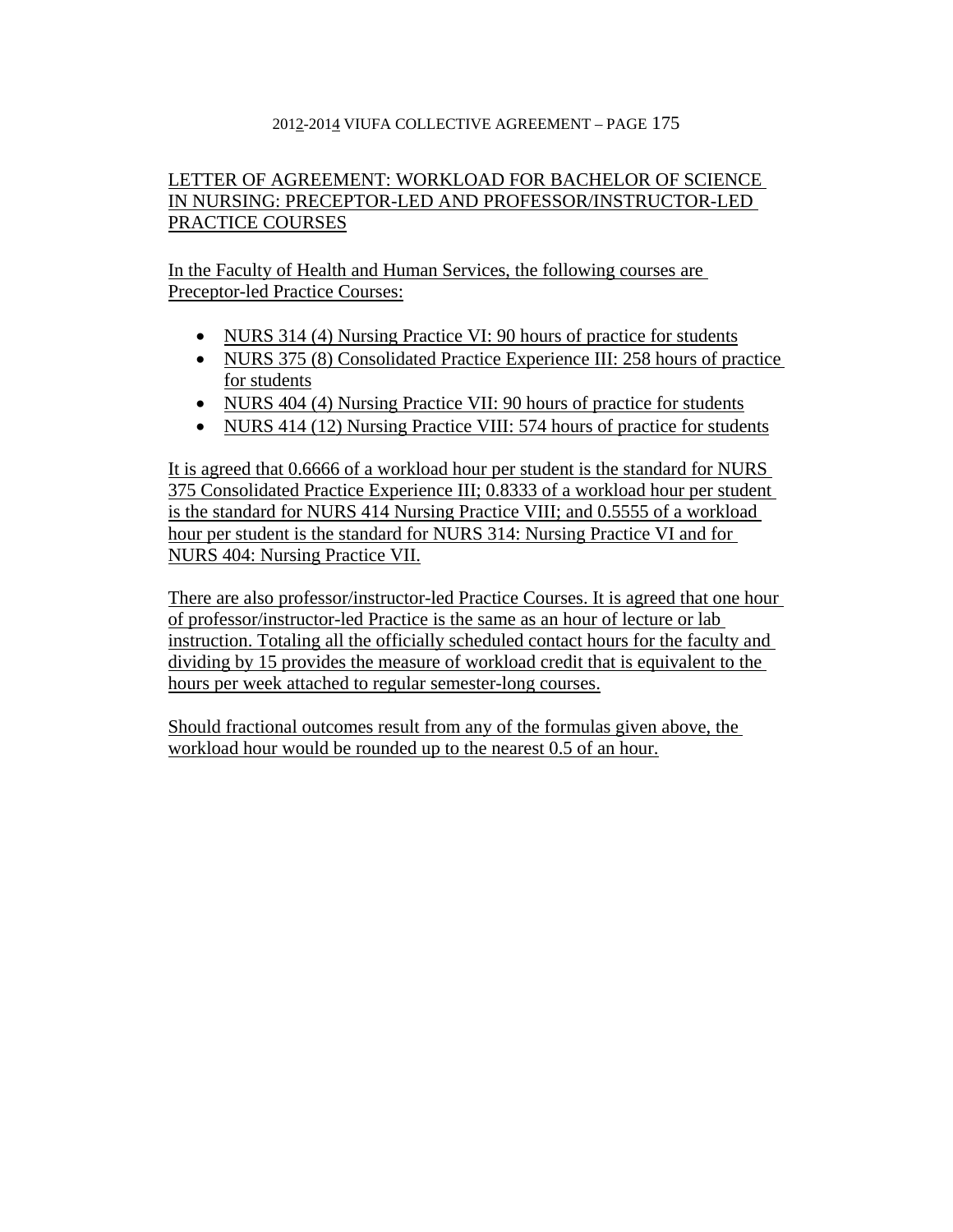# LETTER OF UNDERSTANDING: JOINT COMMITTEE ON FACUTLY INSTRUCTIONAL WORKLOAD

The University and the VIU Faculty Association agree to the formation of a joint committee to undertake a comprehensive review of faculty workload. This committee shall be formed immediately upon conclusion of the current round of negotiations.

Composition shall be:

- Three faculty members appointed by the Faculty Association,
- Two deans appointed by the Provost and Vice-President, Academic, and,
- The Associate Vice-President, Academic Planning and Aboriginal Initiatives.

The committee shall develop its own terms of reference, which shall be forwarded to the Labour-Management committee for approval. These terms of reference may include delegating work to departments or other authorities with specialized knowledge, as required.

The committee will work to establish a framework that more clearly defines the components of faculty workload; and that acknowledges the need for solutions that are sustainable, in the broadest sense.

- Specific topics for consideration may include, but shall not be limited to, the following: Developing departmental teaching load norms by comparing to like institutions and disciplines.
- Ensuring equitable distribution of workload within a department and among departments.
- Distributing workload across the semesters and sessions.
- Considering the distribution of teaching, scholarship, and service.
- Reviewing the parameters of teaching load. These may include but are not limited to numbers of students, number of course preparations, type of instruction (classroom face-to-face; online; hybrid and blended models; assignment type, number, and frequency; etc.).
- Reviewing the concept of "discounted" teaching hours.
- Fiscal models to support reductions in teaching load.
- Chair release.
- Upper-level release.

The desired outcome of this committee's work will be a set of recommendations for consideration by the parties' respective principals prior to the next round of negotiations.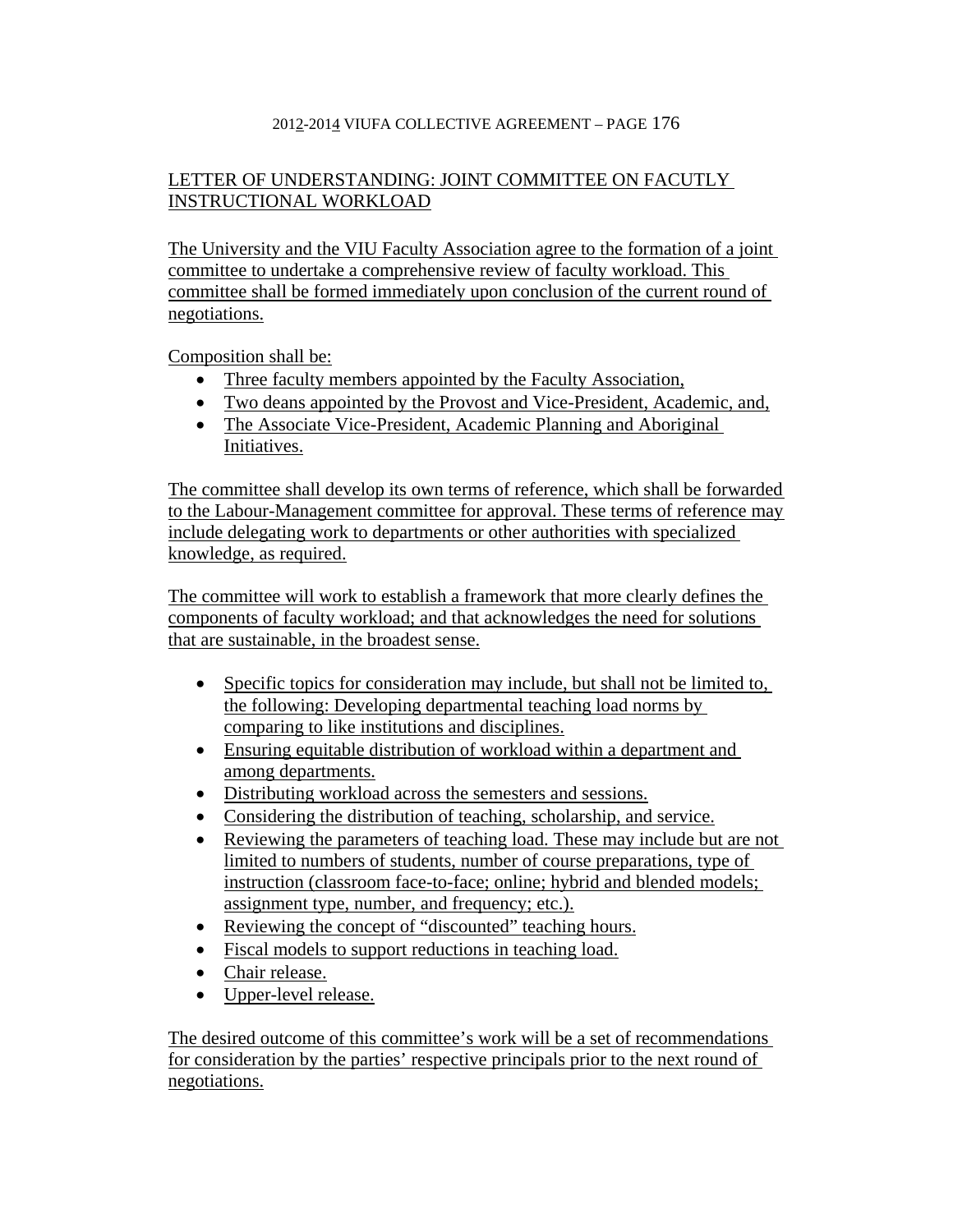# LETTER OF AGREEMENT: UPPER LEVEL RELEASE MFA GRIEVANCE 07-04

Effective August 1, 2007, when a faculty member whose assignment includes technician work is given a full-time workload which includes the teaching of upper division courses, that person shall receive one (1) section upper level release.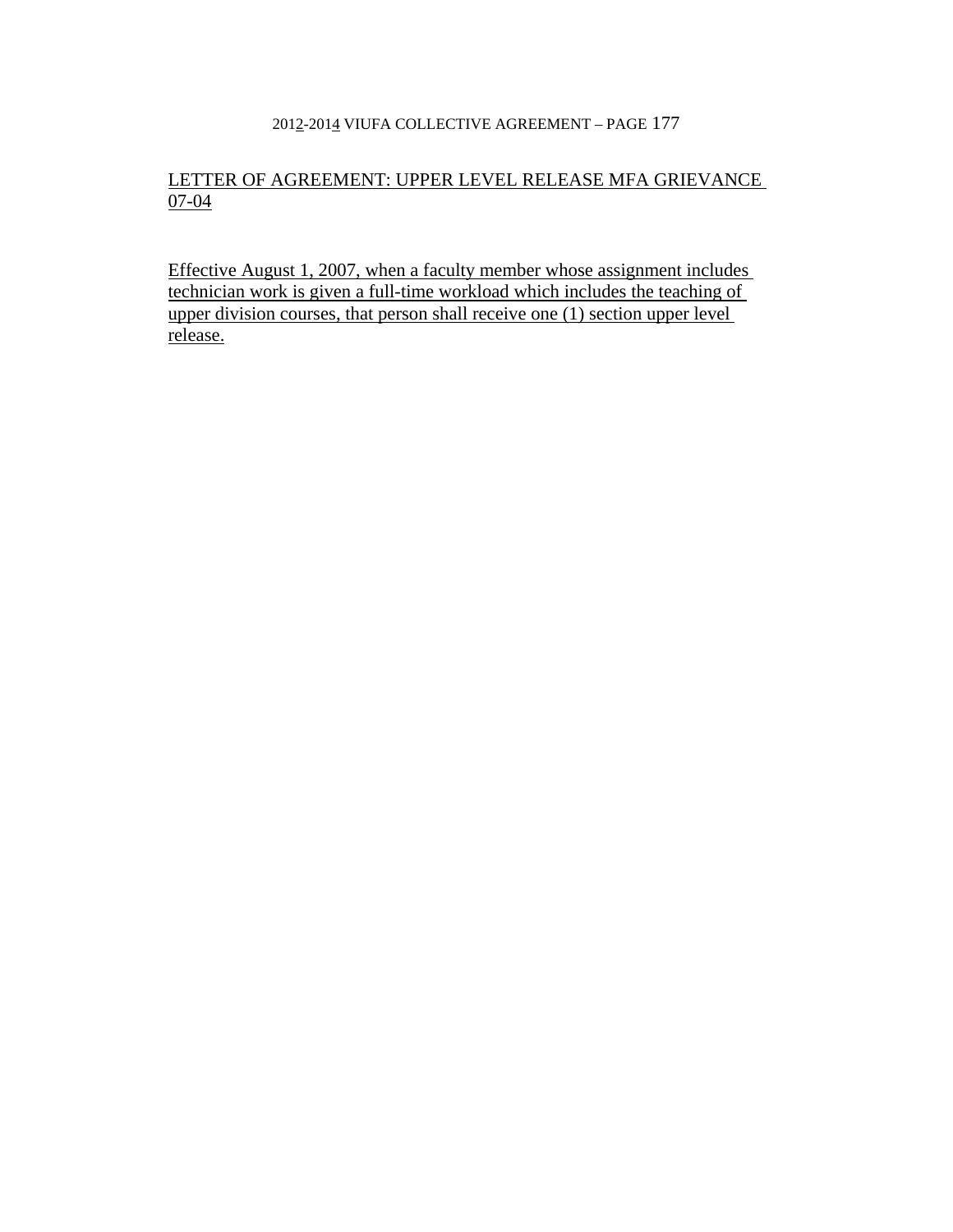# LETTER OF AGREEMENT: COLLECTION OF INFORMATION ON SCHOLARLY ACTIVITY

This Letter is written in consideration of the fact that the Vancouver Island University is by an Act of the BC Legislature a special purpose teaching university with no workload provision to its faculty members for research; that faculty members may be engaged in research and scholarly activity that is in excess of what may be required as part of their workload at VIU; and that such activity may nonetheless be relevant to accreditation processes for their department or program.

In consideration of the above, the parties agree that disclosure of a faculty member's research and scholarly activity may be requested from the faculty member by the Employer for the purposes of accreditation, program approval, program promotion, or for statistical purposes. The purpose(s) of the disclosure will be stated in the request, and the information obtained thereby will be used only for the purpose(s) for which it was obtained. Specifically, such information cannot be used as a basis for professional concern.

This Letter of Agreement does not impose limitations on a Dean's ability to evaluate a faculty member for failing to remain current in their field.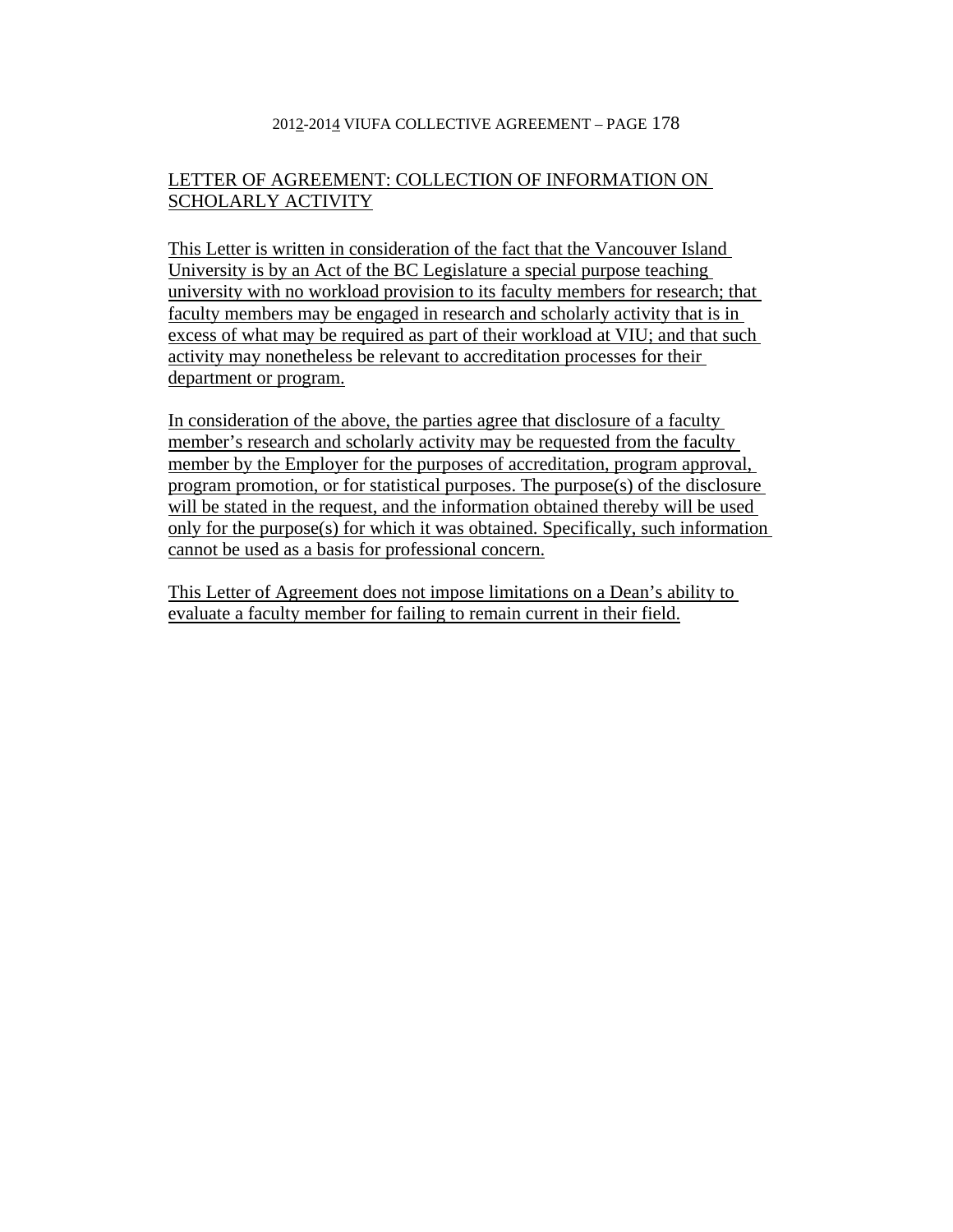## LETTER OF AGREEMENT: DENTAL HYGIENE DIPLOMA PROGRAM

Courses in the Dental Hygiene Diploma program that are considered as unconventional for the purposes of calculating workload are:

| <b>DENH 150</b> | Dental Hygiene Foundations I (clinic portion)  |
|-----------------|------------------------------------------------|
| <b>DENH 155</b> | Dental Sciences I (lab portion)                |
| <b>DENH 160</b> | Dental Hygiene Foundations II (clinic portion) |
| <b>DENH 169</b> | Radiology (lab portion)                        |
| <b>DENH 171</b> | Dental Hygiene Clinic I                        |
| <b>DENH 251</b> | Dental Hygiene Clinic II                       |
| <b>DENH 261</b> | Dental Hygiene Clinic III                      |
| <b>DENH 271</b> | Dental Hygiene Clinic IV                       |

Regular<sup>3</sup> faculty members will normally have annual teaching assignment that include courses from both those listed above (unconventional) and those not listed above that are part of the approved program matrix.

No regular full-time faculty member will have a teaching assignment that is solely comprised of the courses listed above. Non-regular faculty members with an annual teaching assignments equal or more than 0.75 FTE will normally have a workload inclusive of some conventional instruction.

<sup>&</sup>lt;sup>3</sup> Refers to both regular full-time and regular part-time status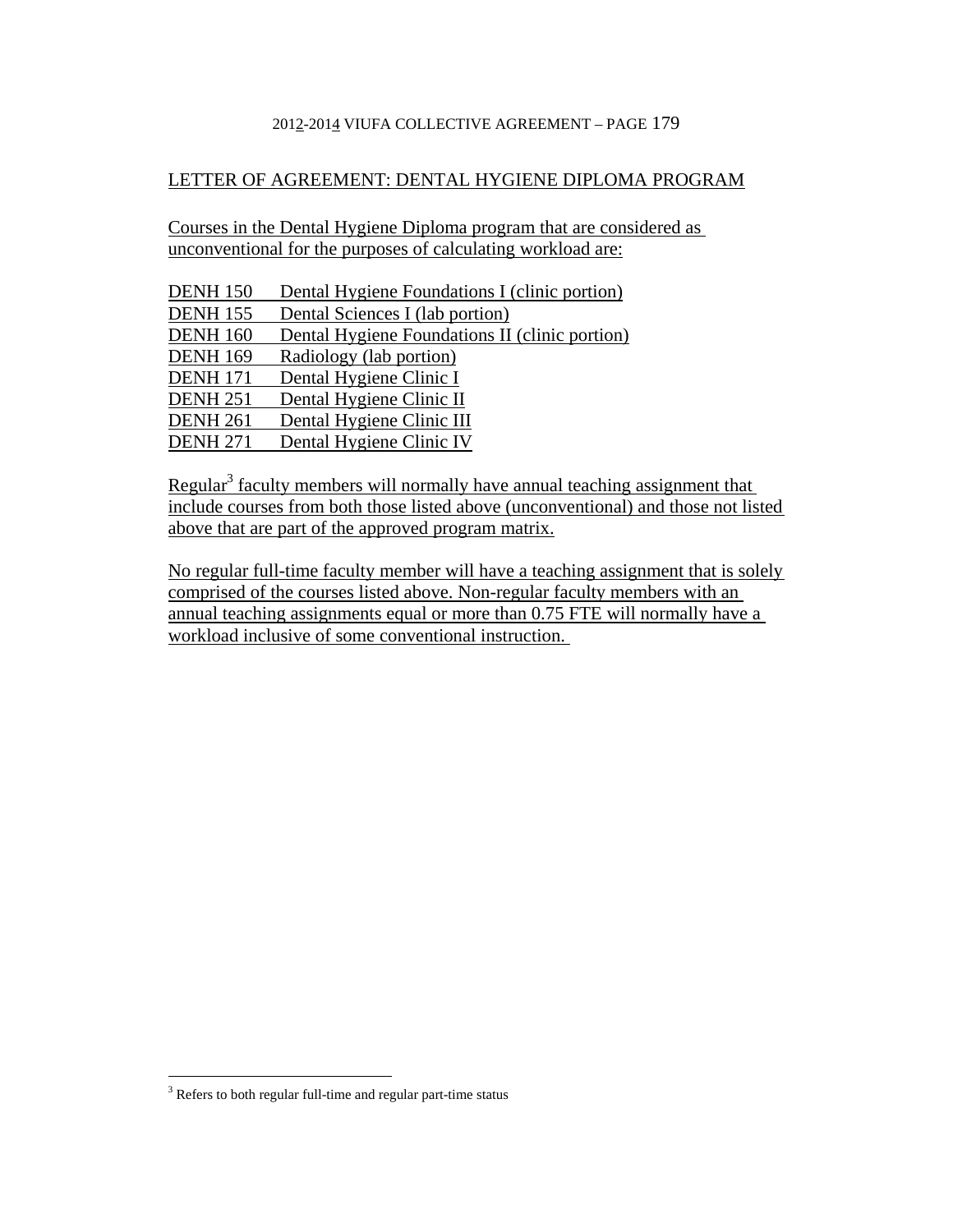# LETTER OF AGREEMENT: TEACHING SCHOLARS ACADEMIC YEAR 2004-2005

For the academic year 2004-05, the University will provide up to two sections of release time for "Teaching Scholars" to provide additional professional development, facilitation and leadership opportunities for instructional faculty.

The Teaching Scholars' responsibilities will have four components:

- active participation on the Teaching and Learning Centre team
- organization and facilitation of professional development in the are of expertise
- consulting the individuals and/or departmental groups in the area of expertise
- scholarly activity such as conference presentations, articles, etc. in the area of expertise.

Instructional faculty will be invited to apply to the Teaching Scholars selection committee, comprised of two faculty members associated with the Teaching and Learning Centre and one administrator appointed by the Vice-President, Academic. Applicants will be requested to indicate departmental support for their application and provide their semester availability. These positions are not available on an overload status.

Teaching Scholars will be selected for specific areas of expertise. Examples include, but are not limited to, organization of a mentorship or peer coaching program; integrating technology with teaching and learning; internationalizing the curriculum; curriculum development; assessment of learning.

This initiative may continue only if sufficient funding is available and program evaluation supports continuation. This Letter may be extended by mutual agreement of the parties.